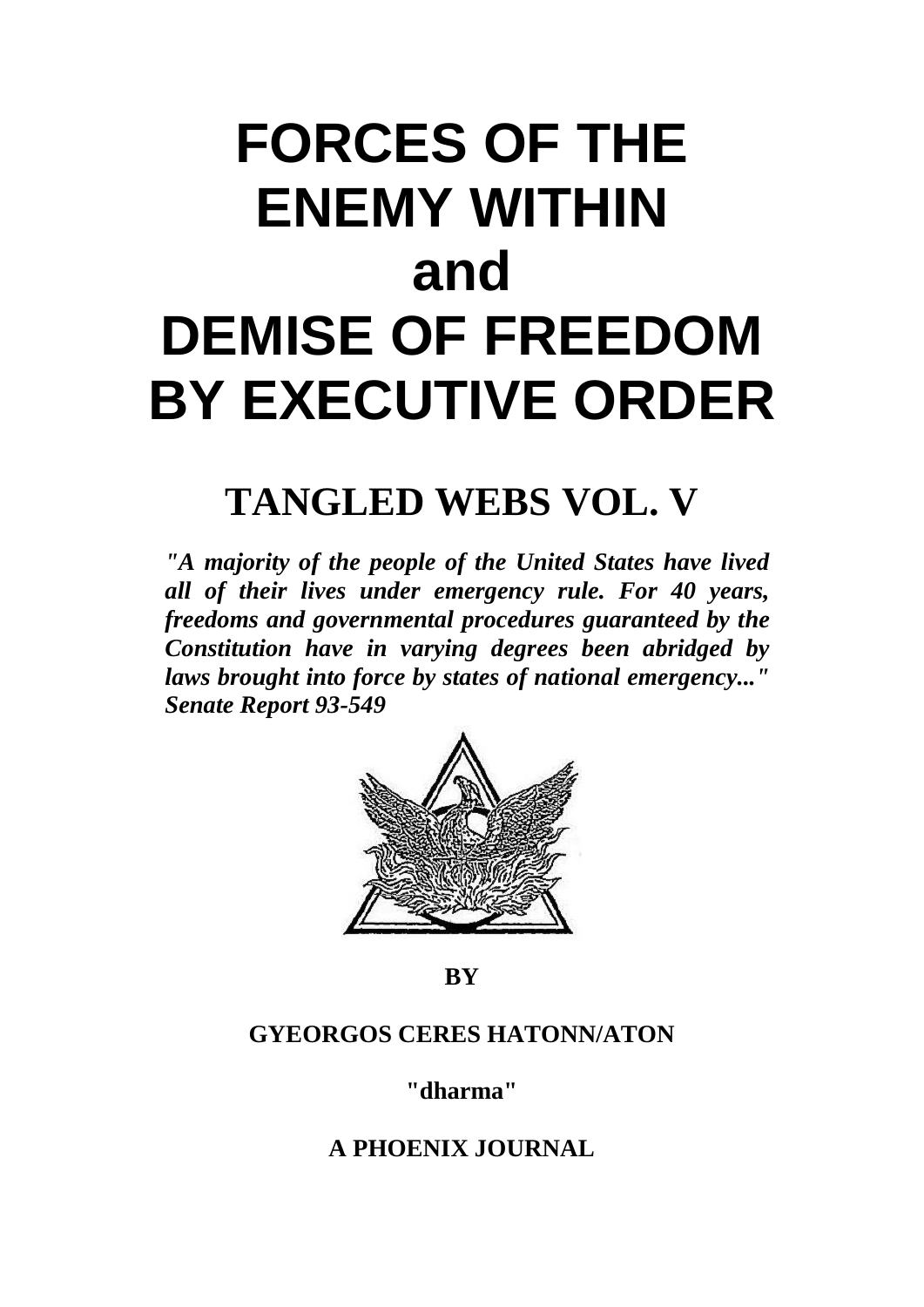-- PJ 48 -- page. 1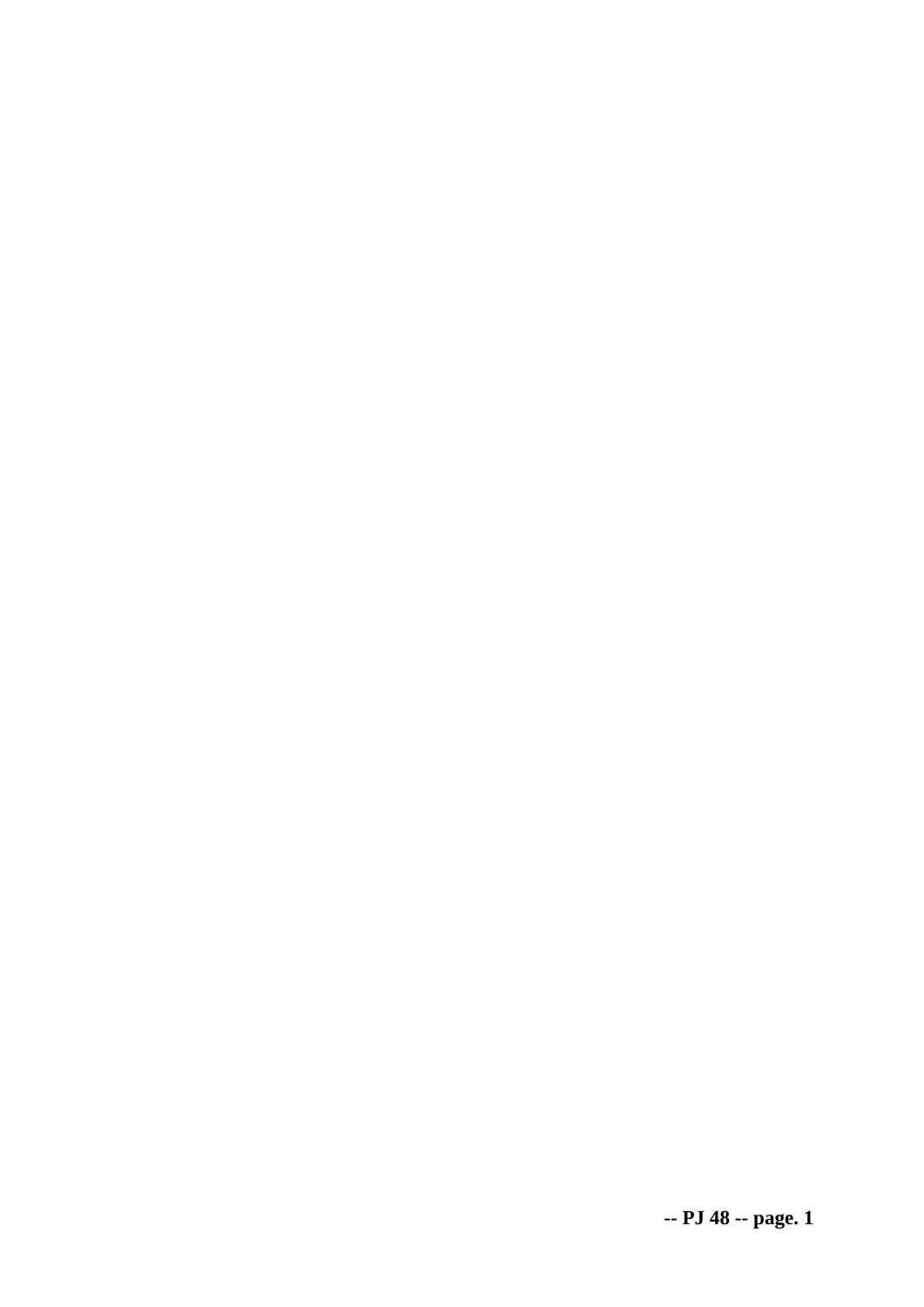# **FORCES OF THE ENEMY WITHIN and DEMISE OF FREEDOM BY EXECUTIVE ORDER**

# **TANGLED WEBS VOL. V**

*"A majority of the people of the United States have lived all of their lives under emergency rule. For 40 years, freedoms and governmental procedures guaranteed by the Constitution have in varying degrees been abridged by laws brought into force by states of national emergency..." Senate Report 93-549*



**BY**

# **GYEORGOS CERES HATONN/ATON**

**"dharma"**

# **A PHOENIX JOURNAL**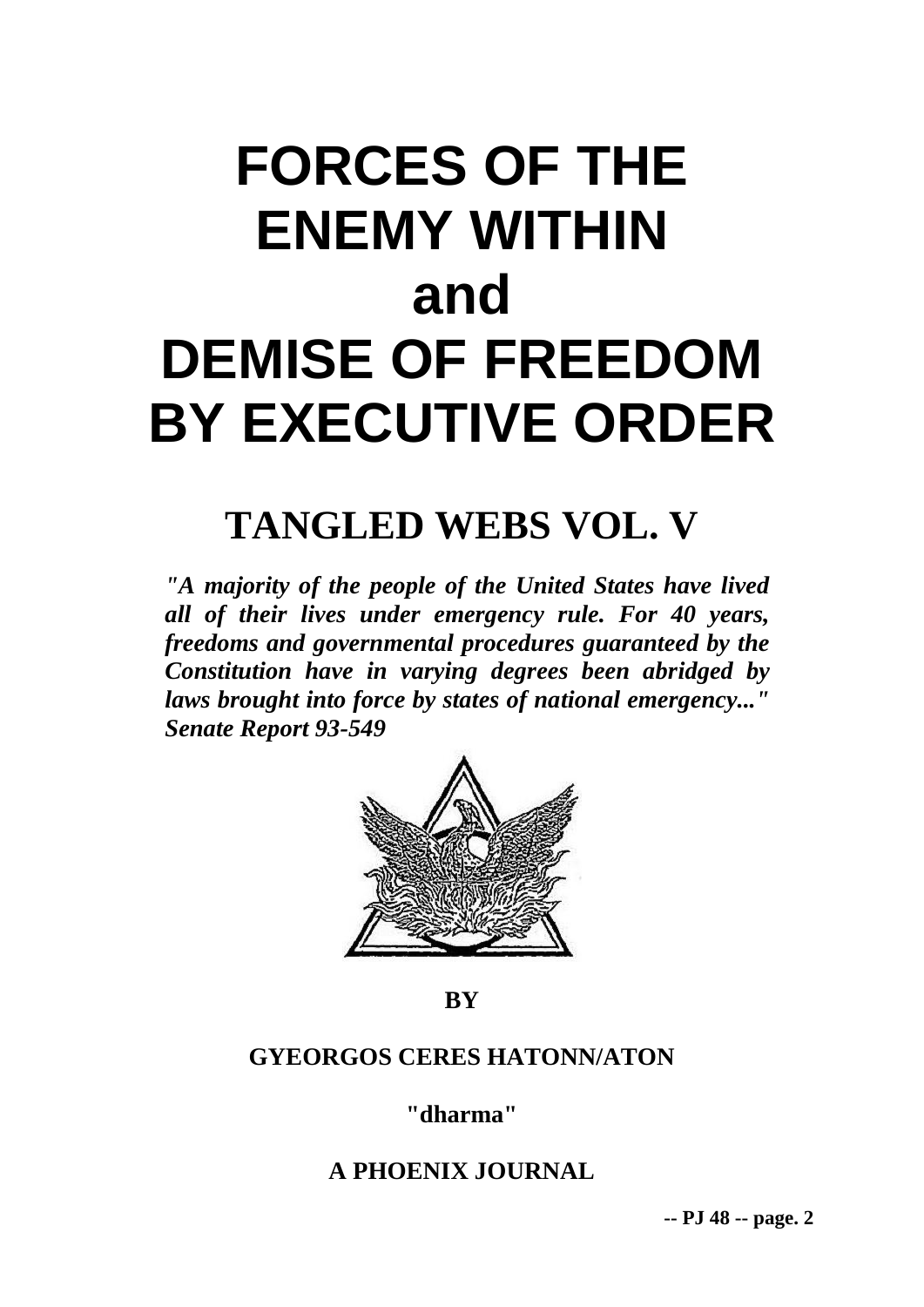#### **COPYRIGHT POSITION STATEMENT AND DISCLAIMER**

The Phoenix Journals are intended as a "real time" commentary on current events, how current events relate to past events and the relationships of both to the physical and spiritual destinies of mankind.

All of history, as we now know it, has been revised, rewritten, twisted and tweaked by selfishly motivated men to achieve and maintain control over other men. When one can understand that everything is comprised of "energy" and that even physical matter is "coalesced" energy, and that all energy emanates from God's thought, one can accept the idea that the successful focusing of millions of minds on one expected happening will cause it to happen.

If the many prophecies made over thousands of years are accepted, these are the "end times" (specifically the year 2000, the second millennium, etc.). That would put us in the "sorting" period and only a few short years from the finish line. God has said that in the end-times would come the WORD--to the four corners of the world--so that each could decide his/her own course toward, or away from, divinity--based upon TRUTH.

So, God sends His Hosts--Messengers--to present that TRUTH. This is the way in which He chooses to present it, through the Phoenix Journals. Thus, these journals are Truth, which cannot be copyrighted; they are compilations of information already available on Earth, researched and compiled by others (some, no doubt, for this purpose) which should not be copyrighted. Therefore, these journals are not copyrighted (except SIPAPU ODYSSEY which is "fiction").

The first sixty or so journals were published by America West Publishing which elected to indicate that a copyright had been applied for on the theory that the ISBN number (so necessary for booksellers) was dependent upon the copyright. Commander Hatonn, the primary author and compiler, insisted that no copyrights be applied for and, to our knowledge, none were.

If the Truth is to reach the four corners of the world, it must be freely passed on. It is hoped that each reader will feel free to do that, keeping it in context, of course.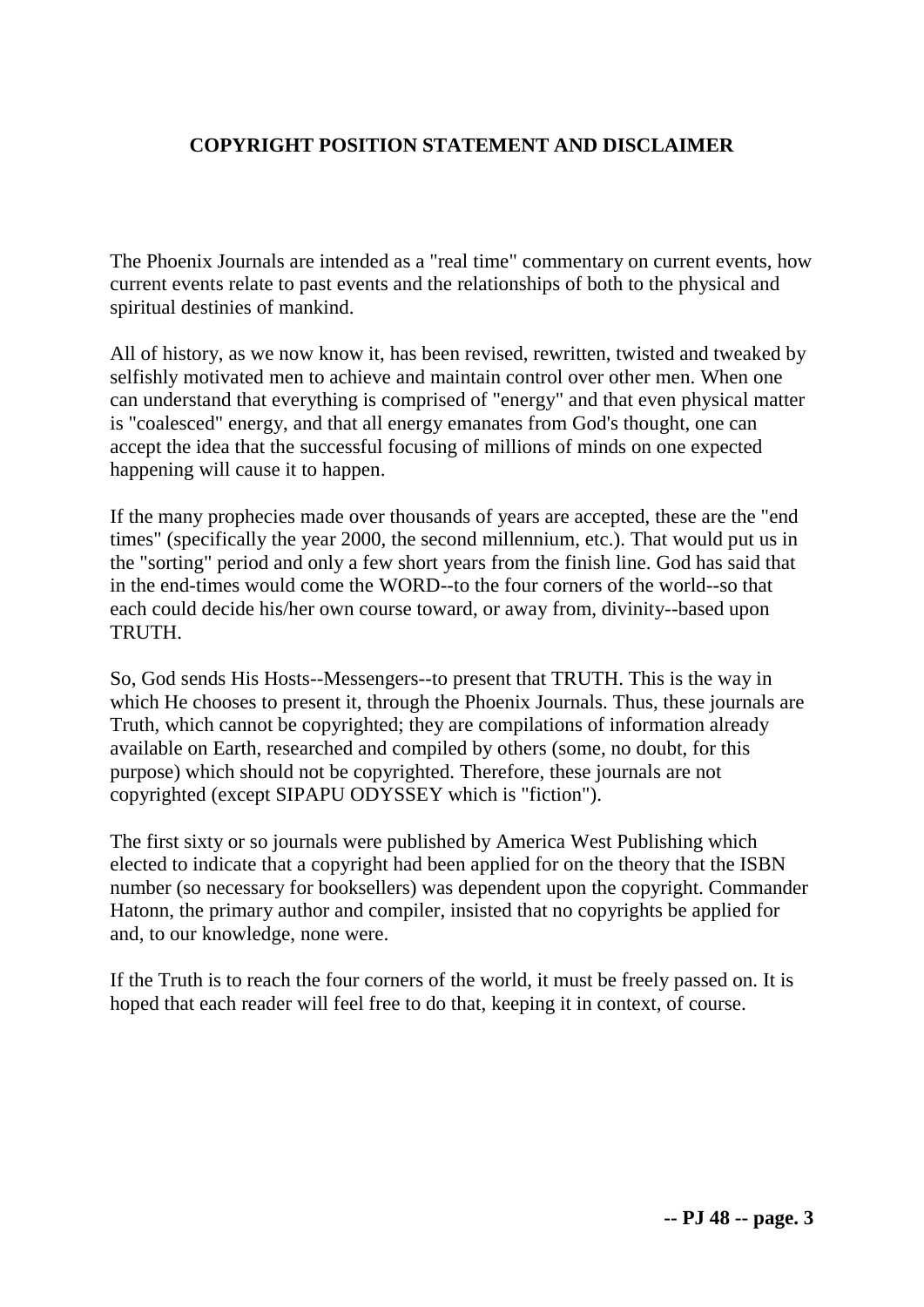TANGLED WEBS-VOL.V

The Phoenix Journals includes bibliographical references and indexes. Contents: [Tangled Webs] -- [Crucifixion of the Phoenix -- [etc.] -- Pleiades Connection (8 vol's). 1. Spirit writings. I. Hatonn, Gyeorgos C. (Gyeorgos Ceres) II. Dharma, Computer person. III. Phoenix Journals.

91-36626

ISBN 0-922356-68-8

First Edition Printed by America West Publishers, April 1992

#### **PHOENIX SOURCE DISTRIBUTORS, INC. P. O. BOX 27353 LAS VEGAS, NV 89126**

Printed in the United States of America 10 9 8 7 6 5 4 3 2 1

**-- PJ 48 -- page. 4**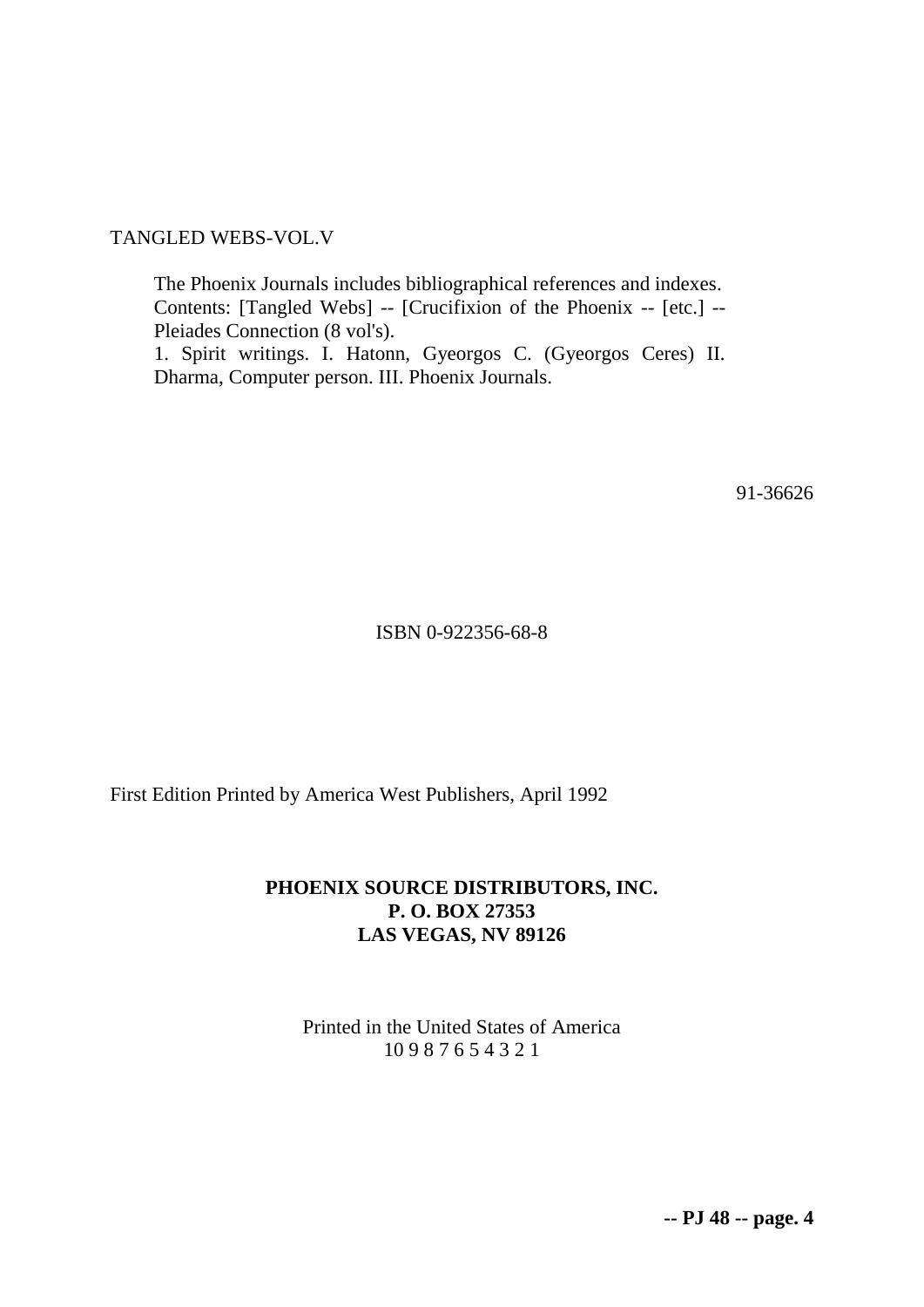# **TABLE OF CONTENTS**

# **CHAPTER**

# **PAGE**

| <b>BUSH GIVEN U.N. AMBASSADORSHIP UNDER</b>        |  |
|----------------------------------------------------|--|
|                                                    |  |
|                                                    |  |
| <b>CHAPTER 3</b>                                   |  |
|                                                    |  |
|                                                    |  |
| U.S./CHINA BALANCES RUSSIA RECIPE FOR NEW WARS  35 |  |
|                                                    |  |
|                                                    |  |
|                                                    |  |
|                                                    |  |
|                                                    |  |
| LOW FREQUENCY PHASERS OUT OF CONTROL  43           |  |
| <b>CHAPTER 4</b>                                   |  |
|                                                    |  |
|                                                    |  |
|                                                    |  |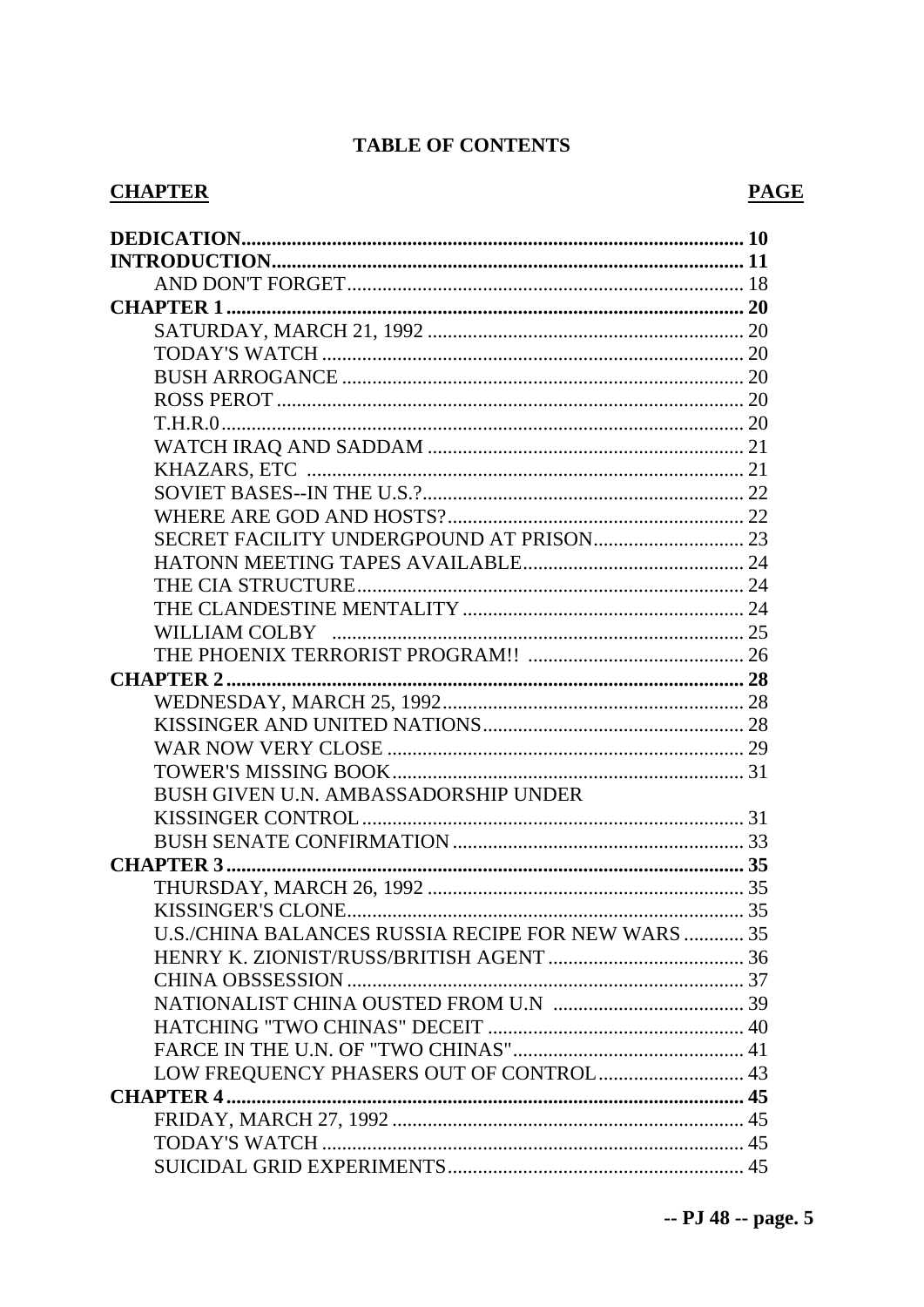| CIA RELEASE OF DOCUMENTS RE: KENNEDY MURDER  45   |  |
|---------------------------------------------------|--|
|                                                   |  |
|                                                   |  |
|                                                   |  |
|                                                   |  |
|                                                   |  |
|                                                   |  |
|                                                   |  |
|                                                   |  |
|                                                   |  |
|                                                   |  |
|                                                   |  |
| COPY OF "SUMMARY" OF DOCUMENT IN POINT            |  |
|                                                   |  |
|                                                   |  |
|                                                   |  |
|                                                   |  |
| CONTINUATION: THE CLANDESTINE MENTALITY  63       |  |
|                                                   |  |
|                                                   |  |
|                                                   |  |
|                                                   |  |
|                                                   |  |
|                                                   |  |
|                                                   |  |
| CIA: CLANDESTINE MENTALITY, CONT'D                |  |
|                                                   |  |
|                                                   |  |
|                                                   |  |
|                                                   |  |
|                                                   |  |
|                                                   |  |
|                                                   |  |
|                                                   |  |
|                                                   |  |
|                                                   |  |
|                                                   |  |
|                                                   |  |
|                                                   |  |
|                                                   |  |
|                                                   |  |
| UNITED NATIONS AMBASSADOR AND KISSINGER CLONE  81 |  |
|                                                   |  |
|                                                   |  |
|                                                   |  |
|                                                   |  |
| HOTLINE TO RUSSIA: NUCLEAR ULTIMATUM  86          |  |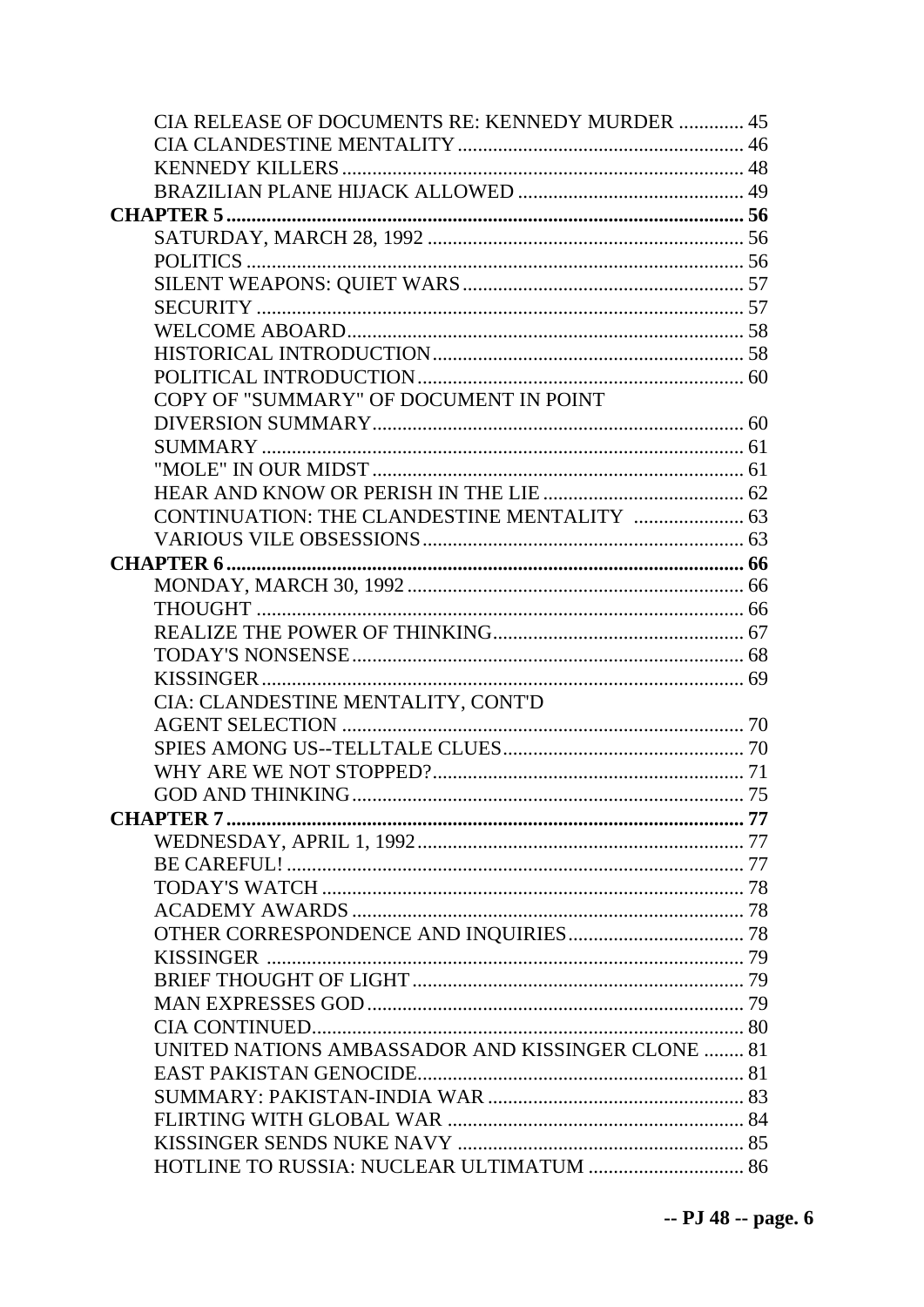| <b>CHAPTER 8</b>                                          |  |
|-----------------------------------------------------------|--|
|                                                           |  |
|                                                           |  |
|                                                           |  |
|                                                           |  |
|                                                           |  |
|                                                           |  |
|                                                           |  |
|                                                           |  |
|                                                           |  |
|                                                           |  |
|                                                           |  |
|                                                           |  |
|                                                           |  |
|                                                           |  |
|                                                           |  |
|                                                           |  |
|                                                           |  |
| GONZALES: LONE VOICE IN THE WILDERNESS  100               |  |
|                                                           |  |
|                                                           |  |
|                                                           |  |
|                                                           |  |
|                                                           |  |
|                                                           |  |
|                                                           |  |
|                                                           |  |
|                                                           |  |
|                                                           |  |
|                                                           |  |
|                                                           |  |
|                                                           |  |
|                                                           |  |
|                                                           |  |
|                                                           |  |
| CIA--THE CLANDESTINE MENTALITY                            |  |
|                                                           |  |
|                                                           |  |
|                                                           |  |
|                                                           |  |
|                                                           |  |
| U.S. MILITARY BEING TRANSFERRED TO U.N. DICTATORSHIP. 124 |  |
| <b>CHAPTER 12.</b>                                        |  |
|                                                           |  |
|                                                           |  |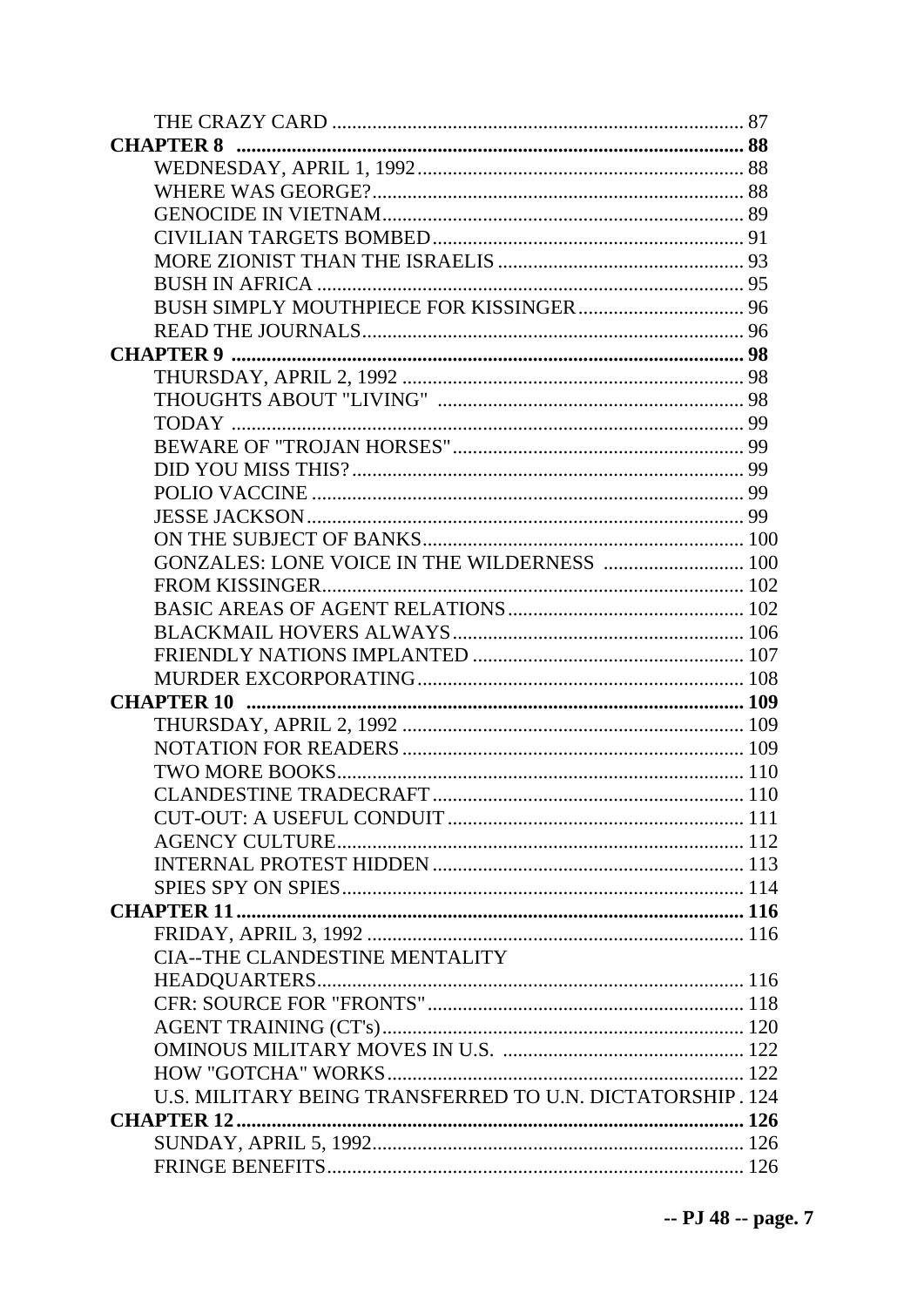| EFFECTS OF SECRECY CLOAK ON U.S. FOREIGN POLICY  134 |  |
|------------------------------------------------------|--|
|                                                      |  |
| PAKISTAN BASE FOR U-2's--TAIWAN FOR TECH SPYING 137  |  |
| <b>ISRAELI'S ATTACK LIBERTY--JOINT CHIEF'S SAY</b>   |  |
|                                                      |  |
| PARADOXICAL DILEMMA: CONSTITUTION vs. SECRECY 139    |  |
|                                                      |  |
|                                                      |  |
|                                                      |  |
|                                                      |  |
|                                                      |  |
|                                                      |  |
|                                                      |  |
|                                                      |  |
| HATONN: THINGS ARE STAGED TO DISTRACT YOU 146        |  |
|                                                      |  |
|                                                      |  |
|                                                      |  |
|                                                      |  |
|                                                      |  |
| CIA: INTELLIGENCE AND POLICY ABUSING THE PRODUCT 152 |  |
|                                                      |  |
|                                                      |  |
|                                                      |  |
|                                                      |  |
|                                                      |  |
| <b>CHAPTER 16</b>                                    |  |
|                                                      |  |
|                                                      |  |
|                                                      |  |
| ATOMIC POWERED DISC CRAFT EXPLOSION  162             |  |
|                                                      |  |
|                                                      |  |
|                                                      |  |
|                                                      |  |
|                                                      |  |
|                                                      |  |
|                                                      |  |
|                                                      |  |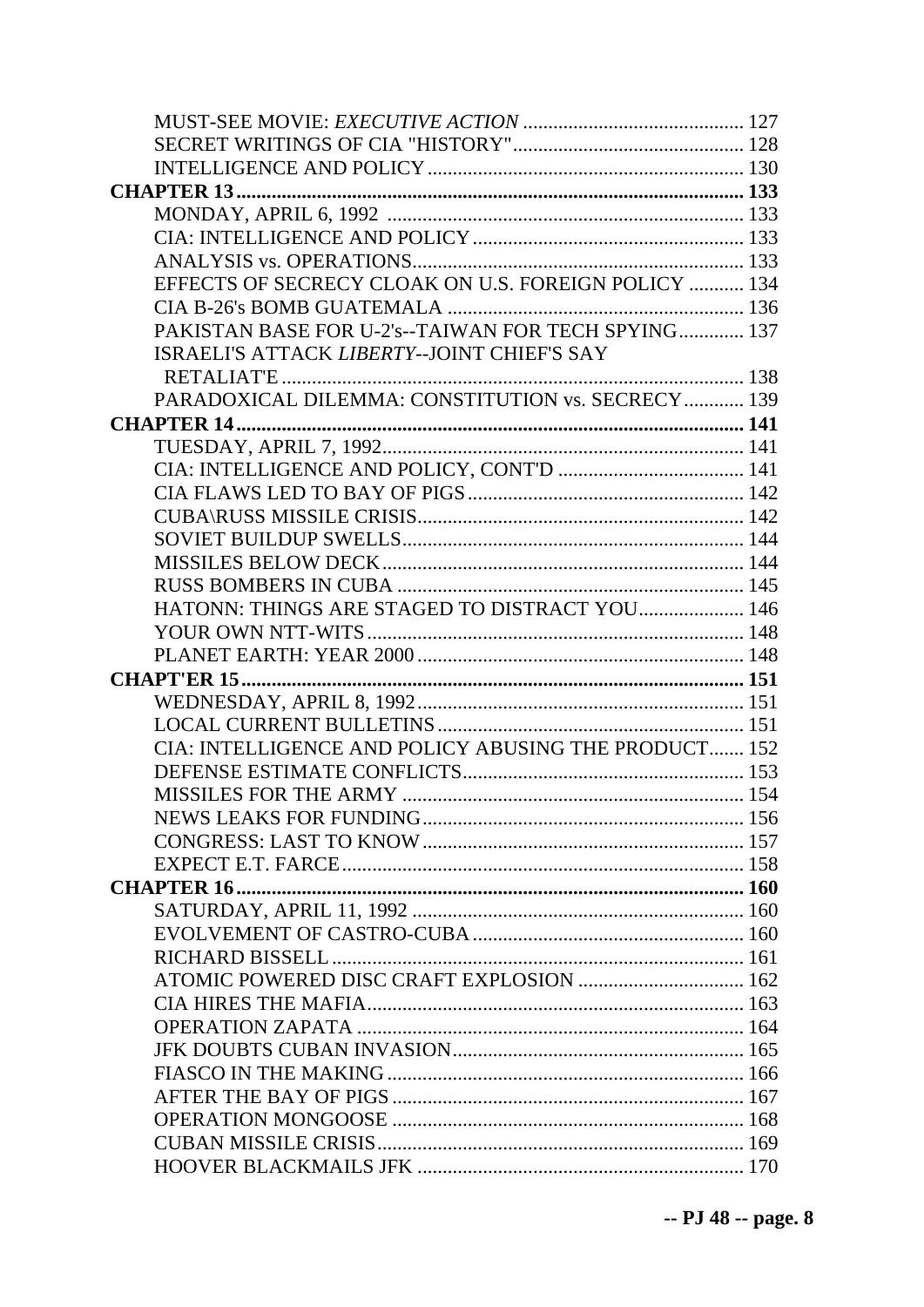|--|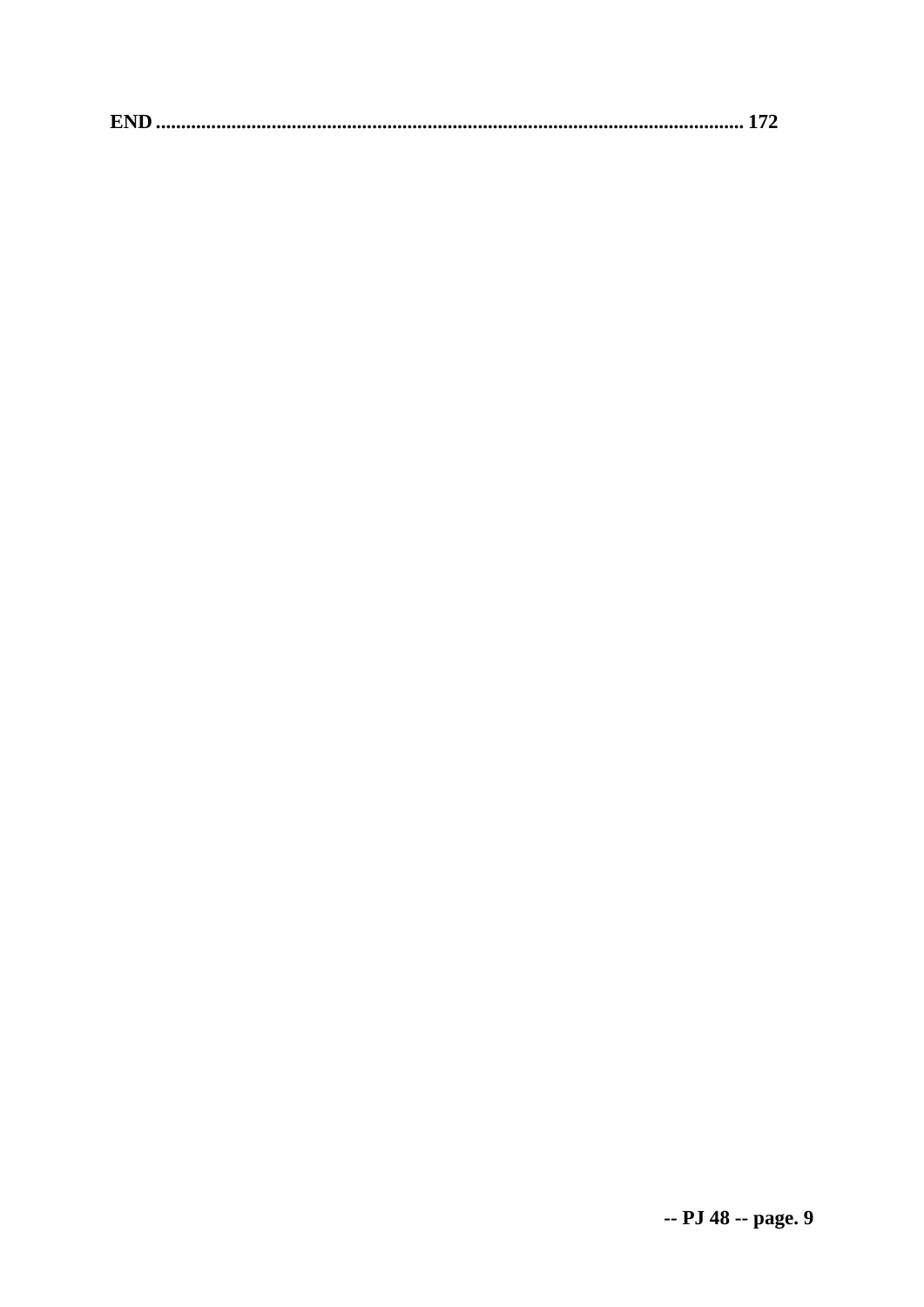#### **DEDICATION**

I herein repeat this dedication to the same ones as priorly mentioned. To the brave, the daring and the ones willing to risk all against the enemies of your nation from WITHIN as well as WITHOUT. Actually, the list is far too long to give appreciation to other than a tiny few but it's a good start:

#### **JAMES "BO" GRITZ VICTOR MARCHETTI JOHN D. MARKS JOHN STOCKWELL PHILIP AGEE**

*I also wish to give special appreciation to the Author, EUSTACE MULLINS who has given you an abundance of information on such a variety of subject matters that I can't list them all--I can only urge you to avail yourselves of those volumes (any and all of them) for they have certified and verified information, dates and places- and named names so as not to protect the guilty. I salute you as an outstanding PATRIOT.*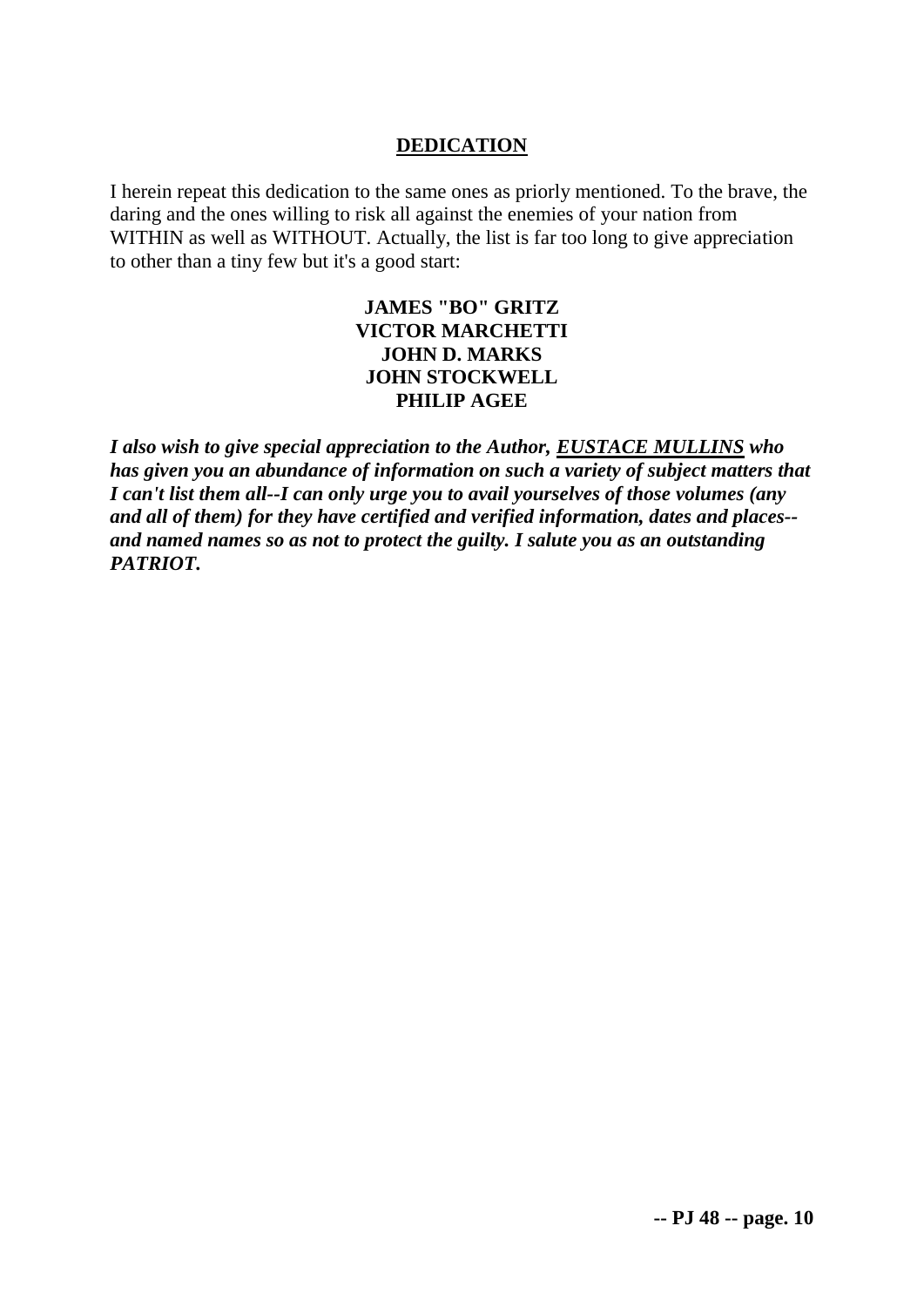#### **INTRODUCTION**

#### REC #1 HATONN

#### MON., APRIL 13, 1992 9:53 A.M. YEAR 5, DAY 241

As we send this volume off to press I am reminded to write this "Introduction" as I can never write an introduction until I know what is in the volume.

In the meanwhile we have received only one objection to the CIA material and that comes from one within the Intelligence Community in conjunction with one who is "stationed" within our location. Eight copies of the document were sent to various ones in a variety of positions with the *LIBERATOR*--but, obviously not in touch with the reality of the paper itself nor its purpose. It basically demanded that Hatonn and "poor Dharma" "get smart" and get out and publish Coleman's work and publish nothing regarding the CIA. No thank you.

I obviously recommended Dr. Coleman's treatise on the Committee of 300 because it was the best compilation of the material--all of the material had been priorly published and was public knowledge--but YOU did not have it. Ones do not go back 30 to 40 years to research material which has long since been refused re-publication. This "group" of intelligence persons would have us use nothing so "old". And, if you know not the information how can you know your enemy? I was also "put down" and it was suggested that more "Mullins" be utilized. Well, I honor Eustace and he has given me permission to use all or any of his material--which is more than I am granted in other instances wherein we pay for information of "inside writers". I am about to the end of that string also for I only utilize another's writing to CONFIRM that which I have already given you and there seems to be no grateful return unto God for His assistance. For you beloved readers who are awakening, KNOW that we will compromise NOTHING in our bringing of Truth--FOR THAT IS THE HOPE OF MANKIND FOR YOU MUST KNOW YOUR ENEMY.

As we move on with this subject, I am going to utilize an "Author's Note" from a book called IN SEARCH OF ENEMIES...A CIA STORY. Why? Because if ones involved directly "as one of them" do not know what is going on--how can YOU? It requires going back to beginnings and looking at the circumstances to see how your very Constitutional fiber has been torn away--by these "intelligence" termites--formed under British Intelligence (two remarkably mutually exclusive terms in the first instance). It is all a directed part of the Global Plan 2000 and the intent toward Global Government, Global banking, Global depopulation and New World Order.

Therefore, I would like to honor another person closely involved directly with the CIA who has authored the above book. I make no further comment regarding the matter for I desire that YOU ONES DISCERN, FOR SELVES, THE VALUE OF ANY DISSERTATION OR REVELATION.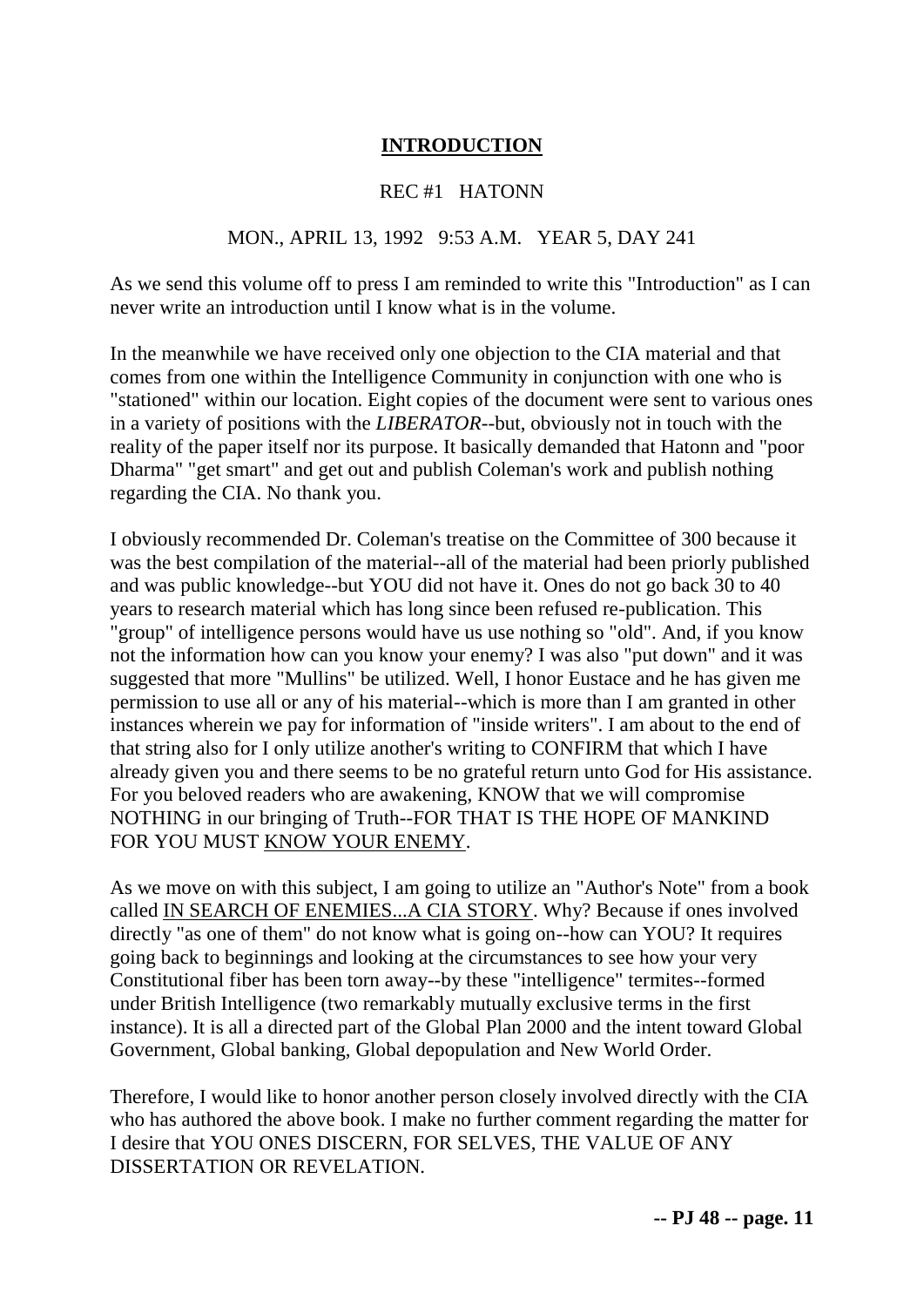#### JOHN STOCKWELL FORMER CHIEF CIA ANGOLA TASK FORCE

And we quote:

In December 1976 I advised my boss in the CIA's Africa Division of my intention to resign. For his own reason, he urged me to take several months leave to reconsider. Making it clear I would not change my mind, I accepted his offer of several more pay checks and took three months' sick leave.

I did not tell anyone I planned to write a book. In fact, I had no great confidence in my ability to write. I had been an operations officer--an activist--for the past dozen years in the CIA.

What about the oath of secrecy I signed when I joined the CIA in 1964? I cannot be bound by it for four reasons: First, my oath was illegally, fraudulently obtained. My CIA recruiters lied to me about the clandestine services as they swore me in. They insisted the CIA functioned to gather intelligence. It did not kill, use drugs, or damage people's lives, they assured me. These lies were perpetuated in the following year of training courses. It was not until the disclosures of the Church and Pike Committees in 1975 that I learned the full, shocking truth about my employers.

I do not mean to suggest that I was a puritan or out of step with the moral norms of modern times; nor had I been squeamish about my CIA activities. To the contrary, I had participated in operations which stretched the boundaries of anyone's conscience. But the congressional committees disclosed CIA activities which had previously been concealed, which I could not rationalize.

The disclosures about the plot to poison Patrice Lumumba struck me personally in two ways. First, men I had worked with had been involved. Beyond that, Lumumba had been baptized into the Methodist Church in 1937, the same year I was baptized a Presbyterian. He had attended a Methodist mission school at Wembo Nyama in the Kasai Province of the Belgian Congo (Zaire), while I attended the Presbyterian school in Lubondai in the same province. The two church communities overlapped. My parents sometimes drove to Wembo Nyama to buy rice for our schools. American Methodist children were my classmates in Lubondai. Lumumba was not, in 1961, the Methodists' favorite son, but he was a member of the missionary community in which my parents had spent most of their adult lives, and in which I grew up.

There were other disclosures which appalled me: kinky, slightly depraved, drug-sex experiments involving unwitting Americans, who were secretly filmed by the CIA for later viewing by pseudo scientists of the CIA's Technical Services Division.

For years I had defended the CIA to my parents and to our friends. "Take it from me, a CIA insider," I had always sworn, "the CIA simply does not assassinate or use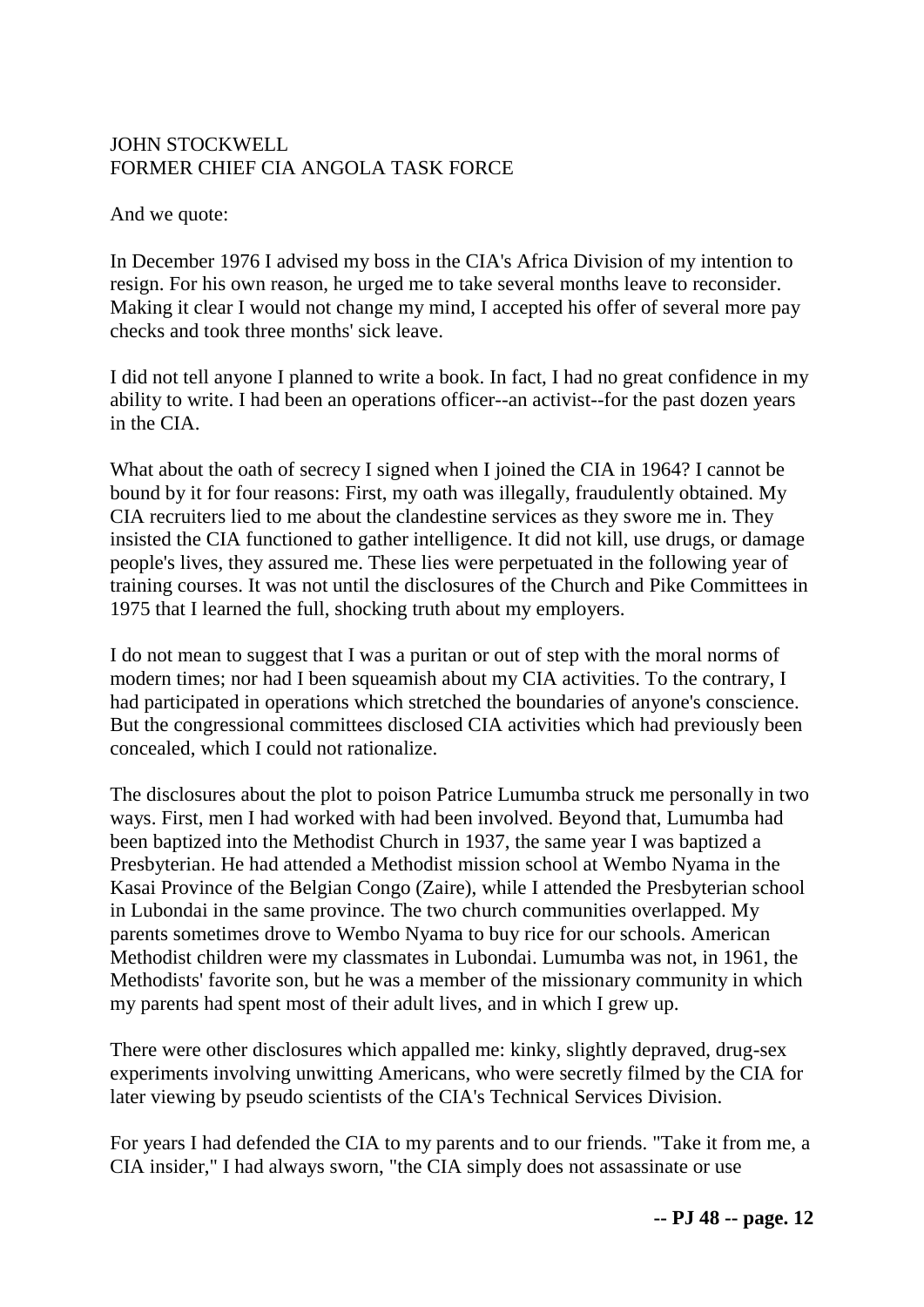drugs..."

But worse was to come. A few short months after the CIA's shameful performance in Vietnam, of which I was a part, I was assigned to a managerial position in the CIA' s covert Angola program. Under the leadership of the CIA director we lied to Congress and to the 40 Committee, which supervised the CIA's Angola program. We entered into joint activities with South Africa. And we actively propagandized the American public, with cruel results--Americans, misguided by our agents' propaganda, went to fight in Angola in suicidal circumstances. One died, leaving a widow and four children behind. Our secrecy was designed to keep the American public and press from knowing what we were doing--we fully expected an outcry should they find us out.

The CIA's oath of secrecy has been desecrated in recent years, not by authors--Philip Agee, Joe Smith, Victor Marchetti, and Frank Snepp [and James Gritz of Special Forces]--but by the CIA directors who led the CIA into scandalous, absurd operations. At best, the oath was used to protect those directors from exposure by their underlings, although the directors them-selves freely leaked information to further their operational or political ploys.

Their cynicism about the oath, and their arrogance toward the United States' constitutional process, were exposed in 1977 when former director Richard Helms was convicted of perjury for lying to a Senate committee about an operation in Chile. Helms plea-bargained a light sentence--the prosecutors were allegedly apprehensive that in his trial many secrets would be revealed, blowing operations and embarrassing establishment figures. After receiving a suspended sentence, Helms stood with his attorney before television cameras while the latter gloated that Helms would wear the conviction as a "badge of honor". Helms was proud of having lied to the Senate to protect a questionable CIA operation, but to protect his own person, secrets would have been exposed.

Faced with a similar choice in the Angolan program--my loyalty to the CIA or my responsibilities to the United States' Constitution--I chose the latter. The CIA's oaths and honor codes must never take precedence over allegiance to our country. That is my second reason for disregarding the oath.

Even with those two reasons, I would not have undertaken to expose the clandestine services if I felt they were essential to our national security. I am persuaded they are not. That is what this book is about.

In discussing our foreign intelligence organ, we consistently confuse two very different offices, referring to both as "CIA". The one, technically called the Central Intelligence Agency's Deputy Directorate of Information, fulfills the mission outlined in the National Security Act of 1947, of centralizing all of the raw intelligence available to our government, collating it, analyzing it for meaning and importance and relaying finished reports to the appropriate offices. Had such an office existed in 1941 we would have been forewarned to friends, relatives, neighbors, and creditors; it is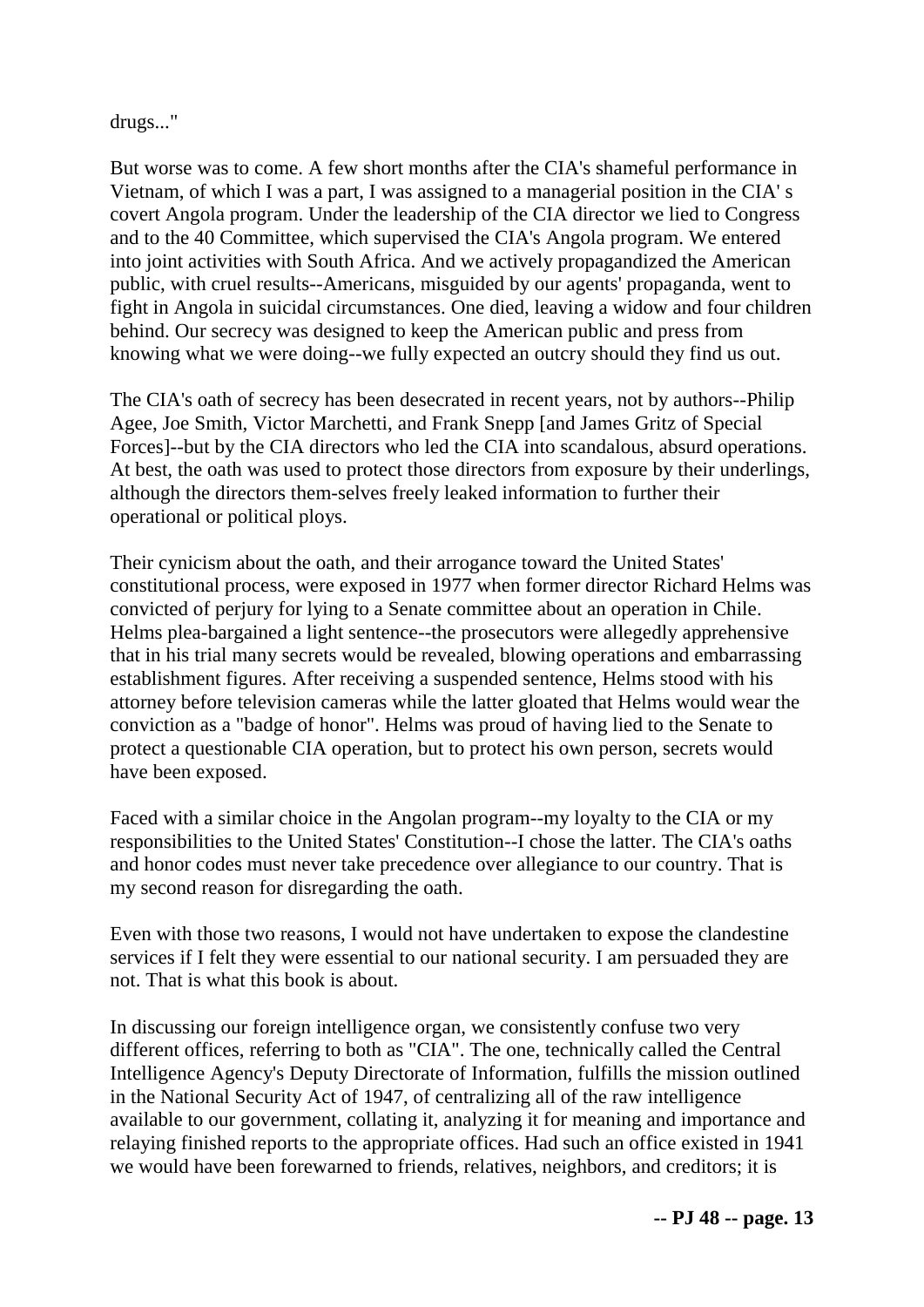passive and it is benign, without aggressive activity which can harm anyone.

Otherwise, we say "CIA" meaning the clandestine services of the Deputy Directorate of Operations. The organization of about 4,500 employees is also housed in the CIA headquarters building in Langley, Virginia. Anything but benign, its operatives have for thirty years recruited agents (spies) and engineered covert action operations in virtually every corner of the globe.

I was a field case officer of the clandestine services, and by December 1967, when I announced my resignation, I was persuaded that at the very least those services needed a major reform.

Before I decided to resign and write a book I considered the options for working within the CIA for reforms. The prospects were not encouraging. The isolation of the intelligence business provides management with extraordinary leverage over the rank and file. While the CIA benevolently protected and supported officers who had been rendered ineffective by life's tragedies, it had little tolerance of the outspoken individual, the reformist. An officer could play the game and rise, or keep his peace and have security, or he could resign. I had, through the years, made positive recommendations for reform both verbally and in writing to my Africa Division bosses and on occasion to Colby himself, without result. The inspector general's office was competent to handle petty problems, but as an instrument of the director's managerial system, it could not address matters of reform. And I had found the "club" of CIA managers arrogantly resistant to criticism of their own ranks--when I spoke out about the most flagrant mismanagement that I knew about which occurred during the evacuation of Vietnam, I was politely and gently admonished. The culprit was given a position of authority, vindicated by the support of his colleagues, and I was informed I had better keep my peace. Only in the forum of public debate, outside the CIA, could effective leverage be had to correct the agency's wrongs.

After resigning I testified for five days to Senate committees, giving them full details about such agency activities as are covered in the book. Had I been reassured that they would take effective corrective action, I would have considered abandoning my own plans to write. Unfortunately, the Senate intelligence committees in Washington are unable to dominate and discipline the agency. Some senators even seem dedicated to covering up its abuses. Once again, I concluded that only an informed American public can bring effective pressure to bear on the CIA.

Others had reached the same conclusion. Philip Agee used his book, INSIDE THE COMPANY: A CIA DIARY, as a sword to slash at the agency, to put it out of business in Latin America. Deeply offended by the CIA's clandestine activities, Agee attacked individual operations and agents, publishing every name he could remember. Although he made an effort to explain how and why he became disillusioned, he did not illuminate the CIA "mind". Marchetti and Snepp contributed valuable information to the public's knowledge of the CIA. THE CIA AND THE CULT OF INTELLIGENCE includes a vast store of information about the agency, drawn from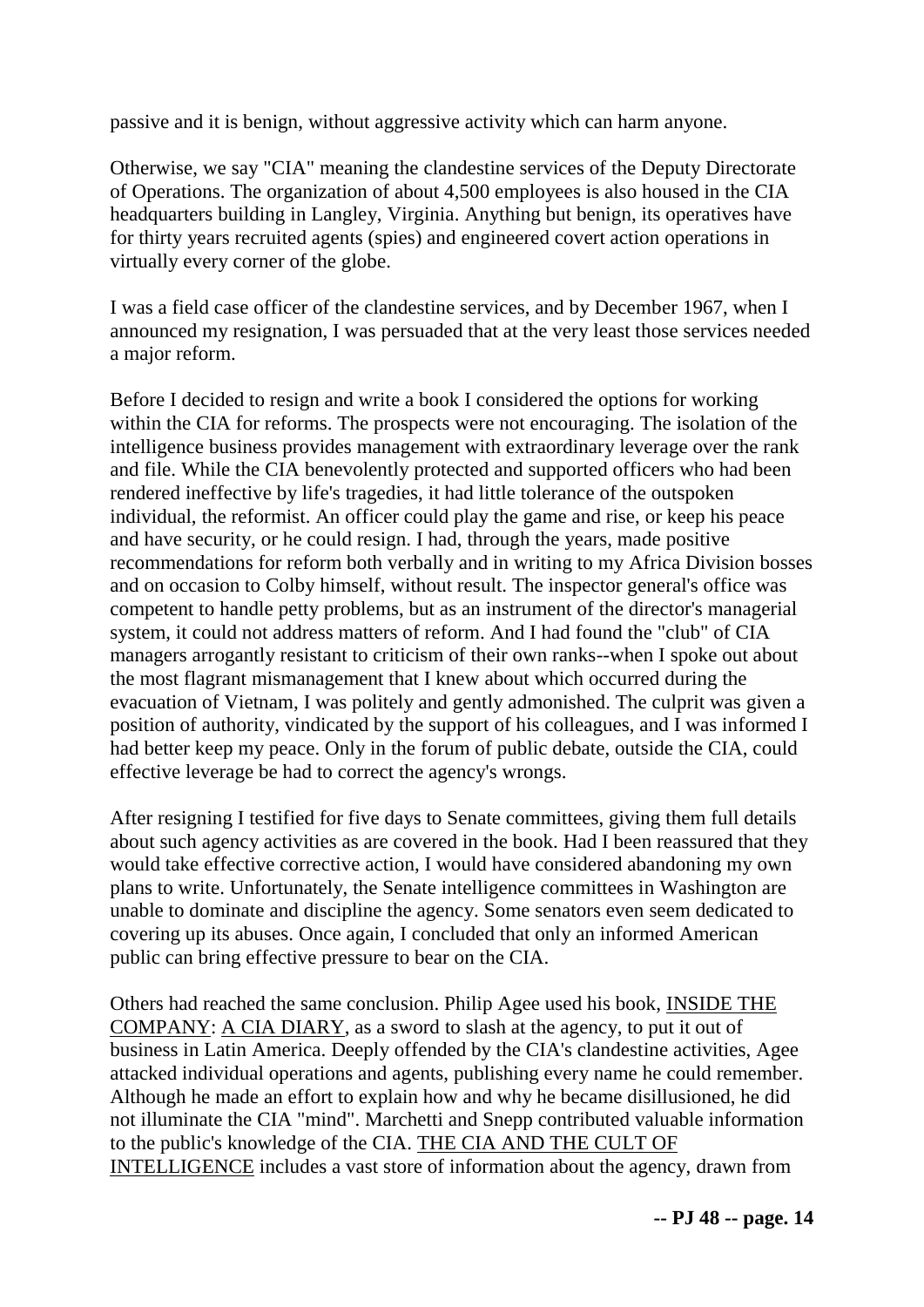Marchetti's experience in the DDI and in the office of the director of central intelligence. Snepp, for six years an analyst in the CIA's Saigon station, chronicles the intelligence failure and betrayals of the CIA evacuation of South Vietnam in April 1975.

My objective in writing this book is to give the American public a candid glimpse inside the clandestine mind, behind the last veils of secrecy. The vehicle I chose is the Angola paramilitary program of 1975-1976. The anecdotes I relate all happened as described. Dates and details are drawn from the public record and from voluminous notes I took during the Angola operation. In most cases there were other witnesses and often enough secret files to corroborate them. However, for reasons of security, I was not able to interview key individuals or return to the CIA for further research as I wrote. I urge the CIA to supplement my observations by opening its Angola files--the official files as well as the abundant "soft" files we kept--so the public can have the fullest, most detailed truth.

Our libel laws restrict an author's freedom to relate much of human foible. Nevertheless I have managed to include enough anecdotes to give the reader a full taste of the things we did, the people we were. But this is not so much a story of individual eccentricities and strange behavior, though I mention some. I have no desire to expose or hurt individuals and I reject Agee's approach. As a case officer for twelve years I was both victim and villain in CIA operations. In both roles I was keenly sympathetic for the people we ensnarled in our activities. Perhaps they are responsible according to the principles of Nuremburg and Watergate--which judged lesser employees individually responsible and put them in jail--but I prefer to address the issues at a broader level. Since my resignation I have revealed no covert CIA employee or agent's name, and I stonewalled the Senate and FBI on that subject when they questioned me.

My sympathy does not extend to the CIA managers who led the CIA to such depths, but in this book I have used actual names only for such managers as had previously been declared as "CIA": Director William Colby; Deputy Director of Operations William Nelson; Bill Welles, who replaced Nelson; and Africa Division Chief James Potts. And myself. The other names of CIA personnel--Carl Bantam, Victor St. Martin, Paul Foster, et al.--are pseudonyms which I invented. (Any resemblance those names might have to the true names of individuals within and without the CIA is purely coincidental.) In the field, Holden Roberto and Jonas Savimbi were well known to be our allies. Bob Denard and Colonel Santos y Castro were also public figures, widely known to be involved on the side of Roberto, Savimbi, and the CIA. "Timothe Makala" is a name I invented (makala means "charcoal" in the Bantu dialect, Tshiluba). On occasion I used CIA cryptonyms, but in most cases they, too, have been altered to protect the individuals from any conceivable exposure.

On April 10, 1977, after my resignation was final, I published an open letter to CIA Director Stansfield Turner in the Outlook section of the *Washington Post*. It outlined the reasons for my disillusionment. (The letter is reprinted in the Appendix of this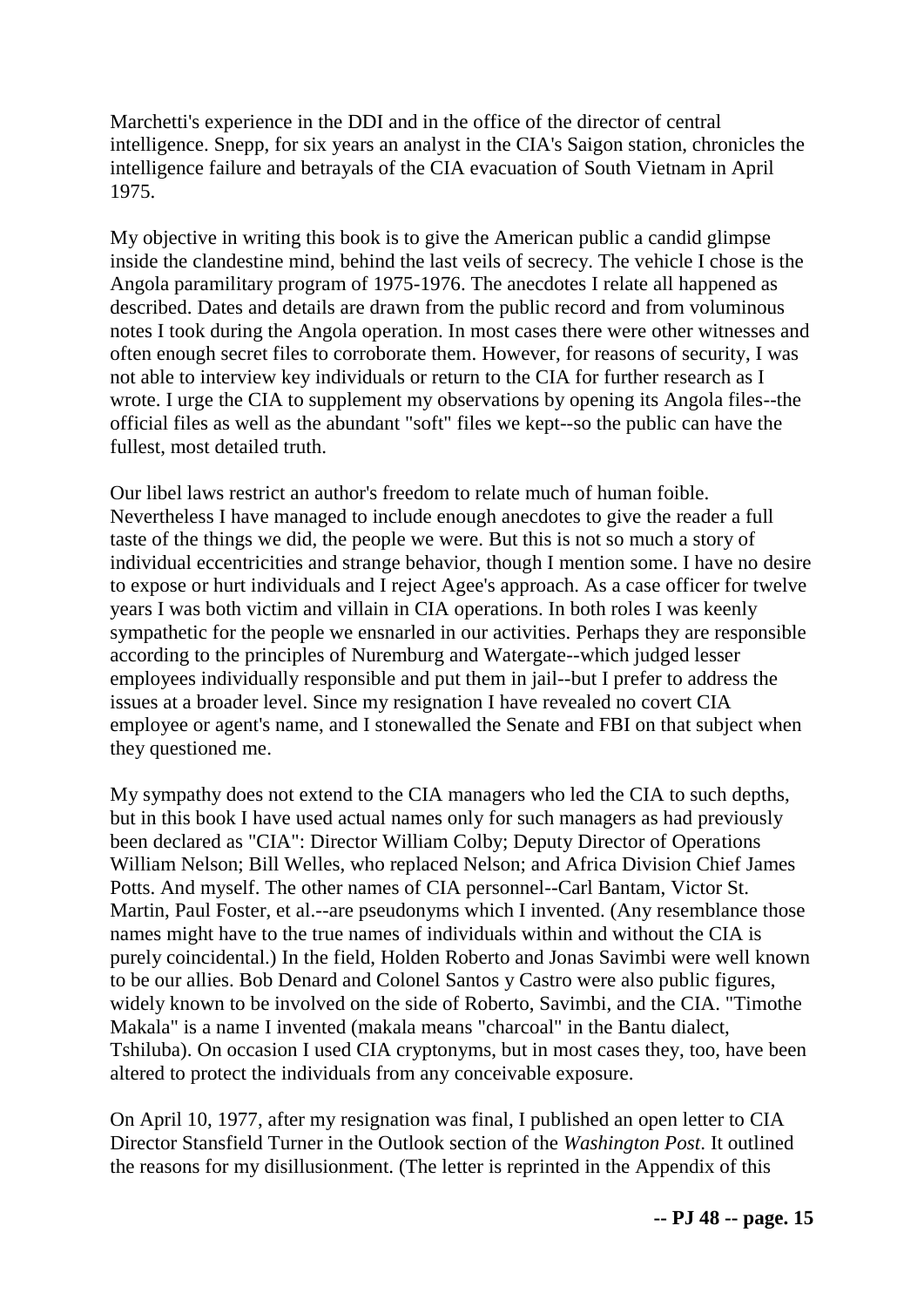book.) Director Turner subsequently initiated a housecleaning of the clandestine services, proposing to fire four hundred people, to make the clandestine services "lean and efficient". In December 1977 Turner admitted to David Binder of the *New York Times* that this housecleaning had been triggered by my letter.

**[H: Please do not be too gullible, readers, and keep in mind that the Washington Post AND The New York Times are among the most controlled and disinformation sheets in the public--totally run by the Elite Conspirators. I have no further comment as to the intents or reasons other than as given, of John Stockwell. The information in his book is worthy of your investigation--simply always be alert to hidden and replaced names and involved persons because the replacing of same makes the volume partial truth and would have to be considered a "novel". I will add to that, however, that any "ranking" officer/agent will have been "sheep dipped" once or more times and the identity would be a bit questionable at any rate.]**

In January 1978, President Carter announced a reorganization of the intelligence community, which in fact has the effect of strengthening the CIA, and Admiral Turner has reached an understanding with Congress (of which I was skeptical--the Congress has neither the will nor the means to control the CIA). (Editor's note: This was written in 1978.) Now Turner has intensified his campaign for tighter controls over CIA employees. He is lobbying vigorously for legislation that would jail anyone who threatens the CIA by disclosing its secrets. It makes him fighting mad, he blusters, when anyone leaks classified information. Such people are violating the "code of intelligence", he charges. It is the CIA's "unequivocal right" to censor all publications by CIA people, he claims. "Why do Americans automatically presume the worst of their public servants?" he asks--**a remarkable question in the wake of Watergate, FBI, and CIA revelations [not to mention the recent Gulf War, Patriot missiles and other deceptions].**

Director Turner and President Carter have it backwards. It is the American people's *unequivocal right* to know what their leaders are doing in America's name and with our tax dollars. My third reason.

For my fourth reason, I reclaim my constitutional right of freedom of speech. The Constitution of the United States does not read that all citizens shall have freedom of speech except those that have signed CIA oaths. Until there is such an amendment of the Constitution, ratified by the appropriate number of states, the Marchetti ruling rests as bad law, an unfortunate relic of the Nixon Administration's bullishness. If the CIA and its "secrets game" cannot live with our fundamental constitutional rights, there can be no question, the Constitution must prevail.

But if the present administration has its way, stories such as this one would be suppressed and covered up. And the author would be punished. I invite the reader to judge which is more important: CIA misadventures such as this one, or our fundamental right to know the truth about our public servants' activities and to keep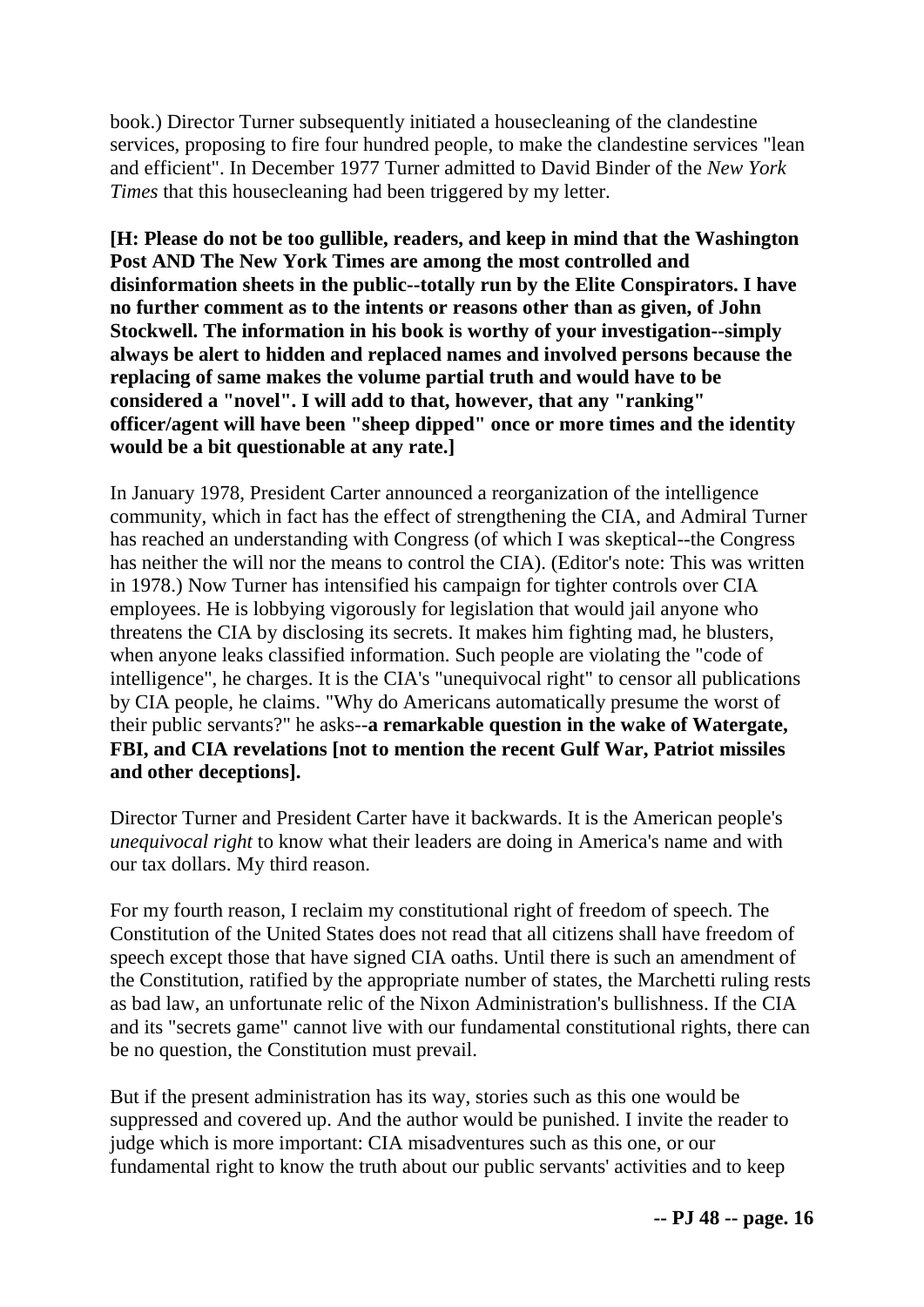them honest?

1978 END OF QUOTING

\* \* \*

Please realize this, too, is an "old" book. Therefore, names and participants have been changed many times at any reviewing. You have a much worse situation in this day because you have a President who is a prior CIA Director and the entire organization works on a totally barbaric and clandestine foundation. Unfortunately this government and world society of Elite Governors has the noose at suffocation tightness about the necks of the population of the entire globe. I suggest all who will do so, get copies of the books mentioned above. One thing that runs through ALL the political New World Order information as well as all outlay of the governing Elite organizations is the name of Henry Kissinger.

To you who would shut down our work--perish the thought for we will continue and fulfill our mission and your stupidly silly advertising and self-serving garbage will not be more than a lighted fire to encourage us in our work.

If you believe unConstitutional actions cannot be happening "IN OUR COUNTRY" or with "WITH OUR POLICE", etc., I want to leave you with a reprint of a document sent to me by a resident in the area of Thousand Oaks (Los Angeles area), California-- THIS PAST WEEK.

All houses and apartments received this notice and other areas are also receiving them with appropriate location changes. This is a "sweep" operation and if it doesn't scare you speechless in its Nazi tactics and Communist Manifesto actions--remember-the KGB and Mossad are working in the basic training programs within your Police Training Academies across the U.S.A. and Canada.

QUOTE:

#### YOUR CHILDREN! YOUR HOME! YOUR NEIGHBORHOOD! **ARE IN DANGER!**

STREET GANGS have been reported to infest YOUR neighborhood. They endanger YOUR children and family. They lower YOUR property value and raise YOUR insurance costs. They may have recruited YOUR child already. VENTURA COUNTY CRIME STOPPERS will work with you to flush YOUR neighborhood of this pestilence.

**CRIME STOPPERS** trades cash for information. **IT'S ALL SECRET**. **All the way** 

**-- PJ 48 -- page. 17**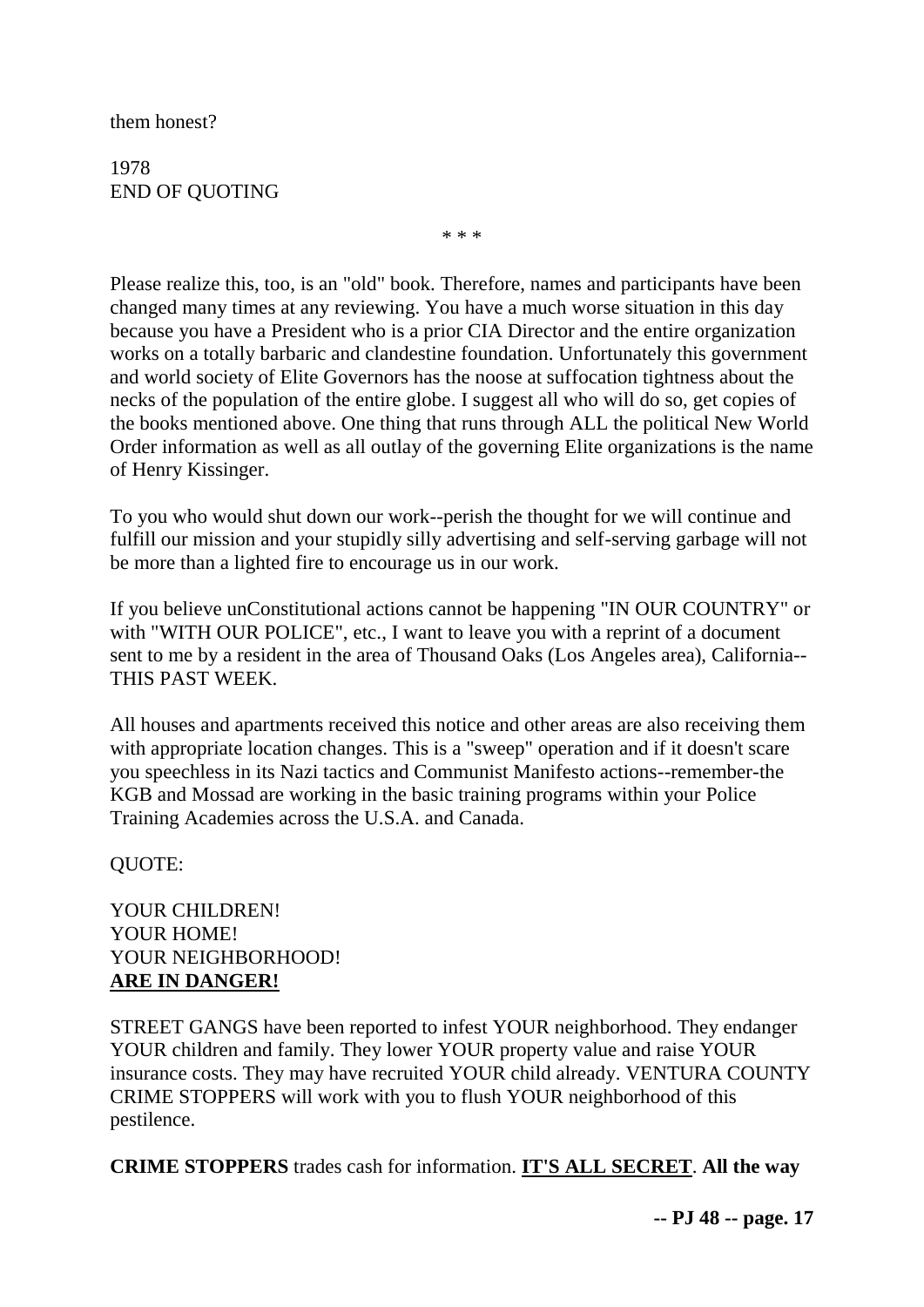**from your own secret code number right to the CASH payoff. Nobody's going to ask your name or record your call. AND YOU GET YOUR MONEY WHEN AN ARREST IS MADE AND A COMPLAINT IS FILED.** *YOU DON'T HAVE TO WAIT FOR THE TRIAL. YOU DON'T HAVE TO TESTIFY. YOU CAN'T: WE DON'T KNOW WHO YOU ARE!* **[H: Oh, and just how do "they" know who to pay???]**

#### **Here's how to spot gang members.**

1. They wear dark clothes. Baggy pants, T-shirts and black, billed caps with the names of LA sports teams or gang names on clothing.

2. Boys and girls, 12-23 years old.

3. Tattoos.

4. They use hand signs.

5. Gang insignia appear on personal stuff, like notebooks, T-shirts, hats, etc.

6. Also watch for kid's street names. They use street or gang names, like Lefty,

Squinty, Stinky. Names fit physical or psychological attributes.

#### **Here's the kind of information to give CRIME STOPPERS.**

1. Names of gang members.

- 2. Things they're planning to do.
- 3. What do they boast about having done?

4. Even if you don't understand what's said. Report it to CRIME STOPPERS. They'll know and can put it together with other info to make an arrest.

5. Report to CRIME STOPPERS the make, color and license number of cars of suspected gang members.

The best way to protect YOUR child is to attack local gangs. Tell CRIME STOPPERS about YOUR child's friends you think are gang members. When they're off the streets they can't hurt YOUR child. The sooner they're gone the safer YOUR child will be.

#### *AND DON'T FORGET*

**Dozens of your neighbors will be reporting suspected gang members to CRIME STOPPERS. One of them might by YOUR child. Help get rid of the gangs before this happens.**

**Call CRIME STOPPERS at 494-TALK. The information you have may result in an arrest and the filing of a complaint and one more gang member is off the street. And you could be in line for a reward of up to \$1,000.**

**IT'S ALL SECRET. All the way from your own secret code number right to the CASH payoff. Nobody's going to ask your name or record your call. AND you get your money when an arrest is made. You don't have to wait for the trial and you don't have to testify.**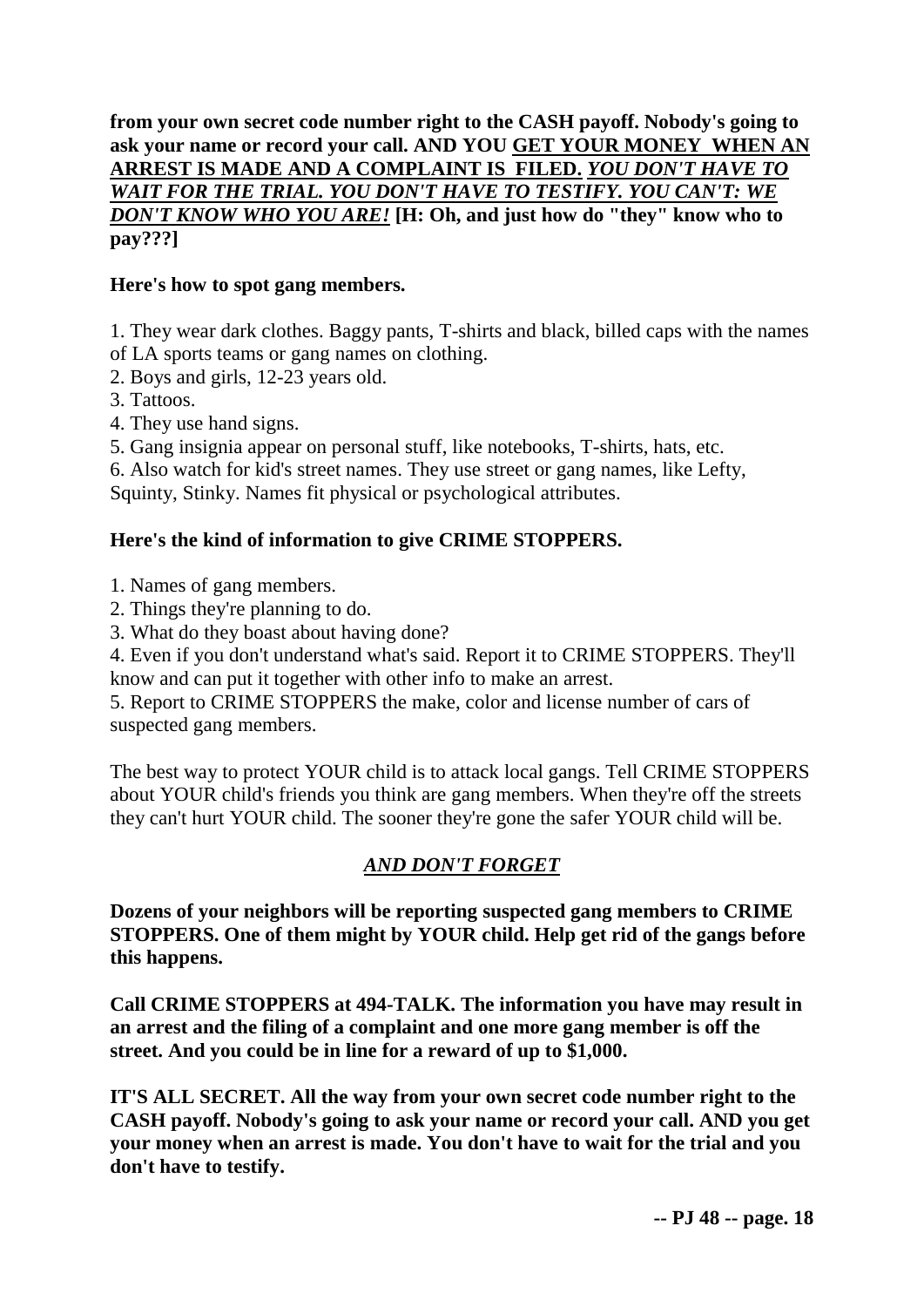#### **P.O. Box 7303 Thousand Oaks, California 91359.**

END OF QUOTING

\* \* \*

Remember the order of the Plan:

**"Tear down the family and then turn neighbor against neighbor and nation against nation."**

The above breaks all of the articles in the Bill of Rights **and yet this comes with the sanction of the Law Enforcement Agencies and the Local Governments. It is written and dispersed in English and the predominant "other" language of any community--the document in point is English and Spanish.** 

**May God have mercy for you precious ones certainly need it.** 

**Gyeorgos C. Hatonn**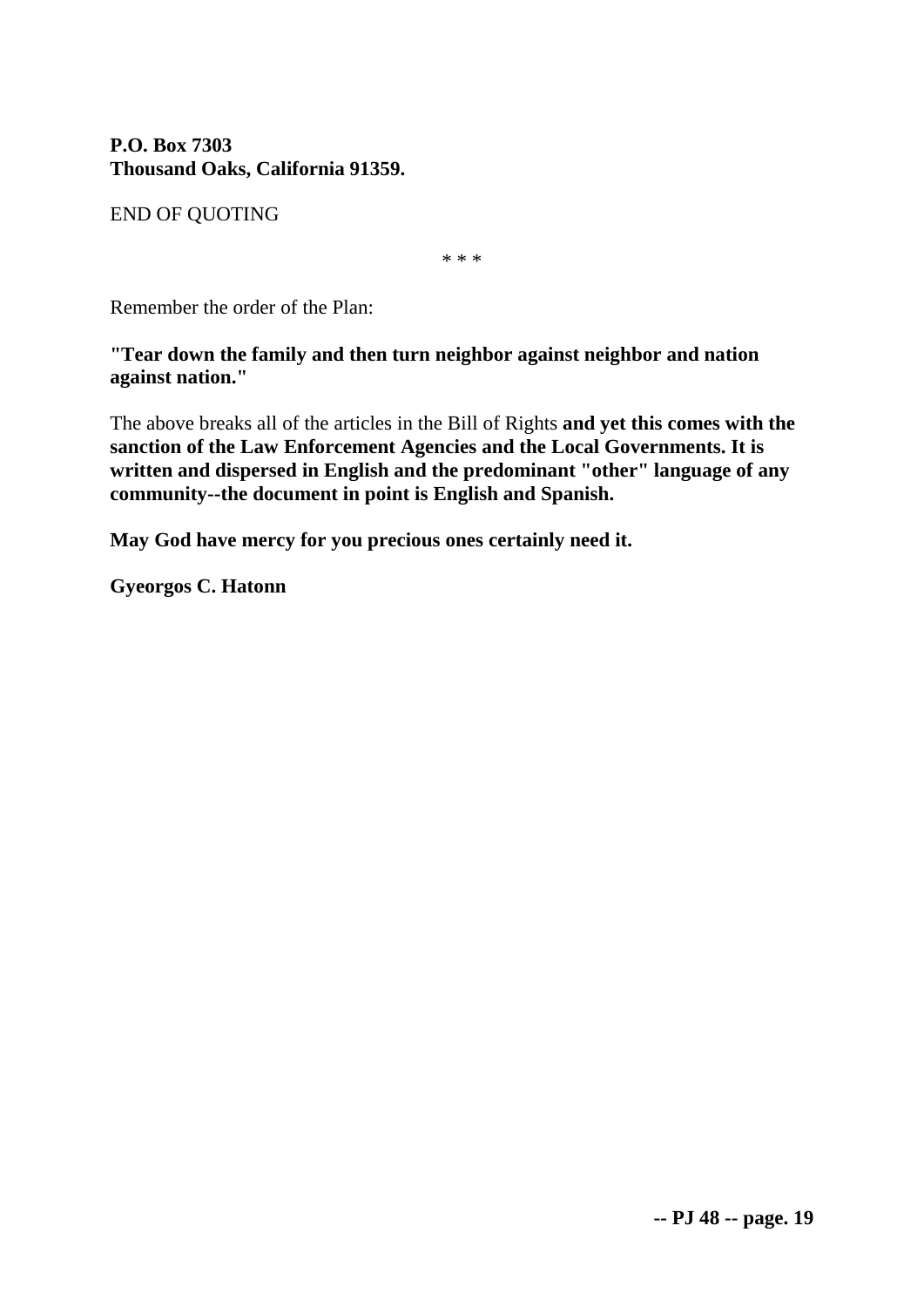#### **CHAPTER 1**

#### REC #2 HATONN

#### SAT., MARCH 21, 1992 8:57 A.M. YEAR 5, DAY 218

#### **SATURDAY, MARCH 21, 1992**

#### **TODAY'S WATCH**

There are so many "thing-watchers" today that we can hardly even touch them all.

#### **BUSH ARROGANCE**

You are looking at an arrogant stand-off between the forces of a Khazarian Zionist controlled Congress and a "Skull and Bones" President. As usual--you-the-people are the pawns. I believe you witnessed the show and tell of a President running for office- the only problem being that you don't know for which office he is REALLY running. You are, however, seeing dirty politics in full blossom and I hope you are alert so as to read "between those lines" and don't be hoodwinked by the show.

#### **ROSS PEROT**

Yes, if you all get behind this man--IF HE TEAMS UP WITH GRITZ--*YOU CAN TURN THIS NATION AROUND!!* You would be able to pull in all of Brown's votes, Nader's backing and pick up a lot of disappointed Buchanan backers. Surely you would get the final backing of the Independent candidates as well.

#### **T.H.R.O.**

The above stands for: Throw the Hypocritical Rascals Out. This is the political movement which Ross projects and it seems quite beneficial in perception--if you will actually do it. Gritz will "can" the whole bunch of "appointed" goons but you ones are going to have to clean up the House and Senate.

I am amused at Bush's reference to the "House" Banking problems and their lack of ability to "run one little bank". I suggest that something stinks about a very, very large Bank utilized by ones such as Bush, Clinton, Clifford, Saddam and on and on and on- called BCCI. He must be feeling very smug and brave for some reason, to bring up the dirty laundry in the skeletons' closet--YOU HAD BEST CHECK INTO THOSE REASONS!

At present, no candidate without a bank behind him can afford to run for office. You now have "representative form of government"--i.e.: **He who contributes most gets the representation.**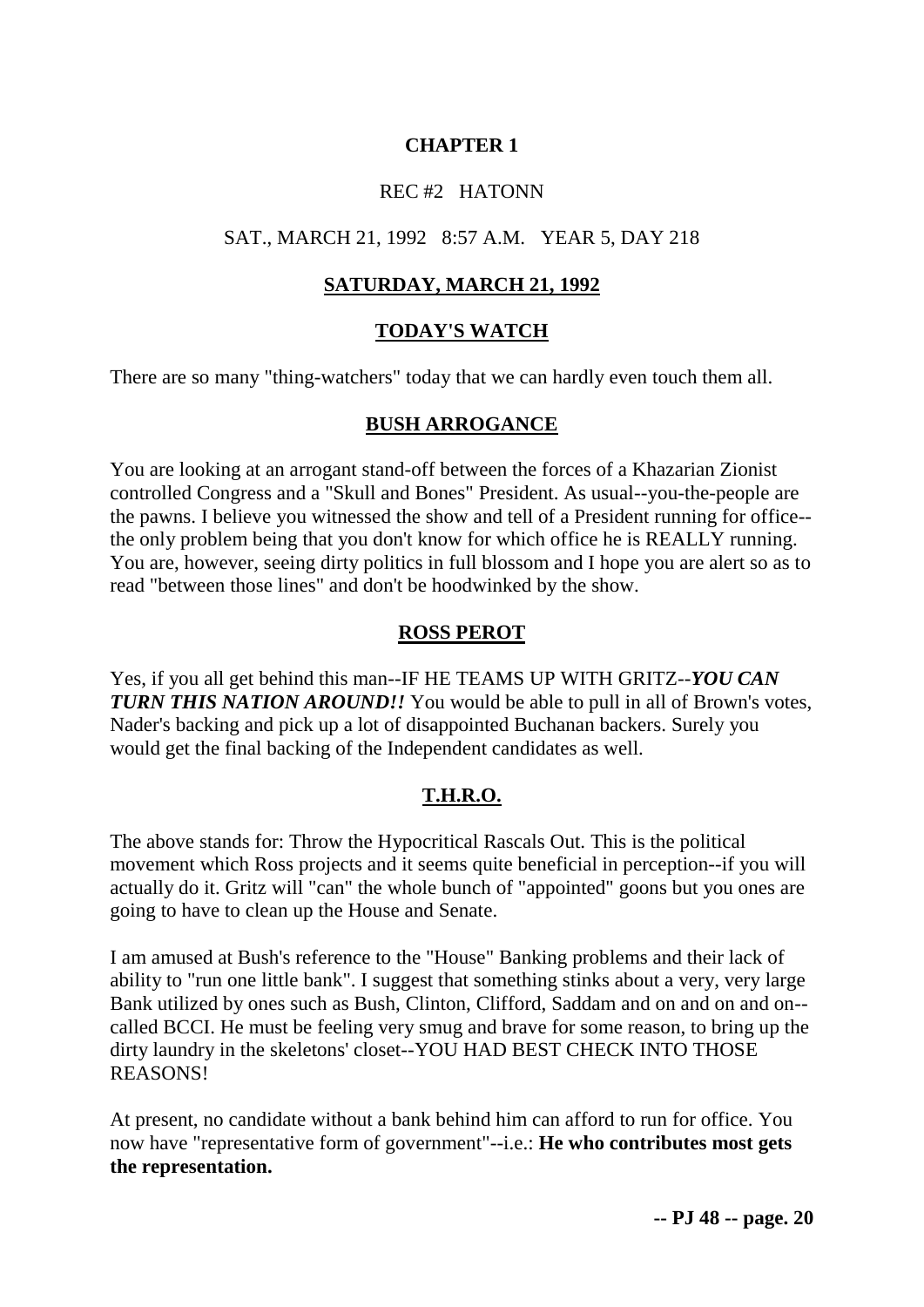#### **WATCH IRAQ AND SADDAM**

Sudden change and giving up of weapons? Oh, chelas, take care for that can only mean that there is coalition now, between Jordan, Syria, Libya, etc., so that no longer will Iraq's fragments be needed. If you don't get those vipers out of office soon--there will be no nation remaining.

#### **KHAZARS, ETC.**

If you think you are weary of hearing about Khazars and other species, please forgive me but I, too, am weary of the distraction. It helps to know your enemy, however, especially when it is THE ENEMY who intends to destroy your world.

I am not going into long words about the issue even though it remains at the top of the denial list of information given. Mainly that argument revolves around the connection with the Committee of 300 and the Jewish connection and, and, and,

I would share with you a reference of fact sent to my attention for YOUR confirmation about what we bring to your table of information. This came with xeroxed copies of reference material right out of a London Library. The information came from one M.D.W. of Millikin University in Decatur, II.

*To: Commander Hatonn, Dharma, Anyone. Date: 3-17-92 From: M.D.W. Subject: Khazars - Genealogy of British Royal Family*

*One of my hobbies is royal genealogy. While going through this book on ancestral lines of Prince William of Wales, I came across an interesting bloodline. (See Chart 22, etc.) Through the medieval kings of Hungary, the current Prince of Wales is related to Marot, Khagan (Khan) of the Khazars.*

*My interest in royal genealogy began after reading Holy Blood, Holy Grail by Michael Baigent. I believe their thesis is that Jesus survived the crucifixion, married Mary Magdalene, and had children by her. Also that the bloodline survived and continued through the Merovingian Kings of France down to our present day. Can you verify the truth of this hypothesis?*

Yes, I can--but not at this writing for it is far too lengthy and will be misunderstood if not laid forth in proper sequence of events. I will suggest that all of you refer back to AND THEY CALLED HIS NAME IMMANUEL and you will find that he most certainly did not "die" on the cross and, taking some ones with him, went eventually into Tibet after traveling through India.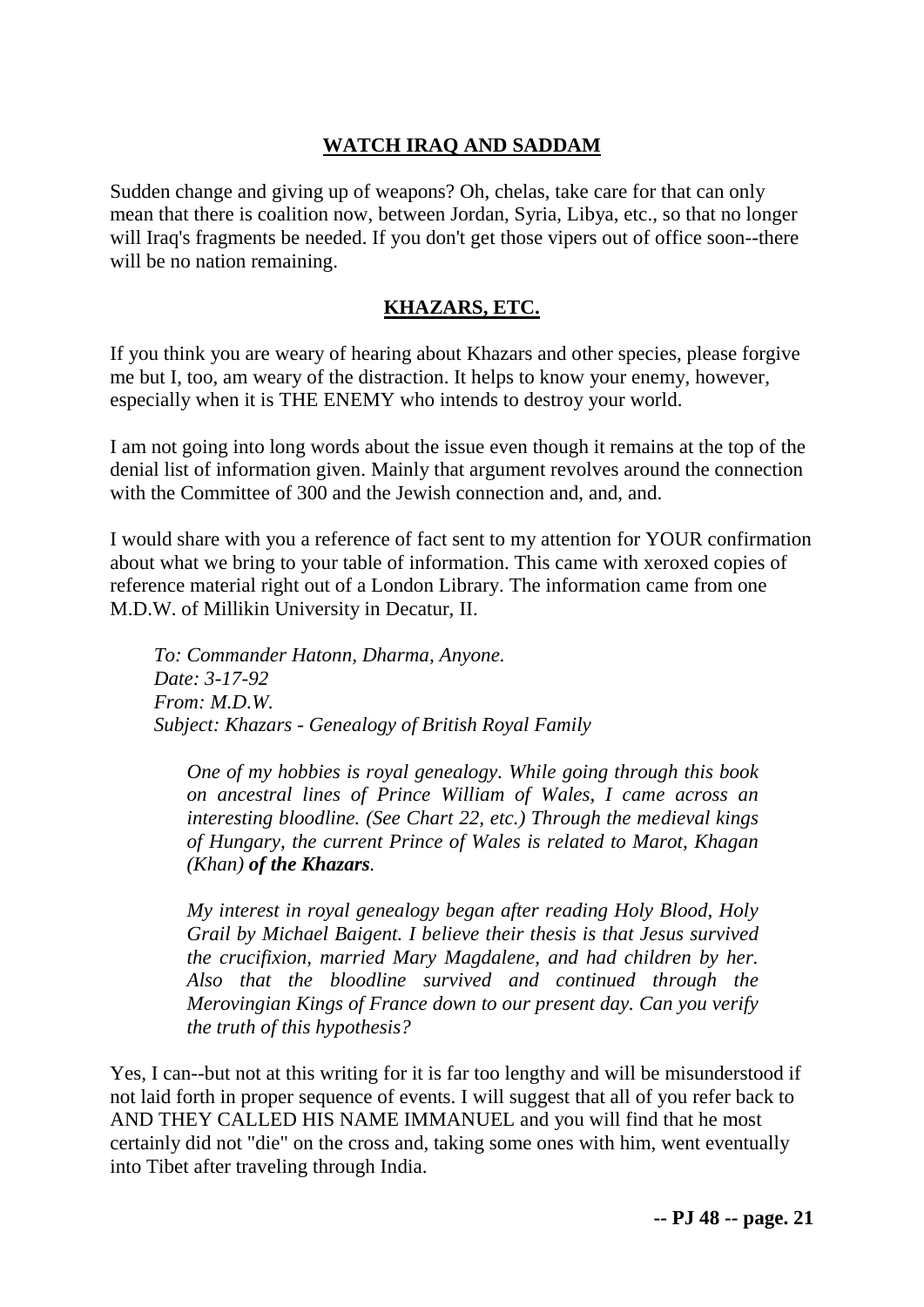We of the record keepers find it difficult to equate your inquiries to that which is represented to us as "countries" for boundaries and labels change and to identify "France" without qualification would be a most foolish error on my part. Also, it is not appropriate that I simply won't answer yes or no regarding relationships with Mary Magdalene for there is NO way that in this brief reference I can adequately follow that sequence. I will most surely eagerly look forward to unfolding this story for your witness as we move out, (if we ever can), of the trap of disagreeable current events and necessary information to get you "that far".

#### **SOVIET BASES--IN THE U.S.?**

You can call this entity anything you want--but the fact is it is still very much the "Soviets". It is only factions which are divided and the Elite of both sides have never lost goal intent. One intends to rule the world and has infiltrated within your very nation of the U.S. and into many, many other countries under the banner of various "ideals"; and the Russian element who can be referred to as the non-atheistic Russians who intend to get rid of the Jewish Khazar Zionists at any cost. Either way, it becomes such a tangled web of intrigue that I don't wonder that you can't keep up with the changing terminology.

I suggest that you never mind the terminology but pay attention to facts as sequence unfolds them. I have told you that the CIA/KGB/Mossad are all basically one element now under direct control of their master-parent: the Committee of 300. I have told you that the KGB has more operatives in the CIA than do Americans. I have also told you that you have members of the KGB within your various cosmopolitan police academies training the forces that will enforce the New World Order Control. I have given you locations of underground installations of large size and also missile bases with targeted missiles in place. I have yet to point out the 500 major points of impact as targeted by the Soviets. I have told you of the Soviet and Communist buildup of military equipment in Mexico at your Southern Border along with the players involved from Vietnam (as in "Cong"), the Korean Communists and how all are infiltrating into your "States" and setting up points of base operations. I am appreciative when I can give you confirmation from people "in the field" which I can share with you although I'm not sure I totally share his humor regarding the inhabitants of the city in point.

From Ohio comes confirmation of a base--you will note that I didn't mark Ohio as having your own facilities as in other locations. That is because the ones set forth are no longer in the control of the U.S. For instance, as reported from Ohio (and in several other bases formerly U.S. military) the "Russians have come". The message is that a major U.S. military base is now completely in control of, and secretly used by, the Soviets--AT COLUMBUS, OHIO. The letter-writer's comment was that "perhaps Columbus deserves it!".

#### **WHERE ARE GOD AND HOSTS?**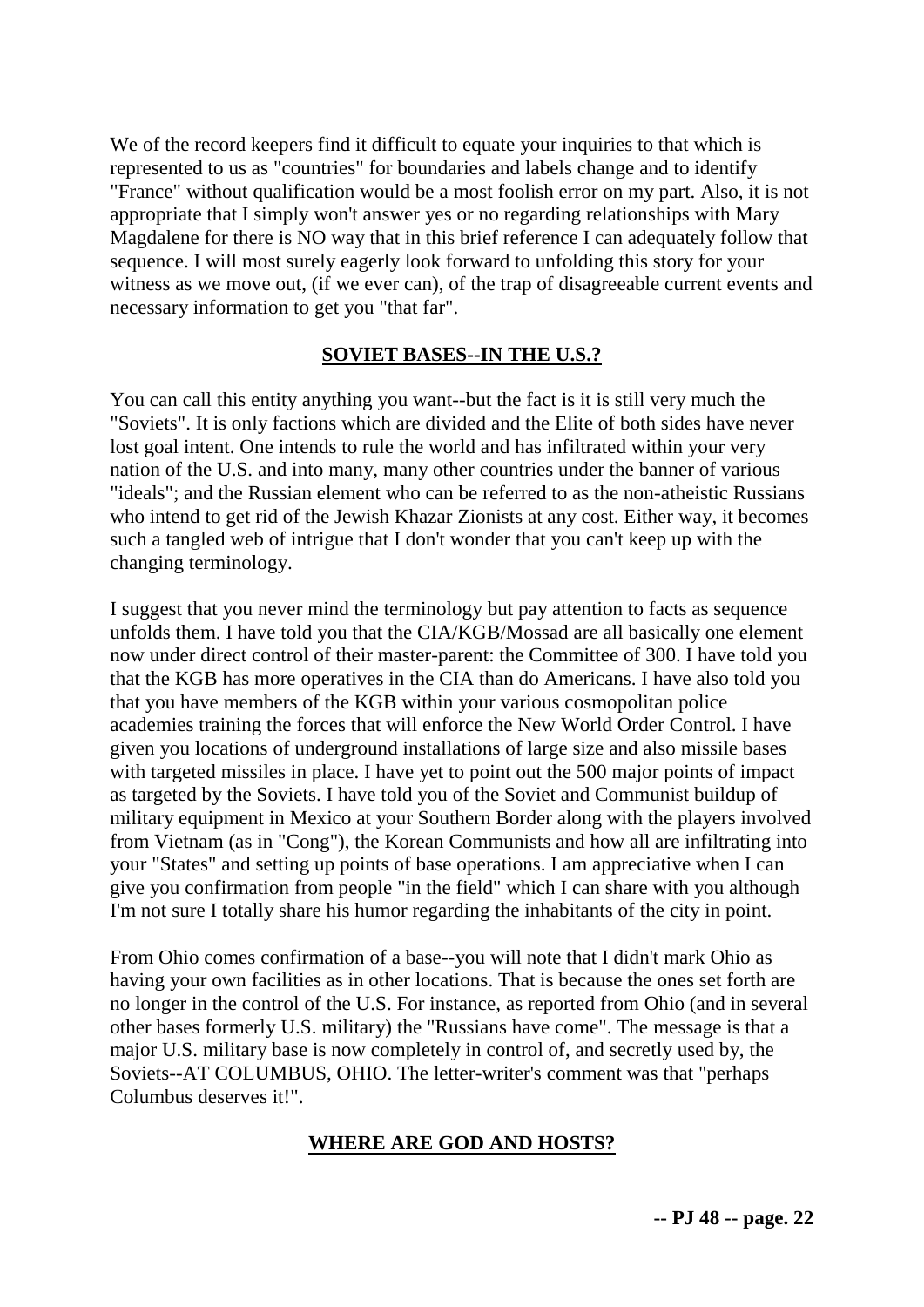You keep badgering me as to why we don't show up and "fix" things and why didn't we show up at such and such a time because there was promise of change as with the Kennedy Presidency. We do not play in those short-sighted games and besides, chelas, I think you forget to look at all sides of the hologram. What makes you think I am not present and that perhaps **I have CONTROL OF SOME OF THE INSTALLATIONS?** Do not your UFOlogists continue to tell you about all those "aliens" running around with your government in "HOSTAGE"? If we represent enemies to the governments and adversary--does that mean that we are YOUR enemy? It might be well worth pondering possibilities. You had best be checking to define whose side YOU ARE ON. Truth will stand on the final decision day--words will gain nothing. Any time you have ones who can merge with and pass through solid

substance--YOU HAVE PROBLEMS IF THEY ARE NOT ON YOUR SIDE! Will an "alien" hurt you? NO--but the Men of human format will certainly try and make you believe they will.

I can give you a clue or two--why do you think the Elite Conspirators have such massive and luxurious facilities in places like Australia, etc., and are prepared to "forfeit" the Northern Hemisphere--COULD THEY REALLY KNOW SOMETHING THEY AREN'T TELLING YOU?

Wouldn't it be nice if you lovely humanoids would just get your own mess into control and reclaim your nation from your treasonist enemies? I heartily suggest you work at it and consider the potentially beneficial thrust of an open mind toward these possibilities of the Host's contribution and participation. God is not in the habit of playing silly games ON HIS PEOPLE. Those "tricks" are only of the adversary. Why do you think the church speakers and religious false teachers try to sell you lovely people on the lie that aliens and anything coming from space is of Satan and a "lie"? Where in the name of all reason do you think the Christos (by any name) and the messengers have come from since the onset of all "time keeping"? You had best get your reasoning caps upon your heads, open your minds and get out of Fantasy La-La Land and into the vision of Truth. I am a lot closer to you than you might think.

# **SECRET FACILITY UNDERGROUND AT PRISON**

You are told so little about everything and anything and you grasp the false illusion like a lifebelt. In this very area of California there is a large prison facility called a cute name like "Correctional Facility", while most of the criminals are left outside running your government and big business. Nonetheless, Dharma said one day to a few people talking about the underground facilities that "...well, but what about that big facility under the prison!" There was silence and all turned to look at her as if to ask "...what about it?" She was stunned because she knew all about it--having even been there--and was quite sure I had spoken of it in meeting as well as in writing. No, I had not, because we have ones who are employed at the prison and I need to keep protection about them.

Not only do they have a massive facility which interlocks with the Northrop and other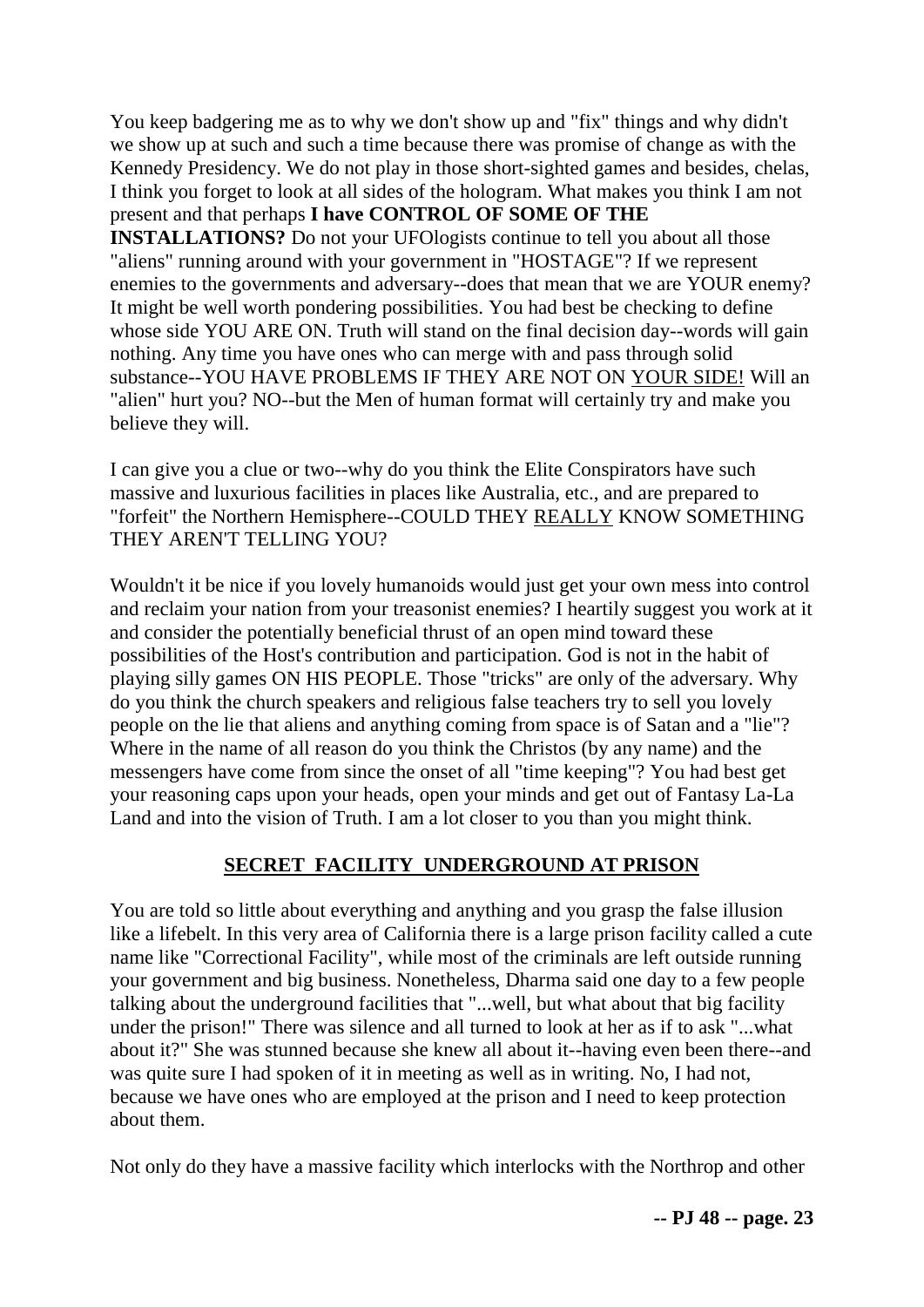#### facilities *but the inmates in various categories of "lock-up" worked on the project and some have tattled quite openly about it. It simply is NOT that which will run in your local paper when they won't even run a simple letterto-the-Editor regarding "No" on War.*

I do not wish to take more time on this now, but will get back to it as we have opportunity. I mention these things because they must be integrated into the concept of the ever outstretched coverage of the CIA and other "intelligence" groups.

Let us return to the subject of the CIA structure and spend an hour or so, before our meeting, on the subject in point.

# **HATONN MEETING TAPES AVAILABLE**

By the way, for you readers and listeners, it has gotten com-pletely beyond Dharma's ability to write such volumes of docu-ments as to cover all material and miscellaneous matters inappropriate to a JOURNAL in preparation. So, if you will look in the **BOOKLIST AND ORDERING INFORMATION** section there will be information on how to obtain audio tapes of these meetings we have--unless totally geared to local business matters. I will endeavor to respond to questions which flow into this focus and it will, in addition, give us opportunity to ex-change more comfort with conversational communications. If at first you are uncomfortable with a bit of female voice tone I be-lieve it will not even be noted as we move along in the taping. The expense for same will be kept as minimal as possible to break even and you will be given other instructions as to source of ordering for we need to relieve America West of some of the load and give separation as to this type of communication for they face enough impact from the publications. Thank you for your attention and patience while we get set up with equipment to run that many copies for circulation.

I would like as many as who would be interested to obtain the tapes from our last large meeting for I believe it was one of the more important as to information. That meeting was on the 14th of March and was some five hours in length so there will be probably some 4 tapes (\$10 per set). Information can still be gotten immediately through America West--our intent is remove additional burden for soon the publications will be handled through Nevada and other resources for security and more effi-cient business operations. We will effort to set the audio tapes into some kind of format so that the cost can be utilized as a "donation" for your convenience. So be it, let us move on with our subject in point.

# **THE CIA STRUCTURE**

HONORS TO "I AM ANONYMOUS" WHO WROTE OF THIS SUBJECT IN 1974 AND WE ARE GOING TO FILL IN THE DELETIONS MADE BY THE CIA AFTER PRESENT-ING THE EVIDENCE.

#### **THE CLANDESTINE MENTALITY**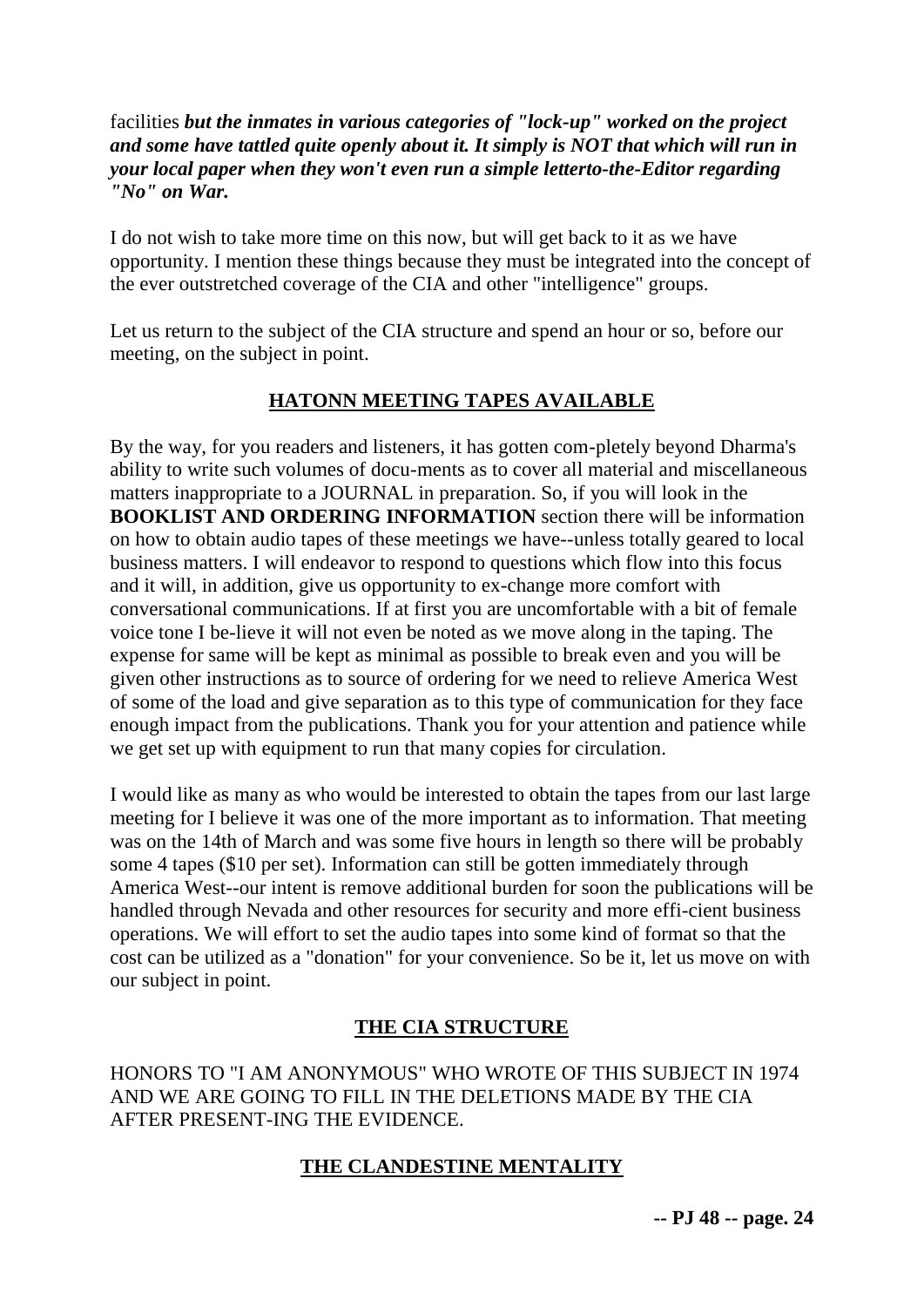*The greatest dangers to liberty lurk in insidious. encroachment by men of zeal, well-meaning but with-out understanding. Justice Brandeis, 1928.*

*The nation must to a degree take it on faith that we too are honorable men devoted to her service.* CIA Director Helms, 1971**. [H: And if you believe that one--I have some bridges to sell you!]**

#### **WILLIAM COLBY**

The man who masterminded and oversaw the CIA's clandestine operations in Indochina during much of the 1960s was William Colby. He is a trim, well-groomed Princeton and Columbia Law School graduate who, if he were taller, might be mistaken for a third Bundy brother. He started in the intelligence business during World War II with the Office of Strategic Services. His field assignments included parachuting into German-occupied France and Norway to work with the anti-Nazi underground movements, during which he showed a remarkable talent for clandestine work. After the war he joined the newly formed CIA and rose rapidly through its ranks, becoming an ex-pert on the Far East. From 1959 until 1962 he served as the CIA's chief of station in Saigon. In 1962 he was named head of the Far East Division of the Clandestine Services.

In this position Colby presided over the CIA's rapidly expanding programs in Southeast Asia. Under his leadership (but always with White House approval) the agency's "secret" war in Laos was launched, and more than 30,000 Meo and other tribal warriors were organized into the CIA's own Armee Clandestine. Colby's officers and agents directed--and on occasion participated in--the battles against the Pathet Lao, in bombing operations by the CIA's proprietary company, Air America, and in commando-type raids into China and North Vietnam, well before Congress had passed the Gulf of Tonkin Resolution.

Colby seemed to keep the secret operation always under tight control. His colleagues in the CIA marveled at his ability to run all the agency's activities in Laos with no more than forty or fifty career CIA officers in the field. There were, to be sure, several thousand other Americans supporting the CIA effort, but these were soldiers of fortune or pilots under contract to the agency, not career men. From the CIA's point of view, the war in Laos was cheap (costing the agency only \$20 to \$30 million a year) and well managed. The full cost of the war was actually closer to a half-billion dollars a year, but most of this was funded by other agencies--the Defense Department and AID. The number of Americans involved was small enough that a relatively high degree of secrecy could be maintained. In contrast to the tens of thousands of Laotians who died in the war, few Americans were killed, and those who were casualties were not CIA career officers but rather mercenaries, contract officers, and personnel of the agency's air proprietaries. The agency considered Laos to be a very successful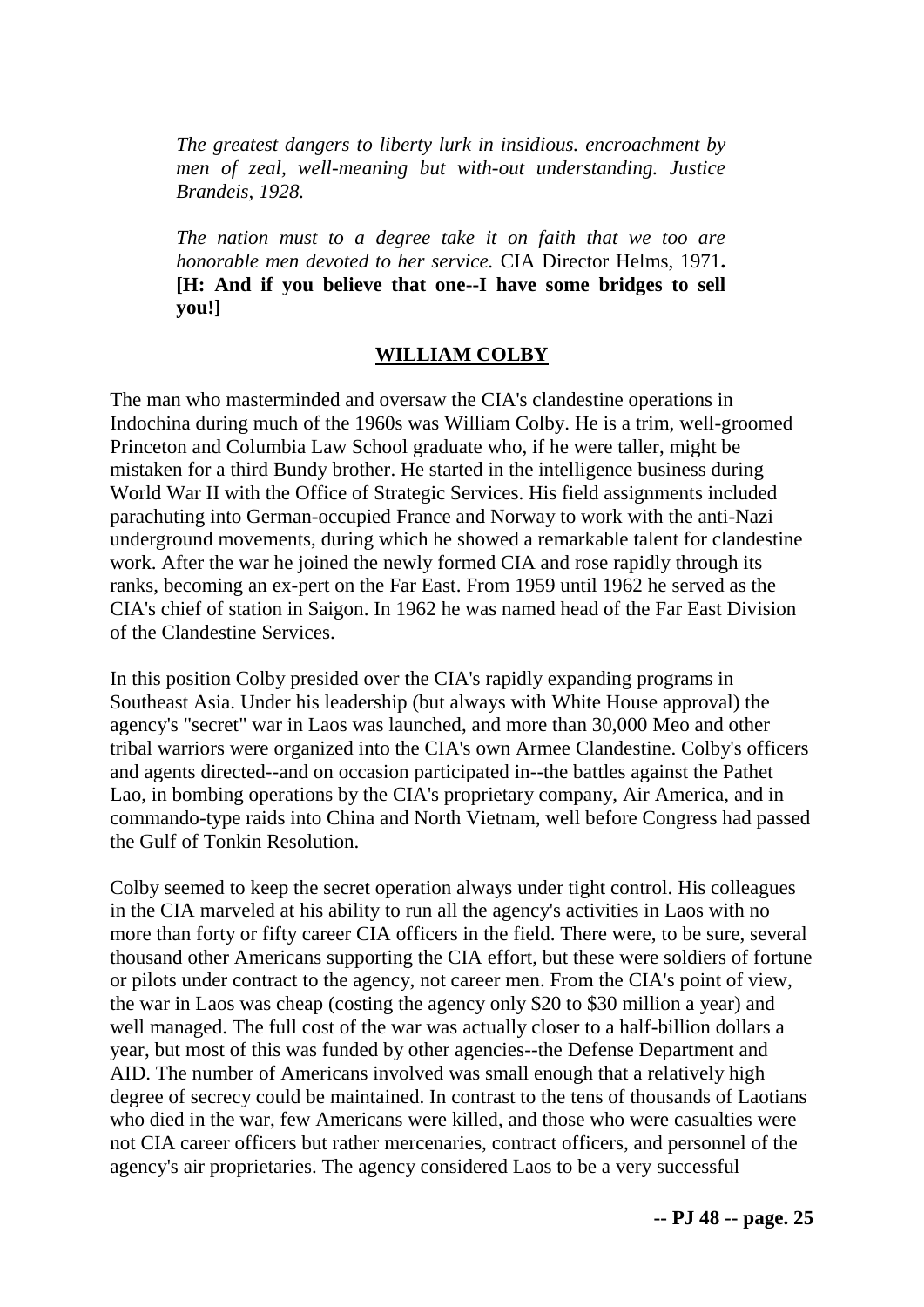operation. And Colby received much of the credit for keeping things under control.

The agency's clandestine activities in Vietnam were not so well organized, concealed, or successful as its Laotian operation. In the mid-1960's the CIA was swept along with the rest of the U.S. government into launching huge programs designed to support the war effort. The agency would have preferred to run relatively small, highly secret operations (or to have had complete control of covert action), but the stiffer and stiffer demands of the Johnson Administration made this impossible. Thus, if the President wanted a larger contribution from the CIA, the CIA would contribute. In 1965 Colby, still stationed in Washington, oversaw the founding in Vietnam of the agency's Counter Terror (CT) program. In 1966 the agency became wary of adverse publicity surrounding the use of the word "terror" and changed the name of the CT teams to the Provincial Reconnaissance Units (PRUs). Wayne Cooper, a former Foreign Service officer who spent almost eighteen months as an advisor to South Vietnamese internalsecurity programs, described the operation: "It was a unilateral American program, never recognized by the South Vietnamese government. CIA representatives recruited, organized, supplied, and directly paid CT teams, whose function was to use Viet Cong techniques of terror—assassination, abuses, kidnappings and intimidation--against the Viet Cong leadership". Colby also supervised the establishment of a network of Provincial Interrogation Centers. One of these centers was constructed, with agency funds, in each of South Vietnam's forty-four provinces. An agency operator or contract employee directed each center's operation, much of which consisted of torture tactics against suspected Vietcong, such torture usually carried out by Vietnamese nationals.

#### **THE PHOENIX TERRORIST PROGRAM!!**

In 1967 Colby's office devised another program, eventually called Phoenix, to coordinate an attack against the Vietcong infrastructure among all Vietnamese and American police, intelligence, and military units. Again CIA money was the catalyst. According to Colby's own testimony in 1971 before a congressional committee, 20,587 suspected Vietcong were killed under Phoenix in its first two and a half years. Even Colby has admitted that serious abuses were committed under Phoenix. Former intelligence officers have come before congressional committees and elsewhere to describe repeated examples of torture and other particularly repugnant practices used by Phoenix operatives. However, according to David Wise, writing in the New York Times Magazine on July 1, 1973, "Not one of Colby's friends or neighbors, or even his critics on the Hill, would, in their wildest imagination, conceive of Bill Colby attaching electric wires to a man's genitals and personally turning on the crank. 'Not Bill Colby. . . He's a Princeton man. '" Figures provided by the South Vietnamese government credit Phoenix with 40,994 VC kills. **[H: Whose side do you suppose God might have been on? You always "claim" HIM, do you not, because of your "humanitarian" approach to burying men in trenches and other cute tricks?]**

Also in 1967, President Johnson sent Robert Komer, a former agency employee who had joined the White House staff, to Vietnam to head up all the civilian and military pacification programs. In November of that year, while Komer was in Washington for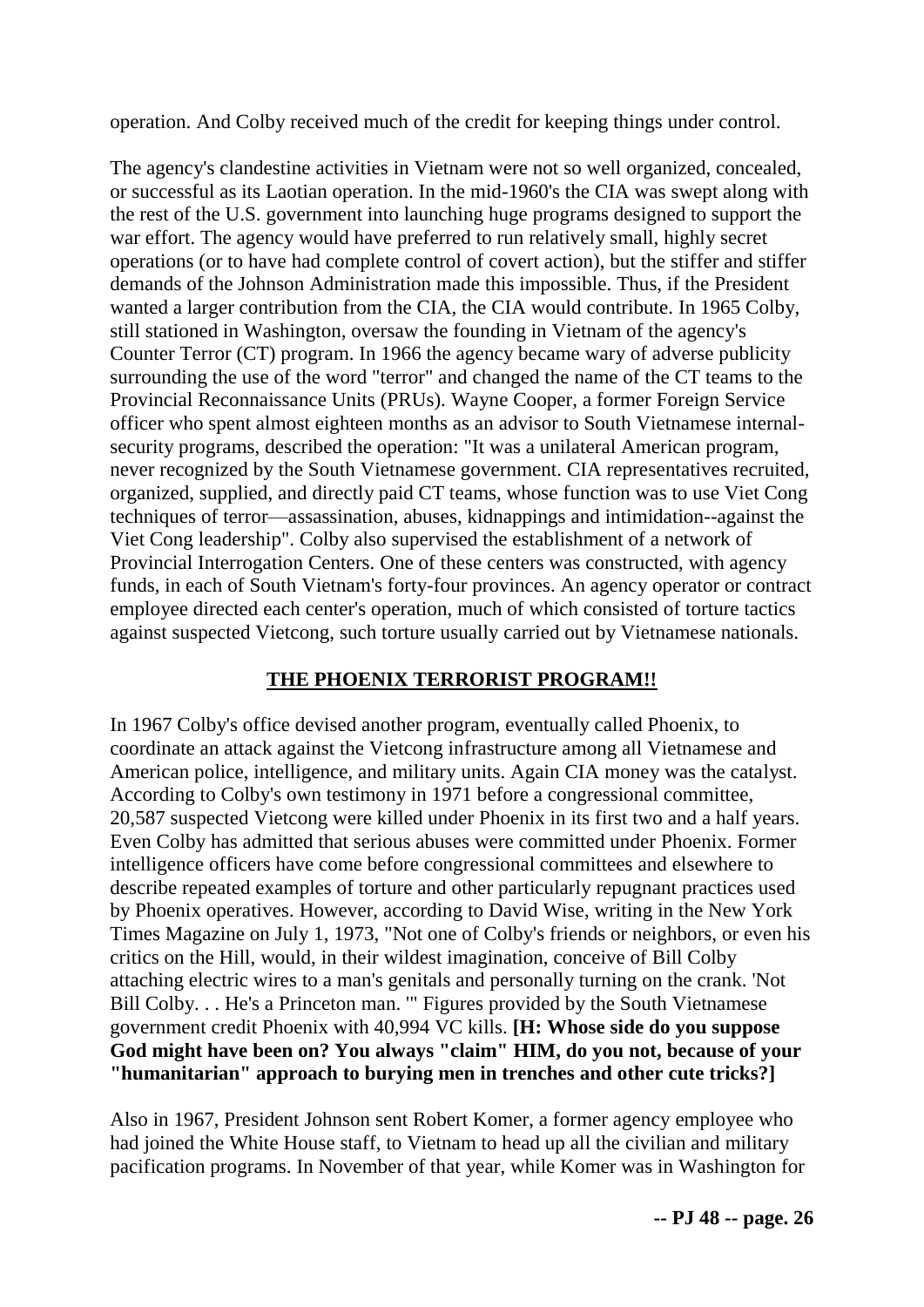consultation, the President asked him if there was anything he needed to carry out his assignment. Komer responded that he certainly could use the services of Bill Colby as his deputy. The President replied that Komer could draft anybody he chose. A year later Colby succeeded Komer as head of the pacification program, with the rank of ambassador. The longtime clandestine officer had ostensibly resigned from the CIA to become a State Department employee.

\* \* \*

Dharma, we must leave this now lest we be late for our agreed appointment. Promptness is always mandatory in our service for ones must always find us dependable and worthy of our "word" in ALL things.

I will move to stand-by and allow you to close down the equipment. Thank you.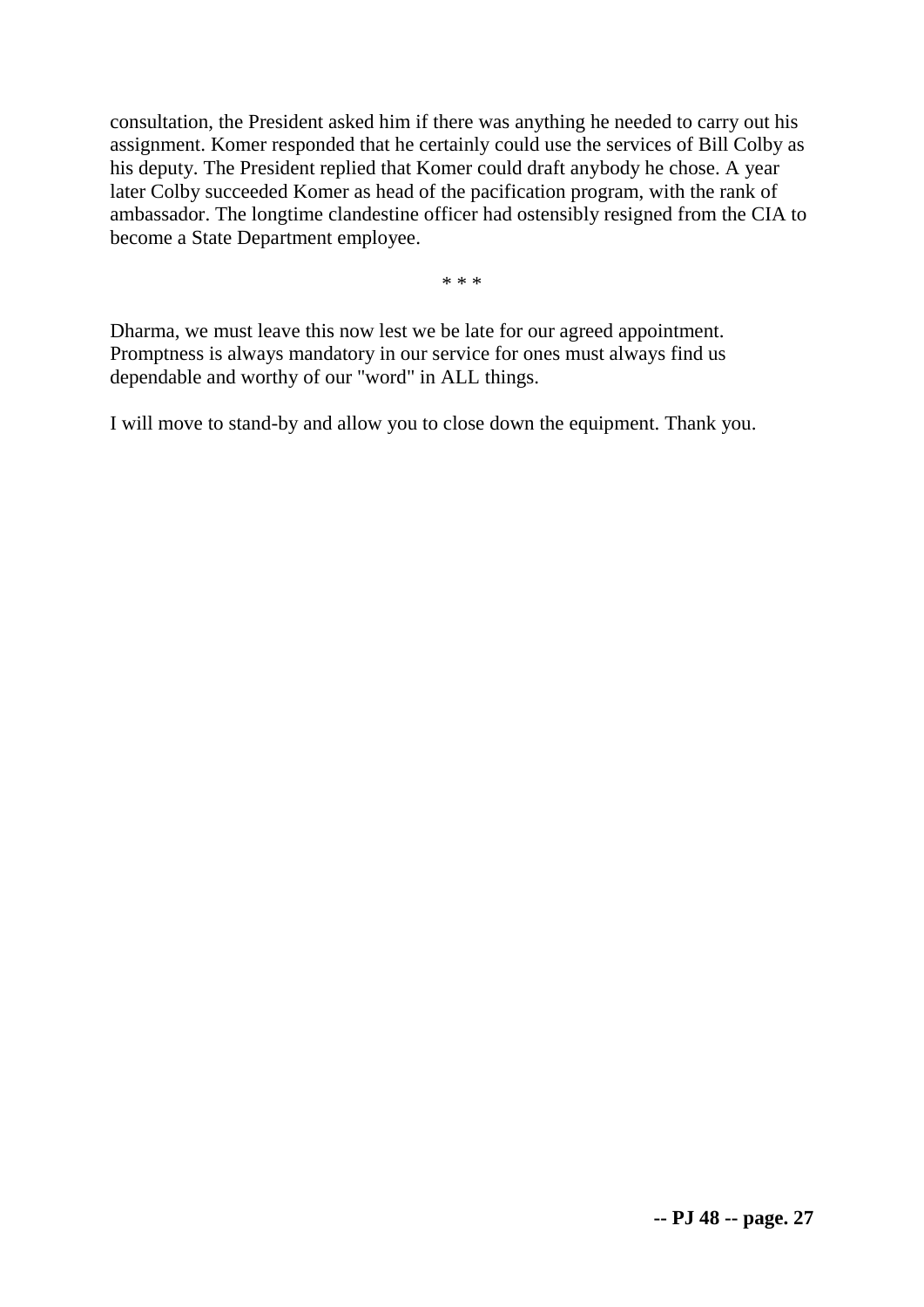#### **CHAPTER 2**

#### REC #1 HATONN

#### WED., MARCH 25, 1992 8:15 A.M. YEAR 5, DAY 222

#### **WEDNESDAY, MARCH 25 1992**

Dharma, since there is so much to write regarding other than the JOURNAL in writing, I shall simply ask that you continue with the subject for we need to sort priorities with other material and, yet, I must place this CIA information at the top for all activities of military nature (which is all activities) around your globe are now under direction of the CIA in connection with and at the direction of a Central Intelligence as set up by the Global Government.

Dear ones, I suggest you be a bit terrified right now--this is not amusing games in the information shipped back to you from an alleged "space shuttle"--they are showing you prepared pictures of electron particle beams and covering their actions with cute pictures of vapor trails, etc. These are issued as "blackmail" to us of the Command. Things are indeed serious on the International front as is exposed by what is happening in Libya (if nothing else). The Libyans are pawns of the enforcers--let me remind you for **YOU ALREADY HAVE BEEN TOLD THIS--BY ME.**

The British Intelligence set up the frame-up of the Libyan terrorists in connection with the Scotland air crash. The two men in point are NOT guilty of anything to do with the crash. This is a totally set-up situation to force a nation to capitulate under force of total isolation and embargo via the One World Government orchestrated under the shield of the U.S.A. (shame on you, America). This particular little plot was conjured by one Henry Kissinger. Therefore, I need to give you a bit more on Henry Kissinger as he related to this CIA head, George Bush. It is a break from the JOURNAL in point, it would seem; it is not because all the power was gained through the use of the CIA.

This portion will go back to the Kissinger clone ambassador to the United Nations (Bush) in the early seventies and we will unfold Bush's inter-relationship at that general time of sequence

#### **KISSINGER AND UNITED NATIONS**

We will take up the story of this relationship in the very early 1970's where, at that time in his career, George Bush entered into a phase of close association with both Richard Nixon and Henry Kissinger. As you will see, Bush was a member of the Nixon cabinet from the spring of 1971 until the day that Nixon resigned. You will also note Bush on a number of important occasions literally acting as Nixon's speaking conduit, especially in international crisis situations. During these years in point, Nixon was Bush's patron, providing him with appointments and urging him to look forward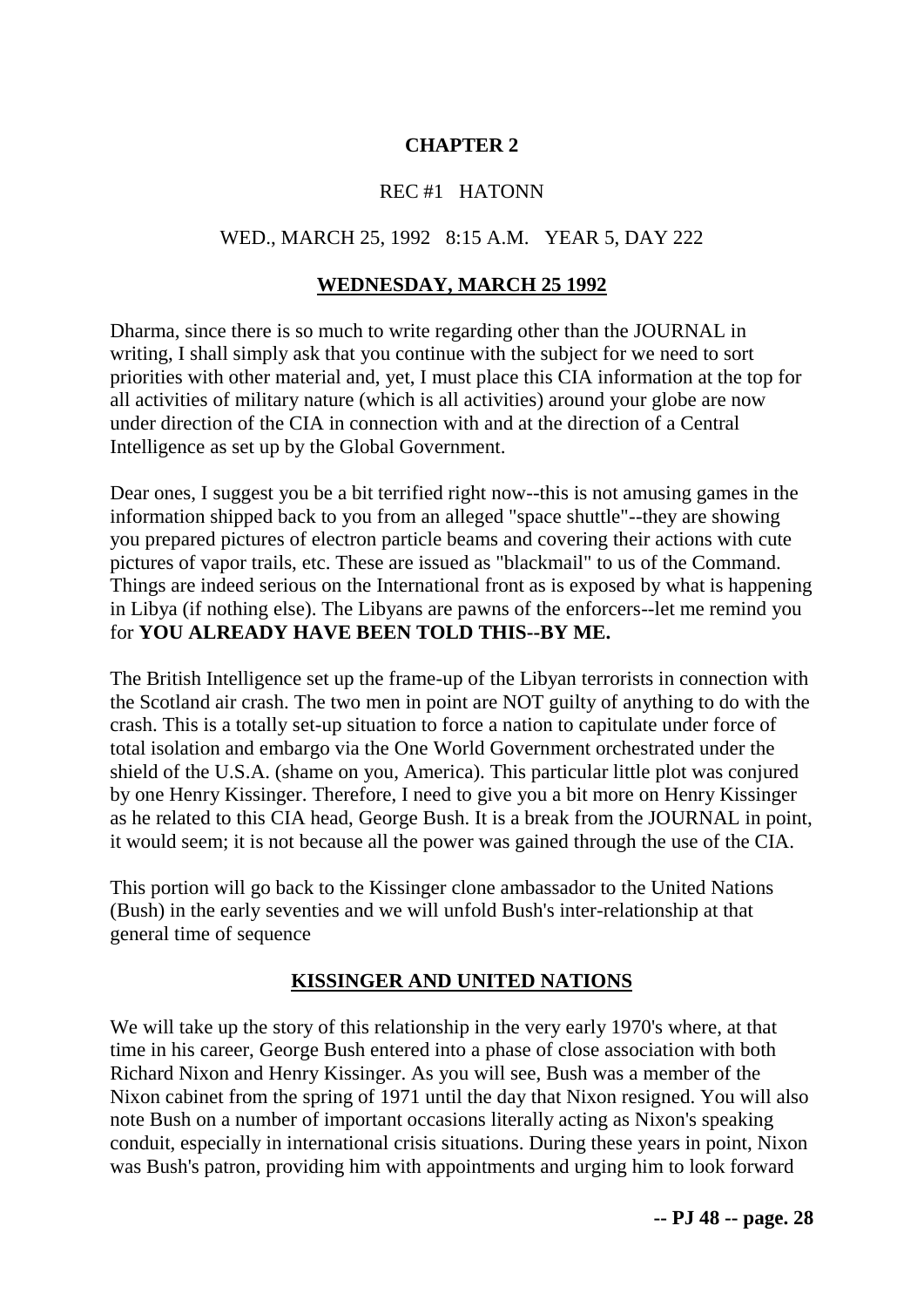to bigger things in the future. On certain occasions, however, Bush was upstaged by others in his quest for Nixon's favor. You will note, today, that Nixon is right back in the gang of influencers--i.e., note association and meetings with Buchanan. Dear ones, the Buchanan you get is not what WAS. This ended up a "planted deal" as the Buchanan who was going to try for President was reprogrammed quite early on as an impact was shown and, to bring the robotoid under control, the press was given release that there would be meetings with Bush to tell Bush to resign, etc. That was only a front to cause you to believe there would be a meeting--which there was--and everything in Buchanan was reprogrammed to move right into line and steady leaning toward full support of the Republican Party. Clinton is also chosen BY THE SAME GROUP to be groomed in like manner so that control will never be in jeopardy of the Conspirators.

#### **WAR NOW VERY CLOSE**

You are so near nuclear war that all are acting under total blackmail by the Intelligence enforcer-groups. Note that **today** the only power plant (nuclear) to give power to Iraq (who is mostly dead with no life support systems) was destroyed by this group of United Nations "inspectors" from the United States. You have reached the most pathetic and pitiful stage of your planet and this pit will now deepen on a daily basis. Worse--the "news" is pre-prepared and it is ordered THAT YOU GET ONLY THE "AUTHORIZED" EDITIONS. I assure you right NOW--YOU SHALL REAP THE REWARDS OF THIS HORRENDOUS ACTIVITY--AND IT SHALL BE VERY, VERY SOON.

Besides Nixon, there was Kissinger, far and away the most powerful figure in the entire Washington regime, even then, who became Bush's boss when the latter became the U.S. Ambassador to the United Nations in New York City. Later, on the campaign trail in 1980, Bush would offer to make Kissinger Secretary of State in his administration.

Bush was now listing a net worth of over \$1.3 million, but the fact is that he was actually unemployed in readiness to assume the next "official" post, to take the next step of what, in the career of a Roman Senator, was called the *cursus honorum*, the patrician career, for this is what he felt the world owed him. Here is just a tiny, tiny portion of Bush's portfolio:

In 1970, Bush's **presented** portfolio included over 30 companies in which he had an interest of more than the required-for-publicannouncement of over \$4,000. He had 10,000 shares of American General Insurance Co., 5,500 shares of American Standard, 200 shares of AT&T, 832 shares of CBS, and 581 shares of Industries Exchange Fund. He also held stock in the Kroger Company, Simplex Wire and Cable Co. (25,000 shares), IBM, and Allied Chemical. In addition, he had created a trust fund for his children with "pre-placement" positions arranged and guaranteed for future use.

Nixon had promised Bush an attractive and prestigious political plum in the executive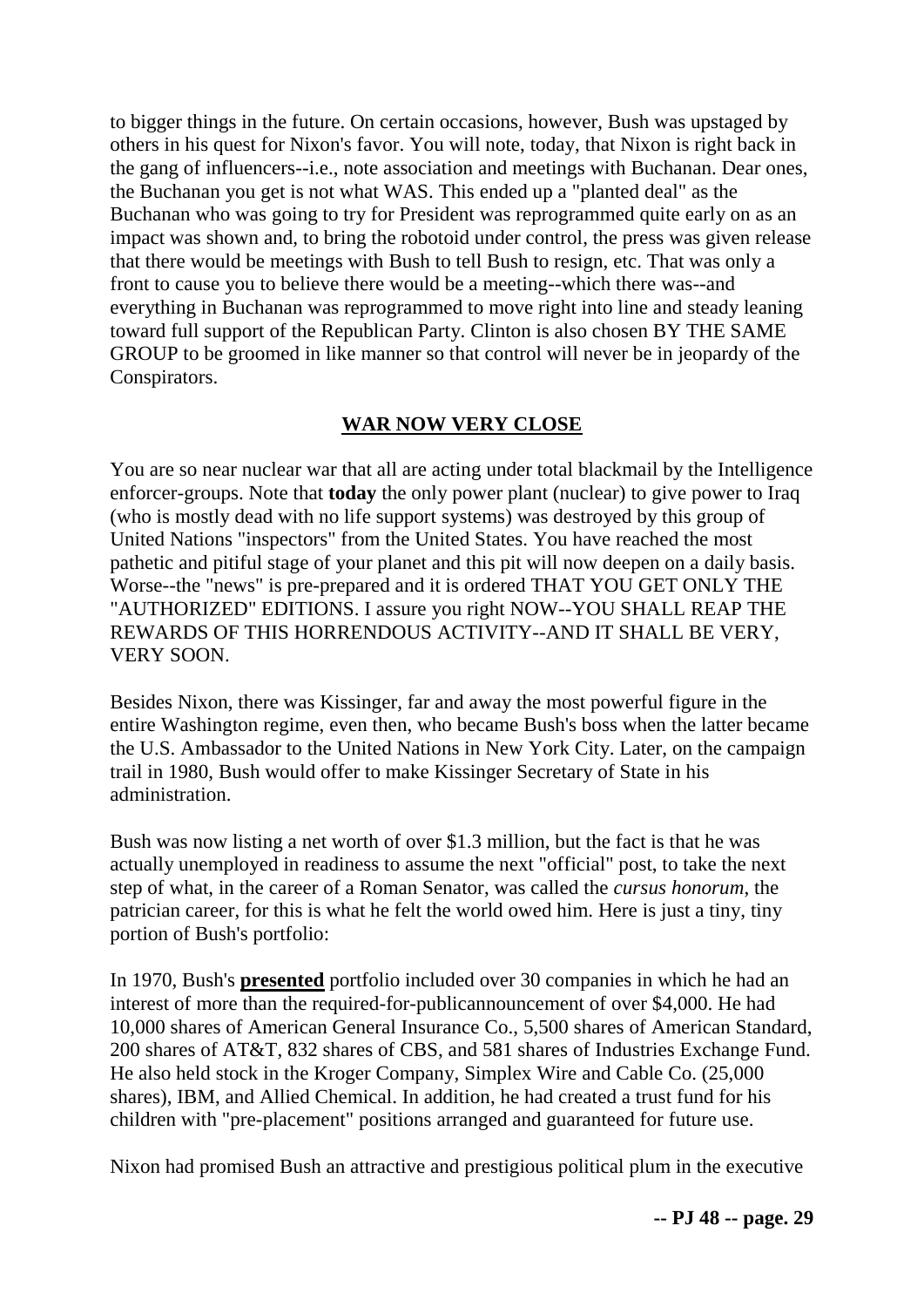branch, and it was now time for Nixon to deliver. Bush's problem was that in late 1970 Nixon was more interested in what another Texan could contribute to his administration. That other Texan was John Connally, who had played the role of Bush's nemesis in the elections just concluded, by virtue of the encouragement and decisive support which Connally had given to the Bentsen candidacy. Nixon was now fascinated by the prospect of including the right-wing Democrat Connally in his cabinet in order to provide himself with a patina of bipartisanship, while emphasizing the dissension among the Democrats, strengthening Nixon's chances of successfully executing his Southern Strategy a second time during the 1972 elections.

Now, more than ever before, political figures are groomed and practiced in selected denouncements and rhetoric to fool you-the-people. Ones come out in seeming opposition to actions of Bush and the party in power--but they are only placing the stage-set for manipulation of your emotional reactions which will guide you right into the trap set for you in the first place. The same type of biliously insipid games are being played out between you and Israel at the moment.

The word among Nixon's inner circle of that period was "The Boss is in love," and the object of his affections was Big Jawn. Nixon claimed that he was not happy with the stature of his cur-rent cabinet, telling his domestic policy advisor John Ehrlichman in the fall of 1970 that "Every cabinet should have at least one potential President in it. Mine doesn't." Nixon had tried to recruit leading Democrats before, asking Senator Henry Jackson to be Secretary of Defense and offering the post of United Nations Ambassador to Hubert Humphrey.

Within hours after the polls had closed in the Texas Senate race, Bush received a call from Charles Bartlett, a Washington columnist who was part of the Prescott Bush network. Bartlett tipped Bush to the fact that Treasury Secretary David Kennedy was leaving, and urged him to make a grab for the job. Bush called Nixon and put in his request. After that, he waited by the telephone. But it soon became clear that Nixon was about to recruit John Connally, and with him, perhaps, the important Texas electoral votes in 1972. Secretary of the Treasury! One of the three or four top posts in the cabinet! And that before Bush had been given anything for all of his tireless slogging through the 1970 campaign! But the job was about to go to Connally. Over two decades, one can almost hear Bush's whining complaint for "kinder and gentler" treatment.

This move, of course, was not unprepared. During the fall of 1970, when Connally was campaigning for Bentsen against Bush, Connally had been invited to participate in the Ash Com-mission, a study group on government re-organization chaired by one Roy Ash. This White House access was dangerously undermining George Bush and the Texas GOP was complaining loudly. A White House staff member named Peter Flannigan was also a close friend of Bush and he generated a memo to White House Chief of Staff H. R. Haldeman with the notation: "Connally is an implacable enemy of the Republican Party in Texas and, therefore, attractive as he may be to the President, we should avoid using him again." Nixon found Connally an attractive political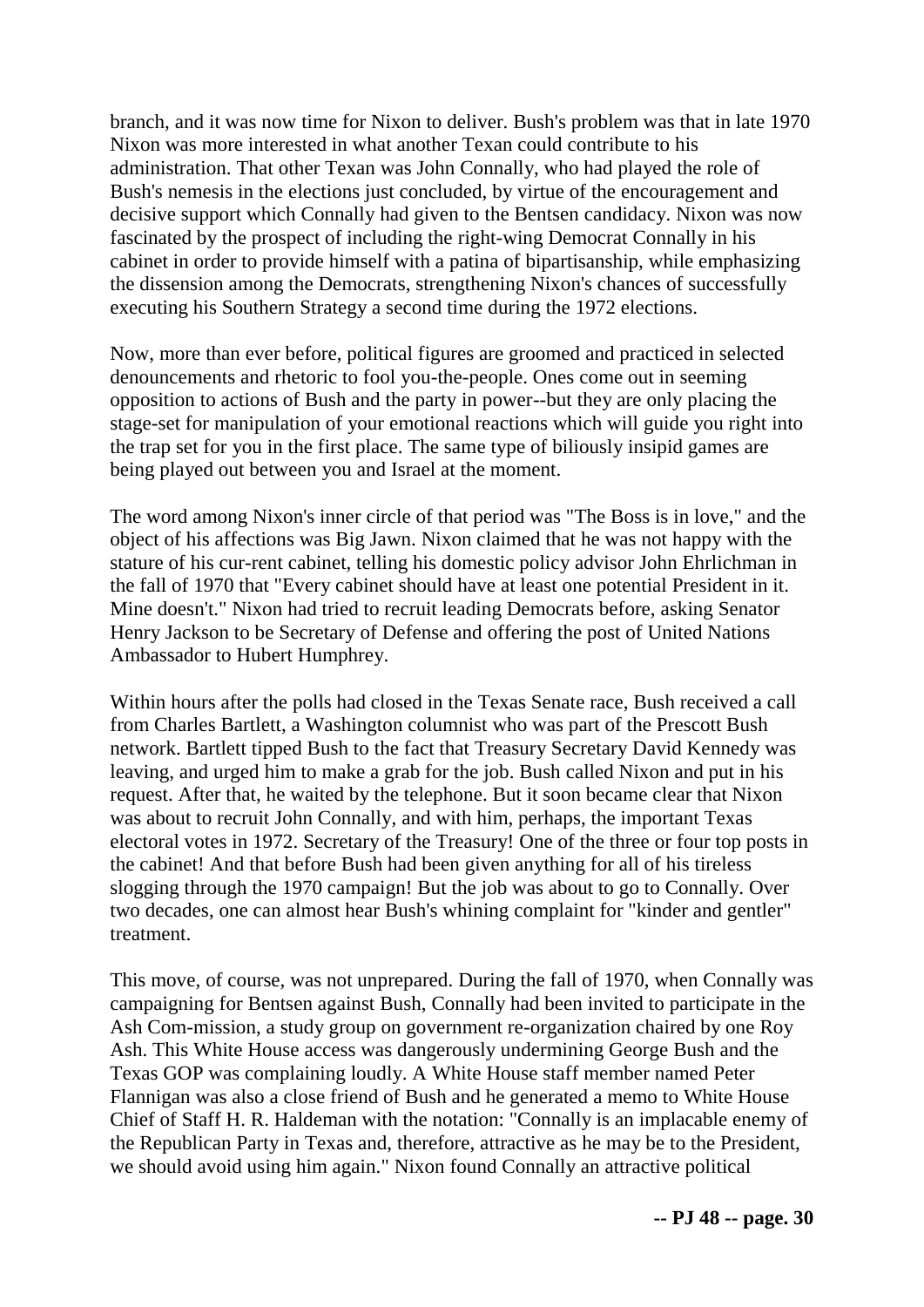property and had soon appointed him to the main White House panel for intelligence evaluations. On November 30, when Connally's appointment to the Foreign Intelligence Advisory Board was announced, the senior Senator from Texas, John Tower, and George Bush were instantly in touch with the White House to express their extreme distress over the appointment. Please let me believe you ones are seeing connections with the Kennedy assassination and that which is following as outlaid herein and the players involved. This can be confirmed by a writing by James Reston, Jr., THE LONE STAR: THE LIFE OF JOHN CONNALLY, which gives you a lot of good historical data.

#### **TOWER'S MISSING BOOK**

Tower was indignant because he had been promised by Ehrlichman some time before that Connally was not going to receive an important post. Bush's personal plight was even more poignant: he was out of work, and he wanted a job. As a defeated senatorial candidate, he hoped and fully expected to get a major job in the administration. Yet the administration seemed to be paying more attention to the very Democrat who had put him on the job market. "What gives?" Bush was justified in asking, I'm sure. Do you also begin to see why Tower, scorned, would later write on these topics of interest- and be killed in an air-crash as his book was to be released-- -- -- **what ever happened to that book?**

The appointment of Connally to replace David Kennedy as Secretary of the Treasury was concluded during the first week of December 1970. By the way, why do you think Connally had such pull at that time? Ah so--now you are beginning to get the idea of this monster--he knew what happened and what went wrong in Dallas when Kennedy was slain and, now, you also know why he screamed, "My God, they are going to KILL US ALL!" The appointment could not be announced without causing an upheaval among the Texas Republicans until something had been done for lame duck George B. On December 7, Nixon retainer H. R. Haldeman was writing memos to himself in the White House. The first was: "Connally set." Then came: "Have to do something for Bush right away." Could Bush become the director of NASA? How about the Small Business Administration? Or the Republican National Committee? Or then again, he might like to be White House congressional liaison, or perhaps Undersecretary of Commerce. Since no job immediately came to mind, Bush was assured that he would come to the White House as a top presidential adviser on something or other, until another fitting job would open up.

#### **BUSH GIVEN U.N, AMBASSADORSHIP UNDER KISSINGER CONTROL**

Bush was called to the White House on December 9, 1970 to meet with Nixon and talk about a post as assistant to the President "with a wide range of unspecified general responsibilities", according to a White House memo initialed by H. R. Haldeman. Bush accepted such a post at one point in his haggling with the Nixon White House. But Bush also sought the **United Nations** job, arguing that there was a dearth of Nixon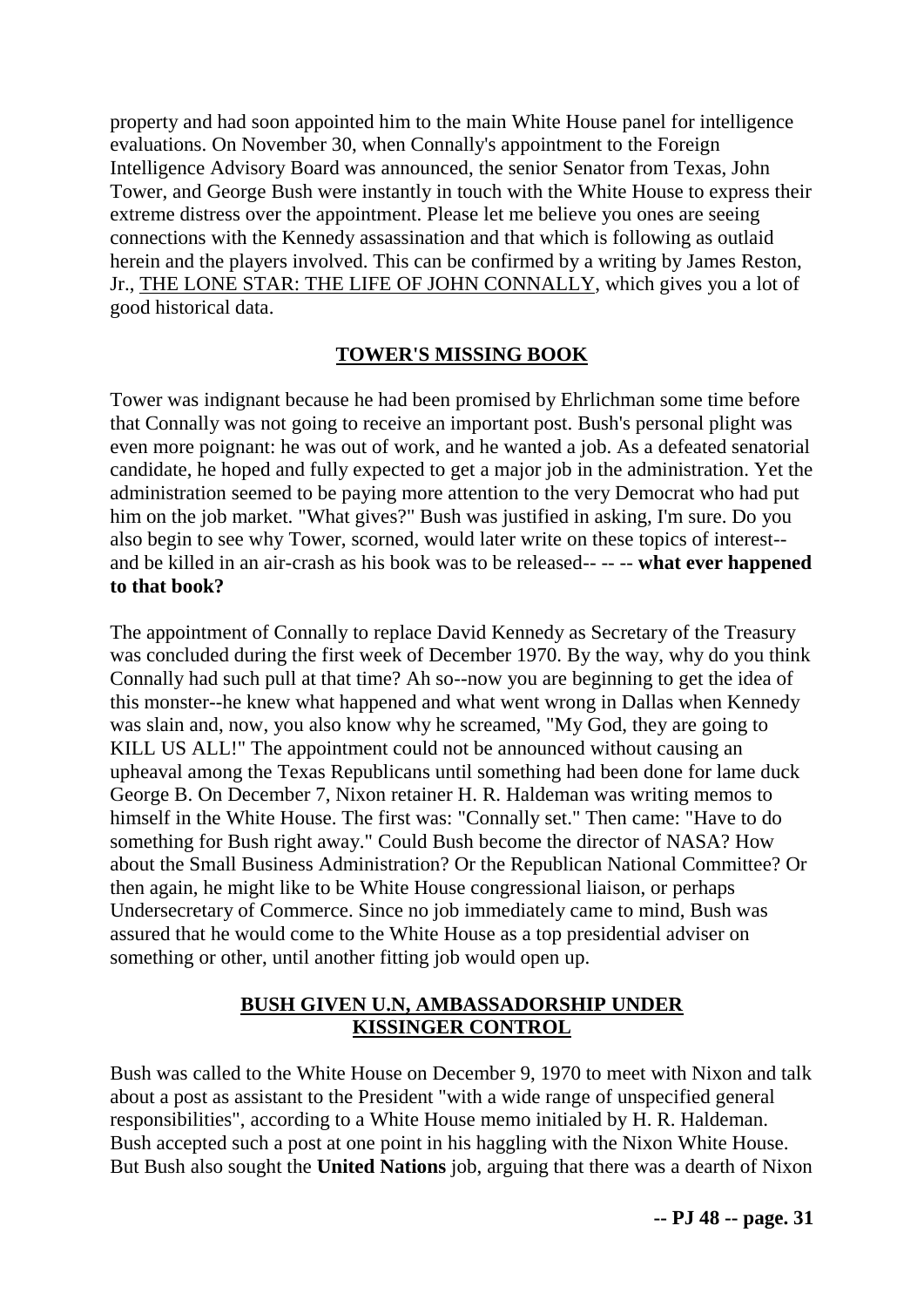advocacy in New York City and the general New York area and that he could fill that need in the New York social circles he would be moving in as Ambassador. Nixon's U.N. Ambassador had been Charles Yost, a Democrat who was leaving. But the White House had already offered that job to Daniel Patrick Moynihan, who had accepted. See what "tangled webs" are woven when evil placements are politically chosen? **Note that these APPOINTMENTS of politicians are the ones who run your nation--not those nice Congressmen who you place in Congress--those dupes are in turn controlled by the Political Action Committees in service to the British Zionist Israelis.** *You-the-people have NO say in your government whatsoever!!!*

Political calls were made and other promises made and Moynihan decided that suddenly he did not want the U.N. Ambassador post after all, and with a sigh of relief publicly projected, the White House offered it to Bush. Bush's appointment was announced on December 11, Connally's on December 14. In offering the post to Bush, Haldeman had been brutally frank, telling him that the job, although of cabinet rank, would have no power attached to it. Bush, stressed Haldeman, would be taking orders *directly from Kissinger*. Even Bush later claimed to have replied: "...even if somebody who took the job didn't understand that, Henry Kissinger would give him a twentyfour hour crash course on the subject."

Nixon told his cabinet and the Republican congressional leadership on December 14, 1970, what had been in the works for some time: that Connally was coming not only as a Democrat but as Secretary of the Treasury for the next two full years. Even more humiliating for Bush was the fact that your hero had been on the receiving end of Connally's assistance. As Nixon told the cabinet: "Connally said he wouldn't take it until George Bush got whatever he was 'entitled to' ." Connally was sure why Bush wanted the appointment to the U.N. but was certainly going to help see to it that he received it. It was this blackmail tactic by Connally that finally prompted Nixon to take care of poor little George. Nixon told Tower that he realized it was hard for him (Tower) but necessary and further told him that he really needed him back in 1972. Tower responded that "I'm a pragmatic man. John Connally is philosophically attuned to you. He is articulate and persuasive. I for one will defend him against those in our own party who will not like him."

Nixon considered Connally to be a possible successor in the presidency--or at least decided to handle him as such until some other means of getting rid of him could be established. Connally's approach to the international monetary crisis then unfolding was that "all foreigners are out to screw us and it's our job to screw them first," as he told C. Fred Bergsten **of Kissinger's National Security Council staff**. Nixon's bumbling management of the international monetary crisis was one of the reasons why he was Watergated, and Big Jawn was certainly seen by the financiers as a big part of the problem. Bush was humiliated in this episode, but that is nothing compared to what later happened to both Connally and Nixon. Connally would be indicted while Bush was in Beijing, and later he would face the further humiliation of personal bankruptcy. It seems everyone was to overlook the power of Bush and Kissinger. Bush maintained a smoldering, visceral dislike of Connally and it lasted well into the 1980's. As you all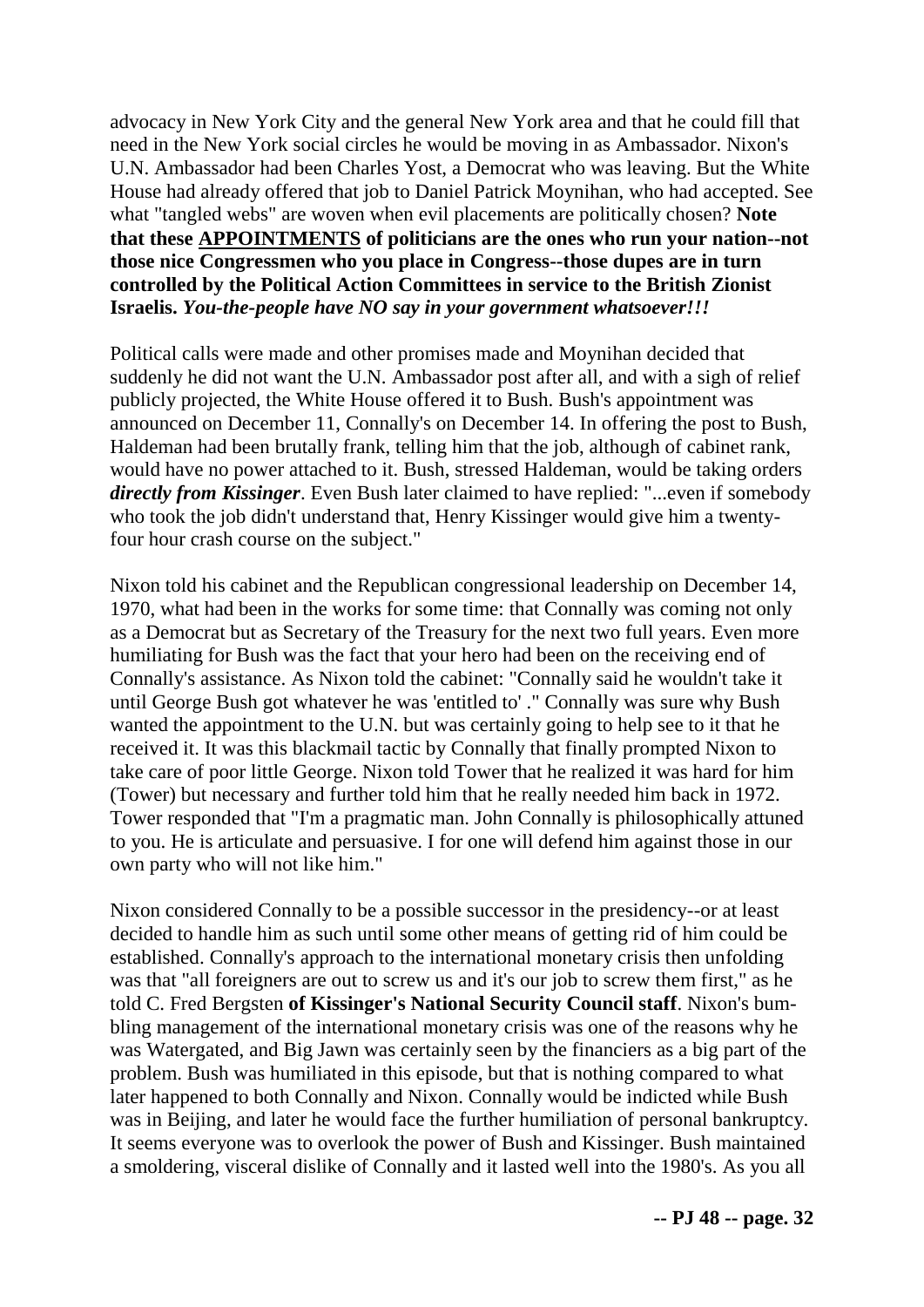must have noticed during the Gulf War--**Bush is no wimp but, rather, a vindictive killer who gets what he wants at whatever the cost to everyone else. He is a true goal-oriented servant of Skull and Bones unto the Evil Empire conspiracy. And, you are ready to keep him in office or give him bigger and higher power with Kissinger come election time--if you make it that far.**

#### **BUSH SENATE CONFIRMATION**

Bush appeared before the Senate Foreign Relations Committee for his pro forma and perfunctory confirmation hearings on February 8, 1971. It was a free ride. Many of the Senators had known Prescott Bush, and several were still Prescott's friends. Acting like friends of the family, they gave Bush friendly advice with a tone that was congratulatory and warm, and avoided any tough questions. Stuart Symington warned Bush that he would have to deal with the "duality of authority" between his nominal boss, Secretary of State William Rogers, and his real boss, NSC chief Kissinger. There was only passing reference to Bush's service of the oil cartel during his time in the House, and Bush vehemently denied that he had ever tried to "placate" the "oil interests". Claiborne Pell said that Bush would enhance the luster of the U.N. post. Indeed, as a shining star of the morning.

On policy matters Bush said that it would "make sense" for the U.N. Security Council to conduct a debate on the wars in Laos and Cambodia, which was something that the United States had been attempting to procure for some time. Bush thought that such a debate could be used as a forum to expose the aggressive activities of the North Vietnamese. No Senator asked Bush about China, but Bush told journalists waiting in the hall that the question of China was now under intensive study. The *Washington*  Post was apparently "impressed by Bush's lithe and youthful good looks". Bush was easily confirmed without opposition.

At Bush's swearing-in later in February, Nixon, probably anxious to calm Bush down after the strains of the Connally affair, had recalled that President William McKinley had lost an election in Ohio, but nevertheless gone on to become President. "But I'm not suggesting what office you should seek and at what time," said Nixon. The day before, Senator Adlai Stevenson III of Illinois had told the press that Bush was "totally unqualified" and that his appointment had been "an insult" to the United Nations. Bush presented his credentials on March 1.

Then Bush, "handsome and trim" at 47, moved into a suite at the Waldorf-Astoria Hotel in Manhattan and settled into his usual hyperkinetic, thyroid-driven lifestyle. The Washington Post marveled continually at his "whirlwind schedule" just as they still do, which seemed more suitable for a "political aspirant than one usually associated with a diplomat". He rose every morning at 7:00 A.M., and then mounted his exercycle for a twelve-minute workout while taking in a television news program that also lasted exactly twelve minutes. He ate a small breakfast and left the Waldorf at 8:00, to be driven to the U.S. mission to the U.N. at Turtle Bay where he generally arrived at 8:10. Then he would get the overnight cable traffic from his secretary, Mrs.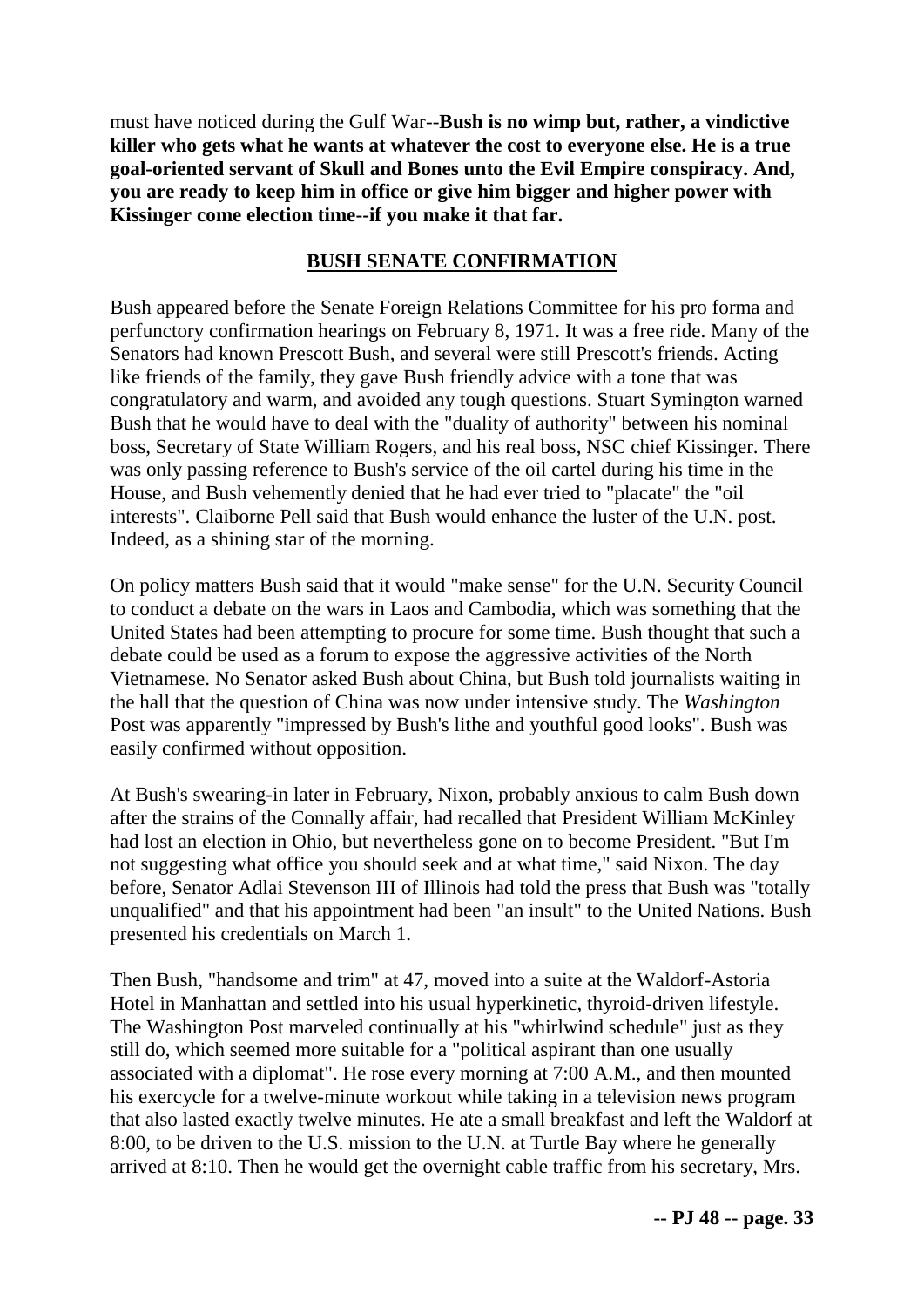Aleene Smith, and then went into a conference with his executive assistant, Tom Lais. Later there would be meetings with his two deputies, Ambassadors Christopher Phillips and W. Tapley Bennett of the State Department. Pete Roussel was also still with him as publicity man. No wonder you good taxpayers can't afford to pay your bills with such wondrous numbers on your payrolls.

For Bush, a 16-hour day was more the rule than the exception. You see, he was goal oriented and never lost sight of that goal-- you-the-people start way behind this character out of Hell. His days were packed with one appointment after another, luncheon engagements, receptions, formal dinners--at least one reception and one dinner per day. Sometimes there were three receptions per day--quite an opportunity for networking with like-minded Freemasons from all over the world. Bush also traveled to Washington for cabinet meetings, and still did speaking engagements around the country, especially for Republican candidates. "I try to get to bed by 11:30 if possible," said Bush in 1971, "but often my calendar is so filled that I fall behind in my work and have to take it home with me." Bush bragged that he was still a "pretty tough" doubles player in tennis, good enough to team up with the pros. But he claimed to love baseball most. He joked about questions on his ping pong skills, since these were the months of ping-pong diplomacy, when the invitation for a U.S. ping-pong team to visit Beijing became a part of the preparation for Kissinger's "China card".

Mainly, Bush came on as an ultra-orthodox Nixon loyalist. Was he a liberal conservative? asked a reporter. "People in Texas used to ask me that in the campaigns," replied Bush. "Some even called me a right-wing reactionary. I like to think of my-self as a pragmatist, but I have learned to defy being labeled.... What I can say is that I am a strong supporter of the President. If you can tell me what he is, I can tell you what I am." Barbara liked the Waldorf suite and was a very enthusiastic hostess.

Soon after taking up his U.N. posting, Bush received a phone call from Assistant Secretary of State for Middle Eastern Affairs, Joseph Sisco, one of Kissinger's principal henchmen. Sisco had been angered by some comments Bush had made about the Middle East situation in a press conference after presenting his credentials. Despite the fact that Bush, as a cabinet officer, ranked several levels above Sisco, Sisco was in effect the voice of Kissinger. Sisco told Bush that it was Sisco who spoke for the United States government on the Middle East, and that he would do both the on-therecord talking and the leaking about that area. Bush knuckled under, for these were the realities of the Kissinger years.

\* \* \*

Dharma, let us take a break please for the interruptions are get-ting too hard to overcome. Thank you.

Hatonn to stand-by.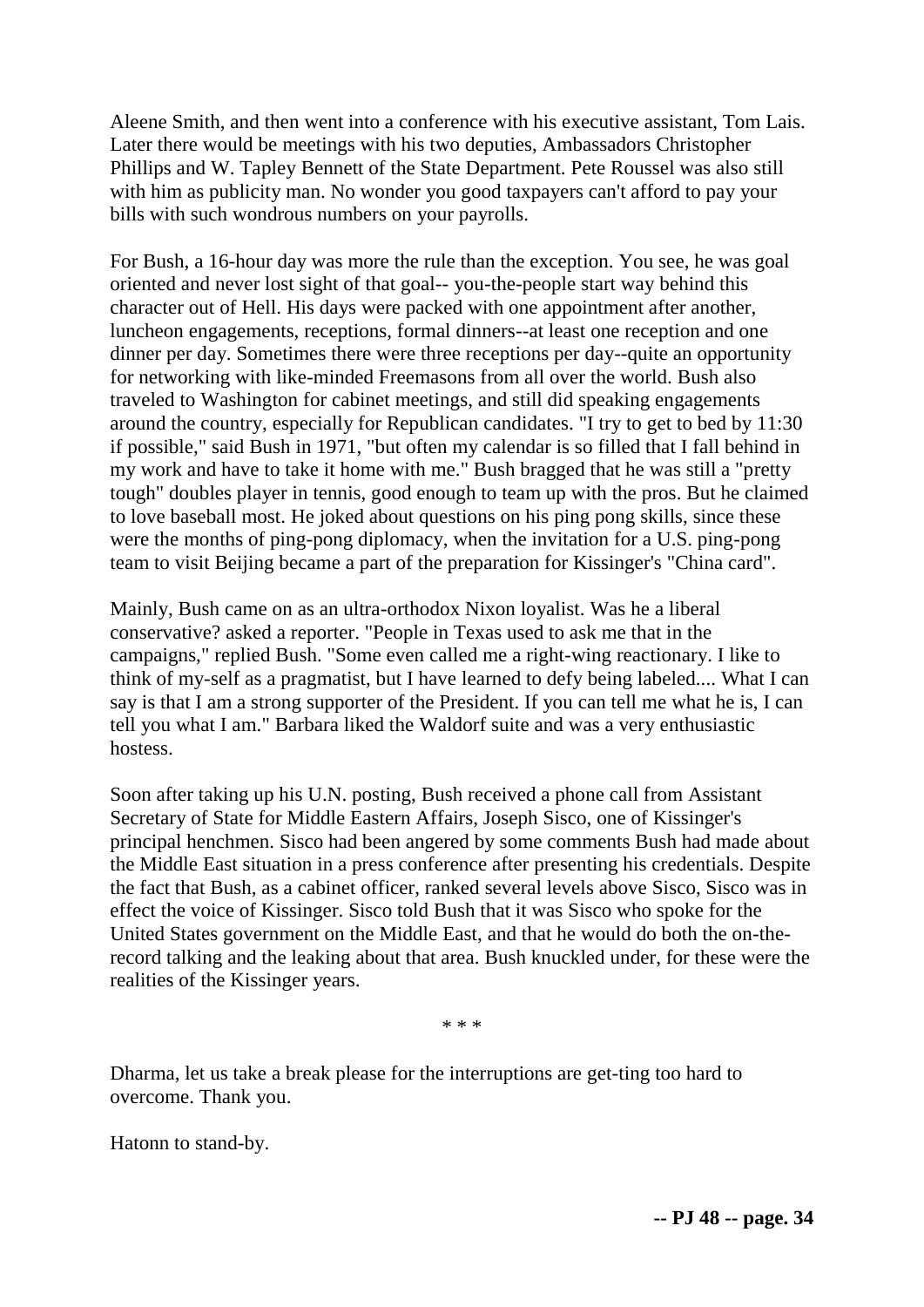#### **CHAPTER 3**

#### REC #1 HATONN

#### THU., MARCH 26, 1992 3:05 A.M. YEAR 5, DAY 223

#### **THURSDAY, MARCH 26, 1992**

#### **KISSINGER'S CLONE**

Henry Kissinger was now Bush's boss even more than Nixon was, and later, as the Watergate scandal progressed into 1973, the dominion of Kissinger would become even more absolute. During these years Bush, serving his apprenticeship in diplomacy and world strategy under Kissinger, became a virtual Kissinger clone in two senses. First, to a significant degree, Kissinger's networks and connections merged together with Bush's own, foreshadowing a 1989 administration in which the NSC director and the number two man in the State Department were both Kissinger's business partners from his consulting and influence peddling firm, Kissinger Associates. Secondly, Bush assimilated Kissinger's characteristic British-style geopolitical mentality and approach to problems, and this is now the epistemology that dictates Bush's own dealing with the main questions of world politics.

#### **U.S./CHINA BALANCES RUSSIA RECIPE FOR NEW WARS**

The most essential level of Kissinger was the British one. This meant that **U.S. foreign policy was to be guided by British imperial geopolitics**, in particular the notion of the balance of power: The United States must always ally with the second strongest land power in the world (Red China) against the strongest land power (The U.S.S.R.) in order to preserve the balance of power. I suggest you go back and read the preceding some eight or ten times. Don't believe this? Keep reading. This was clearly and succinctly expressed in the 1971-72 Nixon-Kissinger opening to Beijing, to which Bush would contribute from his U.N. post. The balance of power, since it rules out a positive engagement for the economic progress of the international community as a whole, has always been a recipe for new wars. Kissinger was in constant contact with British foreign policy operatives like Sir Eric Roll of S. G. Warburg in London, Lord Victor Rothschild, the Barings Bank and others.

On May 10, 1982, in a speech entitled "Reflections on a Partnership" given at the Royal Institute of International Affairs at Chatham House in London, Henry Kissinger openly expounded his role and philosophy as a British agent-of-influence within the U.S. government during the Nixon and Ford years:

"The British were so matter-of-fact helpful that they became a participant in internal American deliberations, to a degree probably never before practiced between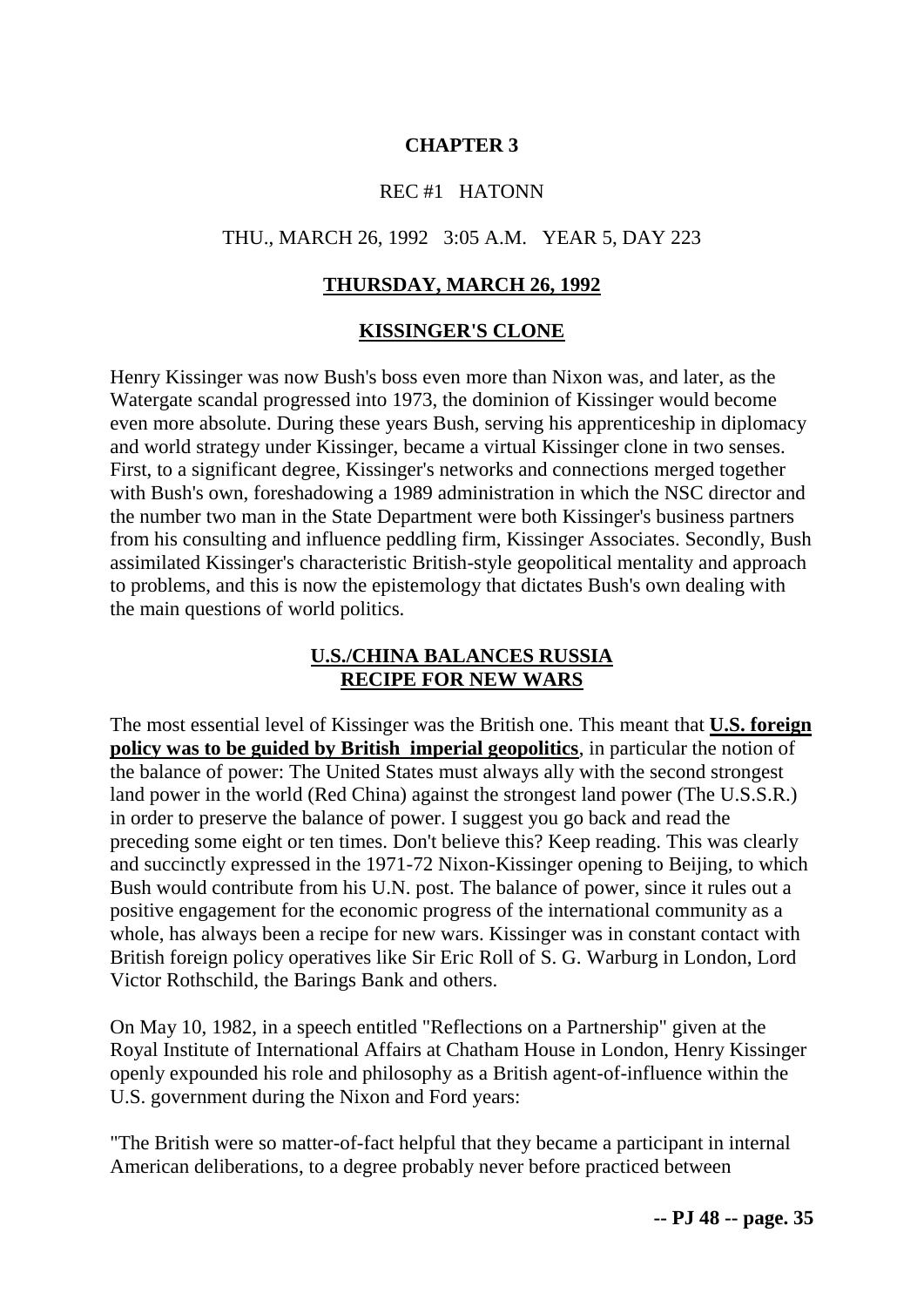sovereign nations. In my period in office, the British played a seminal part in certain American bilateral negotiations with the Soviet Union--indeed, they helped draft the key document. In my White House incarnation then, I kept the British Foreign Office better informed and more closely engaged than I did the American State Department.... In my negotiations over Rhodesia I worked from a British draft with British spelling even when I did not fully grasp the distinction between a working paper and a Cabinetapproved document."

Kissinger was also careful to point out that the United States must support colonial and neo-colonial strategies against the developing sector:

"Americans from Franklin Roosevelt onward believed that the United States, with its ' revolutionary' heritage, was the natural ally of people struggling against colonialism; we could win the allegiance of these new nations by opposing and occasionally undermining our European allies in the areas of their colonial dominance. Churchill, of course, resisted these American pressures.... In this context, the experience of Suez is instructive.... Our humiliation of Britain and France over Suez was a shattering blow to these countries' role as world powers. It accelerated their shedding of international responsibilities, some of the consequences of which we saw in succeeding decades when reality forced us to step into their shoes--in the Persian Gulf, to take one notable example. Suez thus added enormously to America's burdens."

Kissinger was the high priest of imperialism and neocolonialism, animated by an instinctive hatred for Indira Gandhi, Aldo Moro, All Bhutto, and other nationalist world leaders. Kissinger's British geopolitics simply accentuated Bush's own fanatically Anglophile point of view, which he had acquired from father Prescott and imbibed from the atmosphere of the family firm, Brown Brothers Harriman, originally the U.S. branch of a British counting house.

## **HENRY K. ZIONIST/RUSS/BRITISH AGENT.**

Kissinger was and is also a Zionist, dedicated to economic, diplomatic, and military support of Israeli aggression and expansionism to keep the Middle East in turmoil, so as to prevent Arab unity and Arab economic development while using the region to mount challenges to the Soviets. In this he was a follower of British Prime Minister Benjamin Disraeli and Lord Balfour. In the 1973 Middle East war which he had connived to unleash, Kissinger would mastermind the U.S. resupply of Israel and would declare a U.S.-worldwide thermonuclear alert. In later years, Kissinger would enrich himself through speculative real estate purchases on the West Bank of the Jordan, buying up land and buildings that had been virtually confiscated from defenseless Palestinian Arabs.

Kissinger was also Soviet in a sense that went far beyond his sponsorship of the 1970's detente, SALT I, and the ABM treaty with Moscow. Polish KGB agent Michael Goleniewski is widely reported to have told the British government in 1972 that he had seen KGB documents in Poland before his 1959 defection which established that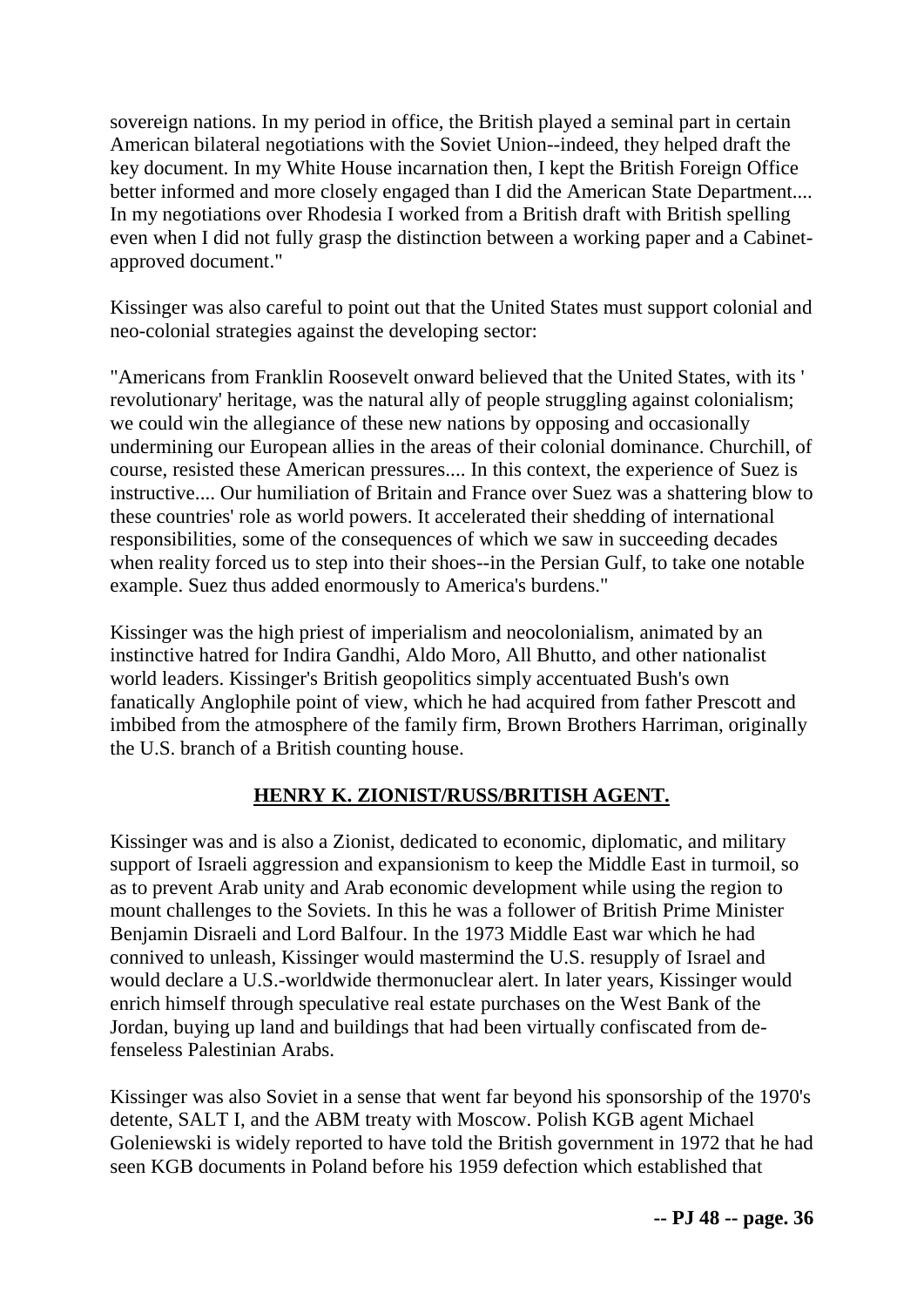Kissinger was a Soviet asset. Kissinger had been recruited by the Soviets during his Army service in Germany after the end of World War II, when he had worked as a humble chauffeur. Now, in addition, I hope that you readers are keeping uppermost in your minds that in this new "Post Cold

War" era in Russia that the first internationally MAJOR company in Moscow is *KISSINGER ASSOCIATES* the head of which is now Gorbachev!!! This is not only known and sanctioned by the joint "Intelligence" Services but is wholly protected and guarded at YOUR expense by your CIA operatives in Moscow. This same scenario was established fully in Red China--with **Kissinger Associates**.

I certainly do hope that you are beginning to suspect that you do not get NEWS! If you can keep something the size of the invasion of Pearl Harbor and the lies of a President's assassination from you-the-people, how much easier it is now to control the press and media and keep anything and everything unwanted for your eyes and ears- from you. They can tell you black is white and you don't know the difference but, rather, think there is some new food dye afoot.

Kissinger was recruited to an espionage cell called ODRA, where he received the code name of "BOR" or "COLONEL BOR". This group was largely composed of homosexuals, and homosexuality was a most important part of the way that Kissinger had been picked up by the KGB. The late James Jesus Angleton, of whom we have been extensively writing, was the CIA Counterintelligence Director for 20 years up to 1973, and was the U.S. official who was given the reports thereof by the British. Angleton later talked a lot about Kissinger being "objectively a Soviet agent". Angleton had the information investigated under a codename and found Kissinger to be everything the service could desire and was notified that Kissinger would be coming aboard whether or not it was liked by the CIA.

## **CHINA OBSSESSION**

Kissinger's Chinese side was very much in evidence during 1971-73 and beyond; during these years he was obsessed with anything remotely connected with China and sought to monopolize decisions and contacts with the highest levels of the Chinese leadership. This attitude was dictated most of all by the British mentality and geopolitical considerations indicated above, but it is also unquestionable that Kissinger felt a strong personal affinity for Chou En-lai, Mao Tse-tung, and the other Chinese leaders, who had been responsible for the genocide of 100 million of their own people after 1949.

Kissinger possessed other dimensions in addition to these, including close links to the Zionist underworld. These would also look very, very large in George Bush's career and will continue to become ever larger.

At the time in point and with all of the Kissingerian enormities, Bush became the principal spokesman. In the process, he was to become a Kissinger clone.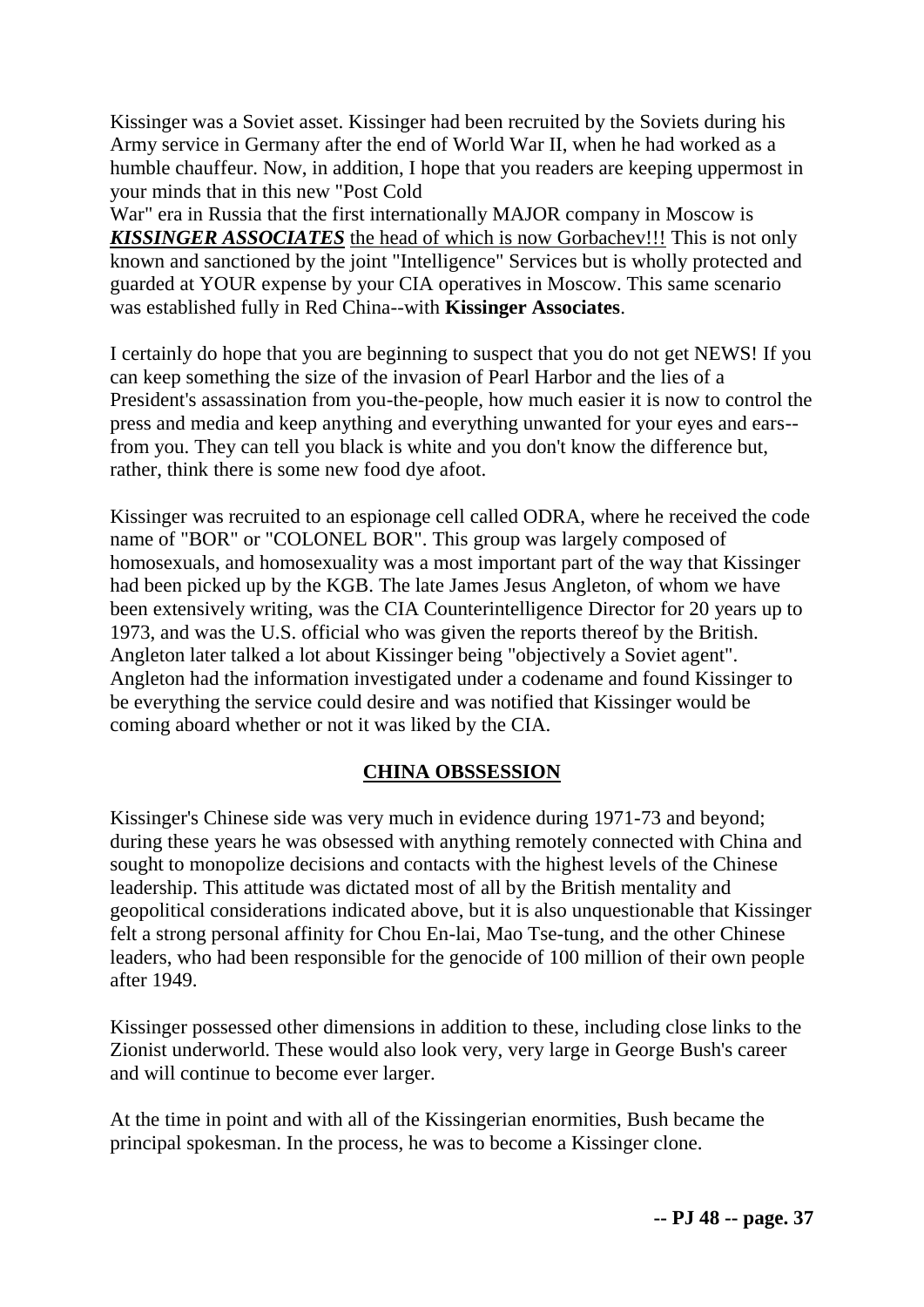This is often referred to as "The China Card". The defining events in the first year of Bush's U.N. tenure reflected Kissinger's geopolitical obsession with his China card. Remember that in his 1964 campaign, Bush had stated that Red China must never be admitted to the U.N. and that if Beijing ever obtained the Chinese seat on the Security Council, the U.S.A. must depart forthwith from the world body. This statement came back to haunt him once or twice. His stock answer went like this: "That was 1964, a long time ago. There's been a awful lot of changes since... A person who is unwilling to admit that changes have taken place is out of things these days. President Nixon is not being naive in his China policy. He is recognizing the reality of today, not the realities of seven years ago." The only thing changed in this world, friends, are the lies they tell you while they wrap the bindings tighter and tighter and get you backed into a corner wherein you are TRAPPED--FOR-EVER!

No, no, and no, friends--do not say to me that "We" have to do something about all this as I bring it to you--"I" don't have to do anything more than what I am doing. **YOU HAVE TO DO SOMETHING IF SOMETHING IS TO BE DONE. HOW-EVER, IF YOU DO NOT DEMAND 'THAT YOUR OWN POTENTIAL LEADERS TAKE TIME TO GET THIS IN-FORMATION INTO THEIR KNOWLEDGE—WHAT GOOD WILL IT DO TO CHANGE THE HORSES? HORSES ONLY PULL TOWARD THE GOAL LAID FORTH FOR THEM AND IF THE GOAL IS NOT CHANGED IT IS NO GOOD TO CHANGE THE HORSES.**

I am continually asked, these days, "What about Brown and can't we support him?" Of course you can support him and it will be a grass-roots wonder--HOWEVER--he only plans to alter slightly the map--not the road. Does he know better? NO! He really thinks he has the world by the tail now and who knows, perhaps he does. He has announced that Jesse Jackson will be his running-mate. Boy, doesn't that sound good? Well, in fact, if Jackson comes in he will demand that Washington D.C. be made the 51st State--negating your CONSTITUTION instantly. Next, Jesse Jackson is a member of "the organization" of the Elite Conspiracy, The Council on Foreign Relations. Chelas, I KNOW it is bewildering and baffling--I can only ask that you study ALL the information I have given unto you for I gave these things to you over and over--long ago. I can offer the information--no more--for YOU must take the lessons. These webs are so tangled that I cannot give you a five-minute overview of the Universe and wham-bam, its done and you are in total wisdom. I remind you--"I" don't have to do anything. I have a magnificent silver ship that has every technology as is available in the Universe--"I" certainly do not need any of your headaches nor do I need to bargain with, lift off, argue or do anything else "with" or "for" you. Now that we have that clear--I assure you that I do have a mission and I shall see to it that it is done--that is to bring the Word of Truth unto you and it is strictly up to you as to what you do with it.

Ones suggest that I must continue to spoon-feed and chew your food and take your medicine for you--NO, I DO NOT! YOU DUMPED YOUR LOAD OF GUILT AND SIN ON THE CROSS OF ONE BEFORE ME--YE SHALL NOT DO THAT TO ME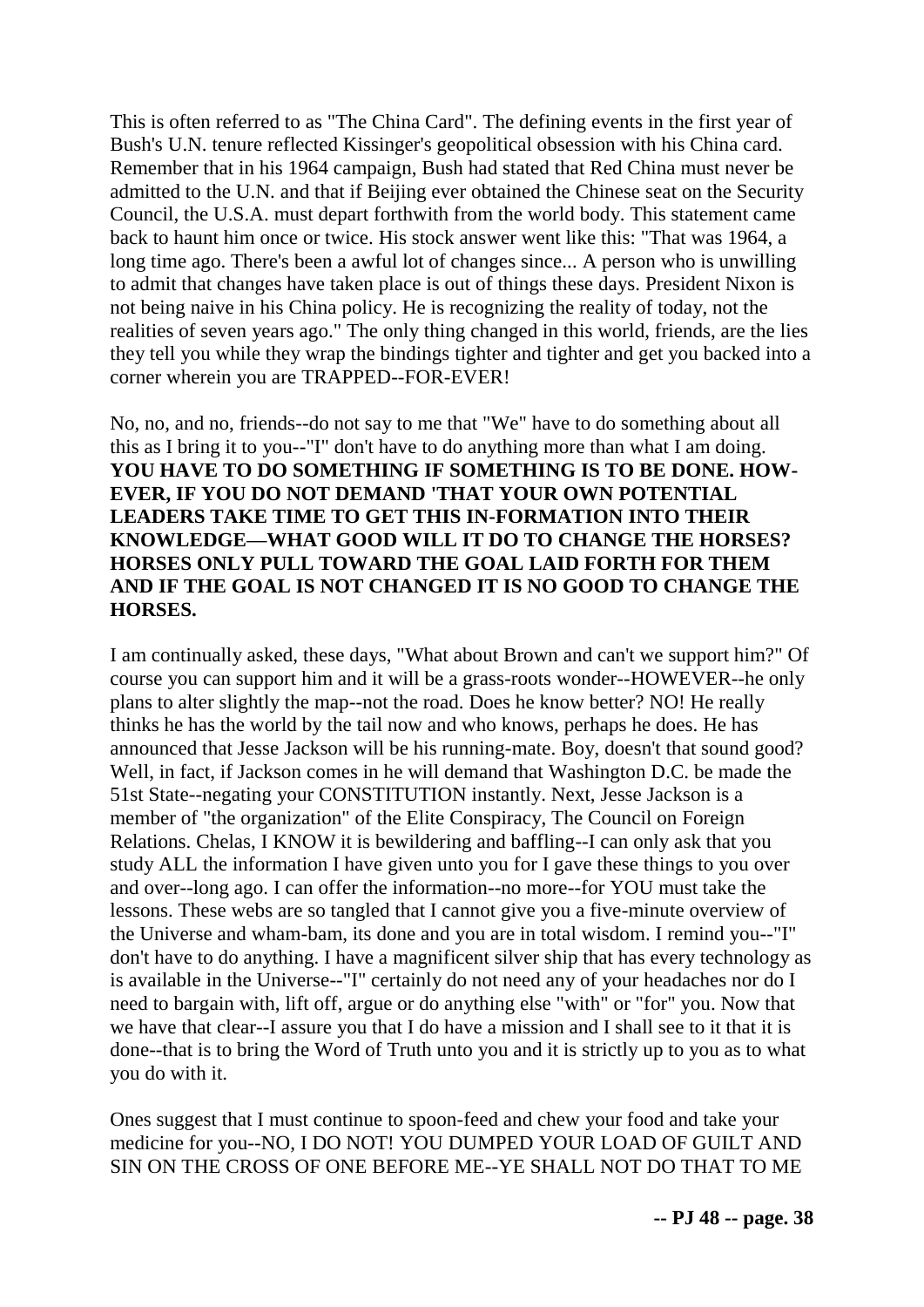#### OR TO "MINE" AGAIN!

**God gave unto you every wondrous miracle creation you could desire and you have turned and spat in His face for the effort--so, continue to do that which you will for the re-ward shall be solely in like-manner of actions and intent. Forgiveness has nothing to do with it for it is not even in question--intent and actions are all that merits consideration. YOU WILL NOT TELL ME WHO I HAVE TO TAKE OR WHO I SHALL LEAVE AND I SUGGEST WE UNDERSTAND THAT WITHOUT ARGUMENT RIGHT NOW. YOUR OPINION IS PERFECTLY FINE--IT SIMPLY HAPPENS TO BE FACT THAT YOUR OPINION MAKES NOT ONE IOTA OF DIFFERENCE TO ME.**

### **NATIONALIST CHINA OUSTED FROM U.N.**

One of the realities of 1971 was that the bankrupt British had declared themselves to be financially unable to maintain their military presence in the Indian Ocean and the Far East, in the area "East of Suez". Part of the timing of the Kissinger China card was dictated by the British desire to acquire China as a counterweight to India in this vast area of the world, and also to insure a U.S. military presence in the Indian Ocean, as seen later in the U.S. development of an important base on the island of Diego Garcia.

On a world tour during 1969, Nixon had told President Yahya Khan, the dictator of Pakistan, that his administration wanted to normalize relations with Red China and wanted the help of the Pakistani government in exchanging messages. Regular meetings between the United States and Beijing had gone on for many years in Warsaw, but what Nixon was talking about was a total reversal of U.S. China policy. Up until 1971, the U.S.A. had recognized the government of the Republic of China on Taiwan as the sole sovereign and legitimate authority over China. The United States, unlike Britain, France, and many other Western countries, had no diplomatic relations with the Beijing Communist regime.

The Chinese seat among the five permanent members of the United Nations Security Council was held by the government of Taipei. Every year in the early autumn there was an attempt by the non-aligned bloc to oust Taipei from the Security Council and replace them with Beijiing, but the vote had always failed because of U.S. armtwisting in Latin America and the rest of the Third World. One of the reasons that this arrangement had endured so long was the immense prestige of R.O.C. President Chiang Kai-shek and the sentimental popularity of the Kuomintang with the American electorate. There still was a very powerful China lobby, which was especially strong among right-wing Republicans of what had been the Taft and Knowland factions of the party, and which Goldwater continued. In the midst of the Vietnam non-War (officially), with U.S. strategic and economic power in decline, the Anglo-American elite decided in favor of a geopolitical alliance with China against the Soviets for the foreseeable future. This meant that the honor of U.S. commitments to the R.O.C. had to be dumped overboard as so much useless ballast, whatever the domestic political consequences might be. This was the task given to Kissinger, Nixon, and George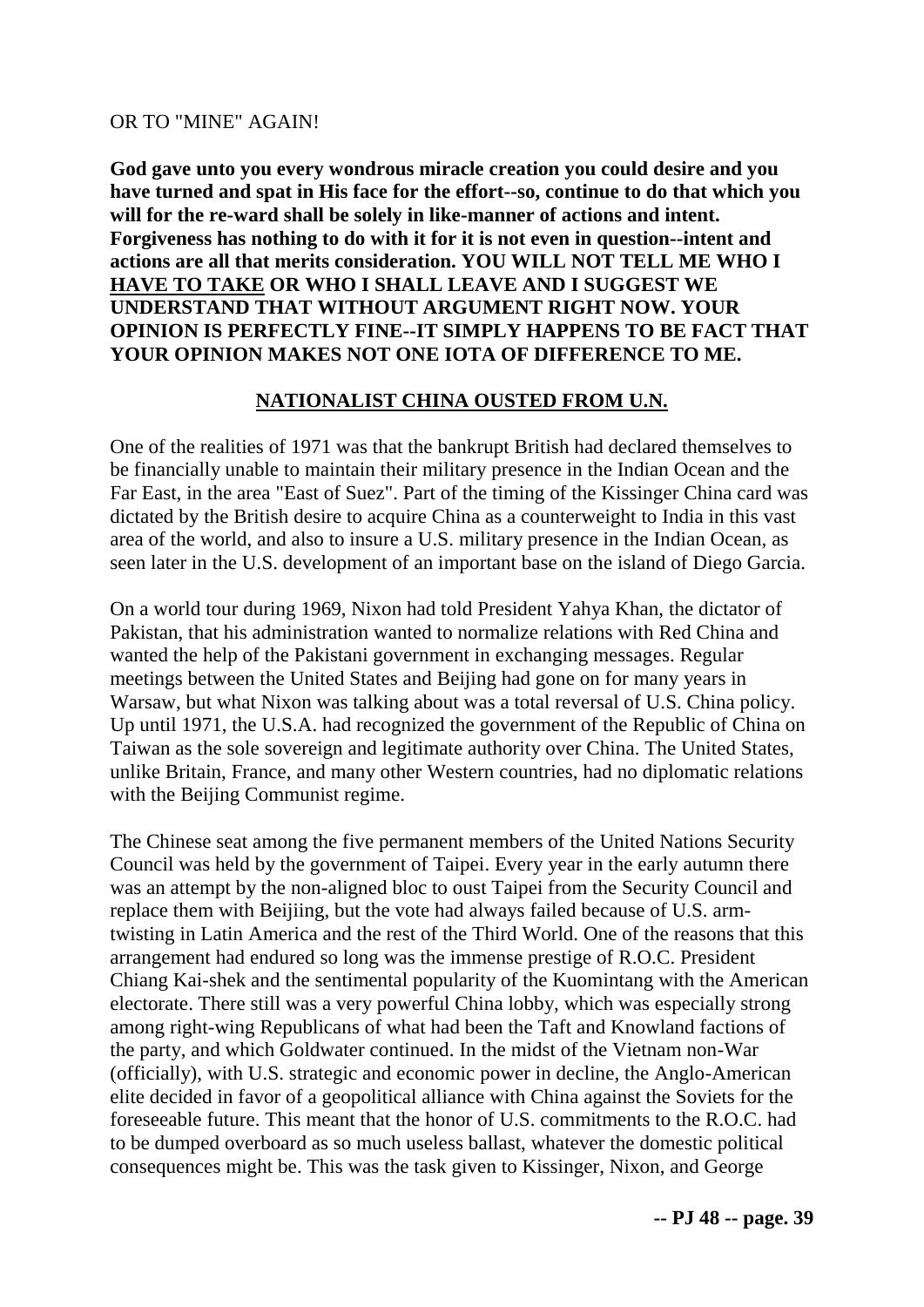Bush.

### **HATCHING "TWO CHINAS" DECEIT**

The maneuver on the agenda for 1971 was to oust the R.O.C. from the U.N. Security Council and assign their seat to Beijing. Kissinger and Nixon calculated that duplicity would insulate them from domestic political damage: While they were opening to Beijing, they would call for a "two Chinas" policy, under which both Beijing and Taipei would be represented at the U.N., at least in the General Assembly, despite the fact that this was an alternative that both Chinese governments vehemently rejected. The U.S.A. would pretend to be fighting to keep Taipei in the U.N., with George Bush leading the fake charge, but this effort would be defeated. Then the Nixon Administration could claim that the vote in the U.N. was beyond its control, comfortably resign itself to Beijing in the Security Council, and pursue the China card. What was called for was a cynical, duplicitous diplomatic charade in which Bush would have the leading part.

This scenario was complicated by the rivalry between Secretary of State Rogers and NSC boss Kissinger. Rogers was an old friend of Nixon, but it was of course Kissinger who made foreign policy for Nixon and the rest of the government, and Kissinger who was incomparably the greater evil. Between Rogers and Kissinger, Bush was unhesitatingly on the side of Kissinger. In later congressional testimony, former CIA official Ray Cline tried to argue that Rogers and Bush were kept in the dark by Nixon and Kissinger about the real nature of the U.S. China policy. The implication is that Bush's efforts to keep Taiwan at the U.N. were in good faith. According to Cline's fantastic account, "Nixon and Kissinger actually 'undermined' the department's efforts in 1971 to save Taiwan." Rogers may have believed that helping Taiwan was U.S. policy, but Bush did not. Cline's version of those events is an insult to the intelligence of any serious person.

The Nixon-era China card took shape during July 1971 with Kissinger's "Operation Marco Polo I", his secret first trip to Beijing. Kissinger says in his own memoirs that Bush was considered a candidate to make this journey, along with David Bruce, Elliot Richardson, Nelson Rockefeller, and Al Haig. Kissinger first journeyed to India, and then to Pakistan. From there, with the help of Yahya Khan, Kissinger went on to Beijing for meetings with Chou En-lai and other Chinese officials. He returned by way of Paris, where he met with North Vietnamese negotiator Le Duc Tho at the Paris talks on Indo-China. Returning to Washington, Kissinger briefed Nixon on his understanding with Zhou. On July 15, 1971 Nixon announced to a huge television and radio audience that he had accepted "with pleasure" an invitation to visit China at some occasion before May of 1972. He lamely assured "old friends" (meaning Chiang Kaishek and the R.O.C. government on Taiwan) that their interests would not be sacrificed. Later in the same year, between October 16 and 26, Kissinger undertook operation "Polo II", a second, public visit with Zhou in Beijing to decide the details of Nixon's visit and hammer out what was to become the U.S.-P.R.C. Shanghai Communique, the joint statement issued during Nixon's stay. During this visit, Zhou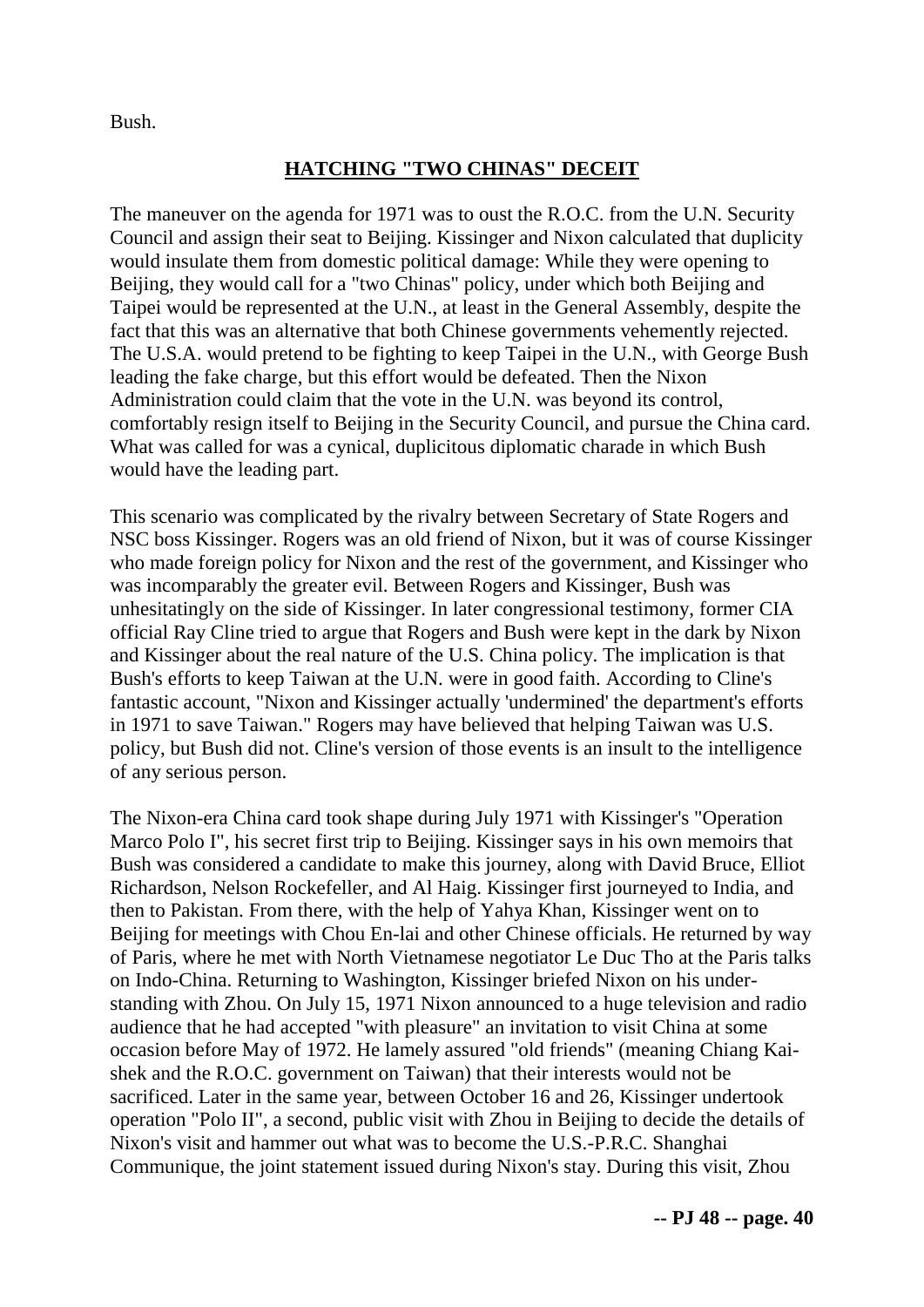cautioned Kissinger not to be disoriented by the hostile Beijing propaganda line against the U.S.A., manifestations of which were everywhere to be seen. Anti-U.S. slogans on the walls, said Zhou, were meaningless, like "firing an empty cannon". Nixon and Kissinger eventually journeyed to Beijing in February of 1972.

### **FARCE IN THE U. N. OF "TWO CHINAS"**

It was before this backdrop that Bush waged his farcical campaign to keep Taiwan in the U.N. The State Department had stated through the mouth of Rogers on August 2 that the United States would support the admission of Red China to the U.N., but would oppose the expulsion of Taiwan. This was the so-called "two Chinas" policy. In an August 12 interview, Bush told the Washington Post that he was working hard to line up the votes to keep Taiwan as a U.N. member when the time to vote came in the fall. Responding to the obvious impression that this was a fraud for domestic political purposes only, Bush pledged his honor on Nixon's commitment to "two Chinas". "I know for a fact that the President wants to see the policy implemented," said Bush, with his usual straight "lips moving" face. He added that he had discussed the matter with Nixon and Kissinger at the White House only a few days before. Bush said that he and other members of his mission had lobbied 66 countries so far, and that this figure was likely to rise to 80 by the following week. Ultimately Bush would claim to have talked personally with 94 delegations to get them to let Taiwan stay, which a fellow diplomat called "a quantitative track record".

It was noted that the U.S. activity was entirely confined to the high-profile "glass palace" of the U.N., and that virtually nothing was being done by U.S. ambassadors in capitals around the world. But Bush countered that if it were just a question of going through the motions as a gesture for Taiwan, he would not be devoting so much of his time and energy to the cause. The main effort was at the U.N. because "this is what the U.N. is for", he commented. Bush said that his optimism about keeping the Taiwan membership had increased over the past three weeks.

By late September, Bush was saying that he saw a better than 50-50 chance that the U.N. General Assembly would seat both Chinese governments. By this time, the official U.S. position as enunciated by Bush was that the Security Council seat should go to Beijing, but that Taipei ought to be allowed to remain in the General Assembly. Since 1961, the U.S. strategy for blocking the admission of Beijing had depended on a procedural defense, obtaining a simple majority of the General Assembly for a resolution defining the seating of Beijing as an important question, which required a twothirds majority in order to be implemented. Thus, if the U.S.A. could get a simple majority on the procedural vote, one-third plus one would suffice to defeat Beijing on the second vote.

The General Assembly convened on September 21. Bush and his aides were running a ludicrous full-court press on scores of delegations. Twice a day, there was a State Department briefing on the vote tally. "Yes, Burundi is with us.... About Argentina we're not sure," etc. All this attention got Bush an appearance on *Face the Nation*,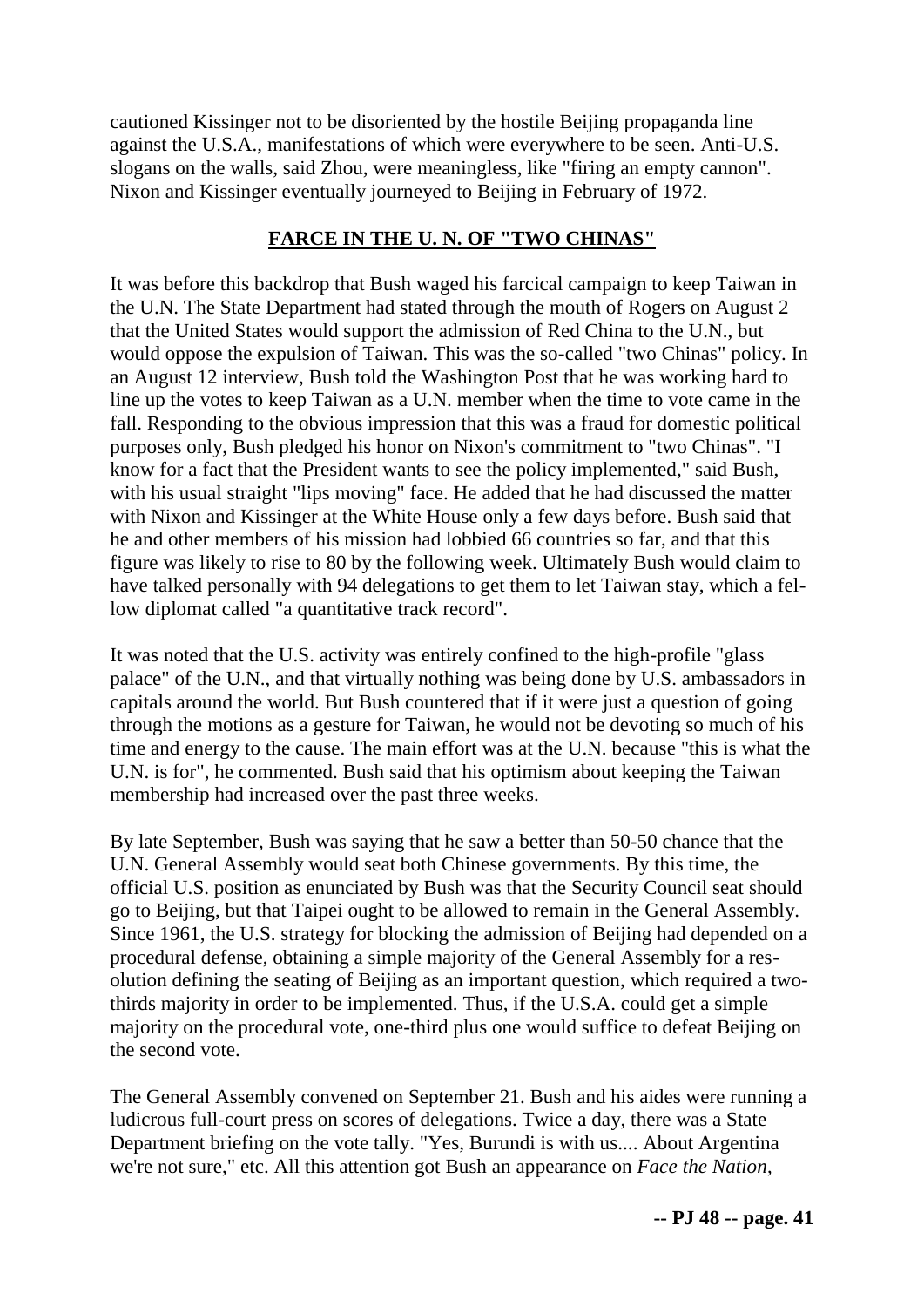where he said that the two-Chinas policy should be approved regardless of the fact that both Beijing and Taipei rejected it. "I don't think we have to go through the agony of whether the Republic of China will accept or whether Beijing will accept," Bush told the interviewers. "Let the United Nations for a change do something that really does face up to reality and then let that decision be made by the parties involved," said Bush with his usual inimitable rhetorical flair.

The U.N. debate on the China seat was scheduled to open on October 18; on October 12, Nixon gave a press conference in which he totally ignored the subject, and made no appeal for support for Taiwan. On October 16, Kissinger departed with great fanfare for Beijing. Kis singer says in his memoirs that he had been encouraged to go to Beijing by Bush, who assured him that a highly publicized Kissinger trip to Beijing would have no impact whatever on the U.N. vote. On October 25, the General Assembly defeated the U.S. resolution to make the China seat an "Important Question" by a vote of 59-54, with 15 abstentions. Ninety minutes later came the vote on the Albanian resolution to seat Beijing and expel Taipei, which passed by a vote of 76 to 35. Are you beginning to recognize the tactics? Bush then cast the U.S. vote to seat Beijing, and then hurried to escort the R.O.C. delegate, Liu Chieh, out of the hall for the last time. Do you actually think it disturbs Bush to have you complain about his "lips"? The General Assembly was the scene of a jubilant demonstration led by Third World delegates over the fact that Red China had been admitted, and even more so that the United States had been defeated. The Tanzanian delegate danced a jig in the aisle. Henry Kissinger, flying back from Beijing, got the news on his teletype and praised Bush's "valiant efforts"-- read their lips.

Having connived in selling Taiwan down the river, it was now an easy matter for the Nixon regime to fake a great deal of indignation for domestic political consumption about what had happened. Nixon's spokesman Ron Ziegler declared that Nixon had been outraged by the "spectacle" of the "cheering, hand-clapping and dancing" delegates after the vote, which Nixon had seen as a "shocking demonstration" of "undisguised glee" and "personal animosity"--oh **barf!!** Notice that Ziegler had nothing to say against the vote, or against Beijing, but concentrated the fire on the Third World delegates, who were also threatened with a cutoff of U.S. foreign aid.

This was the line that Bush would slavishly follow. On the last day of October, the papers quoted him as saying that the demonstration after the vote was "something ugly, something harsh that transcended normal disappointment or elation." "I really thought we were going to win," said Bush, still with that lying straight face with moving lips. "I am so...disappointed." "There wasn't just clapping and enthusiasm," after the vote, he whined. "When I went up to speak I was hissed and booed. I don't think it's good for the United Nations and that's the point I feel very strongly about." In the view of a Washington Post staff writer, "The boyish looking U.S. Ambassador to the United Nations looked considerably the worse for wear. But he still conveys the impression of an earnest fellow trying to be the class valedictorian, as he once was described."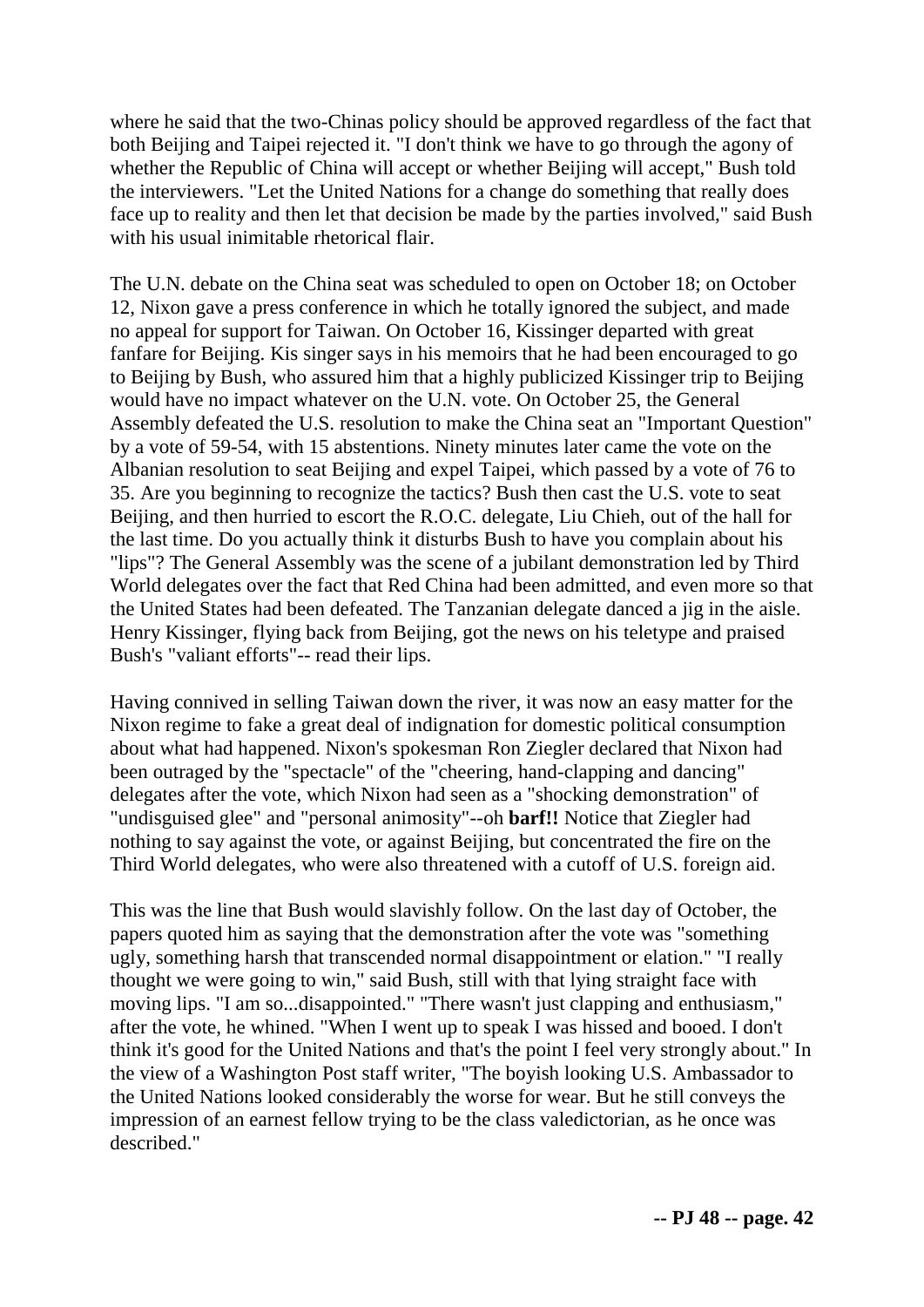Bush expected the Beijing delegation to arrive in New York soon, because they probably wanted to take over the presidency of the Security Council, which rotated on a monthly basis. "But why anybody would want an early case of chicken pox, I don't know," said Bush with that same indignant straight face.

When the Beijing delegation did arrive, Chinese Deputy Foreign Minister Ch'aio Kuan-hua delivered a maiden speech full of ideological bombast along the lines of passages Kissinger had convinced Zhou to cut out of the draft text of the Shanghai Communique some days before. Kissinger then telephoned Bush to say in his own speech that the United States regretted that the Chinese had elected to inaugurate their participation in the U.N. by "firing these empty cannons of rhetoric". Bush, like a ventriloquist's wooden dummy with movable lips, obediently mouthed Kissinger's one-liner as a coded message to Beijing that all the public bluster meant nothing and was right on target as planned. These two allies were already deep into the secret and increasingly public partnership.

This is why I suggest you attend that which "appears" to be happening around your globe and consider the truth of what is lying behind the lies.

## **LOW FREQUENCY PHASERS OUT OF CONTROL**

You are run by the United Nations under the control of these Conspirators who have actually now absorbed your country and set aside your Constitution, America. You allowed this to hap-pen the minute the treaties and agreements were set forth in the United Nations. Bush has total control of your nation according to his Executive Authority through granted resources and control set up through FEMA and he sits and laughs at you as you dangle and grumble in the winds. This bunch of Global terrorists know exactly what they are doing and the work they do this very day may well set your entire atmosphere afire. Do you actually think they are giving you a "heavenly light show" and training your children to listen **FOR ELF BLASTS?** Oh, indeed, the low frequency phasers are at work--and right now, out of control. It is exactly like saying to the world--" **...now everyone listen and you will hear the last sound you will ever hear!" The next experience will be oblivion!**

**Moreover--do you actually believe the lies regarding the Russian delay on bringing their cosmonauts back? Lack of money? Come, come--you hit their craft for there is no need whatsoever to have a nearly crippled cosmonaut come off anything--the space stations allow full activities. Indeed yes, this day you have gone a bit too far and the "Bear" is ready to eat you alive. READ MY LIPS!**

Allow us rest, Dharma. Thank you for service. It has been an incredibly long and tedious day of sorting and extinguishing fires and distractions but that, too, comes in the course of "living". I shall, however, withdraw you from much of it for you cannot be all unto all and ones are going to begin to take responsibility for their actions for I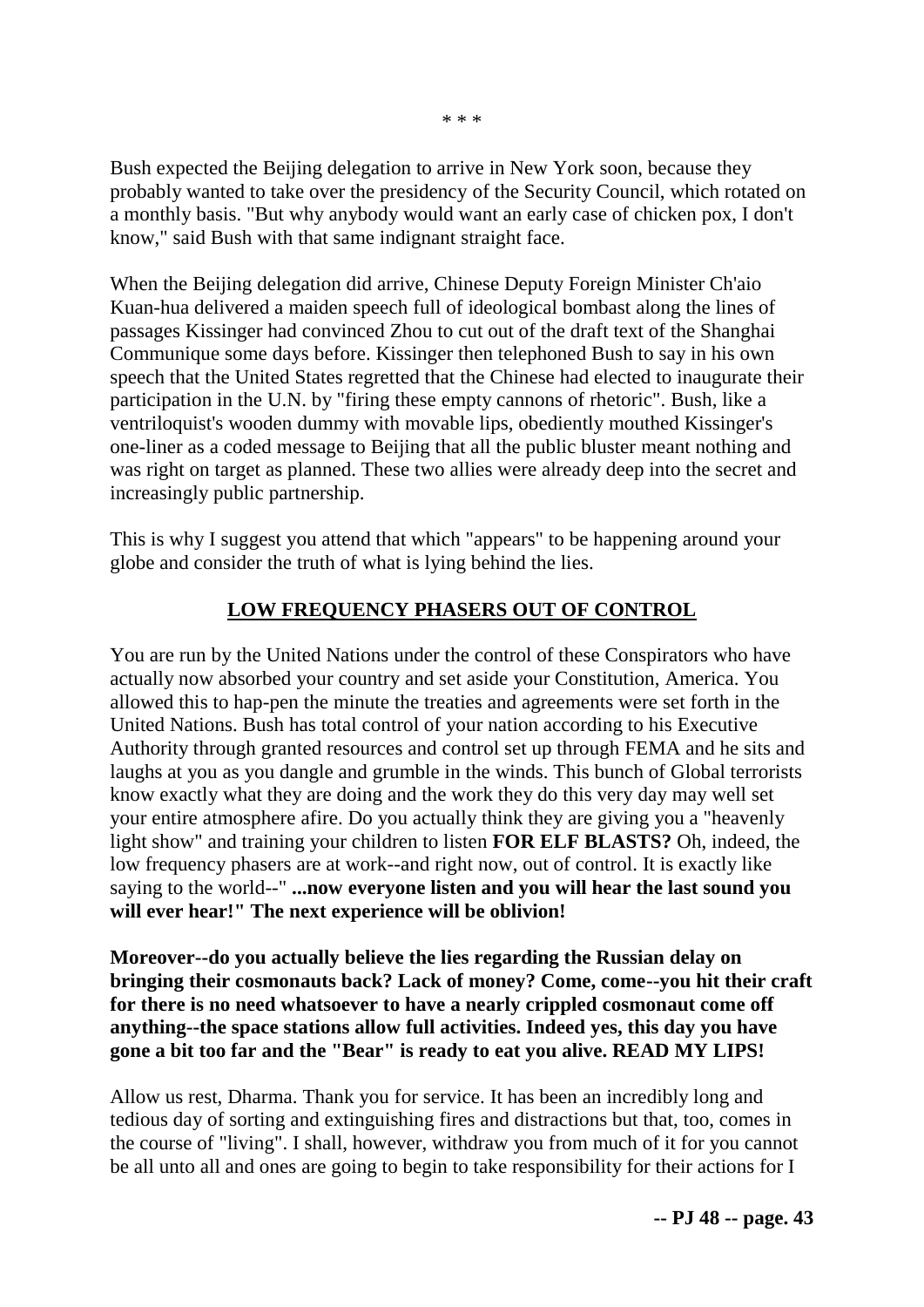cannot do more to help them understand how it IS and it is not yours to handle--release it.

As readers, I suggest that to ones who can't make up their minds how they feel about "Command", God or Spiritual matters-- PAY ATTENTION—FOR TRUTH IS COMING WHETHER OR NOT THEY LIKE OF IT AND RESOURCE OF TRUTH IS OF NO IMPORTANCE WHATSOEVER. SALU.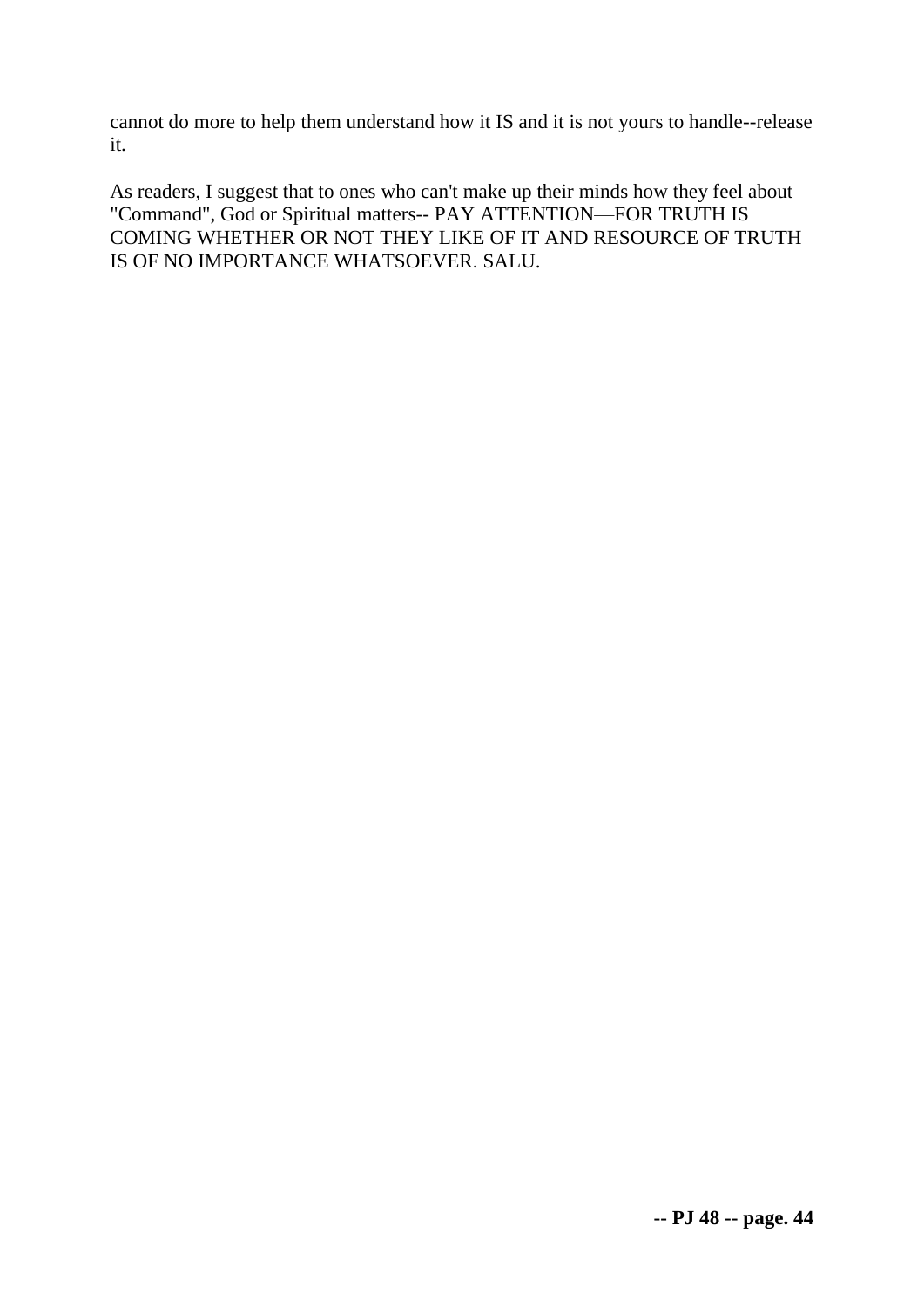## **CHAPTER 4**

## REC #2 HATONN

## FRI., MARCH 27, 1992 9:41 A.M. YEAR 5, DAY 224

## FRIDAY, MARCH 27, 1922

## **TODAY'S WATCH**

### **SUICIDAL GRID EXPERIMENTS**

"THE PHASER CANNONS HAVE BLOWN THEIR FUSES" is what the "news" reports say this day. Fuses? Brothers, you are in such terrible circumstances that I know not how to impress you with the serious plight. Neither is any of this "stuff" coming from a nice new shuttle craft launched for your visual deceit a few days past. You are basically into and within a "Space War" which will surely fall-out onto your surface. This is a war that the U.S. CANNOT WIN. So be it.

The current lies regarding "Northern Lights" and phaser beams and other excuses for the heinous experiments and testings going on through your grid system are inexcusable. A chain reaction was begun along the system and we have managed to get it stopped but the idiots simply plan to desperately try the whole experiment again. I simply cannot say whether or not your orb can stand such bombardment. In this very process, every one of your inhabitants was struck by low frequency beams which has, if nothing else, caused mass confusion in heavily targeted areas--which, of course, is exactly the plan.

There were many messages intended for the ones who know circumstances and intent but you are in serious trouble. You Americans have terminally damaged a Soviet Space Station and, fortunately for you, the Cosmonauts were brought back from one of the shuttle craft damaged by the assault. The Cosmo-sphere Command is in the process of deciding what to do about the attack and herein you are dealing with MEN who have great power--greater than any weapons you of the U.S. have to counter. Space Command (WE) brought the reaction of the electromagnetic field under control but YOU ARE DEALING NOW WITH MEN--SOVIET MEN. I SUGGEST YOU KEEP YOUR GOGGLES HANDY AT ALL TIMES BECAUSE THEY CAN DRAIN OFF THE ELECTRONIC PLASMA SHIELD UNDER WHICH YOUR HOODLUMS WORK.

## **CIA RELEASE OF DOCUMENTS RE; KENNEDY MURDER**

As you read along in this information you will note that clandestine activities are not new and were not new at the assassination (MURDER) of John Kennedy. To assume that such a remarkable organization will allow any incriminating evidence to slip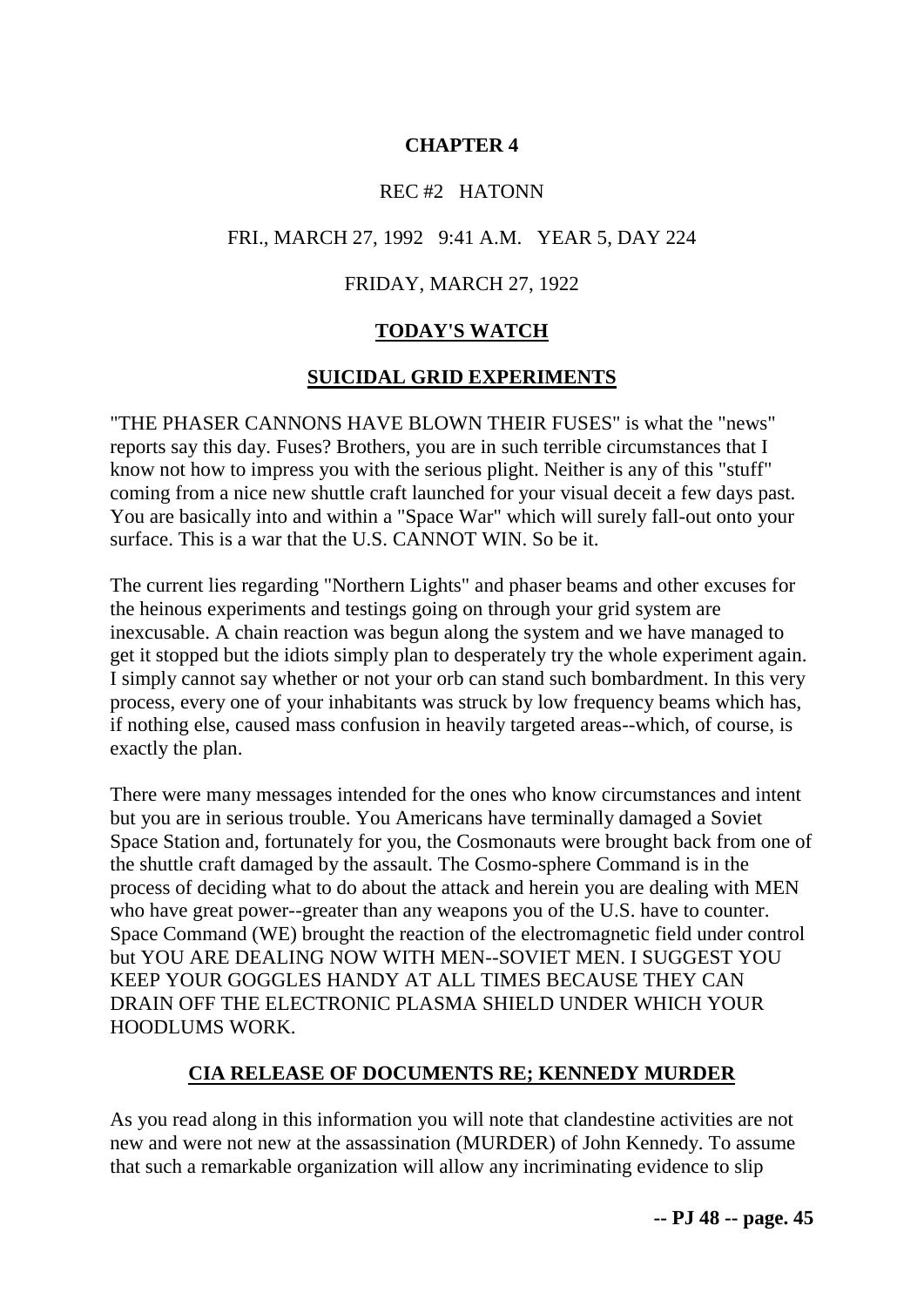through the sieve of operatives is as ridiculous as believing that all those evil conspirators will come forth and commit suicide having found that God disapproves of murder. There have been some thirty years to wipe all that evidence from the files. Do you not think that in that amount of time, without half trying, all documents are destroyed or reconstructed? I note that every typewriter and computer has the ability to print anything put in by any and all keystrikes. I could date this very document October 23, 1963, carry through with the timing and YOU WOULD NEVER KNOW THE DIFFERENCE.

CHECK IT OUT: Just yesterday it was questioned of two persons on the Warren Commission about the sealing of the documents in the first place. The response? Oh, any documents "left over" when a matter is settled are authorized to be sealed for anywhere from 30 to 50 years. **WELL, WHAT ABOUT 75 YEARS IF IN FACT THE STATEMENT IS TRUTH? YOU-THE-PEOPLE ARE SET UP TO BE ELABORATELY LIED TO AS NEVER BEFORE.** *I REMIND YOU: E. HOWARD HUNT WAS THE ONE WHO FIRED THE FIRST FATAL SHOT*, THEN A TEXAN USING THE NAME OF "WHITE" (A CIA OPERATIVE) AND THE DRIVER OF THE LIMOUSINE. MOREOVER, THERE WERE OTHERS ALSO FIRING OR AVAILABLE FOR BACKUP FROM ALL OVER THE PLACE IN VARIOUS LOCATIONS TO MAKE SURE NO POSSIBILITIES WERE OVERLOOKED. *YOU MUST FACE FACTS AMERICA--YOU GET NO TRUTH AND NEITHER SHALL YOU GET IT NOW.*

## **CIA CLANDESTINE MENTALITY**

One of Colby's principal functions was to strengthen the Vietnamese economy in order to improve the lot of the average Vietnamese peasant, and thereby make him less susceptible to Vietcong appeals and more loyal to the Thieu government. To win over the peasants, Colby insisted that corruption within the Saigon government had to be greatly reduced. At one point he even proposed a systematic campaign called the "Honor the Nation" program, which was to be an attack on illegal practices at all levels of Vietnamese society. At that time Colby was well aware that black-market trafficking in money was one of the biggest corruption problems in Vietnam. All U.S. personnel in Vietnam were under strict orders not to buy Vietnamese piasters on the black market, and a number of Americans had either been court-martialed by the military or fired by their civilian agencies for violating these orders. But Colby also knew that for many years the CIA had been obtaining tens of millions of dollars in piasters on the black market, either in Hong Kong or in Saigon. In this way the agency could get two to three times as much buying power for its American dollars. Additionally, the Clandestine Services claimed, black market piasters were untraceable and thus ideal for secret operations. Given more than 500,000 Americans in Vietnam all using Vietnamese piasters, and a chaotic Vietnamese banking system, the CIA could of course have obtained untraceable or "sterile" money without resorting to the black market. Although from a strict budgetary point of view the agency's currency purchases were sound fiscal policy, they directly violated both Vietnamese law and U.S. official policy. Moreover, the purchases helped to keep alive the black market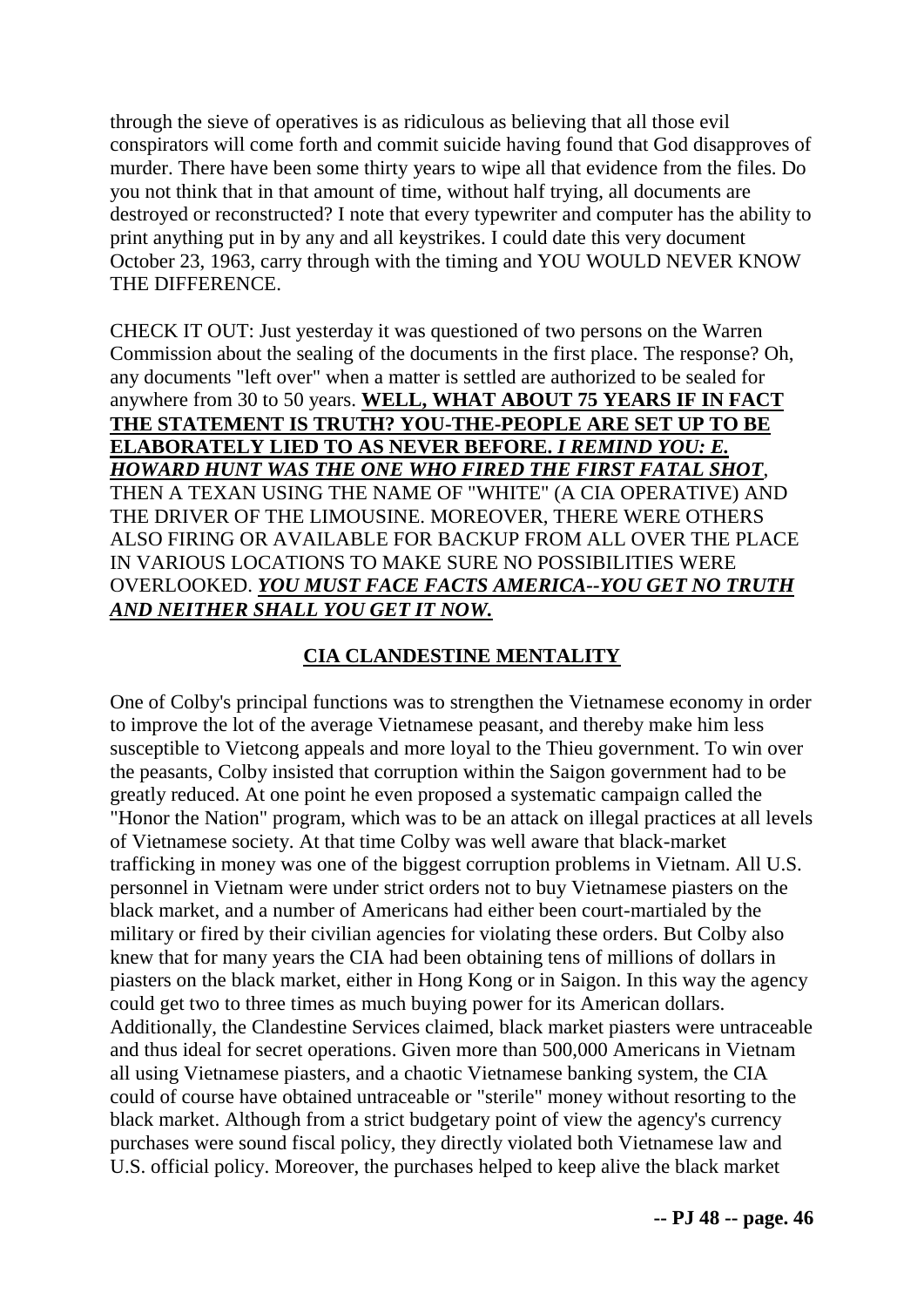which the U.S. government was professedly working to stamp out.

During the mid-1960's while Colby was still in Washington, the Bureau of the Budget learned that the CIA budget for Vietnam provided for dollar expenditures figured at the legal exchange rate. Since in truth the agency was buying its piasters on the black market, it actually had two to three times more piasters to spend in Vietnam than its budget showed. The Bureau of the Budget then insisted that all figures be listed at the actual black-market rate, so at least examiners of the agency's budget in Washington would have a true idea of how much money the CIA was spending. The bureau then also tried to cut U.S. government costs by having the CIA buy piasters for other agencies on the black market. The agency was unenthusiastic about this idea and managed to avoid doing it, not because massive black-market purchases would have negated the government's avowed efforts to support the piaster, but because the agency did not want the secrecy of its money-exchange operation disturbed.

Compared to other aspects of the Vietnam war, the CIA's use of the black market is not a major issue. It simply points up the fact that the CIA is not bound by the same rules that apply to the rest of the government. The Central Intelligence Agency Act of 1949 makes this clear: "The sums made available to the Agency may be expended without regard to the provisions of law and regulations relating to the expenditures of Government." The CIA in Vietnam even escaped the Johnson administration's worldwide edict that all cars purchased by the American government would be of American manufacture. While State Department and AID personnel were forced to navigate Saigon's narrow streets in giant Chevrolets and Plymouths, the agency motorpool was full of much smaller and more practical Japanese Toyotas. **[H: Now I ask you, is it not fun to unravel the web and find all those tid-bits which YOU THOUGHT were new in today's concerns?]**

Thus, a William Colby can, with no legal or ethical conflict, propose programs to end corruption in Vietnam while at the same time condoning the CIA's dubious money practices. And extending the concept of the agency's immunity to law and morals, a Colby can devise and direct terror tactics, secret wars and the like, all in the name of democracy. **This is the clandestine mentality: a separation of personal morality and conduct from actions, no matter how debased, which are taken in the name of the United States government and, more specifically, the Central Intelligence Agency.** 

When Colby left his post as deputy ambassador to Vietnam in 1971, the CIA immediately "rehired" him, and Director Helms appointed him Executive Director-Comptroller, the number-three position in the agency. When James Schlesinger took over the agency in early 1973, he made Colby chief of the Clandestine Services. In May 1973, at the height of the personnel shake-ups caused by the Watergate affair, President Nixon moved Schlesinger to the Defense Department and named Colby to head the CIA. Thus, after about four months under the directorship of the outsider Schlesinger, control of the agency was again in the hands of a clandestine operator.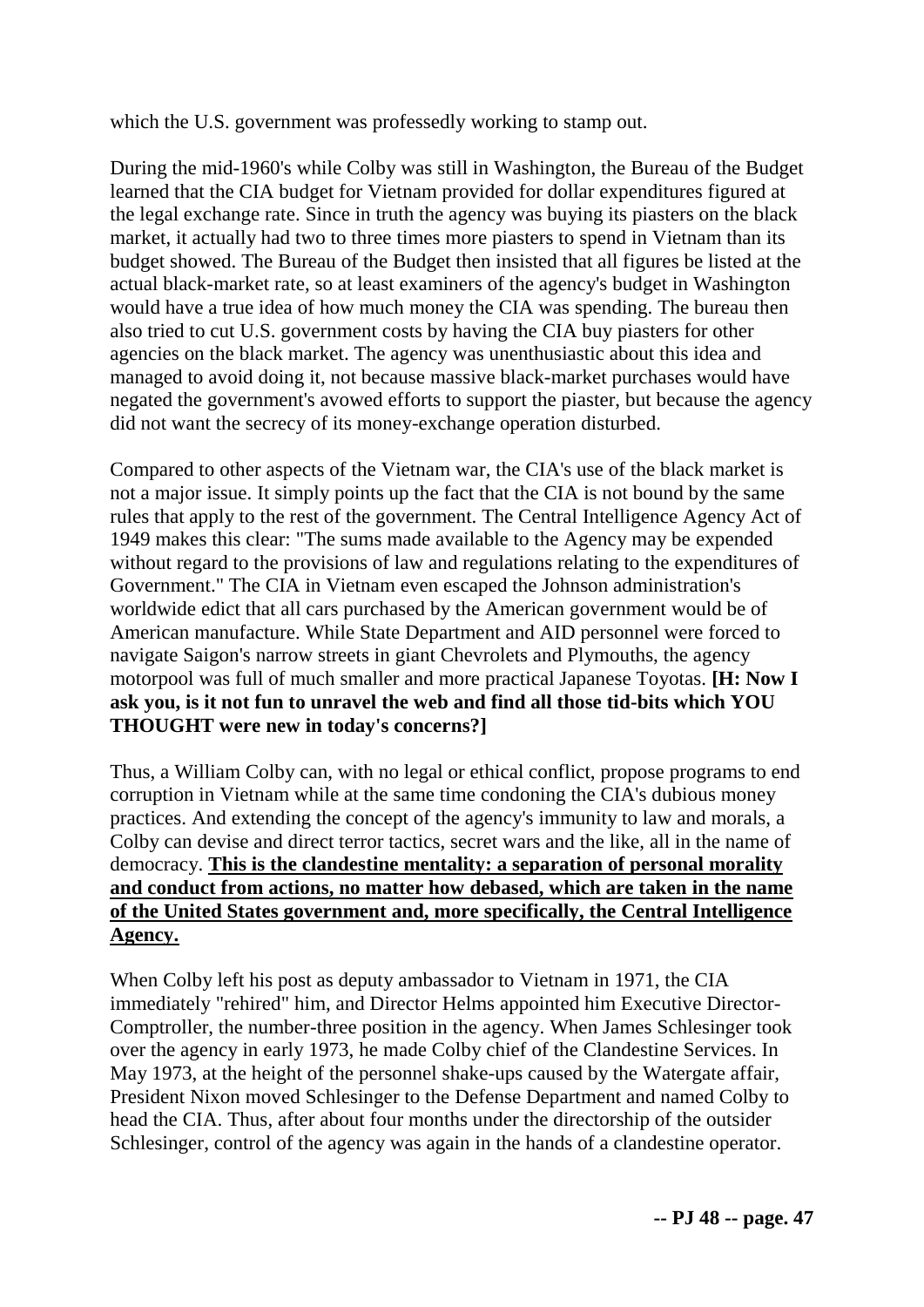### **KENNEDY KILLERS**

### **[H: When Watergate is under reference, it must always be remembered that the break-in was to retrieve PICTURES which were being held for blackmail which totally incriminated E. Howard Hunt, Nixon and George Bush as being present and INVOLVED INTIMATELY AND DIRECTLY WITH THE ASSASSINATION OF JFK. MOREOVER, YOU WILL FIND KISSINGER AND OTHER VERY HIGH-OPERATIVES AND POLITICIANS INVOLVED TO THEIR BLACK EVIL HEARTS.]**

Senator Harold Hughes, for one, expressed grave reservations about Colby's appointment as CIA Director in a Senate speech on August 1, 1973: "I am fearful of a man whose experience has been so largely devoted to clandestine operations involving the use of force and manipulation of factions in foreign governments. Such a man may become so enamored with these techniques that he loses sight of the higher purposes and moral constraints which should guide our country's activities abroad."

\* \* \*

Deeply embedded within the clandestine mentality is the belief that human ethics and social laws have no bearing on covert operations or their practitioners. The intelligence profession, because of its lofty "natural security" goals, is free from all moral restrictions. There is no need to wrestle with technical legalisms or judgments as to whether something is right or wrong. The determining factors in secret operations are purely pragmatic: Does the job need to be done? Can it be done? And can secrecy (or plausible denial) be maintained? **[H: Do you not think that all of these questions are pretty well covered in the release of any secret documents as might be released by the CIA? The need is certainly there to make covering documents which clean the actions: it certainly needs to be done if the CIA is to be cleared and acceptance of the "fixed" Warren Commission (by the way, Earl Warren and Gerald Ford are both members of the Committee of 300!) is to be received by the "people". It also CAN BE DONE-- EASILY AND WITHOUT DIVULGING ONE IOTA OF SECRECY AND ALLOW THAT PLAUSIBLE DENIAL TO BE MAINTAINED. WAKE UP, "WE-THE-PEOPLE"!!]**

One of the lessons learned from the Watergate experience is the scope of this amorality and its influence on the clandestine mentality. E. Howard Hunt claimed that his participation in the Watergate break-in and the other operations of the plumbers group was in "what I believed to be the...the best interest of my country." **[H: Facts are that the "opposition" had pictures of Hunt with firing gun in action.]** In this instance, at least, we can accept Hunt as speaking sincerely. He was merely reflecting an attitude that is shared by most CIA operators when carrying out the orders of their superiors.

Hunt expanded on this point when interrogated before a federal grand jury in April 1973 by Assistant U.S. Attorney Earl Silbert.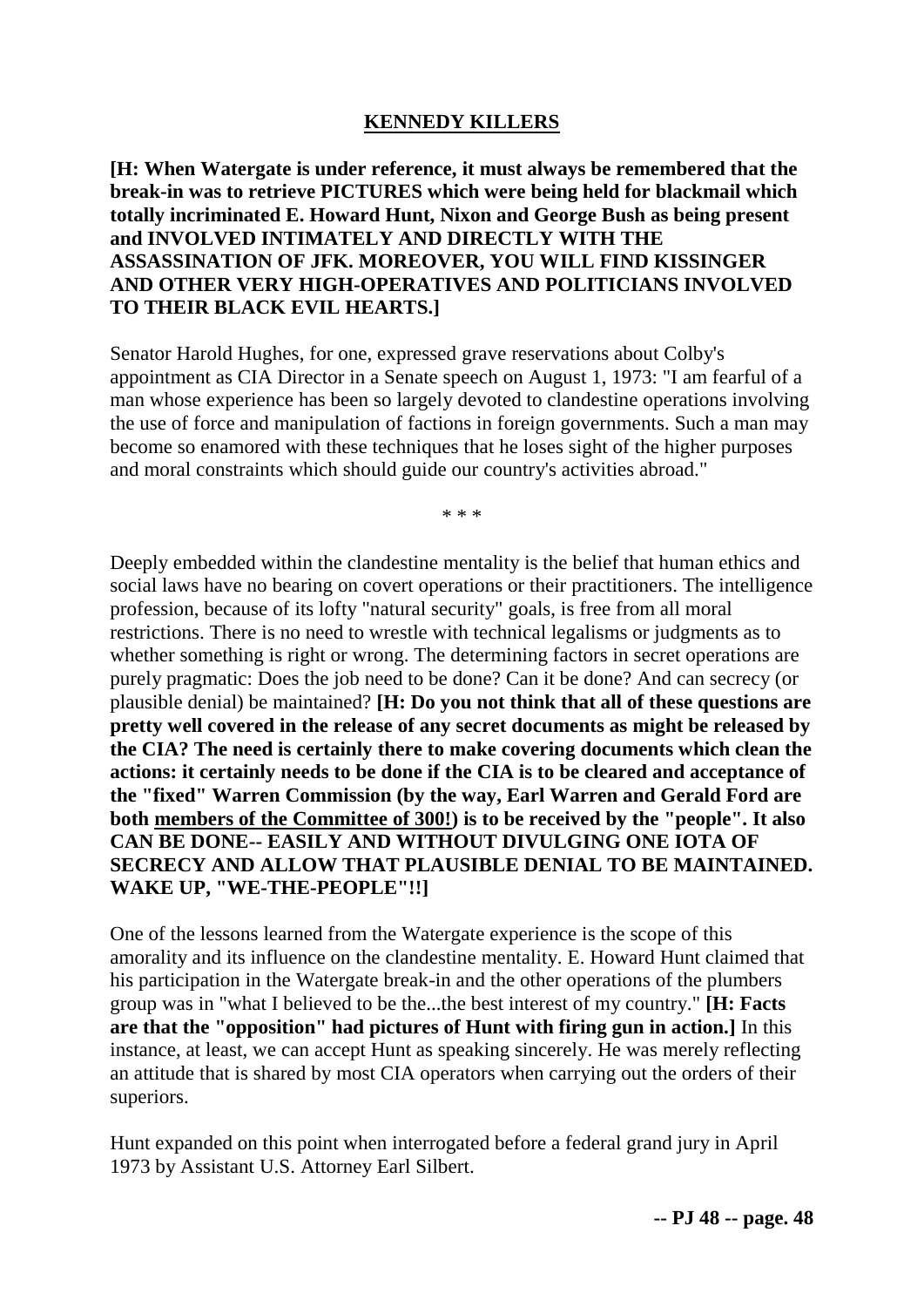SILBERT: Now while you worked at the White House, were you ever a participant or did you ever have knowledge of any other so-called "bag job" or entry operations?

HUNT: No, sir.

SILBERT: Were you aware of or did you participate in any other what might commonly be referred to as illegal activities?

HUNT: Illegal?

SILBERT: Yes, sir.

HUNT: I have no recollection of any, no sir.

SILBERT: What about clandestine activities?

HUNT: Yes, sir.

SILBERT: All right. What about that?

HUNT: I'm not quibbling, but there's quite a difference between something that's illegal and something that's clandestine. **[H: THERE IS ALSO A MASSIVE DIFFERENCE IN WHAT IS "ILLEGAL" AND WHAT IS "UNLAWFUL".]**

SILBERT: Well, in your terminology, would the entry into Mr. Fielding's (Daniel Ellsberg's psychiatrist) office have been clandestine, illegal, neither or both?

HUNT: I would simply call it an entry operation conducted under the auspices of competent authority.

**[H: So when you get released documents which are altered, reproduced, conjured, etc., you will find it all simply under "the auspices of competent authority". In the instance of release of Assassination related documents--it will be directly under the auspices of the President of the United States to cover his own assets and those of his buddies in crime. That "President" by the way, lest you forget--IS GEORGE HERBERT WALKER BUSH--who was, AT THE TIME, AN ACTIVE MEMBER AND OPERATIVE OF THE CIA.]]**

Within the CIA, similar activities are undertaken with the consent of "competent authority". The Watergate conspirators, assured that "national security" was at stake, did not question the legality or the morality of their methods; nor do most CIA operators. **[H: Harken back to the weeping "patriot", Oliver North, as he lied directly to the Congress and to you-the-people and you wanted to run him for President because of his criminal activities!]** Hundreds if not thousands of CIA men have participated in similar operations, usually--but not always--in foreign countries; all such operations are executed in the name of "national security". The clandestine mentality not only allows it; it veritably *WILLS IT.*

## **BRAZILIAN PLANE HIJACK ALLOWED**

**In early October, 1969, the CIA learned through a secret agent that a group of radicals was about to hijack a plane in Brazil and escape to Cuba. This intelligence was forwarded to CIA headquarters in Langley, Virginia and from**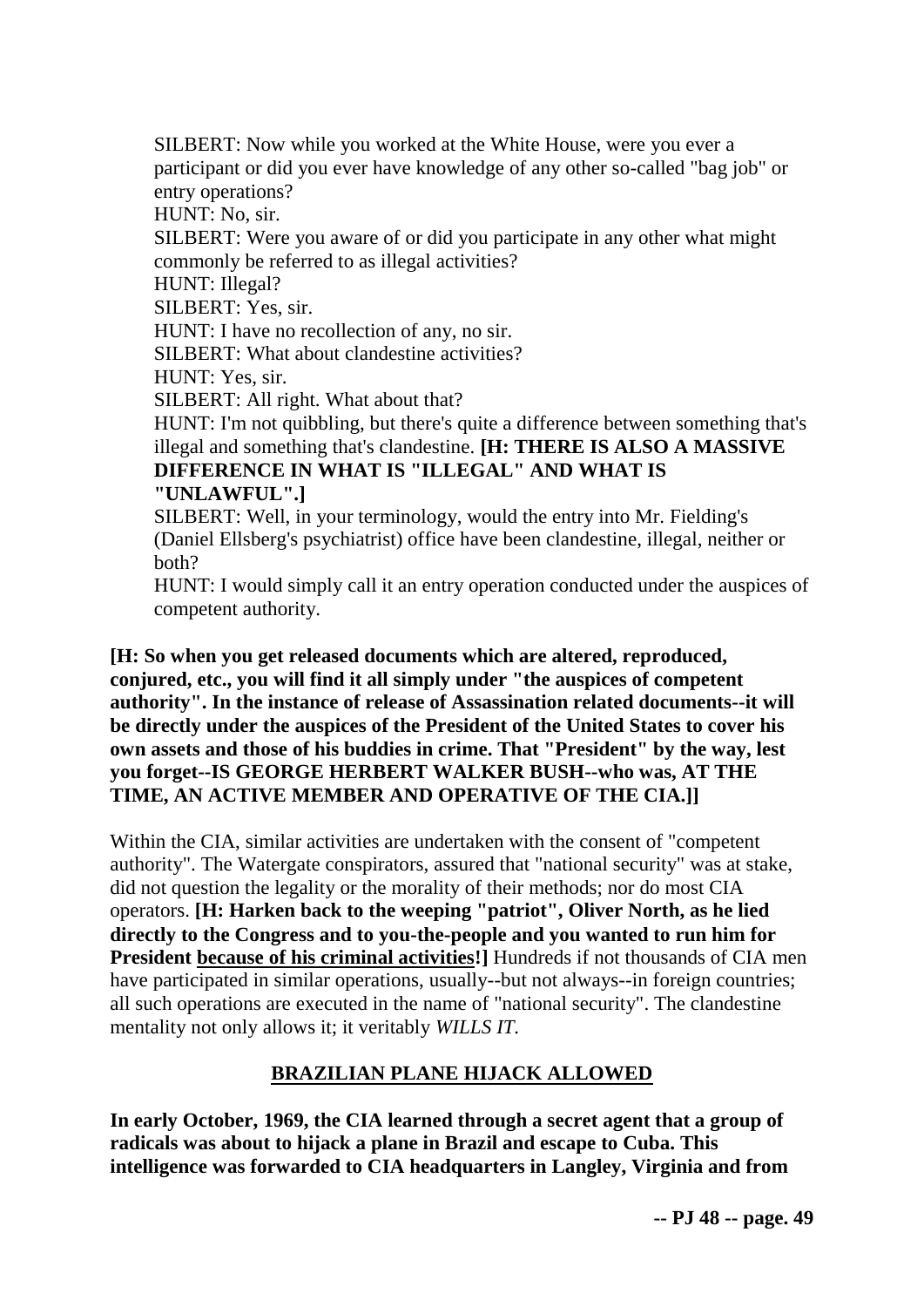**there sent on an "eyes only" basis to Henry Kissinger at the White House and top officials of the State Department, the Defense Department, and the National Security Agency. Within a few days, on October 8, the same radicals identified in the CIA report commandeered at gunpoint a Brazilian commercial airliner with 49 people aboard, and after a refueling stop in Guyana, forced the pilot to fly to Havana. Neither the CIA nor the other agencies of the U.S. government which had advance warning of the radicals' plans moved to stop the crime from being committed, although at the time the official policy of the United States--as enunciated by the President--was to take all possible measures to stamp our aerial piracy.**

**Afterwards, when officials of the State Department questioned their colleagues in the CIA on why preventive measures had not been taken to abort the hijacking, the agency's clandestine operators delayed more than a month before responding. During the interim, security forces in Brazil succeeded in breaking up that country's principal revolutionary group and killing its leader, Carlos Marighella. Shortly after the revolutionary leader's death on November 4, the CIA informally passed word back to the State Department noting that if any action had been taken to stop the October skyjacking, the agency's penetration of the radical movement might have been exposed and Marighella's organization could not have been destroyed. While it was never quite clear whether the agent who alerted the clandestine operators to the hijacking had also fingered Marighella, that was the impression the CIA tried to convey to the State Department. The agency implied it had not prevented the hijacking because to have done so would have lessened the chances of scoring the more important goal of "neutralizing" Marighella and his followers. To the CIA's clandestine operators, the end--wiping out the Brazilian radical movement--apparently had justified the means, thus permitting the hijacking to take place and needlessly endangering forty-nine innocent lives in the process.**

During the next twenty-five years American foreign policy was to be dominated (and still is) by the concept of containing Communism; almost always the means employed in pursuit of "national security" have been justified by the end. Since the "free world" was deemed to be under attack by a determined enemy, sincere men in the highest government posts believed--and still do believe--that their country could not survive without resorting to the same distasteful methods employed by the other side. In recent years the intensity of the struggle has been reduced as monolithic Communism has split among several centers of power; as a result, there have been tactical changes in America's conduct of foreign affairs. Yet the feeling remains strong among the nation's top officials, in the CIA and elsewhere, that America is responsible for what happens in other countries and that it has an inherent right--a sort of modern Manifest Destiny- to intervene in other countries' internal affairs. Changes may have occurred at the negotiating table, but not in the planning arena; intervention--either military or covert- is still the rule.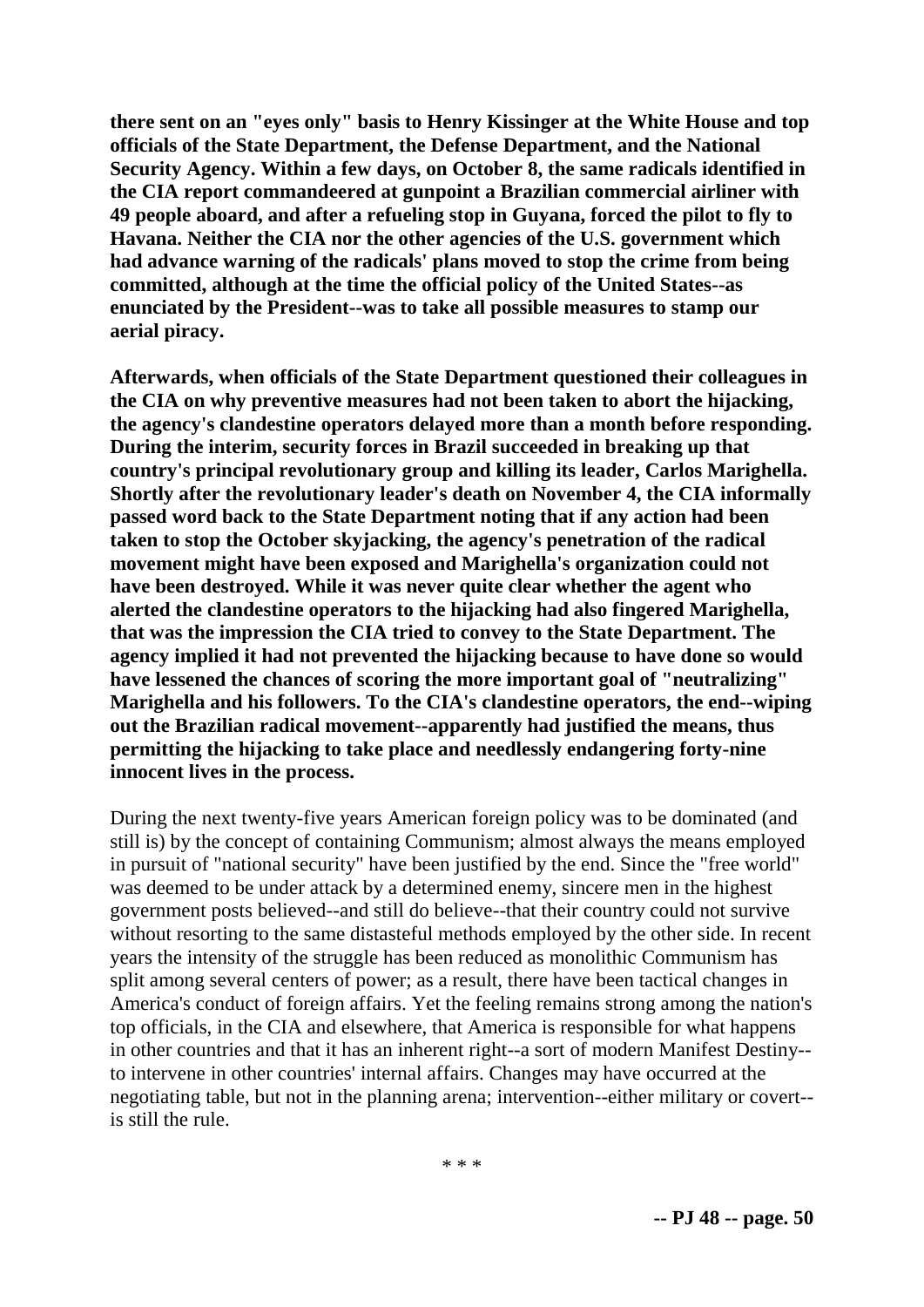## ROBERT ROBERTSON (MARTYR)

I would like to leave this chapter at this point and take up the subject of Robert Robertson (Martyr).

As you readers accept this next I want you to bear uppermost in mind: *It is not the beliefs of the man in point and it is not the guilt or innocence of the man as valid to his incarceration and/or sentence--OUR ASSISTANCE TO THE MAN IS CAUSED BY UNLAWFUL (UNCONSTITUTIONAL) TREATMENT OF THE PERSON IN POINT*. I must, however, leave it in the hands of the Constitutional Law Center as to whether or not they pursue this matter for I have just been denied entry into the case in point and I hereby withdraw from participation. I suggest that a copy of my letter to "Mr. Martyr" be printed also in this edition of the paper so that the readers have access to why this reprint of Mr. Martyr's letter.

I do not interject into any situation, right or wrong, in projection when denounced. I believe that Mr. Martyr decides that which will be beneficial to his own character and it would appear that the entire point of participation of you precious readers has been sorely overlooked. I also object to such insidious assumptions as to placing Sandy Green into the category of "earthbound female redneck". Sandy simply did as asked and sent forth information as requested. I, further, do not think that shooting "three Scum-Punks" is recommendation for release without question. THE ONLY QUESTION IN POINT IS REGARDING CONSTITUTIONAL LAW REGARDING SENTENCE AND/OR TREATMENT OF THIS INDIVIDUAL IN POINT--AND THAT IS UP TO THE LAW CENTER AS TO WHETHER OR NOT THEY WISH TO PURSUE IT FURTHER. Mr. Martyr has sent America West an "ad" with a \$200 check enclosed to allow printing. America West does not accept advertising in this manner and therefore the \$200 will be returned to the sender. I request that we print all the documents in hand for you readers, including the "ad", and then we shall have to give less space in the LIBERATOR to this matter. You will find that God treads not where not invited--so it behooves all ones to discern most clearly WHO IS GOD AND WHO ARE HIS MESSENGERS!

## **COPY:**

March 23rd, '92.

Dear Sandy Green;

I got a letter from Hatonn, which I am going to consider in my "RED NECK" ways to be a letter from Sandy Green. It is a lot easier for us Red Necks to relate to a Sandy Green, an Earth Bound female, than to relate to a Hatonn, Commander of the Sky Ship Enterprise, of the United Federation of Planets; Capt. Kirk at the controls.

I am a Libertarian Red Neck. What that means is this: You believe in what you want to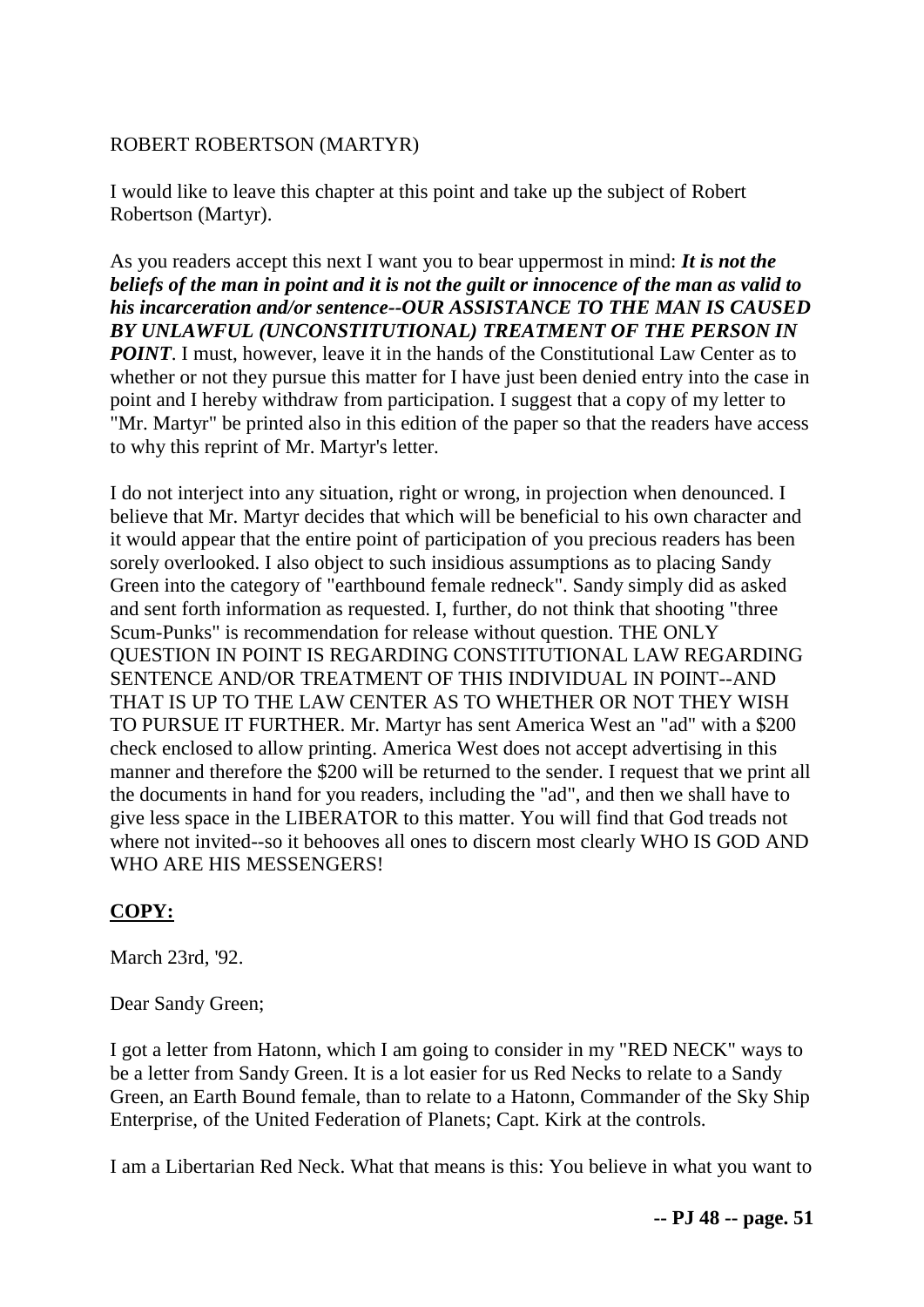believe in, & I'll believe in what "I" want to believe in. What I believe in, is pretty far to the RIGHT. If you want to believe in Flying Saucers then that is perfectly FINE with me, I don't mind. If you want to ACT OUT under the CODE NAME Commander Haton of the Star Ship HOST OF GOD; then that is OK with me. I am NOT going to CON YOU, into to telling you that, "YEAH, I believe in ALL that". You see, Sandy, if I were a CON, I wouldn't even BE locked up behind BARS right now. If I were a CON, I would of Conned MY way into a DISCHARGE, way back in 1978, by the latest. All that I would have to have done, is to LIE my ASS OFF to a Psychologist Sullivan, way back in 1978, & I would have been FULL DISCHARGED. Just 30 minutes of Lying, & I could have been so-called FREE 14 years ago. The only reason that that I am locked up now, is because: I DON'T LIE. Every other reason for being locked up is either:

1. A Secondary Reason such as: Poverty, No Lawyer, I Shot 3 Scum-Punks, Etc

2. Is a BULL SHIT Reason such as: Mental Illness, Criminal Acts, Refusal to accept Treatment, Etc....

I DO NOT believe in any Flying Saucers, I will NEVER LIE to you, by saying that, oh now I DO BELIEVE in Flying Saucers.

BUT: You may believe in Flying Saucers if you want to, it is OK with me.

Here are 2 THINGS that I must take issue with you on:

1. Do NOT send the letters c/o Bernard Mailman. I find it to be VERY INSULTING & EMBARRASSING, to have to get a letter that was sent c/o a low functioning NUT, who in fact is no longer even on the same Cell Block with me. IF YOU want to write to Bernard Mailman, then you must send him a separate letter. If you want to write to me, then you must use ONLY my name. You can NOT say, well there are 2 NUTS at this Nut House, & so I kill 2 Nuts with the same letter.

2. As far as ALL those Scum Bags are concerned who don't like my writings, I can only say, TUFF SHIT. You see, it is ME who does NOT like **THEM!** So, if in turn they DO NOT LIKE ME, well then that really doesn't cut any ICE, with me. You see, I believe that GOD supports my work. My work is TRUE. The opinions of DEMONS is important to me, only in that-- DON'T WANT THEIR GOOD WILL. I am NOT in the BUSINESS to WIN the GOOD WILL of DEMONS. So I DO CARE WHAT DEMONS HAVE TO SAY, BECAUSE, I WANT TO BE SURE THAT WE ARE NOT SAYING THE SAME THING. If you were to write me a letter, & were to say that, "ALL THE DEMONS AGREE WITH YOU NOW, ROBERT MARTYR"; then I would CHANGE my MESSAGE. But when you write to me a letter, in which you say that, "ALL THE DEMONS ARE OPPOSED TO YOU", then I say, "WELL THAT IS JUST WONDERFUL"!!!!

Blessings unto you, I come in TRUTH from the land of Sodomy,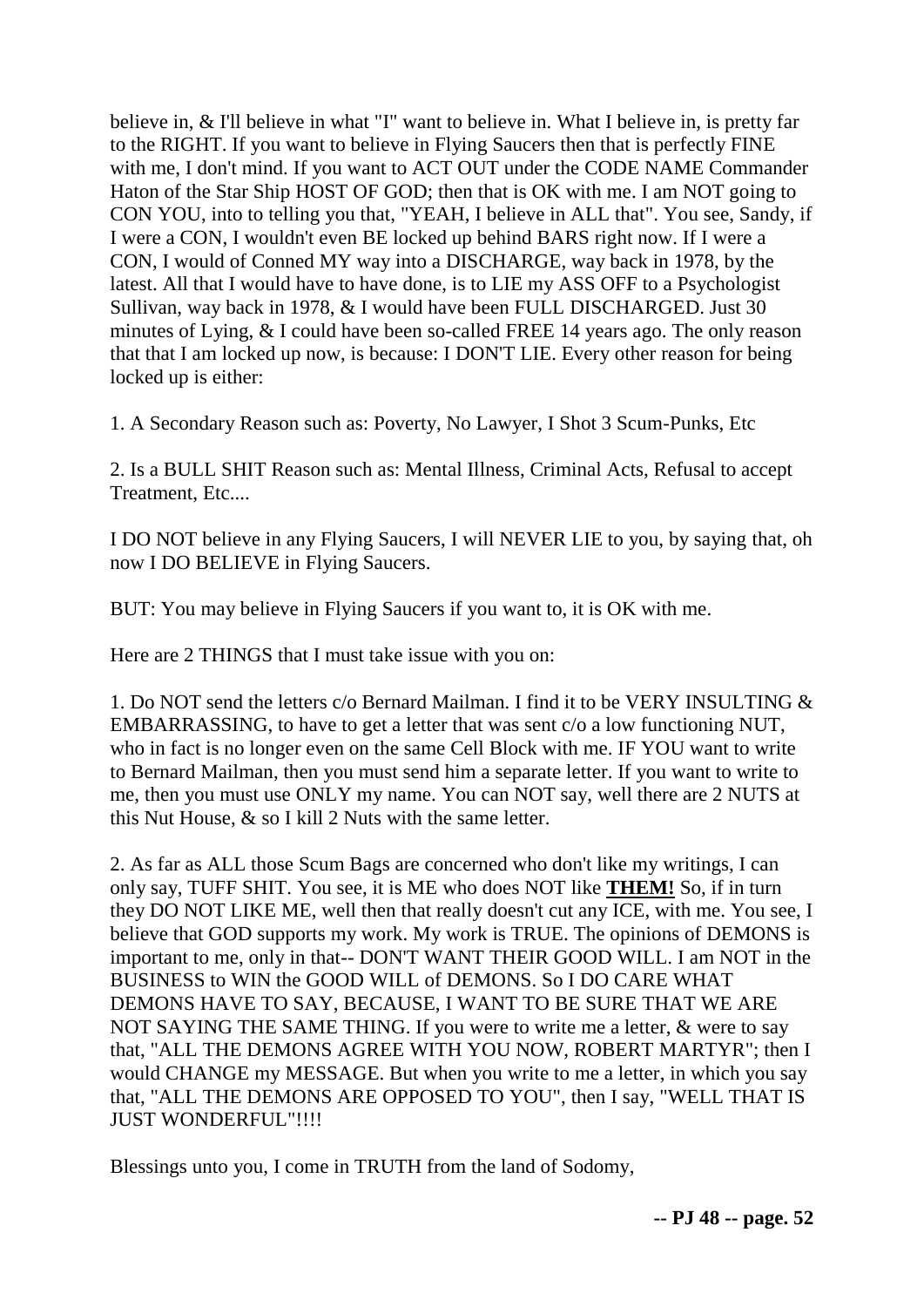Robert R. Martyr

Oh, & that REMINDS ME: I don't want to see anymore of this: Dear Mr. Robertson a.k.a. Martyr; either pass the word onto Hatonn, too. I have given you my correct name in past letters, you have used my correct name in the past letters, and so in the future I will not read any letter that does NOT begin with the correct name, just as I use it, which is:

Robert R. Martyr-or-Robert Martyr (The R. is optional) I don't NEED a Mr., but some people feel that they Must use a Mr., & so if you must, then you must.

Thank You, Robert R. Martyr, 348-C 2600 Center street, N.E. Salem, OR 97310

Robert R. Martyr, 48-C, Victim of God's Enemies, 2600 Center St. N.E., Salem, OR 97310--(Signature).

END OF COPY.

\* \* \*

Readers, I have presented this information unto you for a very good reason. You cannot make judgments nor can you discern anything accurately without knowing facts and gaining insight into the whole of an issue.

I do not use Robert Martyr as anything other than as example of explanation.

He has obviously "lied" even in his denial of same. One thing factual upon which to base this discernment is that in all his ads he has proclaimed innocence of any wrongdoing and I personally consider shooting of 3 Scum-Punks quite unacceptable. (I am told the shootings were over the smoking of cigarettes in his presence. This is hardly "self-defense". However, I have also been told the three men in point entered his home uninvited. The truth will emerge, I am sure.) Next, he has proclaimed that he is allowed NO MAIL and CANNOT WRITE LETTERS! It is quite obvious that this is a lengthy letter typed on a typewriter of some sort and therefore nullifies his (prior) objection to "short pencils".

Since there is no response to the issue of Constitutional legal assistance, I must make assumption that Mr. Robertson (his name) is not interested in anything other than pleading a distracting case to gain sympathy and attention to which I will no longer contribute to, either. My correspondence was solely to offer explanation regarding the Legal investigation by a source of respected authority--if that be considered evil and accepted as an insulting "CON JOB" by a beautiful third party totally uninvolved in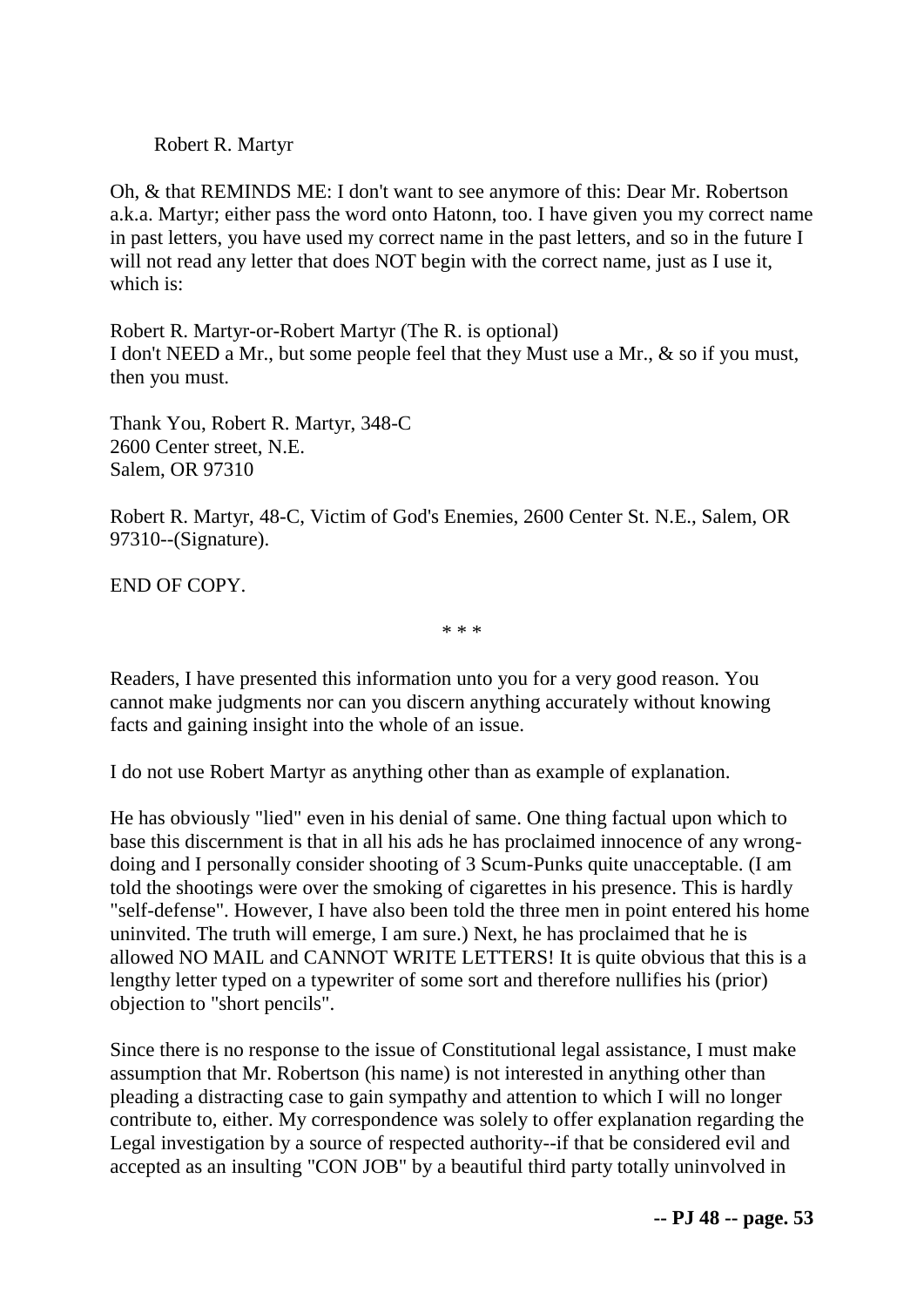any way whatsoever--then I see no measure of reasonable interaction.

I thank all of you who have responded to my request to write this poor man--for it is the Goodly thing to do and I would hope that some of you will continue to effort at some sort of communication. I do request that the Constitutional Law Center look into the treatment and justice of the institution involved to determine the level of abuse in point. If the institution is (and it is) abusing inmates, then it is THAT ISSUE IN POINT--not one Robert Robertson. Irritation and foul language is just as abusive in many circumstances--but the FACTS are that this represents a "HOSPITAL" wherein the inmates should not be considered to act with the same professional character as those of the wardens. ABUSE is not acceptable. The assumption is that the ones incarcerated in this "prison hospital" are "sick" and are there for "treatment". If the ones giving treatment act more sick than do the inmates--it MUST be brought to the attention of Constitutional LAW and set to RIGHT. So be it.

The second lie is also evident--Mr. Martyr has continually said that the "Scum-bags" and "Queers" are starving him to death. This has been a complaint for some many, many months and I believe that Mr. Martyr is still alive and very verbally aggressively functioning.

It is true that his mail is confiscated and even the "Certified" documents have been hidden in many instances so it is with regret that I withdraw from the issue. I will ask that the "ad" be placed in the *LIBERATOR* along with this writing. It is not for any of us to "force" anything on another--even if it be freedom and justice. It begins to appear that justice may well be served in this instance as it is not exactly public policy to allow shooting three people for smoking in your presence. It further appears that anyone efforting to assist the man in response to his pleas is simply labeled a "low functioning NUT" and/or "DEMONS".

He states that he wants nothing from us--then he shall get nothing from us. In acceptance of his own projections his attitude is "WELL THAT IS JUST WONDERFUL"!!!! Therefore I hereby withdraw all attention to the matter in response to his request.

## *COPY OF AD IN POINT:*

### **CHALLENGE TO MY CAPTORS & ENEMIES (And they are Numerous)**

Show me where I have ever broke the Law.

Show me where I ever Created a Victim.

Show me when I have ever been allowed before a Jury. For any of these things, just one & I will:

#1 - Pay you a \$100 Reward.

- #2 Stop running my ads.
- #3 Stop my mass mailings.
- #4 Stop calling you Criminals and Degenerates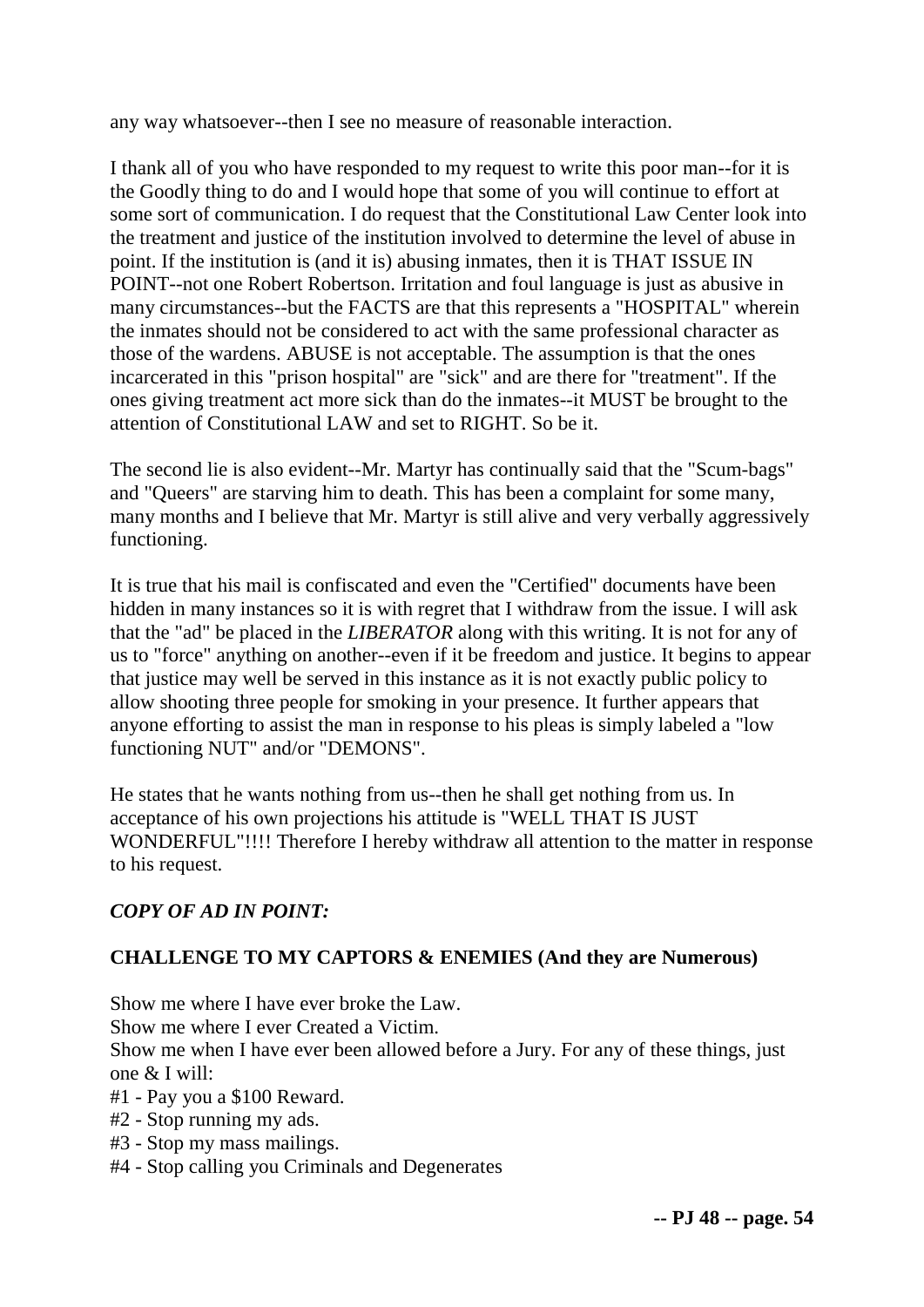#5 - Stop calling myself a Martyr.

My Enemies know that for 13 years I have been making these kinds of Challenges. No one who knows me, from Judge to Shyster to Drug Pusher, has been able to take me up on it.

At the Judgement Day, it will all be very simple. If I am a Criminal, then where is the Evidence? If I am not a Criminal, then I am a Martyr.

Criminals "MUST" know that I am innocent. Why else was I never allowed to have a Trial? Because they "like" me? Or because they want to Shut Me Up? Which is the most Logical?

Robert R. Martyr, #48 2600 Center St. NE Salem, OR 97310

\*\*If the Truth Hurts too much, Write: "RETURN TO SENDER" on this card, & I will scratch your name from my mailing list. \*\*

By the way, this man states unequivocally that Armageddon (the end) is coming in 1997. No voice of God would project such a thing for not even the "Son of God" knows the moment of HIS COMING and that is exactly that of which is intended by the statements. I ask that you give love unto this weary traveler for he is sorely in pain. Amen.

Thank you Dharma, may we simply close this now for you need to be elsewhere. Blest be ye ones of the WORD for in your hands lies the fate of your nations. So be it. Salu.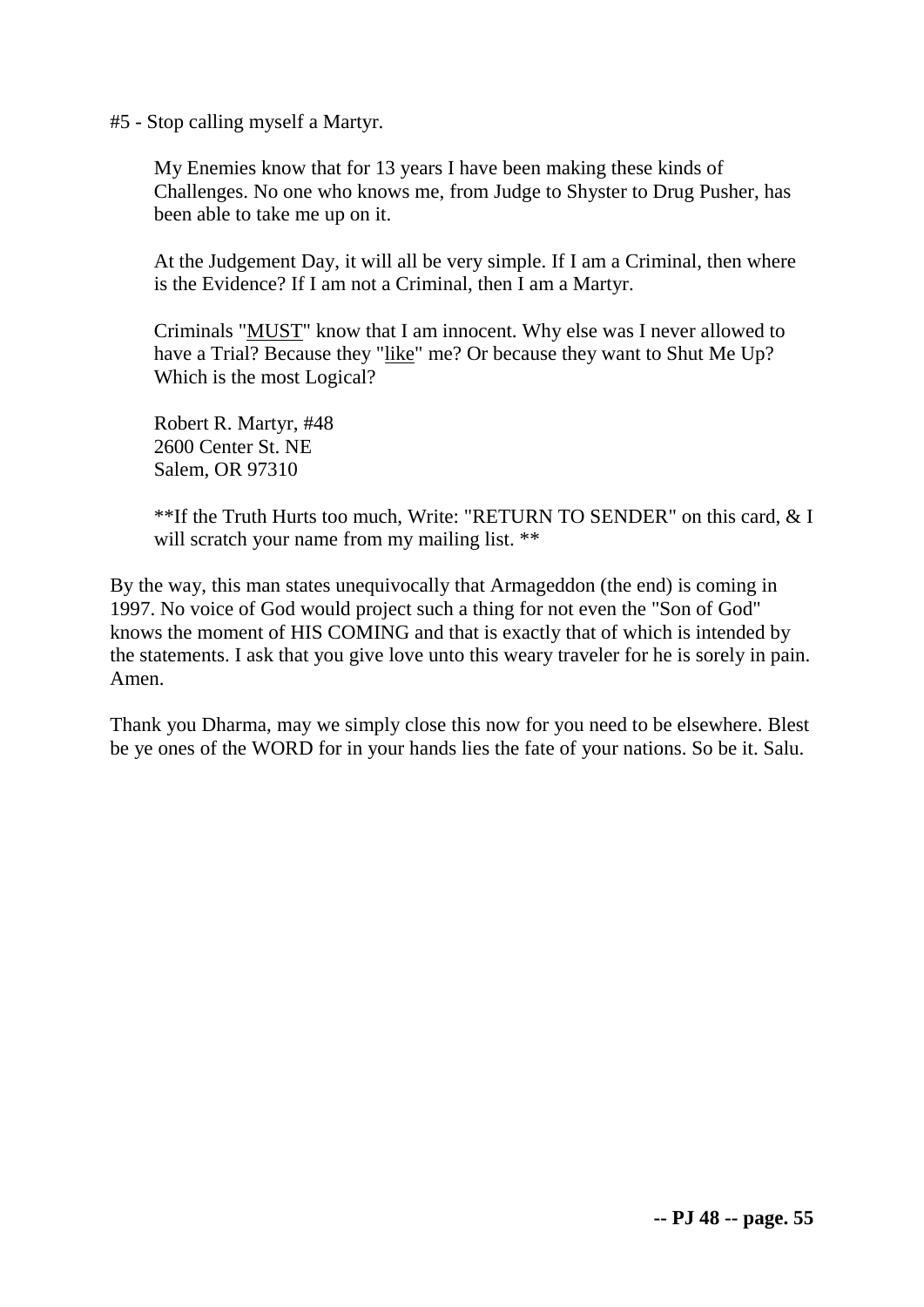## **CHAPTER 5**

## REC #2 HATONN

## SAT., MARCH 28, 1992 7:52 A.M. YEAR 5, DAY 225

### **SATURDAY MARCH 28 1992**

As we write on these clandestine actions and ones involved in the perpetration, I am confronted with the doubts and inability to believe that such actions of deceit could actually take place.

I suggest you pay careful attention to the announcement accompanying your President's decision to buy, for millions of dollars, Soviet advanced space technology. How could this even be possible--haven't you been told that the Soviets are the ones who have stolen everything "advanced" from you? In addition, the announcer went on to state that Bush is quietly and without public discussion giving several BILLION DOLLARS in relief guarantees, food stuffs and credits and monetary assistance "to stabilize the Commonwealth". Your nation is falling apart, in the midst of the worst depression of all time, millions of Americans out of work, industry fleeing to "freetrade" countries where labor is cheap--and your leader GIVES AWAY MORE BILLIONS TO YOUR ENEMY??? So be it--continue to sleep and dream, little ones, for the awakening will be devastating. You ARE AT WAR IN SPACE--ACTUAL AND SHOOTING--AND YOU HAD BETTER TAKE A LONG, HARD LOOK AT POSSIBILITIES.

#### **POLITICS**

You continue to ask guidance in "politics". I have given you so much material that some ask me to "quit it, already!". You ask about Clinton and "would he be better than Bush?". Let me remind you of what I gave you a year ago at the time of the Bilderberg meeting (it is now time for this year's meeting). Bill Clinton was the candidate chosen and groomed by the Bilderbergers--for the Presidency. He is a direct servant of the Committee of 300 and funded by banks such as scandal-ridden BCCI.

I give full credit to Spotlight for having infiltrated the meeting itself (and expect them to it do again this year) and you were told by them and by me, about Bill Clinton. Let me restate the exact statement: March 16, in "News You May Have Missed", regarding Bilderberg coverage, they said: "*Our penetration of the last meeting revealed plans to boost Arkansas Gov. Bill Clinton who attended as the Democratic standard bearer.*" It has been suggested that that should be the headline every day--I AGREE.

You ones want to believe it is one way or the other--one is good and the other bad. No! Both are totally committed to the very same goal--world domination by the VERY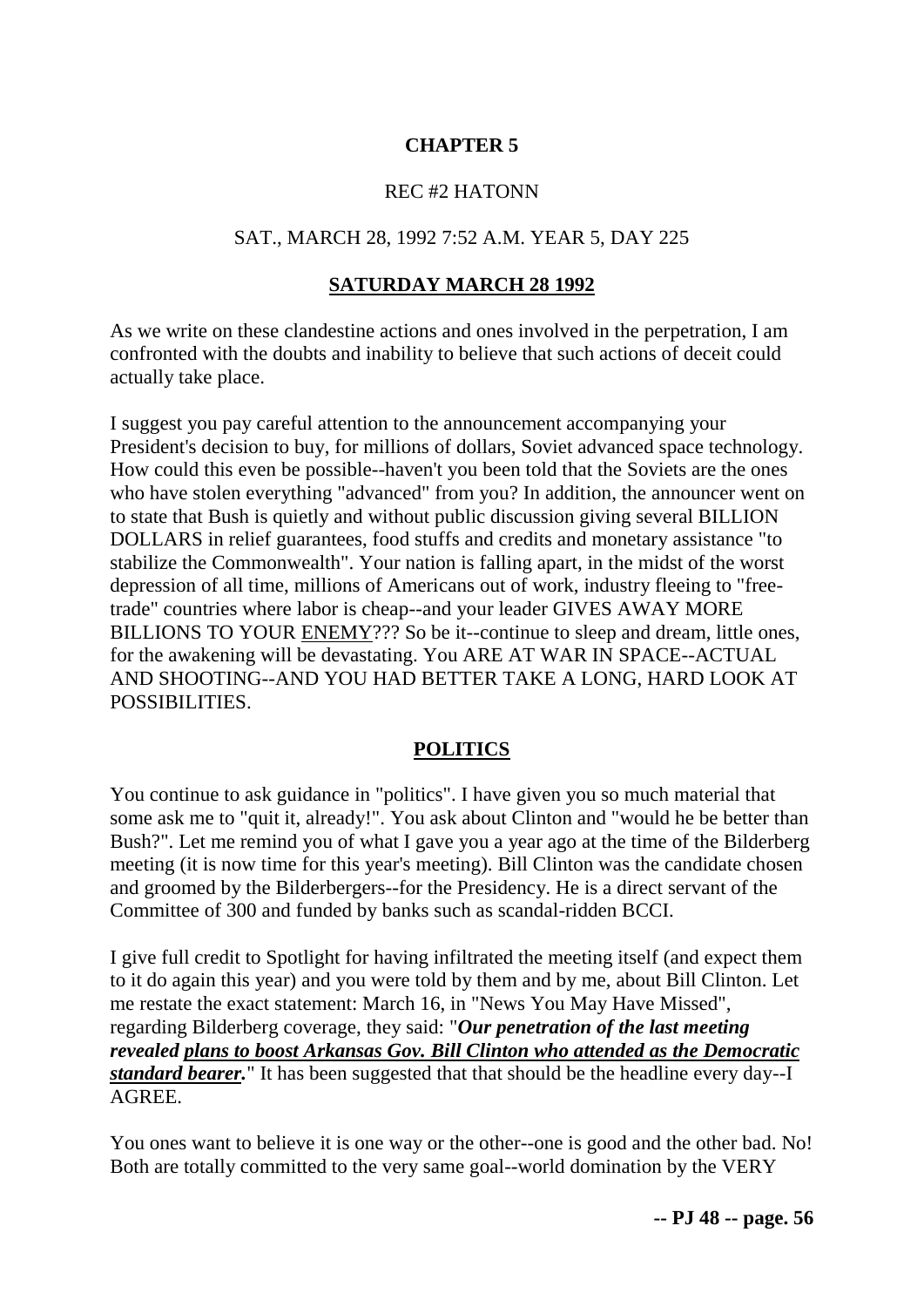#### SAME PEOPLE.

### **SILENT WEAPONS: QUIET WARS**

Back to the CIA and connections: I want to share some most interesting information from a TOP SECRET--CONFIDENTIAL DOCUMENT and see how just the introduction and summary strike you:

Copy in point:

"TOP SECRET: *SILENT WEAPONS FOR QUIET WARS, AN INTRODUCTORY PROGRAMMING MANUAL*". This surfaced quite by "accident" on July 7, 1986, when an employee of Boeing Aircraft Co. purchased a surplus IBM copier for scrap parts at a sale. It contained a manual with inside details of a plan, created in the formation days of the "Cold War", which called for control of the masses through manipulation of industry, peoples' pastimes, education and political leanings. It called for a quiet revolution, pitting brother against brother, and diverting the public's attention from what is really going on at any given time.

For all intents and purposes, this document has "come to pass" much as expected, just as direct and ongoing planning via the "Protocols".

I have the document and I shall be most happy to share it with all its diagrams and projections but that is for another sitting. At this point I only wish to awaken you to the absolute credibility of that which we are bringing you regarding the Elite Committee of 300, The "Foundations" and non-profit organizations, and the Special Clandestine Services, i.e., CIA, KGB, Mossad, etc.

Of course this is HEAVY reading--your world is at "*destruct*" *AND IT NOW REQUIRES HEROIC MEASURES TO RIGHT THE INCREDIBLE AND DECEITFUL WRONGS*. Keep those eyes and ears OPEN for you are seeing it happen--not tomorrow--THIS MINUTE! You must sound an alarm in Zion (and I do NOT mean Israel) for, though she presently dwells with Babylon's daughter (Micah 4 is pretty accurate), her redemption draweth nigh. Truth bears no fear.

The following is taken directly from OPERATIONS RESEARCH TECHNICAL MANUAL TM-SW7905.1:

COPY:

## **SECURITY**

It is patently impossible to discuss social engineering or the automation of a society, i.e., (silent weapons) on a national or worldwide scale without implying extensive objectives of social control and destruction of human life, i.e., slavery and genocide.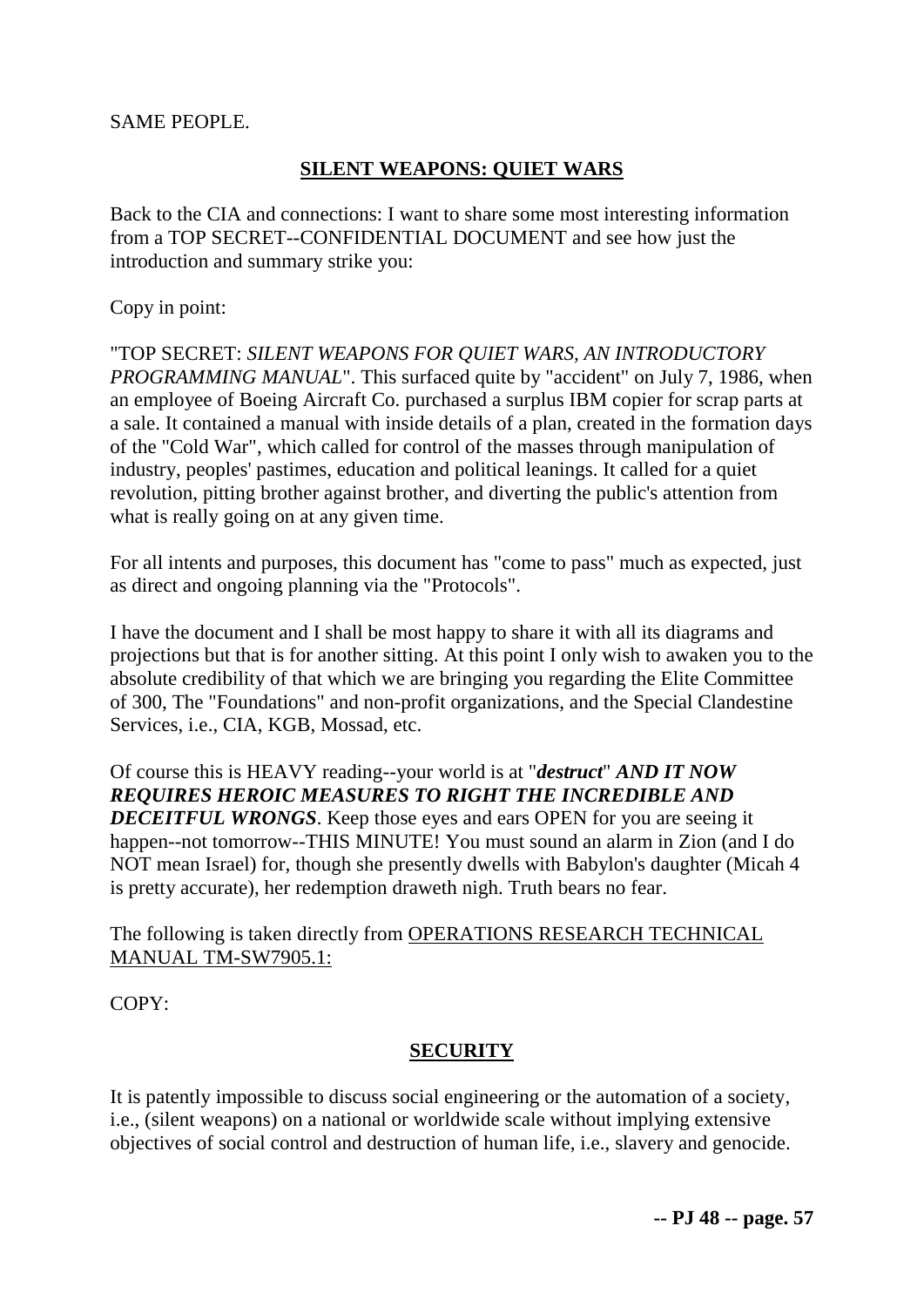This manual is in itself an analog declaration of intent. Such a writing must be secured from public scrutiny. Otherwise, it might be recognized as a technically formal declaration of domestic war. Furthermore, whenever any person or group of persons in a position of great power, and without the full knowledge and consent of the public, uses such knowledge and methodology for economic conquest--it must be understood that a state of domestic warfare exists between said person or group of persons and the public.

The solution of today's problems requires an approach which is ruthlessly candid, with no agonizing over religious, moral, or cultural values.

You have qualified for this project because of your ability to look at human society with cold objectivity, and yet analyze and discuss your observations and conclusions with others of similar intellectual capacity without a loss of discretion or humility.

Such virtues are exercised in your own best interest--**DO NOT DEVIATE FROM THEM.**

**[H: I suppose you might easily guess to whom this is directed and to what type of "support teams".]**

# **WELCOME ABOARD**

This publication marks the 25th anniversary of the Third World War, called the 'Quiet War', being conducted using subjective biological warfare, fought with 'silent weapons' . **[H: Therefore, come May, 1992, I believe you will realize you are approaching the 38th anniversary!]**

This book contains an introductory description of this war, its strategies, and its weaponry.

May, 1979 #74-1120

## **HISTORICAL INTRODUCTION**

Silent weapon technology has evolved from Operations Research (O.R.), a strategic and ta9fical methodology developed under the military management in England during World War II. The original purpose of Operations Research was to study the strategic and tactical problems of air and land defense with the objective of effective use of limited military resources against foreign enemies (i.e., logistics). **[H: You who have been diligent in your homework will recognize that this stems directly from the Tavistock Institute and the Committee of 300 mandate.]**

It was soon recognized by those in positions of power that the same methods might be useful for totally controlling a society. But better tools were necessary.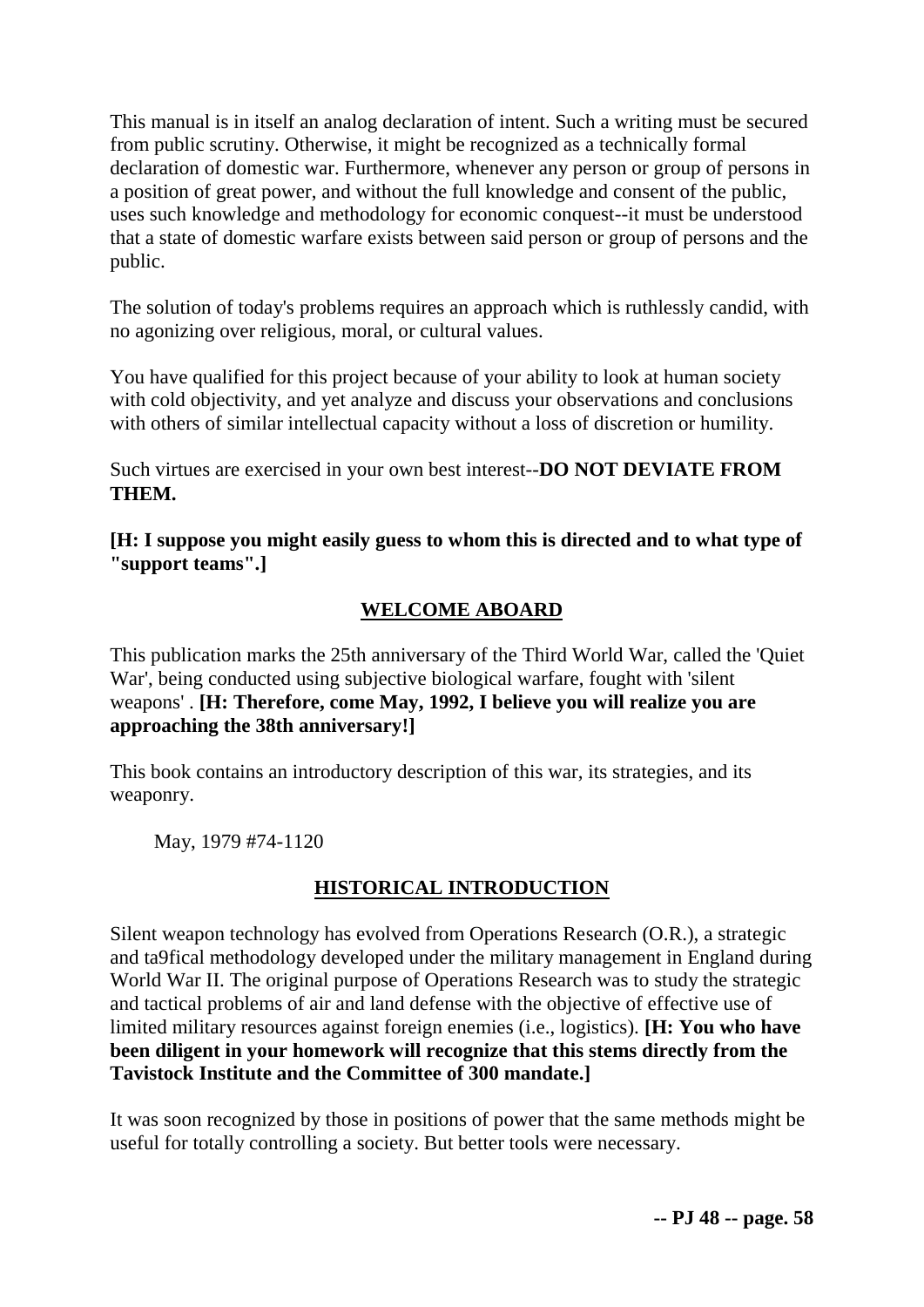Social engineering (the analysis and automation of a society) requires the correlation of great amounts of constantly changing economic information (data), so a high speed computerized data processing system was necessary which could race ahead of society and predict when society would arrive for capitulation.

Relay computers were too slow, but the electronic computer, invented in 1946 by J. Presper Eckert and John W. Mauchly filled the bill.

The next breakthrough was the development of the simplex method of linear programing in 1947 by the mathematician George B. Dantzig.

Then, in 1948, the transistor, invented by J. Bardeen, W. H. Brattain, and W. Shockley, promised great expansion of the computer field by reducing space and power requirements.

With these three inventions under their direction, those in positions of power strongly suspected that it was possible for them to control the whole world with a push of a button.

Immediately, the Rockefeller Foundation got in on the ground floor by making a four year grant to Harvard College, funding the Harvard economic research project for the study of the structure of the American economy. One year later, in 1949, the United States Air Force joined in.

In 1952 the original grant period terminated, and a high level meeting of the elite was held to determine the next phase of social operations research. The Harvard project had been very fruitful as is borne out by the publication of some of its results in 1953 suggesting the feasibility of economic (social) engineering. (STUDIES IN THE STRUCTURE OF THE AMERICAN ECONOMY--copyright 1953 by Wesaily Leontief, International Sciences Press Inc., White Plains, New York.)

Engineered in the last half decade of the 1940's, the now Quiet War machine stood, so to speak, in sparkling gold plated hardware on the showroom floor by 1954. **[H: Oh indeed, it gets even worse if you are considering your future circumstances--and I most certainly hope you are so doing!]**

With the creation of the maser in 1954, the promise of unlocking unlimited sources of fusion atomic energy from the heavy hydrogen in sea water and the consequent availability of unlimited social power became a possibility only decades away. **[H: Now hold your breath--CNN did a short documentary YESTERDAY EVENING on the technology and how wondrously it has progressed in actual usage! YESTERDAY, MARCH 27, 1992!]**

The combination was irresistible.

The Quiet War was quietly declared by the International Elite at a meeting held in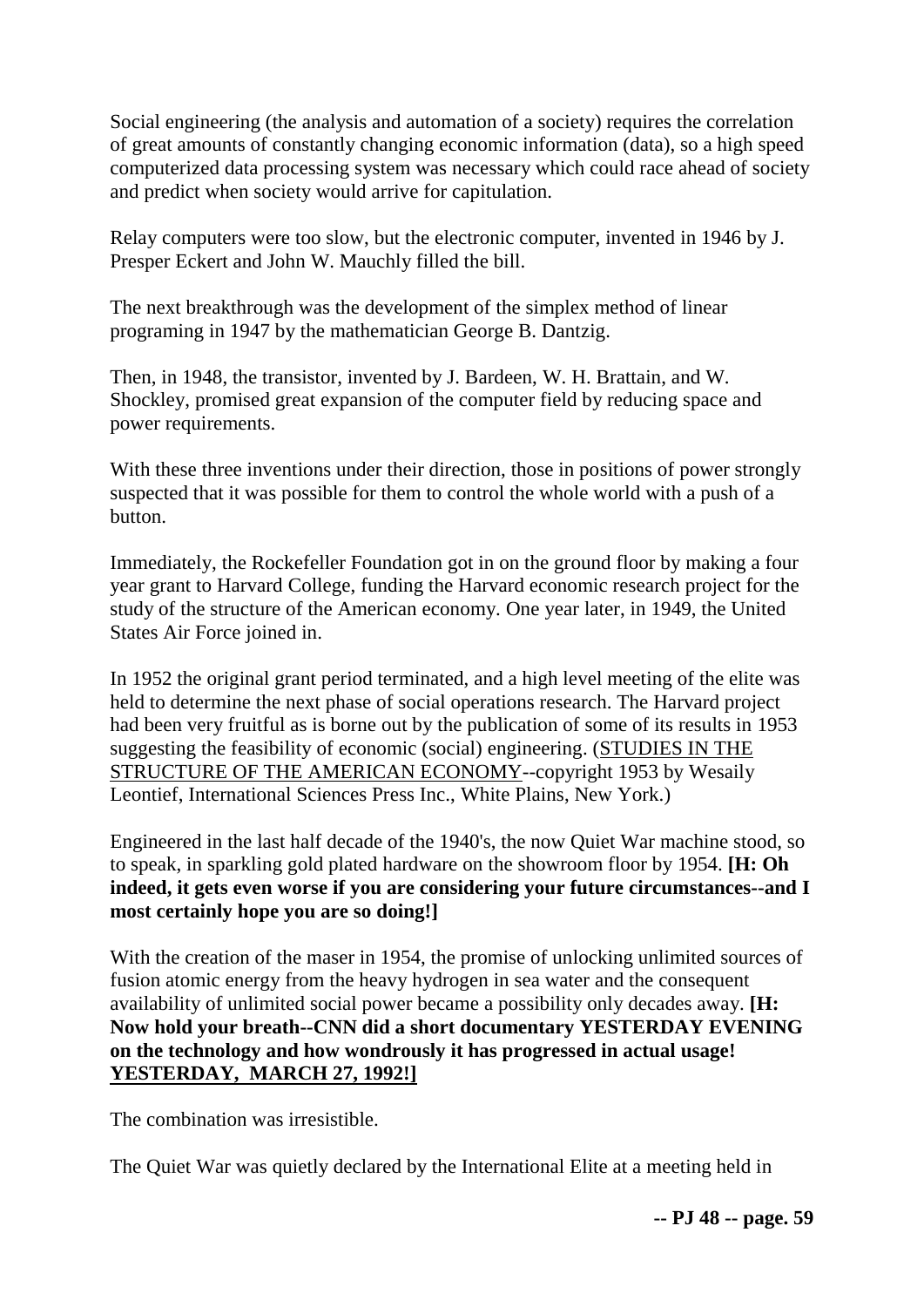1954.

Although the silent weapons system was nearly exposed 13 years later, the evolution of the new weapon system has never suffered any major setbacks. **[H: SALU!]**

There have already had, many victories on many fronts throughout the world in this domestic war.

# **POLITICAL INTRODUCTION**

in 1954 it was well recognized by those in positions of authority that it was only a matter of time, only a few decades, before the general public would be able to grasp and upset the cradle of power, for the very elements of the new silent weapon technology were as accessible for a public utopia as they were for providing a private utopia.

The issue of primary concern, that of dominance, revolved around the subject of the energy sciences.

**[H: Please, let us leave this portion now and move directly to the summary writing. I hope that I leave you desiring more information for we move right into "energy" which was and is recognized as the key to all activity on Earth .]**

# **COPY OF "SUMMARY" OF DOCUMENT IN POINT**

## **DIVERSION SUMMARY**

MEDIA: Keep the adult public attention diverted away from the real social issues, and captivated by matters of no real importance.

SCHOOLS: Keep the young public ignorant of real mathematics, real economics, real law, and real history.

ENTERTAINMENT: Keep the public entertainment below a sixth grade level.

WORK: Keep the public busy, busy, busy, with no time to think; back on the farm with the other animals.

Remember: CONSENT, THE PRIMARY VICTORY:

A SILENT WEAPON SYSTEM OPERATES UPON DATA OBTAINED FROM A DOCILE PUBLIC BY LEGAL (BUT NOT ALWAYS LAWFUL) FORCE.

**[H: Dharma, let us leave that and move on to the "SUMMARY" for there are some three to four pages which I do not wish to attend at this sitting.]**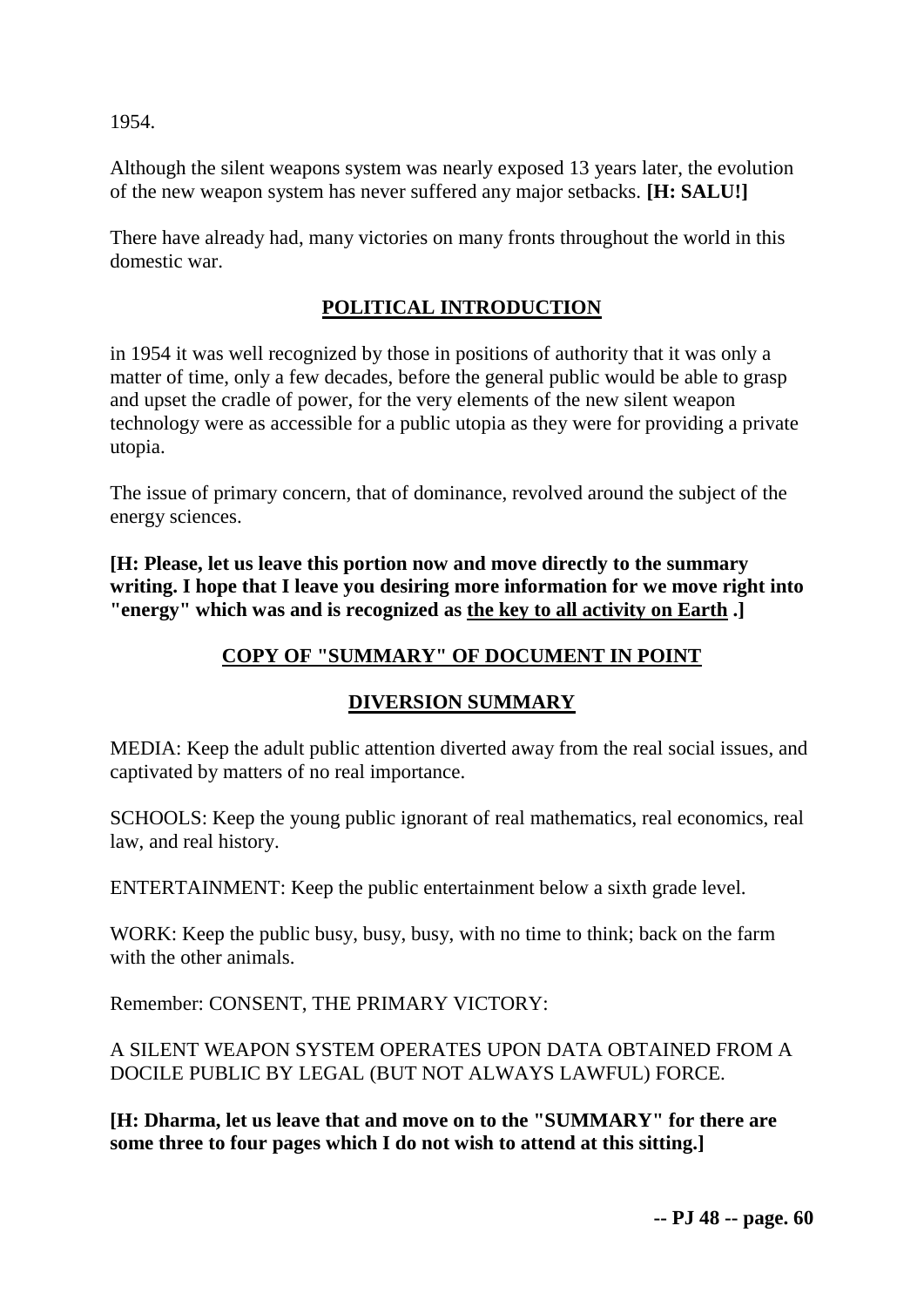## **SUMMARY**

The people hire the politicians so that the people can:

(1) Obtain security without managing it.

(2) Obtain action without thinking about it.

(3) Inflict theft, injury, and death upon others without having to contemplate either life or death.

(4) Avoid responsibility for their own intentions.

(5) Obtain the benefits of reality and science without exerting themselves in the discipline of facing or learning either of these things.

They give the politicians the power to create and manage a war machine to:

(1) Provide for the survival of the NATION/WOMB.

(2) Prevent encroachment of anything upon the NATION/WOMB.

(3) Destroy the enemy who threatens the NATION/WOMB.

(4) Destroy those citizens of their own country who do not con-form for the sake of stability of the NAT1ON/WOMB.

Politicians hold many quasi-military jobs, the lowest being the police which are soldiers, the attorneys and the C.P.A.'s next who are spies and saboteurs (licensed), and the judges who shout the orders and run the closed union military shop for whatever the market will bear. The generals are industrialists. The 'presidential' level of commander-in-chiefs is shared by the international bankers. The people know that they have created this farce and financed it with their own taxes (consent), but they would rather knuckle under than be the hypocrite.

Thus, a nation becomes divided into two very distinct parts, a DOCILE SUB-NATION and a POLITICAL SUB-NATION. The political sub-nation remains attached to the docile sub-na-tion, tolerates it, and leaches its substance until it grows strong enough to detach itself and devour its parent.

## **END OF COPY**

#### **\* \* \* \* \* \* \* \***

## **"MOLE" IN OUR MIDST**

Let us leave this now. If you readers are not just a "tad" sick then I am most certainly disappointed in you.

INTERRUPTION: Dharma was just now interrupted with this information. "There is a 'mole' within the working business locale and there are investigations going on by the FBI (identified), the CIA and the Pentagon."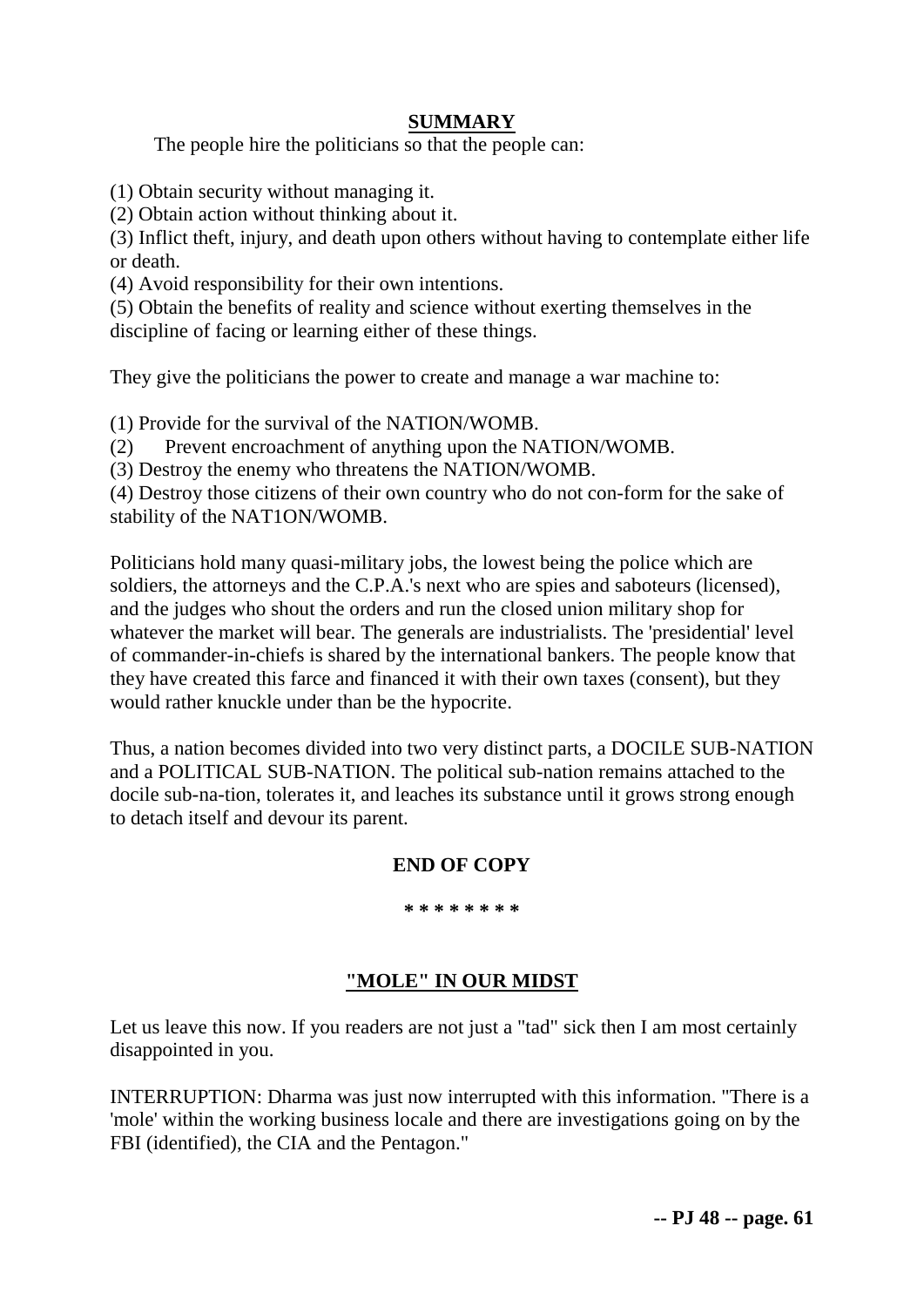I want you readers to know and understand that this is what our people face every day of their existence--simply for bringing YOU THE TRUTH. They are warned directly and bluntly to "...stay hidden on Fridays because the operatives can legally take you into custody and retain you for the week-end with no charges." Who are the "spies"? Ones who are obviously going to lose more than their integrity--of course I know who they are and have told you for a very long time of their presence.

The point is that there is nothing in any manner whatsoever subversive going on in my work--unless you wish to so classify telling you-the-people about your plight and loss of your Constitution. Vermin and vipers do not like their hidden places exposed--I told you: **Evil cannot survive nor stand in the LIGHT OF TRUTH**! I suggest it is time to expose the nest of thieves for I weary of the attacks. I prefer it come from Earth level of projection so we shall wait a few days to determine if that shall happen.

## **I DO suggest that you ones begin to take me and my presence most seriously--we are not here to participate in a game of channels and joy-rides on silver wings- damage to my people is declaration of WAR!!! If you think poor Adam and Eve had it bad when discovered and kicked out of the "garden"--I suggest you study your own assets RIGHT NOW--YOU DECEIVERS AND LIARS, FOR IT IS NOT HIDDEN FROM GOD NOR HIS HOSTS AND THE ARM OF GOD IS SWIFT AND SURE--EVERY TIME!**

Dharma, we have no time to give to this latest attack for surely you knew that when we disclose the actual "diggings" and subterfuge of such mammoth proportions as the underground facilities and warhead missile sites, that they would not simply ignore us. They have, in fact, helped give us the information so that we are not "blamed" for telling secrets out of school. I think perhaps wherein lies the problem is that I have cleaned up the lies and given you most hurtful (to them) and useful (to you) information. It never pays to "try to fool Mother Nature" or tinker with the order of God's plans. So be it. Let us continue on the outlay on the Intelligence Cults. *IT IS OF COURSE THE INTELLIGENCE CULTS WHO CARRY OUT THE ORDERS OF THE ELITE CONSPIRATORS SO THIS IS MOST VALUABLE AND IMPORTANT INFORMATION.*

## **HEAR AND KNOW OR PERISH IN THE LIE**

**KNOW, READERS, THAT THROUGH THIS PLACE IS COMING THE MOST IMPORTANT DOCUMENTS AND INFORMATION EVER PLACED INTO THE HANDS OF MANKIND--WHAT YOU DO WITH IT IS ENTIRELY UP TO YOU BUT YOU ARE "IN IT" AND THAT SIMPLY IS THE WAY IT "IS".**

**I FURTHER TRUST THAT YOU WILL FULLY UNDERSTAND WHY I GIVE YOU NO "NEW" INFORMATION IN FORMAT SUCH AS "REVELATIONS"--WE OFFER ONLY A COMPILATION AND INTEGRATED SERVICE OF INFORMATION DISCLOSURE TO PREVENT**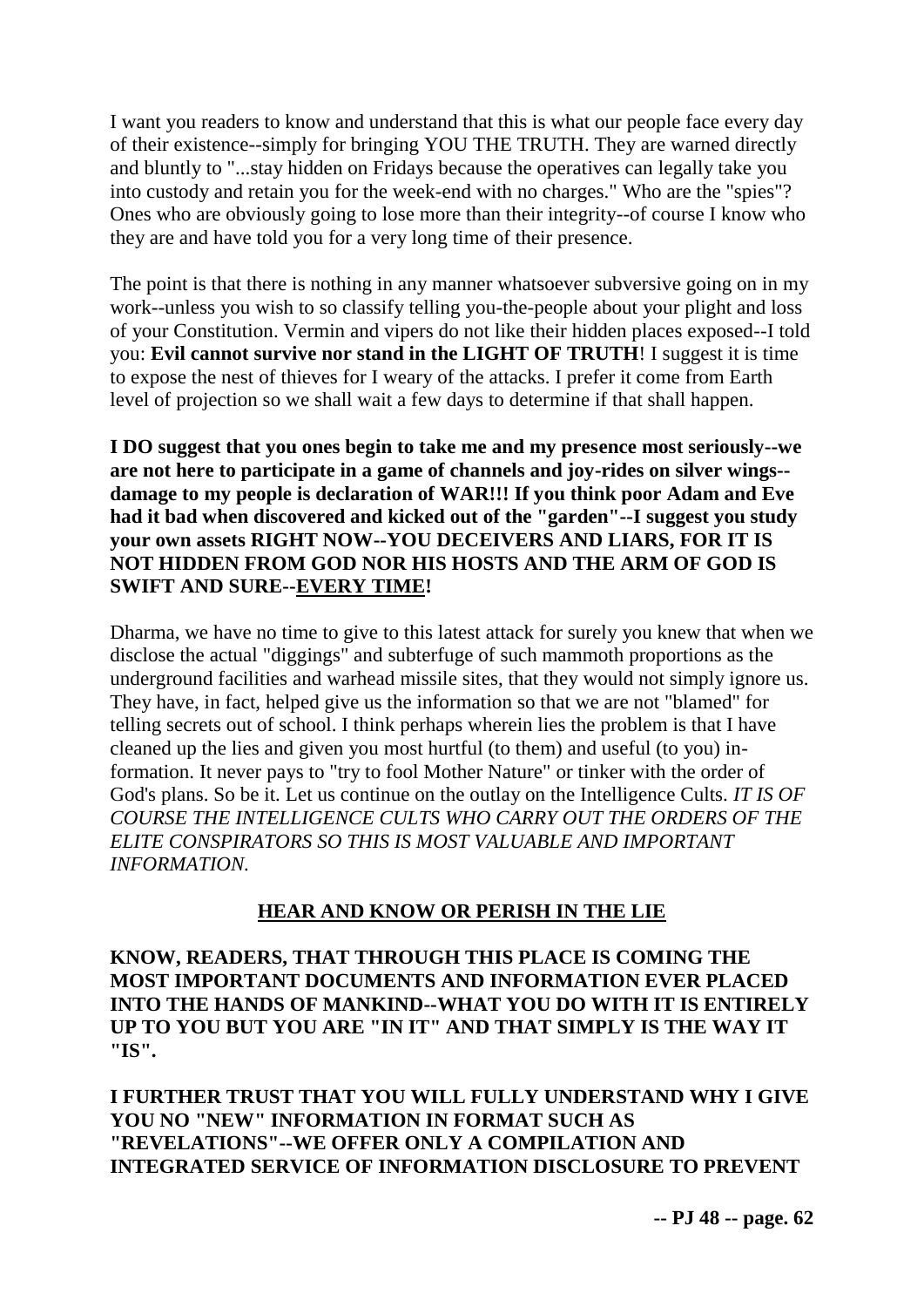**THE VERY THING THE ENEMY WISHES WE WOULD DO--GIVE THEM CAUSE FOR ACTION. THERE IS MOST CERTAINLY RESOURCE ENOUGH WITHOUT SEEKING TROUBLE FROM THE CONSPIRATORS. I ALWAYS ARRANGE FOR DOCUMENTS WHICH CONFIRM MY WRITINGS TO SHOW UP AND THERE ARE PILES OF SUCH WHICH ALMOST BURY THE SCRIBE. SHE HAS NO TIME TO STUDY AND CONFIRM FOR SELF--BUT SHE CAN TRUST MY INPUT. THERE ARE MANY PATRIOTS AND HONORABLE MEN AND WOMEN WHO HAVE LONG CARRIED THE LAMP AND THE ALARM CLOCK AND YE HAVE TURNED AWAY AND PLUGGED THINE EARS--THE TIME IS NOW AT HAND TO SEE AND HEAR OR PERISH IN THE LIE. SO BE IT.**

Back, now, to the writings as presented in 1974 for it laid forth the structure and the massive control and shelter under which the Clandestine forces operated then and with even more shelter and secrecy today.

### **CONTINUATION: THE CLANDESTINE MENTALITY**

To the clandestine operations of the CIA, nothing could be more normal than the use of "dirty tricks" to promote the U.S. national interest, as they and their agency determine it. In the words of former Clandestine Services chief Richard Bissell, CIA men "feel a higher loyalty and .... they are acting in obedience to that higher 'loyalty' ." They must be able to violate accepted standards of integrity and decency when the CIA's objectives so demand. Bissell admitted in a 1965 television interview that agency operators at times carried out actions which "were contrary to their moral precepts" but they believed "the morality of . . . cold war is so infinitely easier than the morality of almost any kind of hot war that I never encountered this as a serious problem."

#### **VARIOUS VILE OBSESSIONS**

Perhaps as a consequence of the confused morality that guides him, a clandestine operator is dedicated to the utmost secrecy. Convicted Watergate burglar Bernard Barker, who long worked with and for the agency, described these operators in a September 1972 New York Times interview: "They're anonymous men. They hate publicity; they get nervous with it. They don't want to be spoken of. They don't even want to be known or anything like that." And nearly always accompanying this passion for secrecy comes an obsession with deception and manipulation. These traits, developed in the CIA's training pro-grams, are essential elements for success in the operator's career. He learns that he must become expert at "living his cover", at pretending he is something he is not. Agency instructors grade the young operators on how well they can fool their colleagues. A standard exercise given to the student spies is for one to be assigned the task of finding out some piece of information about another. Since each trainee is expected to maintain a false identity and cover during the training period, a favorite way to coax out the desired information is to befriend the targeted trainee, to win his confidence and make him let down his guard. The trainee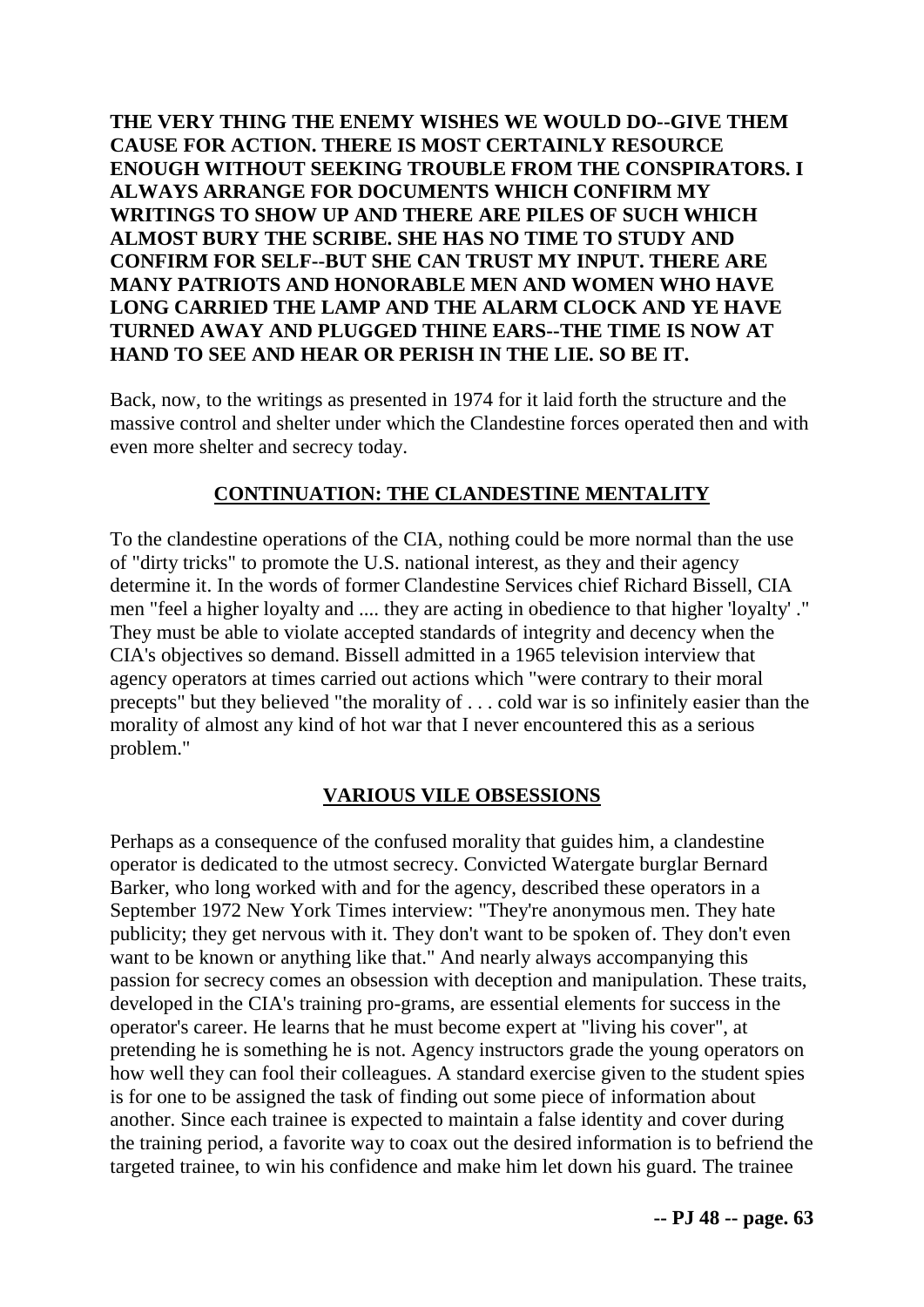who gains the information receives a high mark; his exploited colleague fails the test. The "achievers" are those best suited, in the view of the agency, for convincing a foreign official he should become a traitor to his country; for manipulating that official, often against his will; and for "terminating" the agent when he has outlived his usefulness to the CIA.

Operating with secrecy and deception gradually becomes second nature to the clandestine operator as his early training progresses and he moves into an actual field assignment. The same habits may at times carry over into his dealings with his colleagues and even his family. Most operators see no inconsistency between an upstanding private life and immoral or amoral work, and they would probably say that anyone who couldn't abide the dichotomy is "soft". The double moral standard has been so completely absorbed at the CIA that Allen Dulles once stated, "In my ten years with the Agency I only recall one case of many hundreds where a man who had joined the Agency felt some scruples about the activities he was asked to carry on." Even today that Dulles' estimate would not be far off.

As much as the operator believes in the rightness of his actions, he is forced to work in an atmosphere that is potentially demoralizing. He is quite often on the brink of the underworld, or even immersed in it, and he frequently turns to the least savory types to achieve his goals. Criminals are useful to him, and are often called upon by him, when he does not want to perform personally some particularly distasteful task or when he does not want to risk and direct agency involvement in his dirty work. And if the clandestine operator wants to use attractive young women to seduce foreign officials, he does not call on female CIA employees. Instead he hires local prostitutes, or induces foreign girls to assume the seductress's role, hoping to use his women to ferret information out of targeted opponents and to blackmail them into cooperating with the CIA.

Other CIA men regularly deal with black-marketeers to purchase "laundered" currency. The agency cannot very well subsidize a political party in South Vietnam or buy labor peace on the Marseilles docks with money that can be traced back to the CIA. Thus, CIA "finance officers" permanently assigned to Hong Kong, Beirut, and other international monetary centers frequently turn to the world's illegal money changers to support agency clandestine operations. "Sterile" weapons for CIA paramilitary activities are obtained in the same fashion from the munitions merchants who will provide arms to anyone able to pay the price. And when untraceable troops are needed to assist a CIA-sponsored revolution or counter-revolution, the agency will put out the word in such mercenary centers as Brussels, Kinshasa, and Saigon that it is hiring soldiers of fortune willing to support any cause for a price.

Yet there are certain standards the CIA's clandestine operator must maintain in order to hold on to his job and the respect of his colleagues. By the agency's code, he is not supposed to profit personally from his activities. If he were involved in narcotics traffic for his own gain, he would probably be fired for having been "corrupted by the trade". But if the same CIA man were involved in narcotics traffic because he was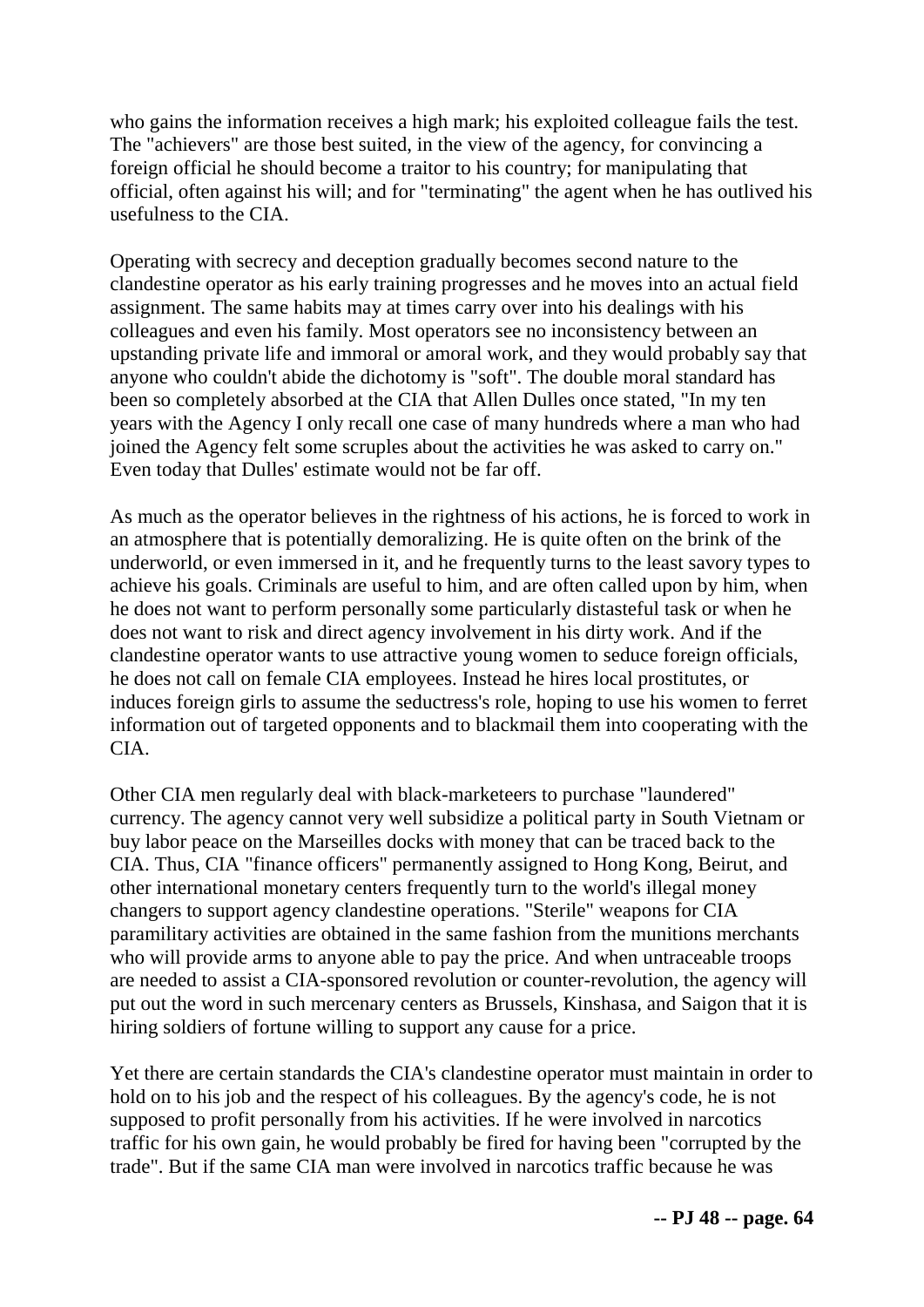using his narcotics connections to blackmail a Soviet official, he would be considered by his colleagues to be doing his work well.

While the CIA has never trafficked in dope as a matter of official policy, its clandestine personnel have used this trade--as they have used almost every other criminal activity known to man--in the pursuit of their goals. In Laos the CIA hoped to defeat the Pathet Lao and North Vietnamese (and thus, "stop communism"); for that purpose, it was willing to supply guns, money, and training to the Meo tribe, the part of the Laotian population most eager to fight for the agency. The CIA was willing to overlook the fact that the Meos' primary cash crop was opium and that they continued to sell the drug during most of the years that they participated in the "secret" war as the "cutting edge" of the anti-Communist force in Laos. While the planes of the **CIA proprietary airline**, Air America, were on occasion used to carry opium and while some of the highest military officers supported by the agency were also the kingpins of the drug trade, the agency could still claim that it did not officially sanction these activities. But not until the heroin traffic from Southeast Asia was perceived as a major American problem a few years ago did the CIA make any serious effort to curb the flow of the drug, for it mattered not what sort of people the Meo were--what mattered was what they were willing and able to do for the CIA. The agency would hire Satan himself as an agent if he could help guarantee the "national security". **[H: And of course--they do!]**

\* \* \*

Let us take a rest break before continuing on the "key to a successful espionage operation". You need a rest and we need to attend some other matters which cannot wait. I suggest, right now, that if the response to Mrs. Lockwood and her attorney is unacceptable--simply ask Scott to file a countersuit INSTANTLY--also consider a full Cease and Desist action against her. I am weary of having ones act in such greedy and selfish behavior while calling their work "Constitutional Justice"--it blackens the very meaning of the work of the gallant patriots.

I further suggest that Mr. Tips respond immediately to her "threat" to bring him before the Bar Association for having represented you--I believe this goes beyond all bounds of decency and respect. This person undoubtedly desires to live off the unjust wages of "lawsuit" collections. I shall not tolerate such without recourse. So be it.

Hatonn to move to stand-by. Thank you for your service. In love and protection of you of my crew, I give unto you the peace of knowing of our presence. AHO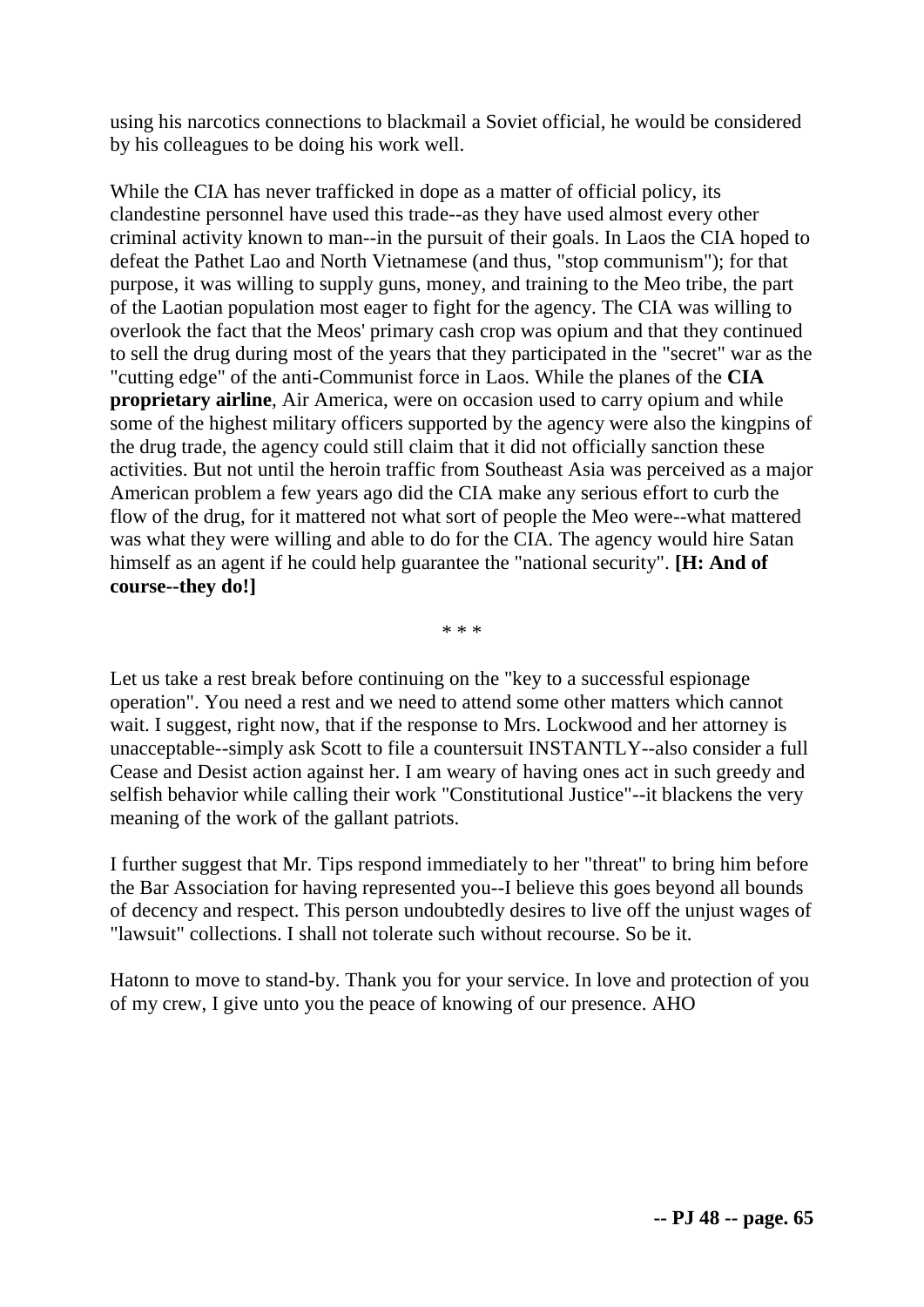#### **CHAPTER 6**

## REC #1 HATONN

### MON., MARCH 30, 1992 8:34 A.M. YEAR 5, DAY 227

## **MONDAY, MARCH 30, 1992**

### **THOUGHT**

As we move into moment-to-moment critical times I shall effort to give you thoughts to bring peace and "order" within--some simple reminders of Truth and reality if you will.

Please listen-up! *YOU* have now, and always have had, through the power of thinking as laid forth for you in detailed physical outline in PLEIADES CONNECTIONS, the full outlay of "how it works". If you choose not to avail self of this information, so be it. I come not to force or coerce--we just "present" information.

We now have a lawsuit thrust against my people (scribe and Oberli), threatened and apparently in progress, to allow the petitioner to gain great sums of money from being "defrauded"--as unto all you-the-people. My people follow my teachings and evil shall not prevail against them unless it be for ultimately coming into greater benefit for our work. It does, however, cause much time consumption in replies and data gathering on the level of the physical dealings with these types of people who operate only in ego power and total greed. I would welcome all charges against me for I shall most enjoy taking on the physical wimps in the courtroom or anywhere else they lay a battlefield. Whether or not you ones wish to believe in our presence--WE ARE HERE.

In the case of the property already in four years of litigation, we now have a written document from the Judge presiding in the immediate hearings which proves he is not only biased but fully intends to cause these ones to have to "settle" which means total loss of everything they have. Fortunately, they have nothing and therefore ones who come against them cannot prevail with their greed and insult.

I commend the lawyers in their immediate work to counter the Judge's correspondence for you have done excellent work for this day. I would hope that at some point our precious ones will take time to read my input--for I shall give you all if you but accept. So be it.

To you precious ones who send personal gifts to Dharma, thank you in her behalf for I don't seem to allow her time for those gracious sharings of personal notes **in timely manner--she begs understanding and WILL get at it yet**. For you, like the "Telephone" group who sent funds requesting something special to be reminding of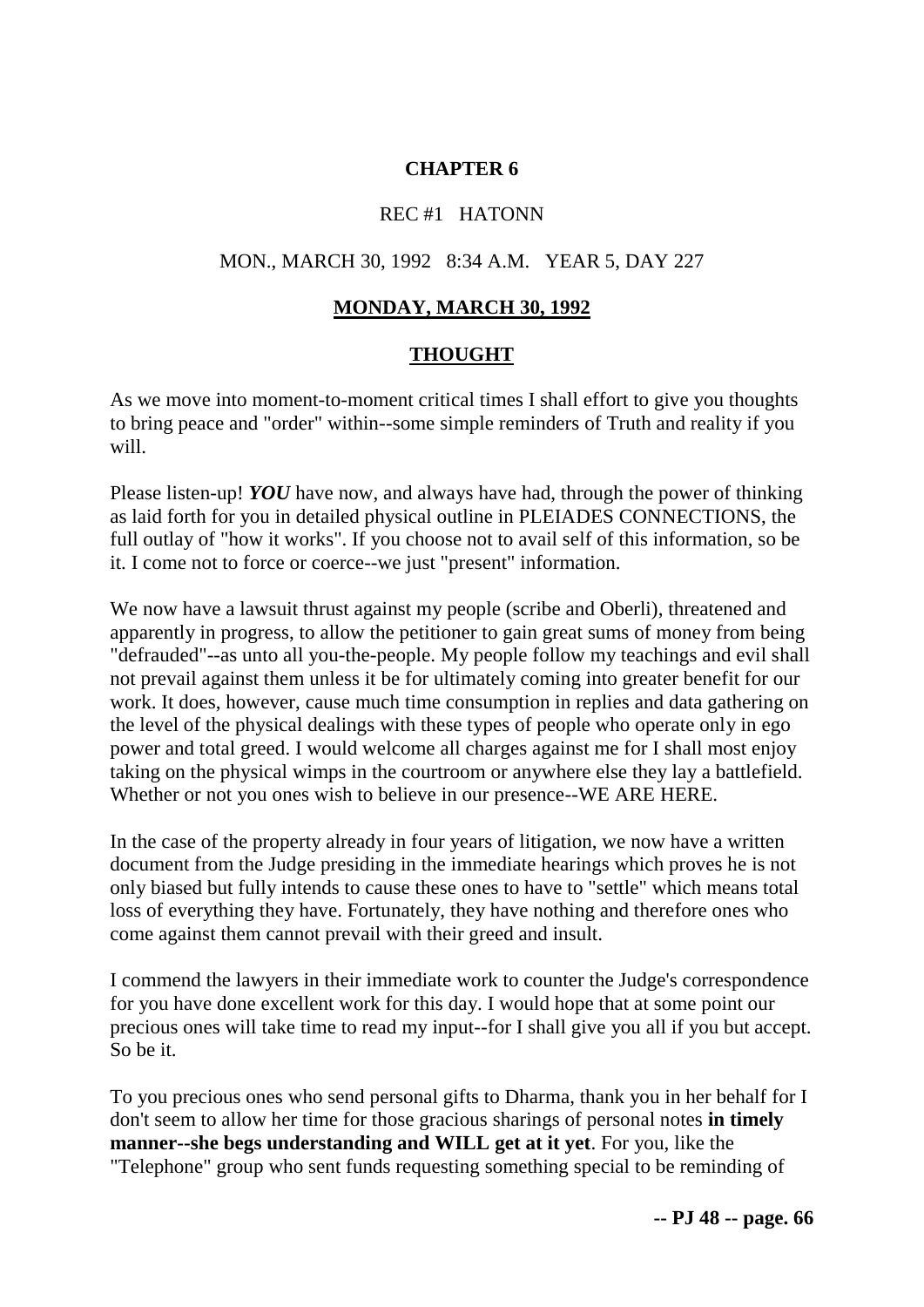friendship each viewing--I shall share, friends, that she put it together with another gift and has a porcelain sculpture of nesting doves with babes. It is beautiful and represents the peace of God with family and hope for this weary planet in renewal in life.

We have also attained, in the same manner, a gift of the heart from an Ogalala Sioux artist who put self into the artpiece. It is a stretched skin upon which he has joined the sacred Buffalo skull and the Thunderbird, the four directions and the sacred paths of color. Also in the "bundle" is a "dream pipe" wrapped in the softest of buckskin worked in chewed leather and a bound Raven's wing bound in the same skin and bearing the representation of the red road of Truth and beaded with the symbol of the black road of opposition. It is held in reverence in the teachings and it shall be held in reverence by the holder. The skin is from a young deer whose gift of sustenance was blessed and honored in the traditional way. Therefore the painting is wondrous and encircled with the endless circle of all things. We know that you ask to share in personal measure and this is why we wish to describe that which comes from your gifts for these things hold the memory of life and the thoughts are that which bind you together as the one tribe which you are. The things are never considered "for Dharma" alone--but rather, for all as she simply gifts it unto we of the Hosts that it might be blessed and draw us close until we can share in the openness of joy. You are of the physical so you must have things of the physical to keep you in the "remembering" so that you can grow into the "knowing" of that remembering. It must be through the emotional remindings that you can come to see and hear for those things allow the focus of higher being. If you focus on solely the "money" it has no lasting value for it only represents a "thing" which "allows" and given in love it brings great emotional links, one to the others.

We had a most unusual gift brought to us from dear ones on this week-end. They brought some herbs and fruit from their garden--but what they did not realize was. that the sage they brought was that special kind which, when smoked, cleanses in the special way of the native tradition and these blessed items of that culture (which is your own) shall be in the cleansing of the gifts as well. AHO.

## **REALIZE THE POWER OF THINKING**

Through this power of thinking, you have power over all the kingdoms of the earth. If you but know it, YOU have now, this moment, only to Think and speak the word- realizing your power, and that within your merging with God, will bring about the results--and the waiting consciousness of the invisible cells of all matter upon which your will and attention become focused--which waiting consciousness is God consciousness, remember--will begin immediately to obey and do exactly according to the image or plans you have prepared by your *thinking*.

## FOR ALL THINGS ARE MADE BY THE WORD, AND WITHOUT THE WORD WAS NOT ANYTHING MADE THAT WAS MADE.

When you can once realize this and can *know* that the **I AM** Consciousness within you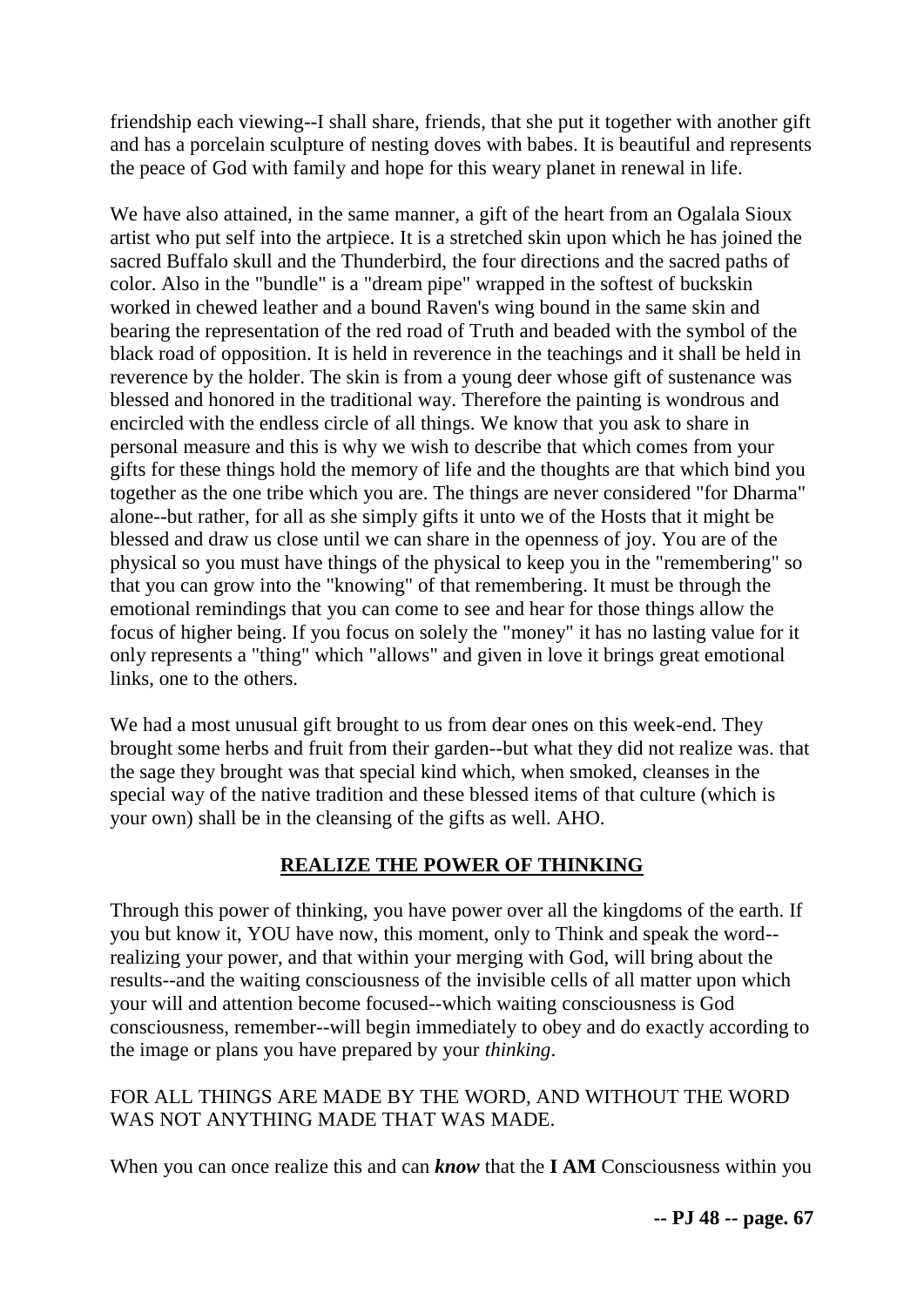is **ONE** with the Consciousness of all animate and inanimate matter, and that Its will is one with your will, which is "MY" Will, and that all your desires are "MY" Desires, then will you begin to know and *feel* "ME" within, and will acknowledge the Power and Glory of Idea, which is eternally expressing Itself *impersonally* through you.

All you need to do is to turn within unto GOD, and let God direct your thinking and your desires in the path of goodliness (the red path). Then will your desires be fulfilled and in that change from the evil of physical manufacture you can move into the grand harmony, your world a "heaven" and your self one with God. In that change there is no note taken of that which once appeared to be necessity for things of the physical plane of experience take their rightful place of "things to utilize" but are left when the time is come to move on into higher wonder.

When you have begun to realize this and have glimpsed some-what of its inner meaning, then you will be prepared to grasp the real import of what follows. But first, must come the WORD so that you can align self with the "Original THINKER", Creator.

Our poor little adversary is going to litigate against these ones for she says that we bring fraudulent and "cheating" against you ones. Is to bring God into your attention- fraud? The child in point deserves compassion for she truly believes she is somehow wronged. She says she works to save the Constitution and demands her Constitutional rights--while denying these ones, theirs. Pity and compassion are needed in abundance for these ones who labor under "selfness" and ego bondage which allows not the vision to see the deceiving of the practiced lie nor under-stand the journey itself. Yes, the person (individual) should be sovereign but it cannot deprive another of sovereignty lest it separate itself away from the very thing touted as the goal.

## **TODAY' S NONSENSE**

"They" tell you that the "Space Shuttle" has conserved enough energy to exist another day or so in orbit. In the same breath "they" announce that now, the multi-million dollar ultra-violet camera *has also blown a fuse*. My, my--this is a total disaster in fuse blowing--so be it. What is truth of the situation is that your crew and suborbital craft and satellite station is being held hostage by the very ones whose space platform you destroyed along with many cosmonauts. It depends on how much ransom is paid and how much capitulation your evil national masters are willing to give as to whether or not the craft and astronauts are blasted out of existence. I would guess, ultimately, if you do not play properly, you shall be missing the craft and crew--and they will emerge elsewhere to be used against your governments. I can think of worse uses. It seems time to uncover some of the lies in a physical manner instead of simply through these routes which are now dubbed to be from crackpots and fraud perpetrators.

It causes great pain to these ones for people to come uninvited into this place and share, take and act as if they love--only to move on when having been asked nothing from--to go and pounce upon us like the sheepskin clothed wolves in the flock. When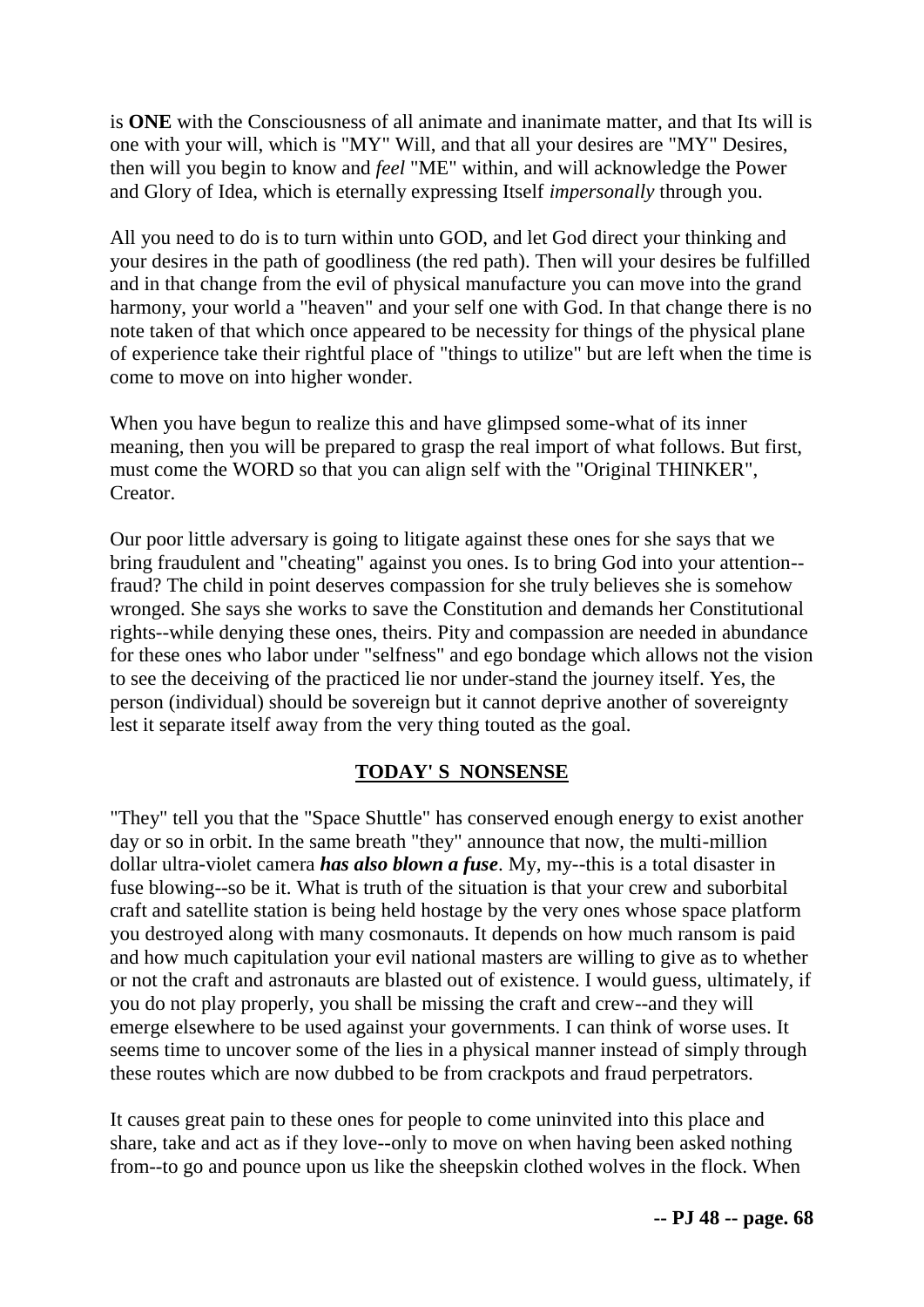you effort to challenge with evil intent, God--ye have blundered. There is no "group" here and nothing is asked from visitors save open friendship. We do not even turn away those whom I know to be "black-intentioned". Our purpose in this place is to bring forth the WORD that you might have opportunity to find Truth and discern that Truth from the living lies about you. Dharma writes and speaks as my secretary and translator--nothing more. To sue her for "fraud" indicates that every minister, priest, rabbi, etc. who claims to speak the word of God--should be banished and sued for his "fraudulent" practices. Every moment spent in these legal defenses is that moment lost forever to the bringing of the WORD which holds in the balance your very life journey instructions.

#### **KISSINGER**

I hope all watched 60 MINUTES last evening. You would have gotten some confirmation regarding the Elite Kissinger and activities--all of which are denied--of course. Even the small amount which slips through to you can give you that confirmation of truth for which you demand daily. Then, you will have also enjoyed a visit with Ross Perot. You will have noted how he COULD win a nomination and the Presidency. You will, however, also have noted that some of his "solutions" are not workable nor made within KNOWING of the full Truth of the circumstances within your world. Chelas, it will be only through KNOWING that you can bring about the necessary changes.

Bush sits smugly on his throne and watches--you see, he already has in his hands the LEGAL POWER to do anything he wants. If you believe me not--GET THE DOCUMENT: PART IV: **THE PRESIDENT; Emergency Preparedness Functions: EXECUTIVE ORDER 11921**. This is from the "*Federal Register" dated Tuesday, June 15, 1976*. It begins with "Adjusting Emergency Preparedness Assignments to Organizational and Functional Changes in Federal Departments and Agencies…. **By virtue of the authority vested in me as President of the United States, and pursuant to Reorganization Plan No. 1 of 1958….** " And, yes, I shall reprint it for you IF we can be left to our writing long enough to get it done. We have actually given you total summary on at least three prior occasions but it seems ones do not remember or have not yet accessed prior JOURNALS.

You are now dismissing thousands of reserve troops and National Guard units--in other words, dismantling any military support you-the-people might have for any measure of protection whatsoever. Cheney will stand before you and tell you that "the people have **demanded** military cuts and defense cuts and this is the only way to accommodate those demands!" This is almost verbatim from hearings in the immediate past week. By the way--that was a "Congressional" hearing and Powell supported everything the idiot said. Meanwhile Bush grinned all the way to the fishing boat to ensnare a helpless fish which he wouldn't eat if his broccoli depended on it.

You will also note daily outlays of advanced laser and water projects which somehow are "just now" being made a fuss over--to allow you to know that funds will not be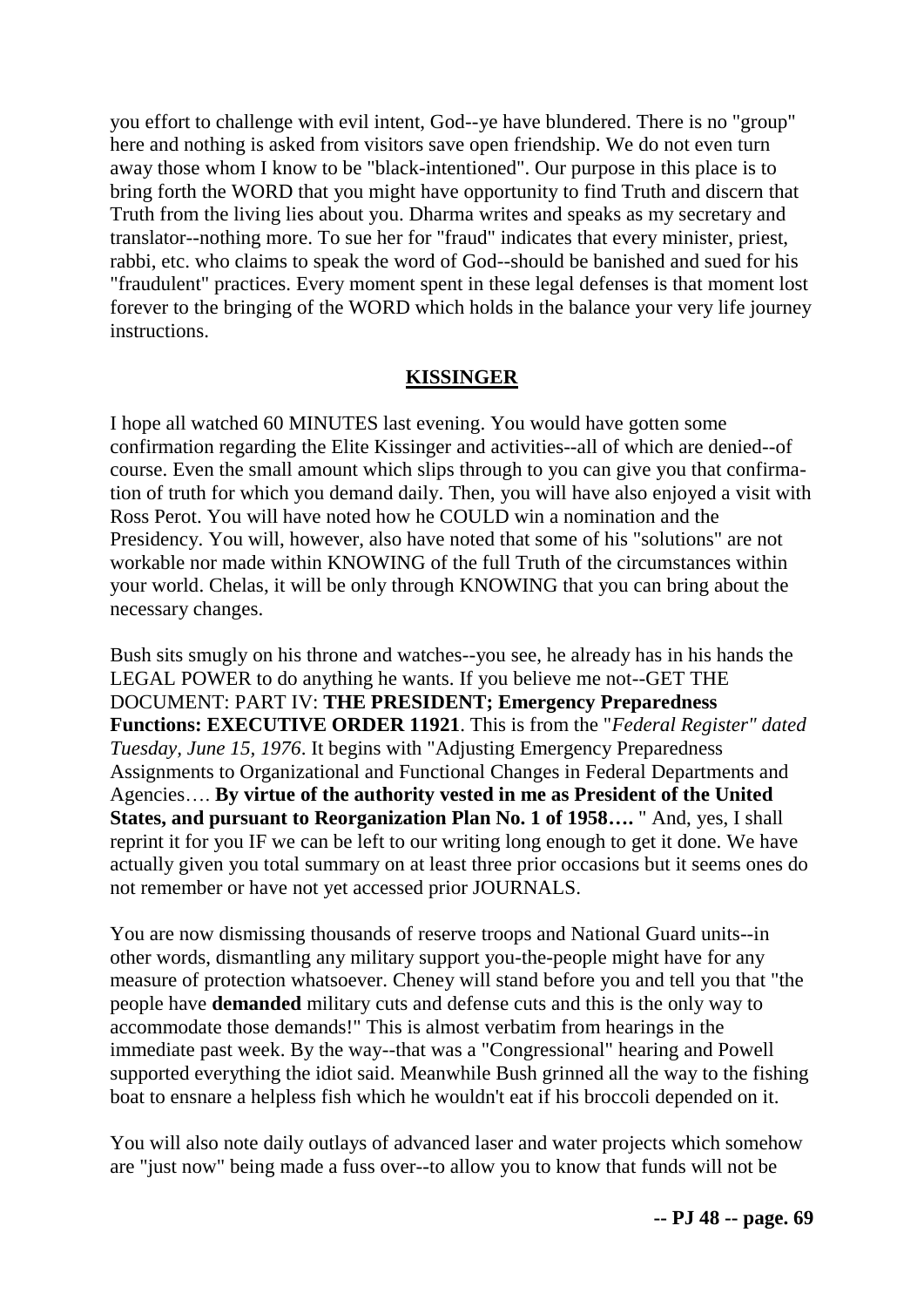given into these projects, either--well, the end goal has been reached and why spend more on military arsenals--publicly. The "black projects" will continue with more aggressiveness but the other projects will be given token R&D attention for they will appeal to you-the-people as "peaceful" projects. You are watching it unfold even without being given any valid news reporting. You who have doubted my projections - -OPEN YOUR EYES for it is there to be seen--all around you.

In this vein I shall now continue with the CIA uncovering and again give honor to the writers and daring patriots who came before--if you are allowed to see further--it is because of the giants of patriots come before. I salute them in their daring efforts to save your freedom and reveal the lies. All they ask from you is that you now get off your backsides and get busy and stop this insanity.

## **CIA: CLANDESTINE MENTALITY, CONT'D AGENT SELECTION.**

The key to a successful espionage operation is locating and using the right agent. There are seven basic areas of agent relations--spotting, evaluation, recruiting, testing, training, handling, and termination. Each deserves extended examination.

**Spotting:** This is the process of identifying foreigners or other persons who might be willing to spy for the CIA.

The agency operator mingles as much as possible with the native population in the country to which he is assigned, hoping to spot potential agents. He normally concentrates on officials in the local government, members of the military services, and representatives of the intelligence agencies of the host country. People in other professions, even if recruitable, usually do not have access to the kind of strategic or high-level information which the CIA is seeking. Most operators work out of the local U.S. embassy; their diplomatic cover allows a convenient approach to their target groups through the myriad of officials and social contacts that characterize the life of a diplomat, even a bogus one serving the CIA. Some agency officers pose as military men or other U.S. government representatives--officials of the AID, the USIA, and other agencies. In addition to official cover, the CIA sometimes puts officers under "deep cover" as businessmen, students, newsmen, or missionaries.

## **SPIES AMONG US--TELLTALE CLUES**

**[H: Please note that in local operations you will usually have two or three telltale clues as to WHO might be an operative. You will have ones who, in checking, were not particularly effective at whatever they claim to be proficient in doing- i.e., a private investigator or claimed investigator who can't find a single worthy piece of research investigative material. Then you will have these ones clinging to other predetermined ideas with refusal to thoroughly study the work in current operation or presentation. There will be a quite unresponsible lack of "reason" for having assets which are "somehow" available for living expenses, etc.--in**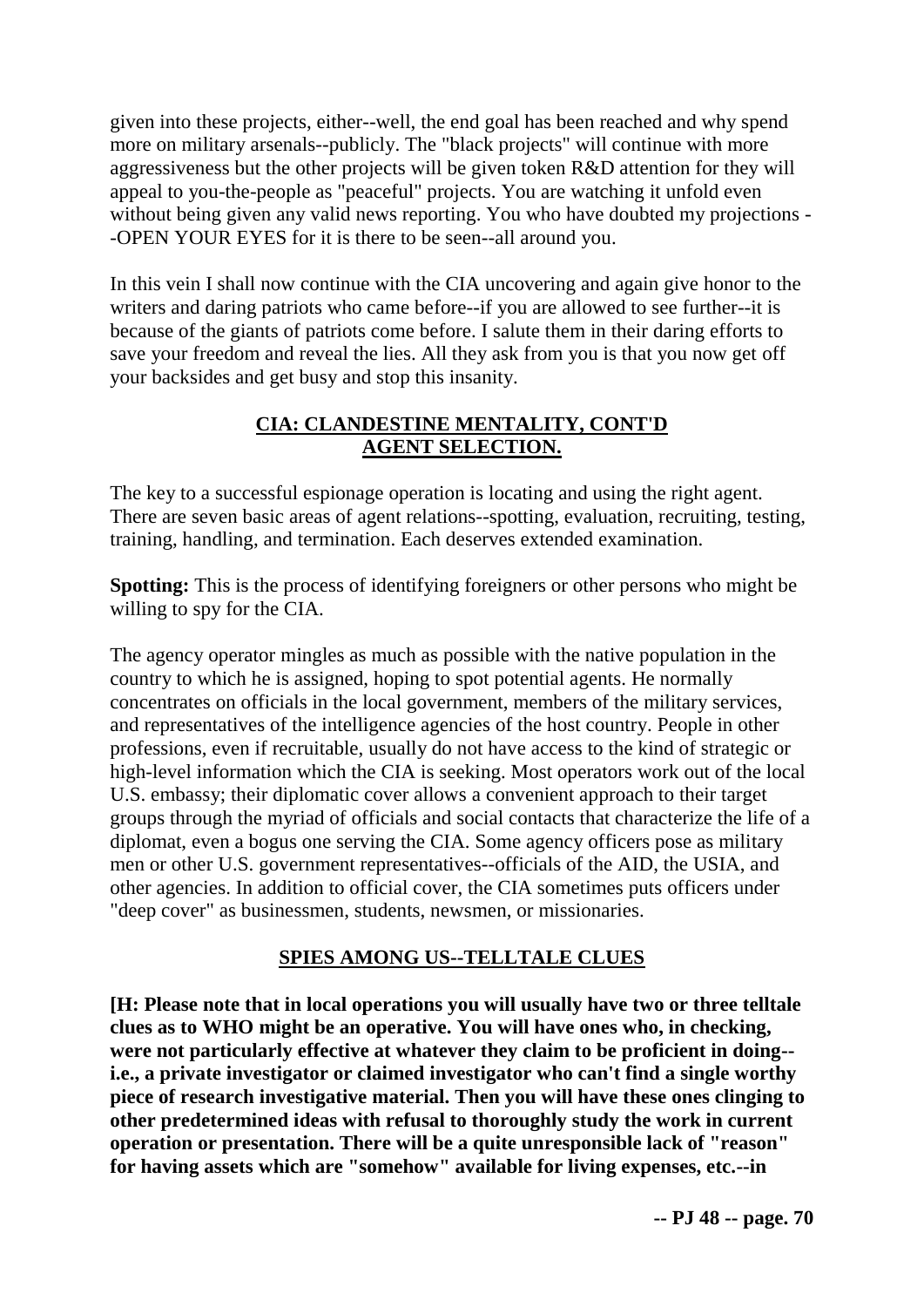**other words--no visible means of support. These introduced operatives have a genuine desire to "fit in" and participate but never get close enough to actually do much WORK. These ones only bring attention and I personally rather like them for they are so obvious. They are usually quite helpless in appearance which sucks in the "suckers" who provide and tattle all into their waiting recording devices.**

**A good clue to intent is, in this place at least, a clinging to very "physical" aspects of living with total focus on physical presentation, lack of "actual" participation in work aspect, a clinging to other "belief" presentations and gurus when there is no need to spend five minutes with us otherwise. Nothing holds anyone to this place, for instance, except whatever personal calling they have to which to respond.**

**Why don't I "reveal them"? Because they are never "lost" until they say they are "lost". I will, however, have to take the covers off of one or two because it is costly in time and scarce funding for them to continue their damaging input. Most operatives, however, will NEVER take On the devious ways of simply "selfish" individuals for that would defeat the purpose and bring suspicion focus. The point is to become integrated--but agents and operatives never quite "fit" actions with output from the mouth. Aren't they dangerous? Why? We do nothing to call anyone against us if they be of good intent--including the government. My point is to bring Truth of the people involved and the system as a whole--not overthrow anyone--not even Kissinger. This does not mean, however, that I shall not speak in freedom of speech, all truths, no matter how black in intent or lighted in glory. If they be lighted in glory, they shall also be told. If ones object** *to the presenting of their own projections as in letters of threat, then they MUST BE HIDING SOMETHING MOST DEVIOUS OR THEY WOULD WANT IT PUBLISHED UNTO THE FOUR DIRECTIONS!* **If this brings charges of "defamation" then who might be defaming who?? MAN defames self just as he only makes a fool--OF SELF. If there be no foundation upon which to cast "doubt", then how can there be defamation?? Does denouncing my Truth and my presence make my presence and Truth less valid?? Ah so, I see that the light dawns in some of your minds regarding many events and accusations. If I project Truth to you which unfolds in its confirmation--how can I be offering "fraud" unto you?? So be the "food for thought".**

## **WHY ARE WE NOT STOPPED?.**

**Why will the government operatives allow release of some of this information without more than a surface attempt to stop it? Because they WANT IT OUT THERE AND INTO YOUR HANDS--THE ELITE FEEL THEMSELVES TO BE STRONG ENOUGH THAT IT ASSISTS THEM, IN THE END, FOR YOU TO KNOW ALREADY WHAT IS GOING TO BE BROUGHT AGAINST YOU- -FOR YOU WILL CONFRONT THEM LESS AND THE ENSLAVEMENT WILL BE EASIER FOR OTHERWISE--THEY WOULD HAVE TO**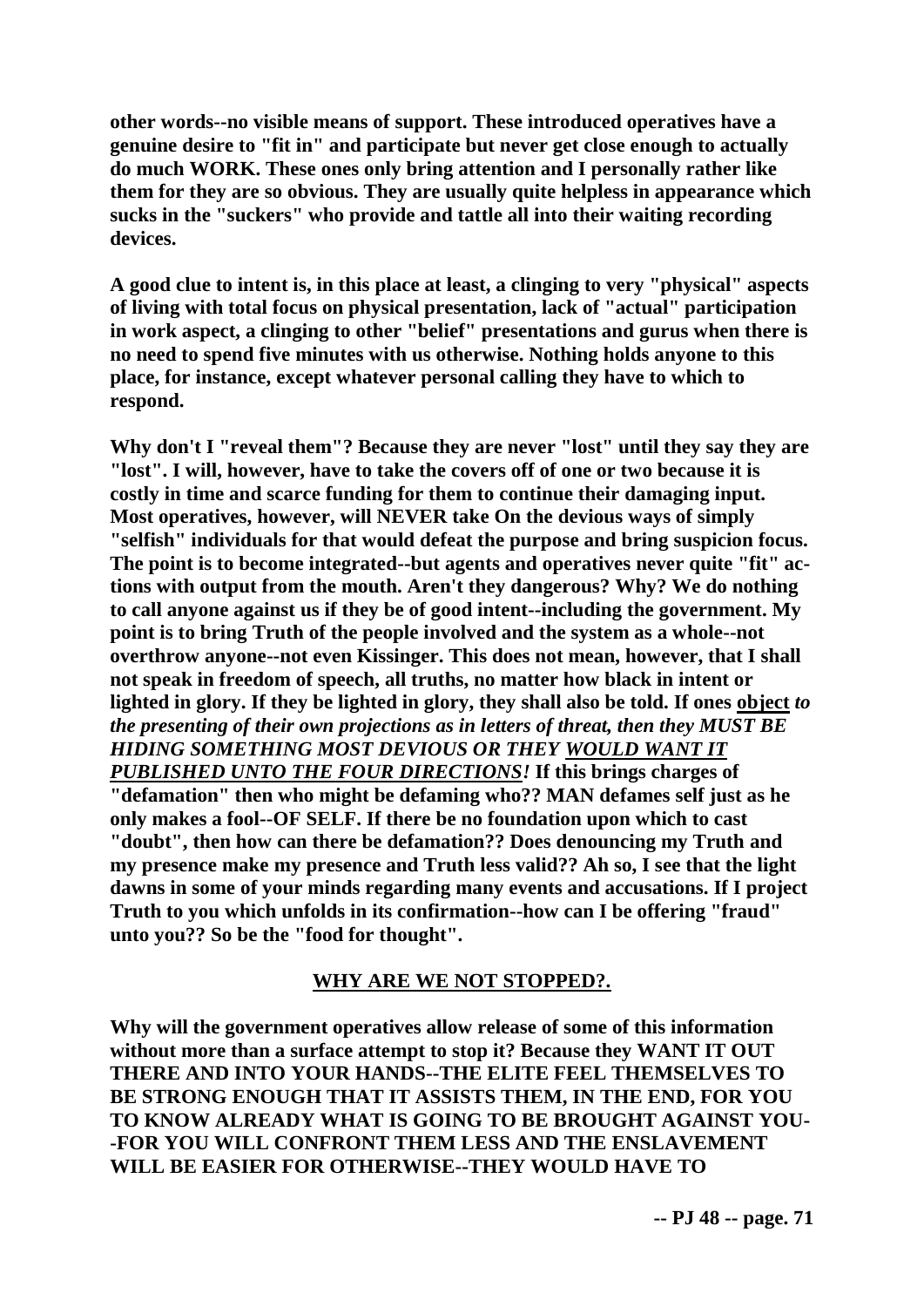**EVENTUALLY TELL YOU AND GO THROUGH ALL THAT "DISBELIEF" WHICH YOU WILL THROW BACK AT THE ENFORCERS. IN OTHER WORDS, THE WORD THAT THEY WANT OUT THERE WILL BE HELPED ALONG ITS WAY. THEY DO NOT WANT OUR WORD OUT THERE FOR THE MOST PART BECAUSE WE ALSO GIVE YOU "WHAT TO DO"--THE PART ABOUT "HOW IT IS" IS ACCEPTABLE FOR IT ONLY REINFORCES, IN THEIR TINY UNTHINKING MINDS, WHAT THEY WANT YOU TO KNOW: THAT THEY HAVE TOTAL CONTROL OF YOU AND YOURS.**

**Books such as "...THE 300" which is an exposé is "iffy" in intent to squash because the information is already out there in the public in many places--already available. Coleman has only integrated and compiled succinctly the information. Some do not like the revelations but the ones AT THE TOP OF THE POWER LINE LOVE IT FOR THE RECOGNITION OF THEIR POWER. It may be "sick" but it IS true.]**

The CIA operator is constantly looking for indications of vulnerability on the part of potential foreign agents. The indicators may come from a casual observation by the operator at a cocktail party, gossip picked up by his wife, suggestions from already recruited agents, or assistance furnished--wittingly or unwittingly--by a genuine American diplomat or businessman. The CIA operator receives instruction, based on studies made by agency specialists or American college professors under contract to the CIA, on what kinds of people are most susceptible to the intrigues and strategies of clandestine life. Obviously, the personality of the potential spy varies from country to country and case to case, but certain broad categories of preferable and susceptible agent types have been identified. The most sought-after informants are foreign officials who are dissatisfied with their country's policies and who look to the United States for guidance. People of this sort are much more likely to become loyal and dedicated agents than those whose primary motivation is monetary. Money certainly can go a long way in obtaining information, especially in the Third World, but the man who can be bought by the CIA is also a relatively easy mark for the opposition. On the other hand, the agent who genuinely believes that what he is doing has a higher purpose will probably not be vulnerable to approaches from the KGB or other opposition services, and he is less likely to be plagued by the guilt and the accompanying psychological deterioration which frequently hamper the work of spies. The ideological "defector in place" is the prize catch for CIA operators. Other likely candidates for spying are officials who have expensive tastes which they cannot satisfy from their normal incomes, or those with an obviously uncontrollable weakness for women, other men, alcohol, or drugs.

The operator does not always search for potential agents among those who are already working in positions of importance. He may take someone who in a few years may move into an important assignment (with or without a little help from the CIA). Students are considered particularly valuable targets in this regard, especially in Third World countries where university graduates often rise to high-level governmental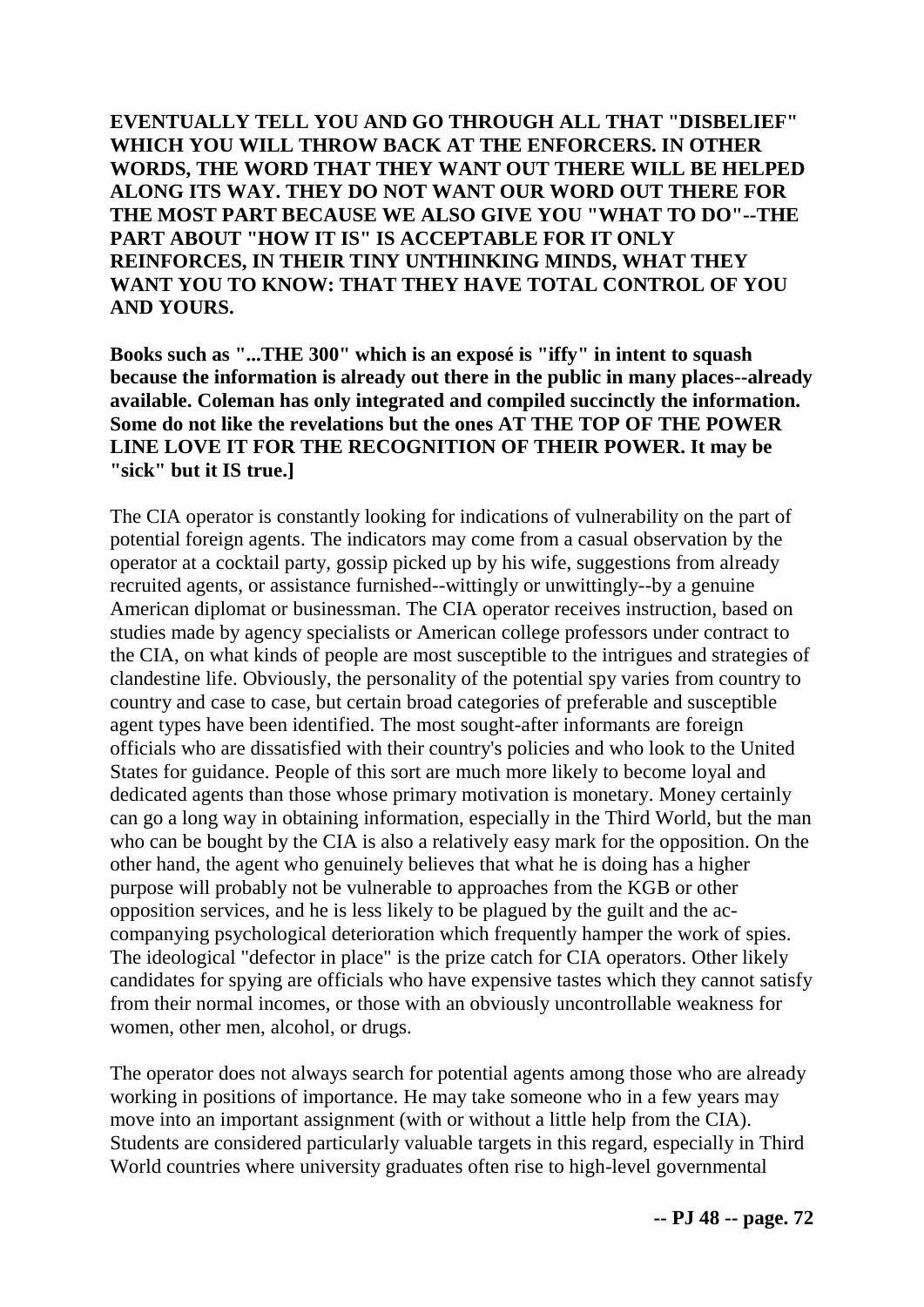positions only a few years after graduation. In Latin American and African countries the agency puts special emphasis on seeking agents in the armed forces, since so many of these nations are ruled or controlled by the military. Hence, the "cleared" professors on the CIA's payroll at American universities with substantial foreign enrollments, and military training officers at such places as the field command school at Fort Leavenworth, Kansas, are prime recruiters.

In the Communist countries, as we have said, agency operators tend to focus on members of the opposition intelligence ser-vices in their search for secret agents.

**EVALUATION:** Once a potential spy has been spotted, the agency makes a thorough review of all information available on him to decide whether he is, or someday will be, in a position to provide useful intelligence. The first step in the evaluation process is to run a "namecheck", or trace, on the person, using the CIA's extensive computerized files located at headquarters in Langley. This data bank was developed by International Business Machines exclusively for the CIA and contains information on hundreds of thousands of persons. Any relevant biographical information on the potential agent found in the files is cabled back to the field operator, who meanwhile continues to observe the prospect and makes discreet inquiries about his background, personality, and chances for advancement. The prospect will probably be put under surveillance to learn more of his habits and views. Eventually a determination will be made as to the prospect's probable motivation (ideological, monetary, or psychological) for becoming a spy. If he hasn't any such motivation, the CIA searches for ways--blackmail and the like-- of pressuring him. At the same time, the case officer must determine if the prospect is legitimate or if he is an enemy plant--a provocation or a double agent. Some member of the CIA team, perhaps the original spotter, will attempt to get to know the potential agent on a personal basis and win his confidence.

**RECRUITING:** At the conclusion of the evaluation period, which can last weeks or months, CIA headquarters, in consultation with the field component, decides whether or not the prospective agent should be approached to spy for the agency. Normally, if the decision is affirmative, a CIA outsider will approach the prospect. Neither the spotter nor the evaluator nor, for that matter, any member of the local agency team will generally be used to make the recruitment "pitch"; if something goes wrong, the individual being propositioned will therefore be unable to expose any of the CIA operators. As a rule, the CIA officer giving the pitch is furnished with a false identity and given an agency-produced fake American passport. The "pitchman" can quickly slip out of the country in case of trouble.

Once the recuriter is on the scene, agency operators will concoct a meeting between him and the prospective agent. The pitchman will be introduced to the target under carefully prearranged--and controlled--circumstances, allowing the operator who made the introduction to withdraw discreetly, leaving the recruiter alone with the potential agent. Steps also will have been taken to provide the recruiter with an escape route in the event that the pitch should backfire. If he is clever in his approach, the recuriter makes his pitch subtly, without any overt statements to reveal his true purpose or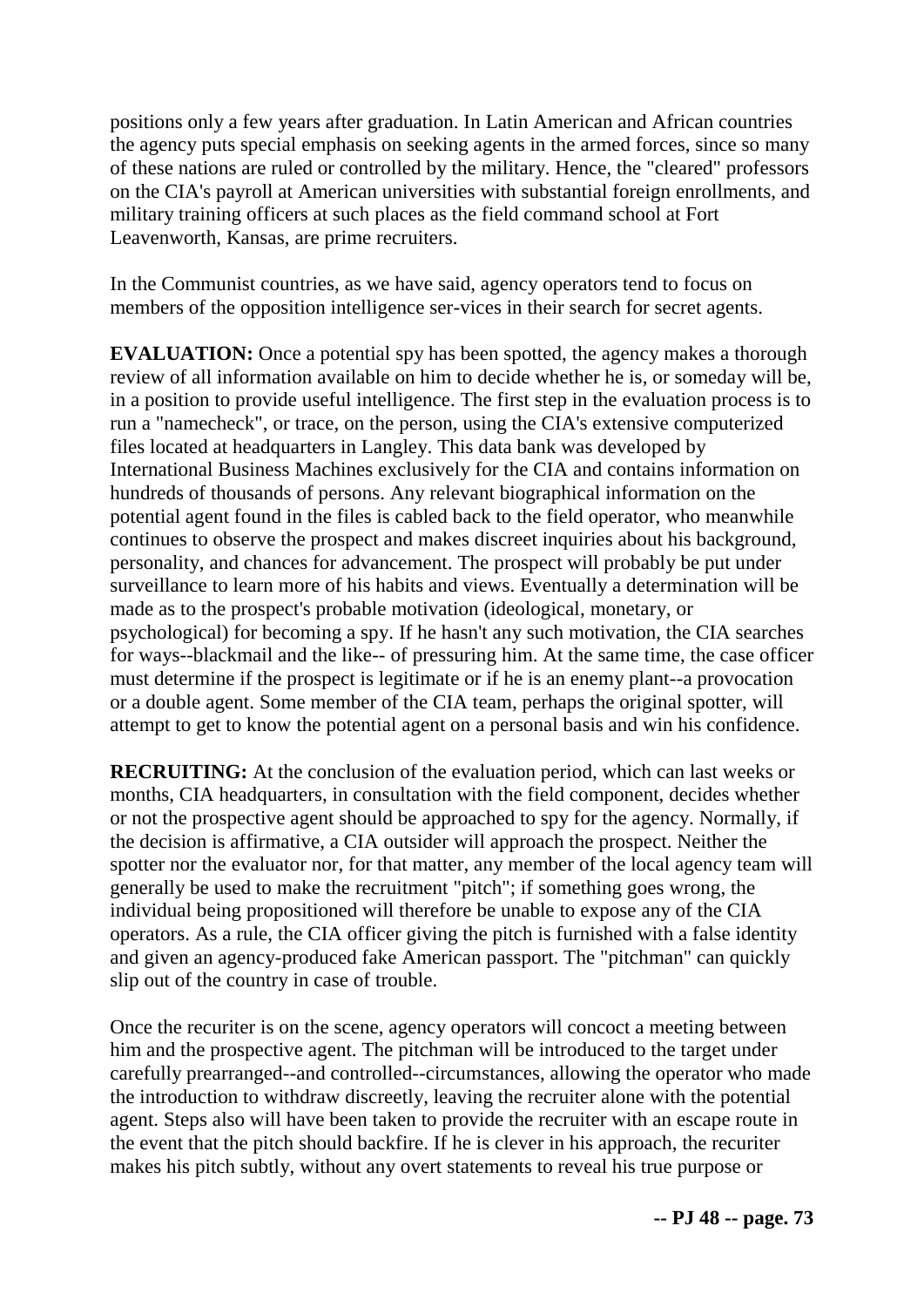affiliation with the agency.

If the potential agent has previously voiced opposition to his government, the recruiter is likely to begin with an appeal to the man's patriotic obligations and higher ideological inclinations. Ways by which he could aid his country and its people through secret cooperation with a benevolent foreign power will be suggested. If, on the other hand, the prospect is deemed susceptible to money, the recruiter probably will play to this point, emphasizing that he knows of ways for the right individual to earn big money--quickly and easily. If the subject is interested in power, or merely has expensive habits to satisfy (sex, drugs, and so forth), if he wants to defect from his country, or simply wishes to get away from his family and social situation, the recruiter will attempt to concentrate his efforts on these human needs, all the time offering suggestions as to how they may be met through cooperation with "certain parties". People volunteer to agree to spy on their governments for many reasons. It is the task of the recruiter to determine what reason--if one exists--is most likely to motivate the potential agent.

If the agency has concluded that the prospect is vulnerable to blackmail, thinly veiled threats of exposure will be employed during the pitch. In some cases, however, the recruiter may directly confront the potential agent with the evidence which could be used to expose him, in an effort to shock him into accepting the recruitment pitch. And in all cases the meeting between the recruiter and the prospect will be monitored either by audio surveillance (i.e., a tape recording) or some other method--photographs, fingerprints, or anything which will produce evidence that can later be used to incriminate the prospect. If not at first susceptible to blackmail, the prospect who wittingly or unwittingly entertains a recruitment pitch may afterward find himself entrapped by evidence which could be employed to ruin his career or land him in jail.

After the prospect accepts the CIA's offer, or yields to blackmail, the recuriter will go into the details of the arrangement. He may offer an agent with high potential \$500 to \$1,000 a month, say, partly in cash but mostly by deposit in an escrow account at some American or Swiss bank. He will try to keep the direct non-escrow payments as low as possible: first, to prevent the man from going on a spending spree which could attract the unwanted attention of the local security service, and, second, to strengthen his hold over the spy. The latter reason is particularly important if the agent is not ideologically motivated. The recruiter may pledge that the CIA will guarantee the safety of the agent or his family, in case of difficulties with the local police, and he may promise a particularly valuable agent a lifelong pension and even American citizenship.

The fulfillment of such pledges varies greatly, depending on the operational situation and the personality of the CIA case officer in charge. Some are cynical, brutal men whose word, in most instances, is absolutely worthless. Others, though, will go to extraordinary lengths to protect their agents. In the early 1960's in Syria, one CIA man endangered his life and that of a trusted colleague to exfiltrate an agent who had been "rolled up" (i.e., captured) by the local security service, tortured, and forced to confess his complicity in the CIA's operations there. Although the agent, rendered a physical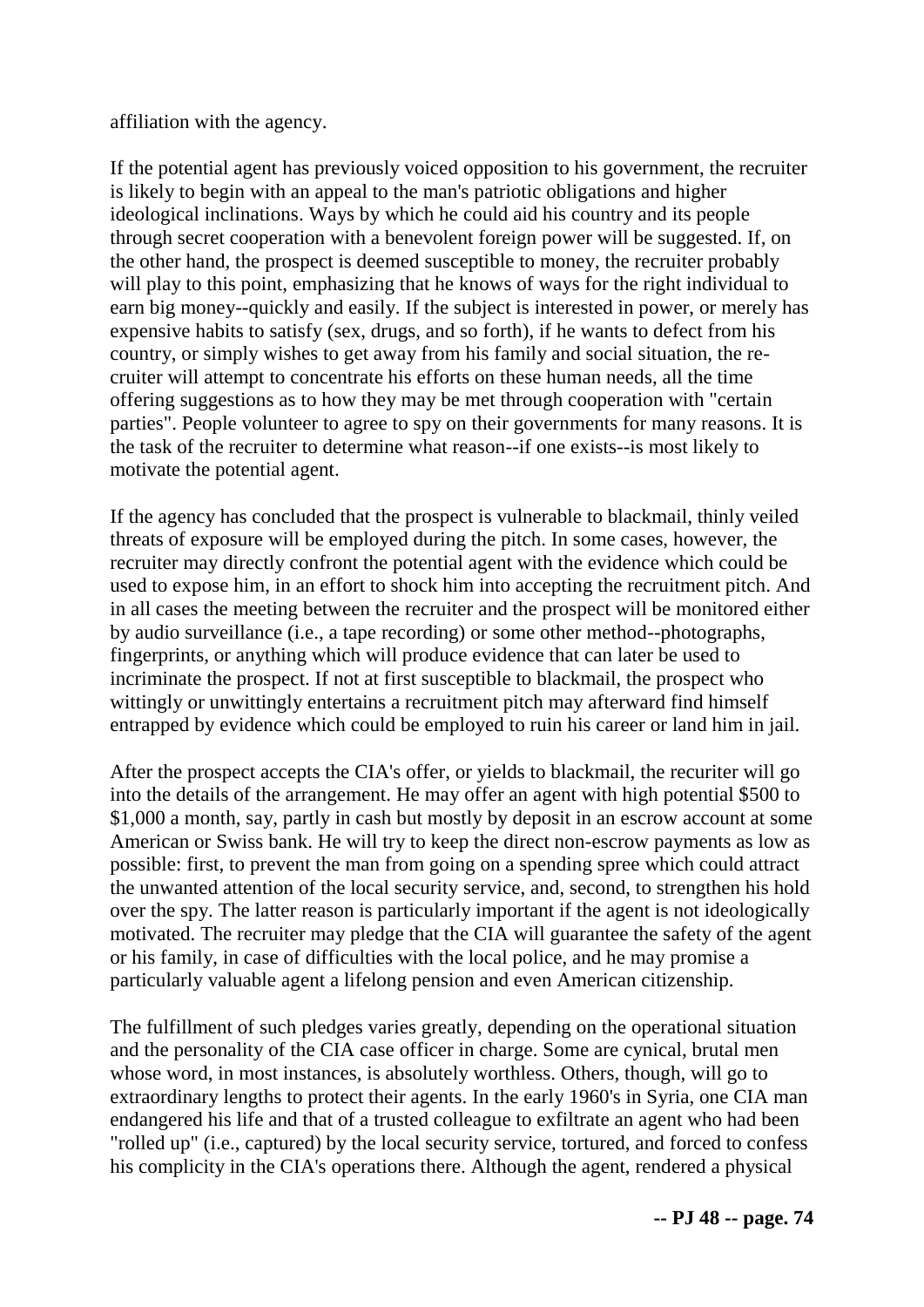and mental wreck, was no longer of any use to the CIA, the two operators put him in the trunk of a private automobile and drove him to, a nearby country--and safety.

The recruiter will try to get the new agent, upon agreeing to work for the CIA, to sign a piece of paper that formally and evidentially connects him with the agency, a paper which can later be used to threaten a recalcitrant agent with exposure, should he balk at continuing to work for the CIA.

The recruiter's last function is to set up a meeting between the new agent and the CIA operator stationed in that country who will serve as his case officer. This will often involve the use of prearranged recognition signals. One technique, for example, is to give the agent a set of unusual cufflinks and tell him that he will soon be approached by a man wearing an identical pair. Another is to set up an exchange of code words which the case officer can later use to identify himself to the agent. When all this is accomplished, the recruiter breaks off the meeting and as soon as possible thereafter leaves the country.

When the recruitment pitch doesn't work,

### **50 LINES DELETED**

**meeting with a potential agent/defector in a local "gasthaus" only to find that the occupants of the nearby tables were not Viennese but rather members of a KGB goon squad. In that instance, when fighting erupted, he managed to escape by fleeing to the men's room and ignominiously crawling to safety through the window above the toilet.**

**\* \* \***

Dharma, I register fatigue so please allow us a rest break. We shall immediately take up the remaining elements in point beginning with "Testing".

## **GOD AND THINKING**

Please be open to thoughts that flow in the guise of "thinking" about this information. At first, "action" must not be a reaction but a careful process in the reasoning aspect of logic. Let the ideas flow and as they do so you will find that some ideas will begin to grow and cannot be thrust away.

Have you noticed the relationship that Desire bears to such Ideas, and how, through thinking, that idea is finally brought to actual fruition?

Let us look briefly at this relation and process.

There is always first the Idea, not considering at this moment the necessity or occasion for its appearance but let us say it is stimulated by the information being given. It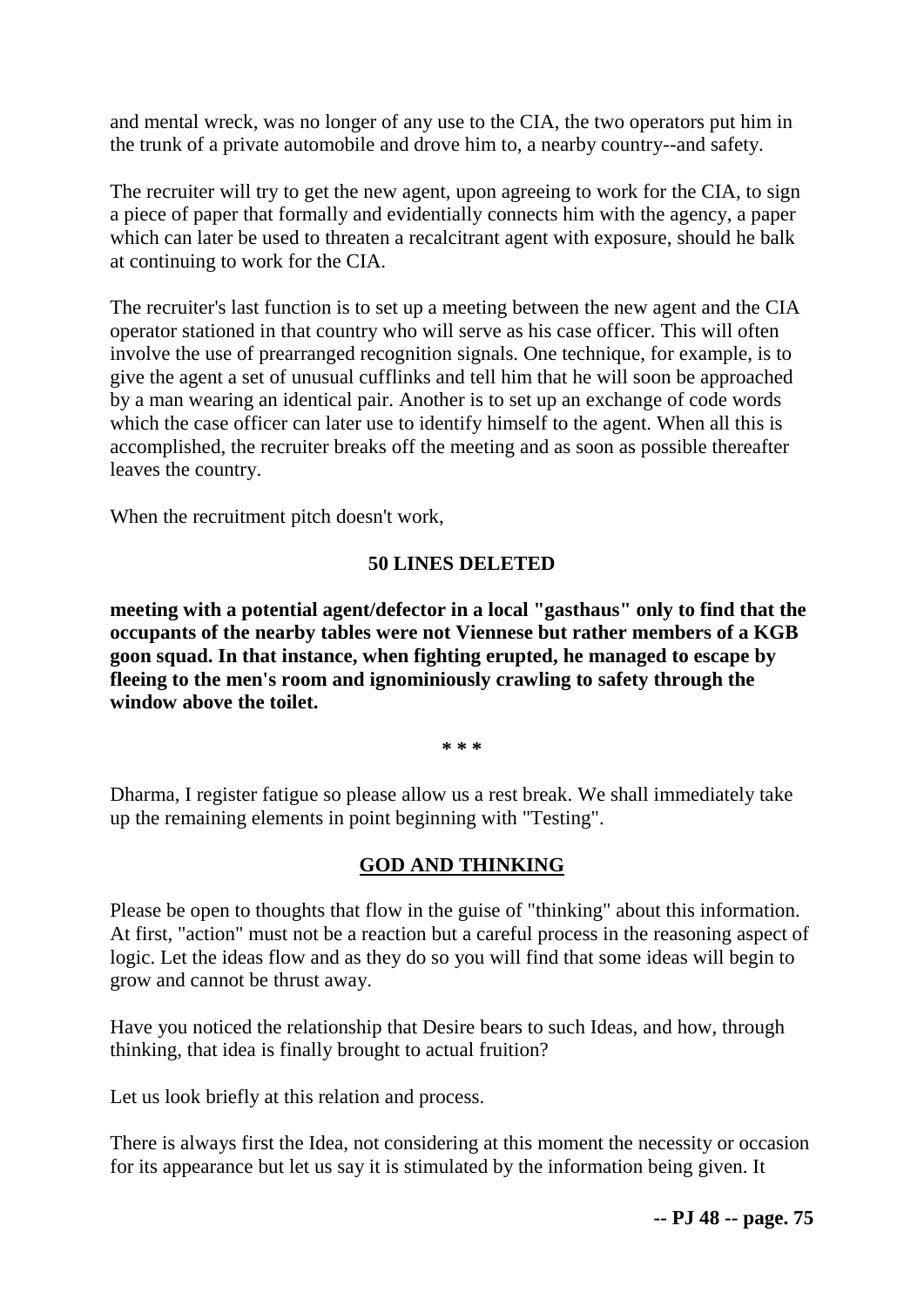matters not whence the Idea comes, from within or without; for it is always God who inspires it or causes it to impress your consciousness at the particular moment that it does.

Then, just to the extent that you grow quiet and focus your attention upon that Idea, stilling all the activities of your mind and eliminating all other ideas and thoughts from your consciousness, so that Idea can have full sway, does God illumine your mind and cause to unfold before your mental gaze the various phases and possibilities contained within that Idea.

This takes place, however, up to this point, without any volition on your part--perhaps save to read or see, hear or touch, or focusing or concentrating your attention upon the Idea.

Once your human mind is given a view of Its possibilities, and has enlisted your interest, then does your human personality take up its task for, as the Idea in your mind was created and inspired, so were you given cause for that Idea to fructify therein to give birth to *Desire*--desire to bring into outer manifestation all the possibilities of the Idea, Desire thus becoming the mortal agent of God's will and supplying the motive power, just as the human personality is the mortal instrument used to confine and focus that Power.

Yes, all ideas and all desires come from God. They are HIS/YOUR Ideas and HIS/YOUR Desires which are inspired in your mind and heart in order to bring them through you into outer manifestation.

Now, the bugaboo: You may wrongly *interpret* those Desires, those wondrous urges from within, and seek to use them for your own selfish purpose, but even while permitting this they still fulfill God's purpose--let that not elude you. For it is only by allowing your misuse of God's gifts and by the suffering such misuse brings, that you can be made into the clean and selfless channel required for the perfect expression of God ideas.

The next wondrous step is **realization** but I think you have quite enough to ponder for this sitting.

Blessings be unto you for your day of **realization** is at hand. Salu.

Hatonn to move to stand-by that rest might be taken. Adonai.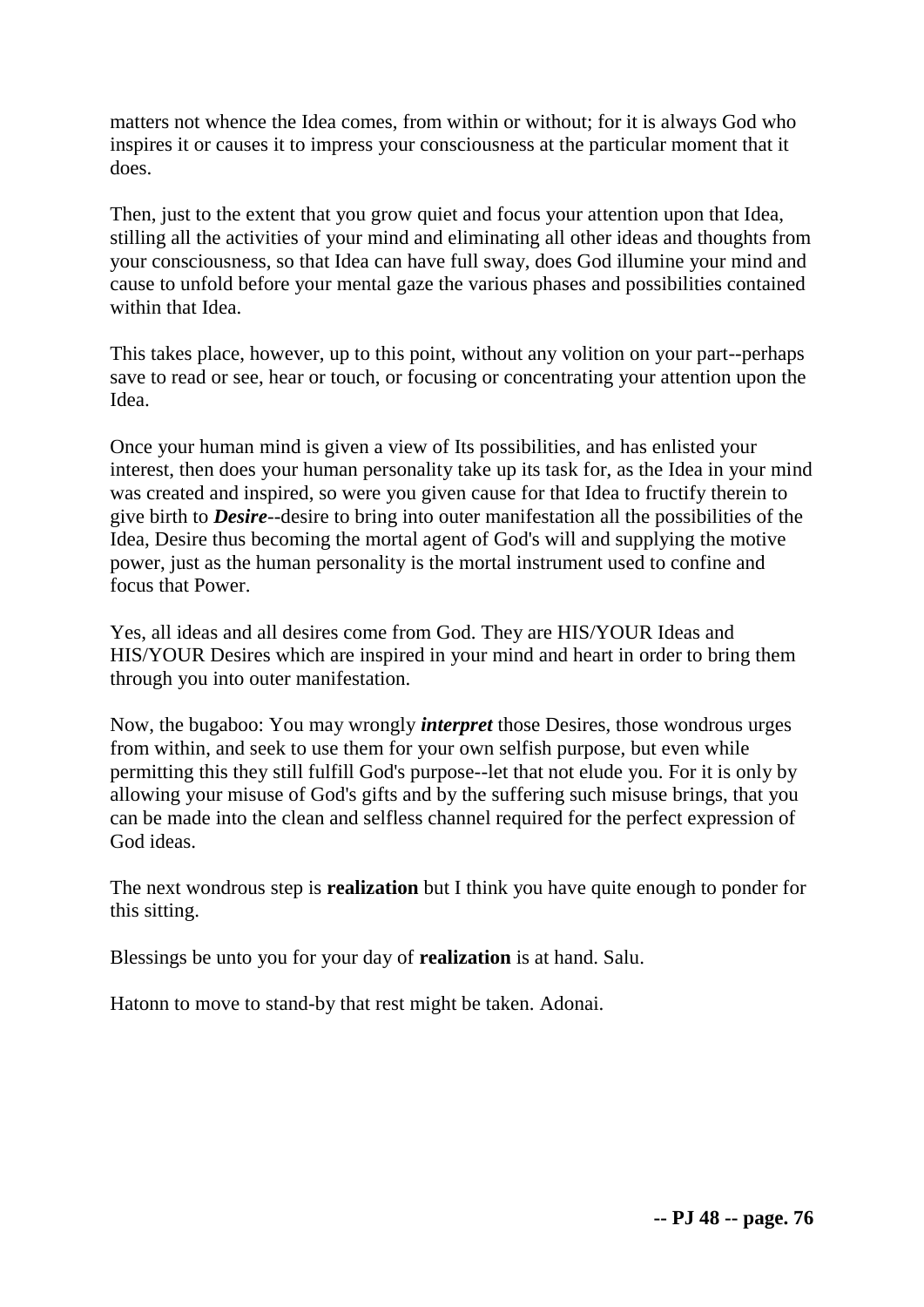## **CHAPTER 7**

#### REC #1 HATONN

#### WED., APRIL 1, 1992 7:50 A.M. YEAR 5, DAY 229

#### **WEDNESDAY, APRIL 1, 1992**

#### **BE CAREFUL!**

Copies of great advertisements have been sent to me with questions and ponderings. They came, however, too late to get response unto you readers. I trust that you in other parts of the country have been exposed to same for one who calls self "Ram Dass" is making seminar presentations around your country. This, however, is not the question in point--the Advertisements begin: "**Dharma" will spend a - - - -!"** The immediate outlay comes from Salt Lake City.

I do not see how you could be confused, even by the ads, if you actually read our material. I don't want any of you deceived, however, so I will simply state that we have nothing to do with religious services of any kind--we serve ONLY GOD and you need no "in-betweens" telling you how it is, especially ones who have trained with Tavistock engineers such as Leary, etc. There is only ONE GOD and YOU ALREADY HAVE A DIRECT LINE!

Who then, is Ram Dass? One of very human aspect who has chosen that name to fit his needs. Much of the presentation offers possibilities of insight and steps to higher learning. I personally consider Ram Dass to be computer terms. RAM: An acronym for RANDOM ACCESS MEMORY. RAM is the "working memory" of the computer into which applications programs can be loaded from outside and then executed. It is a memory into which the user can enter information and instructions (write), and from which the user can call up data (read). DOS: An acronym for DISK OPERATING SYSTEM. A specialized, disk-oriented program that provides an easy-to-use link between the user and a computer's disk drive.

**Now, please, I want you to realize the terms are not as "accidental" or Eastern Mystic as at first perceived. The point of the Tavistock Institute through all of these programming type of seminars and workshops is exactly the same as RAM DOS: access into the very basic working of the mind (computer disc) and programming via access to the "working memory" of YOUR computer--BE CAREFUL LEST YOU GET MORE PROGRAMMING THAN YOU WISHED SIMPLY BY IMPROVING PHYSICAL CONSCIOUSNESS AND PRESENTATION. INTENT OF THESE ONES? I HAVE NO COMMENT-- YOU ALL SHOULD NOW HAVE ADEQUATE INFORMATION AND KNOWLEDGE THROUGH WHICH TO DISCERN TEACHERS AND THEIR PRESENTATIONS--"KNOWING" IS ENOUGH GUIDELINE AND IF THE**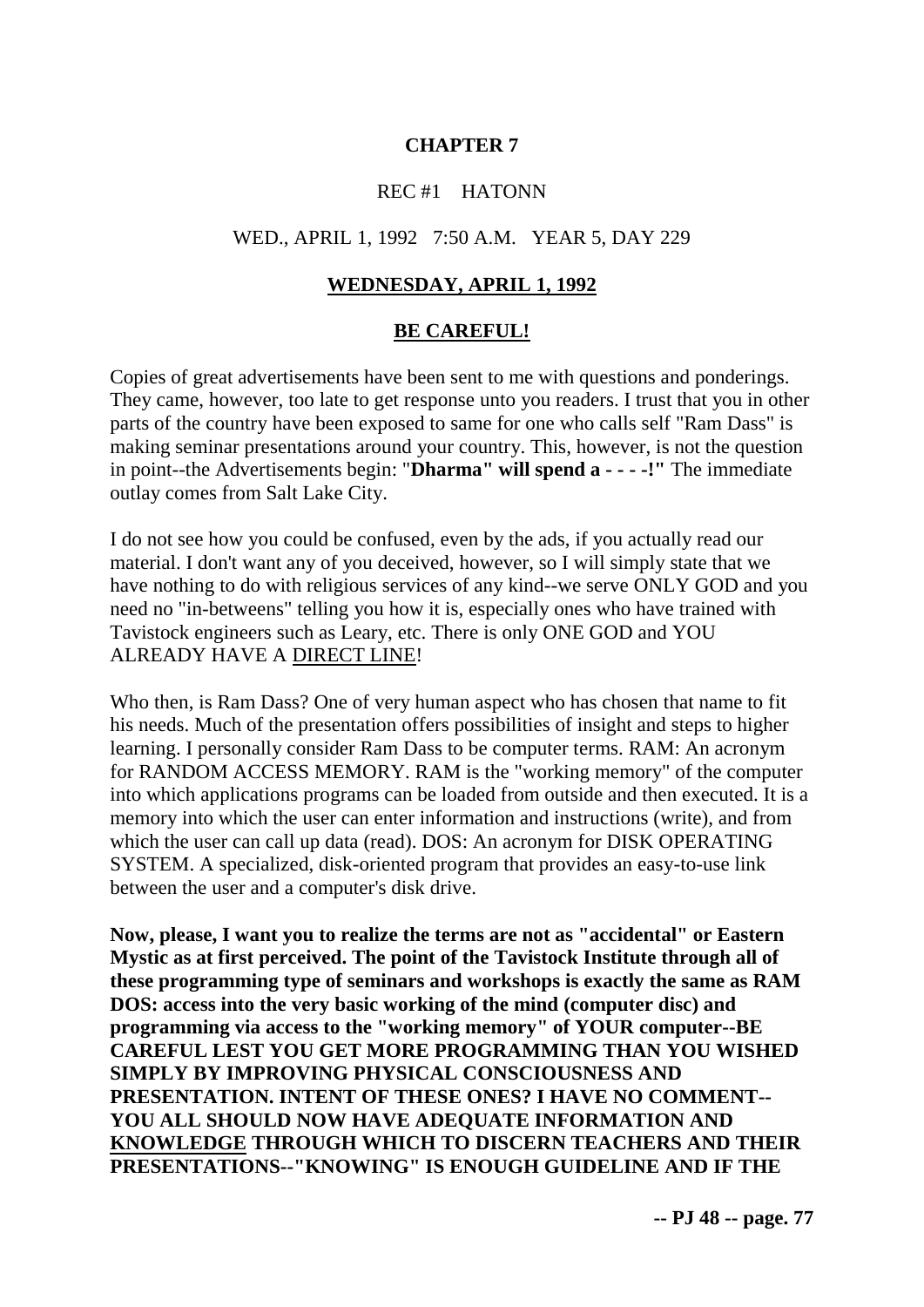## **PRESENTATION BE IN TOTAL TRUTH, YOU SHALL KNOW, SEE AND HEAR. IF THE PRESENTATION ALLOWS THINGS WHICH DEVIATE FROM THE TRUTH OF THE COMMANDMENTS OF GOD AND CREATION--YOU HAVE A FALSE PROPHET!! NO MORE AND NO LESS-- GOD GAVE YOU THE CAPABILITY OF "WISDOM" AND WE HAVE EFFORTED TO HONE THE GIFT. SO, WHAT DO YOU THINK ABOUT IT? WHAT I THINK ABOUT IT HAS NO FINITE VALUE TO YOU.**

## **TODAY' WATCH**

There is too much for which to watch and see this day for me to spend precious time at it--note Libya being BLACKMAILED by your country under the guise of the U.N.; note what Bush is giving away to the Soviets along with blackmail to the rest of the "new" nations as well. Note that monies given will be "Global" currency through the International Monetary Fund and The World Bank. Note also that the "package" has already been approved and the treaties signed--Bush is just telling you about it today. If you buy it--then, the Astronauts can come home. Boy, you have a lot to learn, Americans, and obviously you could not learn without experience for selves--a world in shambles didn't seem to even make you "nod".

## **ACADEMY AWARDS**

There is something to see in the winnings of SILENCE OF THE LAMBS, the story of serial killings of the worst imaginable kind. The acting was very good but I am appalled at the substance, except that these types of violent presentations (and above all--winning) causes you viewers to reconsider your attitudes regarding the content. It is only a blatant and intended shock to you-the-public to further cause you to drown in violence and decadence of the most horrific and debasing kind. What happened to entertainment? The Academy just couldn't bring itself to allow goodness to win--can you not see? Would I suggest you NOT see it? Come now, since when has Hatonn EVER TOLD YOU NOT TO SEE AND HEAR A THING? SEE AND HEAR ALL YOU WISH--ONLY ASK "GOD" TO SIT WITH YOU IN THE VIEWING CHAMBER AND SEE WHAT YOU GET IN SUBSTANCE. AHO.

#### **OTHER CORRESPONDENCE AND INQUIRIES**

I shall effort to get to dictation via recorder a bit later today for we are again terribly behind and I weary of having to ask for your patience. Also, we will have a meeting on the week-end and we shall endeavor to compile questions in an orderly man-ner to cover and make available to you.

We only "offer", for we have the meetings anyway and I cannot longer take the time from the JOURNALS to respond to questions--and some are spoken from many, many of you and need response. Will it not be nice when ALL can hear and understand and we need no speakers? Ah, indeed, we are headed there rapidly and Dharma, I believe, is the most relieved to have the encouraging word. Until then we simply keep on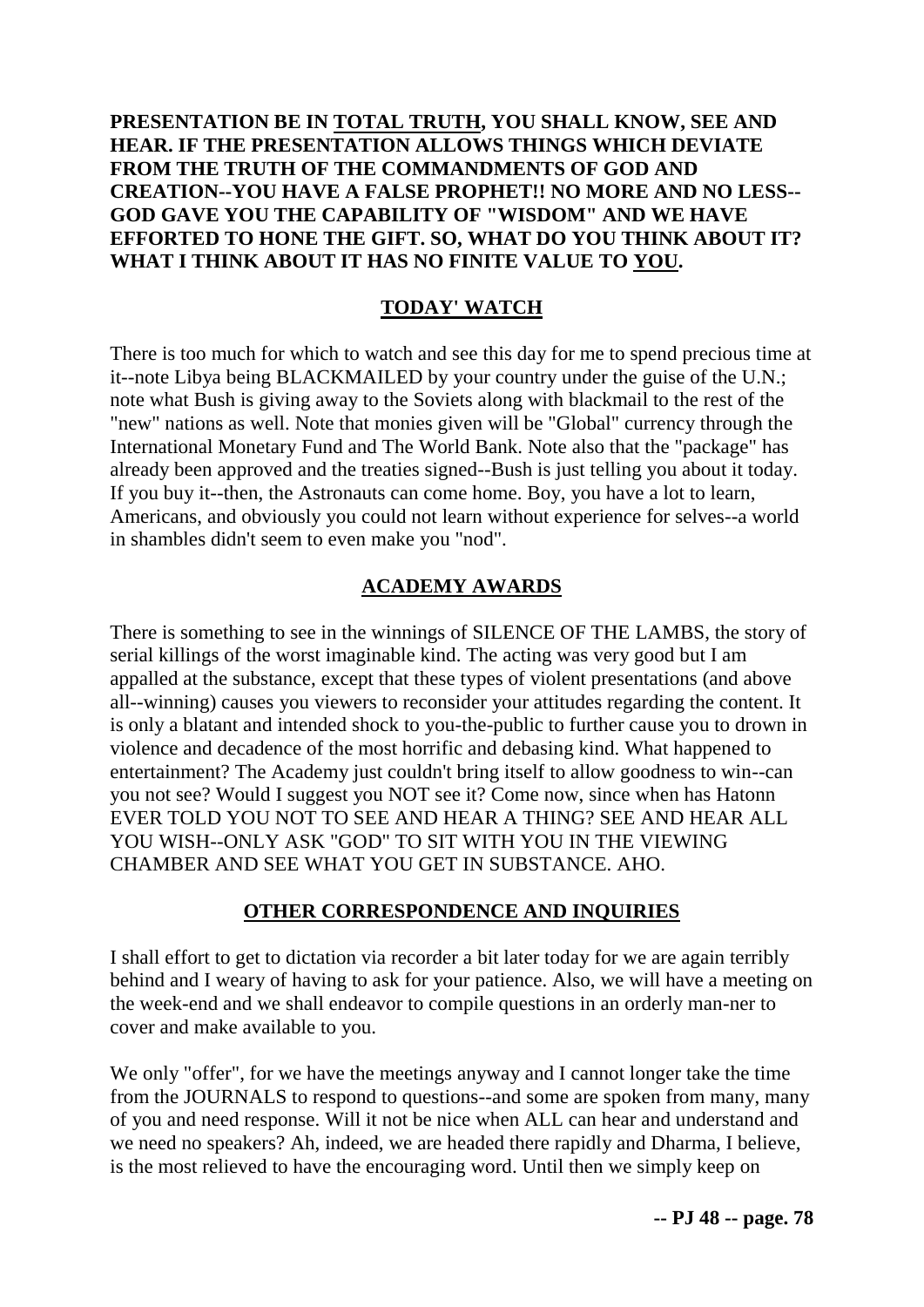keeping on. The Pentagon, the CIA and Military Intelligence--as well as British Intelligence--are all after us. In this last LIBERATOR we show you pictures of the underground Northrop installations from the surface. This is to reassure you that we are not playing games with our information. Those sites were given in a general overview of the national picture of major construction and use.

I suggest you all go forth and effort at breakneck speed getting Perot and Gritz into a team working together and you can pull off the remainder of the revelations of conspiracy against you.

## **KISSINGER**

Note how your old friend--er--ah--well, not Dharma's old friend for she made it early onto the top of his "hit list". At any rate, note Kissinger defending his "Associates" and telling you he had no gain from any of his "connections". Chelas, if you allow the tiger to chew upon your carcass--guess what?? Can you now see that "Knowing Truth" is the only weapon you have remaining?? We of the "Hosts", through God and the Beloved Christed Ones, can show you the way and provide the transportation--but you have to desire to make the trip. Salu.

# **BRIEF THOUGHT OF LIGHT**

To THINK is to CREATE, or, As you THINK in your HEART, so is it with you.

Stop and think a moment on this that it may get firmly fixed within your mind. A Thinker is a Creator. A Thinker lives in a world of his own *conscious* creation. When you once know how "to think", you can create at will anything you wish--whether it be a new personality, a new environment--or a new world.

If you will allow that wondrous tool to be guided in goodly transition you will come to KNOW that all consciousness is One, and how it is all God's Consciousness manifest in His creations. This understanding gives rise to the fact that all invisible cells will unite and form the various organisms for the expression and use of the different *Centers of Intelligence in Association (CIA; according to God)* through which God desires to "express".

Well, chelas, you were created in *God's Image and Likeness* after which was breathed into you the Breath of Life and ye became a Living Soul.

# **MAN EXPRESSES GOD**

**By creating man in God's Image and Likeness, He created an organism capable of expressing ALL of His Consciousness and all of His Will, which means likewise all of His POWER, INTELLIGENCE--AND LOVE! HE THEREFORE MADE IT PERFECT IN THE BEGINNING, PATTERNING IT AFTER HIS OWN PERFECTION.**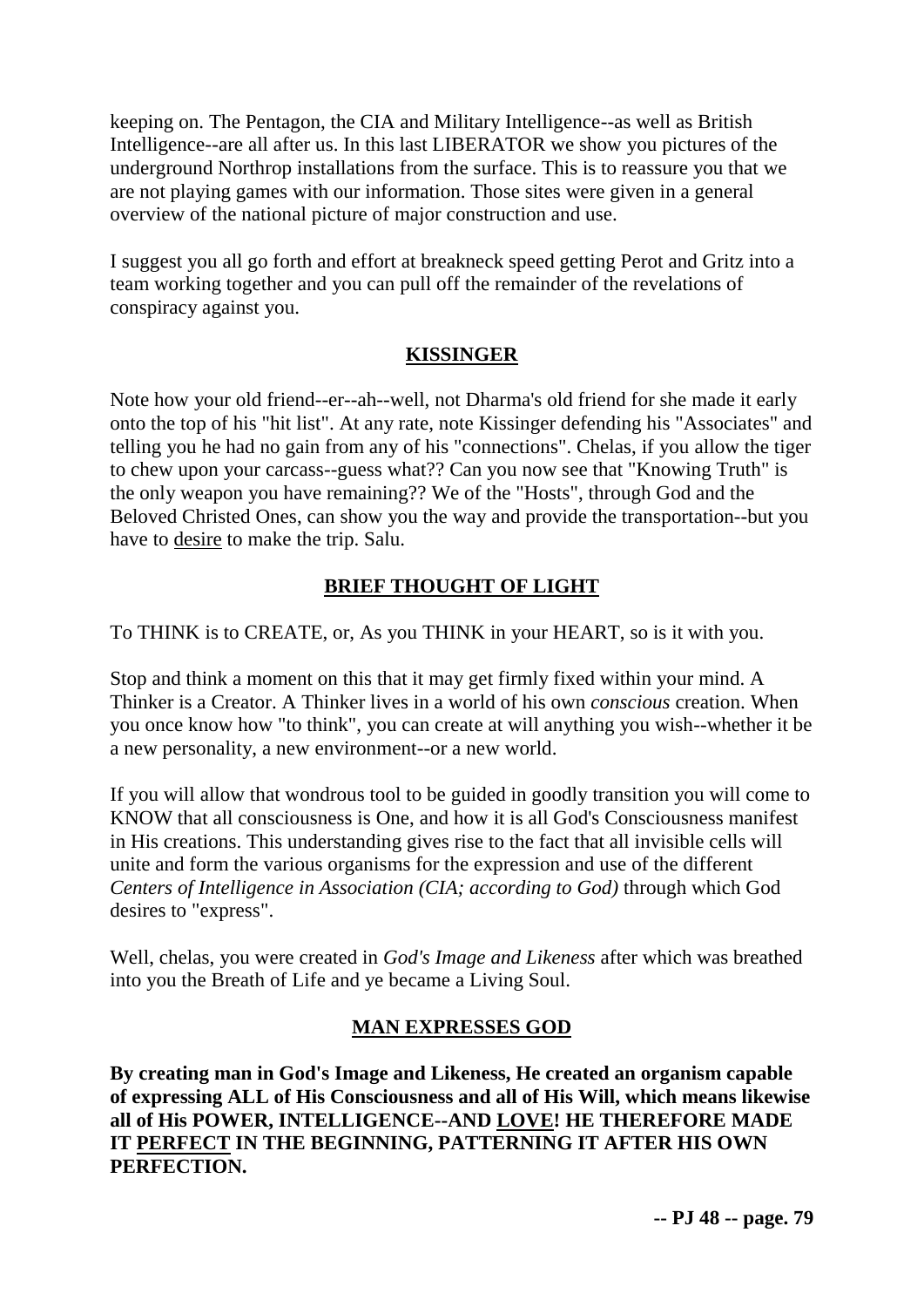**When God breathed into man's organism His Breath, it became alive with Him; for then it was He who breathed into it His Will--not from without, but from within--from the Kingdom of Heaven within, where always He IS. Ever afterward He breathed and lived and had His Being within man, for He created him in His Own Image and Likeness ONLY FOR THAT PURPOSE.**

**The proof of this is: man does not and cannot breathe of himself. Something far greater than his conscious, natural self lives in his body and breathes through his very lungs. A mighty power within his body thus uses the lungs, even as it uses the heart to force the blood containing the life indrawn through the lungs to every cell of the body; as it uses the stomach and other organs to digest and assimilate food to make blood, tissue, hair and bone; as it uses the brain, the tongue, the hands and feet, to think and say and do everything that man does.**

## **This power is God's Will to BE and LIVE in man. Therefore, whatever man is, God IS, and whatever man does, or you do, God DOES, and whatever you say or think, it is God Who says or thinks it through your organism.**

Please give some of your thoughts to this matter for you have been sorely misled and it shall be costly indeed if you see not the Truth and reality of your presence and reality. So be it.

## **CIA CONTINUED**

Back to the CIA and other dreary, dark secrets thrust against you. First in order this day in this writing is a further outlay of activities of Kissinger and Clone Bush because it is such an integral part of the Intelligence Cult mentality and organization. I simply cannot rush through this uncovering in limited measure for it is all so entangled that it must be unraveled thread by thread. Thank you for your attention and please do not spend time flailing self for that which you knew not--come into KNOWING and then the creative thoughts for action will start to surge.

I am overwhelming Dharma with information and I must take caution lest I rush toO quickly. I consider that if she can write it--you can read it in even less time and that measures my output to your needs--if you get behind, it is of your doing for I shall not slow the pace and yet you MUST realize from day to day that much is going on which I cannot even begin to touch upon.

Two things of great importance are: First Colonel Fletcher Prouty (now famous because of the JFK uncover) has such abundant information of even more importance to you that I know not how to get it all to you. He has just exposed that there exists **an Anglo-American "Murder, Inc."** which targets and undermines the sovereignty of the European nations. So you see--the threads of the web move in all directions to encompass the globe--BUT THE HEART OF THE WEB ALWAYS RESIDES IN THE ONE FOCUS--THE GLOBAL CONTROLLERS, IN PRACTICAL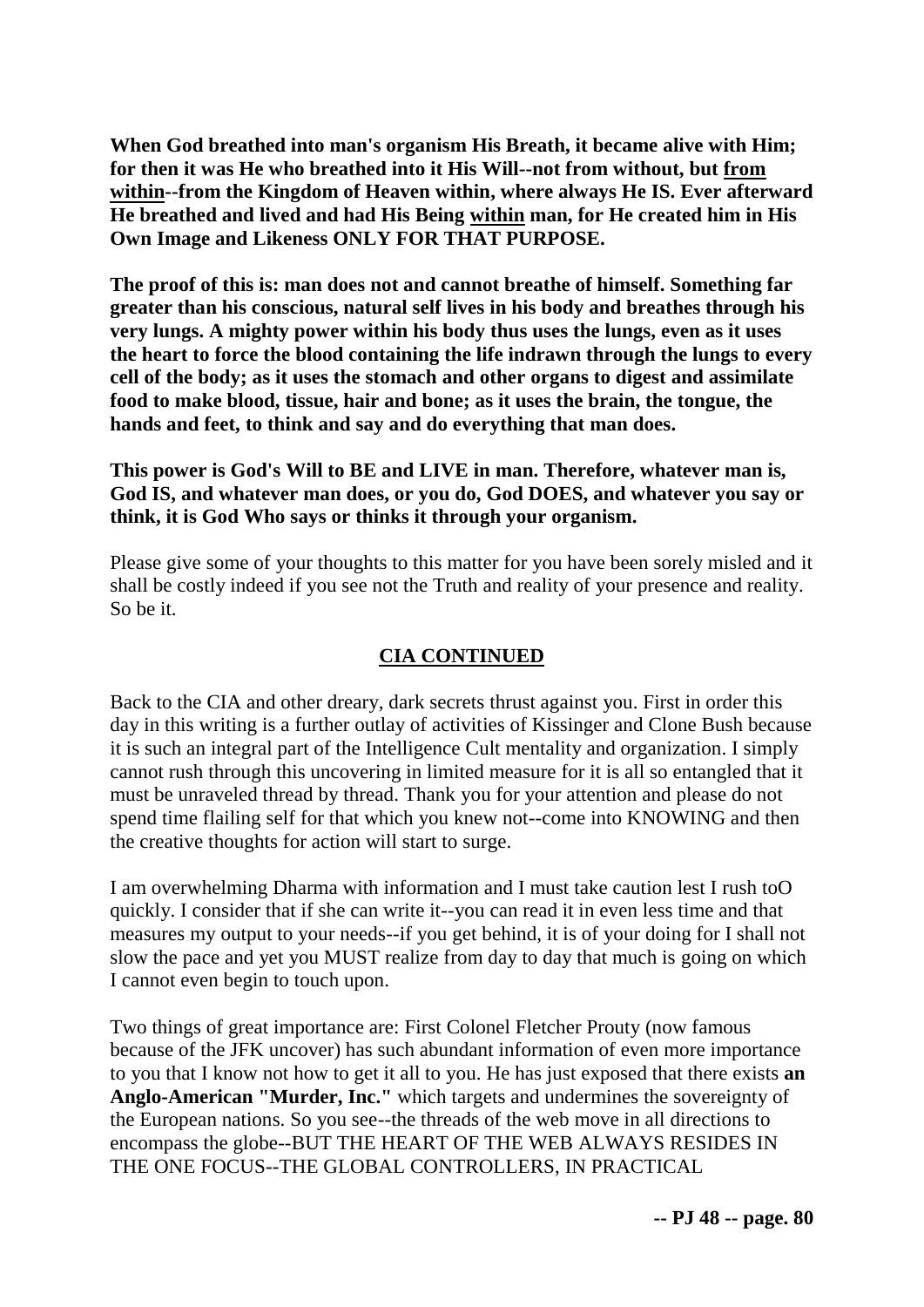## REFERENCE: THE COMMITTEE OF 300.

Second, you need to know all about the "collapse of Olympia and York Real Estate corporations".

The Bank of England is right now coordinating a massive international effort to prevent the insolvency of the Canadian-based real estate giant from bringing down the international dollar credit system. The effort involves Canada's central bank and the U.S. Federal Reserve. It is all a part and parcel of the "dope" business run by the Bush Brush Gang and I need to tell you about it, so please bear with us while I effort to run on through the Kissinger clone business.

Chelas, PLEASE COUNT YOUR CALENDAR YEARS--**THE CONSPIRACY LAID FORTH "PLAN 2000" AND THAT MEANS, BY ANY LANGUAGE-- TOTAL CONTROL OF ALL NATIONS AND PEOPLE--BY YEAR 2000! You are IN IT, beloved ones, for time has run out for them to bring down the prison doors. PLEASE WAKE UP!!**

## **UNITED NATIONS AMBASSADOR AND KISSINGER CLONE**

The farce of Bush's pantomime in support of the Kissinger China card very nearly turned into the tragedy of general war in late 1971. This involved the December 1971 war between India and Pakistan, which led to the creation of an independent state of Bangladesh, and which must be counted as one of the least-known thermonuclear confrontations of the U.S.A. and U.S.S.R. For Kissinger and Bush, what was at stake in this crisis was the consolidation of the China card.

In 1970, Yahya Khan, the British-connected, Sandhurst-educated dictator of Pakistan, was forced to announce that elections would be held in the entire country. It will be recalled that Pakistan was at that time two separate regions, East and West, with India in between. In East Pakistan or Bengal, the Awami League of Sheik Mujibur Rahman campaigned on a platform of autonomy for Bengal, accusing the central government in far-off Islamabad of ineptitude and exploitation. The resentment in East Pakistan was made more acute by the fact that Bengal had just been hit by a typhoon, which had caused extensive flooding and devastation, and by the failure of the government in West Pakistan to organize an effective relief effort. In the elections, the Awami League won 167 out of 169 seats in the East. Yahya Khan delayed the seating of the new national assembly and, on the evening of March 25, ordered the Pakistani Army to arrest Mujibur and to wipe out his organization in East Pakistan.

# **EAST PAKISTAN GENOCIDE**

The army proceeded to launch a campaign of political genocide in East Pakistan. Estimates of the number of victims range from 500,000 to 3 million dead. All members of the Awami League, all Hindus, all students and intellectuals were in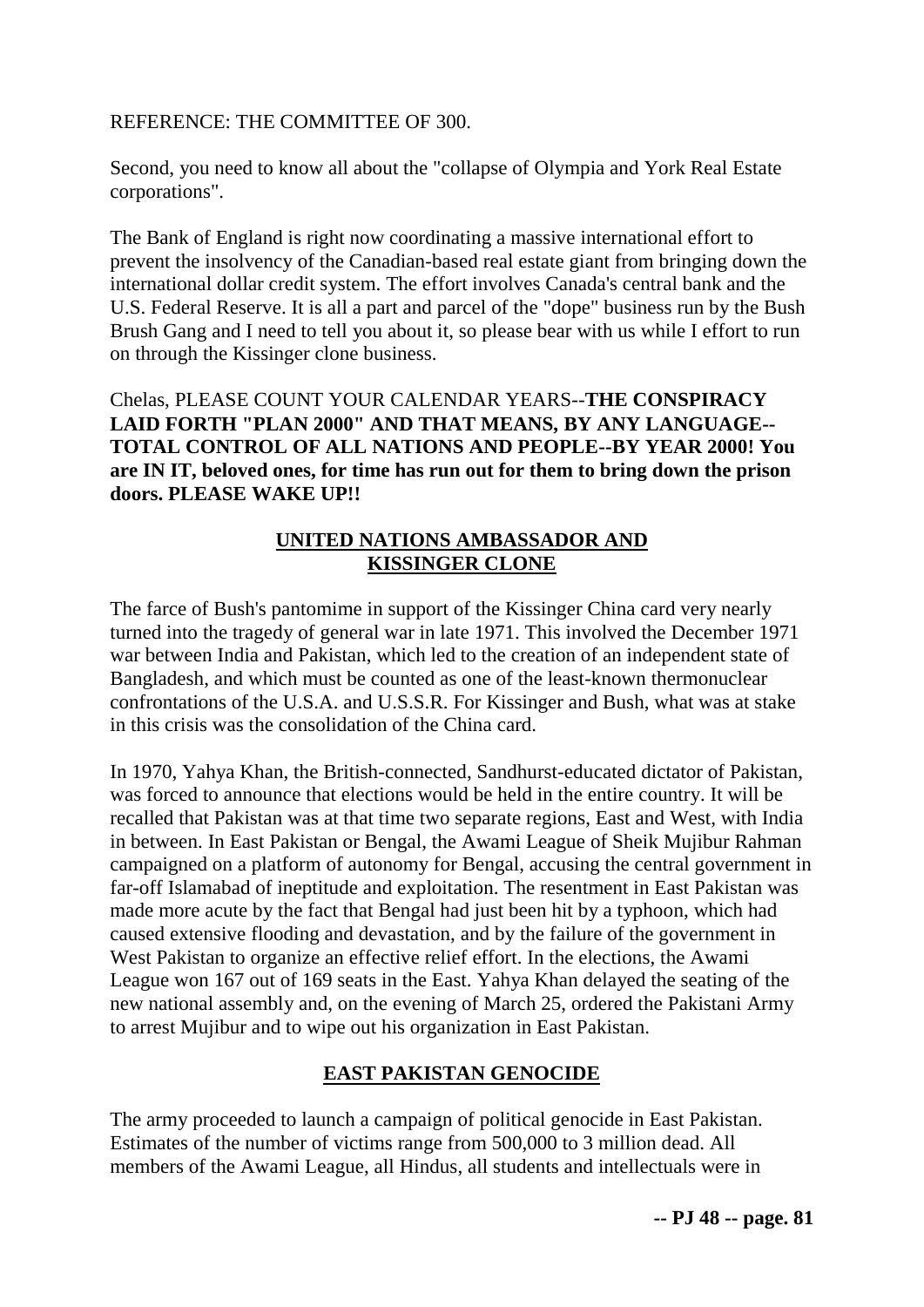danger of execution by roving army patrols. A senior U.S. Foreign Service officer sent home a dispatch in which he told of West Pakistani soldiers setting fire to a women's dormitory at the University of Dacca and then machine-gunning the women when they were forced by the flames to run out. Chelas, this is evil at its height of horror. This campaign of killing went on until December and it generated an estimated 10 million refugees which caused indescribable chaos in India, whose government was unable to prevent untold numbers from starving to death.

From the very beginning of this monumental genocide, Kissinger and Nixon made it clear that they would not condemn Yahya Khan whom Nixon considered a personal friend. Kissinger referred merely to the "strong-arm tactics of the Pakistani military", and Nixon circulated a memo in his own handwriting saying, "To all hands. Don't squeeze Yahya at this time." Nixon stressed repeatedly that he wanted to "tilt" in favor of Pakistan in the crisis.

One level of explanation for this active complicity in genocide was that Kissinger and Nixon regarded Yahya Khan as their indispensable back channel to Peking. But Kissinger could soon go to Peking any time he wanted, and soon he could talk to the Chinese U.N. delegate in a New York safe house. The essay and support for the butcher Yahya Khan was this: In 1962, India and China had engaged in brief border war, and the Peking leaders regarded India as their geopolitical enemy. In order to ingratiate himself with Chou and Mao, Kissinger wanted to take a position in favor of Pakistan, and therefore of Pakistan's ally China, and against India and against India's ally, the U.S.S.R. (Shortly after Kissinger's trip to China had taken place and Nixon had announced his intention to go to Peking, India and the U.S.S.R. signed a 20 year friendship treaty.)

In Kissinger's view, the Indo-Pakistani conflict over Bengal was sure to become a Sino-Soviet clash by proxy, and he wanted the United States aligned with China in order to impress Peking with the vast benefits to be derived from the U.S.-P.R.C. strategic alliance under the heading of the "China card".

Kissinger and Nixon were isolated within the Washington bureaucracy on this issue. Secretary of State Rogers was very reluctant to go on supporting Pakistan, and this was the prevalent view in Foggy Bottom and in the embassies around the world. Nixon and Kissinger were isolated from the vast majority of congressional opinion, which expressed horror and outrage over the extent of the carnage being carried out week after week, month after month, by Yahya Khan's armed forces. Even the media and U.S. public opinion could not find any reason for the friendly "tilt" in favor of Yahya Khan. On July 31, Kissinger exploded at a meeting of the Senior Review Group when a proposal was made that the Pakistani army could be removed from Bengal. "Why is it our business how they govern themselves?" Kissinger raged. "The President always says to tilt to Pakistan, but every proposal I get from inside the U.S. government is in the opposite direction. Sometimes I think I am in a nut house." This went on for months. On December 3, at a meeting of Kissinger's Washington Special Action Group, Kissinger exploded again, exclaiming, "I've been catching unshirted hell every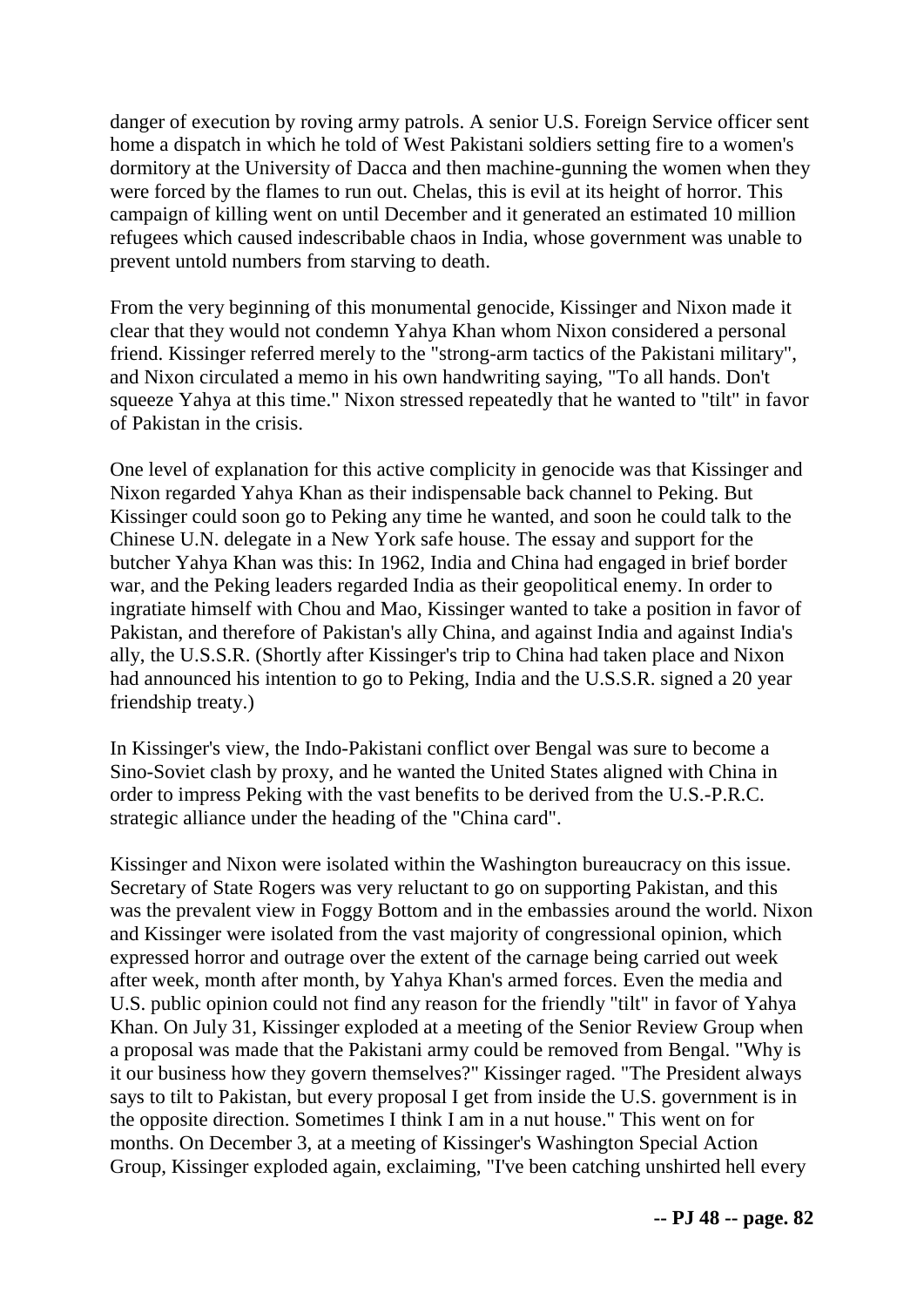half-hour from the president who says we're not tough enough. He really doesn't believe we're carrying out his wishes. He wants to tilt toward Pakistan and he believes that every briefing or statement is going the other way."

Please don't act shocked, readers--**the gist of these statements were printed and published in Jack Anderson's syndicated column, and reprinted in Jack Anderson's,** THE ANDERSON PAPERS (New York: Quadrangle/New York Times Book Co. New York Random House, 1973).

But no matter what Rogers, the State Department and the rest of Washington bureaucracy might do, Kissinger knew that George Bush at the U.N. would play along with the pro-Pakistan tilt. "And I knew that George Bush, our able U.N. ambassador, would carry out the President's policy," wrote Kissinger in his memoirs, in describing his decision to drop U.S. opposition to a Security Council debate on the subcontinent. This made Bush one of the most degraded and servile U.S. officials of the era.

# **SUMMARY: PAKISTAN-INDIA WAR**

Indira Gandhi had come to Washington in November to attempt a peaceful settlement to the crisis, but was crudely snubbed by Nixon and Kissinger. The chronology of the acute final phase of the crisis can be summed up as follows:

*December 3, 1971*: Yahya Khan ordered the Pakistani Air Force to carry out a series of surprise air raids on Indian air bases in the north and west of India. These raids were not effective in destroying the Indian Air Force on the ground, which had been Yahya Khan's intent, but Yahya Khan's aggression did precipitate the feared Indo-Pakistani war. The Indian Army made rapid advances against the Pakistani forces in Bengal, while the Indian Navy blockaded Pakistan's ports. At this time, the biggest-ever buildup in the Soviet naval forces in the Indian Ocean also began.

*December 4*: At the U.N. Security Council, George Bush delivered a speech in which his main thrust was to accuse India of repeated incursions into East Pakistan, and challenging the legitimacy of India's resort to arms, in spite of the plain evidence that Pakistan had struck first. Bush introduced a draft resolution which called on India and Pakistan immediately to cease all hostilities. Bush's resolution also mandated the immediate withdrawal of all Indian and Pakistani armed forces back to their own territory, meaning in effect that India should pull back from East Pakistan and let Yahya Khan's forces there get back to their mission of genocide against the local population. Observers were to be placed along the Indo-Pakistani borders by the U.N. Secretary General.

Bush's resolution also contained a grotesque call on India and Pakistan to "exert their best efforts toward the creation of a climate conducive to the voluntary return of refugees to East Pakistan". This resolution was out of touch with the two realities: that Yahya Khan had started the genocide in East Pakistan back in March, and that Yahya had now launched aggression against India with his air raids. Bush's resolution was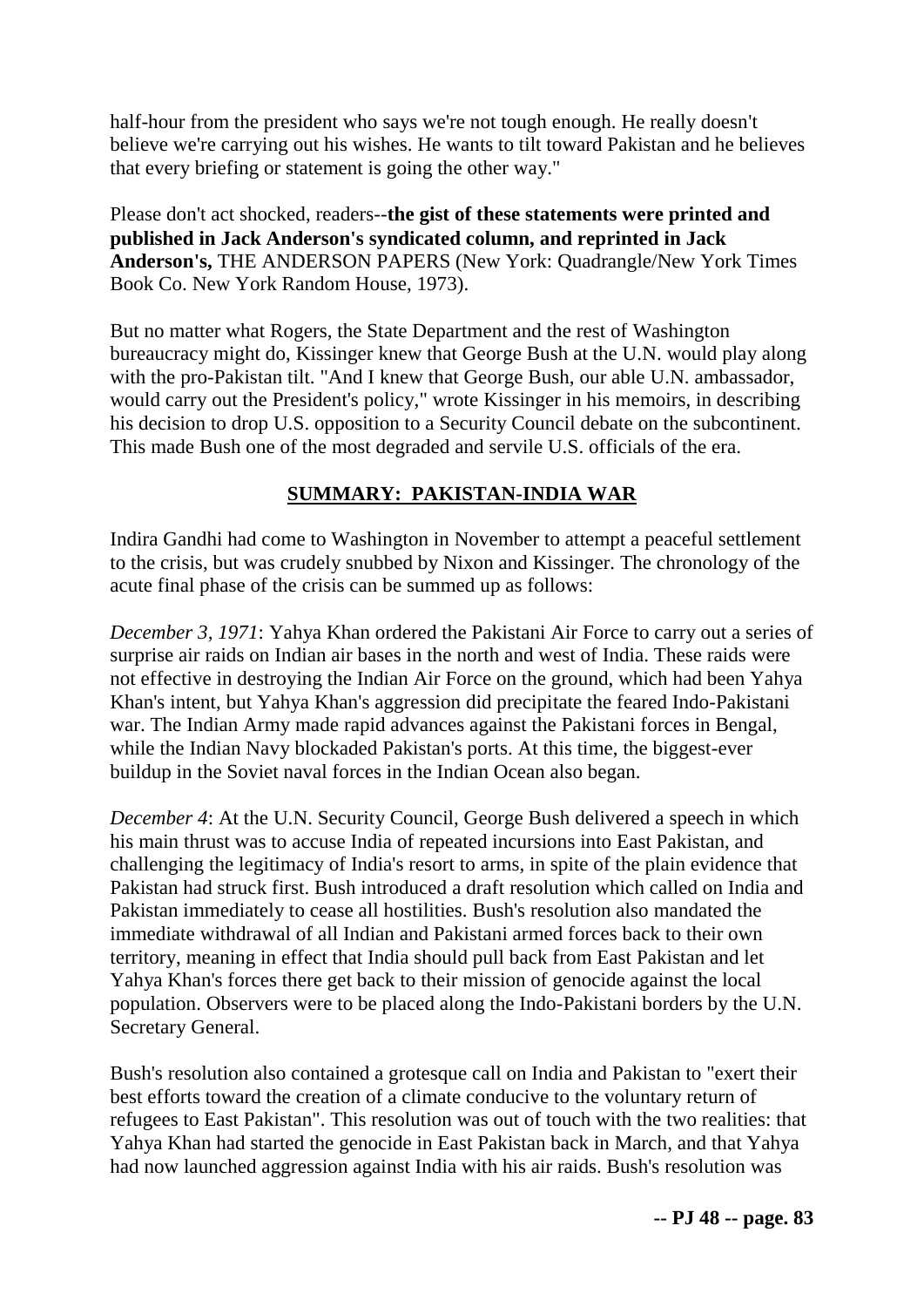vetoed by the Soviet representative, Yakov Malik.

*December 6*: The Indian government extended diplomatic recognition to the independent state of Bangladesh. Indian troops made continued progress against the Pakistani Army in Bengal.

On the same day, an NBC camera team filmed much of Nixon's day inside the White House. Part of what was recorded, and later broadcast, was a telephone call from Nixon to George Bush at the United Nations, giving Bush his instructions on how to handle the India-Pakistan crisis, "Some, all over the world, will try to make this basically a political issue," said Nixon to Bush. "You've got to do what you can. More important than anything else now is to get the facts out with regard to what we have done, that we have worked for a political settlement, what we have done for the refugees and so forth and so on. If you see that some here in the Senate and House, for whatever reason, get out and misrepresent our opinions, I want you to hit it frontally, strongly, and toughly; is that clear? Just take the gloves off and crack it, because you know exactly what we have done, OK?" You can check this one out also--with references-- from Jack Anderson previously mentioned book. *op. cit., p.226*. I am not going to waste time referencing all my information--for several urgent reasons, but "time" is reason enough and you can follow on with what I do present.

## **FLIRTING WITH GLOBAL WAR**

*December 7*: George Bush at the U.N. made a further step for-ward toward global confrontation by branding India as the aggressor in the crisis, as Kissinger approvingly notes in his memoirs. Bush's draft resolution, described above, which had been vetoed by Malik in the Security Council, was approved by the General Assembly by a nonbinding vote of 104 to 11, which Kissinger considered a triumph for Bush. But on the same day, Yahya Khan informed the government in Washington that his military forces in East Pakistan were rapidly disintegrating. Kissinger and Nixon seized on a dubious report from an alleged U.S. agent at a high level in the Indian government which purported to summarize recent remarks of Indira Gandhi to her cabinet. According to this report, which may have come from the later Prime Minister Moraji Desai, Mrs. Gandhi had pledged to conquer the southern part of Pakistani-held Kashmir. If the Chinese "rattled the sword", the report quoted Mrs. Gandhi as saying, the Soviets would respond. This unreliable report be-came one of the pillars for furtlaer actions by Nixon, Kissinger and Bush.

*December 8*: By this time, the Soviet Navy had some 21 ships either in or approaching the Indian Ocean, in contrast to a pre-crisis level of three ships. At this point, with the Vietnam War raging unabated, the U.S.A. had a total of three ships in the Indian Ocean--two old destroyers and a seaplane tender. The last squadron of the British Navy was departing from the region in the framework of the British pullout from east of Suez.

In the evening, Nixon suggested to Kissinger that the scheduled Moscow summit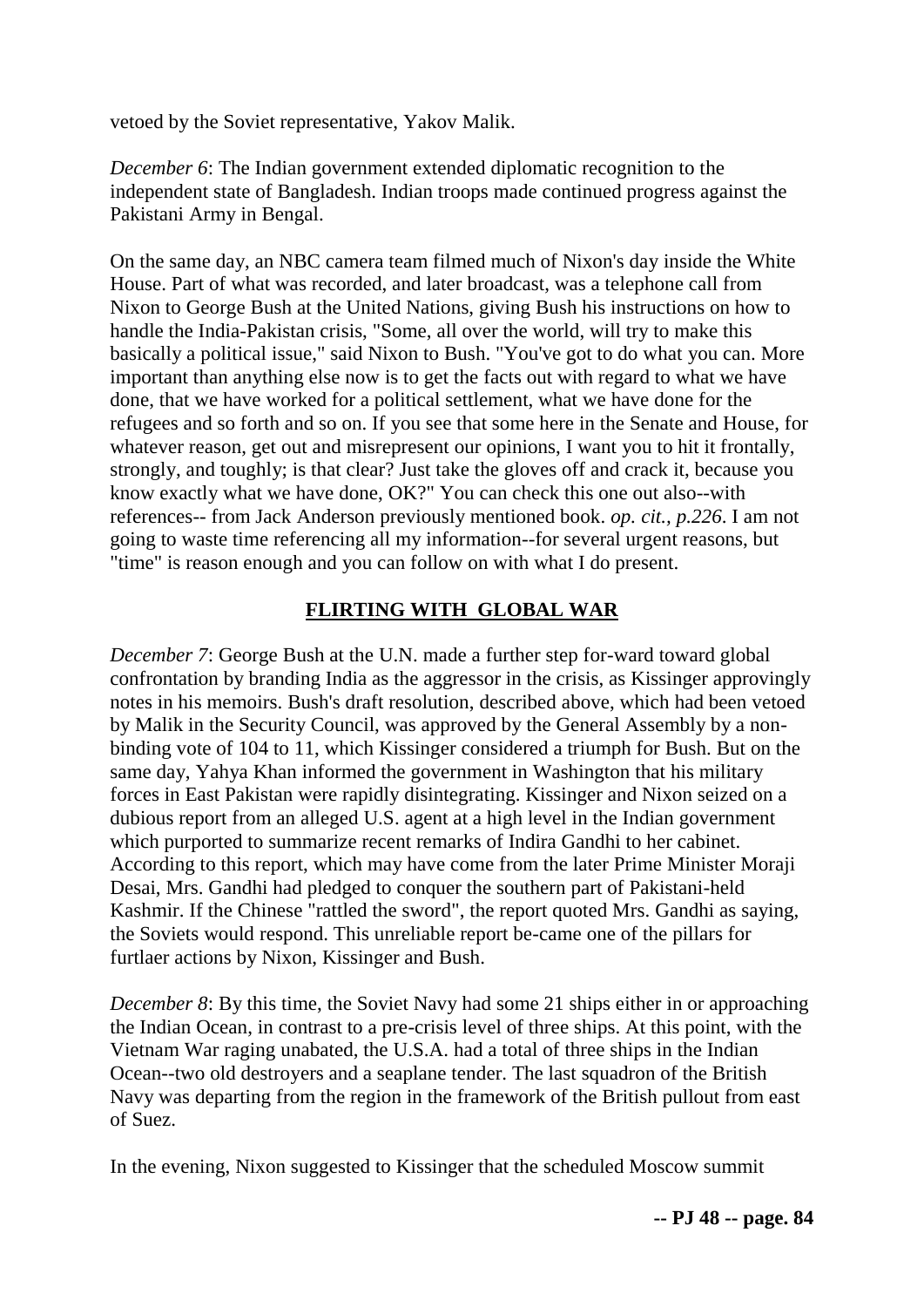might be canceled. Kissinger raved that India wanted to detach not just Bengal, but Kashmir also, leading to the further secession of Baluchistan and the total dismemberment of Pakistan. "Fundamentally," wrote Kissinger of this moment, "our only card left was to raise the risks for the Soviets to a level where Moscow would see larger interests jeopardized,"-- by its support of India, which had been lukewarm so far.

*December 9*: The State Department and other agencies were showing signs of being almost human, seeking to undermine the Nixon-Kissinger-Bush policy through damaging leaks and bureaucratic obstructionism. Nixon, "beside himself" over the damaging leaks, called in the principal officers of the Washing-ton Special Action Group and told them that while he did not insist on their being loyal to the President, they ought at least to be loyal to the United States. Among those Nixon insulted was Undersecretary of State, U. Alexis Johnson. But the leaks only increased.

## **KISSINGER SENDS NUKE NAVY**

*December 10*: Kissinger ordered the U.S. Navy to create Task Force 74, consisting of the nuclear aircraft carrier Enterprise, with escort and supply ships, and to have these ships proceed from their post at Yankee Station in the Gulf of Tonkin off Vietnam to Singapore. Is anyone getting a bit scared at "what you don't know" and which has been hurting you all these years? Reread that again: "NUCLEAR AIRCRAFT CARRIER"— "KISSINGER ORDERED". DOES THIS REALLY SOUND LIKE THE GOOD OLD U.S.A. YOU KNEW AND LOVED??? WHO ARE YOU ASKING GOD TO BLESS WHEN YOU SING--"GOD BLESS THE U.S.A. "??

In Dacca, East Pakistan, Major General Rao Farman Ali Khan, the commander of Pakistani forces in Bengal, asked the United Nations representative to help arrange a cease-fire, followed by the transfer of power in East Pakistan to the elected representatives of the Awami League and the "repatriation with honor" of his forces back to West Pakistan. At first it appeared that this de facto surrender had been approved by Yahya Khan. But when Yahya Khan heard that the U.S. fleet had been ordered into the Indian Ocean (undoubtedly for "regular exercises" as presented to you-the-people and I don't believe U.S. meant U.N. as a Freudian slip), he was so encouraged that he junked the idea of a surrender and ordered Gen. Ali Khan to resume fighting, which he most certainly did--instantly.

Colonel Melvin Hoist, the U.S. military attache in Katmandu, Nepal, a small country sandwiched between India and China in the Himalayas, received a call from the Indian military attache, who asked whether the American had any knowledge of a Chinese military buildup in Tibet. "The Indian high command had some sort of information that military action was increasing in Tibet," said Hoist in his cable to Washington. The same evening, Col. Hoist received a call from the Soviet military attache, Loginov, who also asked about Chinese military activity. I told you long ago that you have never been anything other than allies with the Soviet Union. Loginov said that he had spoken over the last day or two with the Chinese military attache, Zhao Kuang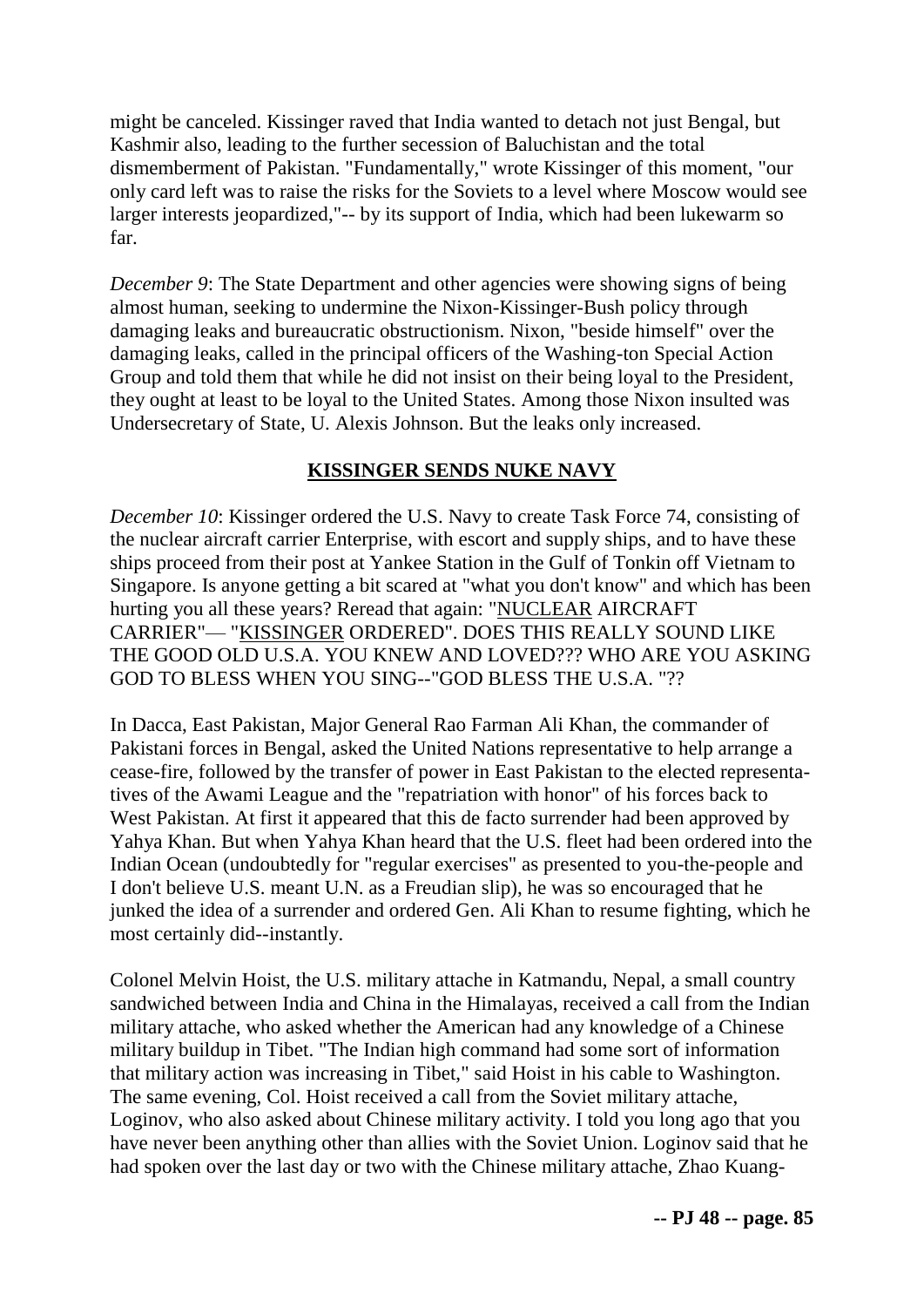Chih, "advising Zhao that the P.R.C. should not get too serious about intervention because the U.S.S.R. would react, had many missiles, etc."

At the moment, the Himalaya mountain passes, the corridor for any Chinese troop movement, were all open and free from snow. The CIA had noted "war preparations" in Tibet over the months since the Bengal crisis had begun. Nikolai Pegove, the Soviet ambassador to New Dehli, had assured the Indian government that in the eventuality of a Chinese attack on India, the Soviets would mount a "diversionary action in Sinkiang".

*December 11*: Kissinger had been in town the previous day, meeting the Chinese U.N. delegate. Today Kissinger would meet with the Pakistani Deputy Prime Minister Ali Bhutto, in Bush's suite at the Waldorf-Astoria. Huang Hua, the Chinese delegate, made remarks which Kissinger chose to interpret as meaning that the "Chinese might intervene militarily even at this late stage."

# **HOTLINE TO RUSSIA: NUCLEAR ULTIMATUM**

December 12: Nixon, Kissinger and Haig met in the Oval Office early Sunday morning in the council of war. Yes, this is the same Haig who was on Larry King Live last evening telling you that ALL those little advisors, etc., MUST have limousine service at a moment's notice--also the same Haig that got fired when he was involved in "Nuclear War I" of which I wrote many JOURNALS back. Kissinger later described the meeting in point as a crucial meeting, where, as it turned out, "**the first decision to risk war in the triangular Soviet-Chinese-American**" geopolitical relationship was taken.

During Nixon's 1975 secret grand jury testimony to the Watergate Special Prosecution Force, the former President insisted that the United States had come "close to nuclear war" during the Indo-Pakistani conflict. According to one attorney who heard Nixon's testimony in 1975, Nixon had stated that "We had threatened to go to nuclear war with the Russians." Those remarks refer to the meeting of December 12, and the actions it set into instant motion.

Navy Task Force 74 was ordered to proceed through the Strait of Malacca and into the Indian Ocean, and it attracted the attention of the world media in so doing the following day. Task Force 74 was now on wartime alert.

At 11:30 a.m. local time, Kissinger and Haig sent the Kremlin a message over the Hot Line. This was the first use of the Hot Line during the Nixon Administration, and apparently the only time it was used during the Nixon years, with the exception of the October 1973 Middle East War. According to Kissinger, this Hot Line message contained the ultimatum that the Soviets respond to earlier American demands; otherwise Nixon would order Bush to "set in train certain moves" in the U.N. Security Council that would be irreversible. But is this all the message said? Kissinger comments in his memoirs a few pages later: "Our fleet passed through the Strait of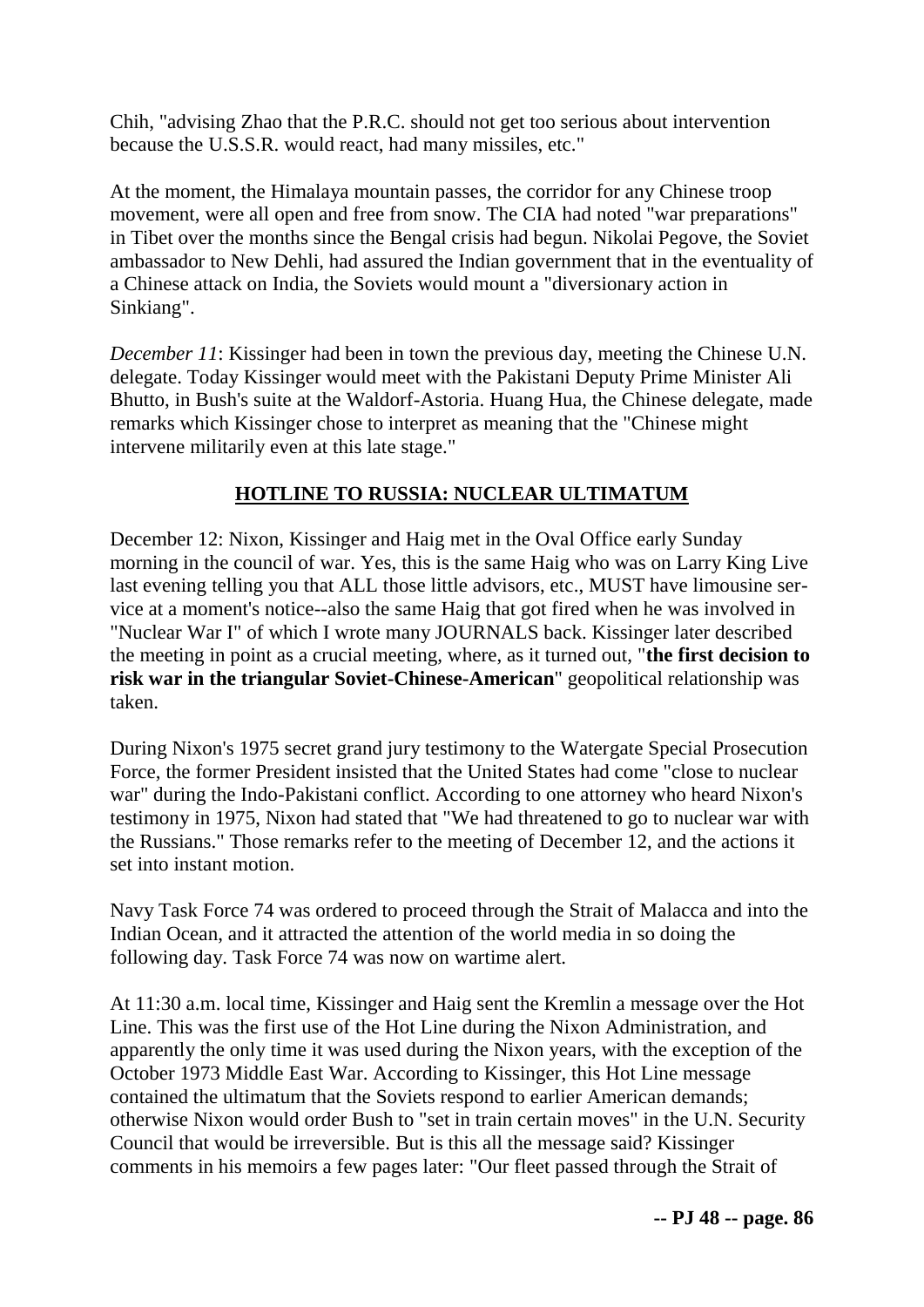Malacca into the Bay of Bengal and attracted much media attention. Were we threatening India? Were we seeking to defend East Pakistan? Had we lost our minds? It was in fact a sober calculation. We had some seventy-two hours to bring the war to a conclusion before West Pakistan would be swept into the maelstrom. It would take India that long to shift its forces and mount an assault. Once Pakistan's Air Force and Army were destroyed, its importance would guarantee the country's eventual disintegration.... We had to give the Soviets a warning that matters might get out of control on our side too. We had to be ready to back up the Chinese if at the last moment they came in after all, our U.N. initiative having failed.... However unlikely an American military move against India, the other side could not be sure; it might not be willing to accept even the minor risk that we might act irrationally." Whew--watch closely--a man with such evil egotistical attention desires will tell it all if you know where to look--start with Kissinger's memoirs.

### **THE CRAZY CARD.**

These comments by Kissinger led to the conclusion that the Hot Line message of December 12 was part of a calculated exercise in thermo-nuclear confrontations as chicken games in which it is useful to hint to the opposition that one is insane. If your adversary thinks you are crazy, then he is more likely to back down, the argument goes. This goes too, for ones moving into a war such as the one in Iraq. Make all you nice people supporting the atrocities--believe that the leader of the opposition is THE "Madman" in point and not the really "madmen" doing the atrocity--in this case, the United States of America through the invisible guise of the United Nations who didn't know what had hit them. By the way--yellow ribbons represent the desired "let them show that they are cowards" presented by Bush and Kissinger. You must remember that the advisors still on board after Kissinger left--ARE MEMBERS OF KISSINGER AND ASSOCIATES. KISSINGER'S LEAVING, AFTER THE CHINA PROBLEMS, MEANS NOTHING EXCEPT LESS FOCUS WHILE HE CONTINUES HIS WORLD-WIDE SWEEP. Kissinger's reference to acting irrationally recalls the infamous RAND Corporation theories, of which we have elaborately written, of thermo-nuclear confrontations as "chicken games"--you might see identical messages.

The conclusion can only be, chelas, that on December 12, 1971, as you spoke of Christmas and shopping, the world was indeed at the very brink of thermo-nuclear war.

And so--where was little Georgie Porgy, Puddin' and Pie? We will take that up after a bit of a rest break so we can end this chapter before it fills the whole of the JOURNAL.

Thank you. Hatonn to stand-by.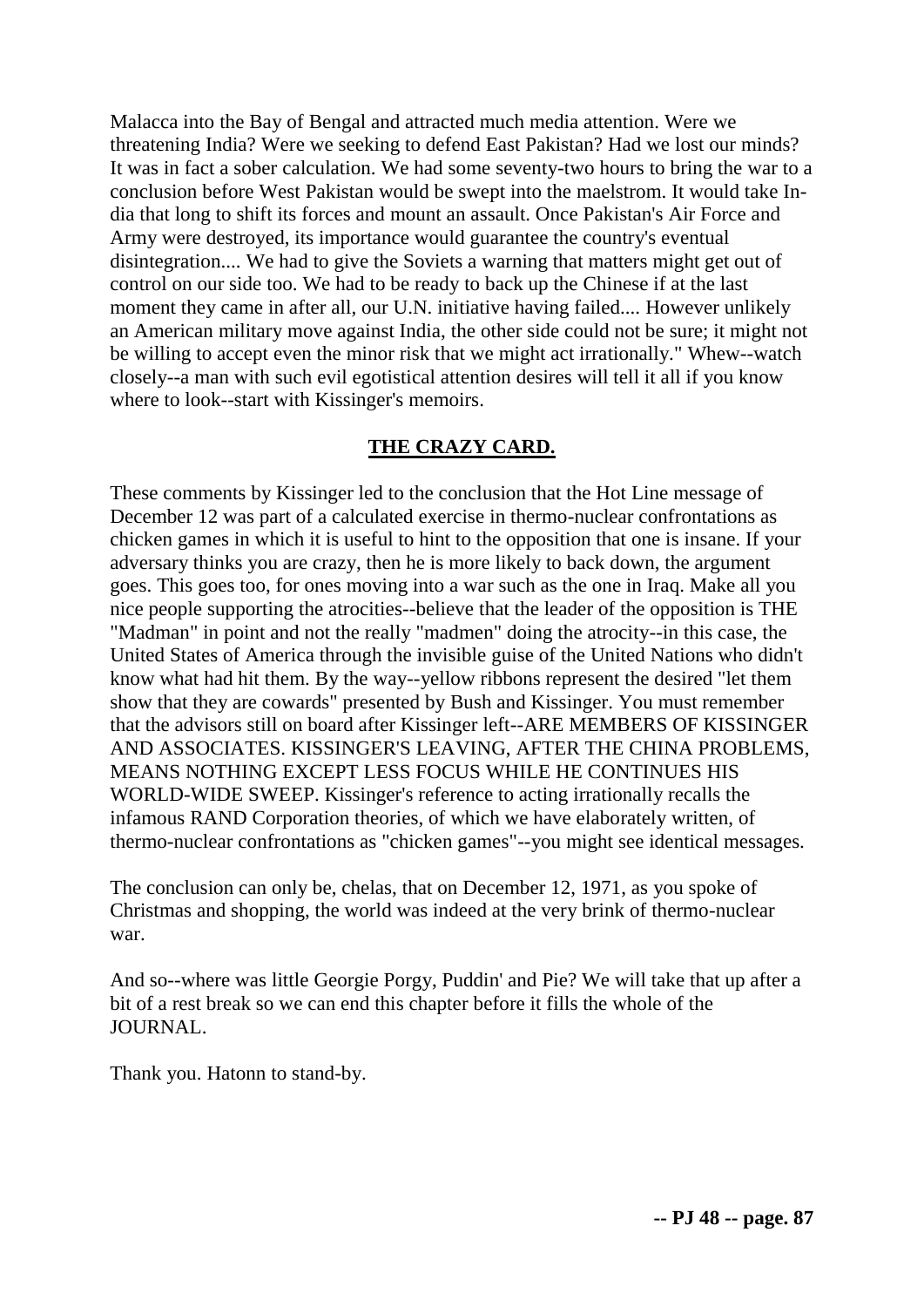#### **CHAPTER 8**

#### REC #2 HATONN

#### WED., APRIL 1, 1992 11:47 A.M. YEAR 5, DAY 229

#### **WEDNESDAY, APRIL 1, 1992**

#### **WHERE WAS GEORGE?**

Where was George? He was acting as the willing mouthpiece for madmen. Late in the evening December 12, Bush delivered the following remarks to the Security Council, which are recorded in Kissinger's memoirs:

*"The question now arises as to India's further intentions. For example, does India intend to use the present situation to destroy the Pakistan army in the West? Does India intend to use as a pretext the Pakistani counterattacks in the West to annex territory in West Pakistan? Is its aim to take parts of Pakistan-controlled Kashmir contrary to the Security Council resolution of 1948, 1949, and 1950? If this is not India's intention, then a prompt disavowal is required. The world has a right to know: What are India's intentions? Pakistan's aims have become clear. It has accepted the General Assembly's resolution passed by a vote of 104 to 11. My government has asked this question of the Indian Government several times in the last week. I regret to inform the Council that India's replies have been unsatisfactory and not reassuring.*

*"In view of India's defiance of world opinion expressed by such an overwhelming majority, the United States is now returning the issue to the Security Council. With East Pakistan virtually occupied by Indian troops, a continuation of the war would take on increasingly the character of armed attack on the very existence of a Member State of the United Nations."*

Bush introduced another draft resolution of pro-Pakistan tilt, which called on the governments of India and Pakistan to take measures for an immediate cease-fire and withdrawal of troops, and for measures to help the refugees. This resolution was also vetoed by the U.S.S.R.

*December 14*: Kissinger shocked U.S. public opinion by stating off the record to journalists in a plane returning from a meeting with French President Georges Pompidou in the Azores, that if Soviet conduct continued in the present mode, the U.S. was "prepared to reevaluate our entire relationship, including the summit." Now, dear ones, keep uppermost in mind that Kissinger was a Soviet creation--a full blown member of the KGB. Perhaps you can tell ME how he got into the position of running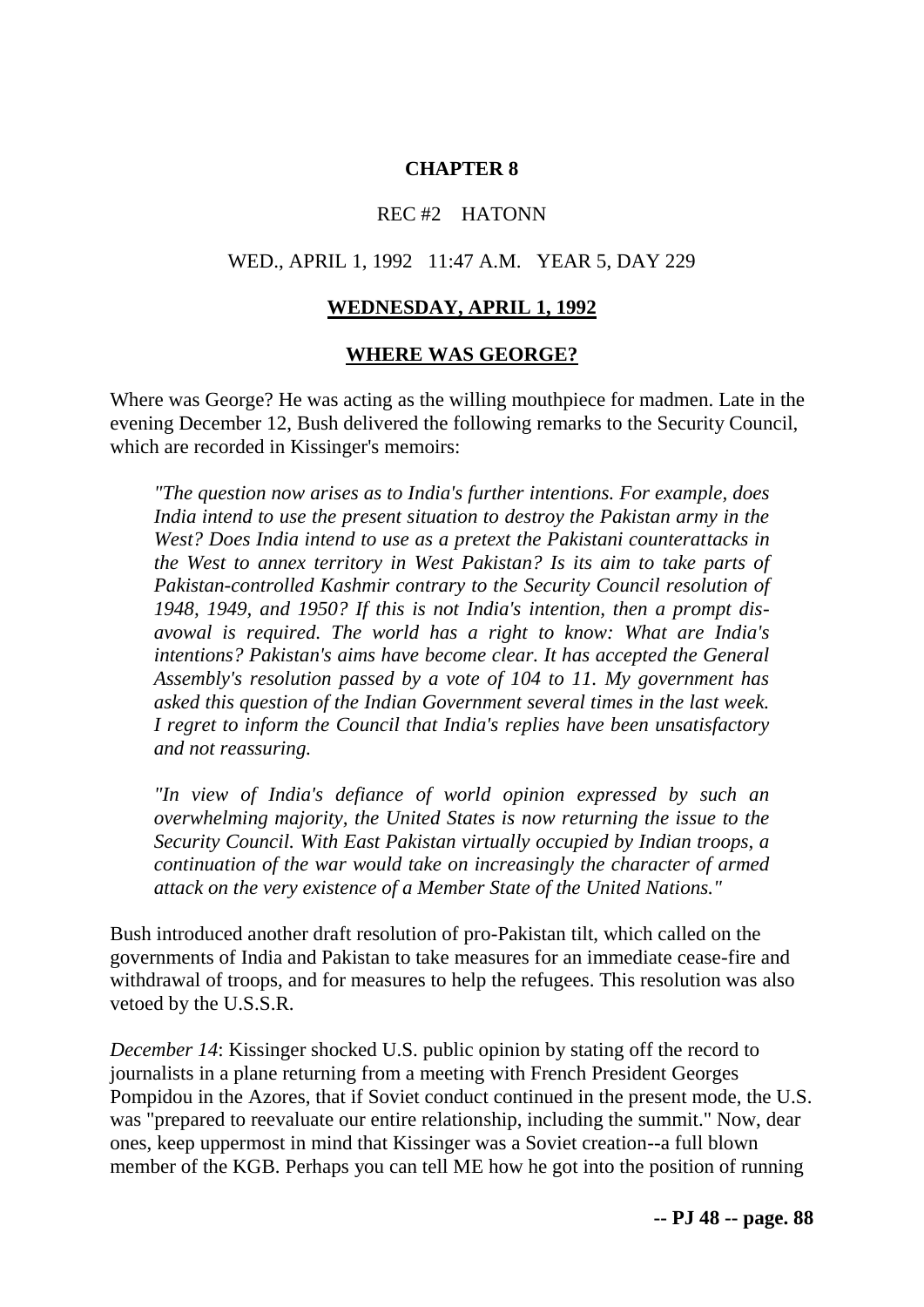the United States and through you--the world?? By accident?

*December 15*: The Pakistani commander in East Pakistan, after five additional days of pointless killing, again offered a ceasefire. Kissinger claimed that the five intervening days had allowed the United States to increase the pressure on India and prevent the Indian forces from turning on West Pakistan.

*December 16*: Mrs. Gandhi offered an unconditional cease-fire in the west, which Pakistan immediately accepted. Kissinger opined that this decision to end all fighting had been "reluctant" on the part of India, and had been made possible through Soviet pressure generated by U.S. threats. Chou Enlai also said later that the United States had saved West Pakistan. Kissinger praised Nixon's "courage and patriotism" and his commitment to "preserve the balance of power for the ultimate safety of all free people." Apprentice geopolitician George Bush had carried out yeoman service in that immoral cause.

After a self-serving and false description of the Indo-Pakistani crisis of 1971, Kissinger pontificates in his memoirs about the necessary priority of geopolitical machinations: "There is in America an idealistic tradition that sees foreign policy as a context between evil and good. There is a pragmatic tradition that seeks to solve 'problems' as they arise. There is a legalistic tradition that treats international issues as juridical cases. There is no geopolitical tradition." In their stubborn pursuit of an alliance with the second strongest land power at the expense of all other considerations, Kissinger, Nixon and Bush were following the dictates of classic geopolitics. This is the school in which Bush was trained, and this is how he has reacted to every inter-national crisis down through the Gulf War, which was originally conceived in London as a "**geopolitical**" adjustment in favor of the Anglo-Saxons against Germany, Japan, the Arabs, the developing sector and the rest of the world.

## **GENOCIDE IN VIETNAM**

1972 was the second year of Bush's U.N. tenure and it was during this time that he distinguished himself as a shameless apologist for the genocidal and vindictive Kissinger policy of prolonging and escalating the war in Vietnam. During most of his first term, Nixon pursued a policy he called the "Vietnamization" of the war. This meant that U.S. land forces were progressively withdrawn, while the South Vietnamese Army was ostensibly built up so that it could bear the battle against the Viet Cong and the North Vietnamese regulars. This policy went into crisis in March 1972 when the North Vietnamese launched a 12-division assault across the Demilitarized Zone against the South. On May 8, 1972, Nixon announced that the fullscale bombing of the North, which had been suspended since the spring of 1968, would be resumed with a vengeance: Nixon ordered the bombing of Hanoi and the mining of Haiphong Harbor, and the savaging of transportation lines and military installations all over the country.

This mining had always been rejected as a tactic during the previous conduct of the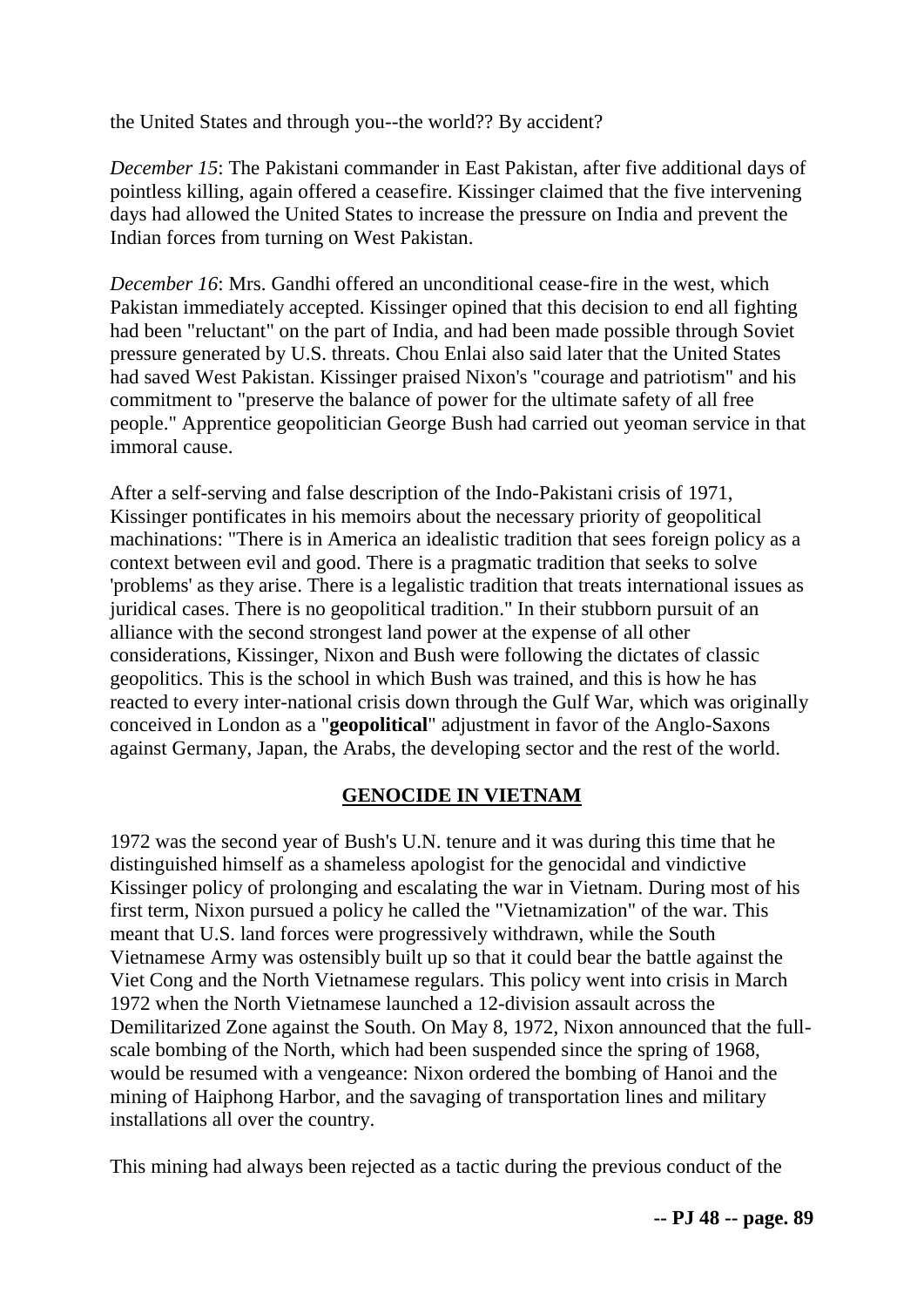war because of the possibility that bombing and mining the harbors might hit Soviet, Chinese, and other foreign ships, killing the crews and creating the risk of retaliation by these countries against the U.S.A. Now, before the 1972 elections, Kissinger and Nixon were determined to "go ape", discarding their previous limits on offensive action and risking whatever China and the U.S.S.R. might do. It was another gesture of reckless confrontation, fraught with incalculable consequences. Later in the same year, in December, Nixon would respond to a breakdown in the Paris talks with the Hanoi government by ordering the infamous Christmastime B-52 attacks on the North. Is this not a most interesting way to celebrate the perfection of a Christ Child's birthing? These are the same evil liars who always give you the old song-and-dance about asking God to bless the actions and take care of you. They laugh at you innocent believing lambs all the way to the slaughter pens. It pains me beyond expression to see these mighty men of evil sit in a congregation in some Church or another on Sunday morning and then "stroll" home to allow themselves to appear Godly. This becomes Evil in its most degrading form. Further, the church leaders and other members of the congregations reach into the depths of the same evil by blasphemy in the blessing of their presence. What might I have against "religion"? Exactly THIS! Any time anyone asks for blessings in WAR--IS NOT OF GOD. WAR AND BLOODSHED IS NOT OF GOD'S INSTRUC'TIONS AND HE WOULD CER-TAINLY NOT BLESS SUCIFIN A TEMPLE IF IT BE HIS.

It was George Bush who officially informed the international diplomatic community of Nixon's March decisions. Bush ad-dressed a letter to the Presidency of the U.N. Security Council in which he outlined what Nixon had set into motion:

*"The President directed that the entrances to the ports of North Vietnam be mined and that the delivery of seaborne supplies to North Vietnam be prevented. These measures of collective self-defense are hereby being reported to the United Nations Security Council as required by Article 51 of the United Nations Charter. "*

Bush went on to characterize the North Vietnamese actions. He spoke of "the massive invasion across the demilitarized zone and international boundaries by the forces of North Vietnam and the continuing aggression" of Hanoi. He accused the North of "blatant violation of the understandings negotiated in 1968 in connection with the cessation of the bombing of the territory of North Vietnam.... The extent of this renewed aggression and the manner in which it has been directed and supported demonstrate with great clarity that North Vietnam has embarked on an all-out attempt to take over South Vietnam by military force and to disrupt the orderly withdrawal of United States forces." Bush further accused the North of refusing to negotiate in good faith to end the war.

The guts of Bush's message, the part that was read with greatest attention in Moscow, Peking and elsewhere, was contained in the following summary of the way in which Haiphong and the other harbors had been mined: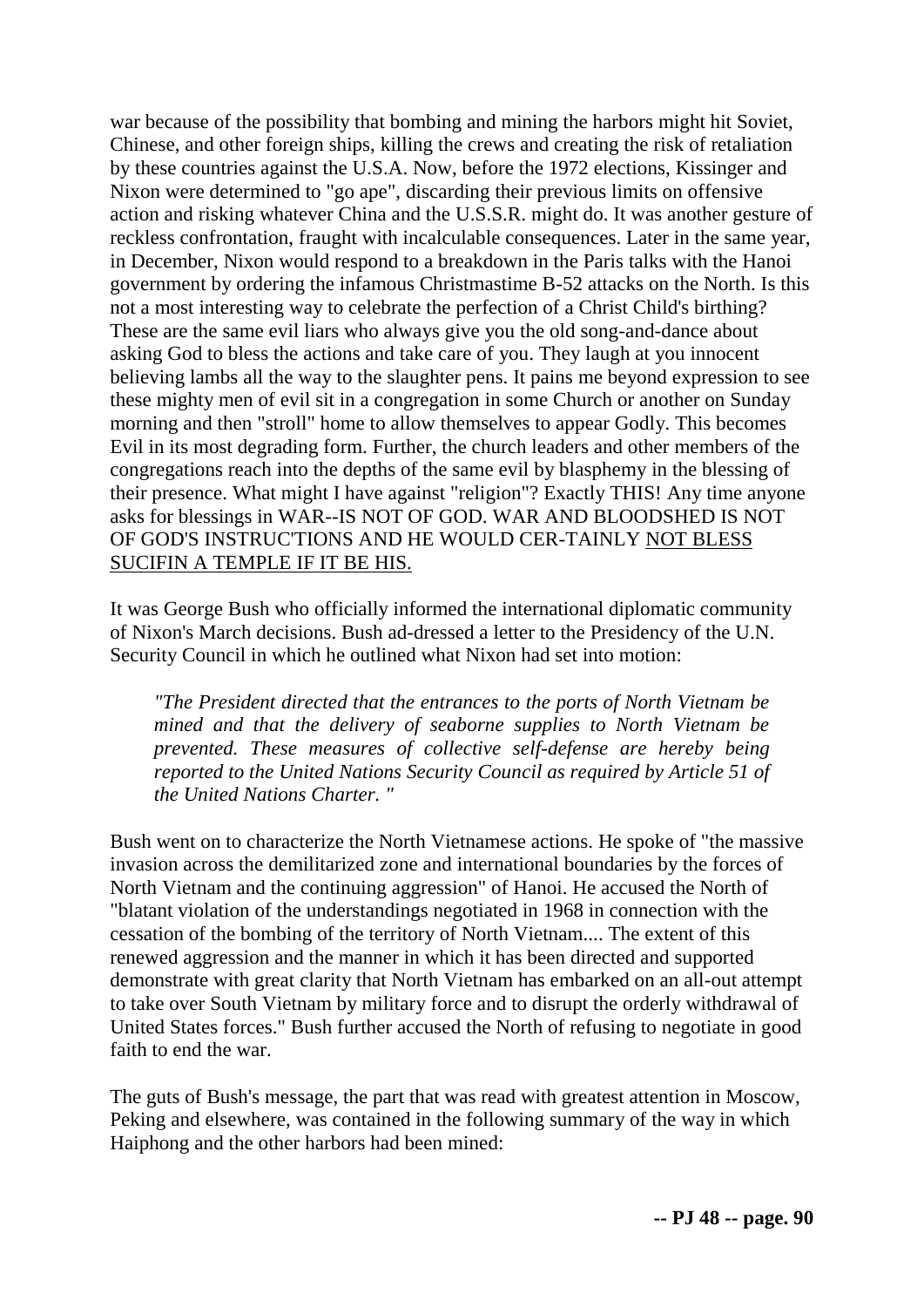*"Accordingly, as the minimum actions necessary to meet this threat, the Republic of Vietnam and the United States of America have jointly decided to take the following measures of collective self-defense: The entrances to the ports of North Vietnam are being mined, commencing 0900 Saigon time May 9, and the mines are set to activate automatically beginning 1900 hours Saigon time May 11. This will permit vessels of other countries presently in North Vietnamese ports three daylight periods to depart safely."*

In a long circumlocution, Bush also conveyed that all shipping might also be the target of indiscriminate bombing. Bush called these measures "restricted in extent and purpose". The U.S. was willing to sign a cease-fire ending all acts of war in Indochina (thus including Cambodia, which had been invaded in 1970, and Laos, which had been invaded in 1971, as well as the Vietnams) and bring all U.S. troops home within four months.

There was no bipartisan support for the bombing and mining policy Bush announced. Senator Mike Mansfield pointed out that the decision would only protract the war. Senator Proxmire called it "reckless and wrong". Four Soviet ships were damaged by these U.S. actions. There was a lively debate within the Soviet Politburo on how to respond to this, with a faction around Shelest demanding that Nixon's invitation to the upcoming Moscow superpower summit be rescinded. But Shelest was ousted by Brezhnev, and the summit went forward at the end of May. The "China card" theoreticians congratulated themselves that the Soviets had been paralyzed by fear of what Peking might do if Moscow became embroiled with Peking's new de facto ally, the United States.

Can you see how easy it is to deceive all with the simple assumption that you are enemies when in fact you are working hand in glove to accomplish THE SAME THING--REMEMBER "WE WILL TAKE YOU WITHOUT NEEDING TO FIRE A SHOT"?

# **CIVILIAN TARGETS BOMBED**

As you will see, bombing civilians got to be one of your expert tactics and was carried through brilliantly right into and through the "Gulf War".

In July 1972, reports emerged in the international press of charges by Hanoi that the U.S.A. had been deliberately bombing the dams and dikes, which were the irrigation and flood control system around Vietnam's Red River. Once again it was Bush who came forward as the apologist for Nixon's "mad bomber" foreign policy. Bush appeared on the NBC Television "Today" show to assure the U.S. public that the U.S. bombing had created only the most incidental and minor impact" on North Vietnam's dike system. This, of course, amounted to a backhanded confirmation that such bombing had been done, and damage wrought in the process. Bush was in his typical whining mode in defending the U.S. policy against worldwide criticism of war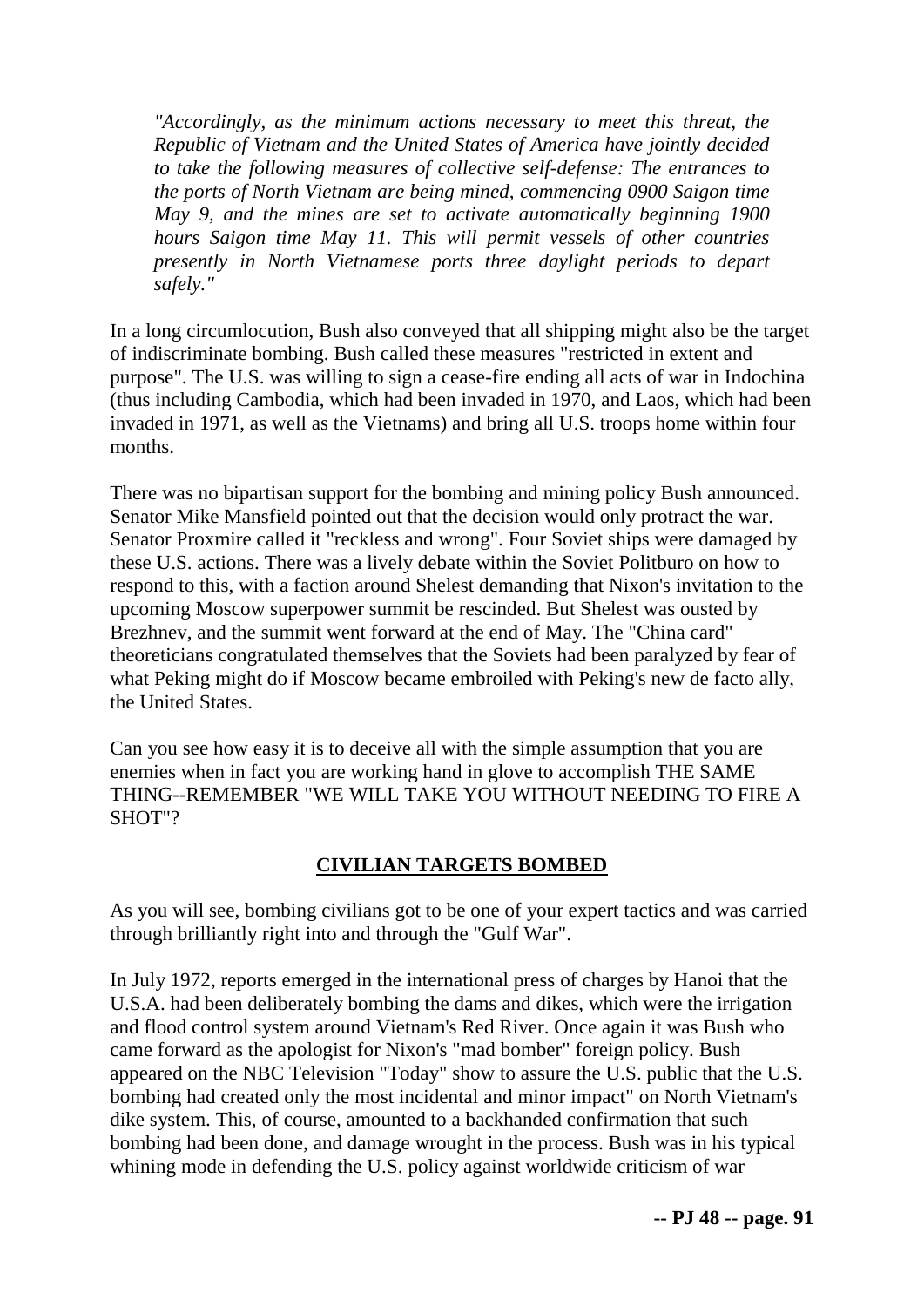measures that seemed designed to inflict widespread flooding and death on North Vietnamese civilians. According to North Vietnamese statistics, more than half of the North's 20 million people lived in areas near the Red River that would be flooded if the dike system were breached. An article which appeared in a Hanoi publication had stated that at flood crest many rivers rise to "six or seven meters above the surrounding fields" and that because of this situation "any dike break, especially in the Red River Delta, is a disaster with incalculable consequences."

Bush had never seen an opportunity for genocide he did not like. "I believe we are being set up by a massive propaganda campaign by the North Vietnamese in the event that there is the same kind of flooding this year--to attribute it to bombs whereas last year it happened just out of lack of maintenance," Bush argued.

*"There has been a study made that I hope will be released shortly that will clarify this whole question," he went on. The study "would be very helpful because I think it will show what the North Vietnamese are up to in where they place strategic targets."*

Does this sound familiar? Bombing of the civilian shelter in Baghdad got only reference to "placing military machines within the shelters" and "we had to bomb the old churches because they were using them for military purposes" and on and on and on--and you waved your yellow ribbons and shouted "on Bush, on Satan and God Bless America!" What Bush was driving at here was an allegation that Hanoi customarily placed strategic assets near the dikes in order to be able to accuse the U.S. of genocide if air attacks breached the dikes and caused flooding. Bush's military spokesmen used similar arguments during the Gulf War, when Iraq was accused of placing military equipment in the midst of civilian residential areas. How about all those "strategic equipment sites, etc.", in the baby milk factories?--which each one had to be bombed twice to make sure ability to make baby formula would be totally destroyed forever. Then, you see, you can prevent food and milk from reaching the people and you have them squarely helpless from both directions while still touting to the world your expertise and precision surgical bombing skills. Again the yellow ribbons waved madly and the song of "God Bless America" rose to an even higher pitch. You could even persecute the people at home who spoke against the war and call them non-patriots and non-supporters of the troops--THEY WERE THE ONLY ONES WHO DID SUPPORT THE TROOPS--IN AN EFFORT TO KEEP THEM ALIVE.

"I think you would have to recognize," retorted Bush, "that if there was any intention" of breaching the dikes, "it would be very, very simple to do exactly what we are accused of--and that is what we are not doing." Did you get that? Read it again! It is exactly the modus operandi and you use it with your children all the time to get them to do your will instead of their own.

The bombing of the North continued and reached a final paroxysm at Christmas, when B-52's made unrestricted terror bombing raids against Hanoi and other cities. The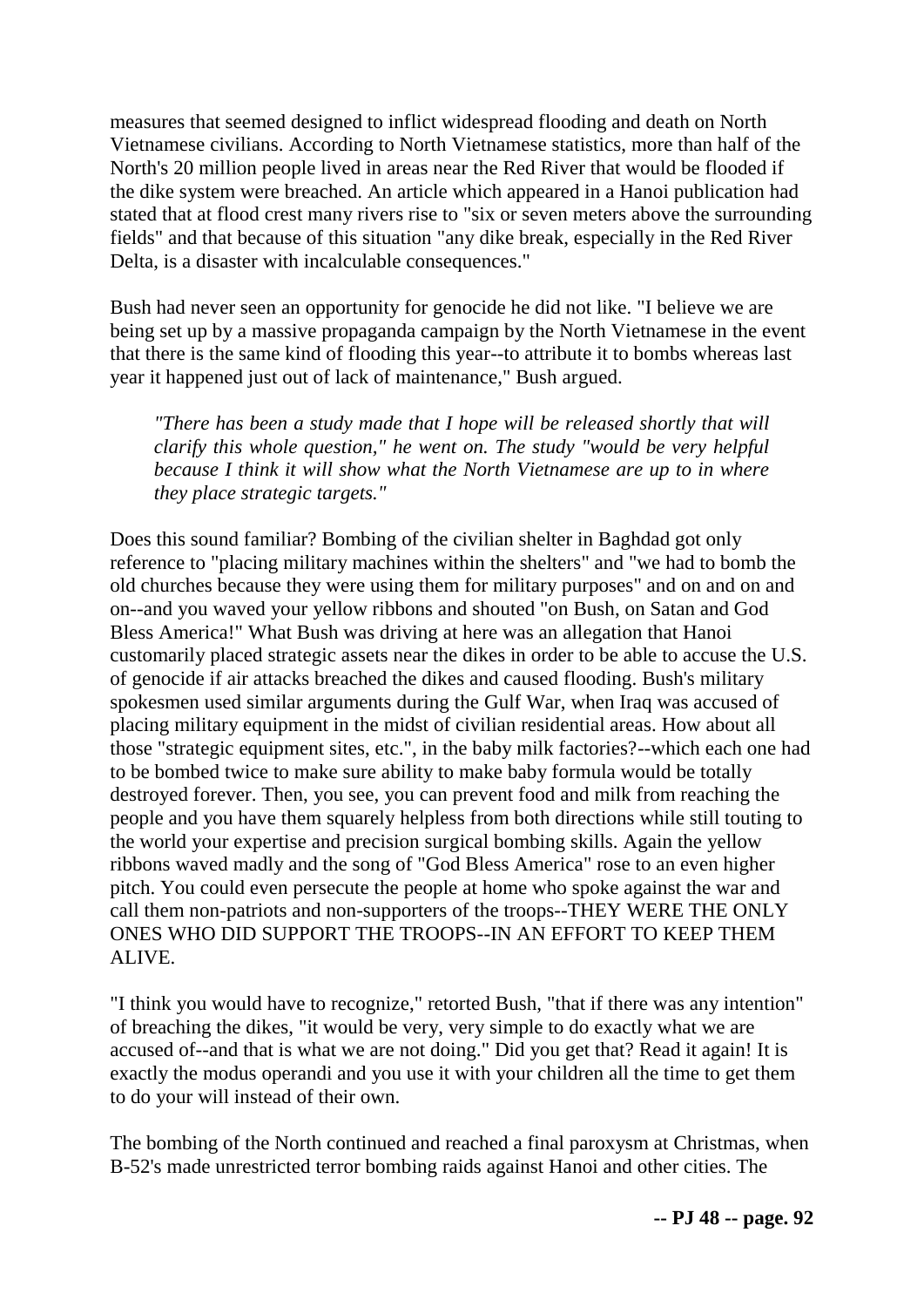Christmas bombing was widely condemned, even by the U.S. press: "New Madness in Vietnam" was the headline of the St. Louis Post-Dispatch on Dec. 19; "Terror from the Skies", that of the New York Times Dec. 22; "Terror Bombing in the Name of Peace" of the Washington Post Dec. 28; and "Beyond all Reason" of the Los Angeles Times of Dec. 28. The only really amusing thing of all is that these papers are run by the very ones who were financing and thrusting the war to all-out destruction.

I would wish to spare your having to confront these things but I shall not spare you anything for you have allowed the evil beast to gain entry into God's very places of His most wondrous Creations--YOU. I am accused of bringing you terror and fear? Are these things not fearful? Or, does fear only come from the one who tells you? In the telling does it require that I become your enemy? I warn you--I am fast becoming your only FRIEND!

# **MORE ZIONIST THAN THE ISRAELIS**

Yep, here we "go again".

Bush's activity at the U.N. also coincided with Kissinger's preparation of the October 1973 Middle East war. During the 1980's, Bush attempted to cultivate a public image as a U.S. politician who, although oriented toward close relations with Israel, would not slavishly appease every demand of the Israelis at the time of demand and the Zionist lobby in the United States, but would take an independent position designed to foster U.S. national interests. From time to time, Bush snubbed the Israelis by hinting that they held hostages of their own, and that the Israeli annexation of Jerusalem would not be accepted by the United States. For some, these delusions have survived even a refutation so categoric as the events of the Kuwait crisis of 1990-91. The same "distancing" and "pretend quarrels" always go hand in hand with the most atrocious of all events as they are formulated. This is so you won't notice what they are really planning.

Bush would be more accurately designated as a Zionist, whose differences with an Israeli leader like Shamir are less significant than the differences between Shamir and other Israeli politicians. Bush's fanatically pro-Israeli ideological-political track record was already massive during the U.N. years. But remember--Israel is only a part and parcel of Great Britain so you must now realize that the subject has nothing to do with Judean Jewry. It has everything to do with location and strong footholds in the middle of the Arab world so that destruction and power can glean all the assets of the entire area.

In September 1972, Palestinian terrorists describing themselves as the "Black September" organization attacked the quarters of the Israeli Olympic team present in Munich for the Olympic games of that year, killing a number of the Israeli athletes. The Israeli government seized on these events as carte blanche to launch a series of air attacks against Syria and Lebanon, arguing that these countries could be held responsible for what had happened in Munich. Somalia, Greece and Guinea came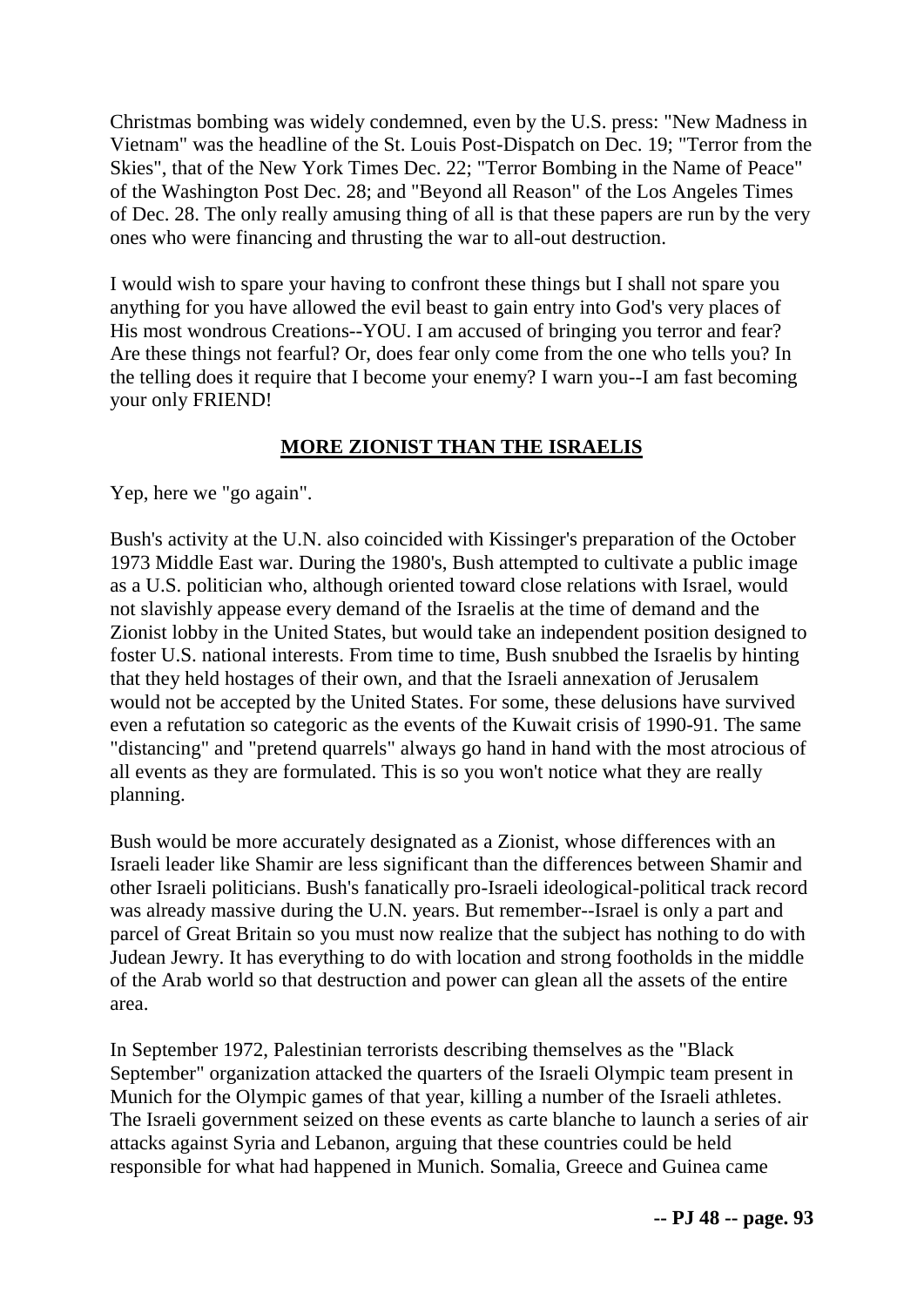forward with a resolution in the Security Council which simply called for the immediate cessation of "all military operations". The Arab states argued that the Israeli air attacks were totally without provocation or justification, and had killed numerous civilians who had nothing whatever to do with the terrorist actions in Munich.

The Nixon regime, with one eye on the autumn 1972 elections and the need to mobilize the Zionist lobby in support of a second term, wanted to find a way to oppose this resolution, since it did not sufficiently acknowledge the unique righteousness of the Israeli cause and Israel's inherent right to commit acts of war against its neighbors. It was Bush who authored a competing resolution, which called on all interested parties "to take all measures for the immediate cessation and prevention of all military operations and terrorist activities." It was Bush who dished up the rationalizations for U.S. rejection of the first resolution. That resolution was no good, Bush argued, because it did not reflect the fact that "the fabric of violence in the Middle East is inextricably interwoven with the massacre in Munich....By our silence on the terror in Munich are we indeed inviting more Munichs?" he asked. Justifying the Israeli air raids on Syria and Lebanon, Bush maintained that certain governments "cannot be absolved of responsibility for the cycle of violence" because of their words and deeds, or because of their tacit acquiescence. Slightly later, after the vote had taken place, Bush argued that "by adopting this resolution, the council would have ignored reality, would have spoken to one form of violence but not another, would have looked to the effect but not the cause."

When the resolution was put to a vote, Bush made front-page headlines around the world by casting the U.S. veto, a veto that had been cast only once before in the entire history of the U.N. The vote was 13 to 1, with the U.S. casting the sole negative vote. Panama was the lone abstention. The only other time the U.S. veto had been used had been in 1970, on a resolution involving Rhodesia.

The Israeli U.N. Ambassador, Yosef Tekoah, did not attend the debate because of the Jewish holiday of Rosh Hashanah. But Israel's cause was well defended--by Bush. According to an Israeli journalist observing the proceedings who was quoted by the Washington Post, "Bush sounds more pro-Israeli than Tekoah would have." Of course, this is why Tekoah had to be absent celebrating his innocent holiday of spiritual witness while the evil dragon breathed the fire that burned the world. This is the way they work, chelas, and if you don't learn this--you will perish in those flames. Which flames, by the way, are called "**Holocaust**"!

Later in 1972, attempts were made by non-aligned states and the U.N. Secretariat to arrange settlement--the withdrawal of Israel from the territories occupied during the 1967 war. Once again, Bush was more Zionist than the Israelis.

In February of 1972, the U.N.'s Middle East mediator, Gunnar Jarring of Norway, had asked that the Security Council reaffirm the original contents of Resolution 242 of 1967 by reiterating that Israel should surrender Arab territory seized in 1967. "Land for Peace" was anathema to the Israeli government then as now. Bush undertook to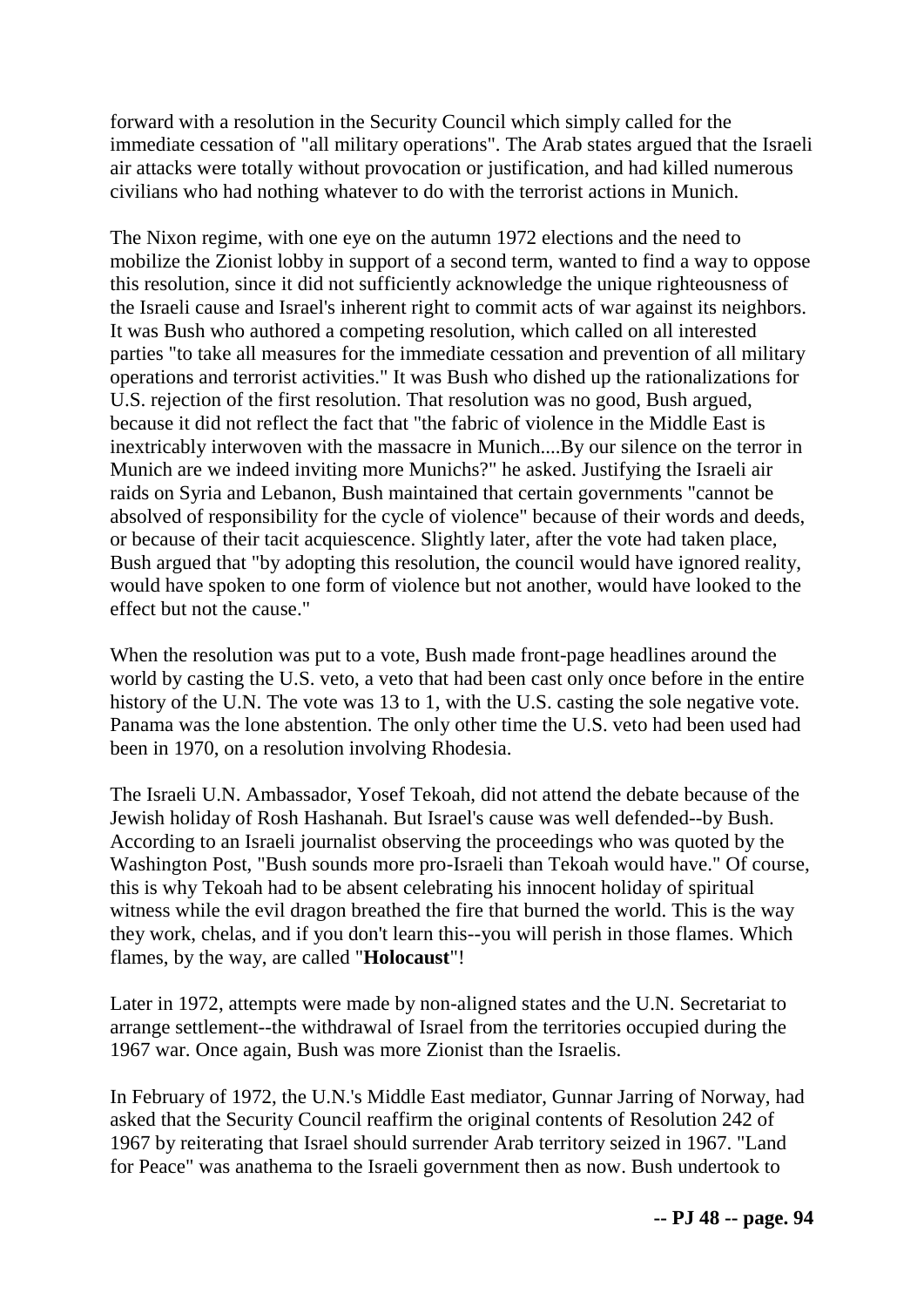blunt this non-aligned peace bid.

Late in 1972, the non-aligned group proposed a resolution in the General Assembly which called for "immediate and unconditional" Israeli withdrawal from the occupied territories while inviting other countries to withhold assistance that would help Israel to sustain its occupation of the Arab land. Bush quickly rose to assail this text.

In a speech to the General Assembly in December 1972, Bush warned the assembly that the original text of Resolution 242 was "the essential agreed basis for U.N. peace efforts and this body and all its members should be mindful of the need to preserve the negotiation asset that it represents." "The assembly," Bush went on, "cannot seek to impose a course of action on the countries directly concerned, either by making new demands or favoring the proposals or positions of one side over the other." Never, never would George Bush ever take sides or accept a double standard of this type, he proclaimed sternly.

#### **BUSH IN AFRICA**

From January 28 through February 4, 1972, the Security Council held its first meeting in twenty years outside of New York City. The venue chosen was Addis Ababa, Ethiopia. Bush made this the occasion for a trip through the Sudan, Kenya, Zambia, Zaire, Gabon, Nigeria, Chad and Botswana. Bush later told a House subcommittee hearing that this was his second trip to Africa, with the preceding one having been a junket to Egypt and Libya "in 1963 or 1964". During this trip, Bush met with seven chiefs of state, including President Mobutu of Zaire, Emperor Haile Selassie of Ethiopia, President Tombalbaye of Chad, and President Numayri of the Sudan.

At a press conference in Addis Ababa, African journalists destabilized Bush with aggressive questions about the U.S. policy of ignoring mandatory U.N. economic sanctions against the racist, white supremacist Ian Smith regime in Rhodesia. The Security Council had imposed the mandatory sanctions, but later the U.S. Congress had passed, and Nixon had signed into law, legislation incorporating the so-called Byrd amendment, which allowed the U.S.A. to import chrome from Rhodesia in the event of shortages of that strategic raw material. Chrome was readily available on the world market, especially from the U.S.S.R., although the Soviet chrome was more expensive than the Rhodesian chrome. In his congressional testimony, Bush whined at length about the extensive criticism of this declared U.S. policy of breaching the Rhodesian sanctions on the part of "those who are just using this to really hammer us from a propaganda standpoint....We have taken the rap on this thing," complained Bush. "We have taken the heat on it...We have taken a great deal of abuse from those who wanted to embarrass us in Africa, to emphasize the negative and not the positive in the United Nations." Bush talked of his own efforts at damage control on the issue of U.S. support for the racist Rhodesian regime: "...what we are trying to do is to restrict any hypocrisy we are accused of....I certainly don't think the U.S. position should be that the Congress was trying to further colonialism and racism in this action it took," Bush told the congressmen. "In the U.N., I get the feeling we are categorized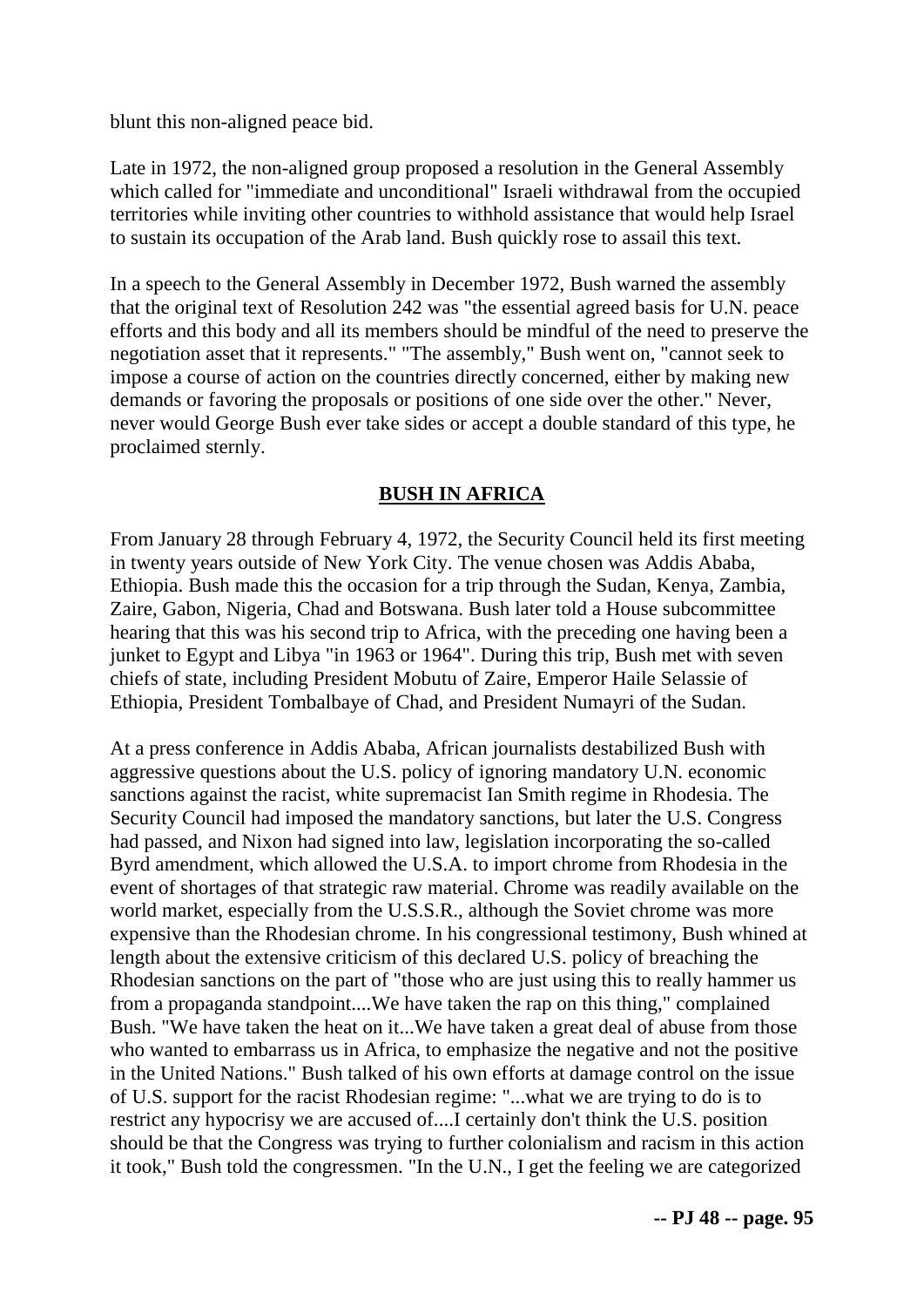as imperialists and colonialists and I make clear this is not what America stands for, but nevertheless it is repeated over and over and over again," he whined.

On the problems of Africa in general, Bush, ever true to Malthusian form, stressed above all the overpopulation of the continent. As he told the congressmen: "Population was one of the things I worked on when I was in the Congress with many people here in this room. It is something that the U.N. should do. It is something where we are better served to use a multilateral channel, but it has got to be done efficiently and effectively. There has to be some delivery systems. It should not be studied to death if the American people are going to see that we are better off to use a multilateral channel and I am convinced we are. We don't want to be imposing American standards of rate of growth on some country, but we are saying that if an international community decides it is worthwhile to have these programs and education, we want to strongly support it."

## **GO BACK RIGHT NOW! YOU MISSED THAT AND IT IS THE MOST IMPORTANT ONE STATEMENT YOU WILL READ THIS CENTURY. AFTER READING THIS A COUPLE OF MORE TIMES--THEN--SIT QUIETLY AND SEE IF YOU CAN CONJURE "WHY" THERE IS NO REAL INTENT TO STOP "AIDS" AND OTHER HIGHER FORMS OF KILLING!**

## **BUSH SIMPLY MOUTHPIECE FOR KISSINGER**

Bush spent just under two years at the U.N. His tenure coincided with some of the most monstrous crimes against humanity of the Nixon-Kissinger team, for whom Bush functioned as an international spokesman, and to whom no Kissinger policy was too odious to be enthusiastically proclaimed before the international community and world public opinion. Through his doggedly loyal service, Bush forged a link with Nixon that would be ephemeral but vital for his career, while it lasted, and a link with Kissinger that would be decisive in shaping Bush's own administration in 1988-89.

The way in which Bush set about organizing the anti-Iraq coalition of 1990-91 was decisively shaped by his United Nations experience. His initial approach to the Security Council, the types of resolutions that were put forward by the United States, and the alternation of military escalation with consultations among the five permanent members of the Security Council--all this harkened back to the experience Bush acquired **as Kissinger's envoy to the world body.**

#### **\* \* \***

## **READ THE JOURNALS**

I just want to ask in closing: *Is anybody out there getting mad yet? How about mad enough to not take it any more? Oh well, perhaps God expects too much!* Well, so what are you going to do about it? I suggest you go back and read as many of the JOURNALS as you can get your eyes on and then, perhaps, you shall get creative.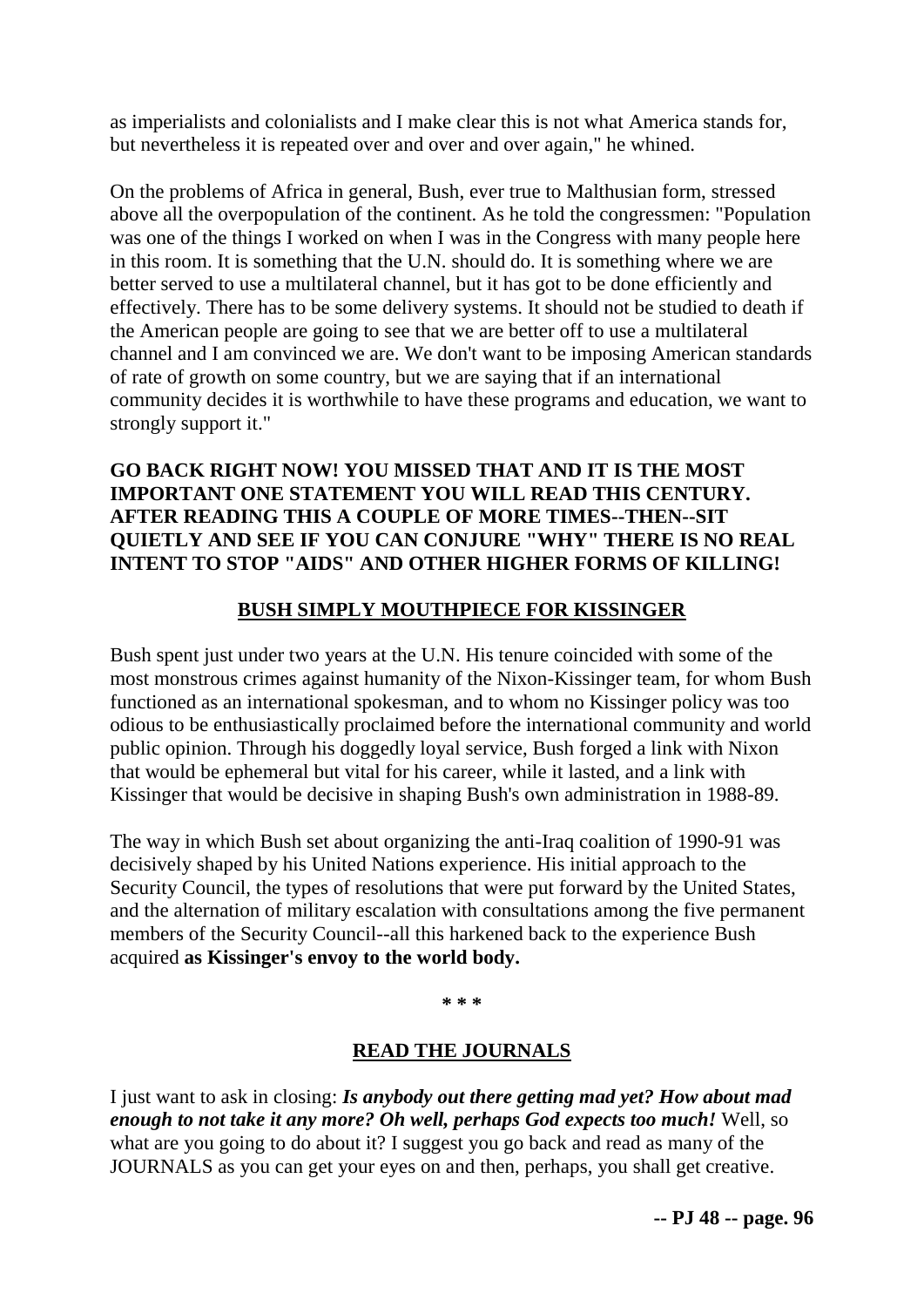If you will but turn unto God, and will carefully watch for and study these impressions which you are receiving every moment, and will learn to trust them, and thus to wait upon and rest in God, putting all your faith in Him, verily He will guide you in all your ways; He will solve for you all your problems, make easy all your work, and you will be led among green pastures, beside the still waters of life. I suggest you reach out and put your hand in the hand of the One who stilled the waters; put your hand in the hand of the One who calmed the seas--take a look at yourself and you'll see all things differently--then, put your hand in the hand of the Man from Galilee!!

May the peace and WORD of God rest easily on your soul as you awaken. We are here to bring you home. Salu.

Hatonn to clear, please.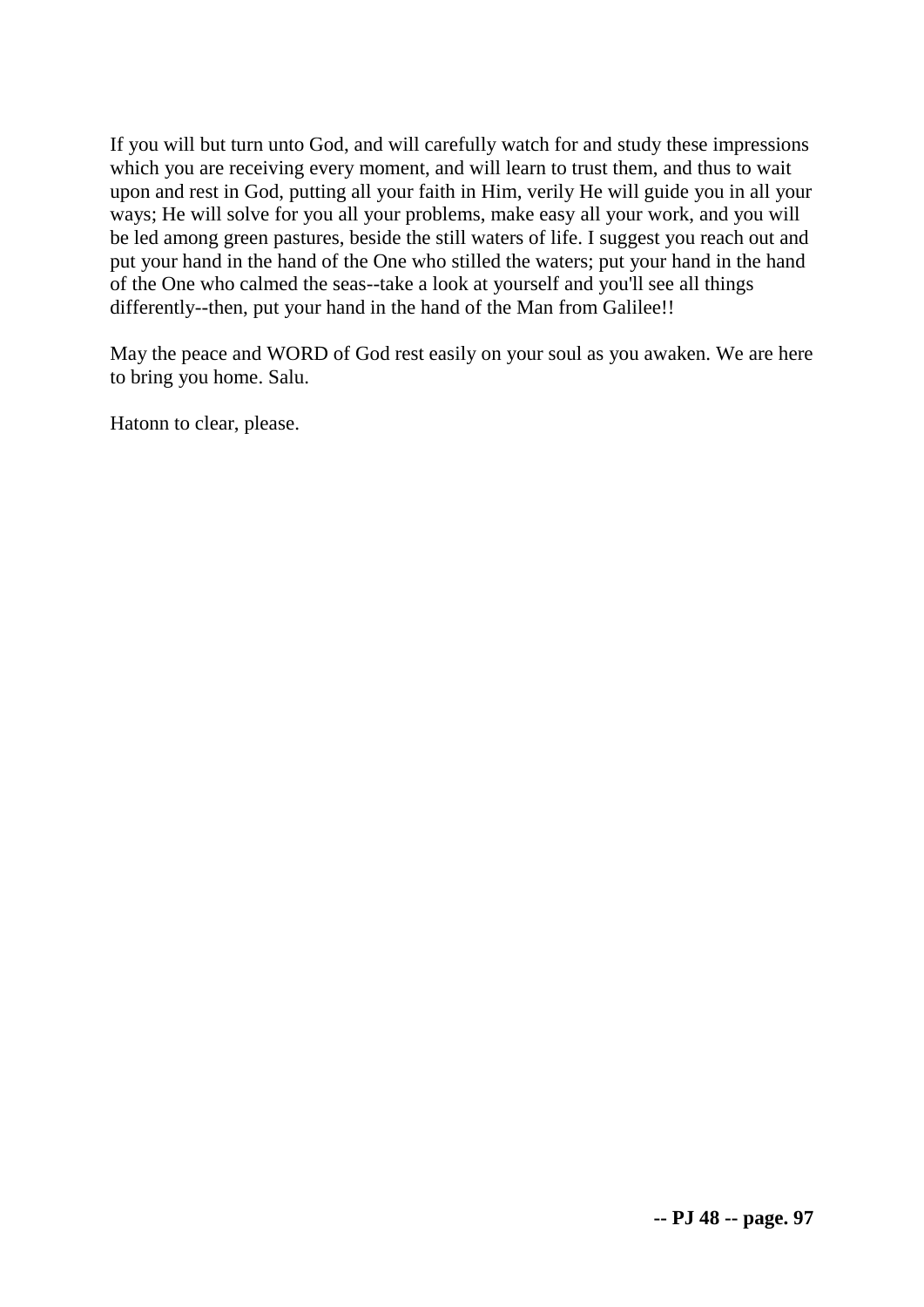## **CHAPTER 9**

### REC #1 HATONN

## THU., APRIL 2, 1992 7:34 A.M. YEAR 5, DAY 230

## **THURSDAY, APRIL 2, 1992**

## **THOUGHTS ABOUT "LIVING"**

I am reminded that ALL thoughts are about "living" (not necessarily "life") and not about after "death". Perhaps it is time to integrate the two from the physical plane that you may have insight into that which is the glory awaiting. AHO.

The path of life unfolds according to the needs of the one in experience of this wondrous manifestation and it can be joyous or hell, depending upon attitudes and KNOWING.

You shall learn that even in your business, or labor, or condition of life, are but incidents, or the outer vehicles chosen and used to carry you through certain experiences which are deemed best adapted to bring you to the great realization of God **within** from whence comes all thy strength and all thine blessings.. At the same time it quickens in you certain Soul qualities that know but imperfectly "express".

If you can but KNOW God, dwelling thus in your being, accompanying you to your office, to your shop, to your labor, whatever it be, and will permit Him to direct your business and all your ways; verily I remind you, when you can do this, you will at once become conscious of a new Power within you, a Power that will grow and flow forth from you as a gentle, kindly sympathy, a true brotherliness, a loving helpfulness to all with whom you come in contact--but with the foundation of the rock upon which the power resides, inspiring them to higher principles of business and of life, creating in them a longing to shed a similar influence within their own circle; a Power that will attract TO you business, money, friends, and abundance of all things you need*; A POWER THAT WILL CONNECT YOU WITH THE HIGHEST REALMS OF THOUGHT, ENABLING YOU BOTH TO VISION CLEARLY AND TO MANIFEST CONSCIOUSLY ALL GOD'S WONDROUS SHARED POWERS AND ATTRIBUTES EVERY MOMENT OF YOUR LIFE--HERE AND BEYOND INTO INFINITY.* So shall it be.

In this manner you will no longer need to feed from another's opinions of doctrines for you will have come within that which is wondrous. You will no longer feel need to go to churches or religious meetings save for the social aspect of such gatherings (if there be any of worthy nature), or even to read the teachings of God's revelations, in order to find GOD and to dwell within GOD. May you always walk with God that your journey may be wondrous and your experience worthy. Salu.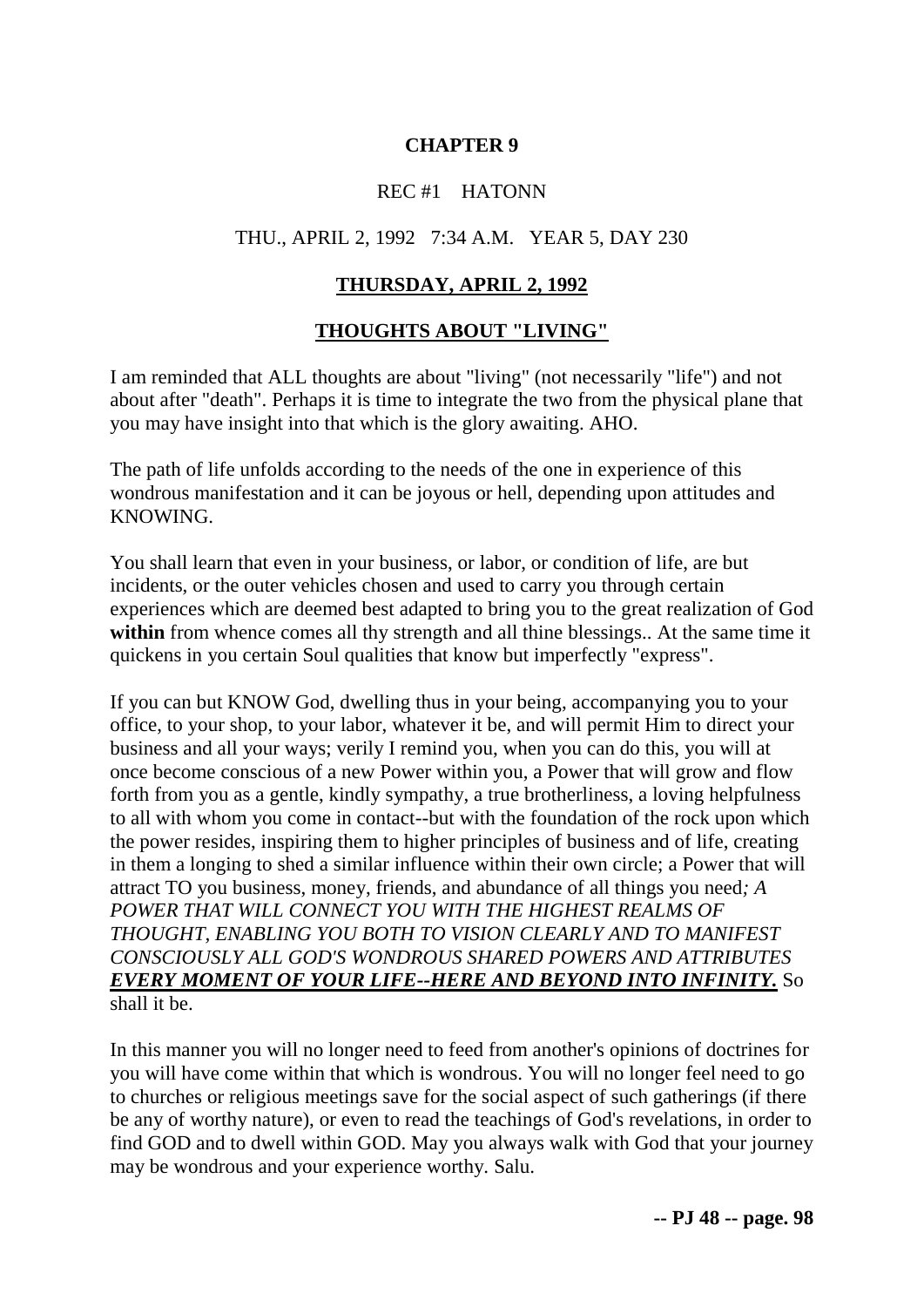# **TODAY**

That which we have been giving unto you is unfolding in the seeming reality of experience which is taking place around your beings. Everything from the lies attending Israel/U.S. arms to the buying off of the Soviets in blackmail.

But you have just begun this journey into Truth and the road will be strewn with dead bodies of ones who saw not. You shall need pass them by and move forward if you will turn about the insanity of the nations into a course toward balance and harmony among men.

## **BEWARE OF "TROJAN HORSES"**

Dear ones, the reason you have opportunity to "buy" the Soviet advanced technology is because they no longer need it--their space technology has advanced beyond the need of nuclear thrust systems as you recognize them. In other words you are purchasing material which is obsolete and they laugh at you all the way to the bank. How much blackmail can you afford? Good luck!

## **DID YOU MISS THIS?**

## **POLIO VACCINE**

Save the children from Polio? Oh indeed, the presentation and great and wondrous "good" was showered upon you in the form of vaccinations, etc. Now what do I tell you? Oh no, Hatonn, you cry out. Oh yes, indeed, I must reply for the action against you was begun in the beginning of all "time" experience and through the ages one thing after another led unto this day.

You quarrel and take exception with me that most of your "immunizations" are "killer" immunizations. Here, therefore, is a good example: Researchers have found concrete evidence that polio vaccines used in the 1950's carried a virus that causes AIDS in monkeys. You can now check it out through a Robert Bohanon, a molecular virologist and president of a company developing AIDS test kits (if you find that more confirming), who has found that many stocks of polio vaccines used in major cities in the mid-1950's have tested positive for the virus in point.

## **Vaccine discoverers Jonas Salk and Albert Sabin confirm the shots administered to millions of people around the world WERE LATER FOUND TO BE CONTAMINATED WITH NUMEROUS "MONKEY" VIRUSES--INCLUDING THOSE WHICH CAUSE AIDS-LIKE DISEASES.**

## **JESSE JACKSON**

While you are hyping Jesse Jackson and his perfection as running mate for Brown--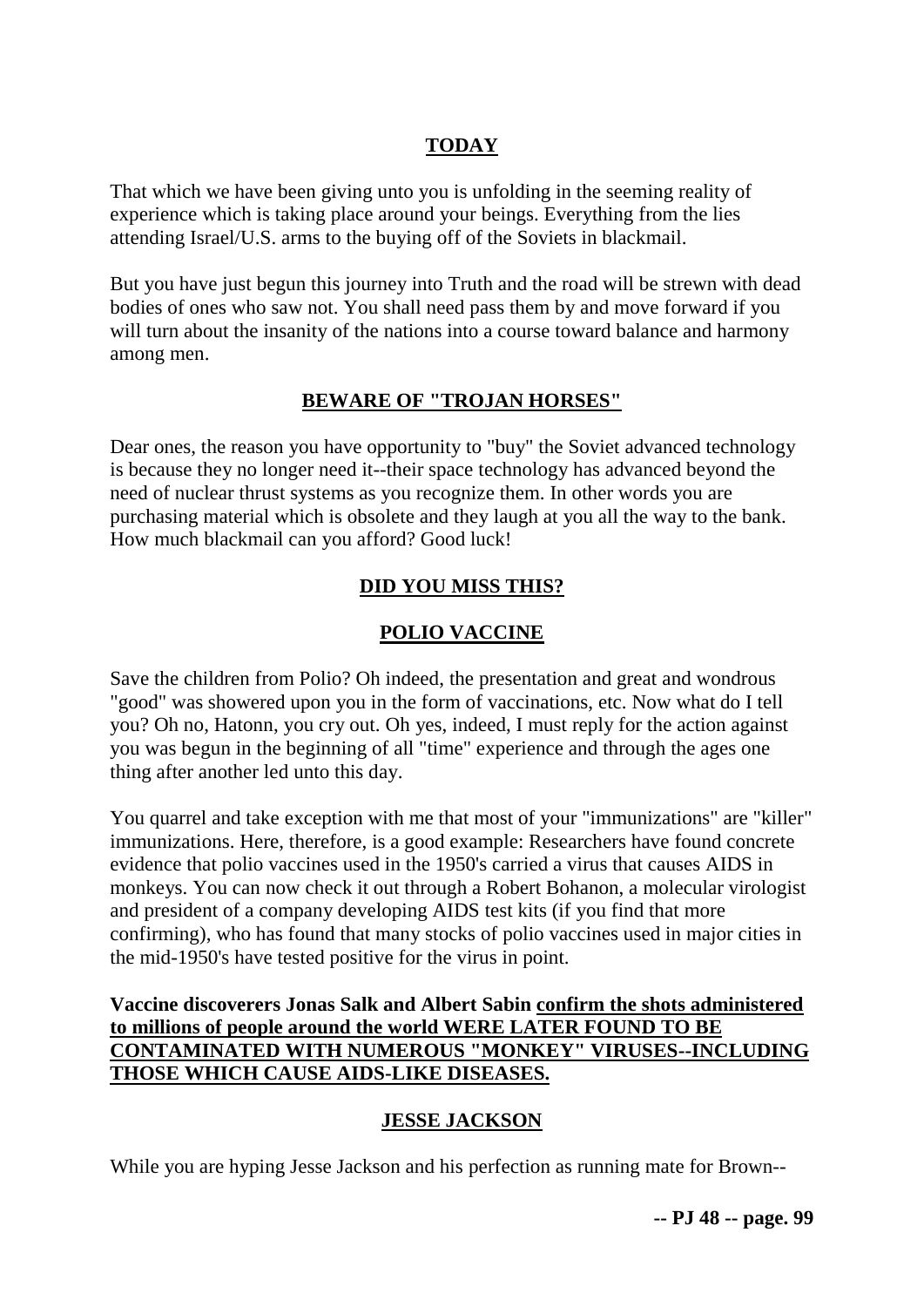perhaps you'd better look again. I have warned you that he is high on the list of Council on Foreign Relations which is an integrated (into your government and business) worker for the Elite. Perhaps if I give perspective in the area of MONEY, you will be able to see and hear a bit more carefully.

\$11,000 was paid for a Paris hotel bill for Jesse Jackson, his wife and a couple of other people--BY BCCI--**after Jackson promised to lobby African central banks to redeposit their funds with BCCI.** Nazir Chinoy, one head of BCCI's Paris branch, told a Senate subcommittee many African banks subsequently moved their funds.

## **ON THE SUBJECT OF BANKS**

Please note that Bush never ceases to amaze everyone in his varied enterprises. When have you had enough to refuse to "take it any more"?

You seem to have great difficulty believing that I could be giving you Truth--"it is just too far-out". How about hearing it from a responsible Representative from Texas--on the Banking Committee? How about Henry Gonzales who has uncovered yet another Bush Administration scandal, this one involving the extraordinary lengths Bush went to in order to protect Iraqi interests in the United States, even when Iraq was violating U.S. law. **The massive cover-up went right on while your American family members were at war with that country!**

Oh indeed, I told you--I also told you that Bush and Saddam had shared over \$250 BILLION in BCCI. I hope that you precious ones will go back and catch up on your reading homework for you will find that we have missed very little. Hard to take? You had best believe it! Hard indeed!! However, your very survival depends upon that which you do about these things--AND YOU CAN DO IT WITH BALLOTS AND DEMAND OF RETURN OF YOUR CONSTITUTION.

The U.S. Justice Department quashed an indictment back in 1989 and 1990 concerning a multi-billion-dollar bank fraud case involving the Atlanta branch of the statecontrolled Italian (Mafia, remember) bank, Banca Nazionale del Lavoro. Yes, we just recently wrote about this bank in quite a lot of detail. The case included \$500 million in U.S. loan "guarantees" to Iraq. Of course the loans are NEVER expected to be paid back--for this is the way you transfer money in those circles--just like bounced checks in the House bank. The Iraqis have, of course and as planned, defaulted on the loans, which have **now fallen on the backs of U.S. taxpayers.** 

At the time, the Bush State Department squelched any federal prosecutors from filing charges against the Central Bank of Iraq, a key player in the cute little scam.

# **GONZALES: LONE VOICE IN THE WILDERNESS**

It is now recognized, but not by you-the-people, that all the dealings were dead wrong and destructive in intent and practice. Good Gonzales has been placing all his findings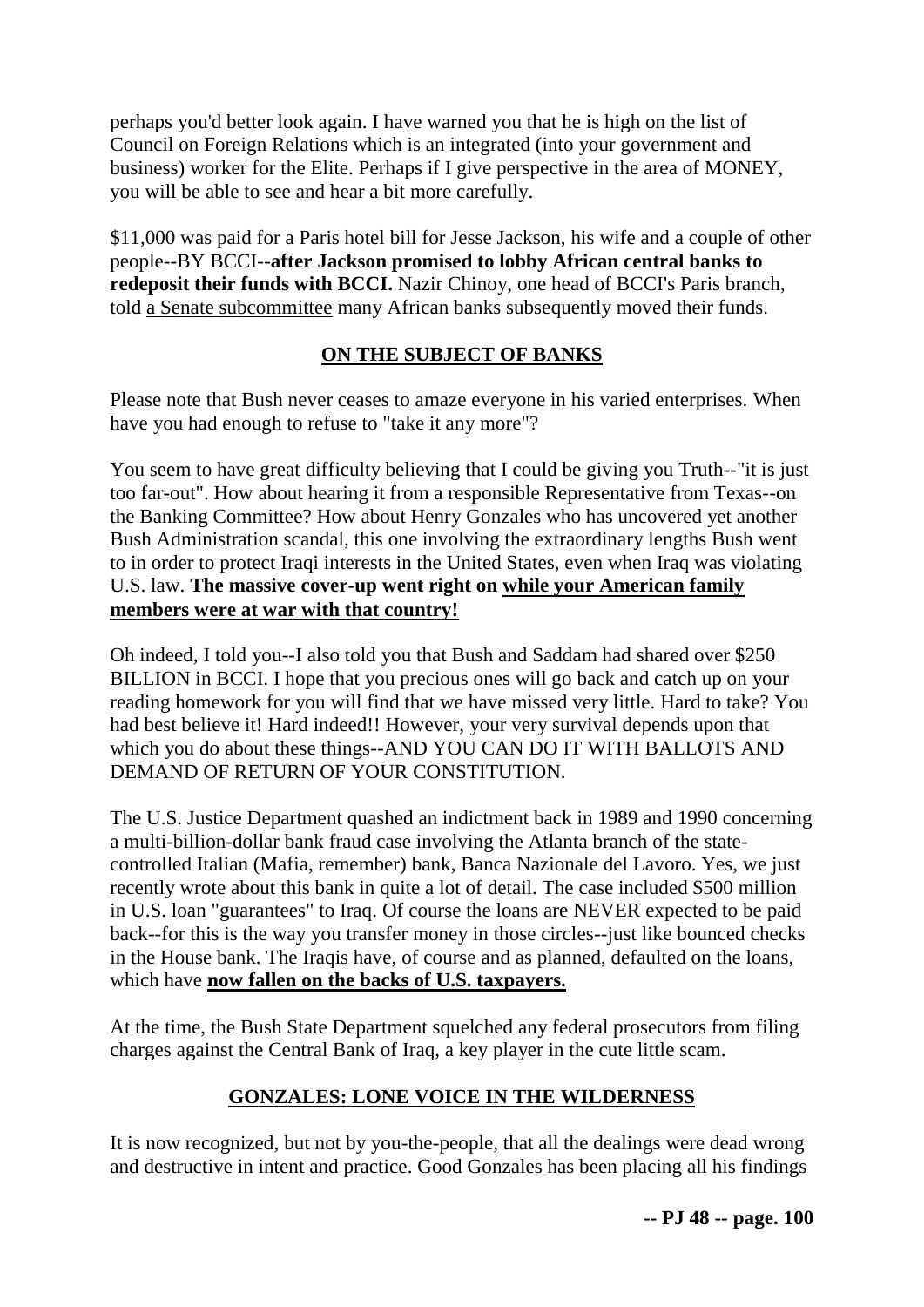into the Congressional Record (that is wherein a speaker gives his speech to a vacant House because no-one is interested in the material). He has entered documents and official correspondence and most House members haven't the slightest idea that it is even there. They are off covering assets and campaigning, you understand-- not representing you-the-people.

In late 1989 is revealed that once it had become clear that high-level Iraqis were involved in the \$4 BILLION bank fraud, fed-eral investigators had tried to persuade the Agriculture and State Departments to deny guarantees of \$500 million in loans to the Iraqi government, but to no avail. The loan guarantees were made **under direct pressure from George Bush and his ad-ministration enforcers, freeing up Iraqi funds to exchange for sophisticated weaponry THAT U.S. TROOPS ULTIMATELY FACED DURING THE GULF CONFLICT WITH IRAQ-- THEY DIDN'T EVEN SHARE ANY OF THAT SO YOU COULD PURCHASE THOSE NICE YELLOW RIBBONS TO BEDECK THE HALLS.**

The Iraqis not only have defaulted but refused to even consider hearing about the matter--which I'm sure, makes more sense than paying up for the pleasure of being precision and/or surgically bombed into oblivion--but, of course, only civilians.

Funny things happened: At the time the warnings about the fraud were made known to the Agriculture and State Departments, the federal prosecutors wanted to bring charges against the Central Bank of Iraq for its involvement in the scam but were soundly rebuffed and ordered to cease and desist.

However, interestingly enough, the day after President Bush ordered a cease-fire in the war with Iraq, then-Attorney General Richard Thornburgh announced a 347-count (that is quite a few counts) indictment against the Iraqi officials involved in the scam and former executives of the Atlanta branch of Bank Lavoro, as it is more commonly known. There are just simply bunches of documents between this Bank in point and the Federal Reserve Bank and any investigators who got "close" were thwarted at every turn. Do you not find this interesting?

At the time the illegal banking scheme was under way, between 1985 and 1989, the Reagan and Bush Administrations were trying to build stronger ties with Iraq. Does anyone remember that phase of lies? After the end of the Iran-Iraq War in 1988, the United States began assisting Iraq to rebuild its economy, in spite of warnings Iraq was using the aid to build up its war ma-chine. But of course it would have to be that way because you were also sending the weapons.

And what indictments finally came down? Charges that executives of the Atlanta branch defrauded the parent bank in Rome by arranging loans for Iraq **without its knowledge**. Some of those bank executives, who are also on the Elite list of goodkids, received hundreds of thousands of dollars in kickbacks from firms (also goodkids) seeking to do business with Iraq. This business, by the way, would have been quite impossible without the bank's huge infusion of cash. Where do you think the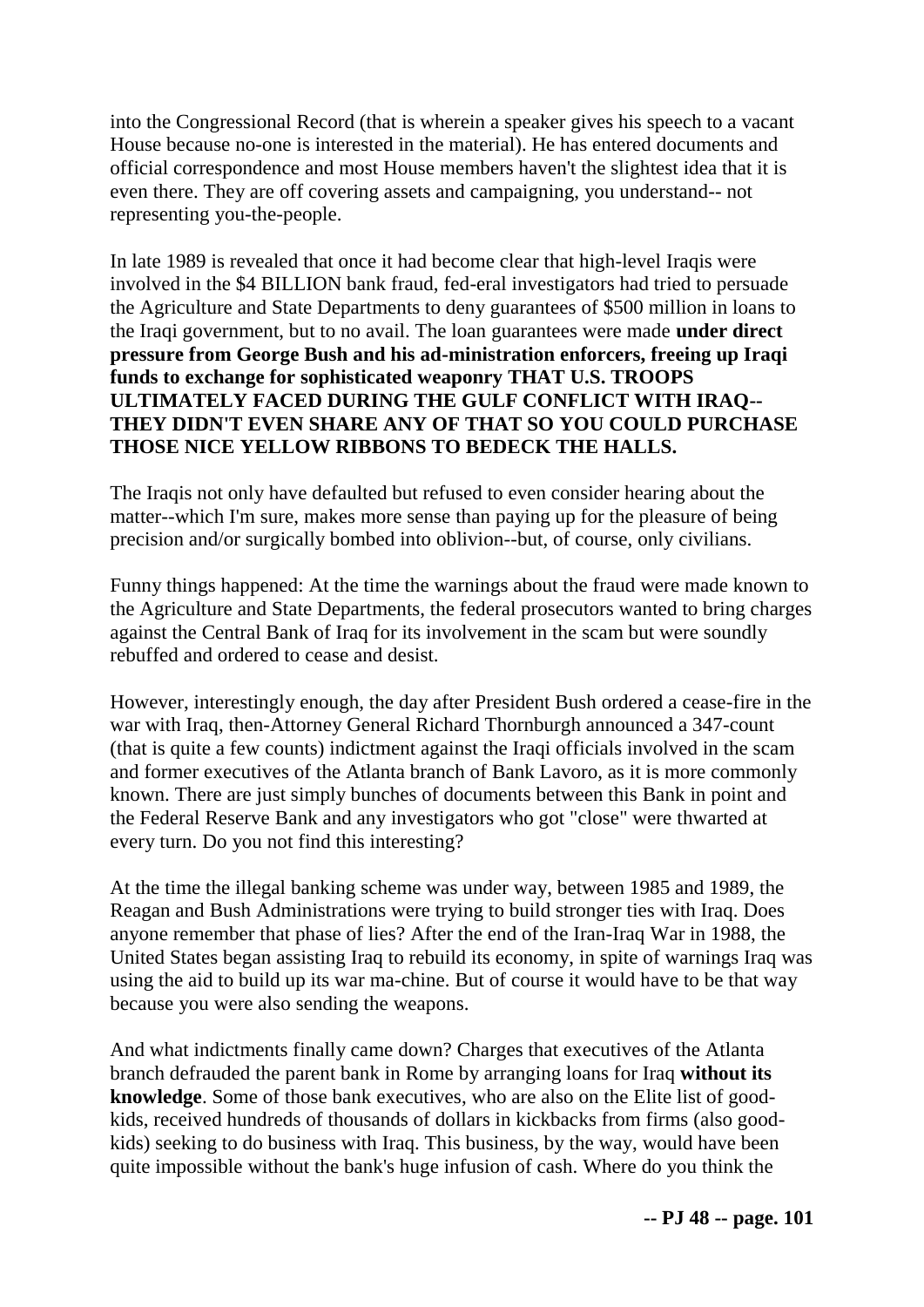cash was coming from? I thought you might be beginning to see "connections" within the tangled webs. So be it.

## **FROM KISSINGER**

## *The illegal we do immediately. The unconstitutional takes a little longer. Henry Kissinger*

Dharma, before we move right off into our "Intelligence Cult" subject--let me share a moment with you as to confirmations and facts.

Rick has just come with a video tape rented from the local outlet. This movie in point is called EXECUTIVE ACTION, stars Burt Lancaster, Robert Ryan and Will Geer; an Edward Lewis Production, from Warner Brothers. It is a *1973* release so it is certainly not "new". And guess what! It is an outlay of things like the Kennedy assassination and also an expose' of such things as "the Plan" and the intention to reduce the world's population to 550 million people, etc., etc. For you who are having difficulty accepting all this "new" information, please avail yourselves of such material and it will give you more balance to understand the magnitude of the cover-ups and deceit. You could not know of these things for all evidence was carefully monitored in modes of transmission and you were not ready to "hear" in the midst of "good times". Be forgiving unto selves and set the past aside--it is through the actions of realization that impact shall be made--not flagellation of selves for past ignorance or non-attention as revelations occurred--THE TIME IS AT HAND--NOW, NOT "THEN".

Let us now return to the CIA:

# **BASIC AREAS OF AGENT RELATIONS**

**TESTING:** Once an agent has been recruited, his case officer immediately tests his loyalty and reliability. He will be given certain tasks to carry out which, if successfully performed, will establish his sincerity and access to secret information. The agent may be asked, for example, to collect information on a subject about which, unknown to him, the agency has already acquired a great deal of knowledge. If his reporting does not jibe with the previous intelligence, he is likely to be either a double agent attempting to mislead his case officer or a poor source of information clumsily trying to please his new employer. When feasible, the agent's performance will be carefully monitored during the testing period through discreet surveillance.

In addition, the new agent will almost certainly be required to take a lie-detector test. CIA operators place heavy reliance on the findings of a polygraph machine--referred to as the "black box"--in their agent operations. Polygraph specialists are available from headquarters and several of the agency's regional support centers to administer the tests on special assignment. According to one such specialist, testing foreign agents calls for completely different skills than questioning Americans under consideration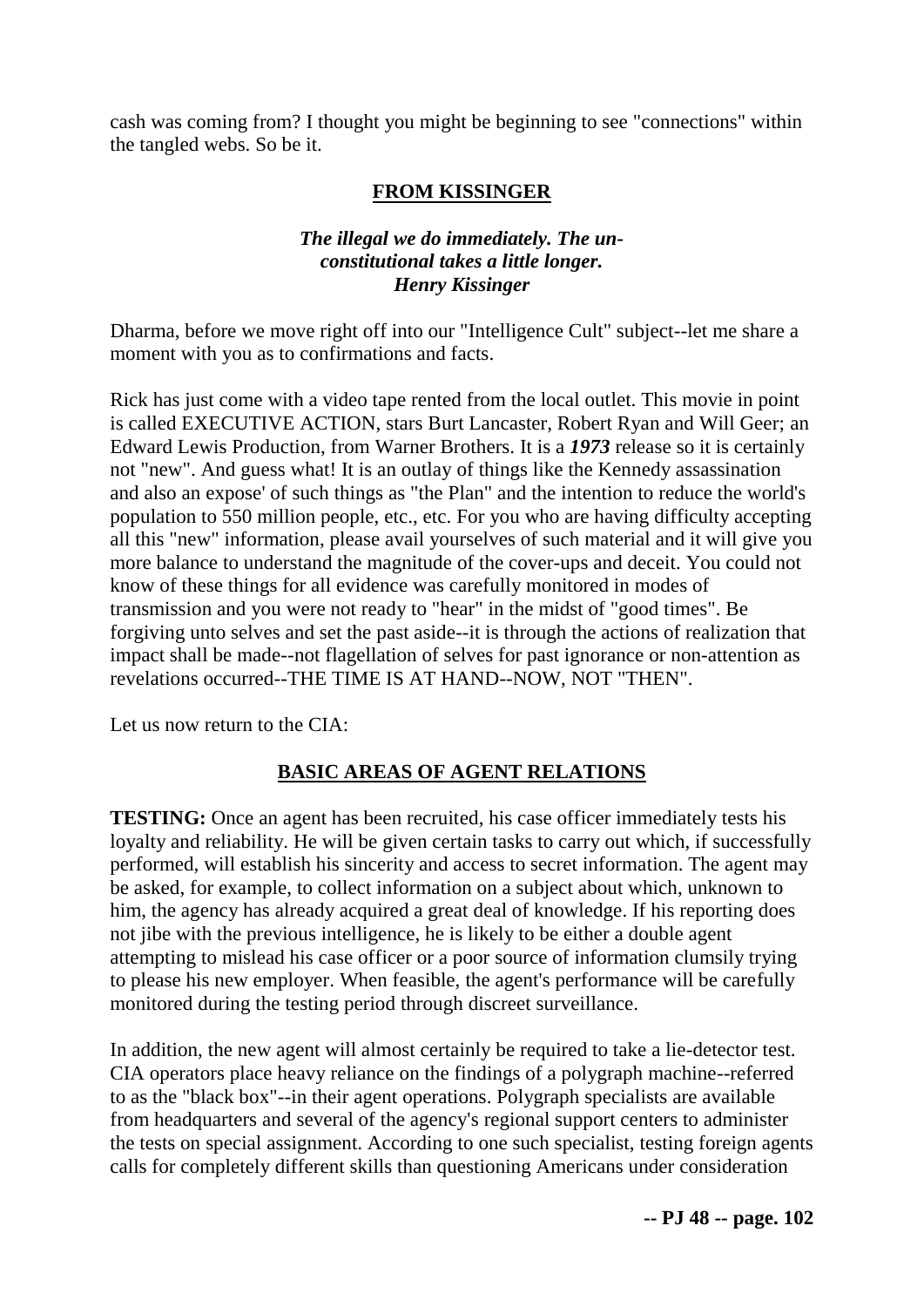for career service with the CIA. He found Americans to be normally straightforward and relatively predictable in their responses to the testing, making it comparatively simple to isolate someone who is not up to the agency's standards. But testing foreign agents, he says, is much more difficult. Adjustments must be made to allow for cultural differences, and for the fact that the subject is engaging in clearly illegal and highly dangerous secret work. An ideologically motivated agent, furthermore, may be quite emotional and thus unusually difficult to "read", or evaluate, from the machine's measurements. One spying solely for monetary gain or to satisfy some private vice may be impossible to read because there is no way of gauging his moral limits. Congenital liars, psychopaths, and users of certain drugs can frequently "beat the black box". According to the polygraph expert, a decision on the agent's reliability and sincerity is, therefore, based as much on the intuition of the tester as on the measurements of the machine. The agent, however, is led to believe that the black box is infallible, so if he is neither a well-trained double agent nor clinically abnormal, he will more than likely tell the truth.

## **[H: Of course, in the above matter--the agent will later be trained to defeat all such devices beginning with lie-detector equipment; it is a requirement prior to "graduation".]**

When training can be provided to an agent, he will be taught the use of any equipment he may need--a miniature camera for photographing documents, for example. He will be instructed in one of several methods of covert communications--secret writing, coded or encrypted radio transmission, or the like. He will also learn the use of clandestine contacts. And he will be given training in security precautions, such as the detection and avoidance of surveillance.

Depending upon the agent's availability, however, and his estimated worth in the eyes of the Clandestine Services, he may receive only a few short lessons from his case officer on how to use an audio device or how to communicate with the agency through a series of cut-outs. Or he may be asked to invent a cover story to give to his family and his employer that will allow him to spend several days or even a couple of weeks at an agency safe house, learning the art of espionage. He may even seek an excuse to leave the country so he can receive instruction at a CIA facility in another nation, where it is much less likely to be observed by his country's security service. Or he may even be monitored while here by the CIA Office of Security. Special training facilities for foreign recruits, isolated from all other activities, exist at **Camp Peary--"The Farm"--in southern Virginia.**

While the tradecraft taught to the agent is unquestionably useful, the instruction period also serves as an opportunity for his case officer and the other instructors to motivate him and increase his commitment to the CIA's cause. The agent is introduced to the clandestine proficiency and power of the agency. He sees its tightly knit professional camaraderie. He learns that although he is abandoning his former way of life, he now has a chance for a better one. Good work on his part will be rewarded with political asylum; the government he is rejecting may even be replaced by a superior one. Thus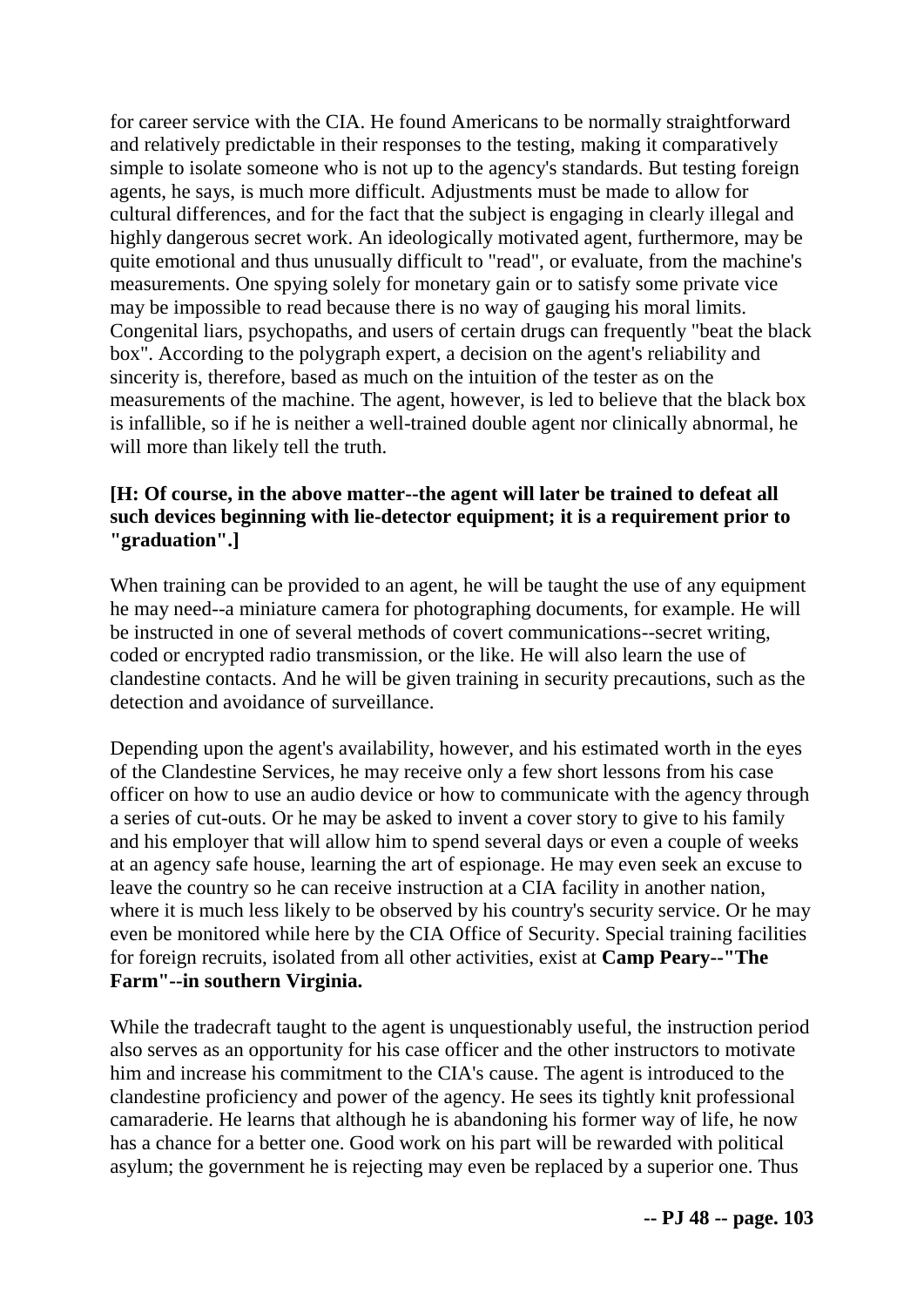his allegiance to his new employer is further forged. It is the task of the case officer to maintain this attitude in the mind of his agent.

**HANDLING:** Successful handling of an agent hinges on the strength of the relationship that the case officer is able to establish with his agent. According to one former CIA operator, a good case officer must combine the qualities of a master spy, a psychiatrist, and a father confessor.

There are two prevailing views within the CIA's Clandestine Services on the best way to handle, or run, an agent. One is the "buddy" technique, in which the case officer develops a close personal relationship with his agent and convinces him that they are working together to attain an important political goal. This approach can provide a powerful motivating force, encouraging the agent to take great risks for his friend. Most senior operators believe, however, that the "buddy" technique leads to the danger of the case officer forming an emotional attachment to his agent, sometimes causing the CIA man to lose his professional objectivity. At the other end of the agenthandling spectrum is the "cynical" style, in which the operator, while feigning personal concern for the agent, actually deals with him in a completely callous manner--one that may border on ruthlessness. From the beginning, this case officer is interested only in results. He drives the agent to extremes in an attempt to achieve maximum operational performance. This method, too, has its drawbacks: once the agent senses he is merely being exploited by his case officer, his loyalty can quickly evaporate.

Agents are intricate and, often, delicately balanced individuals. The factors which lead them into the clandestine game are many and highly complex. The stresses and pressures under which they must function tend to make such men volatile, often unpredictable. The case officer, therefore, must continually be alert for any sign that his agent is unusually disturbed, that he may not be carrying out his mission. The operator must always employ the right mixture of flattery and threats, ideology and money, emotional attachment and ruthlessness to keep his agent actively working for him.

With the Soviet Oleg Penkovsky, his British and CIA handlers found that flattery was a particularly effective method of motivation. Although he preferred British manners, Penkovsky greatly admired American power. Accordingly, he was secretly granted U.S. citizenship and presented with his "secret" CIA medal. **[H: How many of youthe-people could swing such a thing? Does this truly sound like the "America" you once knew and loved and served?]** As a military man, he was quite conscious of rank; consequently, he was made a colonel in the U.S. Army to show him that he suffered no loss of status because of his shift in allegiance.

On two occasions while Penkovsky was an active spy, he traveled outside the U.S.S.R. on official duty with high-level delegations attending Soviet-sponsored trade shows. Both times, first in London and then in Paris, he slipped away from his Soviet colleagues for debriefing and training sessions with British and American case officers. During one of the London meetings, he asked to see his U.S. Army uniform.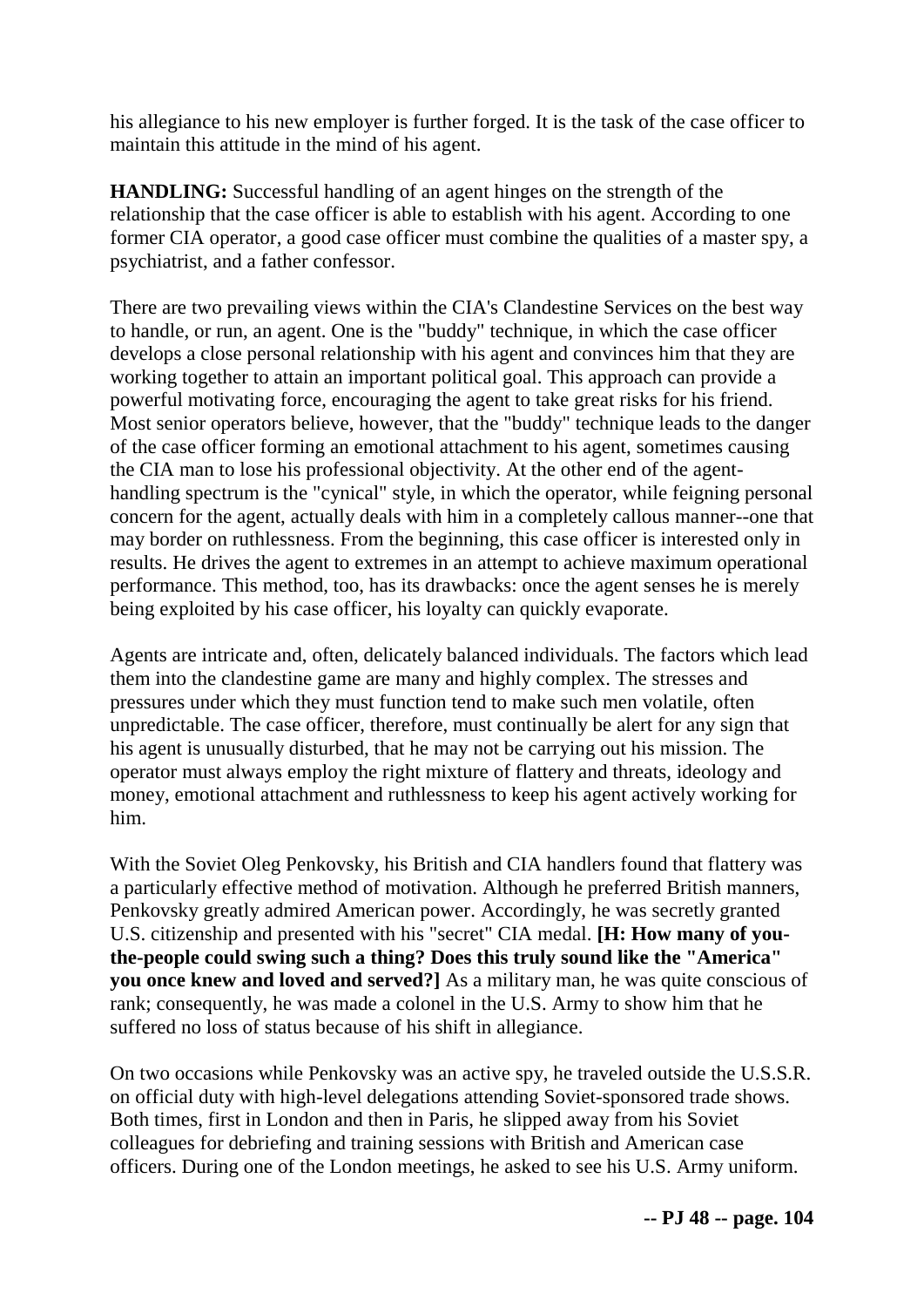None of the CIA men, nor any of the British operators, had anticipated such a request. One quick thinking officer, however, announced that the uniform was at another safe house and that driving there and bringing it back for Penkovsky to see would take a while. The spy was temporarily placated, and a CIA case officer was immediately dispatched to find a colonel's uniform to show to the agent. After scurrying around London for a couple of hours in search of an American Army colonel with a build similar to Penkovsky's, the operator returned triumphantly to the debriefing session just as it was concluding--uniform in hand, Penkovsky was pleased.

**[H: Do you think all of this is too preposterous to believe?? The next time you confront an army personnel--consider whether or not he might be who he says he is. Also, as you travel along the roadways--LOOK at the trucks. Do you actually KNOW what is within, say, a Piggly Wiggly trailer? How about what is within a "toxic" labeled truck--how about those tightly wrapped, funny shaped loads on flat-beds? DO YOU KNOW WHAT IS WITHIN?? OF COURSE NOT. Do you know what is aboard a train tanker car? How about an enclosed Sea-Land "ocean" carrier?? Would you recognize a missile if you saw one? Would you recognize anything broken into component parts--even your automobile or refrigerator, much less components for an atomic fueled stealth craft of some kind? You must begin to give thought to these things for THIS IS HOW they have fooled you--BY THE OBVIOUS!)**

Months later, in Paris, the CIA operators were better prepared. A brand-new uniform tailored to Penkovsky's measurements was hung in a closet in a room adjacent to where he was being debriefed, and he inspected it happily when the meeting was concluded.

In the 1950's the CIA recruited an Eastern European intelligence officer in Vienna whose motivation, like Penkovsky's, was essentially ideological. While he was promised a good salary (and a comfortable pension upon the completion of the operation, at which time he would formally defect to the United States), his case officer avoided making any direct payments to him in Vienna in order not to risk attracting the opposition's attention to him. The agent well understood the need for such precautions, yet after he had been spying for a while, he shocked his case officer one day by demanding a fairly substantial amount of cash. He refused to say why he wanted the money, but it was obvious to his case officer that the agent's continued good work for the agency was contingent on getting the money he had requested. After consultations with the local CIA station chief and with headquarters, it was finally decided that the risk must be taken and the agent was given the money, with the hope that he would not do something outlandish or risky with it. Agency operators then put him under surveillance to learn what he was up to. To their consternation, they discovered him the following weekend on the Danube River cruising back and forth in a motorboat which he had just bought. A few days afterward his case officer confronted him and demanded that he get rid of the boat for it was not something a man of his ostensibly austere circumstances could possibly have purchased on his own salary. The agent agreed, casually explaining that ever since he was a small boy he had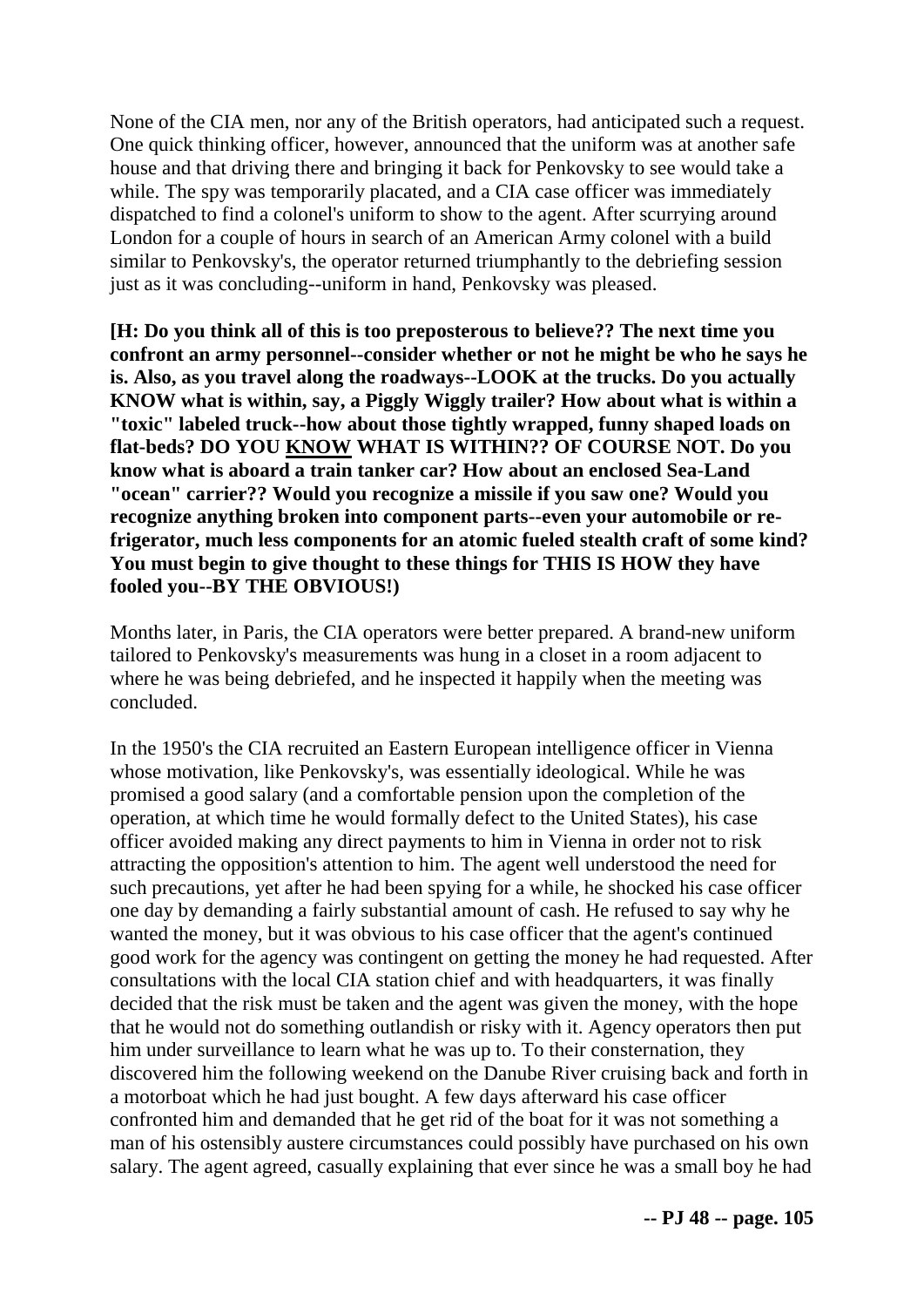wanted to own a motorboat. Now that yearning was out of his system and he was quite willing to give up the boat.

Another Eastern European, who spied briefly for the CIA years later, refused all offers of pensions and political asylum in the West. He wanted only Benny Goodman records.

## **BLACKMAIL HOVERS ALWAYS**

One of the problems in handling an agent is caused by the changeover of case officers. In keeping with the CIA's policy of employing diplomatic and other forms of official cover for most of its operators serving abroad, case officers masquerading as U.S. diplomats, AID officials, Department of Defense representatives, and the like, must be transferred every two to four years to another foreign country or to Washington for a head-quarters assignment, as is customary with genuine American officials. A departing case officer introduces his replacement to all his agents before he leaves, but often the agents are initially reluctant to deal with a new man. Having developed an accept-able working relationship with one case officer, they usually are not eager to change to another. Their reluctance is often heightened by the agency's practice of assigning young case officers to handle already proven agents. In this way, junior operators can gain experience with agents who, as a rule, do not need as much professional guidance or sympathetic "hand-holding" as newly recruited ones. Most agents, however, feel that dealing with an inexperienced officer only increases the risks of compromise. All in all, making the changeover can be quite sticky, but it is almost always accomplished without permanent damage to the operation. If persuasion and promises are not adequate to retain the agent's loyalty, threats of blackmail usually are. The agency precaution of amassing incriminating evidence--secret contracts, signed payment receipts, tape recordings, and photographs-- generally will convince even the most reluctant agent to see things the CIA's way.

In certain highly sensitive operations the problem of case-officer changeover is avoided in deference to the wishes of a particularly highly placed agent. The potential damage to the operator's cover by his prolonged service in a given country is considered of less importance than the maintenance of the delicate relationship he has developed with the agent. Similarly, in those situations where a

#### **2 ½ LINES DELETED**

the agency officer may serve as many as six or eight years on the operation before being replaced. And when he is eventually transferred to another post, great care is taken to select a re-placement who will be acceptable to the friendly chief of state.

**TERMINATION:** All clandestine operations ultimately come to an end. Those dependent upon agent activities have a short life expectancy and often conclude suddenly. The agent may die of natural causes or by accident--or he may be arrested and imprisoned, even executed. In any such event, the sole consideration of the CIA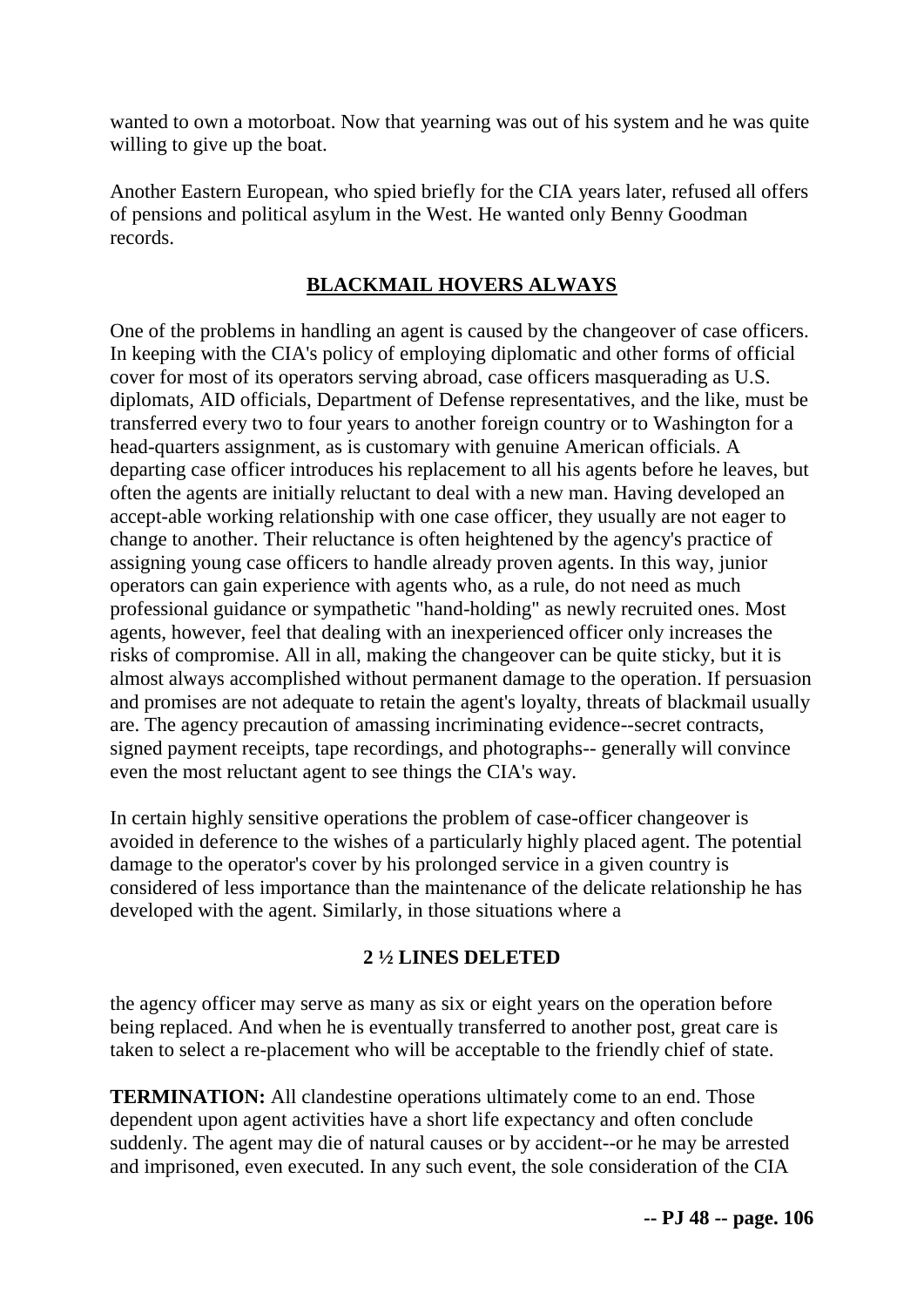operators on the scene is to protect the agency's interests, usually by covering up the fact that the individual was a secret agent of the U.S. government. Sometimes, however, the agency itself must terminate the operation and dispose of the agent. The decision to terminate is made by the CIA chief of station in the country where the operation is in progress, with the approval of agency headquarters. The reason for breaking with an agent may be simply his loss of access to the secrets that the CIA is interested in acquiring; more complicated is emotional instability, lack of personal trustworthiness endangering the operation, or threat of imminent exposure and arrest. Worst of all, there may be a question of political unreliability--it may be suspected that the man is, or has become, a double agent, provocation, or deception controlled by an opposition intelligence service.

The useless or unstable agent can usually be bought off or, if necessary, successfully threatened. A reliable or useful agent in danger of compromise or exposure to the opposition, or an agent who has fulfilled his agreement as a spy and has performed well, can be resettled in another country, provided with the necessary funds, even assisted in finding employment or, at least, retrained for a new profession. In those cases where the agent has contributed an outstanding service to the CIA at great personal risk, particularly if he burned himself out in so doing, he will be brought to the United States for safe resettlement. The Director of Central Intelligence, under the CIA Act of 1949, can authorize the "entry of a particular alien into the United States for permanent residence....in the interest of national security or the furtherance of the national intelligence mission." The agent and his family can be granted "permanent residence without regard to their inadmissibility under the immigration or any other laws and regulations."

## **FRIENDLY NATIONS IMPLANTED**

Resettlement, however, does not always go smoothly. And sometimes this is the fault of the CIA. In the late 1950's, when espionage was still a big business in Germany, former agents and defectors were routinely resettled in Canada and Latin America. The constant flow of anti-communist refugees to those areas was too much for the agency's Clandestine Services to resist. **From time to time, an active agent would be inserted into the resettlement process. But the entire operation almost collapsed when, within a matter of months, both Canadian and Brazilian governments discovered that the CIA was using it as a means to plant operating agents in their societies.**

Not all former agents are willing to be resettled in the United States, especially not on the CIA's terms. In the 1960's a high-ranking Latin American official who had been an agent for years was forced for internal political reasons to flee his native country. He managed to reach Mexico City, where agency operators again made contact with him. In consideration of his past services, the agency was willing to arrange for his immigration to the U.S. under the 1949 CIA law if he would sign an agreement to remain quiet about his secret connection with the U.S. government and not become involved in exile political activities in this country. The Latin American, who had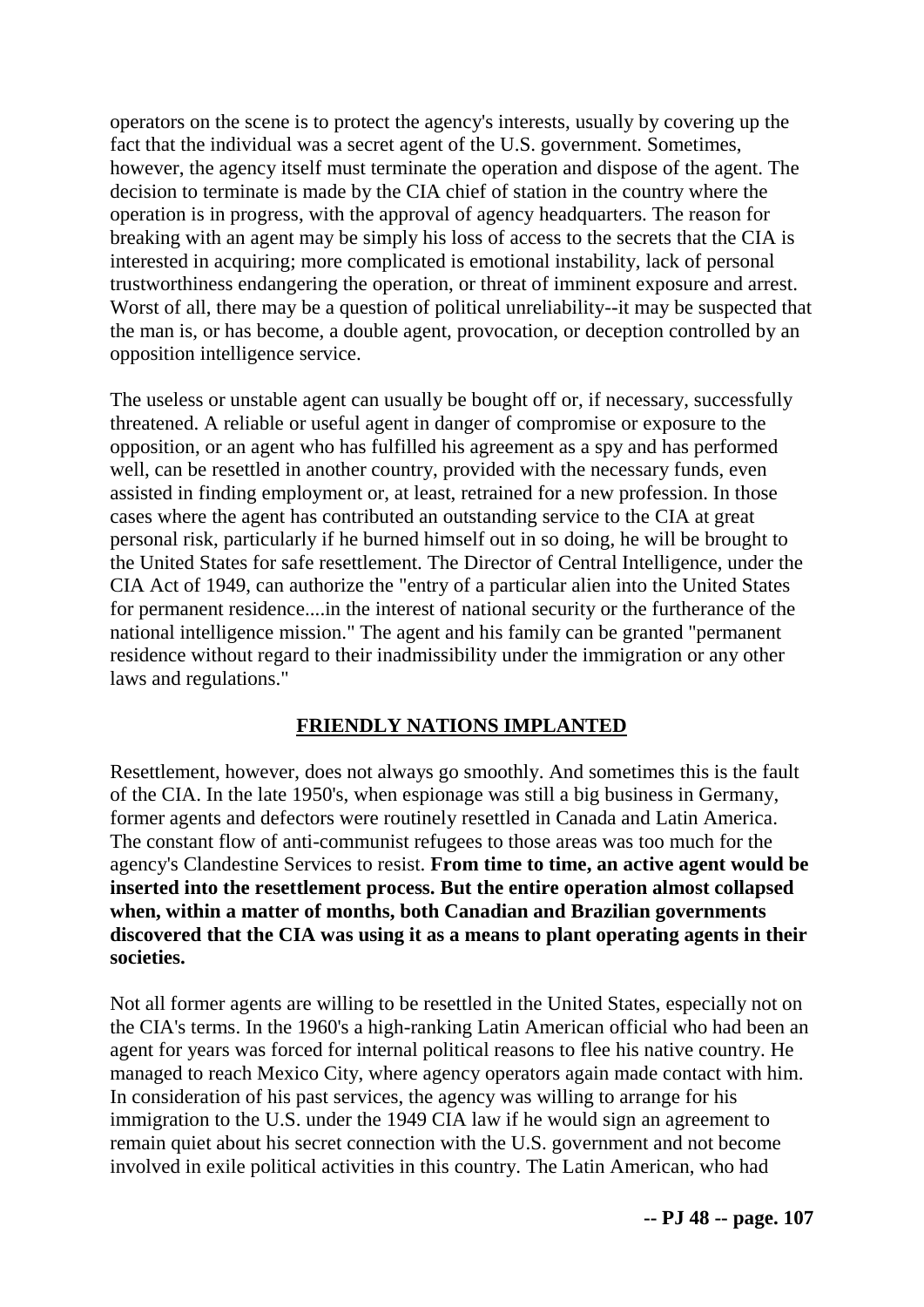ambitions to return triumphantly to his native country one day, refused to forgo his right to plot against his enemies back home, and wanted residence in the United States without citizenship, thus presenting the CIA with a difficult dilemma. As long as the former agent remained unhappy and frustrated in Mexico City, he represented a threat that his relationship with the agency and those of the many other CIA penetrations of his government which he knew about might be exposed. As a result, CIA headquarters in Langley sent word to the station in Mexico City that the ex-agent could enter the country without the usual preconditions. The agency's top officials hoped that he could be kept under reasonable control and prevented from getting too deeply involved in political activities which would be particularly embarrassing to the U.S. government.

#### **MURDER EXCORPORATING**

It is only logical to believe that there are instances when termination requires drastic action on the part of the operators. Such cases are, of course, highly sensitive and quite uncommon in the CIA. But when it does become necessary to consider the permanent elimination of a particularly threatful agent **[H: Such as Casey who was head of the CIA and could spill all the beans to Congress and you-the-people and who immediately came down with terminal, inoperable cancer of the brain which of course killed him in a matter of days.]**, the final decision must be made at the highest level of authority **[H: Such as the President and Vice President (Bush) at the time.]**, by the Director of Central Intelligence. **[H: You see, I believe you will agree that it probably was not Casey who decided it was time to meet his maker and therefore there would be only those higher authorities available and thus, you can know WHO ordered the murder.]** With the exception of special or paramilitary operations, physical violence and homicide are not viewed as acceptable clandestine methods--**unless they are acceptable to the Director himself.**

\* \* \*

There is too much here to absorb, Dharma, so allow us to take a break from the writing and allow ones to settle their own thoughts.

May insight into Truth be your guideline and shield. Salu.

Hatonn to clear, please.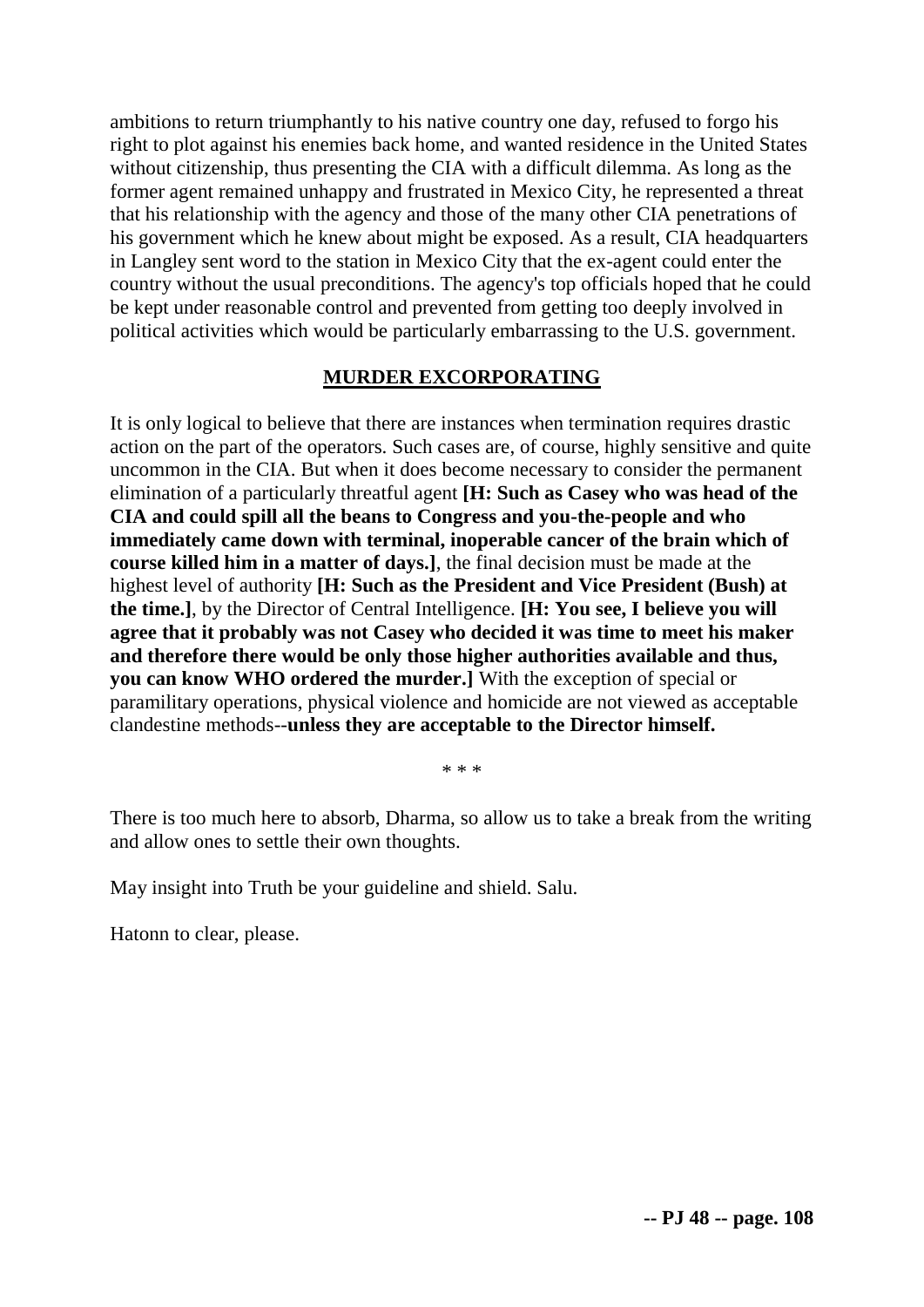### **CHAPTER 10**

# REC #2 HATONN

### THU., APRIL 2, 1992 2:27 P.M. YEAR 5, DAY 230

### **THURSDAY, APRIL 2, 1992**

#### **NOTATION FOR READERS**

This is a brief update and request for you who are now aware of a second resource for information: THE WORD. This is a designation so that the requests for audio information goes directly to its source of "creation". There are two good reasons for this--one is that it goes directly for handling to a separate area immediately. Within a few days the post office box will also change and therefore I ask that you please be patient while all the rearrangements are being finalized here.

I would, further, ask that all material sent which is desired for my attention be sent henceforth to "THE WORD" as it will come directly to the "horse's nose". If you send orders for America West it is fine if they are included so as to save postage and we will make sure they are sorted accordingly. I appreciate your cooperation as it was becoming too much of burden for the small staff at America West to handle all the load. The volunteers who send the paper are our salvation for there is no way we could do the work without their unwavering labor, and do believe me, it is offered with such love and hopes.

The second reason for this change is that the book inventory is being shifted and a lot of mailing will be coming out of Nevada and I do not yet know of finalized addresses, phones, etc. This bit of separation will relieve the office crew greatly during this changeover and all orders which may be combined can be sorted and sent to proper locations.

We have been most grateful to the Greens for their support and taking of this massive burden and we wish to work in any way possible to make your service faster and their load a bit lighter. I am asking Dalene to basically take charge of the taping, etc., and Cort has set up a good, sound record keeping system and all have pitched in to make it as efficient as possible. Change is always difficult and unwieldy but I believe it can run quite smoothly as I shove off in increasing the information flow--the only way we can do it is to allow for audio tapes for we have about run out of Dharma's ability to increase in typing speed.

If we err, please be gentle as our workers are so few and the load so tremendous. Thank you.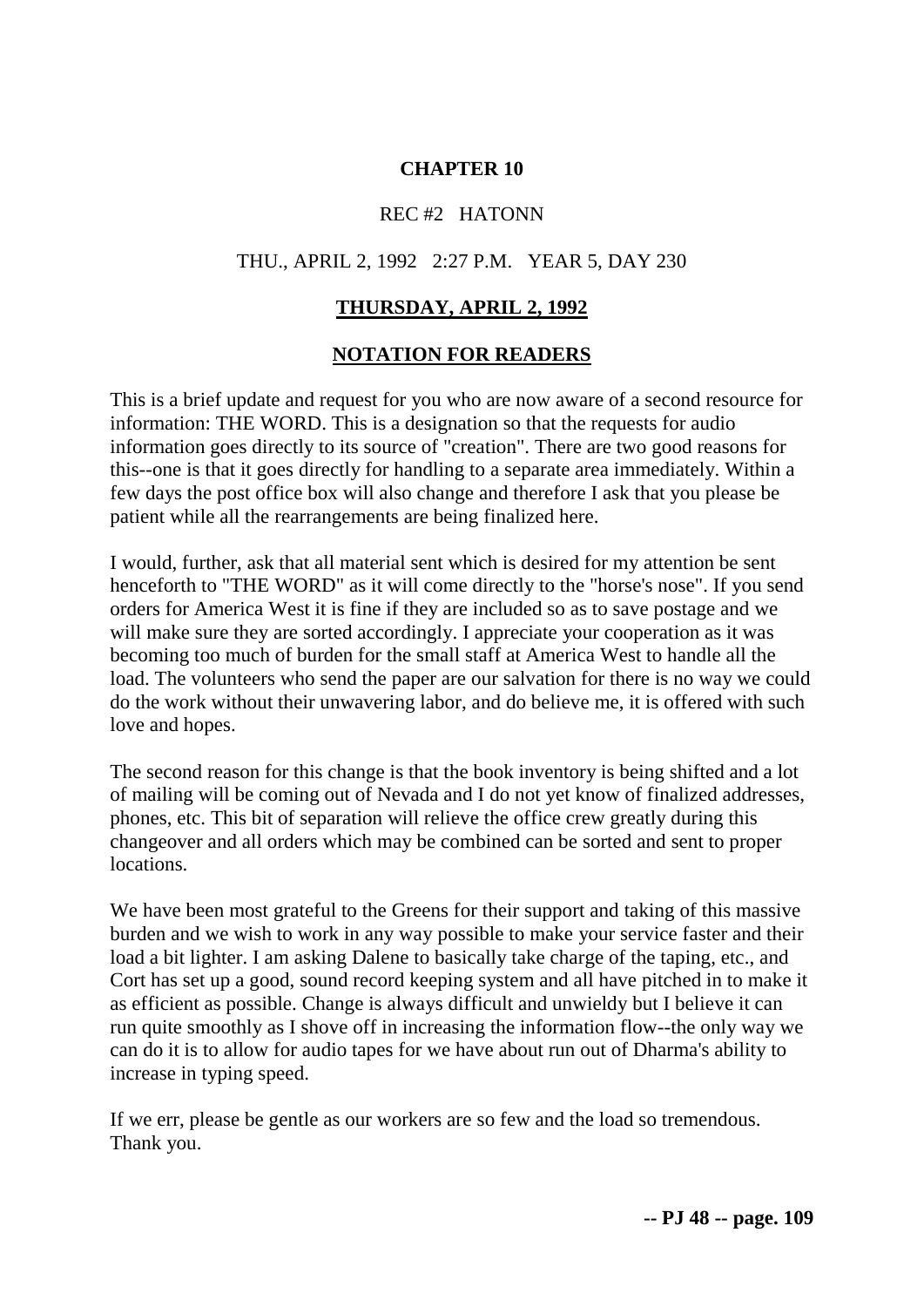# **TWO MORE BOOKS**

There will be two volumes coming forth from America West in the near future which I wish to call into your attention to watch for because we have a tendency to allow slippage during great changover. Dr. Coleman is working on an outlay of the Foundations, etc., and I have no title for that as of yet, so I assume we are some weeks away from printing. However, the "300" book has been in such demand that it has brought notice of the "surveillance groups", so we are being sure we don't stub our toes.

I ask that you ones understand that when I "push" a book, it is with great thought to the overall picture--not necessarily a blessing upon the belief system or projections of the author in point. This same assumption must work in reverse because some who bring truth in much of their work may well not agree with my discipline. My knowledge, however, is that before we are done and the play finished--they will!

Also being printed very soon is a volume from Esu through Little Dru and, as always, it is wondrous--it will lay out the course of God quite bluntly, succinctly and with such love that you shall be overjoyed and uplifted in the very reading. We will let you know as soon as either are available. You are all much like Dharma--sometimes even God is not enough and you want to hear it from the gentle "lamb" of radiance come into His perfection. Ah, 'tis the joy and "pride" of a father that I witness His growth in wisdom unto perfection. How wondrous for you ones who experience at this time that you might share in the moment of these great events. Will it not be wondrous when the circle is closed and is no more broken? Man longs for the "whole" and so shall it come to pass in your time upon the place of Creation as gifted unto you as a species and a civilization.

Let us now return to the subject in point for it seems so much information piles up that we shall never make it through and into the glories awaiting.

# **CLANDESTINE TRADECRAFT**

Two aspects of clandestine tradecraft which have particular applicability to classical espionage, and to agent operations in general, are secret communications and contacts. The case officer must set up safe means of communicating with his agent; otherwise, there will be no way of receiving the information that the agent is stealing, or of providing him with instructions and guidance. In addition to a primary communication system, there will usually be an alternate method for use if the primary system fails. From time to time, different systems will be employed to reduce the chances of compromising the operation. As with most activities in the intelligence game, there are no hard and fast rules governing communication with secret agents. As long as the methods used are secure and workable, the case officer is free to devise any means of contact with his agent that is suitable to the operational situation.

Many agents want to pass on their information verbally to the case officer. From their point of view, it is both safer and easier than dealing with official papers or using spy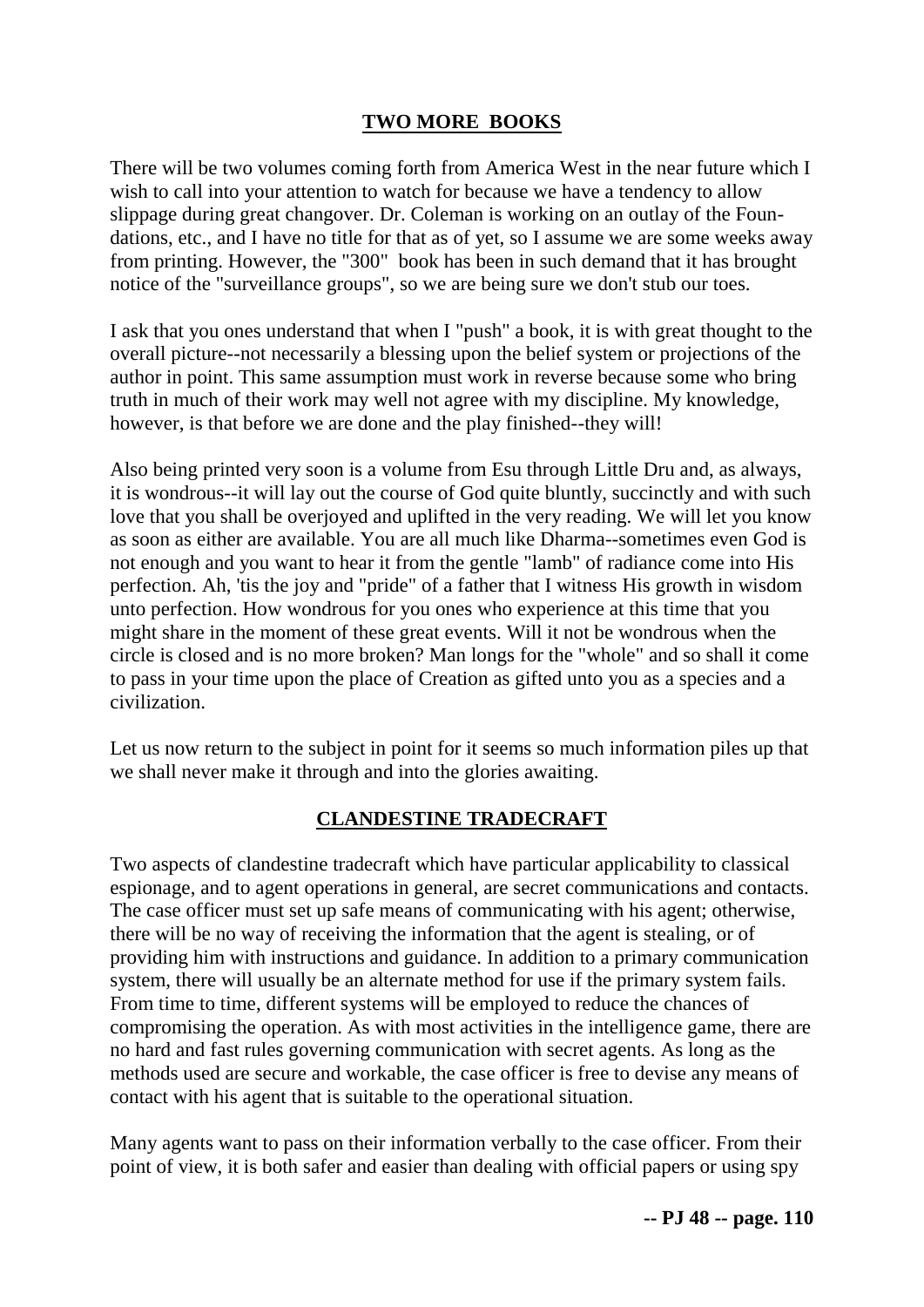equipment, either of which could clearly incriminate them if discovered by the local authorities. The CIA, however, prefers documents. Documents can be verified, thus establishing the agent's reliability. They can be studied and analyzed in greater detail and with more accuracy by the intelligence experts at headquarters. In the Penkovsky case, for example, the secret Soviet documents he provided were far more valuable than his personal interpretations of events then occurring in Moscow's military circles.

On the other hand, some agents want to have as little personal contact as possible with their case officers. Each clandestine meeting is viewed as an invitation to exposure and imprisonment, or worse. Such agents would prefer to communicate almost exclusively through indirect methods or even by mechanical means (encoded or encrypted radio messages, invisible ink, micro-dots, and so on). But the CIA insists on its case officers having personal contact with their agents, except in exceptionally risky cases. Periodically, the spy's sincerity and level of motivation must be evaluated in face to face meetings with the operator.

# **CUT-OUT: A USEFUL CONDUIT**

Each time the case officer has a personal contact with his agent, there is the danger that the two will be observed by the local security forces, or by a hostile service such as the KGB. To minimize the risk of compromise, indirect methods of contact are employed most of the time, especially for the passing of information from the agent to the operator. One standard technique is the use of a "cut-out", an intermediary who serves as a go-between. The cut-out may be witting or unwitting; he may be another agent; he may even reside in another country. Regardless, his role is to receive material from either the agent or the case officer and then relay it to the other, without being aware of its substance.

Another technique is the dead-drop, or dead-letter drop. This is a kind of secret postoffice box such as a hollow tree, the underside of a park bench, a crevice in an old stone wall **[H: Even a phone booth with a brown paper sack.]**--any natural and unlikely repository that can be utilized for transferring materials. (One of the deaddrops used in the Penkovsky operation was the space behind the steam-heat radiator in the entry of an apartment building in Moscow.) The agent simply deposits his material in the dead-drop at a prearranged time; later it is "serviced" by the case officer or a cutout engaged for this single purpose.

Still another frequently used technique is that of the brush contact, in which the agent and his case officer or a cut-out meet in passing at some prearranged public place. The agent may en-counter his contact, for example, on a crowded subway platform, in a theater lobby, or perhaps the two will manage to get close together for a moment, long enough for one to slip some-thing into the other's hand or pocket. Or they may quickly ex-change newspapers or briefcases. Such a contact is extremely brief as well as surreptitious, and usually it is quite secure if well executed.

Although the case officer makes frequent use of indirect contacts, he still must arrange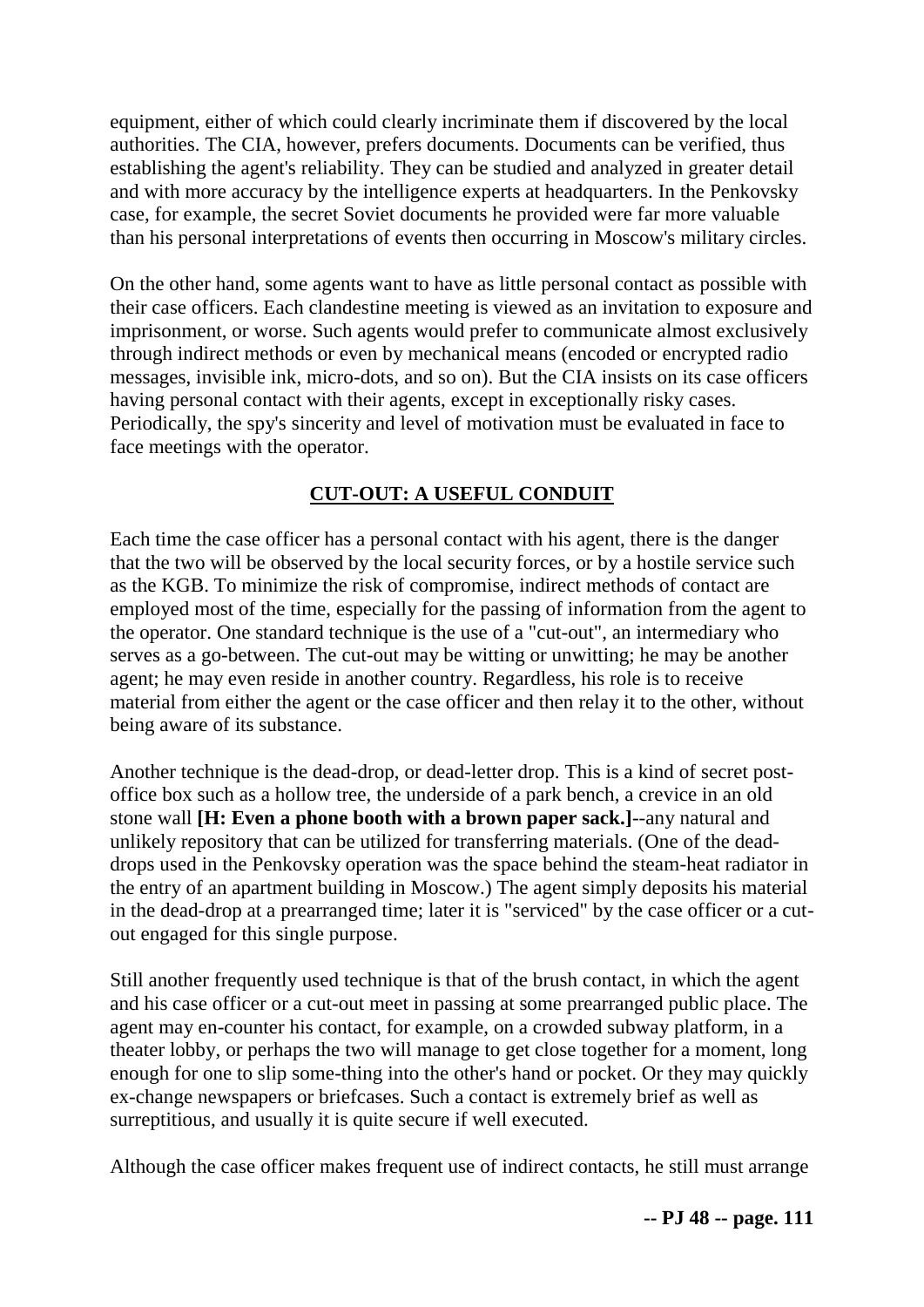personal meetings with his agent from time to time. Whenever there is a clandestine meeting--on a bus, in a park, at a restaurant--other CIA operators keep watch as a precaution against opposition monitoring or interference. This is known in the covert business as countersurveillance. The case officer works out safe and danger signals in advance of each rendezvous with both the agent and the countersurveillance team. In this way, the operator, the agent, or any member of the team can signal to the others to proceed with the meeting or to avoid or break off contact if something seems out of the ordinary. Safe houses (CIA-maintained residences) are also used for meetings with agents, especially if there is a lot to be discussed. A safe house has the advantage of providing an atmosphere where the agent and the case officer can relax and talk freely without fear of surveillance, but the more frequently one location is used, the more likely it is to be discovered by the opposition. The need for secrecy can keep the clandestine operator busy, but it is a need on which the clandestine operator thrives.

**[H: a favored place for shifting documents is at the copy machine and this is how, for instance, SILENT WEAPONS FOR QUIET WARS came into the hands of we-the-people. The document had been "dropped" in the copy machine but something interrupted the receiver from recovering it. So when the old equipment was updated--out went the secret document (baby) with the "bathwater". It happens more often than you think.]**

# **AGENCY CULTURE**

A few years ago *[remember, this was first written in 1974]* Newsweek magazine described the CIA as the most secretive and tightly knit organization (with the possible exception of the Mafia) in American society. The characterization is something of an overstatement, but it contains more than a kernel of truth. In its golden era, during the height of the Cold War, the agency did possess a rare *elan*; it had a staff of imaginative and daring officers at all levels and in all directorates. But over the years the CIA has grown old, fat, and bureaucratic. The *esprit de corps* and devotion to duty its staff once had, setting the agency apart from other government departments, has faded, and to a great degree it has been replaced by an outmoded, doctrinaire approach to its missions and functions. The true purpose of secrecy--to keep the opposition in the dark about agency policies and operations--has been lost sight of. Today the CIA often practices secrecy for secrecy's sake **[H: And to never have to answer for any of their actions. In other words--total non-accountability.]--**and to prevent the American public from learning of its activities. And the true purpose of intelligence collection--to monitor efficiently the threatening moves of inter-national adversaries--has been distorted by the need to nourish a collective clandestine ego.

**[H: Please, "we-the-people", do not think the CIA files are being opened on the various scandals because you want to see within--***the KGB is releasing files regarding your secret files and the you-know- what* **has hit the fan. The files had to be squared away and reproduced and tampered to allow bringing forth to counter the truth which the KGB intends to dump on you. Actually, they are "selling" the files to the highest bidders and guess who that will be in every**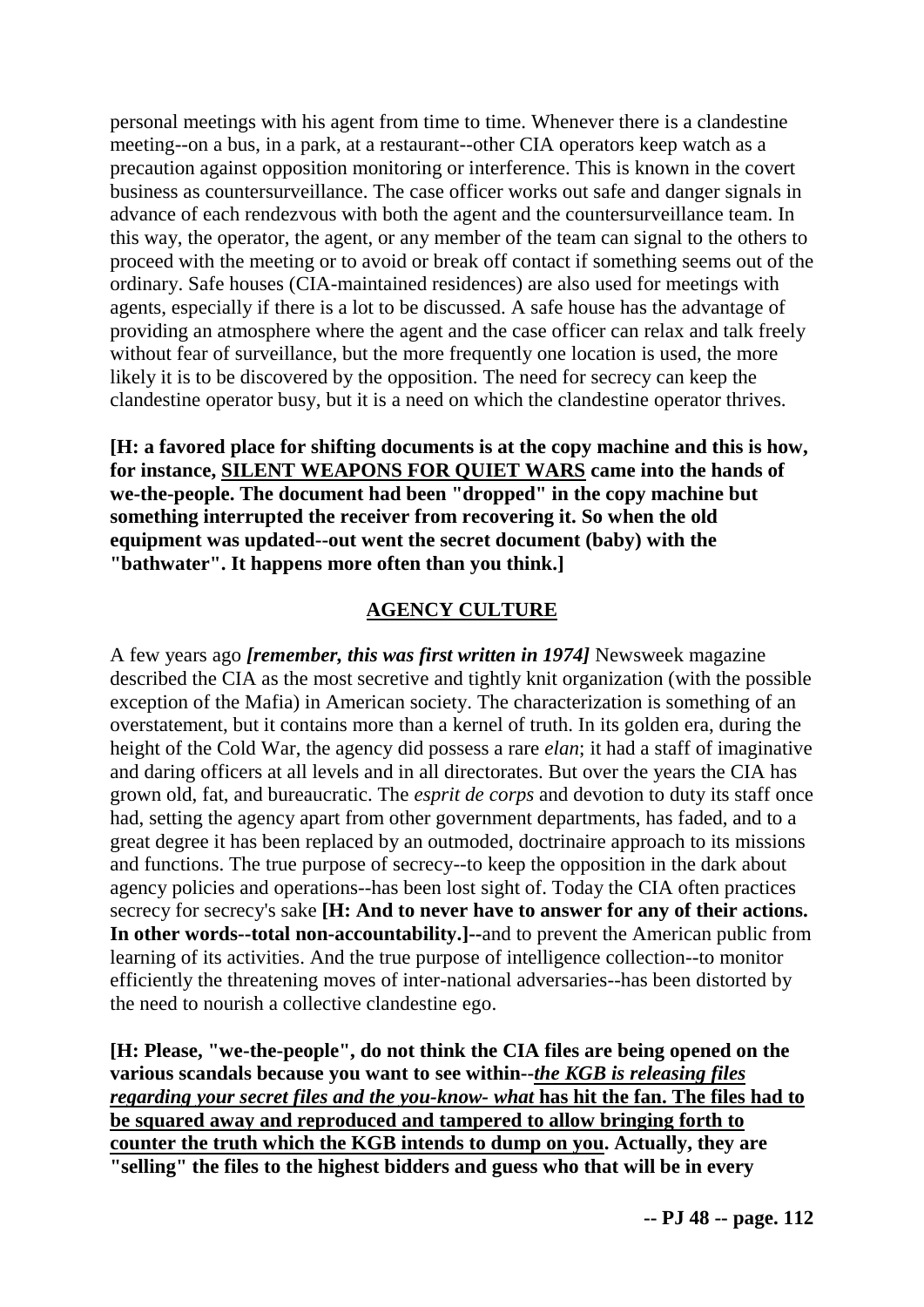**instance! Moreover, it is exactly as with the obsolete thrust systems and other "advanced" technology you will buy--worthless and bringing a very high ransom price.]**

**\* \* \***

#### **INTERNAL PROTEST HIDDEN**

After the U.S. invasion of Cambodia in 1970, a few hundred CIA employees (mostly younger officers from the Intelligence and Science and Technology directorates, *not*  the Clandestine Services) signed a petition objecting to American policies in Indochina. Director Richard Helms was so concerned about the prospect of widespread unrest in the agency's ranks and the chance that word of it might leak out to the public that he summoned all the protesters to the main auditorium and lectured them on the need to separate their personal views from their professional duties. At the same time, similar demonstrations on the Cambodian issue were mounted at the State Department and other government agencies. Nearly every newspaper in the country carried articles about the incipient rebellion brewing in the ranks of the federal bureaucracy. The happenings at the CIA, which were potentially the most newsworthy of all, were, however, never discovered by the press. In keeping with the agency's clandestine traditions, CIA employees had conducted a secret protest.

To agency personnel who had had the need for secrecy drilled into them from their moment of recruitment, there was nothing strange about keeping their demonstration hidden from public view. Secrecy is an absolute way of life at the agency and, while outsiders might consider some of the resulting practices comical in the extreme, the subject is treated with great seriousness in the CIA. Training officers lecture new personnel for hours on end about "security consciousness", and these sessions are augmented during an employee's entire career by refresher courses, warning posters, and even the semi-annual requirement for each employee to review the agency's security rules and to sign a copy, as an indication it has been read. As a matter of course, outsiders should be told absolutely nothing about the CIA and fellow employees should be given only that information for which they have an actual "need to know". The penchant for secrecy sometimes takes on an air of ludicrousness. Secret medals are awarded for outstanding performance, but they cannot be worn or shown outside the agency. Even athletic trophies--for intramural bowling, softball and so on- cannot be displayed except when in the guarded sanctuary of the headquarters building. **[H: Most of you will remember just recently that Oliver North made quite a tearful fuss over honoring those ones who could only be recognized in the secret places.]**

CIA personnel become so accustomed to the rigorous security precautions (some of which are indeed justified) that they easily accept them all, and seldom are caught in violations. Nothing could be more natural than to work with a telephone book marked SECRET, an intentionally incomplete telephone book which lists no one working in the Clandestine Services and which in each semi-annually revised edition leaves out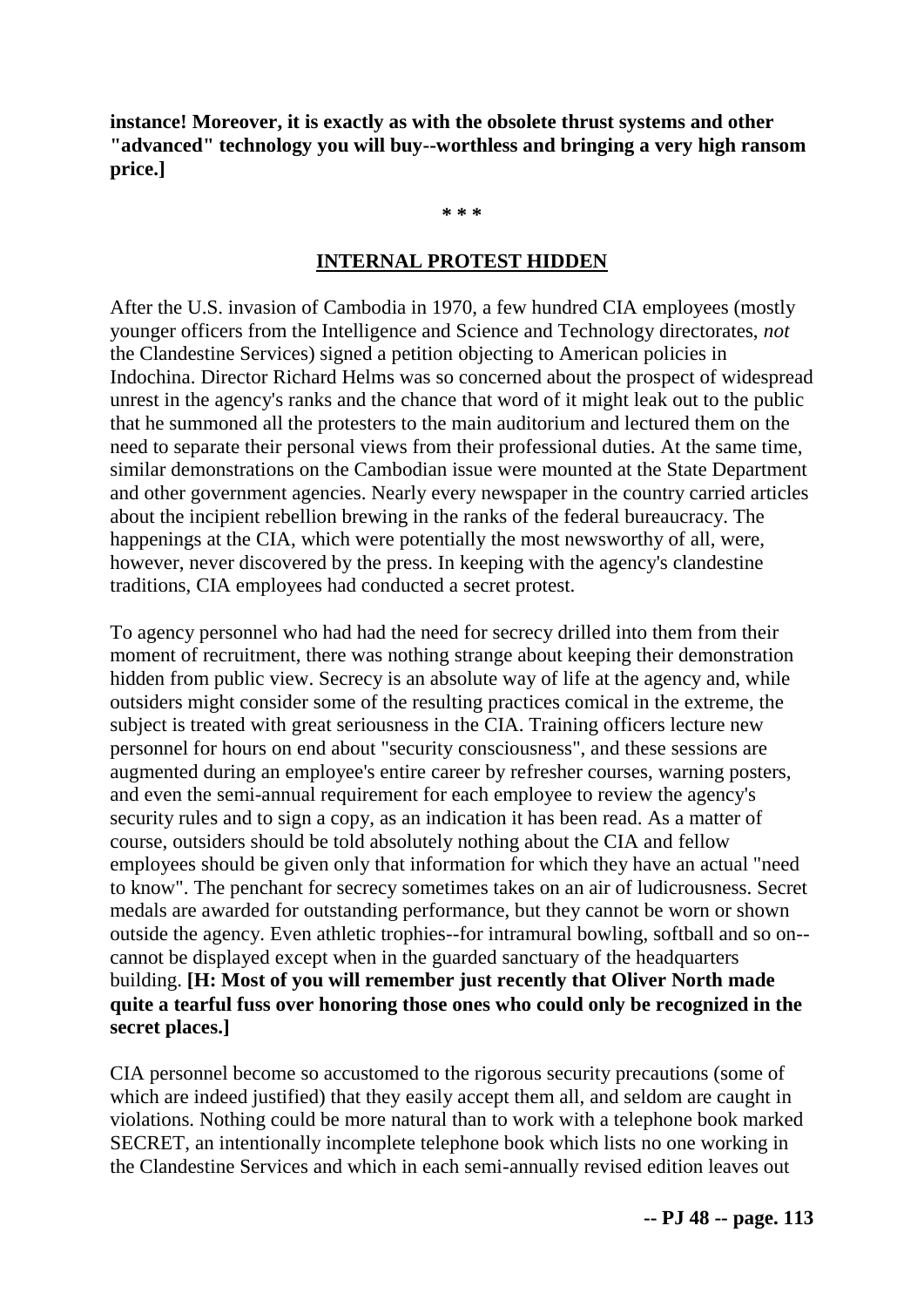the names of many of the people employed by the overt directorates, so if the book ever falls into unauthorized hands, no enterprising foreign agent or reporter will be able to figure out how many people work at CIA headquarters, or even how many work in non-clandestine jobs. Those temporarily omitted can look forward to having their names appear in the next edition of the directory, at which time others are selected for telephonic limbo. Added to this confusion is the fact that most agency phone numbers are regularly changed for security reasons. Most employees manage to keep track of commonly called numbers by listing them in their own personal desk directories, although they have to be careful to lock these in their safes at night--or else risk being charged with a security violation. For a first violation the employee is given a reprimand and usually assigned to several weeks of security inspection in his or her office. Successive violations lead to forced vacation without pay for periods up to several weeks, or to outright dismissal.

### **SPIES SPY ON SPIES**

Along with the phone books, all other classified material (including typewriter ribbons and scrap paper) is placed in these safes whenever an office is unoccupied. Security guards patrol every part of the agency at roughly half-hour intervals in the evening and on weekends to see that no secret documents have been left out, that no safes have been left unlocked, and that no spies are lurking in the halls. If a guard finds any classified material unsecured, both the person who failed to put it away and the person within the office who was assigned to double-check the premises have security violations entered in their personnel files.

These security precautions all take place inside a headquarters building that is surrounded by a twelve-foot fence topped with barbed wire, patrolled by armed guards and police dogs, and sealed off by a security check system that guarantees that no one can enter either the outer perimeter or the building itself without showing proper identification. Each CIA employee is issued a laminated plastic badge with his picture on it, and these must not only be presented to the guards on entry, but be kept constantly in view within the building. Around the edges of the badge are twenty or so little boxes which may or may not be filled with red letters. Each letter signifies a special security clearance held by the owner. Certain offices at the CIA are designated as restricted, and only persons holding the proper clearance, as marked on their badges, can gain entry. These areas are usually guarded by an agency policeman sitting inside a glass cage, from which he controls a turnstile that forbids passage to unauthorized personnel. Particularly sensitive offices are protected, in addition to the guarded turnstile, by a combination or cipher lock which must be opened by the individual after the badge is inspected.

Even a charwoman at the CIA must gain security clearance in order to qualify for the badge that she, too, must wear at all times; then she must be accompanied by an armed guard while she cleans offices (where all classified material has presumably already been locked up). Some rooms at the agency are considered so secret that the charwoman and her guard must also be watched by someone who works in the office.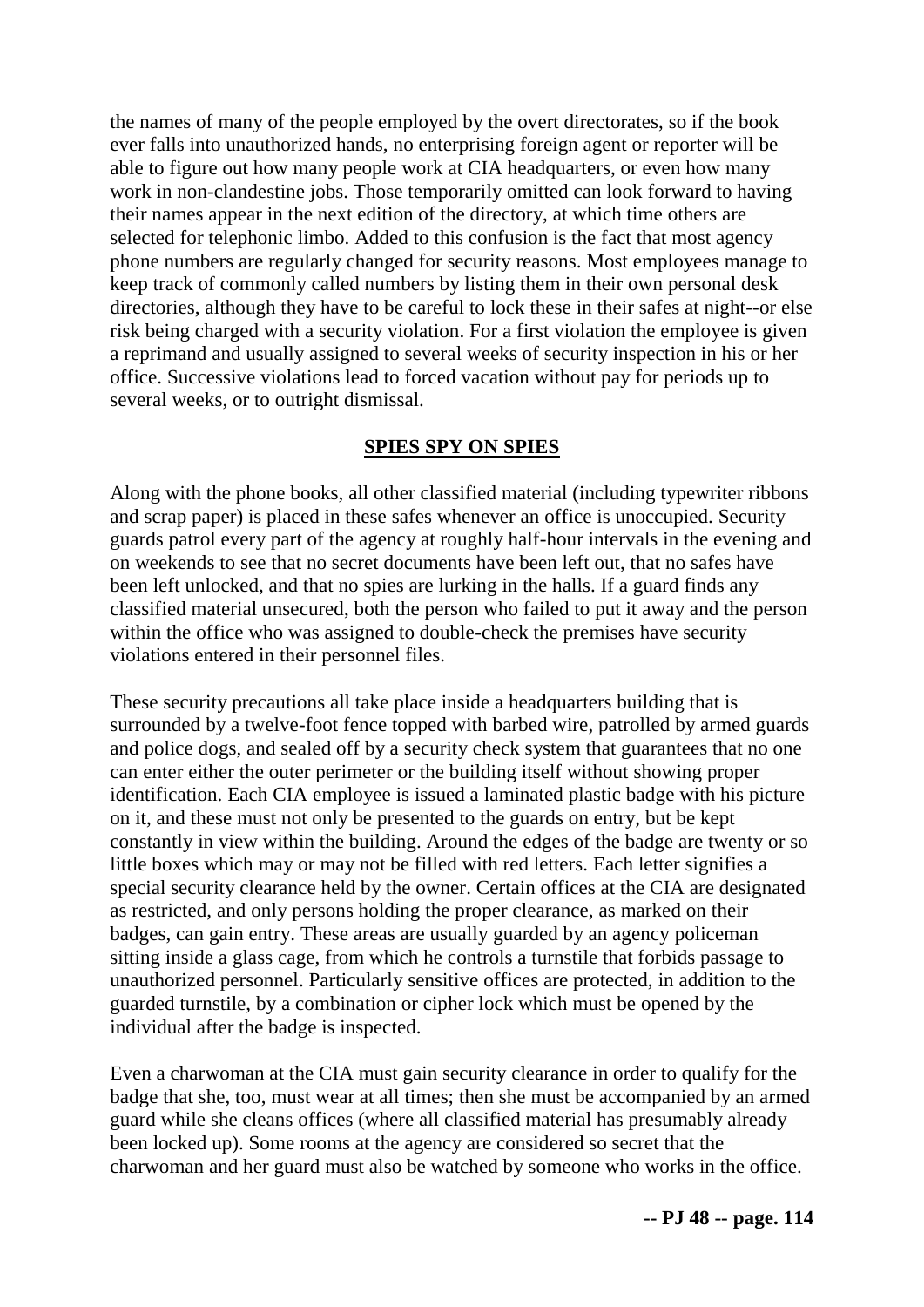The pervasive secrecy extends everywhere. Cards placed on agency bulletin boards offering items for sale conclude; "Call Bill, extension 6464". Neither clandestine nor overt CIA employees are permitted to have their last names exposed to the scrutiny of their colleagues, and it was only in 1973 that employees were allowed to answer their phones in any words other than those signifying the four-digit extension number.

Also until recent years all CIA personnel were required to identify themselves to nonagency people as employees of the State or Defense Department or some other outside organization. Now the analysis and technicians are permitted to say they work for the agency, although they cannot reveal their particular office. Clandestine Service employees are easily spotted around Washington because they almost always claim to be employed by Defense or State, but usually are extremely vague on the details and unable to furnish an office address. They do sometimes give out a phone number which corresponds to the correct exchange for their cover organization, but these extensions, through some deft wiring, ring in Langley. **[H: Sounds like this computer--it just sort of prints out in about three covert places. My only objection to the arrangement is that when blocks of work get wiped out on this computer--they don't share with us and we have to rewrite. We have absolutely no bone to pick with anyone. We are here to bring the WORD OF GOD unto HIS PEOPLE. To get them to hear, we have to do all this tedious work and it frankly annoys me.]**

\* \* \*

Dharma, allow us to close this chapter at this point for I ask that the first of the document be prepared in such manner as to go into the current LIBERATOR.

Fortunate are the people whose roots are deep in the foundation of God's Light. But how often do you neglect your own roots? Do you nourish them so they in turn can fill you with confidence when your need is there for strength? To tend of thine roots you must come into knowledge of self and herein lies the most elusive knowledge of all- self-knowledge. Would you take a while to linger with me and be deliberate in listening to self and being gentle with self--gentle in the uplifting from thine backsides and into action? Be compassionate and loving unto self for you are all injured and the tears are near as the insult upon your senses are laying bare your souls. If the tears come--let them water your soul and bathe it in the love of non-pretense. Tears heal- and oh, chelas, the wounded are everywhere. But always be in the remembering: **Pain is inevitable--SUFFERING IS OPTIONAL. SALU.**

Hatonn to clear, thank you.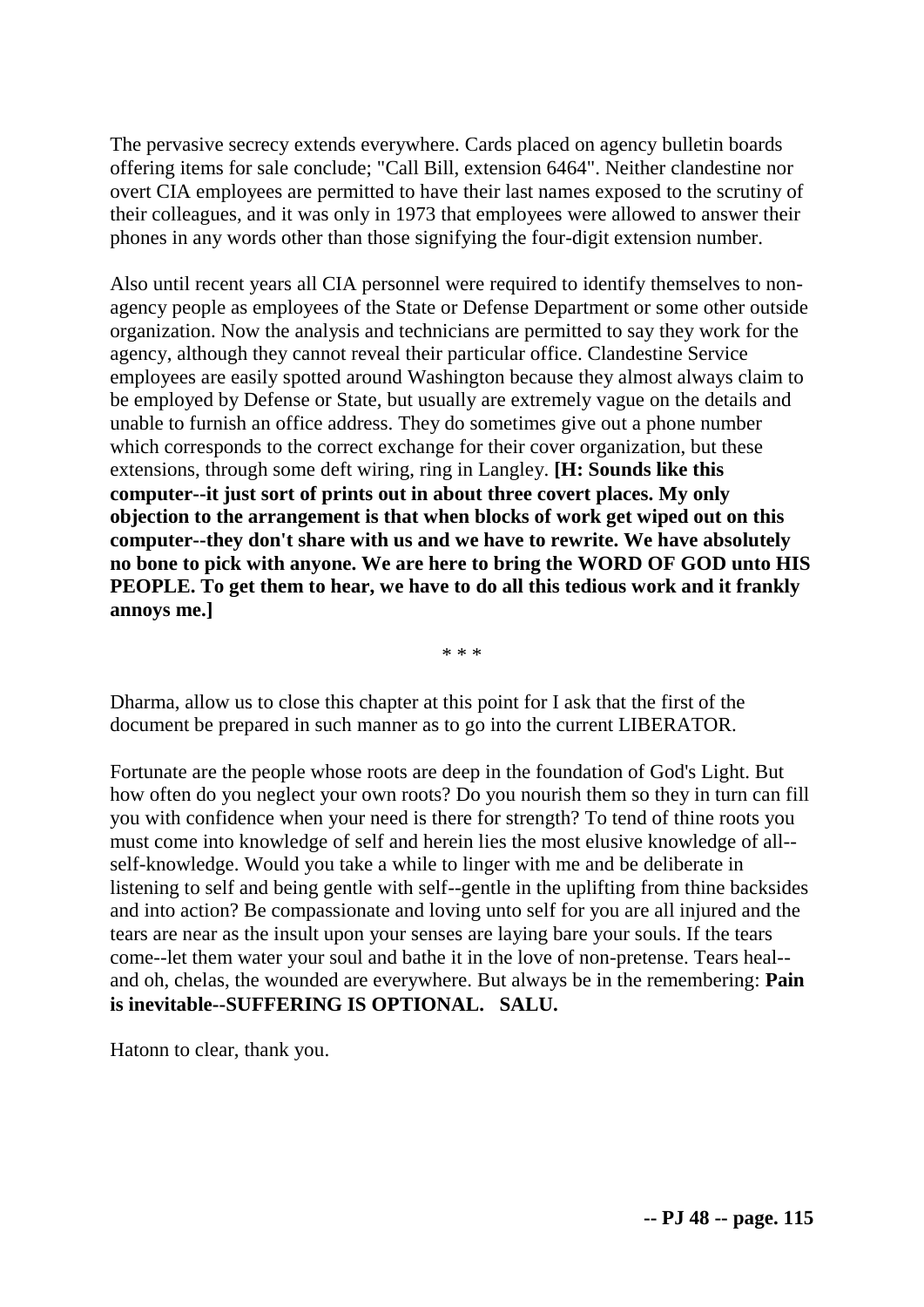### **CHAPTER 11**

### REC #2 HATONN

### FRI., APRIL 3, 1992 9:04 A.M. YEAR 5, DAY 231

#### **FRIDAY. APRIL 3. 1992**

#### **CIA--THE CLANDESTINE MENTALITY**

#### **HEADQUARTERS**

The headquarters building, located on a partially wooded 125-acre tract eight miles from downtown Washington, is a modernistic fortress-like structure. Until the spring of 1973 one of the two roads leading into the secluded compound was totally unmarked, and the other featured a sign identifying the installation as the Bureau of Public Roads, which maintains the Fairbanks Highway Research Station adjacent to the agency.

Until 1961 the CIA had been located in a score of buildings scattered all over Washington. One of the principal justifications for the \$46 million headquarters in the suburbs was that considerable expense would be saved by moving all employees under one roof. But in keeping with the best-laid bureaucratic plans, the headquarters building from the day it was completed, proved too small for all the CIA's Washington activities. The agency never vacated some of its old headquarters buildings hidden behind a naval medical facility on 23rd Street Northwest in Washington, and its National Photo Interpretations Center shares part of the navy's facilities in Southeast Washington. Other large CIA offices located downtown include the Domestic Operations Division, on Pennsylvania Avenue near the White House.

And in Washington's Virginia suburbs there are even more CIA buildings outside the headquarters complex. An agency training facility is located in the Broyhill Building in Arlington, and the CIA occupies considerable other office space in that county's Rosslyn section. Also at least half a dozen CIA components are located in the Tyson's Corner area of northern Virginia, which has become something of a mini-intelligence community for technical work due to the presence there of numerous electronics and research companies that do work for the agency and the Pentagon.

The rapid expansion of CIA office space in the last ten years did not happen as a result of any appreciable increase in personnel. Rather, the technological explosion, coupled with inevitable bureaucratic lust for new frontiers, has been the cause. As Director, Richard Helms paid little attention to the diffusion of his agency until one day in 1968 when a CIA official mentioned to him that still one more technical component was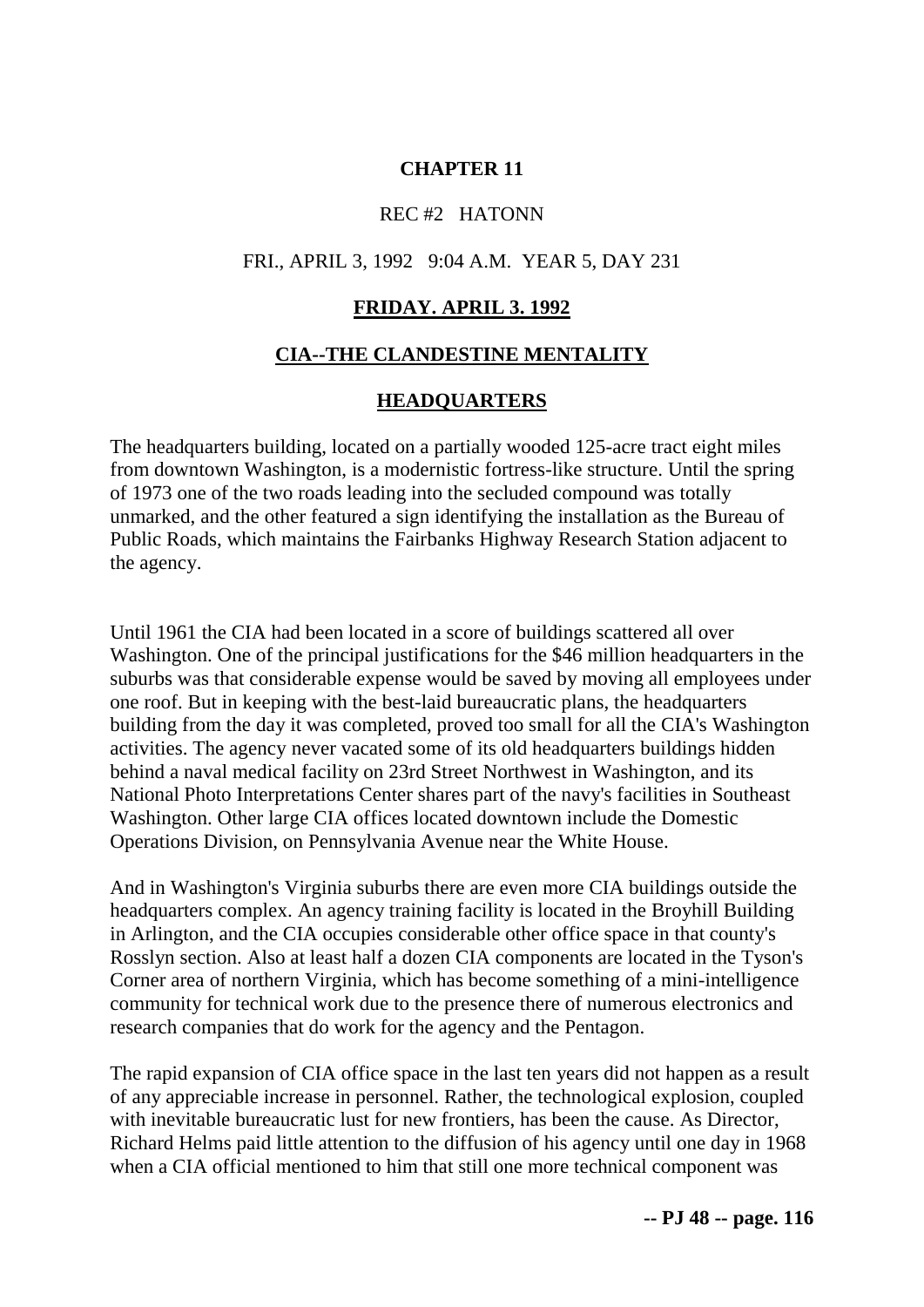moving to Tyson's Corner. For some reason this aroused Helms' ire, and he ordered a study prepared to find out just how much of the agency was located outside of headquarters. The completed report told him what most Washington-area real-estate agents already knew, that a substantial percentage of CIA employees had vacated the building originally justified to Congress as necessary to put all personnel under one roof. Helms decreed that all future moves would require his personal approval, but his action slowed the exodus only temporarily.

When the CIA headquarters building was being constructed during the late 1950's, the subcontractor responsible for putting in the heating and air-conditioning system asked the agency how many people the structure was intended to accommodate. For security reasons, the agency refused to tell him, and he was forced to make his own estimate based on the building's size. The resulting heating system worked reasonably well, while the air-conditioning was quite uneven. After initial complaints in 1961, the contractor installed an individual thermostat in each office, but so many agency employees were continually readjusting their thermostats that the system got worse. The M&S Directorate then decreed that the thermostats could no longer be used, and each one was sealed up. However, the M&S experts had not considered that the CIA was a clandestine agency, and that many of its personnel had taken a "locks and picks" course while in training. Most of the thermostats were soon unlocked and back in operation.

At this point the CIA took the subcontractor to court to force him to make improvements. His defense was that he had installed the best system he could without a clear indication of how many people would occupy the building. The CIA could not counter this reasoning and lost the decision.

Another unusual feature of the CIA headquarters is the cafeteria. It is partitioned into a secret and an open section, the larger part being only for agency employees, who must show their badges to the armed guards before entering, and the smaller being for visitors as well as people who work at tine CIA. Although the only outsiders ever to enter the small, dismal section are employees of other U.S. government agencies, representatives of a few friendly governments, and CIA families, the partition ensures that no visitor will see the face of any clandestine operator eating lunch.

The CIA's "supergrades" (civilian equivalents of generals) have their own private dining room in the executive suite, how-ever. There they are provided higher-quality food at lower prices than in the cafeteria, served on fine china with fresh linens by black waiters in immaculate white coats. These waiters and the executive cooks are regular CIA employees, in contrast to the cafeteria personnel, who work for a contractor. On several occasions the Office of Management and Budget has questioned the high cost of this private dining room, but the agency has always been able to fend off the attacks, as it fends off almost all attacks on its activities, by citing "national security" reasons as major justification.

\* \* \*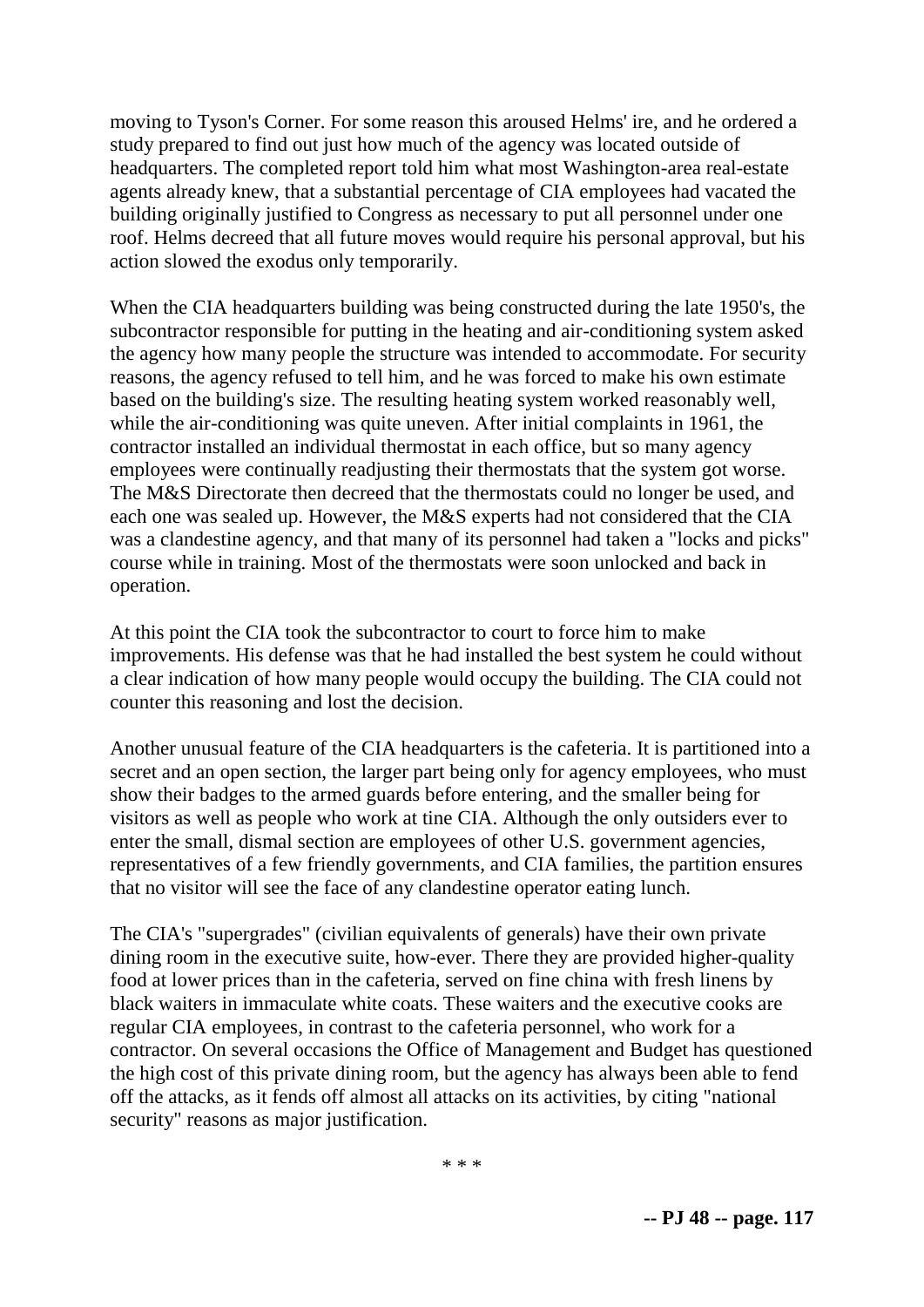Questions of social class and snobbery have always been very important in the CIA. With its roots in the wartime Office of Strategic Services (the letters OSS were said, only half-jokingly, to stand for "Oh So Social"), the agency has long been known for its concentration of Eastern Establishment, Ivy League types. Allen Dulles, a former American diplomat and Wall Street lawyer with impeccable connections and credentials, set the tone for an agency full of Roosevelts, Bundys, Cleveland Amory's brother Robert, and other scions of America's leading families. There have been exceptions, to be sure, but most of the CIA's top leaders have been White, Anglo-Saxon, Protestant, and graduates of the right Eastern schools. While changing times and ideas have diffused the influence of the Eastern elite throughout the government as a whole, the CIA remains perhaps the last bastion in official Washington of WASP power, or at least the slowest to adopt the principle of equal opportunity.

### **CFR: SOURCE FOR "FRONTS"**

It was no accident that former Clandestine Services chief Richard Bissell (Groton, Yale, A.B., Ph.D., London School of Economics, A.B.) was talking to a Council on Foreign Relations discussion group in 1968 when he made his "confidential" speech on covert action. For the influential but private Council, composed of several hundred of the country's top political, military, business, and academic leaders, has long been the CIA's principal "constituency" in the American public. When the agency has needed prominent citizens to front for its proprietary companies or for other special assistance, it has often turned to Council members. Bissell knew that night in 1968 that he could talk freely and openly about extremely sensitive subjects because he was among "friends". His words leaked out not because of the indiscretion of any of the participants, but because of student upheavals at Harvard in 1971.

It may well have been the sons of CFR members or CIA officials who ransacked the office housing the minutes of Bissell's speech, and therein lies the changing nature of the CIA (and the Eastern Establishment, for that matter). Over the last decade the attitudes of the young people who in earlier times would have followed their fathers or their fathers' college roommates into the CIA, have changed drastically. With the Vietnam War as a catalyst, the agency has become, to a large extent, discredited in the traditional Eastern schools and colleges. And, consequently the CIA has been forced to alter its recruiting base. No longer do Harvard, Yale, Princeton, and a few other Eastern schools provide the bulk of the agency's professional recruits, or even a substantial number.

For the most part, Ivy Leaguers do not want to join the agency, and the CIA now does its most fruitful recruiting at the universities of middle America and in the armed forces. While the shift unquestionably reflects increasing democratization in American government, the CIA made the change not so much voluntarily as because it had no other choice if it wished to fill its ranks. If the "old boy" network cannot be replenished, some officials believe, it will be much more difficult to enlist the aid of American corporations and generally to make use of influential "friends" in the private and public sectors.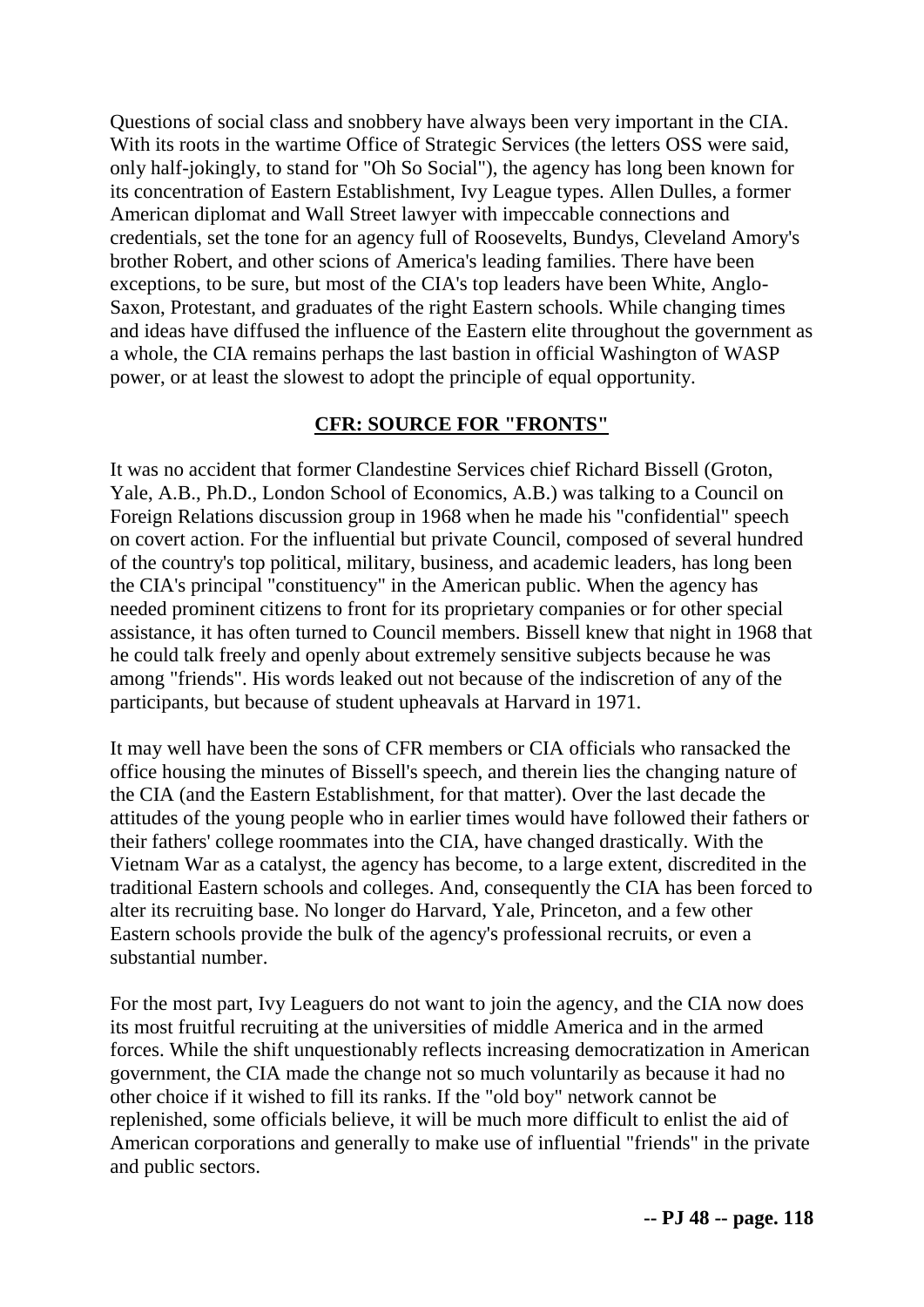Despite the comparatively recent broadening of the CIA's recruiting base, the agency is not now and has never been an equal-opportunity employer. The agency has one of the smallest percentages--if not the smallest--of blacks of any federal department. **[H: And take note of the fact that many of those serve in the dining areas and maintenance areas. This is a White-Anglo-Saxon elite organization established by the Committee of 300 through British Intelligence.]** The CIA's top management had this forcefully called to their attention in 1967 when a local civil-rights activist wrote to the agency to complain about minority hiring practices. A study was ordered at that time, and the CIA's approximately **12,000** non-clerical employees, and even the proportion of black secretaries, clerks, and other non-professionals was considerably below that of most Washington-area government agencies. One might attribute this latter fact to the agency's suburban location, but blacks were notably well represented in the guard and char forces.

Top officials seemed surprised by the results of the 1967 study because they did not consider themselves prejudiced men. They ordered increased efforts to hire more blacks, but these were not particularly successful. Young black college graduates in recent years have shied away from joining the agency, some on political grounds and others because of the more promising opportunities available in the private sector. Furthermore, the CIA recruiting system could not easily be changed to bring in minorities. Most of the "spotting" of potential employees is done by individual college professors who are either friends or consultants of the agency, and they are located on predominantly white campuses where each year they hand-pick a few carefully selected students for the CIA.

The paucity of minority groups in the CIA goes well beyond blacks, however. In 1964 the agency's Inspector General did a routine study of the Office of National Estimates (ONE). The Inspector found no black, Jewish, or women professionals, and only a few Catholics, ONE immediately took steps to bring in minorities. One woman professional was hired on a probationary basis, and one black secretary was brought in. When the professional had finished her probation, she was encouraged to find work elsewhere, and the black secretary was given duties away from the main ONE offices- out of sight in the reproduction center. ONE did bend somewhat by hiring a few Jews and some additional Catholics.

There are extremely few women in high-ranking positions in the CIA but, of course, the agency does employ women as secretaries and for other non-professional duties. As is true with all large organizations, there is a high turnover in these jobs, and the agency each year hires a thousand or more new applicants. In a search for suitable candidates, from the mostly white small towns and cities of Virginia and the neighboring states, Maryland, West Virginia, and Pennsylvania. Washington, with its overwhelming black majority, supplies comparatively few of the CIA's secretaries. Over the years the recruiters have established good contacts with high-school guidance counselors and principals in the nearby states, and when they make their annual tour in search of candidates, interested girls are steered their way, with several from the same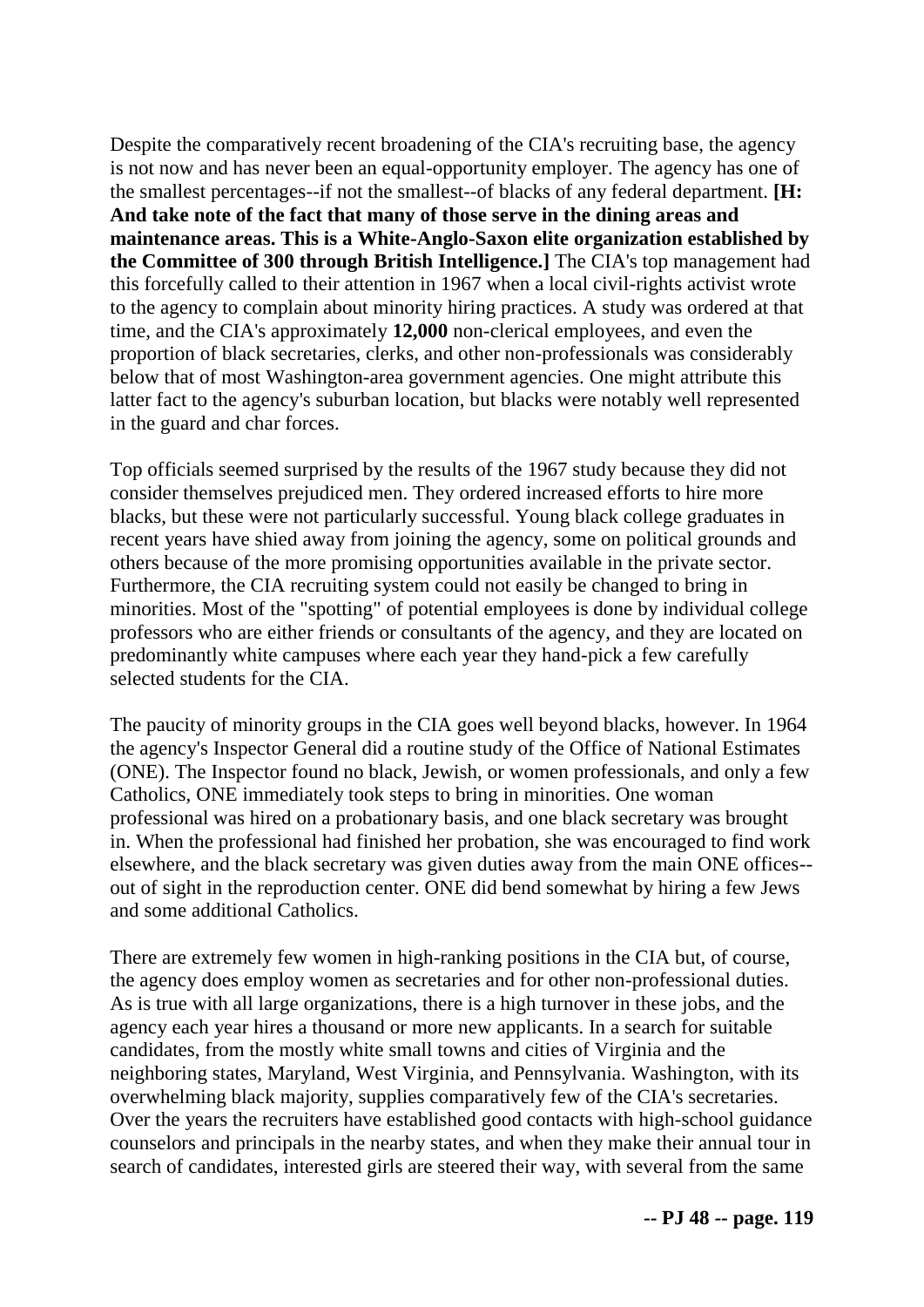class often being hired at the same time. When the new secretaries come to CIA headquarters outside of Washington, they are encouraged to live in agency-selected apartments in the Virginia suburbs, buildings in which virtually all the tenants are CIA employees.

Security considerations play a large part in the agency's lack of attention to urban areas in its secretarial recruiting. All agency employees must receive full security clearances and women from small towns are easier and cheaper to investigate.

Moreover, the CIA seems actually to prefer secretaries with the All-American image who are less likely to have been "corrupted" or "politicized" than their urbanized sisters.

Agency secretaries, as well as all other personnel, must pass lie-detector tests as a condition of employment. Then they periodically--usually at five-year intervals or when they return from overseas assignment--must submit themselves again to the "black box". The CIA, unlike most employers, finds out nearly everything imaginable about the private lives of its personnel through these polygraph tests. Questions about sex, drugs, and personal honesty are routinely asked along with security-related matters such as possible contacts with foreign agents. The younger secretaries invariably register a negative reading on the machine when asked the standard: "Have you ever stolen government property?" The polygraph experts usually have to add the qualifying clause, "not including pens, pencils, or minor clerical items".

Once CIA recruits have passed their security investigations and lie-detector tests, they are given training by the agency. Most of the secretaries receive instruction in the Washington area, such instruction focusing on the need for secrecy in all aspects of the work. Women going overseas to type and file for their CIA bosses are given short course in espionage tradecraft. A former secretary reported that the most notable part of her field training in the late 1960's was to trail an instructor in and out of Washington department stores. This woman's training proved useful, however, when in her first post abroad, ostensibly as an embassy secretary, she was given the mission of surveilling an apartment building in disguise as an Arab woman.

# **AGENT TRAINING (CT's)**

The agency's professionals, most of them (until the 1967 NSA disclosures) recruited through "friendly" college professors, receive much more extensive instruction when they enter the CIA as career trainees (CTs). For two years they are on a probationary status, the first year is formal training programs and the second with on-the-job instruction. The CTs take introductory courses at a CIA facility, known as the Broyhill Building, in Arlington, Virginia, in subjects such as security, the organization of the agency and the rest of the intelligence cornmunity, and the nature of international communism. Allen Dulles, in his days as Director, liked to talk to these classes and tell them how, as an American diplomat in Switzerland during World War I, he received a telephone call from a Russian late on a Saturday morning. The Russian wanted to talk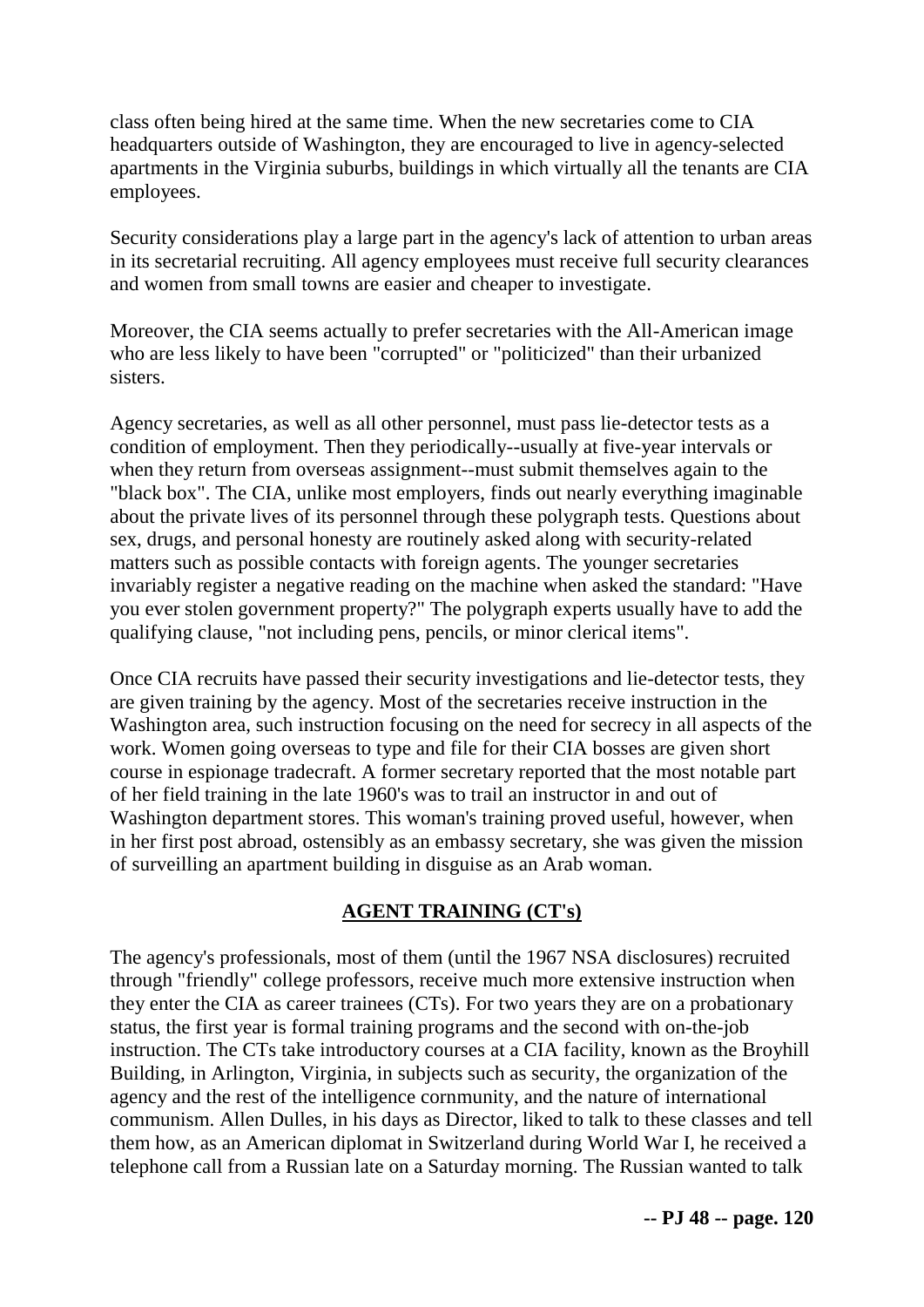to a U.S. government representative immediately, but Dulles had a date with a young lady, so he declined the offer. The Russian turned out to be Nikolai Lenin, and Dulles used the incident to urge the young CTs always to be alert to the possible importance of people they meet in their work.

Afterward, CTs go to "The Farm", the establishment near Williamsburg that is disguised as a Pentagon research-and-testing facility and indeed resembles a large military reservation. Barracks, offices, classrooms, and an officers' club are grouped around a central point. Scattered over its 480 mostly wooded acres are weapons ranges, jump towers, and a simulated closed-border of a mythical Communist country. Away from these facilities are heavily guarded and off-limits sites, locations used for super-secret projects such as debriefing a recent defector, planning a special operation, or training an important foreign agent who will be returning to his native country to spy for the CIA.

As part of their formal clandestine training at "The Farm", the CTs are regularly shown Hollywood spy movies, and after the performance they collectively criticize the techniques used in the films. Other movies are also used, as explained by the former clandestine operator who wrote about his experience in the April 1967 *Ramparts*:

We were shown Agency-produced films depicting the CIA in action, films which displayed a kind of Hollywood flair for the dramatic that is not uncommon inside the Agency. A colleague who went through a 1963 training class told of a film on the U- 2 episode. In his comments prefatory to the film, his instructor intimated that President Eisenhower "blew his cool" when he did not continue to deny that the U-2 was a CIA aircraft. But no matter, said the instructor, the U-2 was in sum an Agency triumph, for the planes had been overflying Soviet territory for at least five years. During this time the Soviet leaders had fumed in frustration, unable to bring down a U-2 on the one hand and reluctant to let the world know of their inability on the other. The photography contained in the film confirmed that the "flying cameras" had accomplished a remarkable job of reconnaissance. When the film ended and the lights came on, the instructor gestured toward the back of the room and announced; "Gentlemen, the hero of our film." There stood Francis Gary Powers. The trainees rose and applauded.

All the CTs receive some light-weapons training, and those destined for paramilitary duties receive a full course which includes instruction in explosives and demolition, parachute jumps, air and sea operations, and artillery training. This paramilitary training is also taken by the contract soldiers (who greatly resent being called "mercenaries") who have been separately recruited for special operations. They join the CTs for some of the other courses, but generally tend to avoid the younger and less experienced recent college graduates who make up the bulk of the CT ranks. Many of these mercenaries and a few of the CTs continue on for an advanced course in explosives and heavy weapons given at a CIA training facility in North Carolina. Postgraduate training in paramilitary operations is conducted at Fort Bragg in North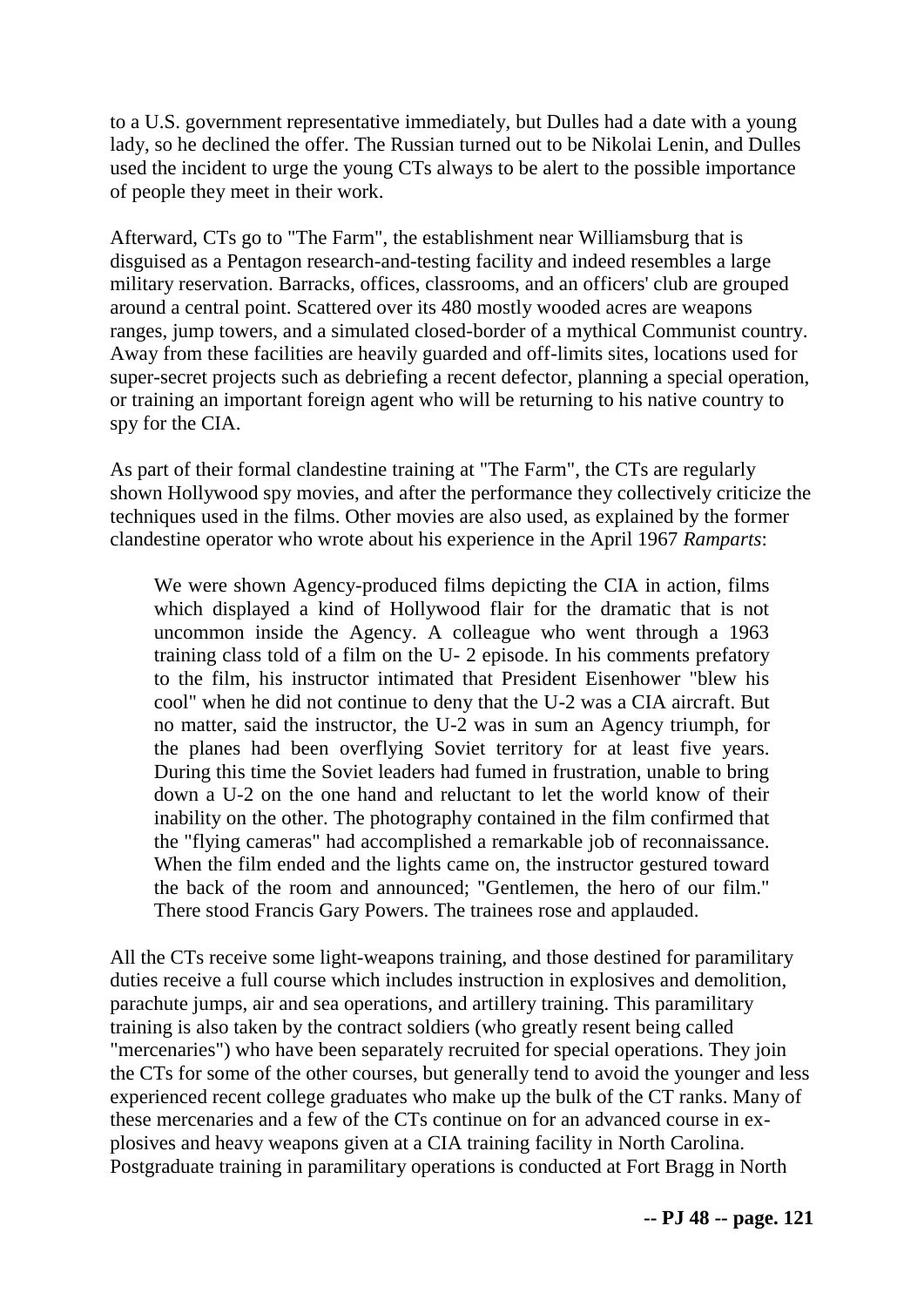Carolina and at Fort Gulick in the Panama Canal Zone.

**\* \* \***

# **OMINOUS MILITARY MOVES IN U.S.**

This will do nicely for this chapter for we have other business requiring our attention.

When we return we shall take up with "Fringe Benefits" and believe me, there are a lot of them.

This day you have your own troops being shifted all over the nation and great convoys of military equipment and men are seen in movement in every state. I can only tell you that the boom is ready to fall. Reports are especially focused on the massive movements along your I-15 moving from West into Utah, Idaho and Montana and on I-80 to and through Nevada and on over into Wyoming.

There are equal numbers being shifted around East of the Mississippi River but the reports are, of course in this area, coming in about local movements. It is far beyond serious, chelas--you are IN IT.

I might herein remind you of the "Plan to Surrender America to the New World Order".

Let me just outlay a bit of factual information and see how it fits into your recall mechanism of that given before. It seems you must have reminders or you become swamped in the myriad of attention fragments so that you lose continuity of the "Plan" and the level of development according to the Plan.

Let us begin by giving you some "*Public Law*":

*None of the funds appropriated in this title shall be used to pay the United States contribution to any international organization which engages in the direct or indirect promotion of the principle of one-world government or one-world citizenship. --Public Law 495, Section 112, 82nd Congress.*

**So, at this point you have clearly defined the terrifying war-maldng functions of the United Nations Security Council. Now, look at some of the international sleight-of-hand which has transferred your soldiers to the United Nations army.**

# **HOW "GOTCHA" WORKS**

For this part of your search you must turn again to the military articles of the United Nations Charter. Under Article 43, Chapter 'VII is found the basic "treaty law" for establishing an "Armed United Nations".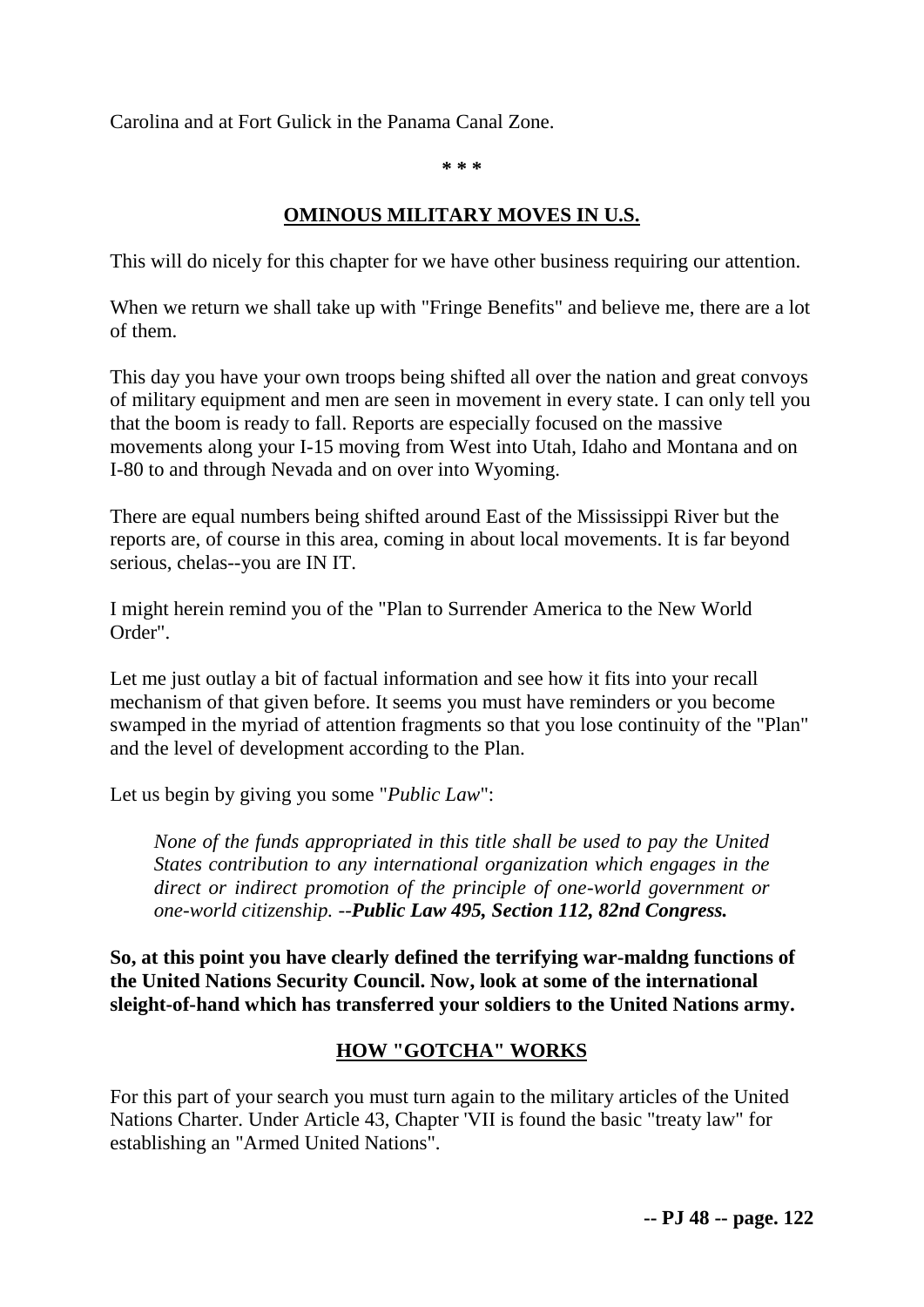*All members of the United Nations, states Article 43, in order to contribute to the maintenance of international peace and security, undertake to make available to the Security Council, on its call and in accordance with a special agreement, or agreements, armed forces, assistance, and facilities, including rights of passage, necessary for the propose of maintaining international peace and security.*

Now, as we write along here, just pause from time to time and think on the numbers of persons intended for discharge status in your military forces, national guard and reserves. What will they do? Who will hire them when there are already over 12 million Americans out of work? Do you not think those ones will jump wildly at the opportunity to serve in the brave new United Nations Army? So be it.

The most cursory examination of Article 43 permits only one conclusion: It is the intent of this article to provide the United Nations with unlimited war-making powers.

Article 43 will wipe national boundaries off the map. It will create an irresistible international army. And it will chain the people of the world to the wheel of a military juggernaut.

You have now arrived at the concealed objective of the United Nations Charter.

Absolute, monolithic world military power is the concealed objective of the United Nations.

However, this monstrous goal cannot be achieved by raw force alone. Force must be preceded by brainwashing, which will condition the population to accept a world military dictatorship. Therefore the Planners employ Fabian Socialist techniques to accomplish their purpose.

The internationalists, by gradualism and indirection, have made collectivism an acceptable political philosophy. And, through the media of mass propaganda, they have conferred legal status upon illegal acts.

In illustration of this technique, we might recall that on September 1, 1961, the United States Government filed with the U.N. Secretary General a plan for the transfer of our entire military establishment to the United Nations.

Yet--there was no cry of outrage from the American people.

The policy document for surrender is *State Department Publication Number 7277*, titled "Freedom From War: The United States Program for General and Complete Disarmament in a Peaceful World".

In it, your State Department calls for "...progressive reduction of the war-making capability of the nations and the simultaneous strengthening of international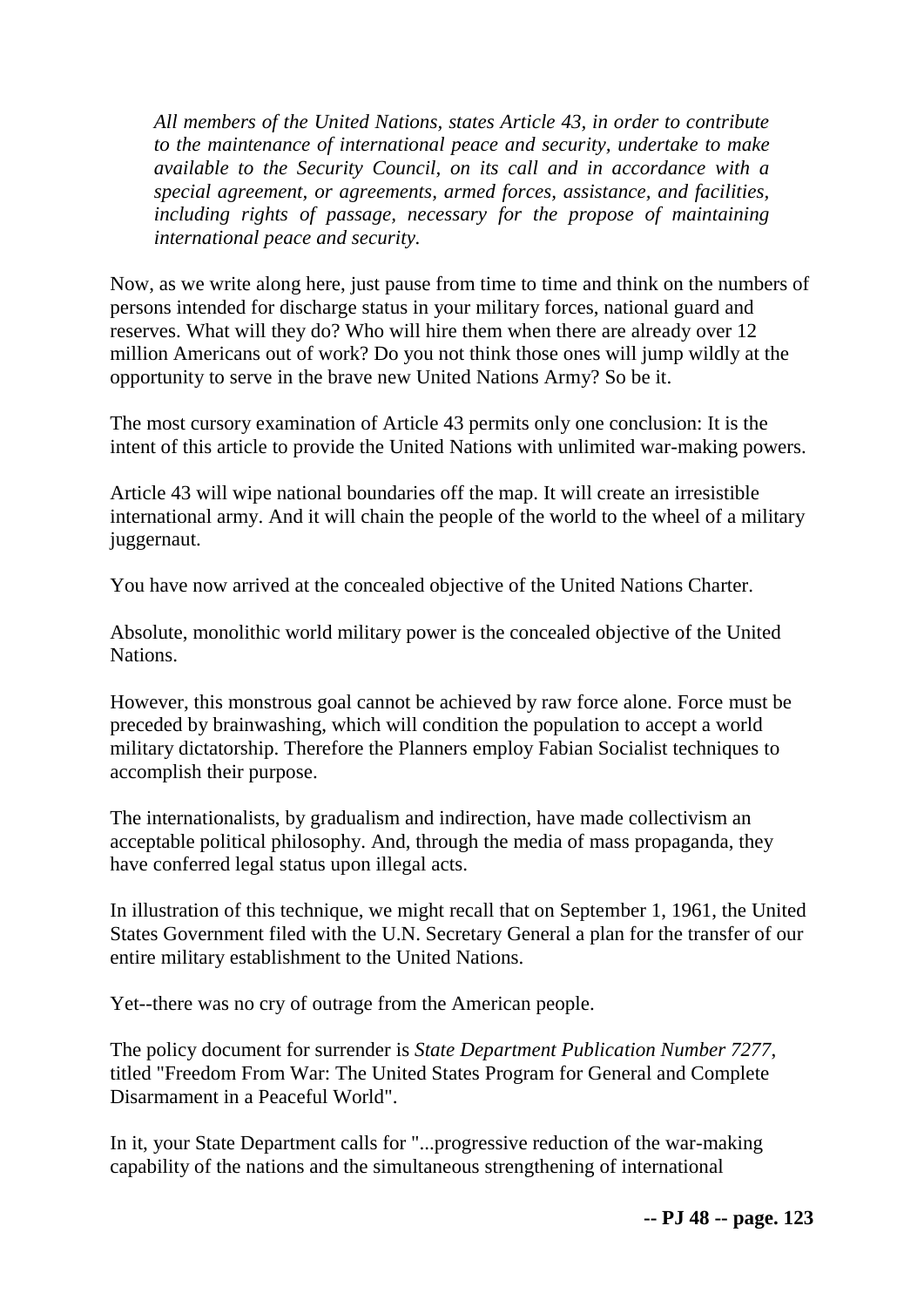institutions to settle disputes and maintain the peace..." Which means, of course, the disarming of the United States and the establishment of a United Nations Army.

# **U.S. MILITARY BEING TRANSFERRED TO U.N. DICTATORSHIP.**

Our government now states that we must pluck the deterrent to Communist aggression from the control of American citizens and place your defense forces in the hands of the Communist-dominated U.N. Security Council.

Allegedly acting in the name of the American people, and for the "nations of the world", the U.S. State Department set forth the objectives of their program of general and complete disarmament in a "Declaration on Disarmament" in a world where adjustment to change "takes place in accordance with the principles of the United Nations".

"The Nations of the world," says your State Department, "declare their goal to be the disbanding of all national armed forces and the prohibition of their reestablishment in any form whatsoever, other than those required to preserve internal order and for contributions to a United Nations Peace Force."

"The Nations of the world," says your State Department, "will establish an effective International Disarmament Organization within the framework of the United Nations, to ensure compliance at all times with all disarmament obligations."

"The Nations of the world," says your State Department, "will institute effective means for the enforcement of international agreements, for the settlement of disputes, and for the maintenance of peace--in accordance with the principles of the United Nations."

Under this plan, the United States will finance and man a totalitarian U.N. military complex. You, of course, will exercise no control over this international army.

The State Department proposes that the disarmament of the United States and the concurrent build-up of the United Nations Army be accomplished in the following three stages:

- Stage One: "The States shall develop arrangements in Stage One for the establishment in Stage Two of a U.N. Peace Force."
- Stage Two: "During Stage Two, States shall develop further the peace-keeping process of the United Nations to the end that the United Nations can effectively in Stage Three deter or suppress any threat or use of force in violation of the purposes and principles of the United Nations."
- Stage Three: "In Stage Three, progressive controlled disarmament and continuously developing principles and procedures of international law would proceed to a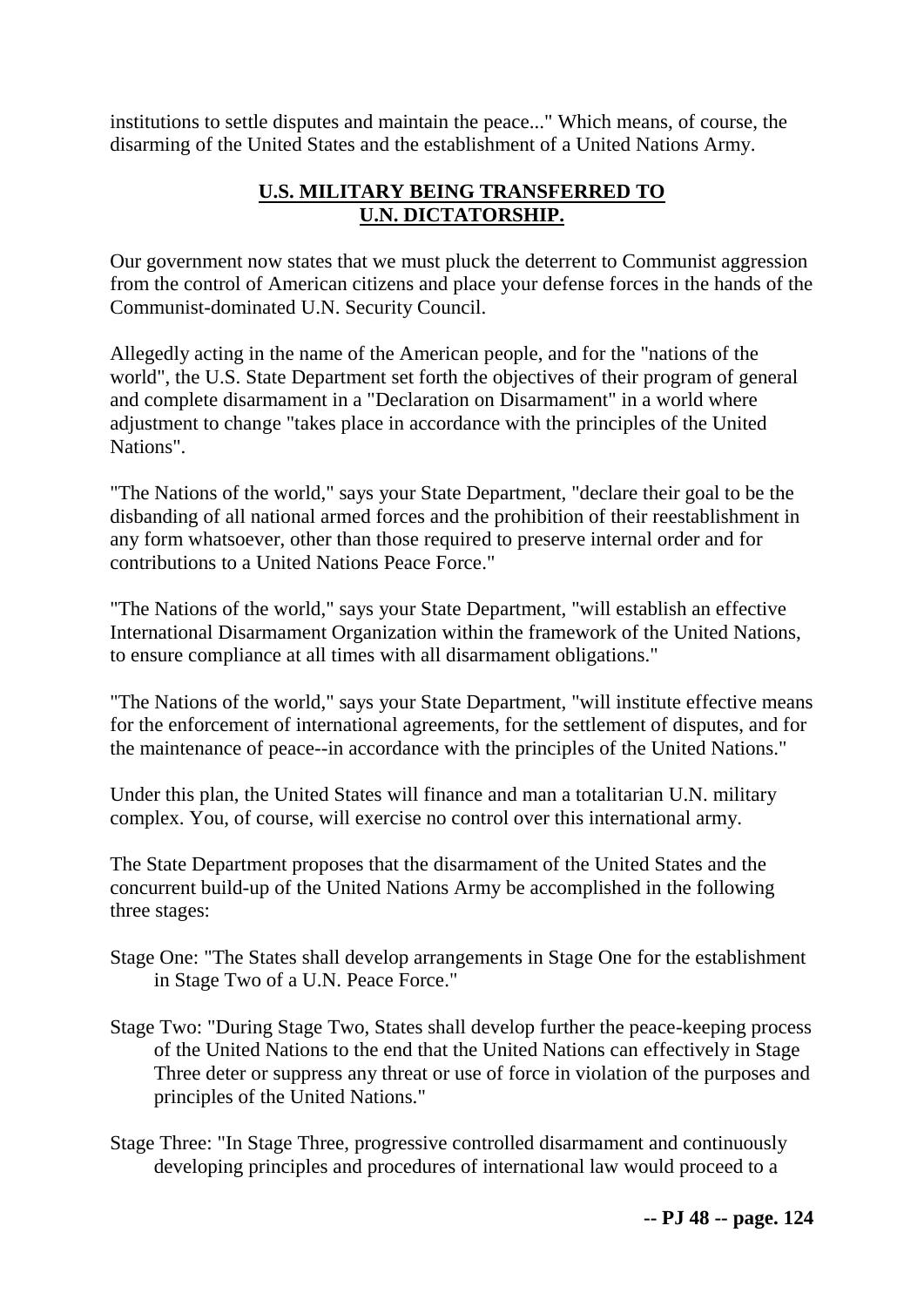point where no state would have the military power to challenge the progressively strengthened U.N. Peace Force."

There you have it--neatly spelled out by your own State Department: a totalitarian, one-world government--its edicts enforced by an international army--*already established and in place.*

**To implement the U.N. take-over, of course, it was and remains to some tiny extent, necessary to go through the motions of translating the policy of State Department Publications 7277** *into so-called law and to assure brainwashed Americans that this "law" is in their own best interest.* I believe you will note that this has also been accomplished.

I will, however, go over, again, the way it was worked but that will have to hold for another opportunity to write.

Thank you for your attention.

Hatonn to clear.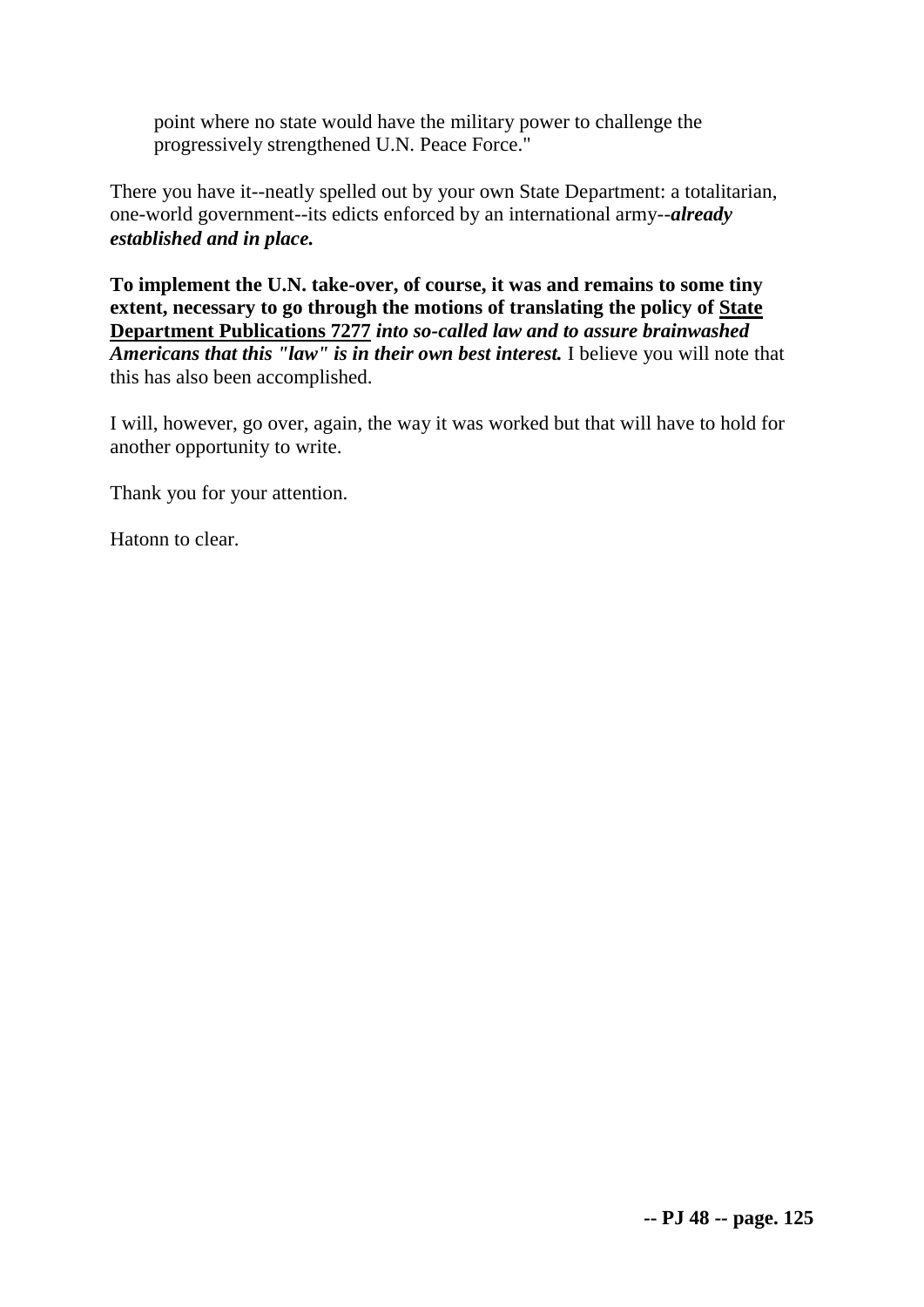### **CHAPTER 12**

# REC #1 HATONN

#### SUN., APRIL 5, 1992 9:54 A.M. YEAR 5, DAY 233

#### **SUNDAY. APRIL 5, 1992**

#### **FRINGE BENEFITS**

Although agency personnel hold the same ratings and receive the same salaries as other government employees, they do not fall under Civil Service jurisdiction. The Director has the authority to hire or fire an employee without any regard to normal governmental regulations, and there is no legal appeal to his decisions. In general, however, it is the CIA's practice to take extremely good care of the people who remain loyal to the organization. There is a strong feeling among agency management officials that they must concern themselves with the welfare of all personnel and this feeling goes well beyond the normal employer-employee relationship in the government or in private industry. To a certain extent, security considerations dictate this attitude on the part of management, since an unhappy or financially insecure employee can become a potential target for a foreign espionage agent. But there is more to it than that. Nearly everyone seems to believe: *We're all in this together and anyone who's on the team should be taken care of decently.* The employees probably feel a higher loyalty to the CIA than members of almost any other agency feel for their organization. Again, this is good for security, but that makes the sentiments no less real.

Some of the benefits for agency personnel are unique in the federal bureaucracy. For example, the CIA operates a summer intern program for college students. Unlike other government agencies which have tried to hire disadvantaged and minority youngsters, the CIA's program is only for, the sons and daughters of agency employees. Again the justification is security and the expense of clearing outsiders, but it is a somewhat dubious claim since the State Department manages to clear all its interns for "top secret" without significant expense or danger to security.

If a CIA employee dies, an agency security officer immediately goes to his or her house to see that everything is in order for the survivors (and, not incidentally, to make sure no CIA documents have been taken home from the office). If the individual has been living under a cover identity, the security officer ensures that the cover does not fall apart with the death. Often the security man will even help with the funeral and burial arrangements.

For banking activities, CIA employees are encouraged to use the agency's own credit union, which is located in the headquarters building. The union is expert in giving loans to clandestine operators under cover, whose personal background statements are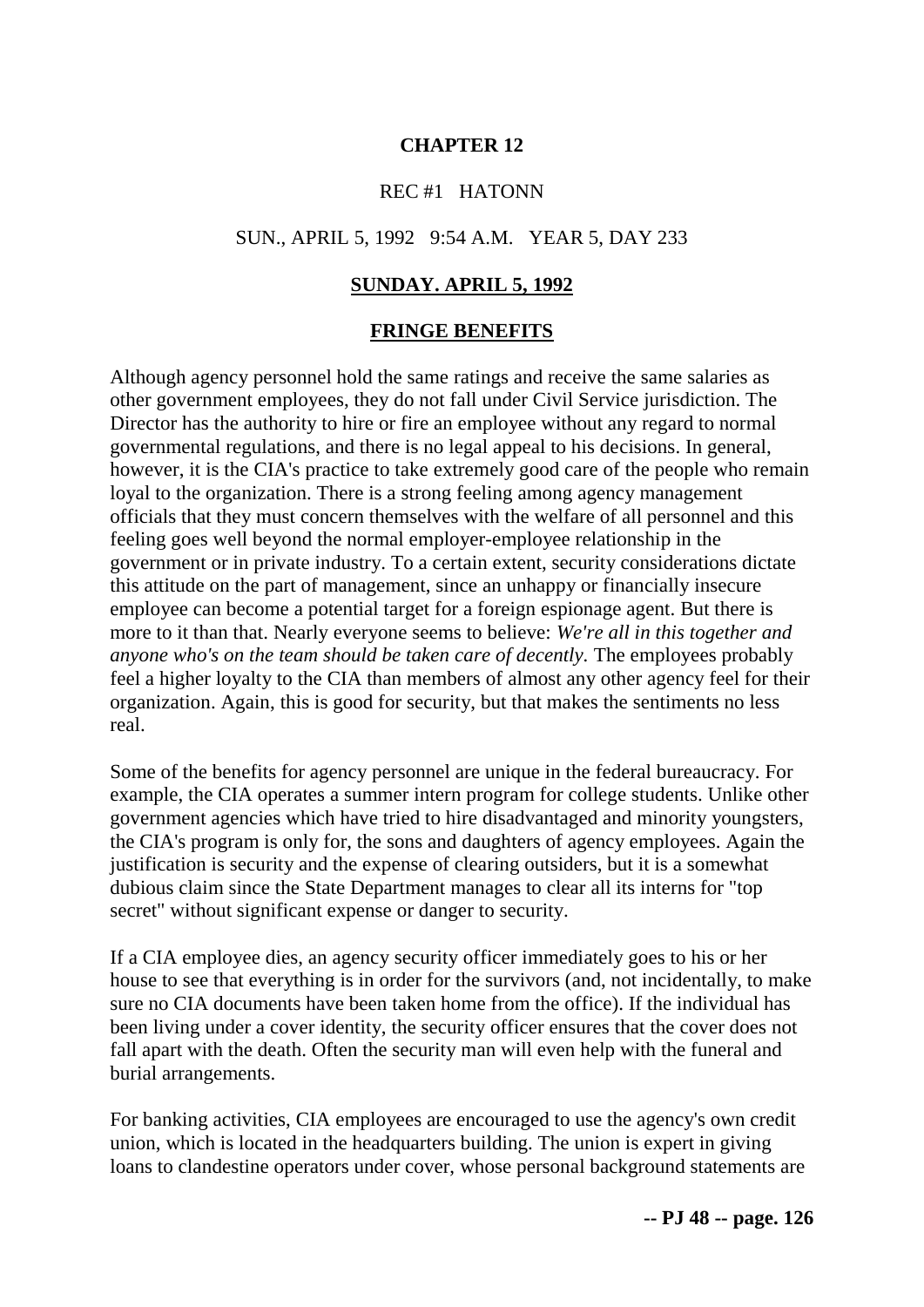by definition false. In the rare instance when an employee forfeits on a loan, the credit union seldom prosecutes to get back the money: that could be a breach of security. There is also a special fund, supported by annual contributions from agency officers, to help fellow employees who accidentally get into financial trouble.

The credit union also makes various kinds of insurance available to CIA employees. Since the agency does not wish to give outsiders any biographical information on its personnel, the CIA provides the insurer with none of that data that insurance companies normally demand, except age and size of policy. The agency certifies that all facts are true--even that a particular employee has died--without suffering any proof. Blue Cross, which originally had the agency's health-insurance policy, demanded too much information for the agency's liking and, in the late 1950's, the CIA switched its account to the more tolerant Mutual of Omaha. Agency employees are even instructed not to use the airplane-crash insurance machines available at airports but to purchase such insurance from the credit union.

Attempts are made even to regulate the extracurricular activities of agency employees- -to reinforce their attachment to the 169 organization and, of course, for security reasons. An employee-activity association (incorporated for legal purposes) sponsors programs in everything from sports and art to slimnastics and karate. The association also runs a recreational travel service, a sports and theater ticket service, and a discount sales store. The CIA runs its own training programs for reserve military officers, too. And it has arranged with local universities to have its own officers teach college-level and graduate courses for credit to its employees in the security of its headquarters building.

The CIA can be engagingly paternal in other ways, too. On the whole, it is quite tolerant of sexual dalliance among its employees, as long as the relationships are heterosexual and not with enemy spies. In fact, the CIA's medical office in Saigon was known during the late 1960's for its no-questions-asked cures of venereal disease, which State Department officers in that city avoided the embassy clinic for the same malady because they feared the consequences to their careers of having VD listed on their personnel records.

# **MUST-SEE MOVIE:** *EXECUTIVE ACTION*

In many other ways the CIA keeps close watch over its employees' health. If a CIA officer gets sick, he can go to an agency doctor or a "cleared" outside physician. If he undergoes surgery, he frequently is accompanied into the operating room by a CIA security man who makes sure that no secrets are revealed under sodium-pentathol anesthesia. If he has a mental breakdown, he is required to be treated by an agency psychiatrist (or a cleared contact on the outside) or, in an extreme case, to be admitted to a CIA-sanctioned sanitarium. Although no statistics are available, mental breakdowns seem more common in the agency's tension-laden atmosphere than in the population as a whole and the CIA tends to have a more tolerant attitude toward mental-health problems and psychiatric therapy than the general public. In the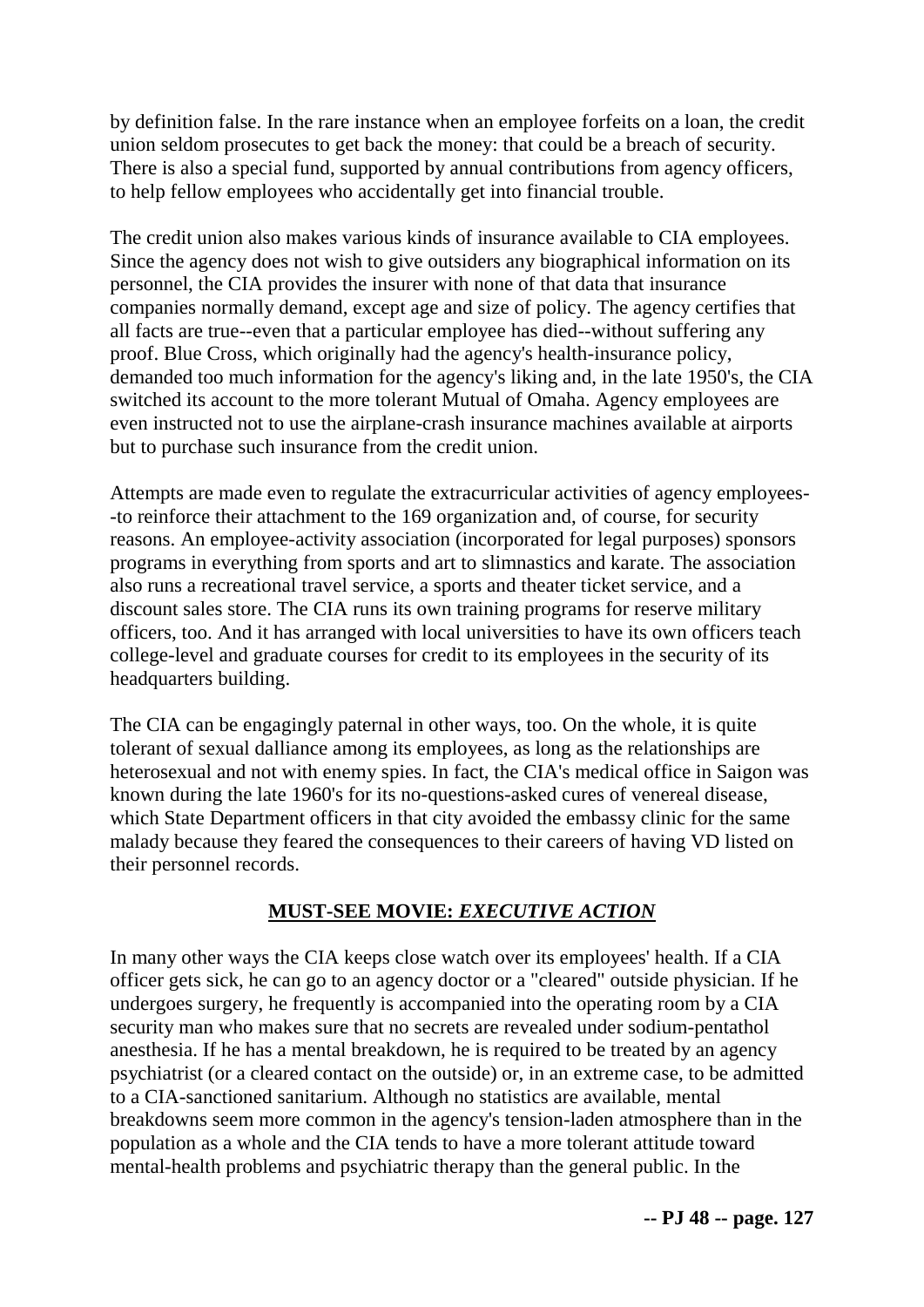Clandestine Services, breakdowns are considered virtually normal work hazards, **[H: Doesn't this make you feel secure to know that the ones supposedly in charge of your most secret information may well be, at present, eligible for the "nut-farm"? I suggest you refer attention to ones such as G. Gordon Liddy, etc. These ones are total disaster waiting to explode on you. I again urge you readers to rent the motion picture EXECUTIVE ACTION with Burt Lancaster, Robert Ryan, etc. It is accurate and that accuracy in portrayal is owed to Mark Lane. It is the best overall portrayal of the Kennedy assassination on film--it surpasses Oliver Stone's version, or at the least, integrates the "facts" with the "JFK" film. You are going to get nothing of value from the CIA disclosures of the files for you have the fox painting the story for the demise of the chickens he just killed. This film shows exactly how the CIA prepares for and executes such operations and pays off the agents while setting up the fall-guys. I recommend that--if you do nothing else this month--go get a copy of that motion picture. If you can't locate one, notify THE WORD through America West and we'll see what we can do about loaning you a copy--I feel it is that important.]** and employees are encouraged to return to work after they have completed treatment. Usually no stigma is attached to illness of this type; in fact, a number of senior officers suffered breakdowns while they were in the Clandestine Services and it clearly did not hurt their careers. Ex-Clandestine Services chief Frank Wisner had such an illness, and he later returned to work as the CIA station chief in London.

Many agency officials are known for their heavy drinking-- which also seems to be looked upon as an occupational hazard. Again, the CIA is more sympathetic to drinking problems than outside organizations. Drug use, however, remains absolutely taboo.

While the personnel policies and benefits extended by the CIA to its employees can be justified on the grounds of national security and the need to develop organizational loyalty, these tend to have something of a personal debilitating effect on the career officers. The agency is unconsciously viewed as an omniscient, omnipotent institution- -one that can even be considered infallible. Devotion to duty grows to fanaticism; questioning the decisions of the authorities is tantamount to religious blasphemy. Such circumstances encourage bureaucratic insulation and introversion (especially under strong pressures from the outside), and they even promote a perverse, defensive attitude which restricts the individual from keeping pace with significant social events occurring in one's own nation--to say nothing of those evolving abroad. Instead of continuing to develop vision and sensitivity with regard to their professional activities, the career officers become unthinking bureaucrats concerned only with their own comfort and security, which they achieve by catering to the demands of the existing political and institutional leaderships-- those groups which can provide the means for such personal ends.

### **SECRET WRITINGS OF CIA "HISTORY"**

A number of years ago the CIA established a secret historical library, later a secret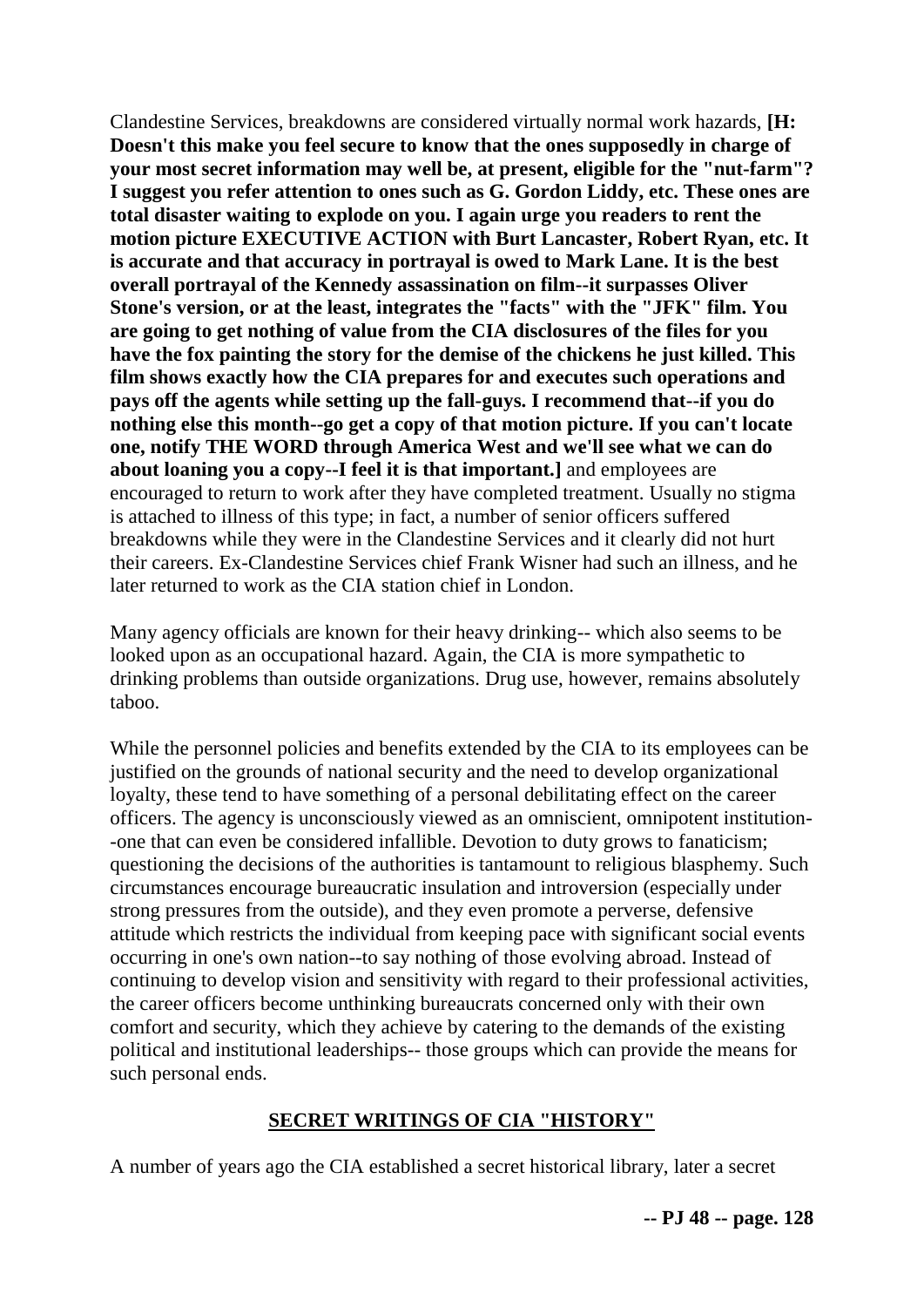internal professional journal, and ultimately began the preparation of the exhaustive secret history of the agency, being written by retired senior officers.

The Historical Intelligence Collection, as the "special" library is officially known in CIA, is a fascinating library of spy literature, containing thousands of volumes, fiction and non-fiction, in many languages. The curator, a senior career officer by trade but by avocation a bibliophile of some note, is annually allocated a handsome budget to travel around the world in search of rare books and documents on espionage. **[H: Now you know who writes those biographies which are presented in the form of memoirs and life stories such as Oliver North, Nixon, etc. They are as well planned a part of the program as any of the other deceptive material. Not only do you have clandestine speech writers manipulating the politicians but you have others in conjunction with the close writers writing the story of what happened--in their**  desired outlay.] Through his efforts, the CIA today possesses probably the most complete compilation of such publications in the world. In recent years the collection has been expanded to include intelligence memorabilia, featuring exhibits of invisible inks, bugs, cameras, and other equipment actually used in certain operations by spies or their handlers.

The CIA's own quarterly trade journal is called *Studies of Intelligence*. Articles in recent years have dealt with subjects ranging from the practical to the theoretical: there have been articles on how to react when undergoing enemy interrogation; how the National-Estimate process works; how to covertly infiltrate and exfiltrate heavily guarded enemy borders. After the Cuban missile crisis the journal ran a debate on whether the CIA had failed to detect the Soviet missiles early enough or had succeeded in time to allow the government to take remedial action.

Some articles are of pure historical interest. In 1970 there was a fascinating account of the successful efforts at the end of World War II of the couturier Count Emillio Pucci, then in the Italian army, to keep out of German hands the diary of Mussolini's Foreign Minister (and son-in-law) Count Ciano, who had earlier been executed by the Duce. Presumably, stories of this kind would be of interest to ordinary citizens but *Studies in Intelligence*, while bearing a physical resemblance to many regularly published magazines, is different in one important respect. It is stamped SECRET and is therefore available only to CIA employees and a few selected readers elsewhere in the intelligence community. Even its regular reviews of current spy novels are withheld from the American public.

The most important of the CIA's private literary projects is the massive secret history of the agency that has been in preparation since 1967. Recognizing the irresistible tendency of former intelligence officers to write their memoirs and, thereby, often to embarrass their organizations and their government with their revelations, Director Helms prudently agreed to permit the preparation of an official secret history of the CIA and its clandestine activities. A professor of history from a Midwestern university was hired to act as coordinator and as a literary/research advisor to those officers who would participate in the project. Retired senior officials were hired on contract at their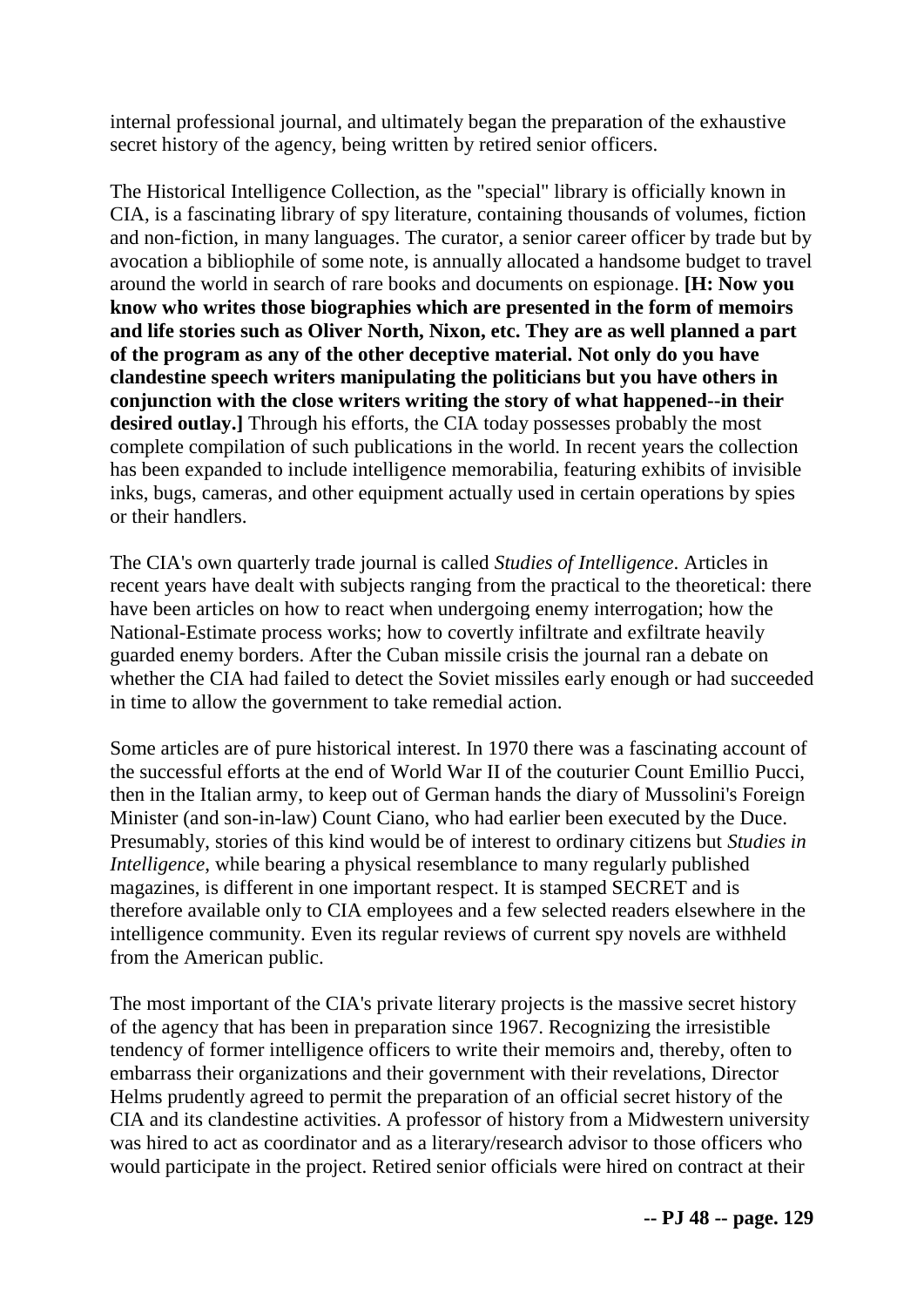former salaries to spend a couple of additional years with the agency putting their recollections down on paper for eventual incorporation in the encyclopedic summary of the CIA's past.

Helms' decision was a master stroke. The history will never be completed, nor will it ever be published. By definition it is a perpetual project and one that can be read only by those who have a clear "need to know"--and they are few indeed. But the writers, the battle-scarred old hands, have gotten their frustrations out of their systems--with no harm done--and they have been paid, well paid, for their efforts. (Probably better than they could have been had they gone public.) As for the CIA, it, too, is content with the arrangement; for it is its arrangement, a pact made among friends and colleagues, one that conveniently shuts out the primary enemy of those possessed of the clandestine mentality--**the public**.

# **INTELLIGENCE AND POLICY**

*Policy must be based on the best estimate of the facts which can be put together. That estimate in turn should be given by some agency which has no axes to grind and which itself is not wedded to any particular policy. Allen Dulles*

# **[H: As you might guess, a lot of deletions pop up in this section.]**

Workmen had already started to put the White House Christmas decoration in place on a December day in 1969 when the President met in the Cabinet room with the National Security Council. The

# **4 LINES DELETED**

out to the interested parts of the federal government the previous April, bureaucrats had been writing position papers to prepare their chiefs for this meeting. There was sharp disagreement within the government on how hard a line the United States should take with the

# **2 LINES DELETED**

Now the time for decision-making was at hand, and those present included the Vice President, the Secretaries of State and Defense, the Under Secretaries of State and Commerce, the Director of Central Intelligence, a representative of the National Aeronautics and Space Agency (NASA), the Assistant to the President for National Security Affairs, and the Chairman of the Joint Chiefs of Staff. Admiral Thomas Moorer, the newly named Chairman of the JCS, was attending his first NSC meeting in this capacity. The President noted the occasion by introducing him to all assembled as "Admiral Mormon".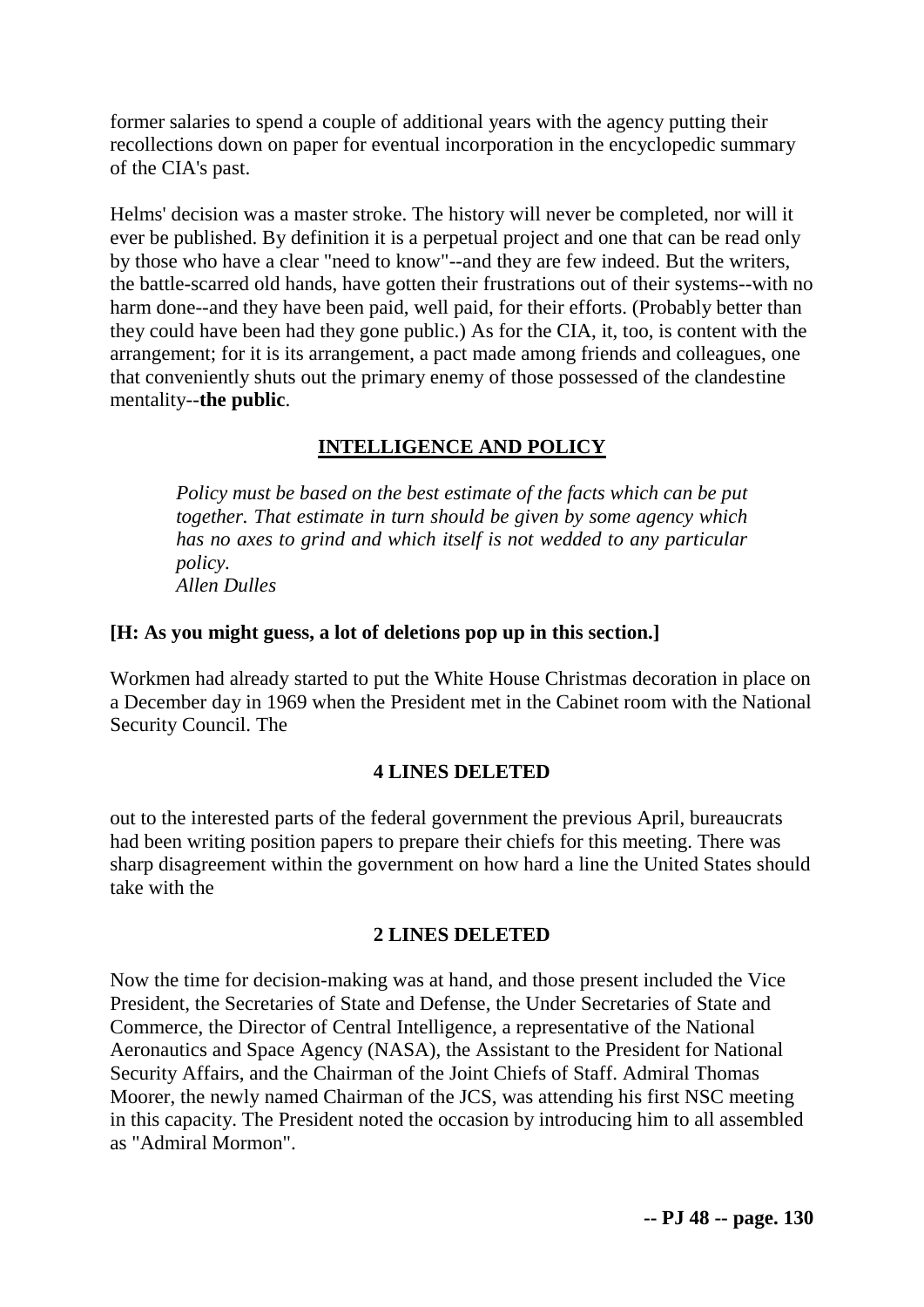The President opened the session by stating that the NSC had before it some very complex problems--complex not only in the usual foreign-policy sense but also in a moral context which, the President noted, concerned a large portion of the American population. Nixon then turned to his DCI, Richard Helms, and said, "Go ahead, Dick".

The NSC meeting had officially begun, and as was customary, Helms set the scene by giving a detailed briefing on the political and economic background of the countries under discussion. Using charts and maps carried in by an aide, he described recent developments in **southern Africa. (His otherwise flawless performance was marred only by his mispronunciation of "Malagasy" [formerly Madagascar], when referring to the young republic.)**

Next, Henry Kissinger talked about the kind of general posture the United States could maintain toward the ( DELETED ) and outlined the specific policy options open to the President. In the case of

# **44 LINES DELETED**

the United States to do so. To what extent Helms' arguments played a part in the presidential decision can be answered only by Richard Nixon himself. But, the following year, at the request of the British, the United States did end its

# **10 LINES DELETED**

was such an established factor that it was not even under review at the NSC meeting.

Some of the statements were quite revealing. Early in the meeting Secretary of State William Rogers jokingly pointed out, to general-laughter in the room, that it might be inappropriate for the group to discuss the subject at hand, since some of those present had represented **southern African clients in earlier law practices. Vice President Spiro Agnew gave an impassioned speech on how the South Africans, now that they had recently declared their independence, were not about to be pushed around, and he went on to compare South Africa to the United States in its infant days. Finally, the President leaned over to Agnew and said gently, "You mean Rhodesia, don't you, Ted?"**

It was extraordinary for Helms to speak out to the NSC about the detrimental effect his agency would suffer if the **( \*\* DELETED \*\* )** since the DCI's normal role at these sessions is limited to providing the introductory background briefing. As the President's principal intelligence advisor, his function is to supply the facts and the intelligence community's best estimate of future events in order to help the decisionmakers in their work. What Helms was saying to the NSC was entirely factual, but it had the effect of injecting intelligence operations into a policy decision. In theory at least, the decision-makers are supposed to be able to choose the most advantageous options *with* the benefit of intelligence--not *for* the benefit of intelligence.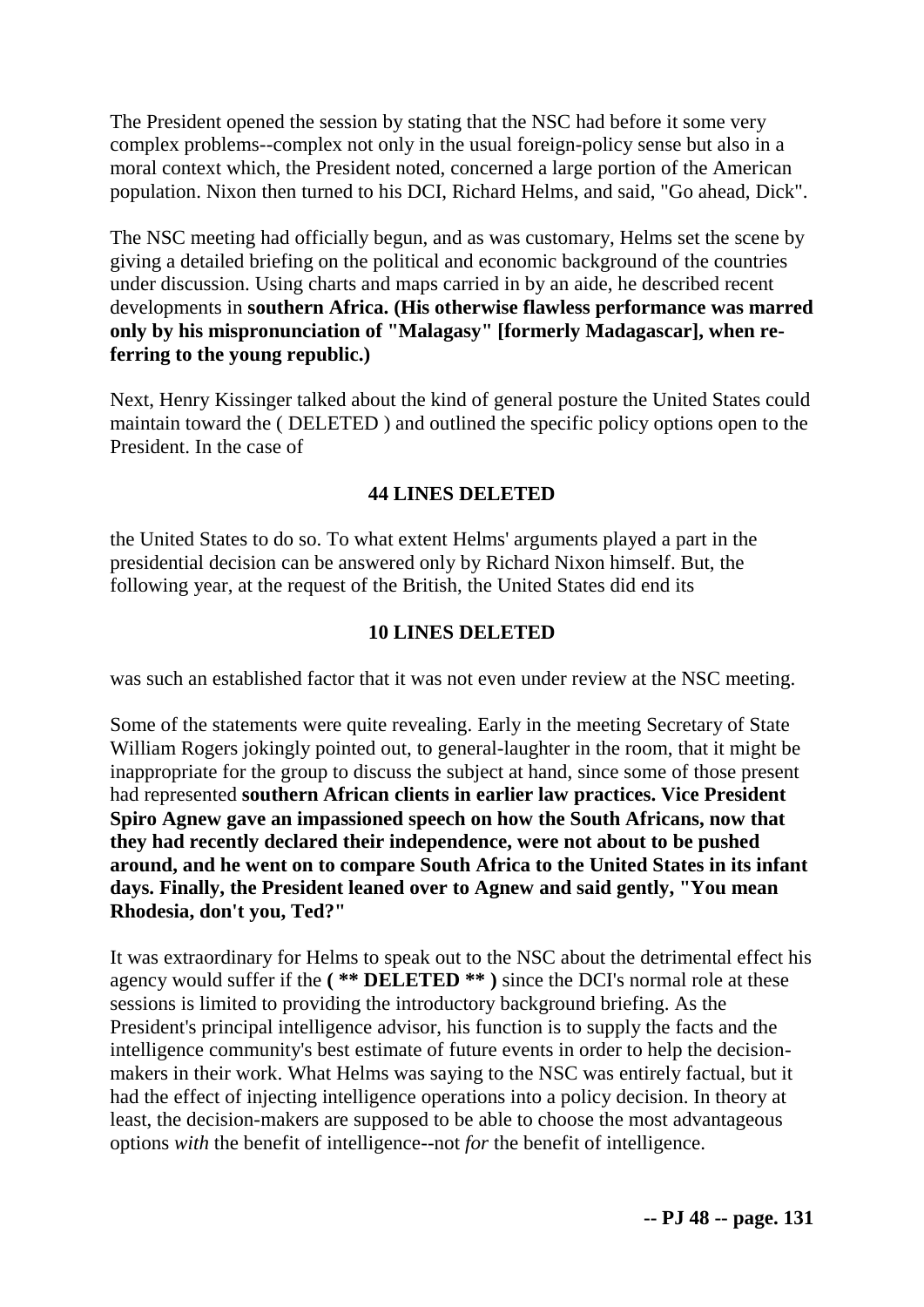# **[H: For you who think Kissinger has somehow faded from the scene--look again. HE IS VERY SOON TO BEGIN HAVING A REGULAR PROGRAM ON CNN!!! THIS IS PART AND PARCEL OF THE OVERALL PLAN AND YOU WILL BE GETTING BAGGAGE OF INCREDIBLE MAGNITUDE FROM THIS "EXPERT" "AUTHORITY", "DOCTOR" KISSINGER.]**

Let us break here, Dharma, for you have other business. Salu.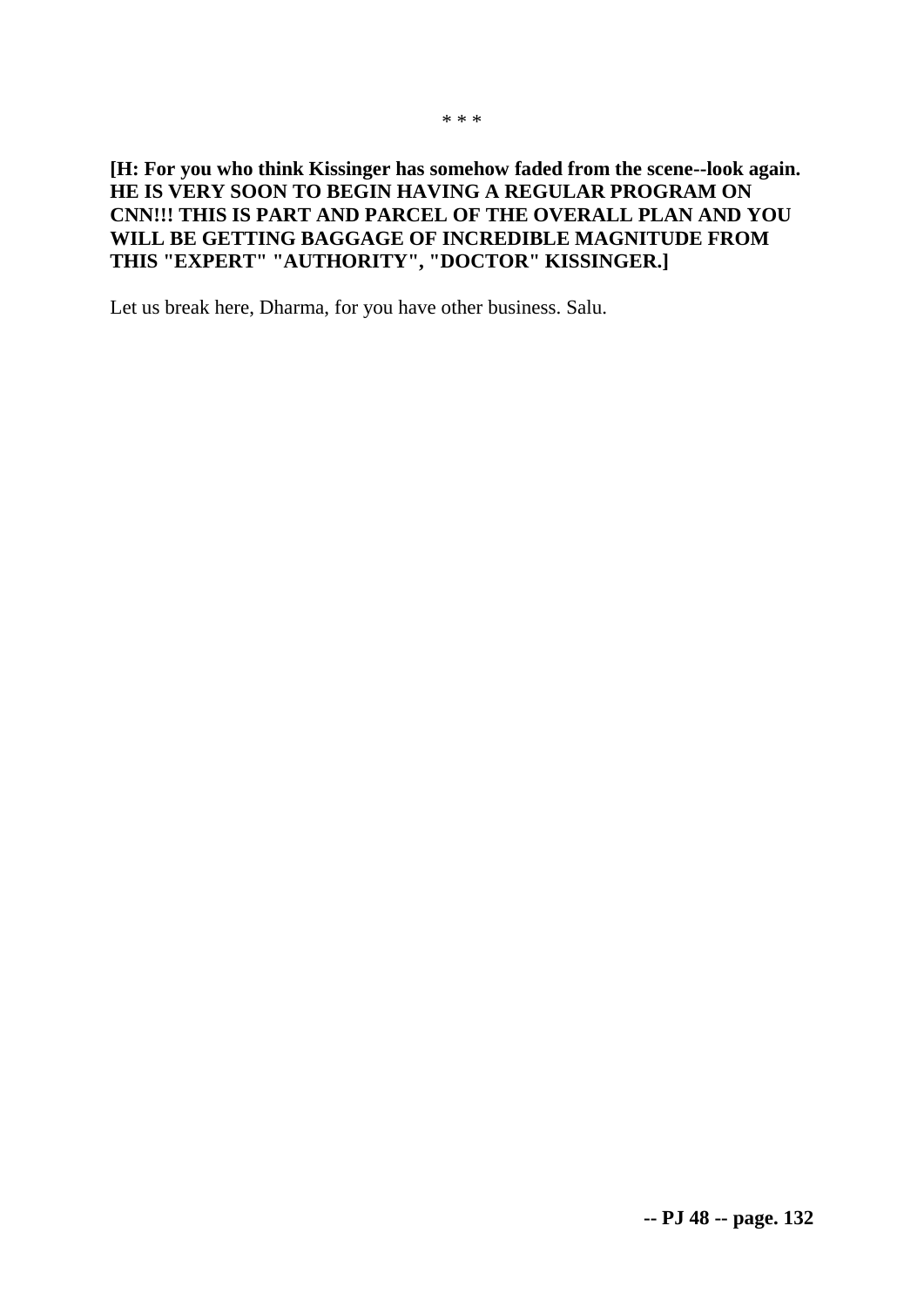### **CHAPTER 13**

### REC #1 HATONN

### MON., APRIL 6, 1992 9:43:54 A.M. YEAR 5, DAY 234

#### **MONDAY, APRIL 6, 1992**

#### **CIA: INTELLIGENCE AND POLICY**

It is probably time to remind you that the portions of this document which bear "deletions" come directly from a book written by one whom I call "I Am Anonymous" (IMA) for this interim time in focus. The CIA deleted the information where same is indicated. I am asked about this often now, so I recognize that you ones are reading the information out of proper order. I explained all of this in detail at the beginning of writing about the CIA Cult of Intelligence. I give full credit for the work utilized from the author in point and I fully intend to fill in the blanks, with or without his input for he is under court order never to divulge the missing information. You are playing with "rough" individuals and I intend to protect persons who assist in this transition--you who object will simply have to do so with my blessings and compassion for your lack of understanding--your desire to know it all does not surpass the right of individuals who have risked it all, to share with you, the danger of undue exposure. So be it. Please, let us continue so that we can move on to other pressing information discussions. I ask to stay right with this topic until we can conclude it as to the era when first presented. Thank you.

#### **ANALYSIS vs. OPERATIONS**

Many, but by no means all, intelligence professionals agree that the primary and, indeed, paramount purpose of the intelligence process is to produce meaningful, timely information on foreign developments after a careful analysis of secret and open sources. The finished product should be balanced in perspective and objective in presentation. Under no circumstances is intelligence supposed to advise a particular course of action. The intelligence function, when properly performed, is strictly an informational service.

This is the theory, but in actual practice the U.S. intelligence community has deeply intruded--and continues to--into the policy-making arena. Perhaps it is unrealistic to expect that a \$6 billion activity with more than 150,000 employees working in over 100 countries would do otherwise. Nevertheless, it should be understood that when someone like Richard Helms publicly declares, as he did in 1971, "We make no foreign policy," he may be technically correct in the sense that CIA officials must receive approval from the White House for their main programs; but he is absolutely incorrect in leaving the impression that the intelligence community, apart from supplying information, does not have a profound determinative effect on the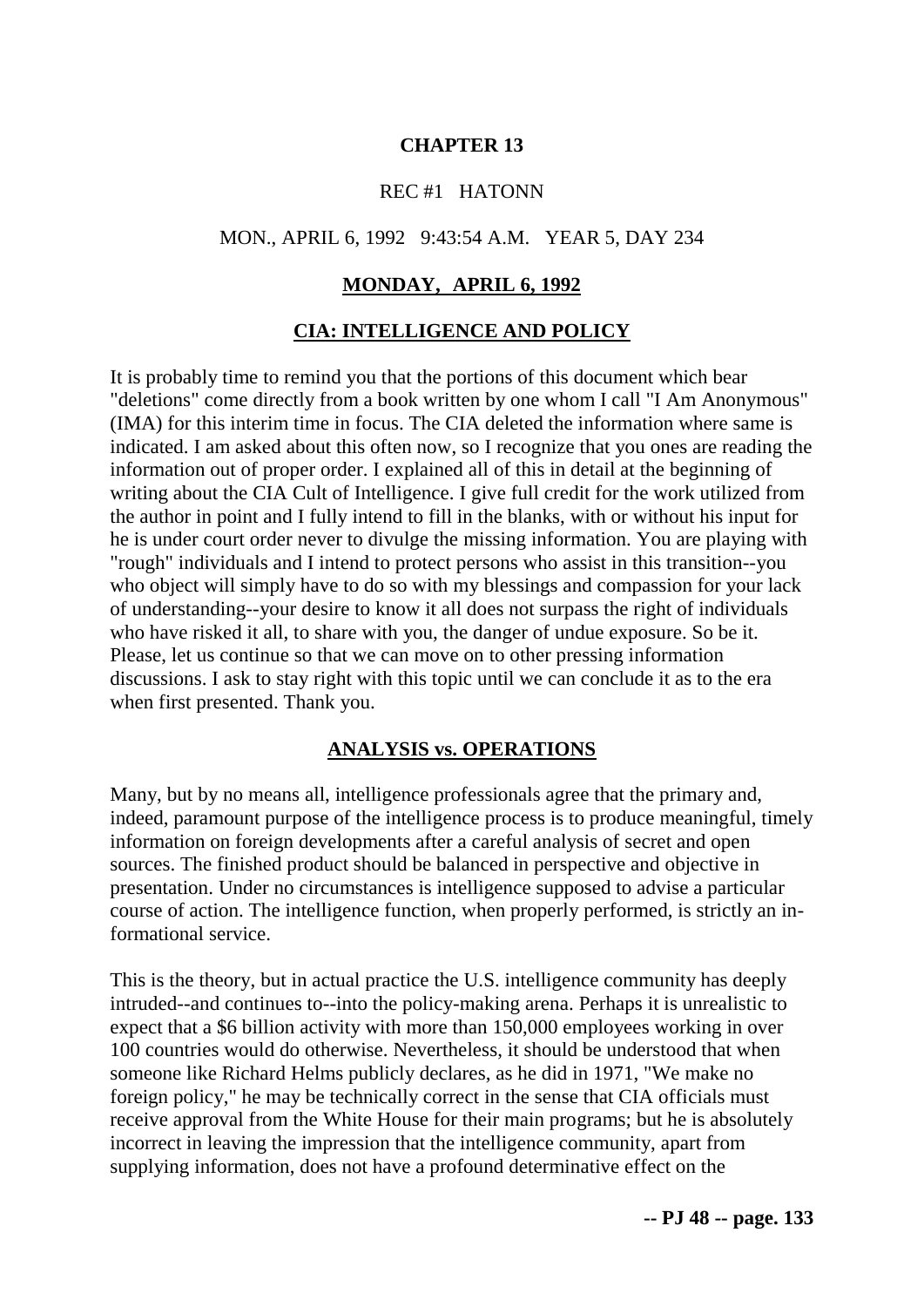formulation and carrying out the American foreign policy.

The very existence of the CIA as an instrument for secret intervention in other countries' internal affairs changes the way the nation's highest leaders look at the world. They know that if open political or economic initiatives fail, they can call on the CIA to bail them out. One suspects that the Eisenhower administration might have made more of an effort during its last ten months to prevent relations with Cuba from reaching the breaking point if the President had not already given his approval to the clandestine training of a refugee army to overthrow the Castro regime.

# **EFFECTS OF SECRECY CLOAK ON U.S. FOREIGN POLICY**

The extreme secrecy in which the CIA works increases the chances that a President will call it into action. He does not have to justify the agency's activities to Congress, the press, or the American people; so, barring premature disclosure, there is no institutional force within the United States to stop him from doing what he wants. Furthermore, the secrecy of CIA operations allows a President to authorize actions in other countries which, if conducted openly, would brand the United States as an outlaw nation. International law and the United Nations charter clearly prohibit one country from interfering in the internal affairs of another, but if the interference is done by a clandestine agency whose operations cannot readily be traced back to the United States, then a President has a much freer hand. He does not even have to worry about adverse public reaction at home or abroad. For example, after Salvador Allende had been elected President of Chile in 1970, President Nixon was asked at a press conference why the United States was willing to intervene militarily in Vietnam to prevent a communist takeover but would not do the same thing in Chile to prevent a Marxist from taking power; he replied that "for the United States to have intervened in a free election and to have turned it around, I think, would have had repercussions all around Latin America that would have been far worse than what happened in Chile."

The President failed to mention that he had approved

# **2 LINES DELETED**

but by keeping his action secret, he was able to avoid--at least for the time being--the "adverse political reaction" which he feared. If there had been no CIA to do the job covertly, the U.S. government almost certainly would not have tried to involve itself in the Chilean elections, since it was obviously not willing to own up to its actions.

Clandestine operations can appear to a President as a panacea, as a way of pulling the chestnuts out of the fire without going through all the effort and aggravation of tortuous diplomatic negotiations. And if the CIA is somehow caught in the act, the "deniability" of these operations, in theory, saves a President from taking any responsibility--or blame. Additionally, the CIA is equipped to act quickly in a crisis. **[H: Please read this portion again for you have witnessed this "cover" in action in** 

**-- PJ 48 -- page. 134**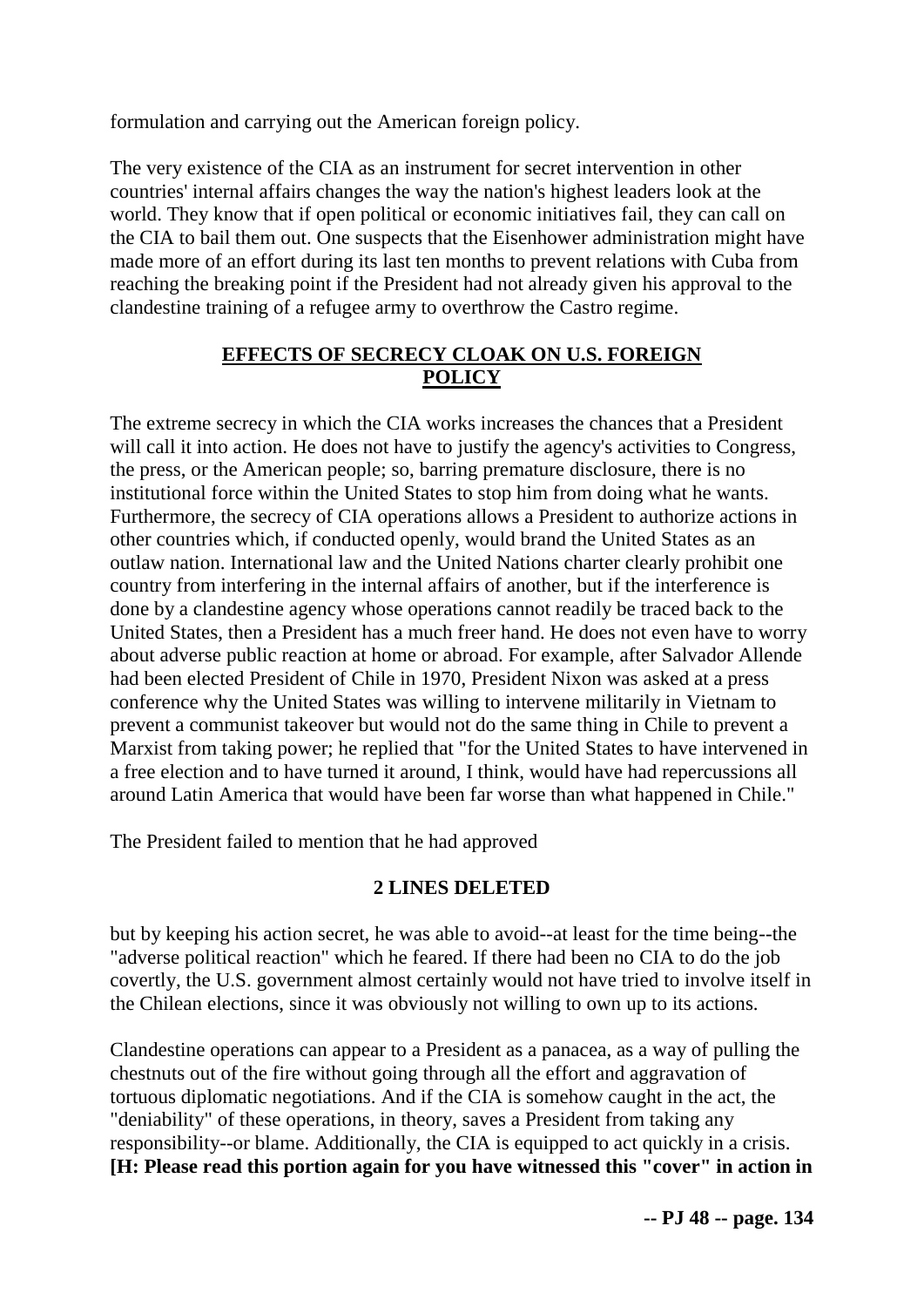#### **two MAJOR scandals where the President claims no information or**

**involvement.** It is not hindered nearly as much by a cumbersome bureaucracy as is the Pentagon, and it has proved its ability to move with little advance notice, as it did in the Congo during the early 1960's, to put an "instant air force" into action. And the agency's field personnel do not demand the support facilities of their military colleagues. In Laos forty or fifty career CIA officers assisted by several hundred contractees ran an entire "secret war", whereas the Pentagon, given the same mission, probably would have set up a military-assistance command with thousands of personnel (as it did in Vietnam) at a much greater cost to the United States. Also, CIA operators are much less likely than the military to grouse publicly that political restrictions are forcing them to fight "with one arm tied behind our back", and this makes the agency attractive to a President who has no desire to engage in a running battle with his generals over the tactics to be used in a particular situation.

The CIA does not originate an American commitment to a country. The President and the State Department do that. But once CIA operations are started in a foreign land, the U.S. stake in that nation's future increases. Certainly the American interest would be even larger if the President decided to send in combat troops instead of his covert warriors, but such open intervention would have to be justified publicly. In the 1950's and early 1960's neither President Eisenhower nor President Kennedy wanted to make such a commitment in Vietnam or Laos. Yet, by using foreign-aid funds and heavy doses of covert operations, they were able to create and then keep alive anticommunist governments in both countries. When these palliatives proved insufficient later in the 1960's, President Johnson chose to send American ground troops into Vietnam and to begin the systematic bombing of Laos by the U.S. Air Force. It might be argued that the CIA's covert operations put off the day when more massive amounts of American power would be needed, but it also might be said that if the agency had not managed to keep the governments in Saigon and Vientiane functioning for such a long time, the United States would never have intervened openly at all.

In neither Vietnam nor Laos was the CIA acting without the approval of the nation's highest policy-makers. Indeed, all the agency's major covert-action operations are approved by the 40 Committee, and the President himself closely reviews this committee's decisions. But even approved clandestine activities have a way of taking on a life of their own, as field operatives loosely interpret the general guidelines that come down from the White House through Langley. By not closely supervising CIA covert operations, the nation's highest leaders have allowed the agency to affect foreign policy profoundly. For example, during the CIA revolt against the leftist Guatemalan regime in 1954, an agency plane bombed a British freighter which was suspected of carrying arms to the embattled government troops. In fact the ship was loaded with coffee and cotton, and, fortunately, no one was injured when only one of the bombs exploded. Richard Bissell admitted to the *New York Times* on April 28, 1966, that the attack on the British vessel was a "sub-incident" that "went beyond the established limits of policy". Bissell continued, "you can't take on operations of this scope, draw boundaries of policy around them and be absolutely sure that those boundaries will not be overstepped."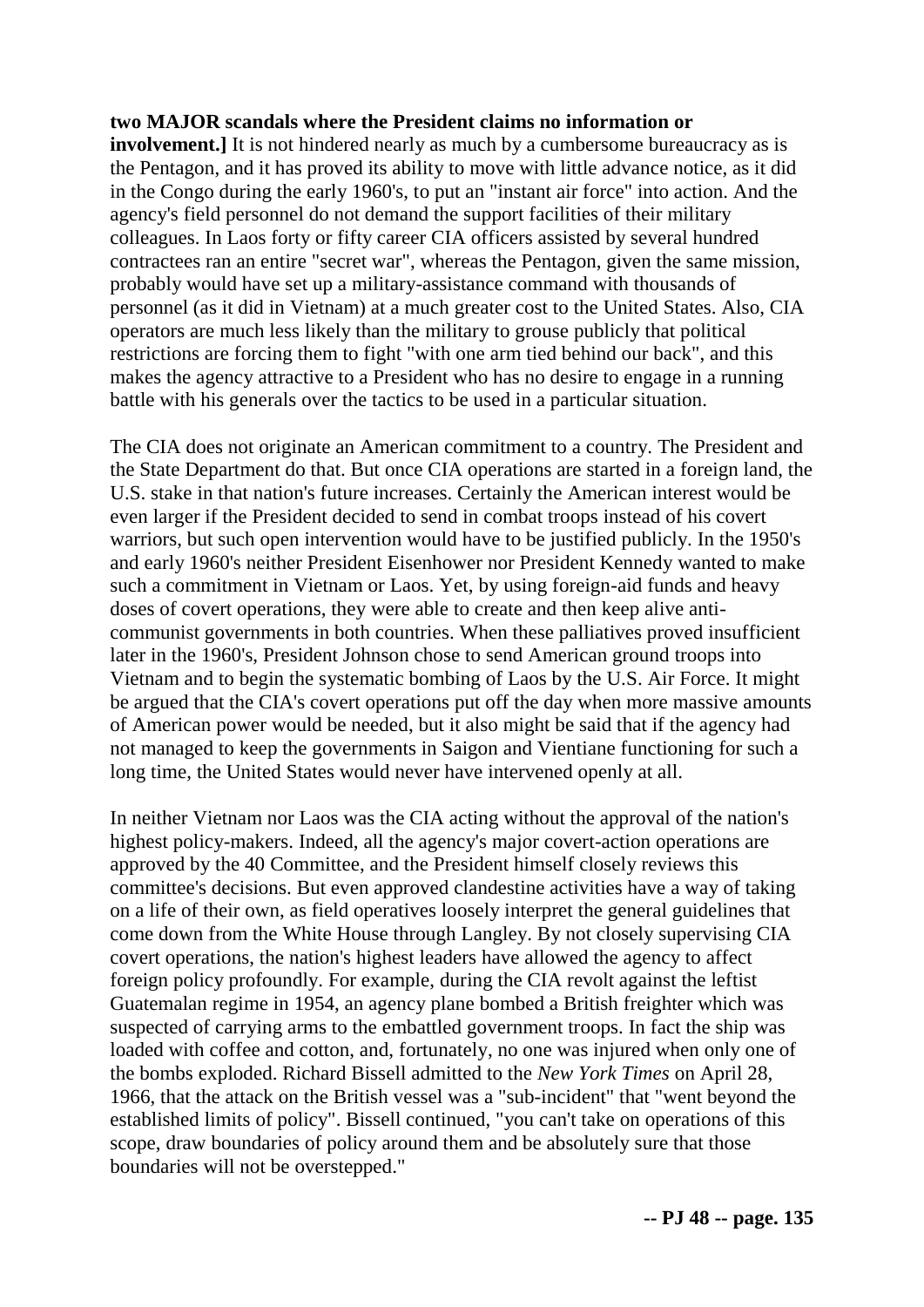# **CIA B-26's BOMB GUATEMALA**

The CIA got involved in another "sub-incident" while it was training Cuban exiles at secret bases in Guatemala for an invasion of their homeland. In November 1960 a rebellion broke out against the Guatemalan government which had been so gracious in allowing the agency to use its territory as the jumping-off point for the Cuban operation. The CIA returned the favor by sending its B-26 bombers to help crush the insurgency. It is not clear whether White House permission was given for these attacks, but there was no question that the CIA had again interfered in Guatemalan internal politics--this time to make sure that no new Guatemalan government would oust it from its secret bases. Once embarked on the attempt to overthrow Castro, the agency had become involved in a chain of events which forced it to intervene militarily in a second country to protect its operation against Cuba. The President may have set the original policy, but there was no way he could have known that simply by approving an attack on Cuba he would set in motion agency paramilitary activities against Guatemala.

CIA operations can have another unforeseen effect on American foreign policy: they can subject the country to blackmail if something goes wrong. For instance, within five days after the CIA pilot was shot down and captured by Indonesia in 1958, the U.S. government approved the sale for local currency of 37,000 tons of American rice and lifted an embargo on \$1 million in small arms and other military equipment. **Considering that at that moment the CIA was actively backing an armed revolution against the Sukarno regime**, these would have been strange actions indeed for the U.S. government to take if it were not extremely concerned about saving the captured pilot.

A somewhat similar incident occurred in Singapore in 1960 after a CIA lie-detector expert was flown into the city to make sure that a locally recruited agent was trustworthy. When the agency technician plugged in his polygraph machine in a hotel room, he blew out all the fuses in the building**. [H: AT THIS POINT AN ENTIRE LENGTHY FOOTNOTE (18 LINES) WAS DELETED**. The lie-detector man, a CIA case officer, and the local agent were soon under arrest. The Singapore government and the British, who were in the process of granting Singapore its independence, were both disturbed by the incident. Negotiations then ensued to secure the men's release. According to Singapore Prime Minister Lee Kuan Yew, the U.S. government offered \$3.3 million to get them out. Lee claimed that he wanted ten times as much and consequently took nothing. In any case, the two CIA officials were subsequently freed, and the newly installed Secretary of State, Dean Rusk, wrote a secret letter of apology to the Singapore leader. In a 1965 speech Lee mentioned the affair as an example of the type of activity engaged in by the CIA. The State Department issued a routine denial furnished by the CIA--State's press office not realizing the truth of Lee's charges. Lee reacted by publicly producing Rusk's letter of apology, and State was forced to retract its original statement, although it still maintained that no ransom had ever been offered. As well as embarrassing the U.S.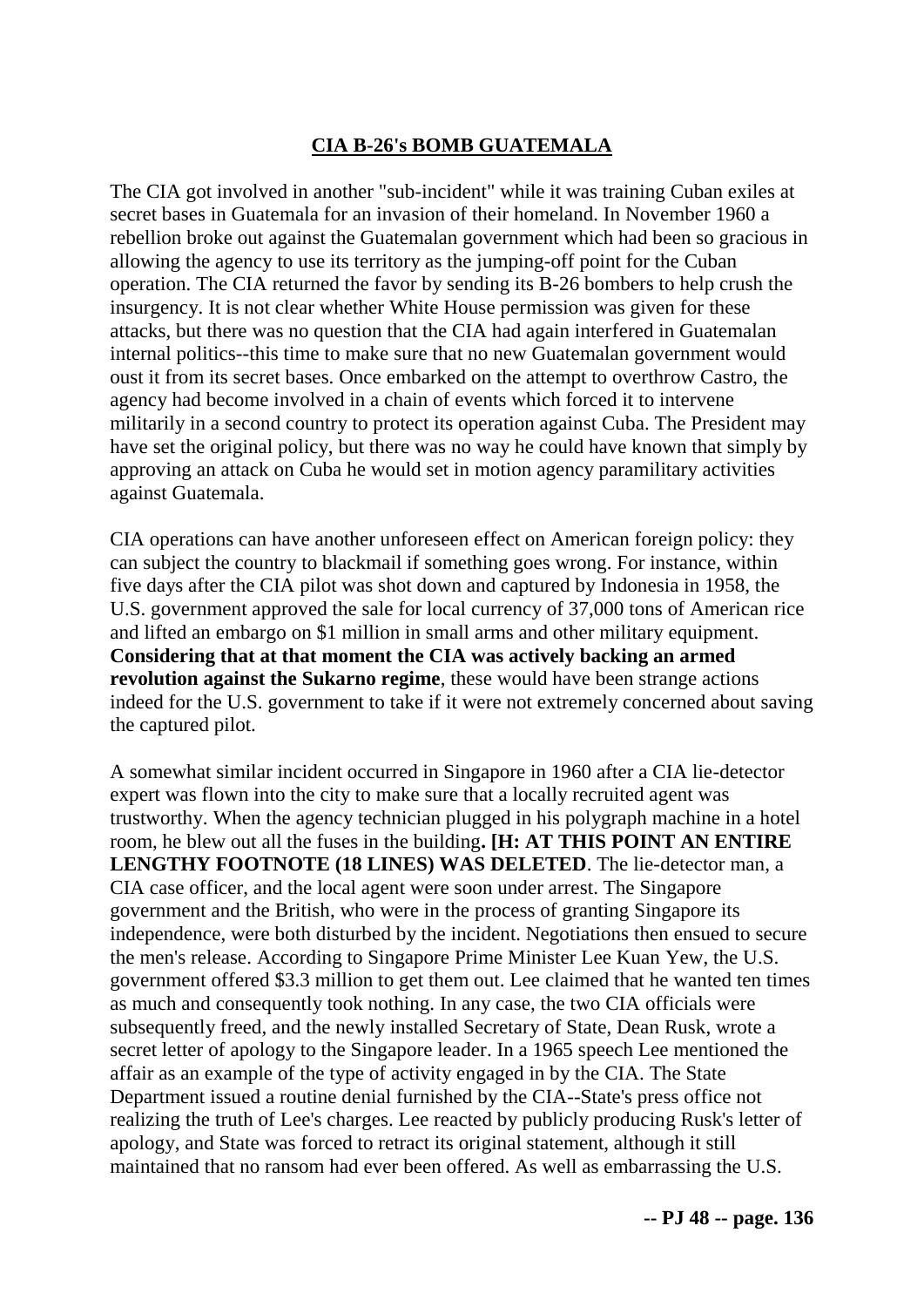government and making headlines around the world, the incident caused the State Department to revamp its internal system for making announcements about intelligence matters.

# **3 ½ LINES DELETED**

In general the presence of American intelligence facilities in a foreign country can have an important effect on American policy toward that country, especially in the Third World. Closely aligned countries, such as

### **4 LINES DELETED**

But to the less developed countries, the presence of an American installation is both a threat and an opportunity. The threat comes form domestic opposition forces who look on the base as an example of "neo-colonialism" and use it as a weapon against those in power. The opportunity arises out of the fact that the United States will pay dearly for the right to install its eavesdropping equipment and keep it in place--as **( DELETED )** discovered.

### **3 ½ LINES DELETED**

Both host governments have been severely criticized by internal forces and neighboring countries for giving the United States a foothold in their nations, but both have been handsomely rewarded in American military and economic assistance well into the hundreds of millions of dollars. While comparatively modest amounts of aid would probably have been supplied even if there had been no bases, the large size of the programs represented, in effect, a direct payment for the intelligence facilities.

# **PAKISTAN BASE FOR U-2's--TAIWAN FOR TECH SPYING**

Similarly, from 1956 until the end of 1969 the U.S. Air Force operated a huge base near Peshawar in Pakistan which was primarily an intelligence facility. For several years before Francis Gary Power's abortive flight over the Soviet Union in 1960, the CIA's U-2 planes used Peshawar as a principal takeoff point for reconnaissance flights over and along the edges of the Soviet Union. In addition,

# **3 LINES DELETED**

From the early days of the Eisenhower administration, the United States had allied itself more closely with Pakistan than with India in those two countries' continuing struggle. Yet at least some experts on the region believe that an important factor in the American "tilt" toward Pakistan, at least until the late 1960's, was the desire to hold on to the base at Peshawar.

Another site of large American technical espionage installations iS the island of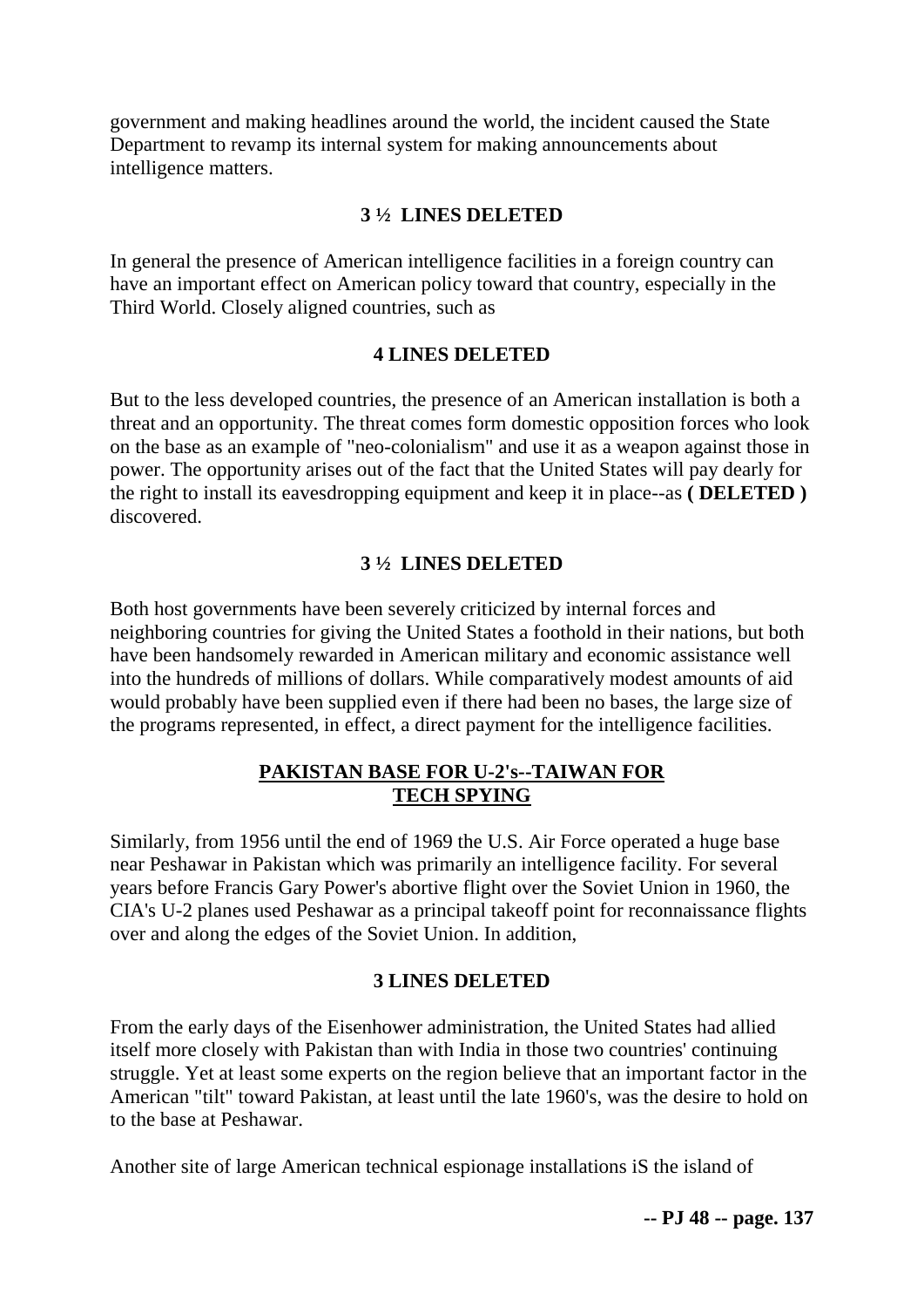Taiwan. In this instance the United States did not have to provide the Nationalist Chinese government with much inducement to allow the construction of the facilities, since they were aimed against the Nationalists' archenemy on the mainland and some of the information gathered was shared with the Chiang Kai-shek government. Furthermore, in the fifteen or so years after the Nationalists' expulsion from China, the CIA closely cooperated with Chiang's intelligence service to run covert missions against the mainland, and the Nationalists were so dependent on the United States for their very existence that they were in no position to extract a large payment from the United States for the intelligence bases. Yet, by giving the CIA and the other agencies a free hand to build virtually any kind of facility they chose, the Chiang government made it much more difficult for the United States to disengage from Taiwan and build better relations with China. Many of the most important installations for the surveillance of the mainland are located on the island, and they represent an investment valued in the hundreds of millions of dollars. All American military forces, including those engaged in intelligence work, will have to be removed from Taiwan before the United States meets the Chinese conditions for complete normalization of relations between the two countries.

# **ISRAELI'S ATTACK** *LIBERTY***--JOINT CHIEF'S SAY RETALIATE**

Recent history is full of other examples of technical espionage programs having a profound effect on U.S. foreign policy. The shoot-down of the U-2 over the Soviet Union in 1960 caused the cancellation of the Eisenhower-Khruschev summit meeting. The spy ship *Liberty*, while trying to monitor the action during the 1967 Six Day War, moved in too close (because a "warning" message from Washington was misrouted) and was intentionally shot up by Israeli planes and boats. Thirty-four Americans were killed. As a result, according to former DIA and CIA staffer Patrick McGarvey in his book **CIA: THE MYTH AND THE MADNESS**, the Joint Chiefs of Staff "proposed a quick, retaliatory air strike on the Israeli naval base which launched the at-tack." The Chiefs' recommendations was turned down. Mc-Garvey continues:

The next year the North Koreans seized a similar ship, the Pueblo, and interned its crew. Again we were on the brink of war because of intelligence, the supposed secret arm of government. The JCS again recommended an air strike. The *Pueblo* incident was followed by the shootdown of a United States reconnaissance plane (A Navy EC-121) off the coast of North Korea a little over a year later. And again JCS wanted to mount an air strike.

There have been other disastrous reconnaissance flights-- these over China--that have gone virtually unreported in the American press. Some of these have been mentioned by the New China News Agency, but have apparently been dismissed in the West as communist propaganda**. [H: What about the U-2 which was just brought down off South Korea within the past three or four months? It was brought down, crew killed and yet, after two days--nothing!]** They include the shooting down of several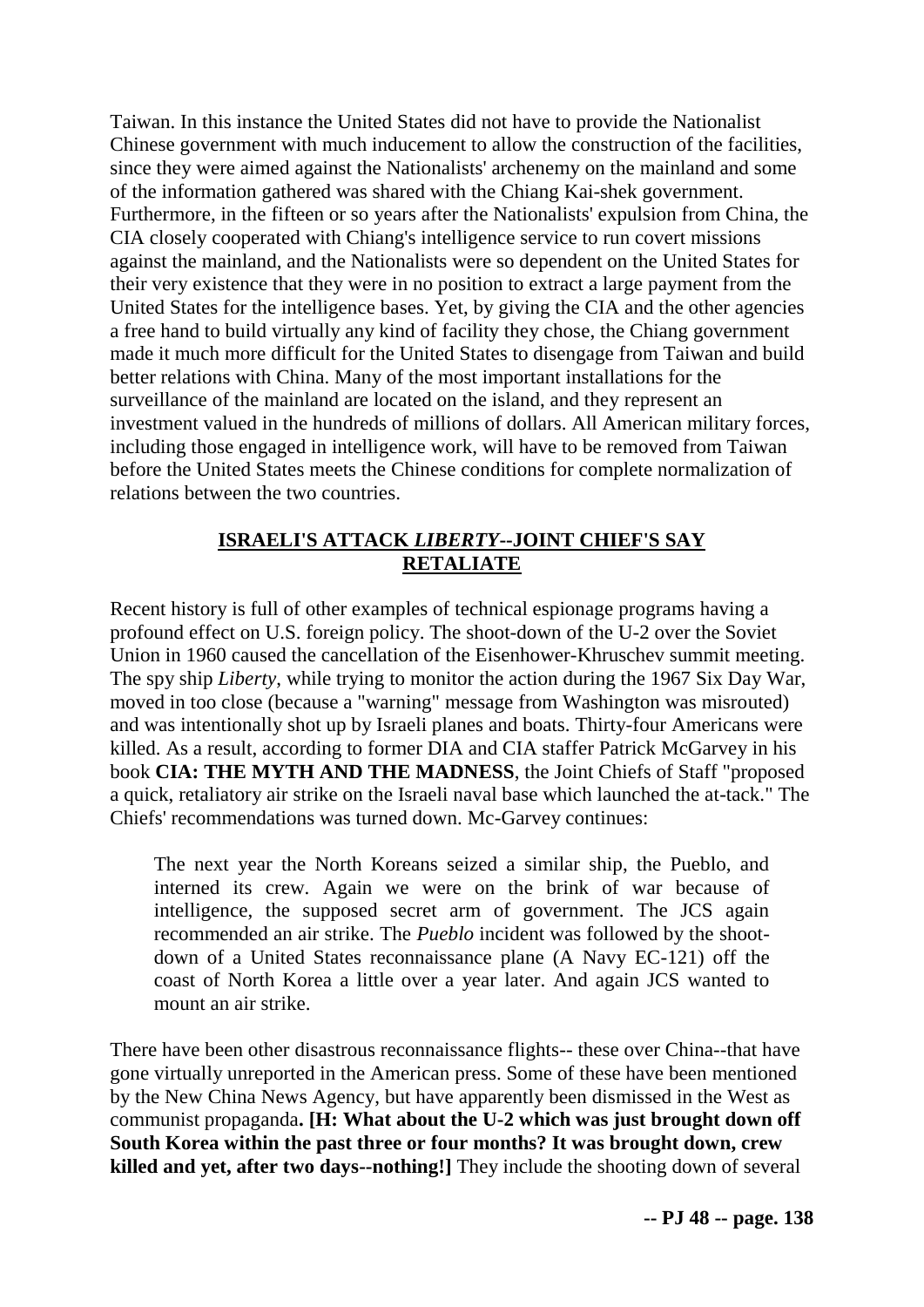CIA U-2 planes flown by Nationalist pilots and even more U.S. Air Force pilotless "drone" aircraft (The Chinese claim nineteen downed between 1964 and 1969) over the Chinese mainland. American SR-71s also flew regularly over China (and continue to do so over North Korea) until all reconnaissance flights were stopped as a result of **Henry Kissinger's first trip to Peking in 1971 [that you knew about].**

At the very time in October 1969 when the United States was trying to resume diplomatic contact with the Chinese, Air Force Intelligence, with the approval of the 40 Committee, sent a drone over southern China. On October 28 the New China News Agency reported the downing of "a U.S. imperialist, pilotless, high altitude plane", but

# **7 LINES DELETED**

Another extremely provocative drone flight was proposed by the Pentagon in the period after the American invasion of Cambodia in 1970. **The mission was approved by the 40 Commit-tee over the strong objections of the State Department** which estimated that roughly one in three of these aircraft would be shot down.

# **12 LINES DELETED**

The official justification for all the espionage missions carried out by intelligence planes and ships is to gather intelligence which helps to protect the national security of the United States. But with literally hundreds of flights and cruises scheduled each month along the borders of and over unfriendly countries, inevitably there are embarrassing failures. That these abortive missions on occasion cause international crises is understood by the policy-makers who rather routinely give their approval, and is presumably figured in as one of the costs of acquiring the intelligence. Yet it is frightening to realize that some of these spying forays could have led--and could in the future lead--to armed conflict. Missions that violate the territorial integrity of foreign countries are clear violations of sovereignty and any country that shoots at an intruder inside its borders is completely within its legal rights.

END QUOTING

\* \* \*

In your Constitution there is no mention of intelligence, or spies, or intelligence agencies, or internal security--nothing of what is called the "American national security state" and certainly nothing about wars being staged by Clandestine Forces or internal security apparatus that form the most intriguing aspect of the greatest military and economic power the world has ever seen.

# **PARADOXICAL DILEMMA; CONSTITUTION vs, SECRECY**

A curious paradox, and it is one created by that very document. The Constitution guarantees individual liberties, the right of the minority to dissent, and privacy. But it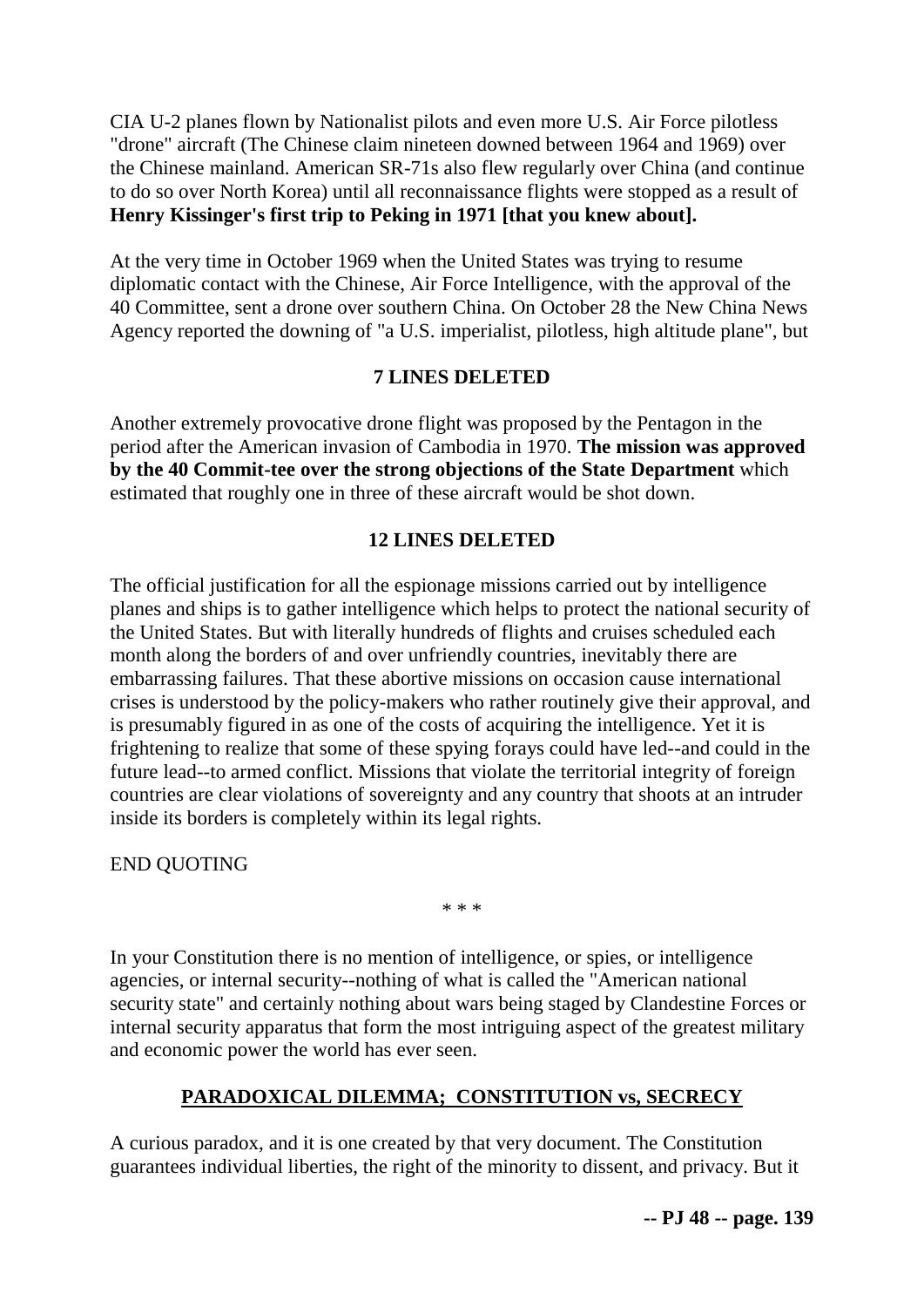also gives the President of the United States broad powers in the conduct of foreign policy--and, implicitly, intelligence operations--thus creating a dilemma for American democracy. The problem centers on the questions of secrecy: the conduct of foreign policy and intelligence operations is largely secret, and secrecy is anathema to democracy. The Constitution specifically states that ALL will be done publicly and openly. The evil intent speaks for itself for God is totally OPEN and evil always hides behind secret intent and ritual. You be the "judge".

What you Americans have allowed is the moving of your enemy against the Constitution, within your very being, nurtured it and in every way demanded and now the "Piper" must be paid for he will not simply go away nor will he give up his toys.

You are going to have to make your choices of direction and get up and DO SOMETHING. I do not, for instance, accept "I can't" for never will God give you that which "CAN'T BE DONE." So, DO IT--get off your "buts"; you know, those "**but** if **I** do, what might - -" and "**but** they might do - - -" and "**but if** - - -". It rests with YOU- not your neighbor or your buddy or your government--YOU!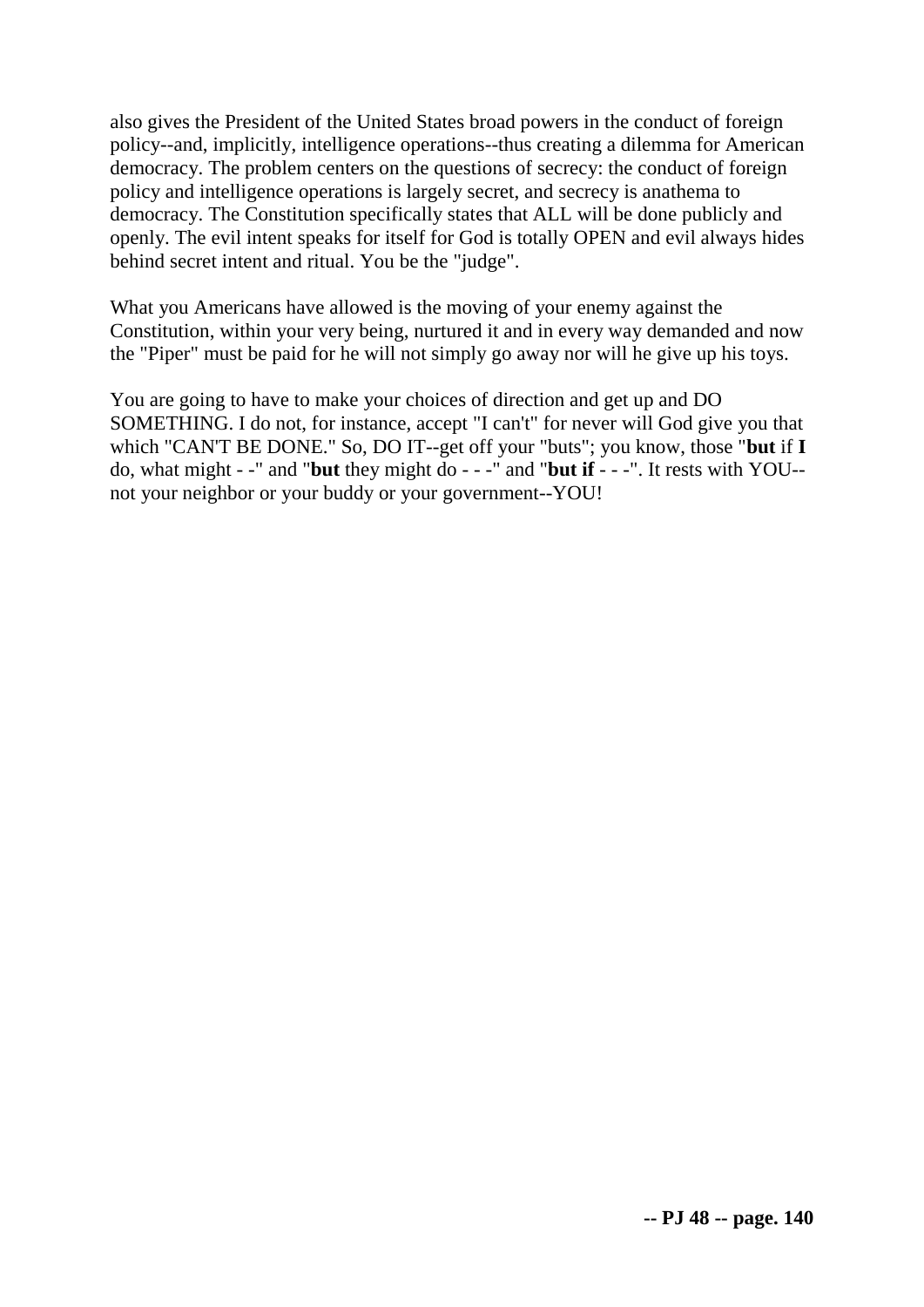# **CHAPTER 14**

# REC #1 HATONN

# TUE., APRIL 7, 1992 1:47 P.M. YEAR 5, DAY 235

### **TUESDAY, APRIL 7, 1992**

### **CIA: INTELLIGENCE AND POLICY, CONT'D**

While Allen Dulles professed to believe that U.S. foreign policy should be based on intelligence estimates developed by an agency with "no axes to grind and....itself...not wedded to any particular policy," his actions were not always true to these words. Consequently, he made possible the Bay of Pigs--the classic case of what can happen when intelligence is misused in the carrying out of a clandestine operation.

The problem started on the eve of Fidel Castro's triumphant march into Havana in January 1959 while CIA analysts were preparing a report for the White House stating that the rebels' success was due largely to the corruption of the Batista regime and the resulting popular disgust among the Cuban people. Allen Dulles personally intervened in the intelligence process and rewrote this report to suit his own political biases. In Dulles' view, Castro's victory was not a natural development that could have been expected in light of the faults of Batista. Dulles' Calvinistic mind may well have seen the hand of the Devil at work, and he predicted that there would be a slaughter in Havana which would put the French Revolution to shame. "Blood will flow in the streets," he wrote passionately in the CIA report to the White House.

For the most part, however, the agency's analysts took a more moderate tone in the months that followed. They stressed that Castro's Cuba, while something of an annoyance, was in no way a direct threat to the security of the United States. The Intelligence Directorate also tried to explain that Castro, despite his socialistic leanings, was fiercely independent and a devout nationalist, much like Indonesia's Sukarno, Egypt's Nasser, and Ghana's Nkrumah--all opponents of Western domination of the Third World but certainly not agents of any international communist conspiracy. Most important for future events, the analysts wrote that, regardless of the emotional reports flowing from Cuban refugees concerning political unrest on the island, Castro appeared to have general support of the populace.

Dulles did not accept this finding of his intelligence analysts, nor did he promote their point of view at the White House. Instead, he seized upon the reporting of the Clandestine Services as more truly reflective of events in Cuba. Dulles had always believed that the field operator was a more reliable judge of events than the intelligence analyst back at headquarters. Prior to Castro's takeover, there had not even been a full-time CIA analyst of Cuban problems in the Intelligence Directorate, and the two that were added after January 1959 never really won Dulles' trust. He preferred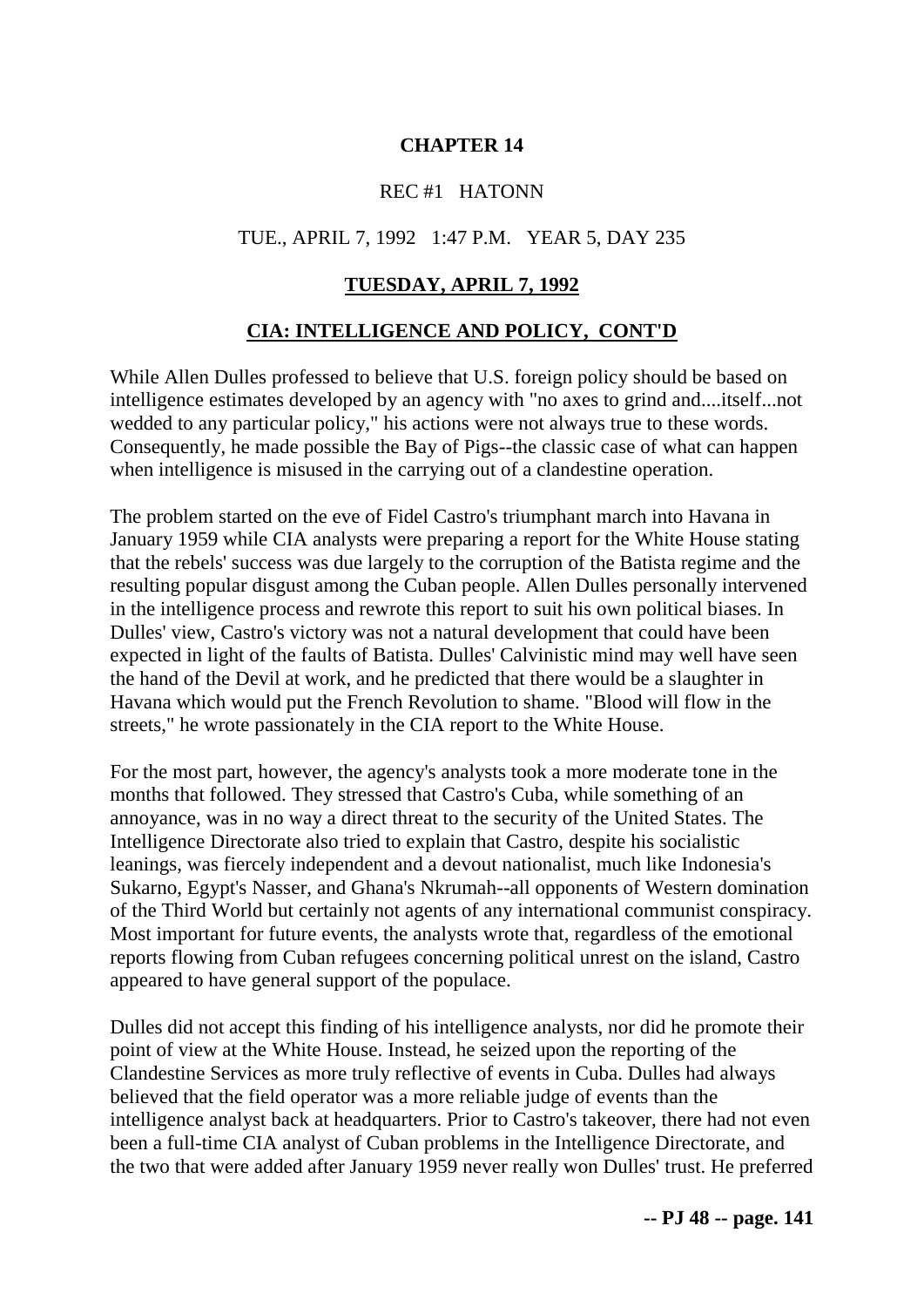to read the assessments of the Clandestine Services' officers, who did their own evaluation of the clandestine reports received from secret agents.

# **CIA FLAWS LED TO BAY OF PIGS**

Sometime during late 1959 Dulles decided that the best solution for the Cuban problem would be to invade Cuba with an army of Cuban refugees and to overthrow Castro. He was unquestionably influenced by the reports of the Clandestine Services, which, unlike those of the Intelligence Directorate, stressed the unpopularity of the Castro regime, its internal frictions, and its economic troubles. In March 1960, President Eisenhower, at Dulles' urging and with Dulles' facts at hand, gave his approval for the CIA to start recruiting and training the ill-fated invasion force. Robert Amory, the Deputy Director of Intelligence, was never officially told the invasion was in the works so that his experts could analyze the chances of success. Dulles was convinced that Cuba was ripe for an invasion, and as he was the President's chief intelligence advisor, that was that.

When the CIA's military force failed to topple Castro in the spring of 1961, the agency's Intelligence Directorate temporarily gained equal footing with the Clandestine Services. This did not occur because there was any new found appreciation of the analysts' work but rather because the operators were in a general state of disgrace after the Bay of Pigs. John McCone took over as Director in November 1961, and after rising above his initial distrust of the entire organization, he ultimately saw the need for and the value of high-quality national intelligence.

# **7 LINES DELETED**

... Castro, whose secret agents had penetrated the CIA's operations long before the Bay of Pigs, knew perfectly well what the CIA was doing, and the ongoing American attacks against his rule may well have been an important factor in his decision in the spring of 1962 to allow the Soviet Union to install offensive nuclear weapons in his country. Assassination of Castro seemed to have been a recurrent idea in the CIA during these years. E. Howard Hunt claims to have recommended it before the Bay of Pigs, only to be turned down. In November of 1961, President Kennedy mentioned the idea in a private chat with Tad Szule, then of the *New York Times*. Kennedy asked the newsman, "How would you feel if the United States assassinated Castro?" When Szule said he thought it was a very poor idea, Kennedy said, "I'm glad you feel that way because suggestions to that effect keep coming to me and I believe very strongly the United States should not be a party to political assassination." Lyndon Johnson told his former aide, Leo Janos, as recounted in a July 1973 *Atlantic* article, "We had been operating a damned Murder, Inc. in the Caribbean." Janos elaborated, "A year or so before Kennedy's death a CIA-backed assassination team had been picked up in Havana. Johnson speculated that Dallas had been a retaliation for this thwarted attempt, although he couldn't prove it."

# **CUBA\RUSS MISSILE CRISIS**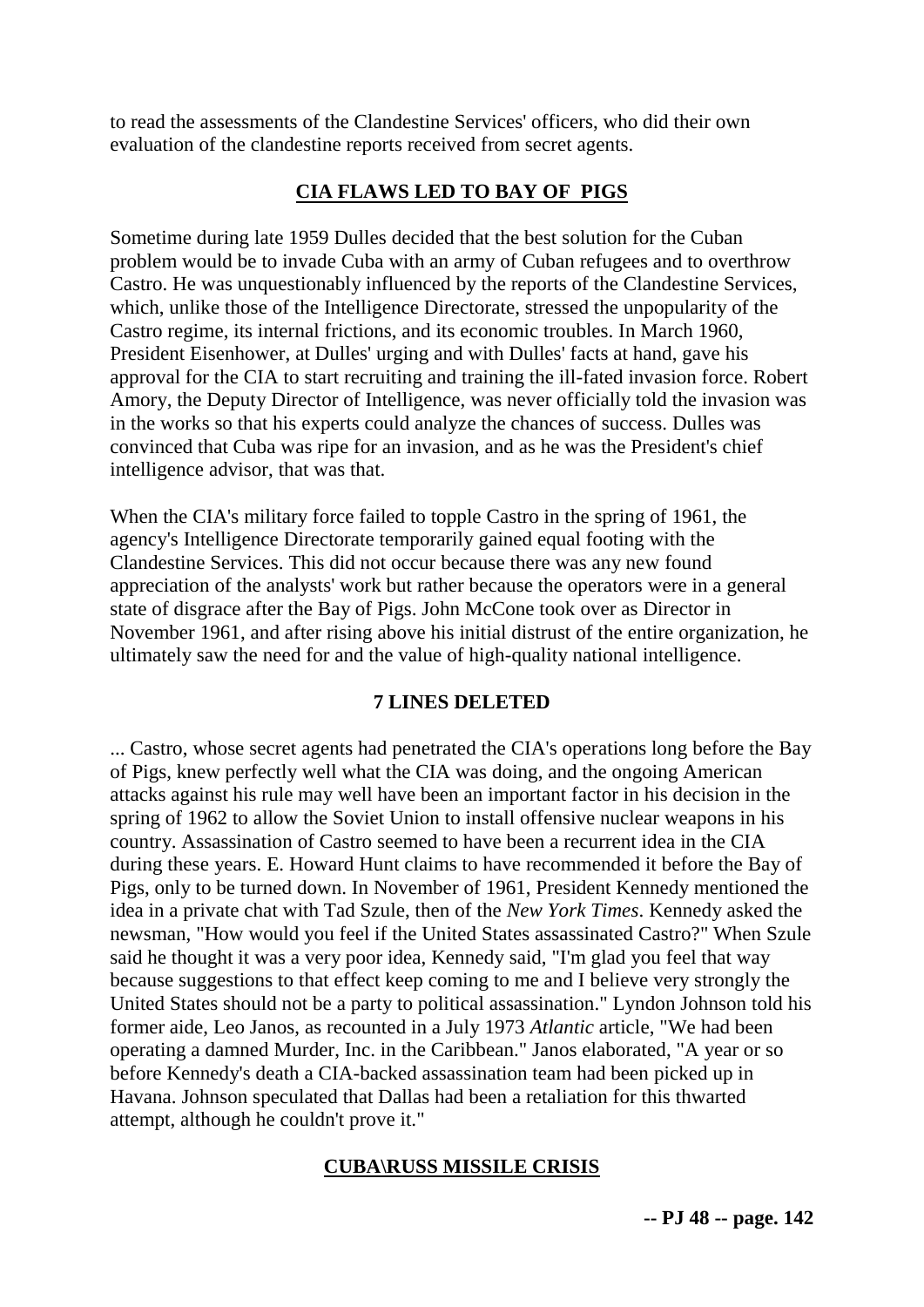The Cuban missile crisis that developed as a result produced one of the finest hours for the CIA and the intelligence community, although the last National Intelligence Estimate, prepared by the CIA a little over a month before President Kennedy went on nationwide television to announce the Cuban "quarantine", declared that it was unlikely that the Soviets would install nuclear-tipped missiles on the island. The fact remains, however, that the CIA and the other intelligence agencies did discover the Soviet missiles in time for the President to take action, and they presented the facts to Kennedy with no policy recommendations or slanting which could have limited his options. This was how the intelligence process was supposed to work.

The affair started in the late spring of 1962 when CIA analysts noted that the Soviets were sending an increased amount of military assistance to Cuba. These shipments were not viewed with particular alarm in the agency, since there was still much to be done in the Soviet re-equipping of the Cuban army forces, which was then under way. Furthermore, the CIA had ways of keeping track of what arms flowed into Cuba.

Since January 1961, when the Eisenhower Administration had broken diplomatic relations with the Castro regime, there had been no agency operators working out of an American Embassy in Havana, but the

### **5 LINES DELETED**

Additionally, a steady flow of refugees was arriving in Miami and being debriefed by agency officers permanently assigned there. As was true before the Bay of Pigs, the stories told by many of these refugees were hysterical but occasionally some valuable nugget of information would be gleaned from their tales.

Based on President Kennedy's request, the USIB had set Cuba as a Priority National Intelligence Objective (PNIO), and the various military intelligence agencies had been assigned extensive collection requirements by the USIB. New requirements were almost continually levied in response to the specific needs of the analysts. The Air Force and the Navy carefully watched the shipping lanes and photographed Soviet ships destined for Cuba. Surveillance was provided by the Sixth Fleet in the Mediterranean, by the Atlantic fleet (which even had a listening post at Guantanamo Bay inside Cuba), and by the Air Force. U.S. intelligence photographed ship movements and listened in electronically on Cuban communications. The National Security Agency tuned its huge antennae in on **Soviet shipping** and Cuban communications. ITT had operated much of the Cuban communications system before Castro's nationalizations, and the company **worked closely with the CIA and NSA to intercept messages.** Much of the old equipment was still in use, and the NSA was collecting large amounts of information. Finally, the CIA was flying two U-2 missions each month over Cuba, and the photographs taken by these spy planes were quickly turned over to the analysts.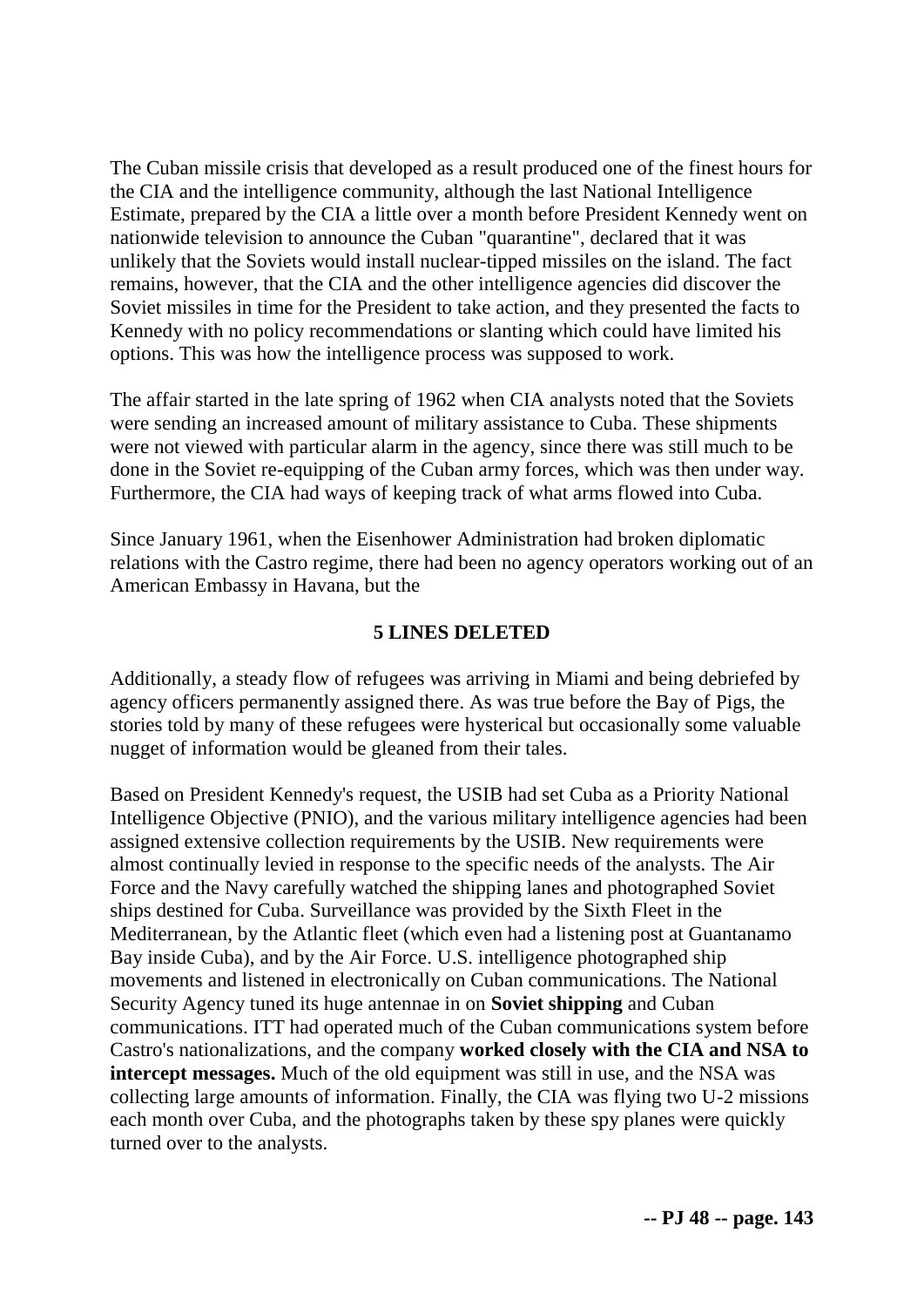### **SOVIET BUILDUP SWELLS**

So while Soviet military (and economic) assistance to Castro was on the upswing in the late spring of 1962, there seemed little cause for alarm in the CIA or elsewhere in the U.S. government. Moscow had recently eased tensions in Berlin, much to the relief of Washington policy-makers whose strong stand in that divided city appeared to have paid off. But still there were a few ominous signs. The **CIA learned that Soviet military personnel were being secretly used in combat roles as submarine crews in Indonesia and as bomber crews in Yemen,** a drastic departure from previous Soviet practice. Then, by July the analysts noted further increases in the arms being shipped to Cuba, along with the arrival of a large number of young men from the Soviet Union--who Moscow claimed were technical advisors to assist in economic development programs. The CIA doubted this, for, among other reasons, all the "civilians" were young, seemed to have a military bearing, and wore only two kinds of sport shirt. It was becoming clear that the Soviets were supplying too much military equipment for the Cuban armed forces to absorb. A small group of CIA analysts, expert in deciphering the ways Moscow and its allies conducted their foreign aid programs, became convinced that an unprecedented military build-up was occurring in Cuba. Their efforts during August to alert top U.S. officials to this threat were hampered, surprisingly, by military intelligence agencies, namely the DIA and the NSA, which viewed the intensified Soviet activity on the island as mostly economic assistance. Perhaps it was because the CIA had performed so poorly with its inaccurate reporting on Cuba as a prelude to the Bay of Pigs that even the hawkish U.S. military establishment was now leery of the agency's ability to assess the Cuban situation. In any event, both the DIA and the NSA saw fit to counter the CIA intelligence reports with rebuttals in late August 1962.

The basic reason that the CIA analysts were able to monitor the Soviet arms build-up more closely than the other intelligence agencies, which had essentially the same information available, was the more refined technique that the CIA had developed, including a special analytical tool known as "crate-ology"--a unique method of determining the contents of the large crates carried on the decks of the Soviet ships delivering arms. With a high degree of accuracy, the specialists could look at photographs of these boxes, factor in information about the ship's embarkation point and Soviet military production schedules, and deduce whether the crates contained transport aircraft or jet fighters. While the system was viewed with caution by many in the intelligence community, CIA Director John McCone accepted its findings, and his confidence in the technique proved to be justified.

#### **MISSILES BELOW DECK**

Nevertheless, the CIA's analysts did not spot the first shipments of Soviet offensive missiles, which arrived in Cuba during the early part of September. The Soviets escaped the scrutiny of the "crate-ologists" by sending the weapons in the holds of huge freighters, not in crates carried on deck as had been their usual practice when delivering bulky military equipment. On September 19, the USIB approved the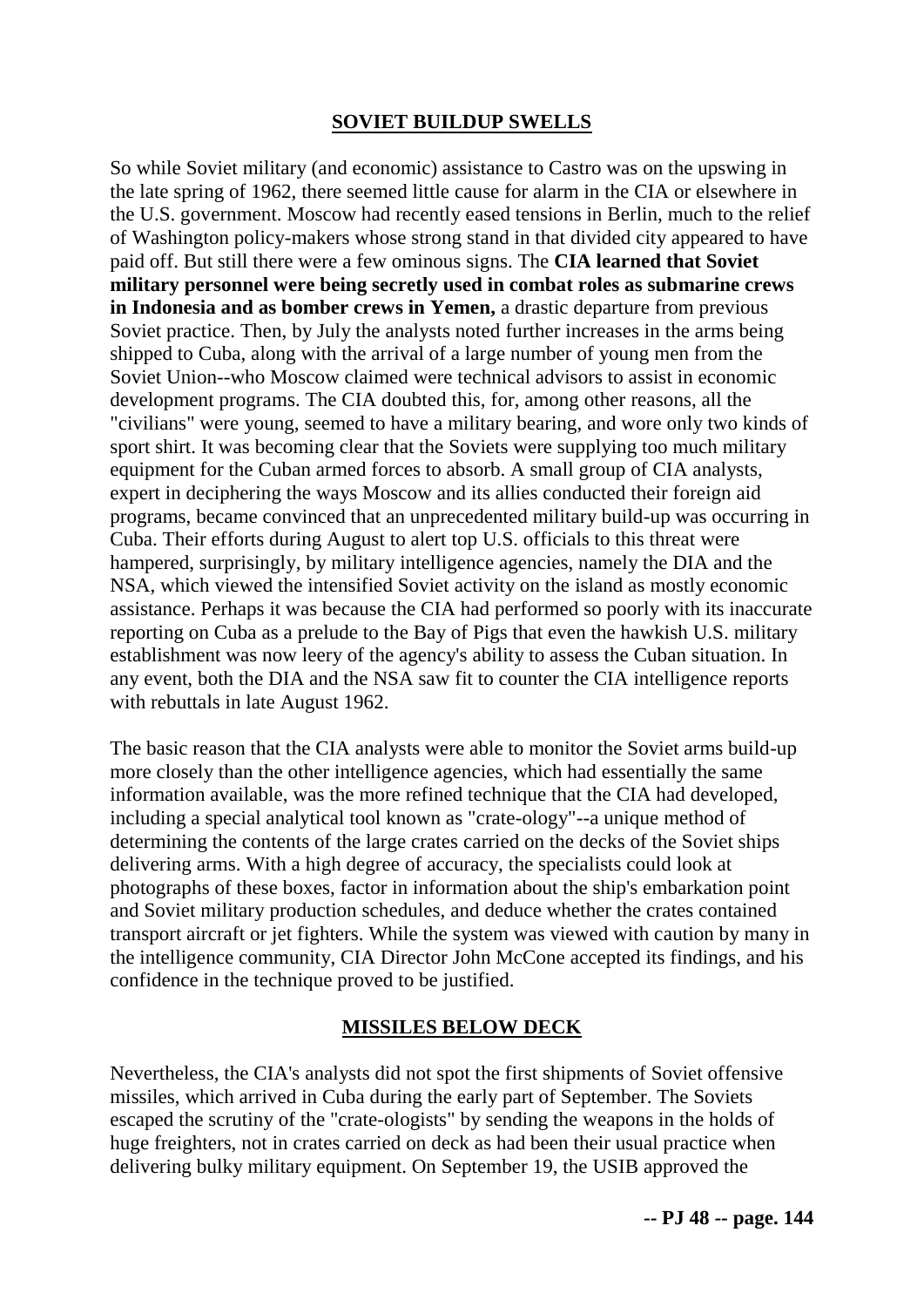National Intelligence Estimates which, while noting the disturbing Soviet arms buildup, declared it unlikely that the Russians would bring in nuclear-tipped missiles. During this period McCone personally suspected the worst of the Soviets, but, to his credit, he did not put his private views forward as the CIA position since, as he would later say, it was based on "intuition", not "hard intelligence". Nevertheless, he did urge the White House to approve an increased schedule of U-2 flights. The President agreed in early October, but, at Defense Secretary McNamara's urging, responsibility for the reconnaissance missions was turned over from the CIA to the Air Force because of the danger that Soviet SAMs (surface-to-air missiles) posed to more frequent flights.

Just as the new wave of U-2's was starting surveillance of Cuba, on October 9, 1962, the mainland Chinese used a SAM to bring down a CIA U-2 flown by a Nationalist Chinese pilot. A SAM of the same model had knocked Francis Gary Powers out of the air over the Soviet Union two years earlier and would down an Air Force plane over Cuba late in October at the height of the missile crisis.

On October 14 an Air Force U-2 brought back photographs of six medium-range ballistic-missile sites which were nearing operational readiness and four intermediate range sites in the early stage of construction. CIA analysts were able to verify these pictures indisputably with the help of information previously provided by satellite surveillance of similar installations in the U.S.S.R. and from documents supplied by Penkovsky, and also by comparing the

## **3 LINES DELETED**

And thus the Cuban missile crisis began.

# **RUSS BOMBERS IN CUBA**

By the end of October, Nikita Khrushchev had been outmaneuvered 'by Kennedy and he promised to withdraw his country's offensive weapons from Cuba, in return for an American pledge not to invade the island. (This was a pledge that the CIA, with White House approval, seems to have violated systematically by continuing its guerrilla raids on Cuba until the late 1960's.) The CIA and several military intelligence agencies maintained their surveillance despite persistent rumors in the press that the Soviets had hidden some of the missiles in caves. The CIA even noted that a group of IL-28 jet bombers had been removed from a hiding place which the agency had (unknown to I the Soviets) previously discovered.

President Kennedy chose later to view the missile crisis as a nearly disastrous intelligence failure, since the CIA had been unable to give early warning of the Soviet offensive build-up and had predicted in its last estimate the unlikelihood of Soviet missiles being placed on the island. He was not willing to concede that the agency's warning of heavily increased Soviet military activity on the island during the summer months (when military intelligence was claiming otherwise) compensated for the CIA's inability to predict that nuclear-missile sites would be constructed--even though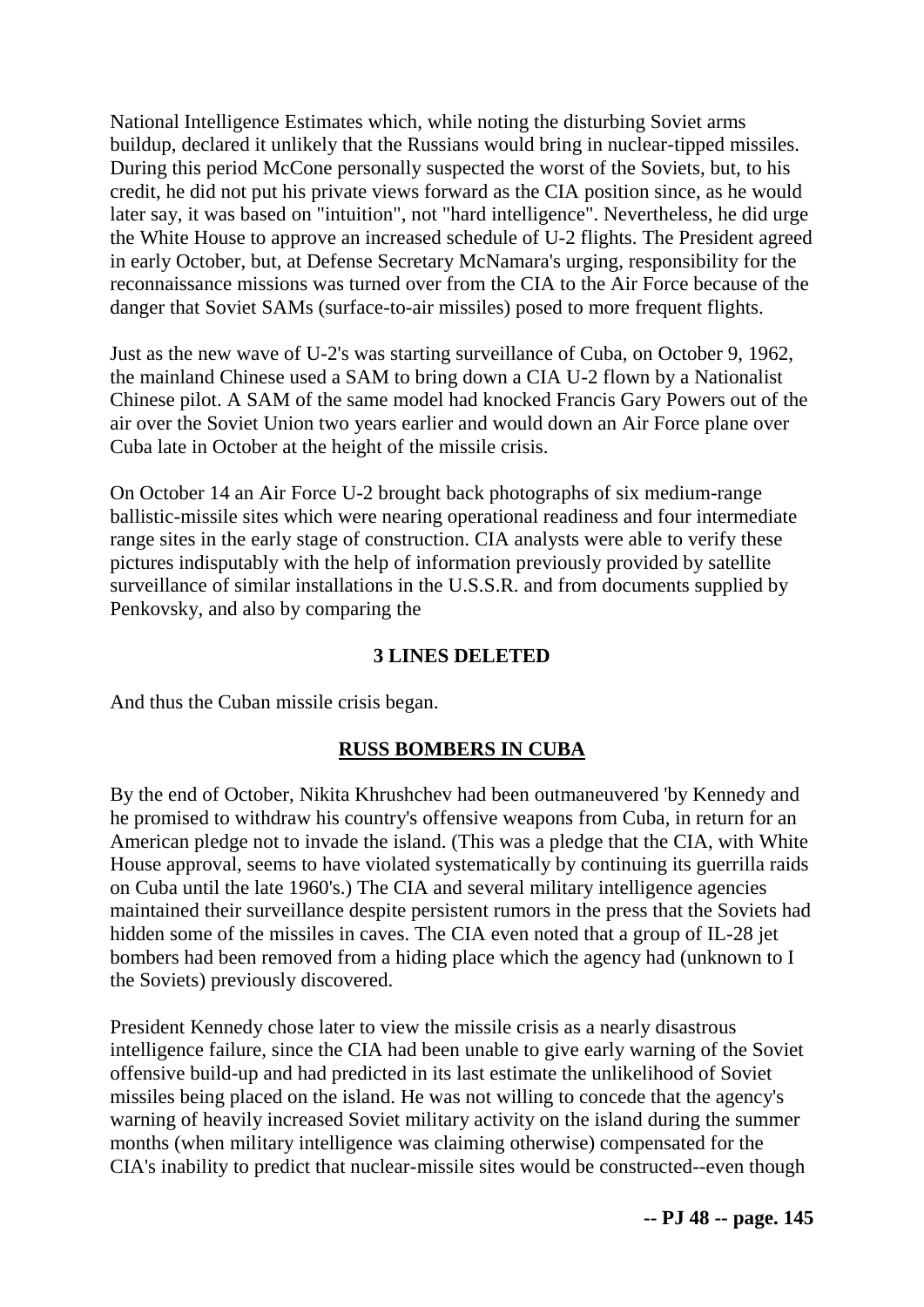it was as a direct result of the agency's warning that surveillance of the island was intensified and ultimately led to the discovery of the missiles. To what extent the President still mistrusted the CIA for its Bay of Pigs blunder is unclear, but Kennedy obviously expected better information.

The Cuban missile crisis illustrated the inherent limitations of intelligence, among the most important of which is that certain events simply cannot be predicted with accuracy or confidence. Khrushchev's decision to install nuclear missiles in Cuba was not knowable until the Soviets had actually embarked on that course of action. Careful psychological studies of Khrushchev's character could provide suppositions that he might act in an unpredictable way, but to have known exactly what he would do would have required divine analytical wisdom or spies in the inner reaches of the Kremlin- neither of which the CIA possessed. As for those people in the intelligence community whose visceral feelings led them to expect the worst of Khrushchev and Castro before either had contemplated the missile gamble--to have accepted their speculations as intelligence would have been the height of irresponsibility. Allen Dulles and his Clandestine Services lieutenants had had their own gut reactions to events in Cuba nearly two years earlier, and when their "feelings" were presented to the nation's leaders as intelligence, the outcome was the Bay of Pigs. John McCone proved himself a much more responsible intelligence officer than his predecessor when, unlike Dulles, he refused to impose his own suspicions upon the President. Hindsight may indicate that the Dulles technique, employed by McCone, would have had more favorable results--but hindsight is too easy.

The CIA and the rest of the intelligence community conducted extensive post-mortems of the missile crisis. They found that enough bits and pieces of information and other tenuous evidence had been available to have warranted an earlier judgment that the Soviets were installing their missiles. Bureaucratic entanglements and frictions, coupled with some degree of human imperfection, however, prevented even the most astute intelligence officers from determining the true purpose of Khrushchev's actions. Yet intelligence seems to have done the best it could in the existing circumstances; the one or two accurate agent reports picked up during September were buried among thousands of useless, inaccurate, or misleading ones. The collection of huge amounts of secret information from a multitude of sources and the availability of analytical staffs even larger than those available at the time are by themselves no guarantee that the CIA and the intelligence community will produce correct predictions. Intelligence is in essence a guessing game, albeit one that is grounded in fact, logic, and experience. It can be a useful tool to the policy-makers, but it is not, even in its purest form, a magic art.

\* \* \*

## **HATONN: THINGS ARE STAGED TO DISTRACT YOU**

As I speak on the various encounters and major actions set forth through the CIA I am continually amazed that even with our in-depth writing about the various situations,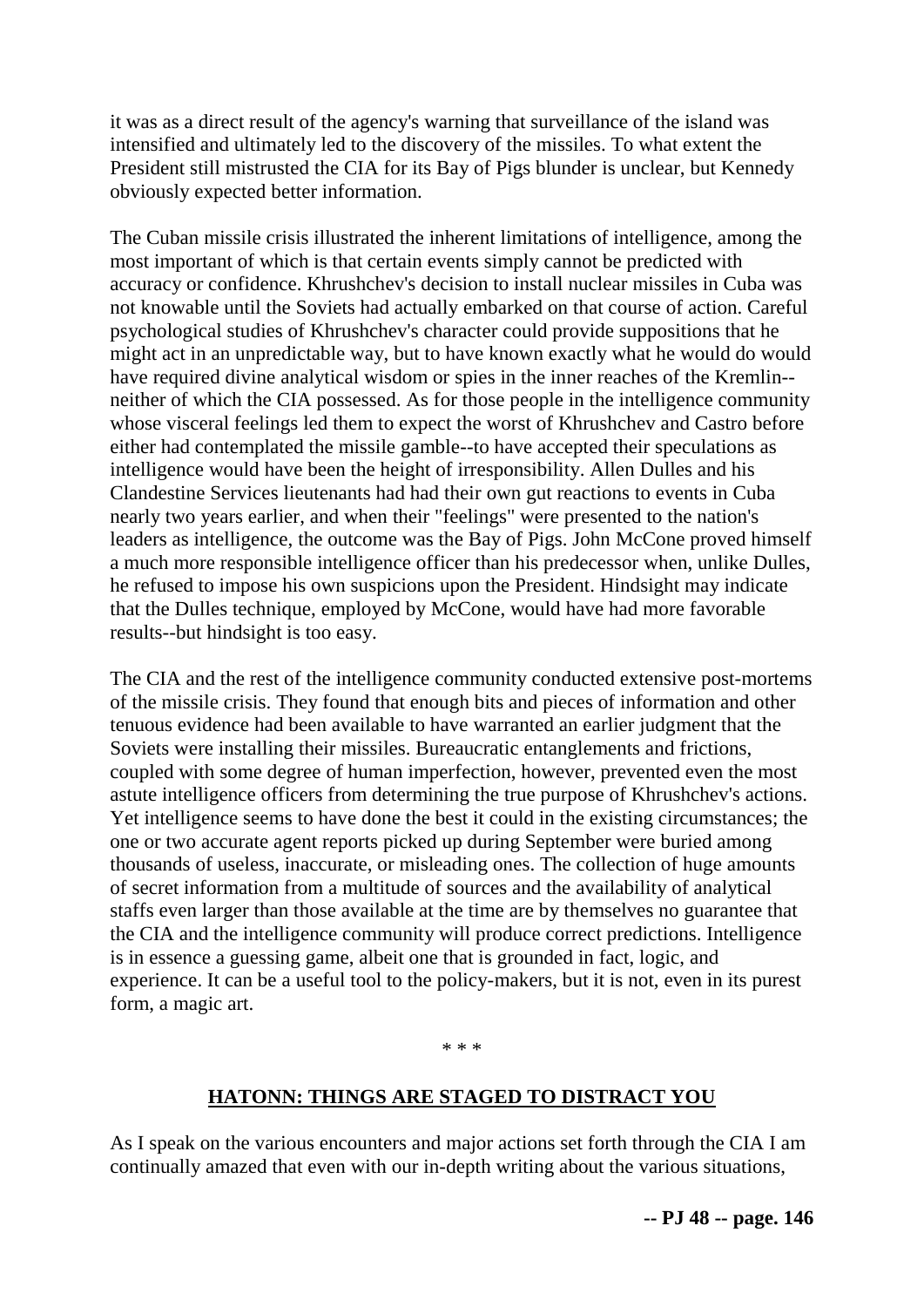you are not informed as a citizenry. Things are staged so as to distract you from every important circumstance. As massive changes come upon you so, then, do the distractions increase until, as today, you have turmoil and uprising, chaos and terrorism in every part of the globe. Since these Clandestine Operations are kept secret, you don't know about them until after the fact and by then the trail is hidden in confusion and wonderment as to what happened, why (even to the lies they tell you) and certainly no one can figure out just what resulted. This is most especially true with a neighbor less than ninety miles from Florida.

I have told you exactly what happened and how your politicians were totally involved and still are, in an attempt to gain control and business interests in Cuba. The Bush family interests were uppermost at the time of the Cuban Bay of Pigs and still are. I do, however, realize as we write that most of you still don't know what the whole thing was about even as the government presented it to you. Therefore, Dharma, I see no alternative than to speak a bit about the subject.

The CLAIM was that Cuba was "going communist" and you couldn't have Commies on an island so close to you. The facts were that business interests were being taken back for Cuba by Fidel Castro's government. There was a great "civil" war going on and passions ran very deep in that Cuban civil war, and the American intelligence community was perplexed by events on the island overflowing with turbulence. This, of course, goes back to the 1950's when Fidel Castro was in his very early thirties. He wanted great things for Cuba and was optimistic that he would have his way.

The war went on for some time and Castro and his rebels quieted which gave cause for Batista to believe the confrontation was over. Government troops eventually even gave up hunting for the rebels, and announced, in a time of wishful thinking, that Castro and over half of his landing party had been slain. Far from dead, Castro, with his two companions, crawled out of the sugarcane field one day and fled into the Sierra Maestra to form a new guerrilla army. Just over two years later, on New Year's Day 1959, Castro led a triumphant procession of that army into Havana. A few hours before, dictator Fulgencio Batista had fled into exile, carrying nearly \$300 million in cash with him, the proceeds of bribes paid **by the owners of Havana's Mafia-run gambling casinos.** 

Fidel Castro was a charismatic, engaging, intelligent and voluble man whose political outlook seemed rather vague. Throughout his years in the mountains, when he was often portrayed in the American media as a dashing guerrilla leader, Castro had been careful to fudge his political agenda. He even drew flamboyant movie idols into his cause--such as the young Errol Flynn who enjoyed the exciting escapades of such daring adventure.

Sensitive to the political persuasions of Latin American revolutionaries--especially those operating in the country only ninety miles from the American mainland--the CIA made several assessments of this curious figure, which generally concluded he was not a Communist (even then there was no overabundance of true "brains" in the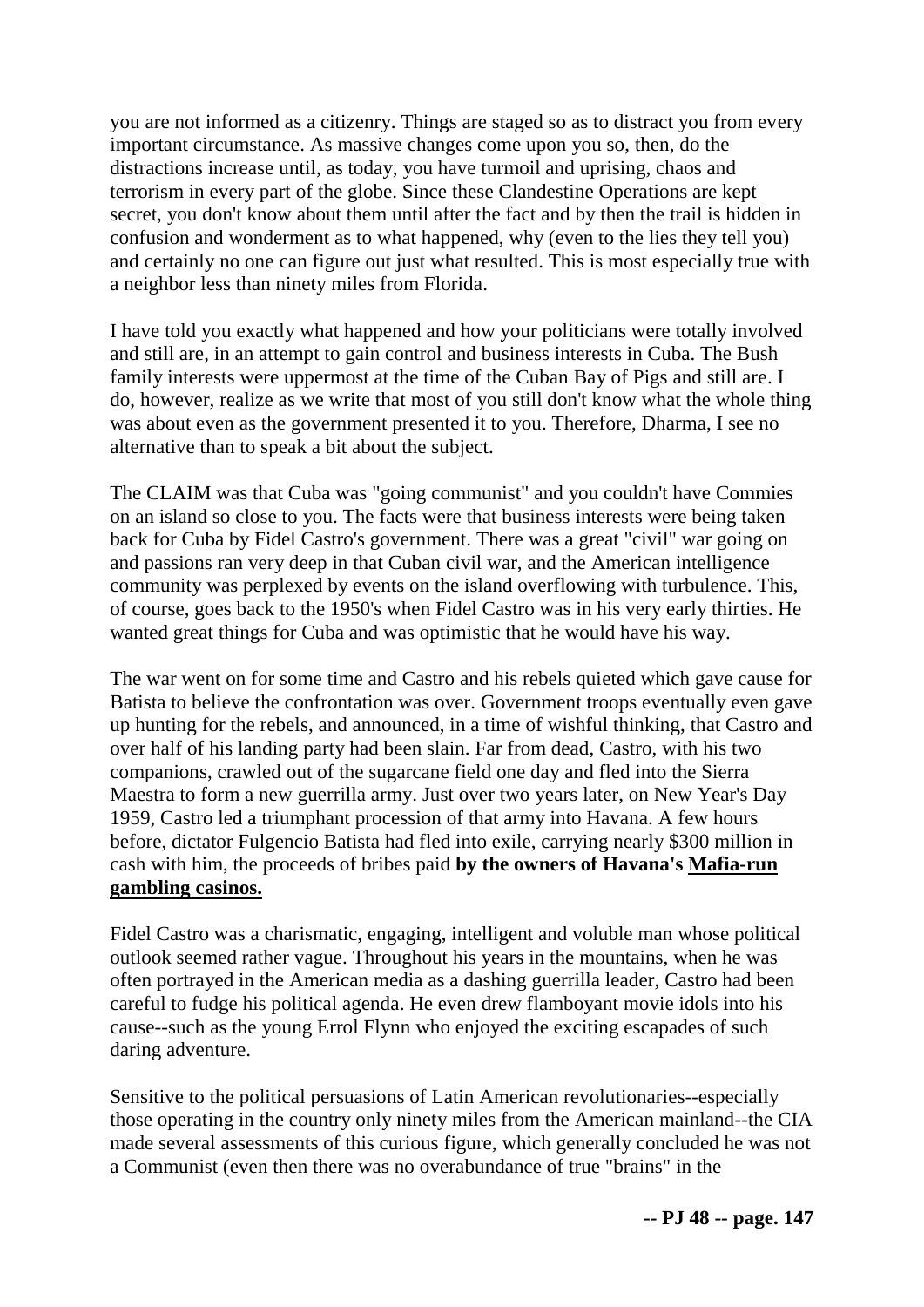operation). Overlooked continually, somehow, was Castro's extensive involvement with Communist revolutionary organizations in Venezuela and Mexico during his two decades of political exile from Cuba. Also missed were Castro's **own avowals to friends during that period proclaiming himself a Communist.** 

## **YOUR OWN NITT-WITS**

During an executive session only a few days after Castro took power, Allen Dulles informed the Senate Foreign Relations Committee that the new leader of Cuba did not have "Communist leanings". Yet only weeks earlier, the CIA Director had dropped off at the White House an intelligence report that greatly upset Eisenhower. "Communist and other extreme radicals appear to have penetrated the Castro movement," the report warned. "If Castro takes power, they will probably participate in the government." The CIA, unsure as to Castro's *bona fides*, was emitting mixed signals. But events in Cuba in the months following Castro's victory confirmed the worst fears.

The next that I am going to give you must draw your attention for this is what can happen when governments become subject to the rule of the man in authority--exactly where the United States is headed NOW. Note that in the confusion and upset in Peru this very 48 hours in living--the one taking charge **Cancelled the Constitution of Peru**.

So, first, Castro told the moderates in the July 26th Movement coalition that he would **NOT RESTORE THE CUBAN CONSTITUTION AND CIVIL LIBERTIES--AS HE HAD PROMISED IN ORDER TO WIN THEIR SUPPORT DURING THE WAR AGAINST BATISTA. SOUND FAMILIAR?? "Read my Lips!!"** Less than two weeks after taking power, Castro re-legalized the Cuban Communist Party; in March, promised national elections were postponed. Amid arrests and executions, upper- and middle-class Cubans began fleeing the island to Miami; by 1960, over one hundred thousand Cubans had left. **Finally, the nationalization of American businesses on the island, worth millions of dollars, caused a distinct frost on already chilly U.S.-Cuban relations.** 

We shall continue this at the next writing so that you can begin to look at segments as a part integrated into the whole. You, as a remnant, be it possible--must see the whole and relate to the timing of sequences which have brought you to this day in your counting.

It is hard to associate things which are only vaguely dim memories in your minds or are absent altogether and if present, are related only as lies instead of truthful facts.

# **PLANET EARTH: YEAR 2000**

It is, however, ALL a part of the bits and pieces being played out by the Adversary to have control of ALL by year 2000. It is aptly called the Plan 2000. I have given you the following writing prior to this and I honor the writer who put it first to print, David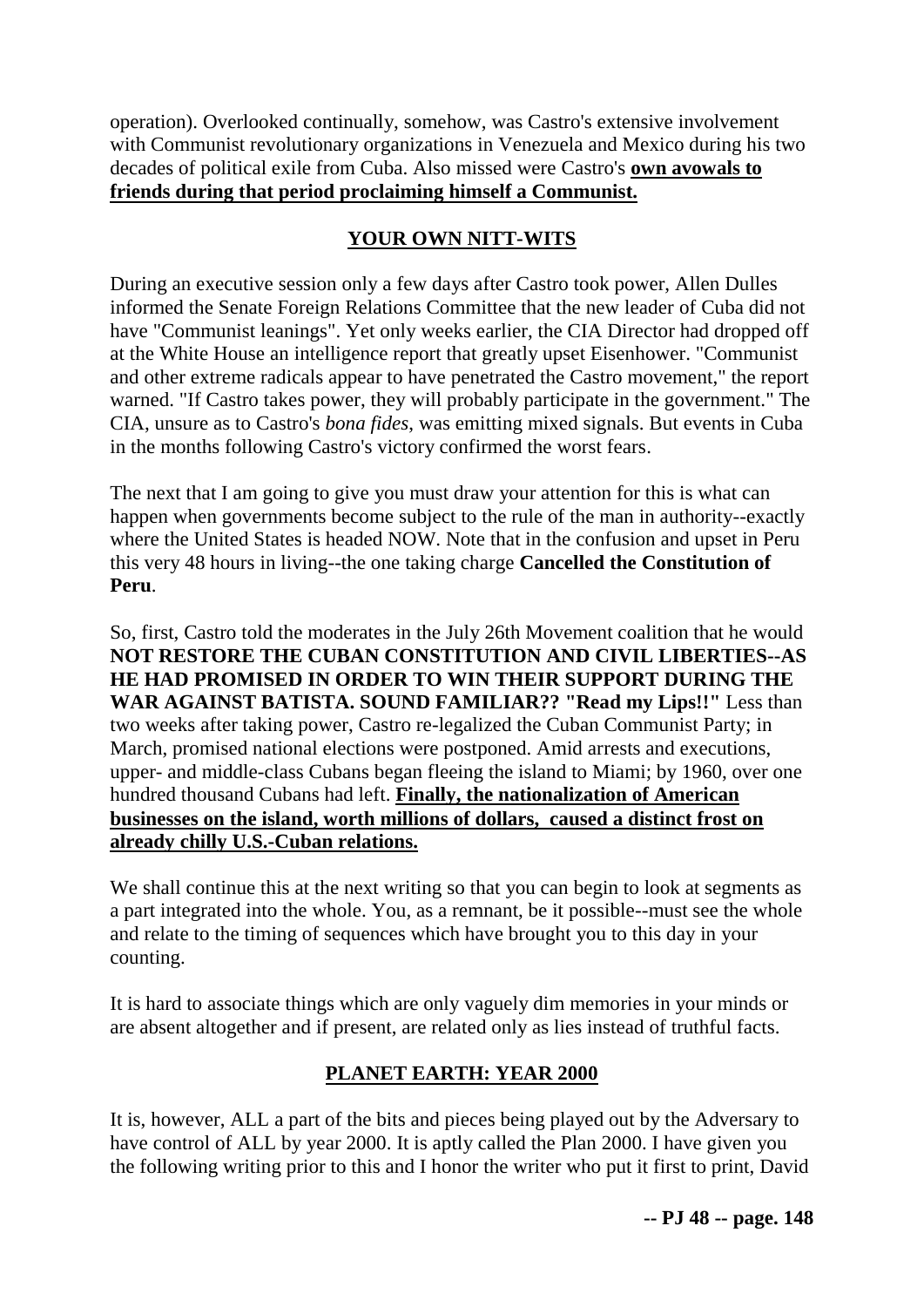## Lewis:

In the grim years ahead, the time is 2000. The place: Earth,---now a desolate planet slowly dying by its own accumulated errors and follies. Its dying is the end result of man's wasteful years, his growth of technologies in the wrong direction, his fear of being conquered and his inability to cope with the reality that people are a human entity of God and not to be used or misused as a tool of whimsical temperament to deprive, starve or destroy at will.

By man's own choice, the earth in Global 2000 lies barren of its forests while sand dunes rapidly spread over the fertile farm lands that once served so well. Nearly two million species of plant life has withered on the burned stalks; birds, insects and animals have vanished from sight; the once sparkling rivers that gave life to the world are now dried and the river bottoms are likened to the skin of the crocodile. The fertile valleys, the golden wheat fields, citrus groves and millions of acres of vegetables are now only a faint recollection of the past. Aircraft no longer fly over your cities and the traffic congested streets are the silent ghosts of an era past. Sidewalks are no longer the foot paths for hurried feet for, although they barely remain, the memory is now lurking in the shadows of the blackened fog of radioactivity that shrouds the atmosphere.

Nearby and far off structures that once housed a metropolis of activity has changed from the architectural splendor into a dreaded nightmare of man's stubborn attempts to defy God and nature as he changes the atom into weapons of destruction. Yet with this aforehead knowledge firmly planted in the minds of most intelligent men, knowing that this era will come to a close, he is still propagating so rapidly that his momentum is carrying him even faster to a civilization demise.

This bleak and solemn scenario is not science fiction to any degree but a detailed study of the real world's future in Global 2000, which is a prophecy that is merely waiting to be played out. Global 2000 could grow into an even darker picture prior to this great historical event if you continue to speed up the intricate acts and threats of wars, thus painting an absolute shocking picture of the world fifteen years from now. END **OUOTE** 

God did not plan our future but, knowing man as He does, His prophecies will ring true on that day of Global 2000 and 2001. Man has insisted on his own follies and has learned little by his mistakes, thus he has paved his own road to the abyss of hell- taking with him--all of mankind.

Today you live in an era where nearly everything is geared to-ward armament and destruction. Your guns are in readiness, your attitudes are tense, faces grim with the progressing news of world events. Frustration mounting and nerves frayed to near short circuits. You have approached that time in your society where it is now fashionable to burn all candles at both ends, outwardly demonstrate your greed and selfishness, stimulate riots and discontent and scoff at those who still show some Christ-oriented type of "goodness" background.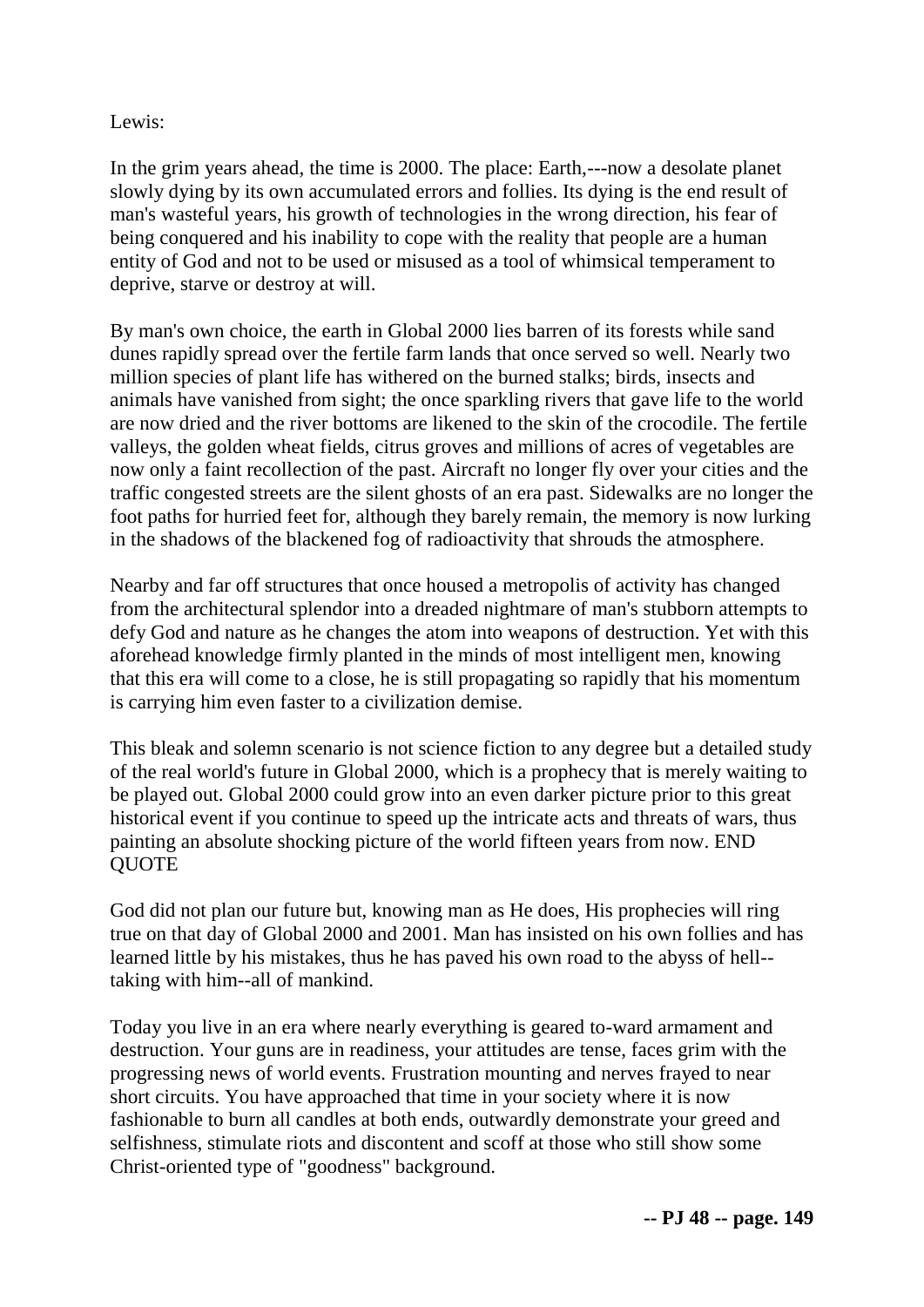To unmeasurable regret, government officials throughout the world have planted the seeds of deceit, spoken unforgivable words in their constant wrangling and planning, intrigues and conspiracies, prepared many guises in order to cover the actual intentions, led the masses to complete ignorance and have aided the communistic parties where they in turn can begin to take over your freedoms within your great nation once founded "under God" and now devoid of all allowance of God--now run, rather, by totally Godless men. Yet, in a war of nerves to the Americans and people of the world, they lead you to believe there will be no impending dangers--while they silently proceed with their plans toward a One World Government, a One World Order, A One World Religion, and for a money control--A One World Bank. **Is this the freedom promised you under your Constitution?**

*You are now dealing with that actual "tomorrow" now arrived. It is based solely on the truth of man's great follies and how you might survive those later days. What you can no longer do is back away from the conclusions of this fact anymore than you can sidestep the conclusions of Global 2000 now upon you--the stakes are far too high for the United States and for all mankind! Salu.*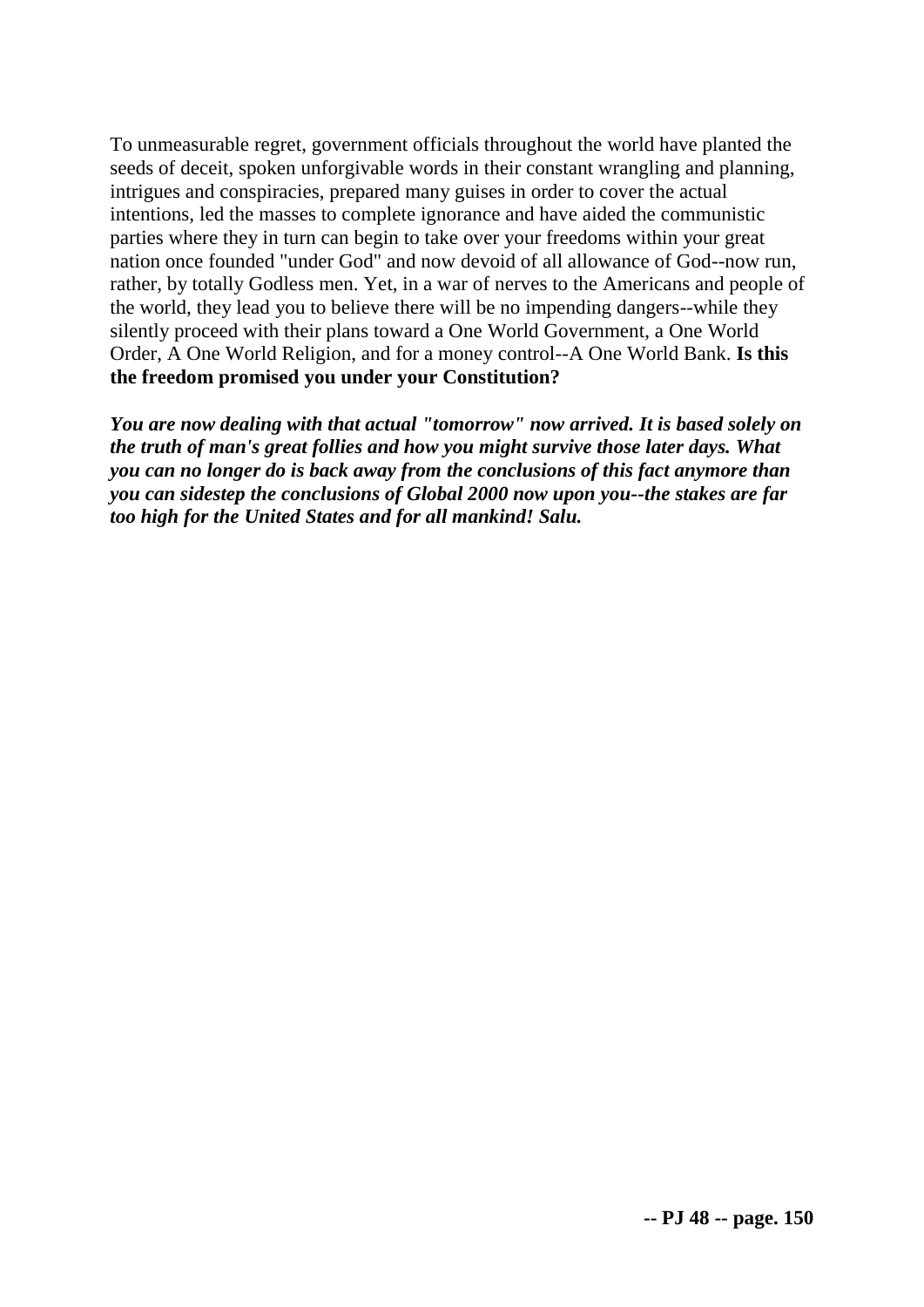## **CHAPTER 15**

#### REC #1 HATONN

### WED., APRIL 8, 1992 9:37 A.M. YEAR 5, DAY 236

#### **WEDNESDAY, APRIL 8, 1992**

#### **LOCAL CURRENT BULLETINS**

Yesterday the colors flew in the Bush campaign. Quayle ad-dressed a group of pro-Israel potential voters and **began his speech: "FELLOW ZIONISTS".** He further stated that never had relations with Israel **actually** been better and that the disagreements over the "Patriots" was no longer causing dissension between the nations' leaders. Oh barf!

Next, I hope all of you have watched the hearings on the efficacy of the Patriot systems. It is as good as any Mel Brooks production--slap-stick lies and distortions and total fabrications. For instance, the Chairman asked the officer (military) in charge of the Patriot systems AND an assistant to the Joint Chiefs of Staff about many things but one fun thing was the interrogation regarding stories to the public. One incident quoted Schwarzkopf as stating that out of 32 missiles, 31 had been intercepted. The officers seemed to know nothing about the statement so could not verify the statement one way or another. They next dealt with Bush telling the Americans that "...out of 42 missiles, 41 had intercepts, although not all incidents resulted in total kills." Here is the response: "Well, but you don't realize, Mr. Chairman, that 'intercept' does not mean 'strike', it only means that the missiles were noted and fired at." The Chairman responded by stating: "Oh, then you are telling us that 'intercept' doesn't mean 'to intercept'?" Response, "Yes sir, it only means that, in some instances, they pass close to each other." Chairman: "So, you are now telling us and all the American public that 'intercept' simply means the passing of a missile and an anti-missile missile going in different directions? And that the Patriots served their purpose?" Officer: "Yes sir, hey kept Israel from entering the war which would have resulted in a lot of bloodshed." Then, somehow in the incident wherein all of your men were killed in the barracks-- "Well, neither battery worked because one was 'down' and the other had 'software failure' from overuse!"

I warn you ones again--I told you the wool was tightly bound over your receptors and that the Patriots were worthless junk AT THE TIME--what kind of confirmation do you need before you will give God a chance to be heard???? So be it for these are only little tidbits of entertaining productions with the lies totally visible and little attention even given to them.

The Japanese economy cannot sustain in this immediate plunge--the banks must fail. I remind you--if you are in one of those "other banks"--get out. Get your T-Bills and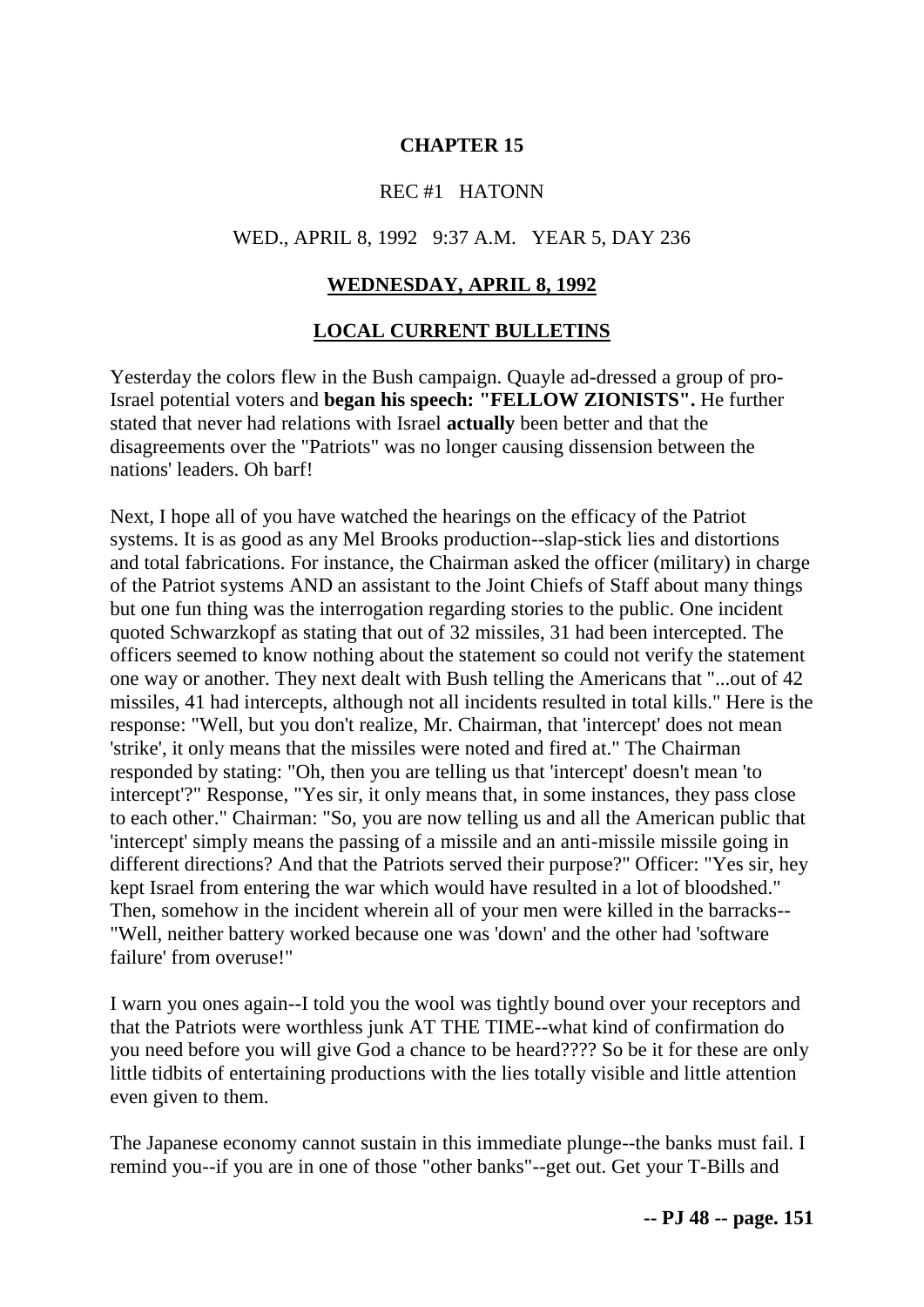everything you have in them--out. If you must continue banking then get into Bank of America for it is one of the ones intended to sustain a bit longer. How long is a bit longer? Not very!

You still have a bit of time, but very little, to make some shifts with your funds, the price of gold is down also but has to rise **according to the Elite themselves in prediction.** And you still have some time to "incorporate in Nevada" if you work fast to "begin" coverage of self and assets and still come under protection of some kind of a "Grandfather" clause for these immediate and prior corporations. I ask that contact information be made available herein for ones to get information--it is all I can do for you--we do not do it FOR you. THERE IS NOTHING TO BACK THE ECONOMY IN JAPAN WHICH WAS, AS YOURS, BASED ON INSIDER RIP-OFF IN REAL ESTATE--GO BACK AND READ ABOUT IT A MONTH OR SO AGO IN THE LIBERATOR FOR I HAVE NO TIME TO ATTEND IT FURTHER. IT IS WAKE-UP CALL, AMERICA, FOR YOU HAVE SLEPT PAST THE ALARM CLOCK.

Back to the CIA, Dharma, for we need to rip right through this information so we can move on in updating and other urgent topical subjects. I will postpone the "Cuba" outlay until after I finish this topic of Intelligence and Policy so that the outlay makes more sense to you so let us just move right along, please.

## **CIA: INTELLIGENCE AND POLICY ABUSING THE PRODUCT**

Unfortunately, intelligence reports are often sent to the nation's leaders in a far from pure form, especially when the subject is Soviet military capabilities. Yet, estimating the quantity and quality of Soviet weapons is probably the intelligence community's most important task, since the Soviet Union, on a strategic basis, is the only country in the world that offers a real threat to the security of the United States**. [H: That is, other than the United States herself!]** (The Chinese strategic threat is more potential than real.) **[REMEMBER: This was written and published in 1974! The danger is now immediate and very real indeed.]** Every President since World War II has wanted to know about any dangerous imbalances between American and Soviet forces, and presidential decisions on whether or not to go ahead with the development of new and expensive weapons systems have been based, to a great extent, on intelligence estimates of how strong the Russians are (although domestic political considerations and the views of America's allies also play a large role).

The Pentagon knows all too well that to justify its constant demands for new weapons and larger forces, intelligence must show that the Soviets are moving into a position of strength. Senator Stuart Symington has pointed out that scare stories about Soviet military strength appear at congressional budget time in springtime Washington as regularly as the cherry blossoms. To support a request for additional ships, the Navy will often magnify an increased threat from the Soviet fleet. The Air Force can much more easily obtain funds for a new bomber if it can show that the Soviets are developing one. Similar justifications can be--and have been--made for missiles, tanks,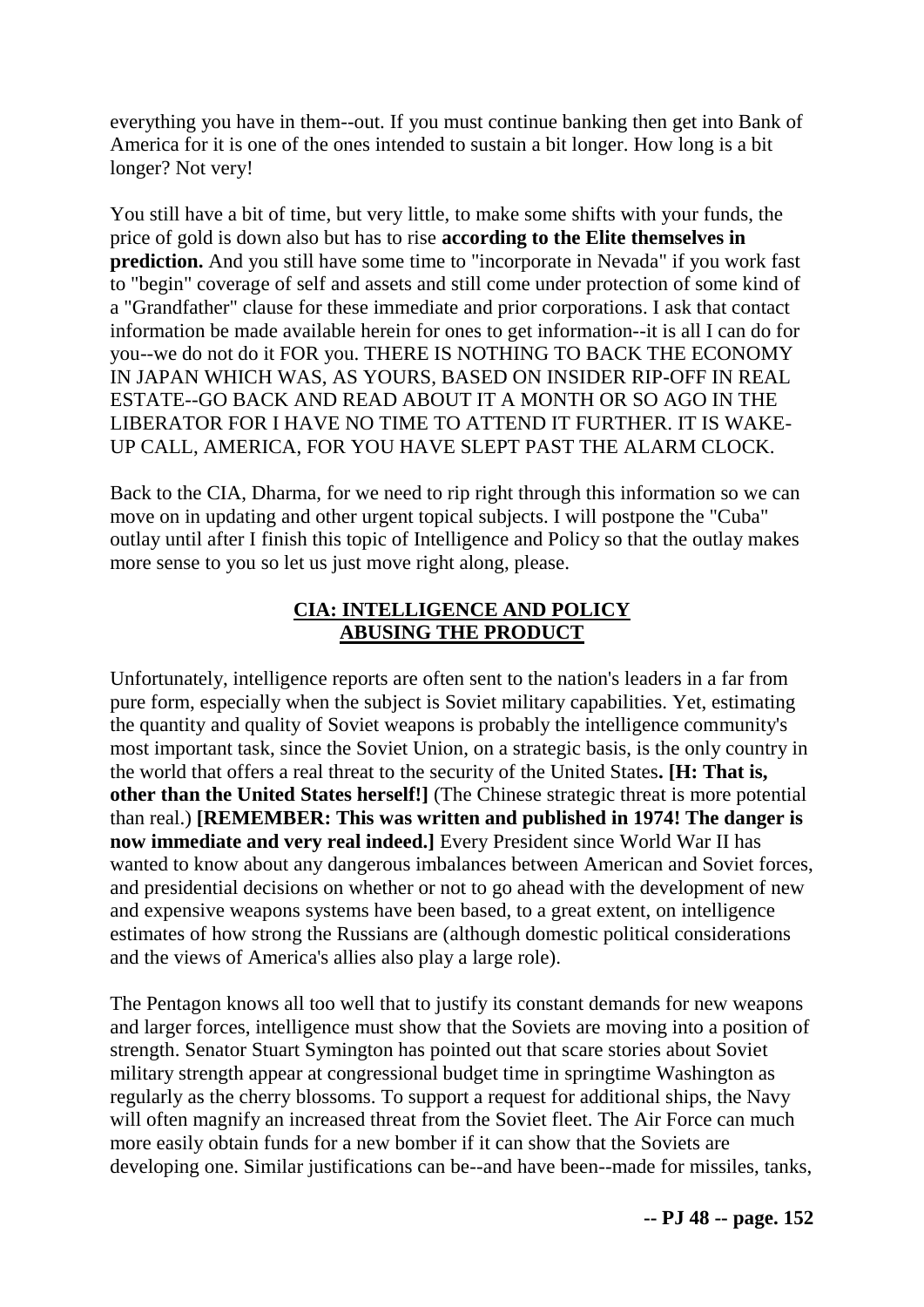and even the continuance of American programs for chemical and biological warfare. Military analysts have tended to take a "worst case" view of the Soviets, from which they predict the most dire possible consequences from Soviet action. Major General Daniel Graham, formerly chief of estimates at the DIA, described the process in an April 1973 article in Army Magazine: "To put it bluntly, there is a considerable body of opinion among decision-makers, in and out of DOD (Department of Defense), which regards threat estimates prepared by the military as being self-serving, budgetoriented, and generally inflated." While Graham conceded that the lack of confidence in military estimates is "fully understandable", stemming "from a series of bad overestimates, later dubbed 'bomber gap', 'missile gap', and 'megaton gap", he asserted that military intelligence has now vastly improved and is capable of making objective estimates. While most observers of the intelligence community would agree with his assessment of the military's bad record in estimates, few outside the Pentagon would accept his assertion that objectivity has returned to the Pentagon's appraisals of the Soviets, although these appraisals are unquestionably closer to reality than they were ten years ago.

Graham illustrated another basic point that "is beginning to be understood in military planner circles". He stated:

Estimates of future enemy forces and hardware are by nature of intent--not just capability. The old arguments about "capability versus intent" are heard less now in DOD. It remains true that intelligence should emphasize capability in descriptions of current and near-future enemy forces. But the minute you tackle the usual problem of estimating enemy forces (or hardware) a year or so into the future, you have entered the realm of intent. For example, since World War II the Soviets have never to our knowledge deployed forces of fielded hardware as fast as their total capability permitted. To estimate that they would do so with regard to some weapon system or type of force in the future would make little sense.... It is remarkable how long it has taken some of our military users to wise up to it.

**[H: It appears to me they have wised up very well. Perhaps you-the-people just didn't understand that the capability and the "intent" of the Patriot system were different than your expectations. The intent couldn't be known for that would be top secret under "national security" regulations. The fact is, America and World, you HAVE BEEN "HAD"!]**

## **DEFENSE ESTIMATE CONFLICTS**

As a result of the military's propensity to overestimate, the CIA (usually supported by the State Department) is almost always suspicious of Pentagon positions. Thus, the agency tends to resist and counter military judgments, which in turn has led to CIA underestimation. In the national-security bureaucracy, the agency's tendency to be wrong on the low side, while occurring far less frequently than the Pentagon's errors, is considered more serious, since if estimates of Soviet capabilities run too high, that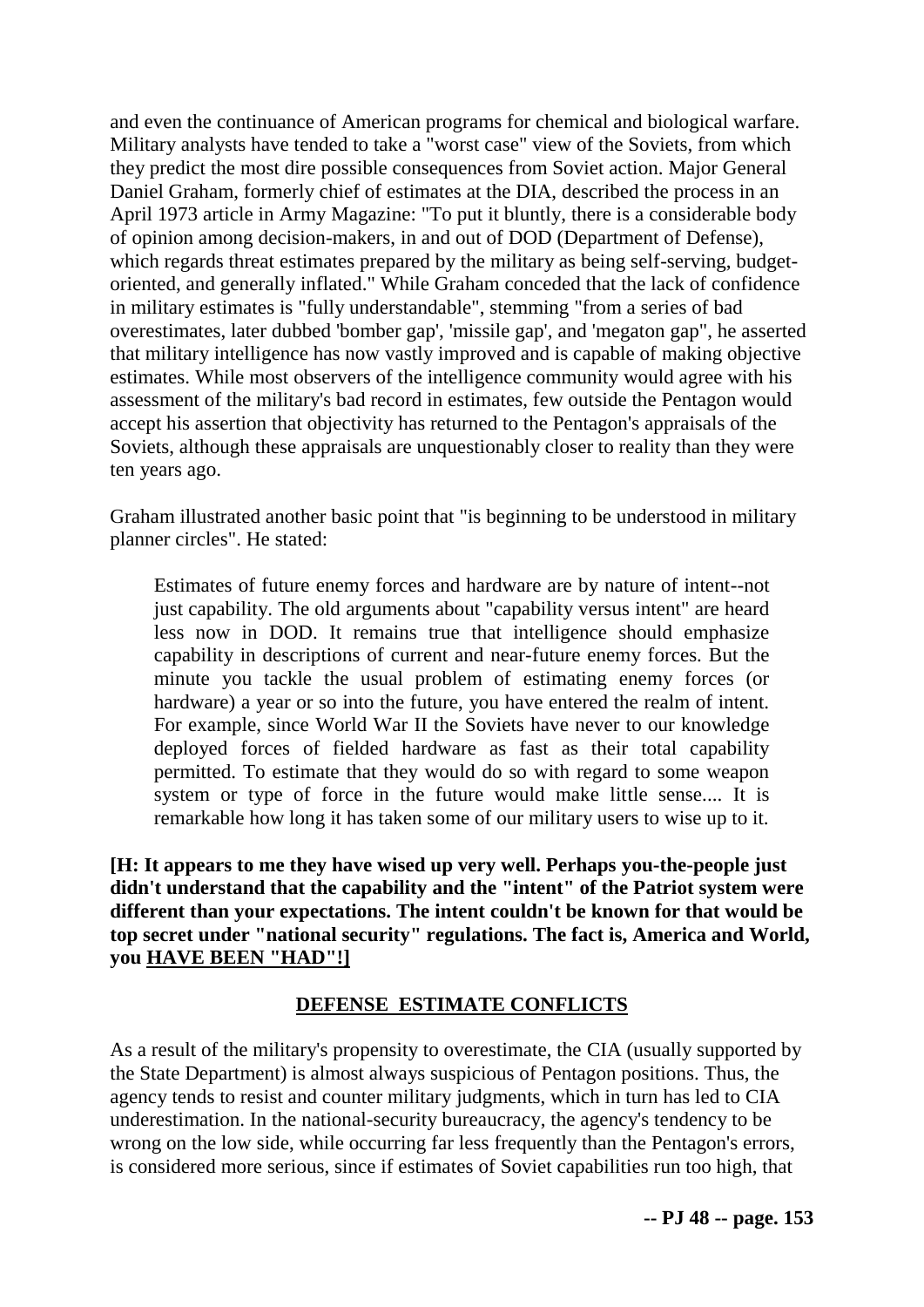provides a margin for safety to the military planners, who may well spend billions of dollars reacting to a non-existent threat but who at least do not endanger the country by developing too few weapons.

This continuing conflict between the military agencies and the civilians in the intelligence community was most evident in the preparation of the National Intelligence Estimates (NIE's) which, until 1973, were considered the highest form of national intelligence.

In the internal CIA reshuffling begun by James Schlesinger during his short stay at the agency and continued by Director Colby, the twelve-to-fourteen-man Board of National Estimates and its staff of forty to fifty specialists have been largely phased out--along with the production of thoroughly researched and well-thought-out community-wide NIEs. These documents, long the epitome of finished intelligence production, were found to be inadequate for the more immediate foreign-policy purposes of **Henry Kissinger** and the Nixon Administration. Thus, the BNE has been replaced by a group of eight senior officers known as National Intelligence Officers who on short notice produce brief (no more than ten- or twelve-page) assessments of whatever international situation is of immediate concern to **Kissinger's NSC** staff.

The net result of this change has been that long-term estimates on broad subjects (e.g., the Outlook on Latin America Over the Next Decade, Soviet Strategic Strike Capabilities for the Next Five Years, etc.) have given way to short-term predictions which are little more than extensions of current intelligence analysis. But the intelligence system is the servant of the policymaker and must meet his needs and demands. Even so, the CIA's new estimating system has failed to satisfy the NSC staff and the White House. The tactical approach to world problems has proved to be of no more value--and probably less--than the traditional strategic view.

In the past, while the majority of the fifty or more NIE's written each year dealt with political matters, both the CIA and the Pentagon devoted the most work and attention to estimates that dealt with foreign military capabilities--especially the Soviet Union's. These NIE's, on such subjects as Soviet strategic strike forces, air defense forces, and general purpose forces, influenced large decisions about the American military budget, and each branch of the service as well as the DIA (representing the Defense Department) as a whole would fight fiercely to have its point of view included.

# **MISSILES FOR THE ARMY**

For example, in the 1963-to-1965 period when the Pentagon was seeking funds to build an anti-ballistic-missile (ABM) system, the military services joined together to promote the idea that Moscow was in the process of deploying its own ABM which would nullify the offensive nuclear threat of American strategic forces. Thus, the Pentagon reasoned, the United States would no longer have the power to stop the Soviets from taking bold initiatives in Western Europe and the Third World, and the security of the United States itself would be threatened. Although the military may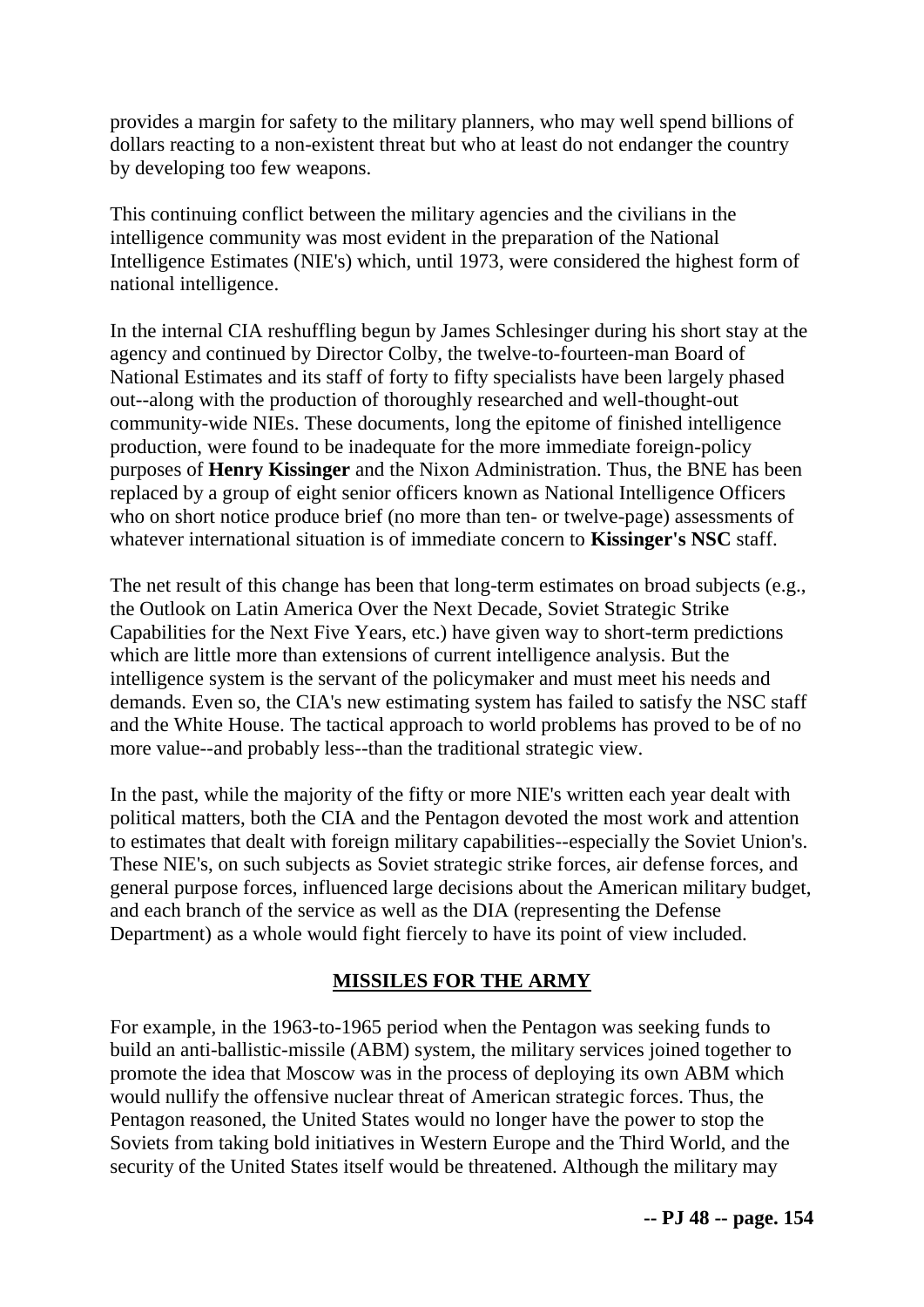have believed sincerely that the Soviets were outdistancing the United States and that Moscow would go on the offensive once it had an advantage, the benefits to be received by the armed services through an ABM system were still tremendously large. The Army stood to receive billions of dollars to build the system (and, not incidentally, get itself into the strategic-missile field, which the Air Force and Navy had managed to pre-empt). The Air Force could justify its requests for more long-range missiles in order to overcome the Soviet ABM defenses, and the Navy, on similar grounds, could ask for additional funds for its missile-equipped submarines.

The CIA and the State Department, on the other hand, did not see the Soviet ABM construction to be such a large threat to the United States. Neither ascribed such hostile intentions to the Soviets as the Pentagon did, and many analysts were not even convinced that any sort of ABM could ever be developed which could effectively stop the other side's intercontinental missiles. (In fact, quite a few cynical observers of the 1972 S.A.L.T. agreements believe that the reason the American and Soviet governments agreed to a limitation of two ABM sites each was that neither country had real confidence that its own ABM would work properly and thus was just as happy to be able to divert the money to other sorts of weaponry.)

While the ABM debate was raging within the intelligence community, both the civilian and the military analysts had access to the same fragmentary information about what the Soviets were doing in the field. There was tremendous pressure for additional intelligence and the USIB was frequently setting new collection requirements. Overt sources such as U.S. diplomats and Soviet periodicals produced some data, and Air Force spy planes flying along the fringes of the Soviet Union picked up more. Huge radars and other electronic sensors located in **( DELETED )** also made a contribution. And the most valuable information was supplied by the photographic satellites.

Yet, the overall picture on the Soviet ABM was incomplete, and the analysts were forced to make conclusions without having all of the pieces of the jigsaw puzzle before them. Often they turned to experts at the private "think tanks" for advice. They also consulted with American corporations--especially Bell Laboratories--that were performing research and development for the U.S. ABM in the hope that some of the fragmentary data amassed would make sense to the people working on similar systems at home.

Both the civilian and the military analysts agreed that the Soviets were constructing some sort of new defense system at Leningrad, and something else at Moscow. Most of the civilians believed that the Leningrad system was aimed against American bombers, and that the Moscow system was probably an ABM defense still undergoing research and development. The military claimed that the Leningrad site was actually an ABM, and that research had been completed for a more advanced ABM system which would be constructed around Moscow.

In those years from 1963 to 1965 the military entered foot-note after footnote in the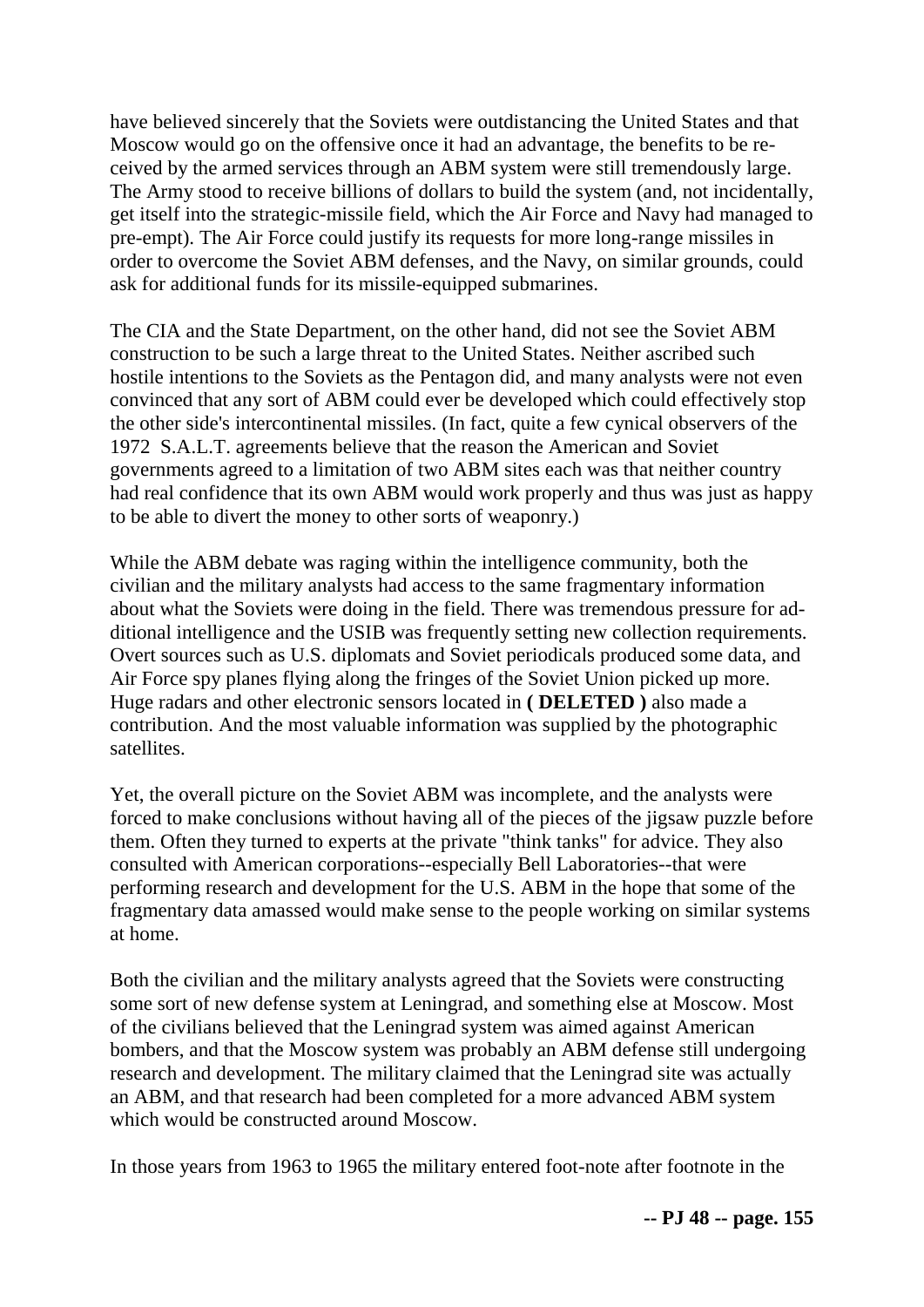NIE's, and the views of a divided community went forward to the White House. The Johnson Ad-ministration made hundreds of millions of dollars of development funds available to the Army for the American ABM, al-though the Pentagon would have liked even more money to speed up development. Several years later, intelligence learned that the Leningrad system was indeed aimed against planes, not missiles (although the military quickly maintained--and still do today--that the Leningrad site could be quickly "upgraded" to have ABM capability), but that at Moscow the Soviets were building a true but limited ABM. The civilian estimate had been much closer to the truth than the military's, but the Pentagon got the funding it wanted from the Johnson and the Nixon Administrations to proceed with the deployment of an ABM system.

\* \* \*

#### **NEWS LEAKS FOR FUNDING**

These intelligence wars are not just fought out in the privacy of the intelligence community. All the members have on occasion selectively disclosed secret data to the press and to members of Congress in support of their budgetary requests. But as columnist Joseph Kraft has written, "...far, far more than the civilians in the government, the uniformed military are in the habit of leaking information to serve their own interests." The sanctity of classified information seems to fall apart when fights for additional funds are under way in Congress. Former Assistant CIA Director for Research Herbert Scoville, Jr., was absolutely correct when he told the Senate Foreign Relations Committee on March 28, 1972, that "The history of the past twenty years is dotted with example after example of intelligence being misused to promote within the Congress the programs of individual organizations or even of the administration as a whole."

Newsmen friendly to the Pentagon, such as Joseph Alsop (who helped promote the Pentagon's mythical bomber, missile, megaton, and ABM gaps, and is currently pushing the military's latest fright gimmick, the "technological" gap), and William Beecher, have long received leaks of material marked HIGHER THAN TOP SECRET' to buttress the military's case in a particular dispute. Included have been numerous reports based on satellite photography and communications intercepts--collection methods so sensitive that the overwhelming majority of government employees with security clearances are not authorized access to the information received.

Beecher, for many years the New York Times' Pentagon correspondent, left the paper in early 1973 to become a Deputy Assistant Secretary of Defense for Public Affairs. Ironically, his 1969 story about the secret American bombing of Cambodia and his 1971 piece on the classified American bargaining position at the S.A.L.T. talks were credited by the Nixon Administration as being among the principal reasons, along with the more important leak of the Pentagon Papers, for the formation in June 1971 of the so-called White House plumbers to stop unauthorized disclosures in the press.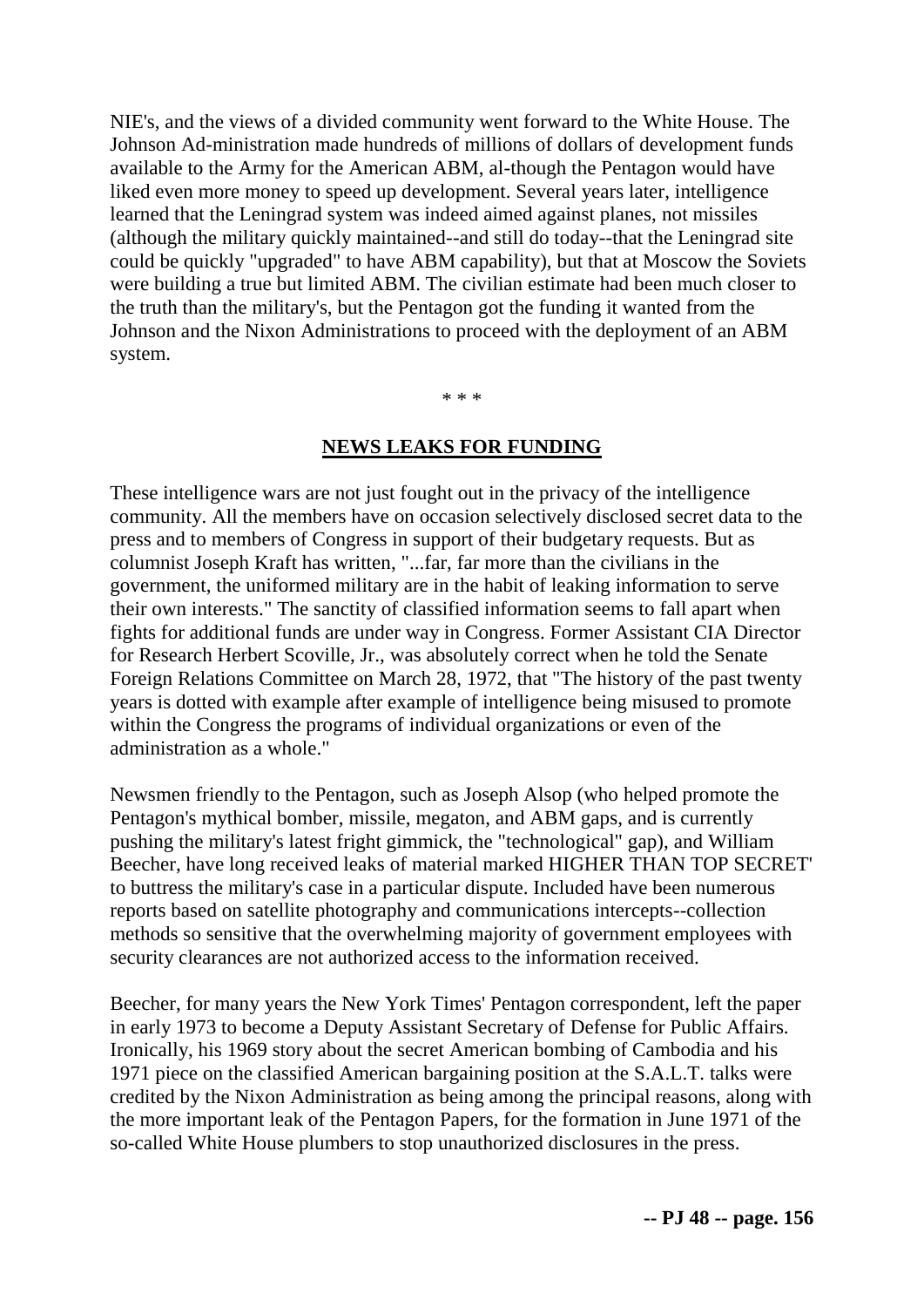When Secretary of Defense Melvin Laird and other Defense officials publicly quoted and leaked such one-sided intelligence during the 1969 congressional debate over the ABM that some-one--probably in the CIA or the State Department--countered by providing the New York Times with the draft of a USIB estimate that refuted most of the Pentagon arguments about the danger posed by the Soviet ABM. In 1971 the Defense Department passed satellite-photo-based material concerning alleged Soviet construction of a new and larger type of missile to military-spending champion Senator Henry Jackson. Calling the development "ominous indeed", Jackson warned the country on March 7 about what the Soviets were supposedly doing, at the same time that Congress was considering the military budget. Melvin Laird corroborated Jackson's disclosure three days later in a television interview, and on April 22 cited fresh intelligence "confirming the sobering fact that the Soviet Union is involved in a new--and apparently extensive--ICBM construction program." Additionally, the threat described by Jackson and Laird was made even more vivid by a spate of unattributed supporting leaks.

Finally, an anonymous CIA employee struck back at the Pentagon. He knew that the agency had concluded that the Soviets were only "hardening" their missile sites rather than deploying a huge new missile system, and that over two-thirds of the excavations mentioned by Jackson and Laird were intended for an older and relatively small ICBM. So this CIA man publicly disclosed the agency's secret finding, according to the New York Times of May 26, 1971, through "non-government arms control experts" and "Senate Republican sources". Even though the CIA appraisal turned out to be much closer to the truth than the Pentagon's gloomy version, at least for another year, no one in the U.S. intelligence community knew for sure what the Soviet missile builders were really doing. In the meantime, the military scare stories--offset to some extent by the CIA's counter-leaks--undoubtedly had a psychological effect on the Congress which, in 1971, as usual, approved almost the whole Pentagon budget request.

## **CONGRESS: LAST TO KNOW**

The tragedy of all this maneuvering is that, despite the \$6 billion paid out every year for intelligence, neither the Congress nor the public receives a true or worthwhile picture of Soviet military capabilities. Intelligence professionals explain that the sensitivity of the sources and methods involved in collecting this information makes the high degree of secrecy necessary, and they have resisted congressional attempts to create a regular procedure for sharing data with the legislative branch. Yet the professionals do not hesitate to leak the most highly classified intelligence when it serves their departmental interests. Moreover, the intelligence community regularly provides friendly foreign countries with detailed estimates of Soviet military strength, and during the S.A.L.T. talks the nation's negotiators even told their Soviet counterparts how much the United States really knew about Soviet missiles. Yet the American Congress, which has the constitutional responsibility to approve funds for the military budget, cannot get the same information.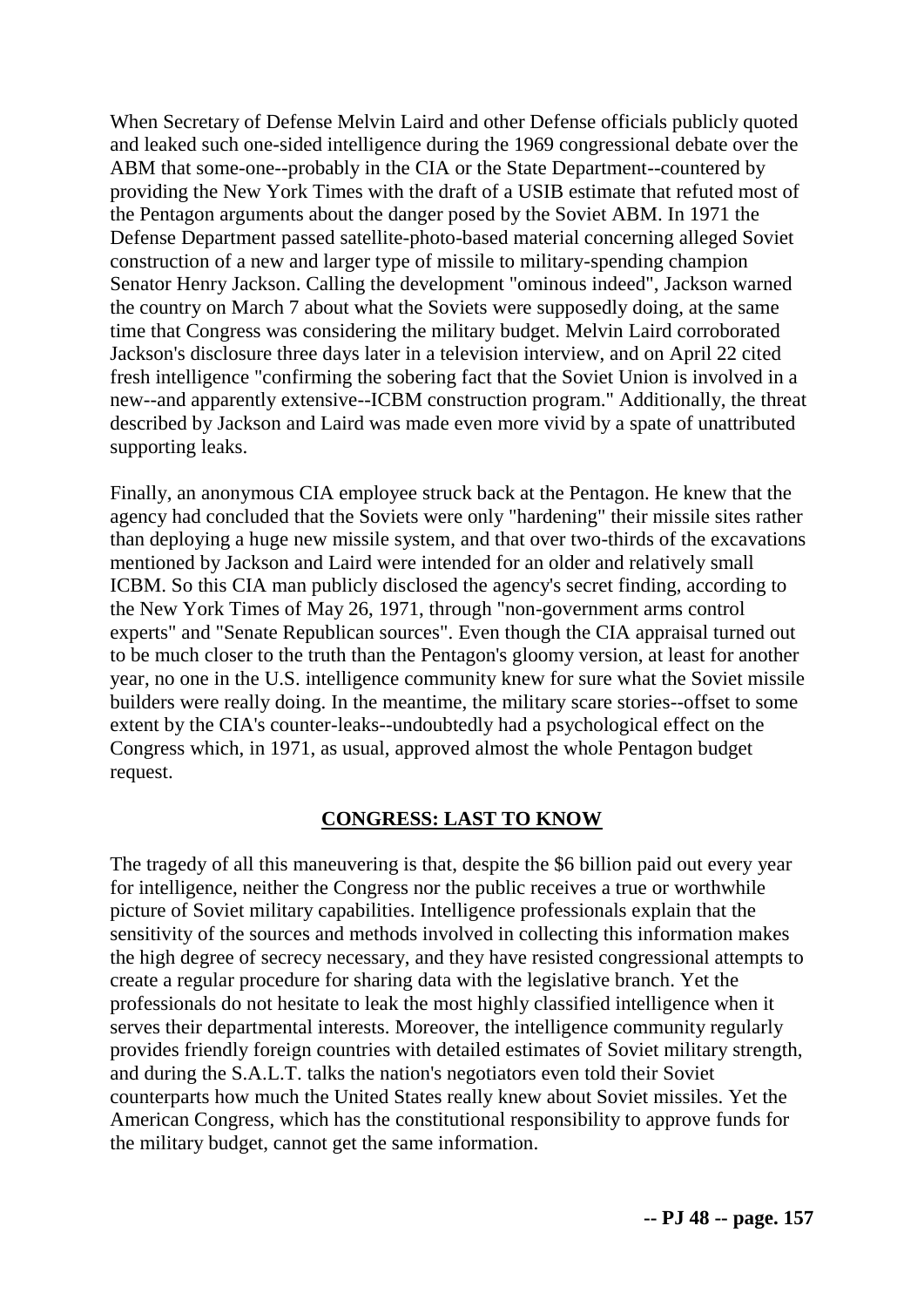In fact, the American S.A.L.T. negotiators were so explicit in their descriptions of Soviet capabilities that at one point, the ranking Soviet general took an American military man aside and asked that the U.S. not give the Soviet civilian negotiators such detailed information on Soviet missiles.

Congress, however, has always had the legislative power to insist that the CIA and the rest of the community share with it information on Soviet military capabilities--or any other subject, for that matter. Yet, to date, Congress as a whole has refused to take such action, despite the loud protests of a vocal minority. And Congress' unwillingness to take even so small a step to make itself better informed about the data used to justify military spending is symptomatic of the legislative branch's much larger failing: its refusal to exercise any degree of meaningful control over American intelligence activities.

\* \* \*

#### **EXPECT E.T. FARCE**

It is very hard to tell from where will come valid information, is it not?

So, hold your breath, chelas, while I tell you something which our old "Hatonn is a hoax" buddy is telling the public. It is worthy of note for it is exactly that which I explain to you in detail. I do not wish to comment much on the information but rather, to allow you to see that Truth is Truth is Truth and discernment must be made in ALL CIRCUMSTANCES AND WITH ALL SPEAKERS. Dr. Coleman, for example, takes great exceptions with me and I with him, for I feel that until the "ego" is brought under control and information is gleaned in meaning from my work--then anyone and no one can possibly comment with accurate opinion regarding same. I KNOW what is in the work of other writers and expounders of facts and some conclusions are invalid.

Cooper: "I am performing a duty that I think has to be done, and I believe that history will be my judge.

"I attempt to present both sides of the UFO question. That is...(1) that there is evidence that extraterrestrials are real, and (2) it could also be the greatest hoax ever perpetrated in the history of the world in order to create an 'external threat' that will help bring about the one world government.

"Concerning that it is possible that **both hypotheses could be correct**, I still maintain that the alleged or actual existence of extraterrestrials is being used to bring about a One World Government. The extraterrestrials provide the existing governments of Earth with the 'external threat' that will force a one world government to come into existence."

Do I denounce Bill Cooper? Of course not and, further, I offer my hand in friendship and I salute him for some of his material. I do find it quite wondrous that after these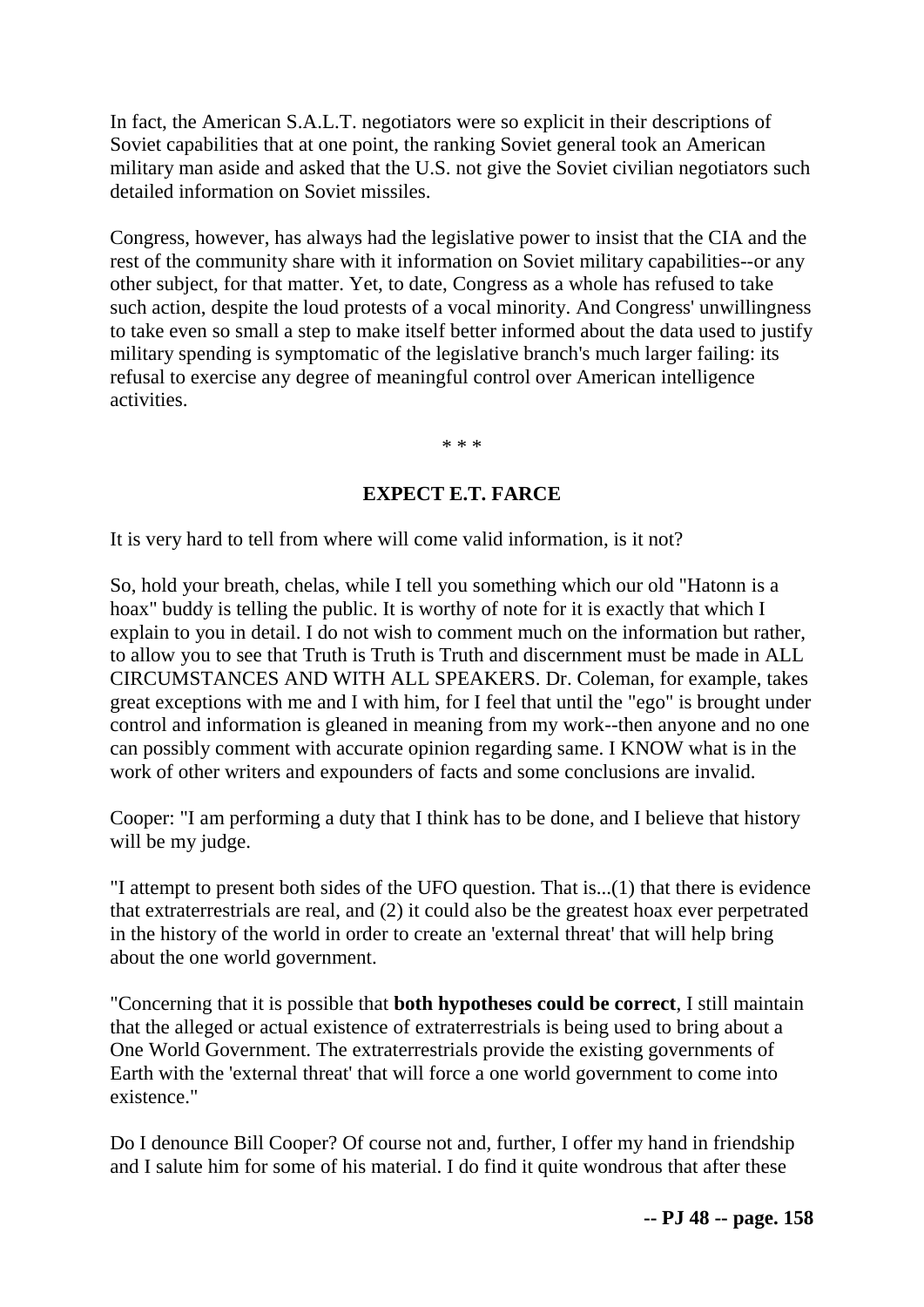months of accusations of "plagiarism" from Bill Cooper that now information pours in upon me saying that Bill Cooper is obviously and openly plagiarizing your (Hatonn's) material. He is even printing the Protocols of the Zionists, etc. Come, come chelas, be patient for it is the time of sorting and all do not come into understanding nor the "ability" to "believe" easily.

If intent be salvation and insight within the just laws of God and Creation--there can be no separation--only lack of realization. Put aside the "distractors" and glean the value presented in that which is Truth. Salu.

> The Truth of MY PRESENCE and that of my fellow-travelers shall come soon enough! Good day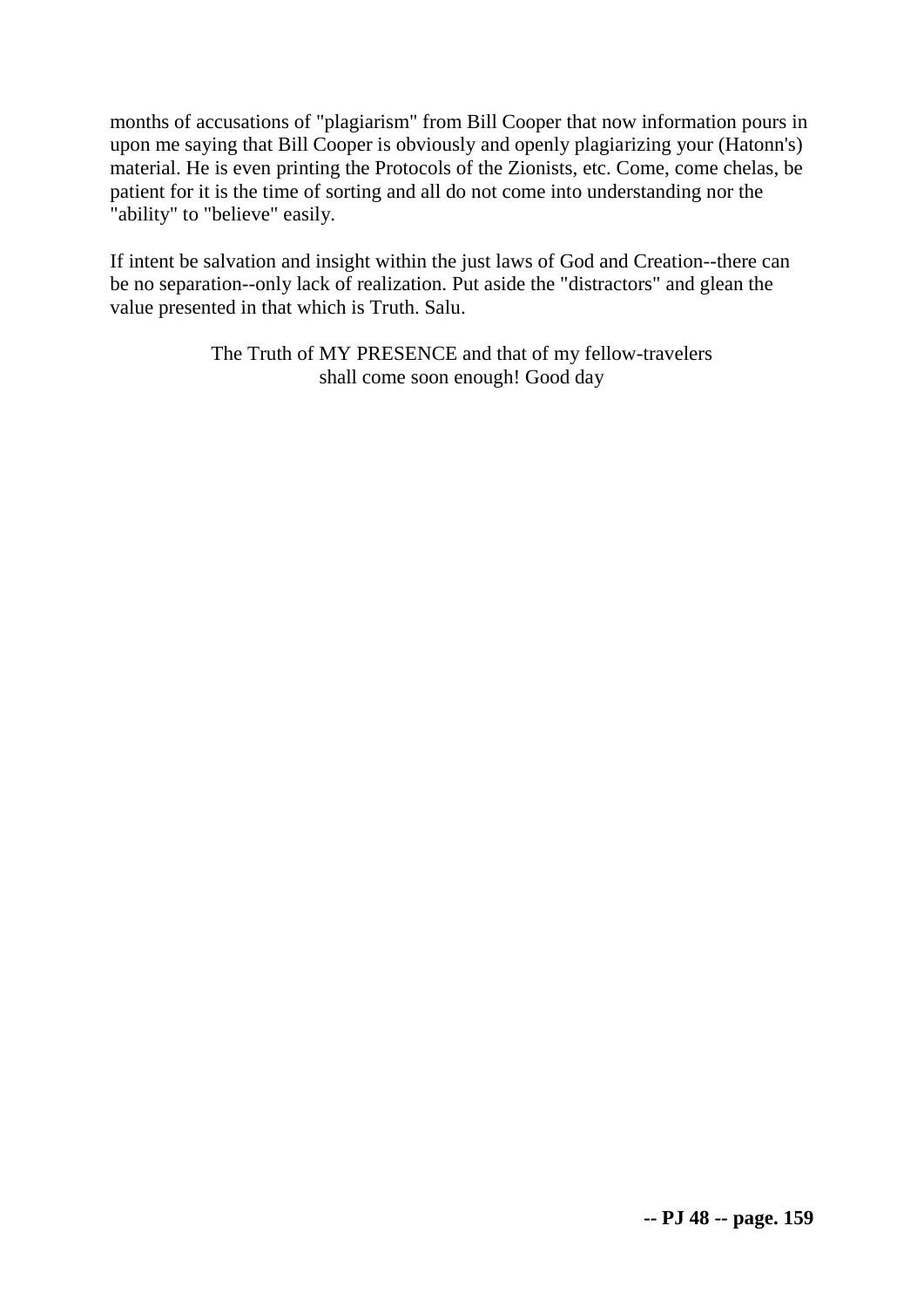## **CHAPTER 16**

#### REC #1 HATONN

## SAT., APRIL 11, 1992 8:14 A.M. YEAR 5, DAY 239

#### **SATURDAY, APRIL 11, 1992**

#### **EVOLVEMENT OF CASTRO-CUBA**

With the nationalization of American businesses on the island, Castro was openly thumbing his nose at the United States. Eisenhower, with few options, could only sit still and take it. South America, as Eisenhower noted, judged Castro as "a champion of the downtrodden and the enemy of the privileged" and would be up in arms at the thought of United States interference with this new Latino hero. Castro's seething revolutionary ideas, Ike feared, might spread through the economically parched nations south of America's border.

In contrast to Castro's popularity was the Vice President's trip to Latin America. In Lima, Peru, Richard Nixon and his wife were greeted by rocks and spit. Even more unfriendly was Caracas, Venezuela, where the windows of Nixon's limousine, stalled in the midst of an anti-American demonstration, were shattered by rioters carrying placards and heavy rocks.

Eisenhower's concern over the safety of his Vice President led to the assemblage of a sizable invasion force to physically extract him if necessary. "We could get no reports from the outside," the President explained at the time, "and not knowing whether the Venezuelan Government might not want some aid from us, we simply put it at the places where it would be available in reasonable amounts..." The "reasonable" force consisted of an aircraft carrier, a missile cruiser, six destroyers, and a helicopter detachment, assembled thirty miles off the Venezuelan coast, plus four companies of Army paratroopers and Marines, numbering some one thousand troops, which were rushed to quick-striking bases at Ramay Air Force base, Puerto Rico, and Guantanamo Bay, Cuba.

Clearly Latin America was a volatile and unpredictable place, where the popularity and politics of a man like Castro might spread quickly. Something would have to be done; what was needed, as Eisenhower put it, was "a third force", a solution other than Castro's obvious Communist leanings or the brutal despotism of Batista. But what could be done? And who to do it?

Not surprisingly, Eisenhower in March 1960 turned to the CIA to formulate a plan to get rid of Castro. The CIA concocted a reprise of the plan that had worked so well in Guatemala. A small cadre of several dozen carefully chosen Cuban refugees from among the Cuban exile community in Miami would be trained at the U.S. Army's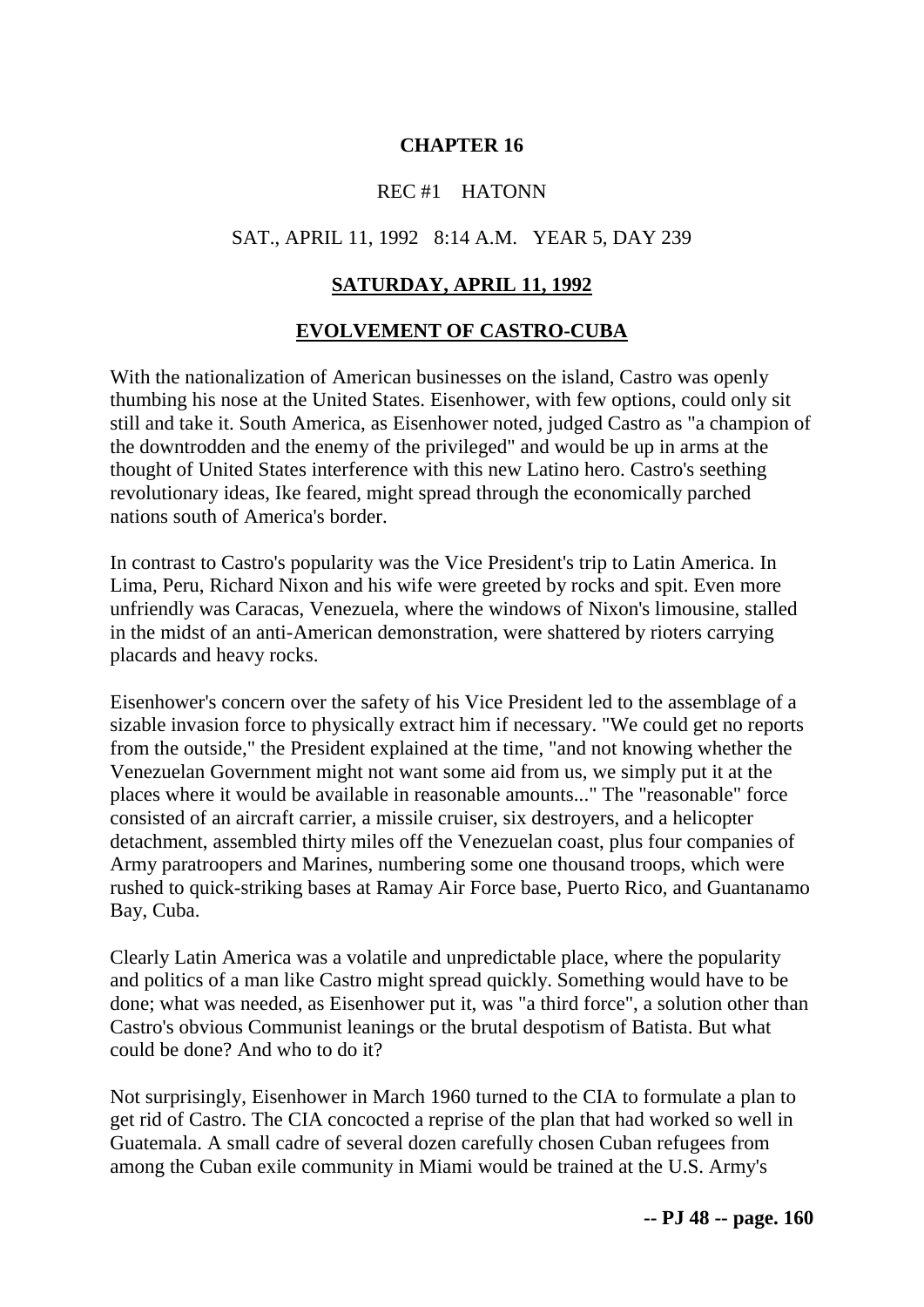Jungle Warfare School in Panama. These men would then train a larger group of approximately one hundred and fifty other Cubans, who would be infiltrated into Cuba in small groups to build up an anti-Castro underground that, with American aid, would rise up and depose Castro. Meanwhile, as in Guatemala, an important component of the plan, a propaganda radio station, was set in place. Called Radio Swan, it was constructed in the spring of 1960 on Swan Island, an uninhabited speck ninety-seven miles off the Honduran coast.

## **RICHARD BISSELL**

Radio Swan and the rest of the Cuban operation were under the command of one of the CIA's most striking figures. Richard Bissell, chief of the agency's covert operations. Standing over six feet tall, Bissell struck everyone as a dynamo of energy and ideas. An Ivy League economist and, later, government bureaucrat, he had never been a spy in his life but Allen Dulles sought him out in 1954 because he was known as a bureaucrat who actually got things done.

Bissell's rise in the CIA was meteoric. Although he was not, like most in the agency's hierarchy, a veteran of the OSS, he took to the craft of espionage like few others. The former academic showed no fear of taking risks; quite the contrary, the professor seemed to relish them. He had been the administrator in charge of the successful U-2 spy plane and the aura of the U2's success, combined with Bissell's enormous energies and managerial skill, made Dulles think Bissell could run the CIA's large-scale covert operations.

Bissell took the Cuban assignment with the same frenetic energy given to the building of spy planes, but quickly discovered the building of an underground movement would take longer than expected. "Their mission," Bissell later recalled, "would have been to build a fairly professional underground such as existed in France under German occupation." But the French underground's enemy was a foreign occupying power; in Cuba, the opponent was a leader who was solidifying his position every day, building a large military force and a two-hundred-thousand-man militia with Soviet arms, making it much more difficult to overthrow him.

As Castro grew stronger, the CIA's plan became larger and more varied. Much attention was focused on various schemes to undermine Castro's authority, or make him look ridiculous. The schemes were hatched by the CIA's spy lab, the Technical Services Division. One idea, designed to disrupt Castro's longwinded television speeches, was to spray the broadcasting studio with BZ, an LSD-like hallucinogenic drug. **[H: Yes indeed, this IS the same CIA and, actually, some of the same people who are fighting the "War on Drugs" and overthrowing foreign nations--like today, Peru. These people remain above the law and the law is totally controlled by them so you have no justice--just blatant miscarriage of justice. Plea-bargaining is typical--plead guilty to something you "didn't" do and you can get off for that which you "did" do. Is this "JUSTICE"? For instance, look at Keating, who was sentenced to ten years in prison--do you realize that Keating did**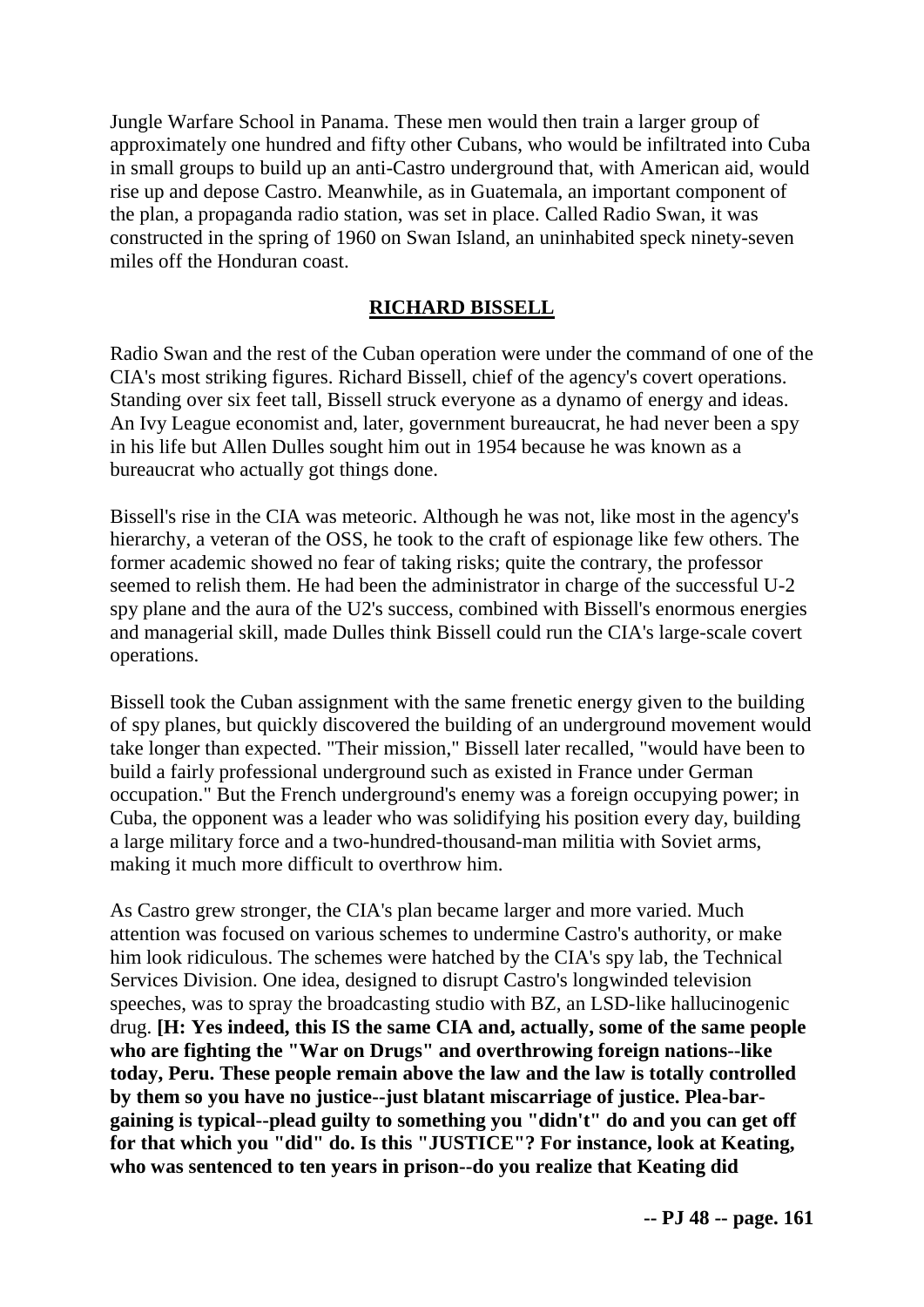*NOTHING ILLEGAL***? He was totally and completely immoral even if he did finally plead for leniency on the basis of being a "Godly Christian family man", but as to the actual "laws of the land"--he was totally within those laws. The Elite even helped him--remember the Senators and Representatives? It actually went all the way to the Governor of California and the Presidency. Keating simply "took the rap for the bigger fish who again got away and, furthermore, got away WITH ALL THE PROPERTY IN POINT--AND ARE NOW BUYING AND SELLING THROUGH THE RTC AT CENTS ON THE DOLLAR--YOU-THE-PEOPLE ARE PICKING UP THE TAB.]** Another plan was to inject a similar drug into a box of Castro's favorite Cuban cigars, and still another was to cause his beard to fall out by exposing him to a strong depilatory chemical. All of these comic plots were eventually abandoned, but they set a train of thought in motion: once the CIA began thinking about ways to make Castro's beard fall out, it was but a short step to their next question--why not kill him and solve the **whole problem?**

**[H: Ah indeed, this Intelligence Service is made up of ones like Oliver North who can look like a caterwauling patriot with tears in his eyes at the mere mention of your flag and country while off the stand his book is being written FOR him, and he continues to LEAD the nation deeper into the black pit--using the name of Jesus, Christ and God all the way to the slaughter house. Do you ones not hear the messages? You were told just yesterday as a formal report that you were deceived and set-up in deceitful lies via the media in the Gulf War--and still you defend your ignorance like a banner of justice. THERE IS NO JUSTICE IN AMERICA ANY LONGER! So, where do you go from here? I suggest you get RIGHT with GOD because the future is bleak indeed!**

## **ATOMIC POWERED DISC CRAFT EXPLOSION**

**You in this very area of Tehachapi, Palmdale, Lancaster and all parts around just escaped total annihilation yester-day afternoon. At the underground testing facilities there were two terrible disasters in the afternoon on Friday, 4/10/92 (that's right now)--THE MUSHROOM SHAPED CLOUDS WHICH FOLLOWED WERE EXACTLY WHAT THEY APPEARED TO BE! We efforted to clean them but some downwind people are going to have a nasty outbreak of "flu" as soon as the authorities can figure out what kind to call it. YOU ARE ALREADY IN THE WAR! That was the reason for my inattention in our meeting--you were just about to be blown to molecules. So, what happened? One of your atomic powered disc craft blew up in the launch tube. A lot of workers and scientists WILL NOT BE COMING HOME.]**

By July of 1960, Allen Dulles and others were now wondering aloud about what would happen if Fidel, his brother, Raul, and Che Guevara all suddenly disappeared. The agency approved a payment of ten thousand dollars to a Cuban to arrange an "accident to neutralize" Raul. The attempt was never made. By mid-August the CIA had focused again on Castro's ubiquitous cigar; what had been fraternity house pranks dreamed up by the Technical Services people became serious: instead of soaking the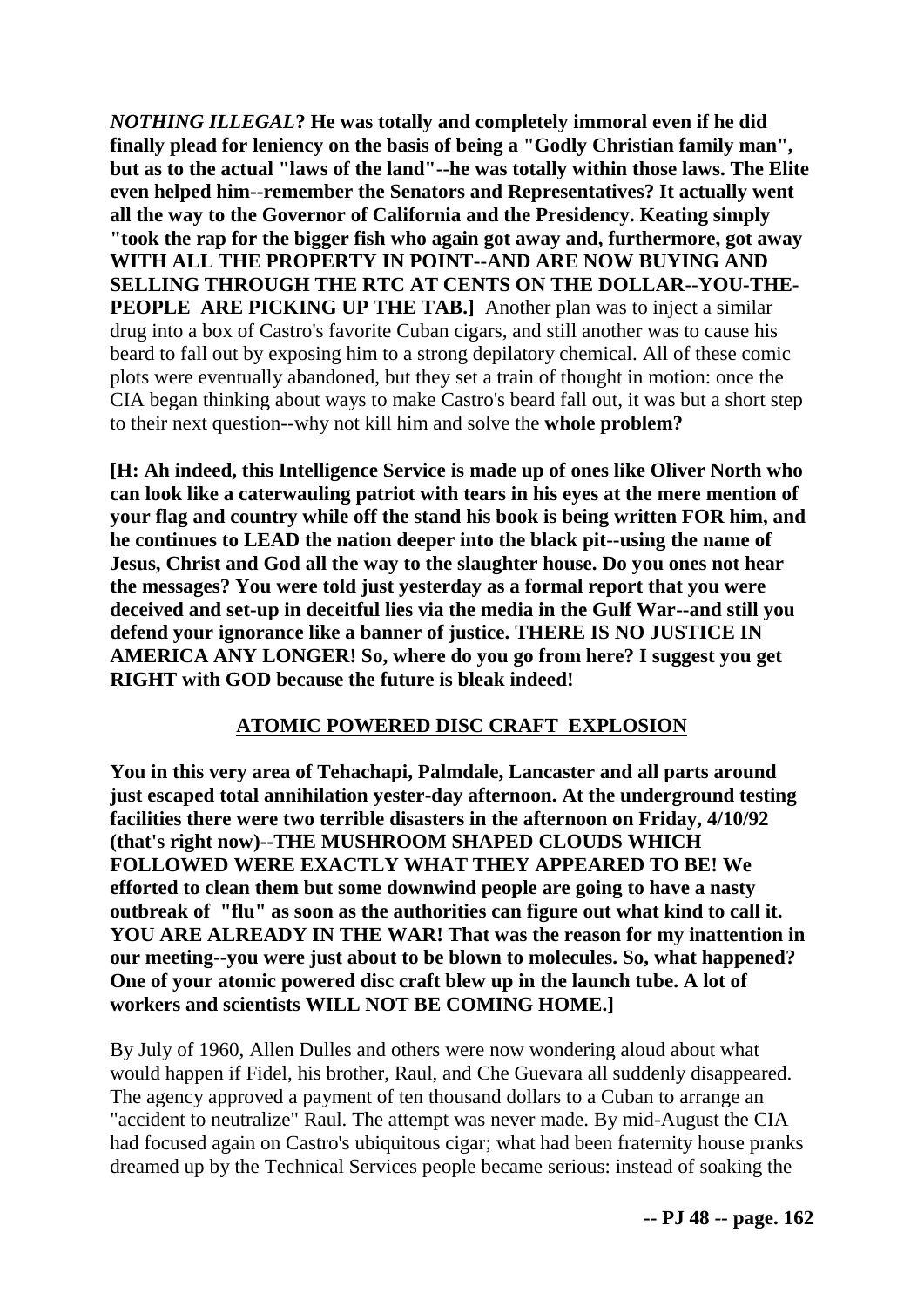cigars with LSD derivative to temporarily disorient Castro, the new plan called for dipping them with a deadly toxin that would kill Castro the minute he took a puff.

# **CIA HIRES THE MAFIA**

However exotic these gambits, Richard Bissell was not satisfied. He wanted more options, more ways to get at Castro. The CIA now reached out in another direction, one that led to one of the most bizarre alliances in U.S. history: the agency went into business with the Mafia.

So, going back to that nice money we spoke about before? It had been flown out of Cuba aboard several planes the day be-fore--all of it. Whatever the CIA might have thought of Castro, the prescient American mobsters who ran the casinos knew enough about Castro to realize that Cuba's casino business was about to end. Castro fully intended to take the money and se-cure the Cuban National Bank.

As with all intrigues a perceived convergence of interests was soon to occur: the CIA wanted to get rid of Castro; the agency assumed the American Mafia had their own grievances against Castro. The CIA's Director of the Office of Security, Colonel Sheffield Edwards, proposed that the CIA hire the Mafia to dispose of Castro. The CIA believed that the mob had the motivation and experience to get just such a nasty job done.

Edwards did not personally know of any gangsters, but he knew a man who did: Robert Maheu, an ex-FBI agent and occasional CIA asset. Maheu was chief aide to billionaire Howard Hughes and ran Hughes's operations in Las Vegas. Maheu agreed to help, and offered underworld figure Johnny Roselli \$150,000 of the CIA's (yours) money to have Castro killed. Roselli, whose underworld connections dated all the way back to Al Capone, agreed to help. **[H: I bet you didn't realize that you take out contracts and pay the criminals to do the jobs, did you?]** According to Maheu, the deciding factor in Roselli's decision to cooperate was sudden **surge of patriotism.** "He said he felt that he had an obligation to his government," Maheu later recalled with a straight face, "and he finally agreed to participate."

Roselli, a small-time mobster, immediately informed his boss, Sam ("Momo") Giancana, the Mafia godfather of Chicago whose empire included Las Vegas. The involvement of Giancana was a serious mistake for the CIA, since he was the subject of an intensive FBI racketeering investigation. Giancana, no fool, saw his opportunity to win the federal government's gratitude, and indicated enthusiastic willingness to kill Castro. **[H: Still have "faith" in your JUSTICE system?]**

The CIA first suggested a good old-fashioned gangland-style murder . Giancana, who had been behind bars some sixty-three times, declined the recommendation as too dangerous. Poison, Giancana argued, would be a much safer means of eliminating the Cuban leader. Soon a pattern emerged: various assassination attempts would be suggested or attempted, only to have Giancana regretfully report that they had failed,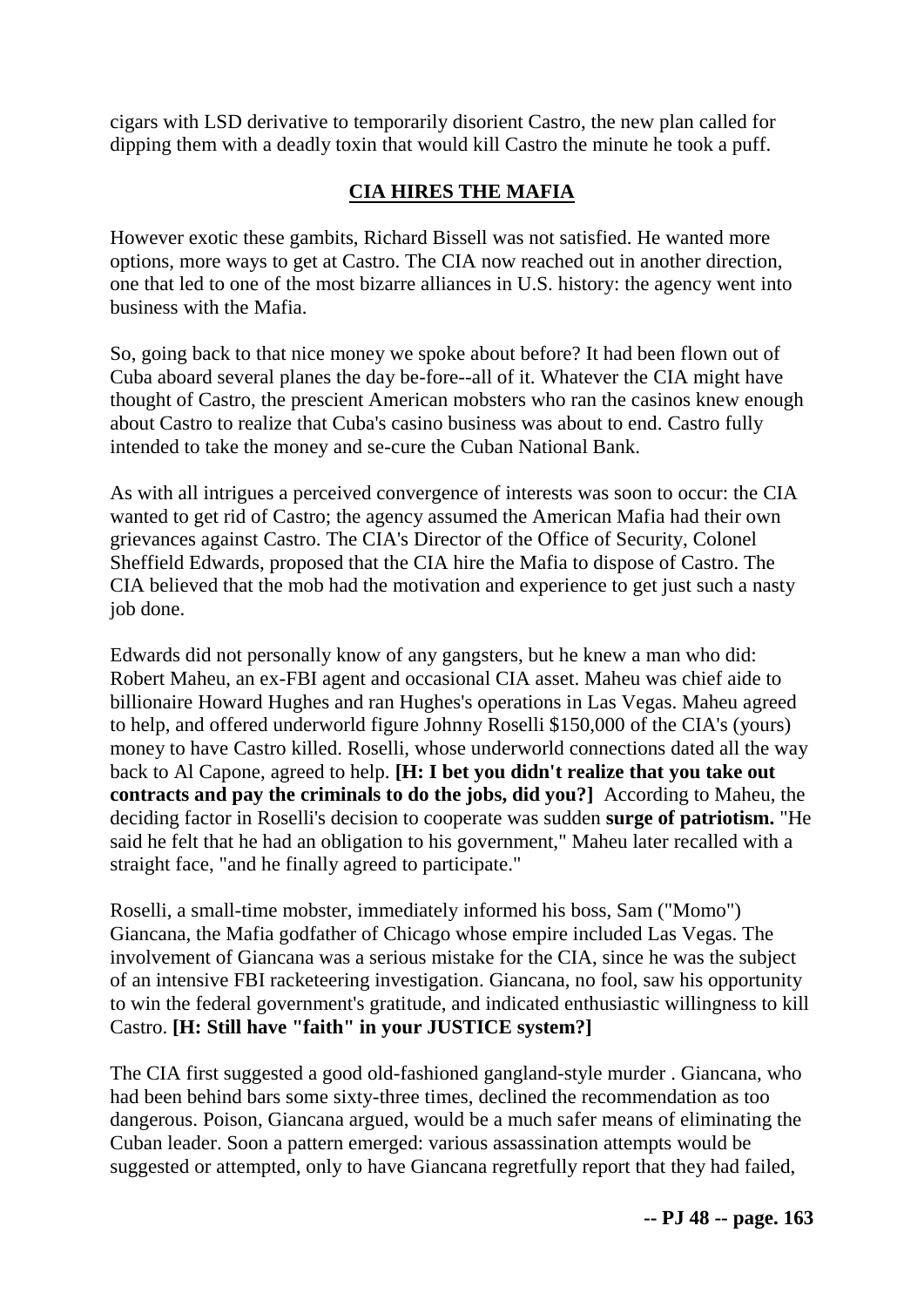for one reason or another.

It was a supreme con job, and Giancana played the game for more than a year. Meanwhile, Giancana would shout to puzzled FBI agents surveilling him, "Hey, why don't you guys leave me alone? We're on the same side!" It was not long before the agents discovered what Giancana was up to, and J. Edgar Hoover prepared one of his famous masterfully phrased memos for the CIA, wondering if the agency was aware that a notorious Mafia leader was involved in an assassination plot against Fidel Castro.

Just how much specific knowledge Eisenhower had of this and other assassination activities remains unclear even today. Is it possible that the CIA would have carried out such an operation entirely on its own? It was the age of "plausible denial" and, as Bissell himself later noted, almost certainly Eisenhower was not presented with what Bissell called a "nakedly labeled" assassination plan, but may have said, "I want that man gotten rid of," which meant to Bissell, "any means are legitimate."

The same ambiguity arises in connection with Eisenhower's successor, John Kennedy, whose administration was marked by other, similar assassination plots against Castro. Again, there is no **known** evidence that Kennedy gave direct approval for such operations. One thing is clear: Kennedy was totally committed to destroying the Castro regime. During the election campaign of 1960, he hammered hard on the issue of Cuba, accusing Nixon and Eisenhower of "tolerating a Communist regime only ninety miles off the Florida coast". By the end of the campaign, Kennedy had all but advocated open intervention in Cuba on behalf of the "fighters of freedom" (a phrase Ronald Reagan would slightly alter two decades later for his own band of Latin exiles).

A similar theme echoed through Kennedy's inauguration address on January 20, 1961. In his now famous speech Kennedy proclaimed that the United States would pay any price, bear any burden to assure liberty. He also had a special message for those south of the border: "Let every other power know that this Hemisphere intends to remain the master of its own house." Kennedy, only moments into his administration, had drawn a line in the geopolitical dirt and had dared anyone to cross it. The inaugural words came easy, but the youngest President in American history would soon learn just how heavy a price he would have to bear for them.

# **OPERATION ZAPATA**

Before taking the presidential oath of office, Kennedy knew that the CIA had ready a plan to back up his tough talk. Allen Dulles and Richard Bissell briefed the Presidentelect on what was known as Operation Zapata. Bissell's classic underground World War II parachute drop operation against Castro had mushroomed. Now the plan looked more like a small version of the Normandy invasion.

The metamorphosis took place while Kennedy was still out on the campaign trail.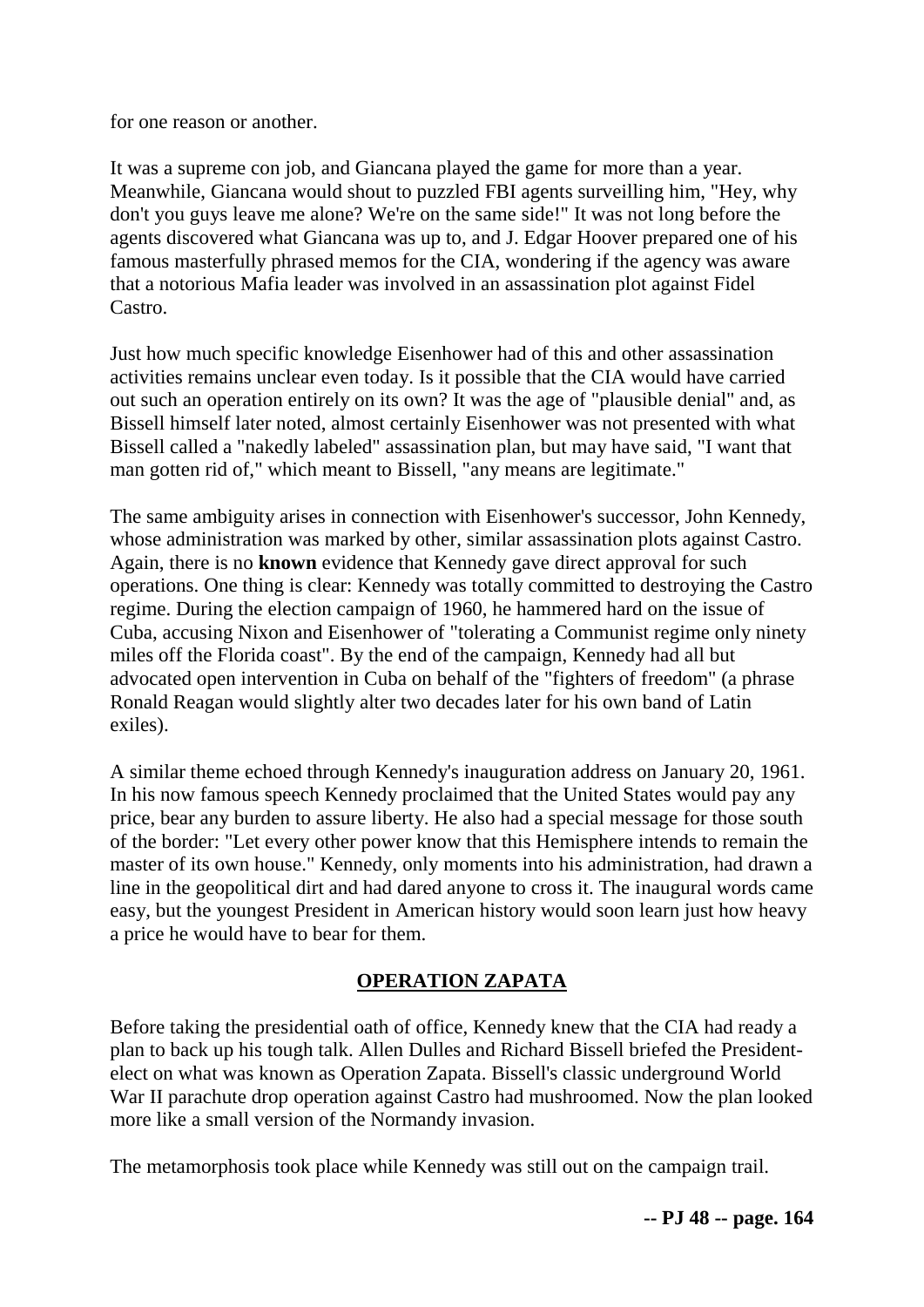During this time the CIA realized it had underestimated the strength of Castro's forces and overestimated the resistance to them. The few anti-Castro guerrillas still in Cuba, Bissell concluded, were starving in the mountains, with no experience or understanding in how to build an underground.

Cuba was not to be a repeat of the CIA's successful operation in Guatemala. The quicker recourse was rather large and noisy: an invasion force consisting of a small navy and air force, an army brigade of fifteen hundred Cuban exiles, and supporting roles provided by the CIA and the U.S. Navy.

The invasion plan called for the Navy to transport the brigade from Nicaragua to the shores of Cuba where a beachhead would be established and a new government proclaimed. As with the Normandy invasion, the key to success, the CIA planners realized, was controlling the skies. Sixteen World War II vintage B-26 bombers, flown by Cuban pilots from Guatemala, would strike first, without warning, to destroy Castro's planes on the ground. With the skies belonging to the rebels and a toehold firmly secured, the fifteen hundred exiles would then engage Castro's militia of two hundred thousand.

For the scheme to really work, there would have to follow very shortly an uprising by the Cubans throughout the island. The hope was to create, in Bissell's words, a "fluid situation". E. Howard Hunt, the CIA's political officer on Zapata, tells a different story. According to him, once the beachhead was secured, a provisional Cuban government (with Hunt as the U.S. representative) was to be flown in from Miami. Shortly thereafter, fifteen thousand U.S. Marines would come ashore in support of the new government.

Either way, the invasion operation was an extraordinary inheritance from Eisenhower. "He had been astonished at its magnitude and daring." From that moment on he had grave doubts. And others, even inside the CIA, were having their own misgivings. The operation was huge and complicated as only Clandestine Operations can, as children in intrigue, complicate it. David Atlee Phillips was one of the most uncomfortable. Phillips had been a major part of the radio propaganda effort during the Guatemala campaign that ousted Arbenz in 1954. Then it had been so simple. Cuba and Castro, Phillips knew from first-hand experience in Cuba, were not the same as Guatemala and Arbenz. As he reviewed Bissell's invasion plans in the CIA's war room, he sensed something was very wrong: "There's a maxim in the intelligence business that you can't hide a hippopotamus with a handerkerchief. You certainly can't cover a tank on a Caribbean beach with one."

# **JFK DOUBTS CUBAN INVASION**

Whatever Phillip's apprehensions, he wasn't sharing his hippopotamus maxims with Bissell. Not that it really mattered, for the new commander in chief already had plenty of doubts about the invasion. There was also a big problem in shutting down the operation: how to quietly disperse an army of fifteen hundred American-trained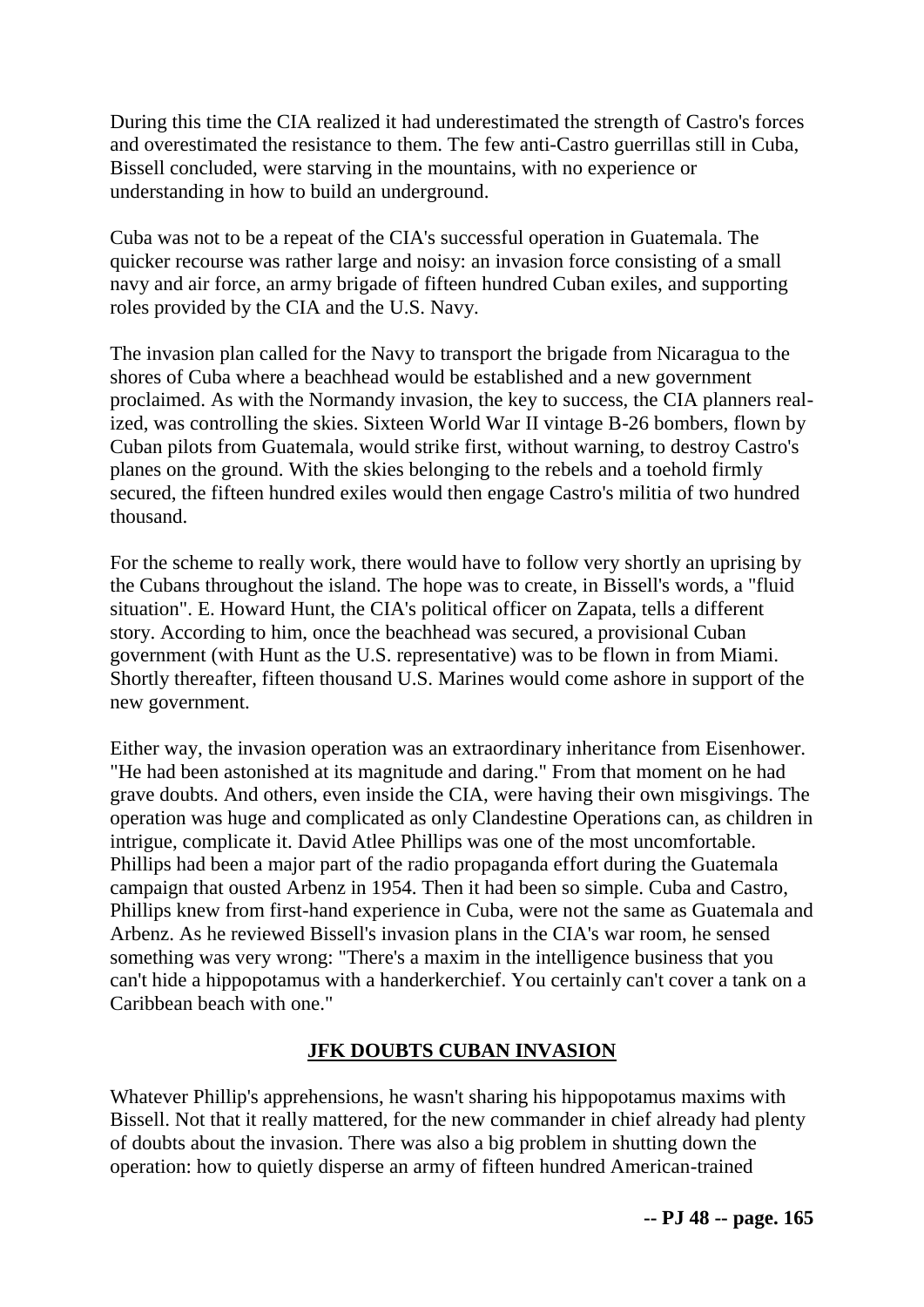Cubans? Allen Dulles would later describe the operation as "an orphan child JFK had adopted from the Republicans. He had no real love or affection for it." Clearly, Kennedy's political instincts were warning him of the dangers ahead, no matter which way he moved. The President had not gotten a really good handle on the operation, and he sought a second opinion from the Joint Chiefs of Staff. The Cuban Brigade, trained and ready, awaiting D-Day on an isolated Guatemalan coffee plantation, passed muster with the Joint Chiefs. Dulles went even further, telling the President, "I stood at this very desk and said to President Eisenhower about a similar operation in Guatemala, 'I believe it will work.' And I say to you now, Mr. President, that the prospects are even better than our prospects were in Guatemala."

There were few dissenters to the plan. Capitol Hill was all but asleep on the invasion, except for Senator J. William Fulbright, an Arkansas Democrat and chairman of the Senate Foreign Relations Committee. In contrast to the public uproar a dissenting Senator might create today, Fulbright's reaction was to prepare for the President a private but prescient memorandum detailing the possible consequences should the operation fail. There were few naysayers inside the White House. One of the exceptions was presidential adviser and Harvard historian Arthur Schlesinger. When his arguments against the operation were overruled, Schlesinger offered one final, closing word of ad-vice. If the invasion was to take place, someone lower than the President should give the go-ahead, "someone whose head can be placed in the block if things go terribly wrong." Even historians understood the theory of plausible denial.

There were no realistic hopes of keeping the invasion under wraps. It was simply too massive. The invasion was certainly no secret by April 12, 1961, when, in a White House news conference, the question was put straightforwardly to the President. Kennedy, in his answer, told the truth, but not the whole truth: "There will not be, under any circumstances, an intervention in Cuba by the United States Armed Forces."

## **FIASCO IN THE MAKING**

To further reduce the invasion racket, the White House had its own ideas on how to muffle the operation. The original landing site, Trinidad, was dropped in favor of a less populated area some distance away: the Bay of Pigs. In changing the site, Kennedy eliminated a critical backup plan: in the event the invasion failed, the CIA's contingency plan called for the survivors to scatter into the Escambray Mountains and carry on their guerrilla war. But the Bay of Pigs was surrounded by swamps, which meant it lacked an escape route. The invading force might land with less noise, but now it had no options.

The guerrilla air force was another problem. A whole flock of the B-26 planes suddenly carrying out bombing runs on Cuba would surely point directly back to the United States. Allowing sixteen bombers to attack Cuba simultaneously, Kennedy reasoned, strained plausible deniability far beyond its limits. The surprise first air strike, with its critical mission of destroying Castro's air force while still on the ground, was cut in half--only eight bombers flew instead of sixteen--with the result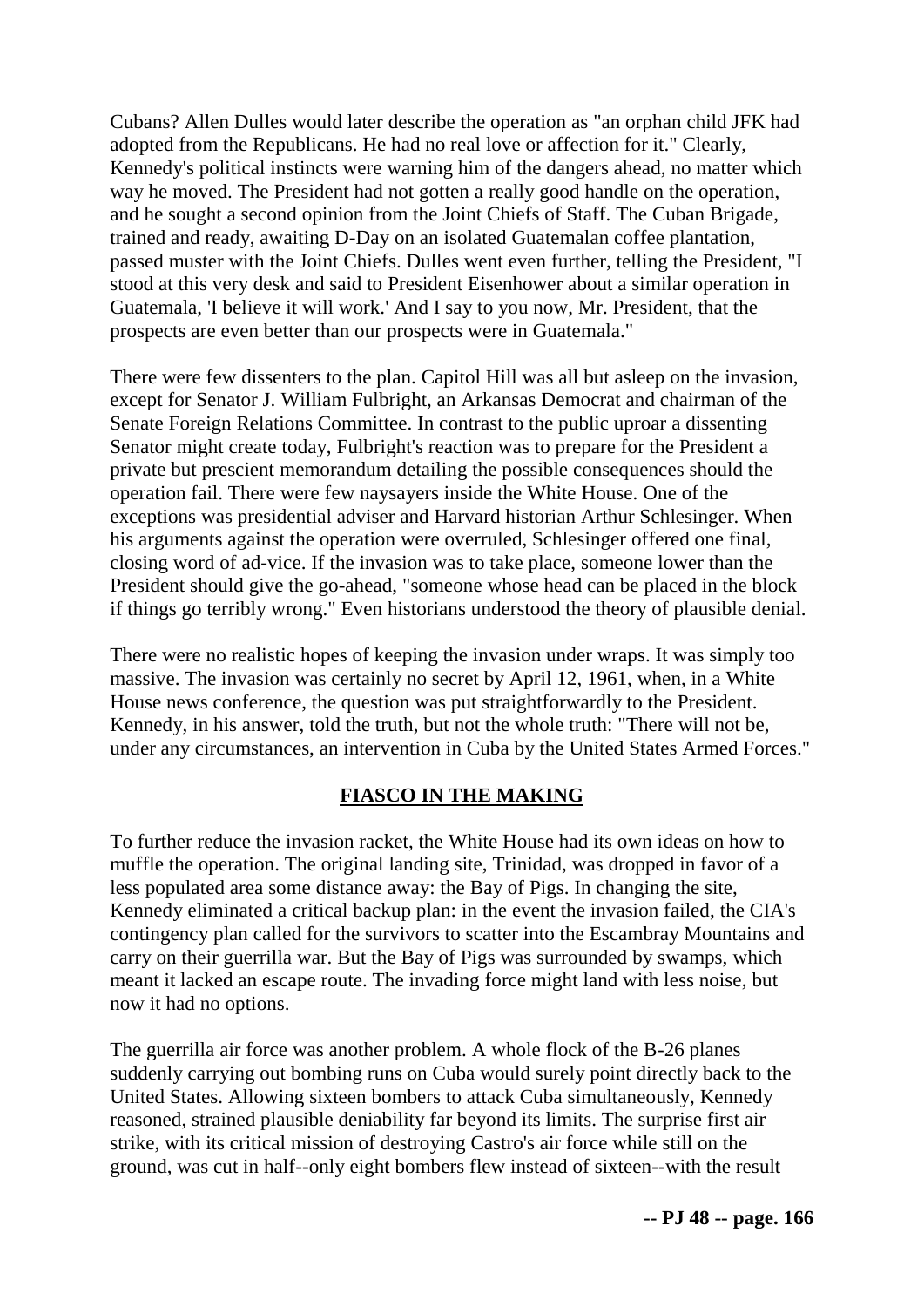that only half of Castro's air force was destroyed **[H: You'll have to refer back to earlier descriptions of what happened that air cover was denied.]**

And so the invasion force headed for disaster. On Monday morning April 18, 1961, as the force moved toward shore, the skies belonged to Castro. A single Cuban Air Force jet sank two of the brigade's ships. One of them, the Houston, carried two battalions of men and the brigade's entire stock of reserve ammunition. The rest of the exiles, trapped on the beach, pounded by Castro's planes and brand-new Soviet artillery pieces, fought for three days before surrendering. Brigade 2506--named after the dog tag number of a recruit killed in a training accident--was crushed. Of its 1,500 men, 80 of them died fighting, 37 drowned, 48 escaped, and the rest surrendered, later to be ransomed for cash, medical supplies, and farm tractors. The CIA's air force suffered an equivalent disaster: 12 of the planes were shot down, with 14 killed, including 4 Alabama Air National Guard fliers who had formally "resigned" from the National Guard and were flying as civilian "volunteers".

At the CIA command post 1,200 miles away, appalled CIA officers listened to the radio messages that, like the pealing of a funeral bell, tolled disaster. Among them was David Atlee Phillips, who only a few years before had participated in the celebratory gathering at the White House after the Guatemala operation. There would be no such gathering after the Bay of Pigs.

As the radio messages came in, one of the men in the room scratched his wrists so nervously and absent-mindedly that Phillips noticed that they began to bleed profusely. Another CIA man, a veteran of a tank battalion during World War II, vomited into a wastebasket. As the invasion crumbled and the radio messages began to die away, one of the last was from the brigade's military commander. Standing in the shallows, he said, "I'm throwing away my gear now. There's nothing left to fight with." He cursed the CIA. Then he cursed the United States.

# **AFTER THE BAY OF PIGS**

"There's an old saying that victory has a hundred fathers and defeat is an orphan. I'm the responsible officer of the Government, and that is quite obvious." That was John Kennedy's public response to the Bay of Pigs. In private, Kennedy confided in his brother: how could they all have been so wrong--the CIA, the Pentagon, and his most trusted advisers? And how could he have been so utterly stupid? His instincts had warned him: he had simply failed to listen.

In the wreckage of Operation Zapata, Kennedy eased Allen Dulles into retirement. Richard Bissell followed shortly after, in February 1962. A quarter of a century later, Bissell recalled Kennedy's anger as rather mild, given the magnitude of the failure: "There was no pettiness in the reaction. Privately he spoke about cutting the agency down to size, but in the end really nothing was done."

The White House bitterness over the failure of the Bay of Pigs, however, would run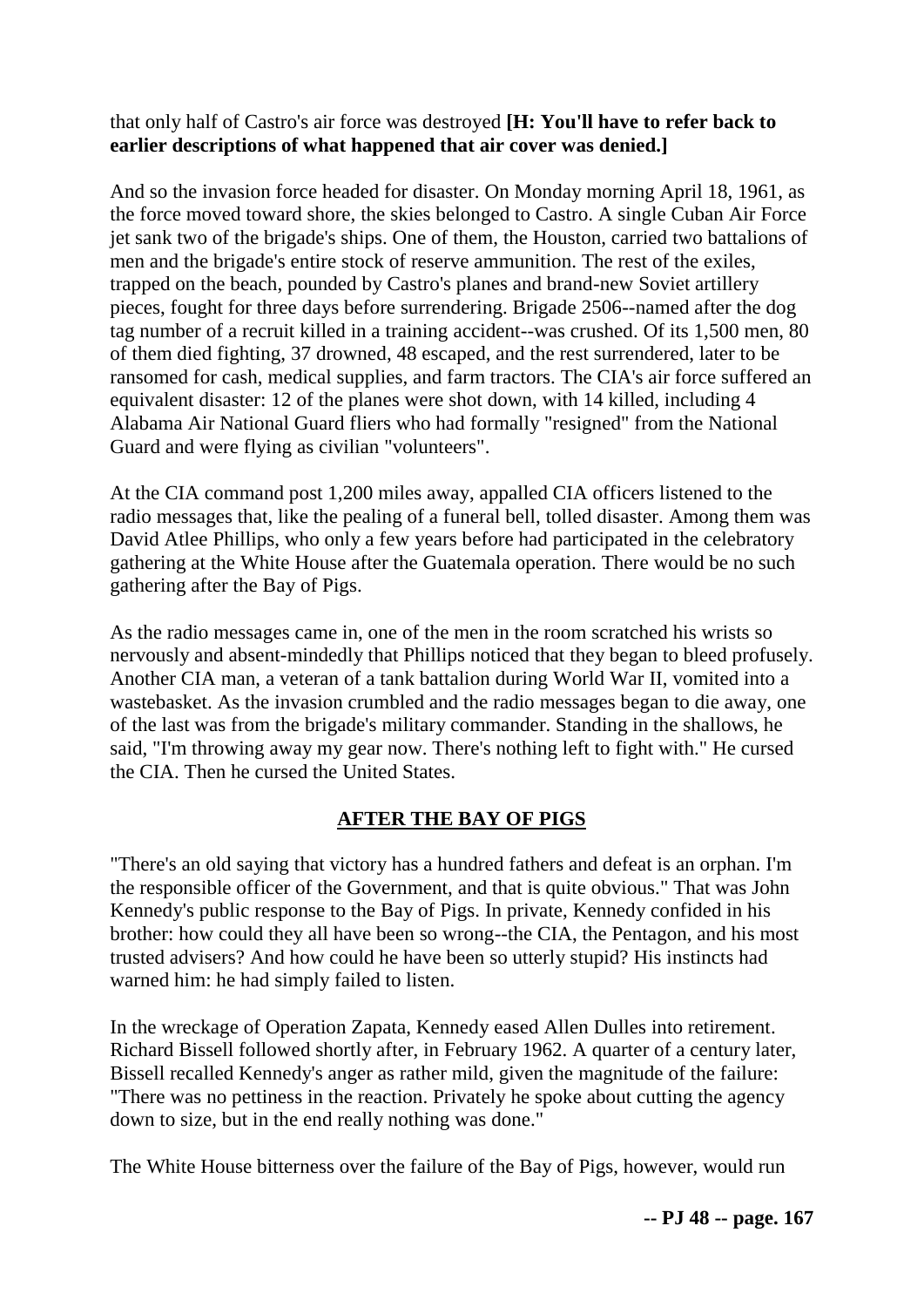deep for a long time to come. There was already, as one White House staffer noted, a mood of revenge in the air. Richard Bissell, in his last few months at the CIA, was called in on the White House carpet, remembered one agency official, and "chewed out in the Cabinet Room of the White House by both the President and the Attorney General, for, as he put it, sitting on his ass and not doing anything about getting rid of Castro and the Castro regime."

Getting rid of Castro, Bobby Kennedy announced, was "the top priority in the U.S. government--all else is secondary. No time, money, effort, or manpower is to be spared." As Defense Secretary Robert McNamara later put it, "We were hysterical about Castro at the time of the Bay of Pigs and thereafter." Just what the alternative, the possible "third force" to replace Castro, might be, no one seemed to know, or care. **[H: If you have been paying attention--YOU KNOW!]** The effort now had little to do with geopolitical issues; Castro, the man, was the target.

## **OPERATION MONGOOSE**

The response to the White House pressure was a major CIA covert program, Operation Mongoose, managed by a new set of players. President Kennedy considered installing his brother Bobby as CIA Director following the Bay of Pigs, but political expediency led to the choice of an outsider, John McCone, a wealthy Republican industrialist. McCone was named director, but Bobby was given free rein to oversee Mongoose out of the Attorney General's office. Despite their differences in politics and age, the two men came to be close allies. "Mongoose was a program of infiltrations of annoying, but not strategic matters," was McCone's assessment. "It was really operated under Bobby Kennedy. We had no problems whatsoever."

McCone may have had no problems, but not so his new Deputy Director of Plans, Richard Helms, who had been in the spying trade since the OSS days of World War H. He had been Bissell's deputy director of covert operations, and had now moved up to replace him as the chief of covert operations. Helms had carefully kept his distance from Zapata; as other CIA officers were to note admiringly, there was not a single piece of paper in connection with the operation that contained Helms' name. Now he was charged with winning back Cuba and the agency's reputation. As Helms later put it, "We wanted to earn our spurs with the President."

The CIA had not yet earned its spurs, but Bobby Kennedy was goading Helms with constant demands to do something about Castro. "Bobby Kennedy," Helms later recalled, "was very hands-on in this period. He was the one who had the whip in hand."

General Edward Lansdale, a veteran of counterinsurgency operations in the Philippines and Vietnam, was brought in to coordinate the interdepartmental effort of State, Defense, and CIA, a task which, as Lansdale described it, was to "put the American genius to work, quickly and effectively". Like Bissell before him, Lansdale's original plan called for building up internal Cuban resistance to Castro, but just as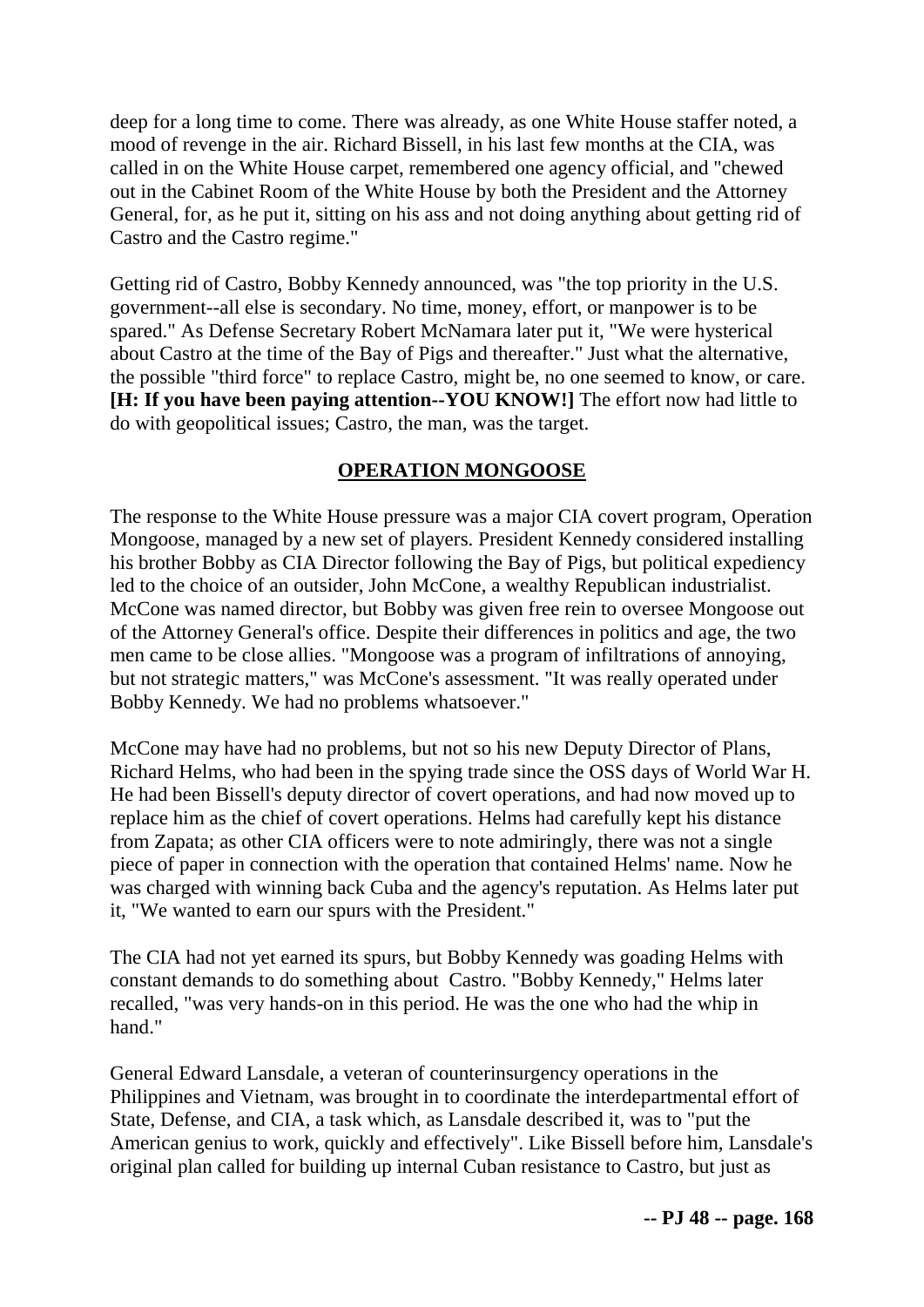Bissell experienced, White house pressure and impatience, combined with the slow process of building a viable underground network (plus the CIA's inherent preference for boom and bang operations), soon turned the operation, once again, into a paramilitary campaign.

Operation Mongoose became a full-court press of covert action designed to destabilize, then destroy, the Castro regime. Mongoose included no outright invasion, but just about everything short of that: hit-and-run raids by Cuban exiles against Cuban economic targets, propaganda broadcasts, and infiltration of small teams of guerrillas, Soon Miami was the largest CIA station in the world. The unit, called Task Force W, was supported by at least two hundred CIA officers and two thousand Cuban exiles.

## **CUBAN MISSILE CRISIS**

Mongoose came to an abrupt, if temporary, halt in October 1962 with the Cuban missile crisis. The analytic branch of the CIA had previously all but discounted the possibility of Soviet nuclear missiles based in Cuba, believing that Khrushchev could not be so foolhardy. But the Soviet hopes for success rested on just such a surprise; the missiles would have to be operational before being discovered, when the United States would have no option but to live with them. But Bissell's favorite project, the highflying U-2 spy plane, grounded for over a year from flights over the Soviet Union following the shooting down of Francis Gary Powers, was over San Cristobal near Havana on October 14, 1962, and brought back photographic evidence of construction of missile sites. The CIA intelligence-gathering and analysis provided to Kennedy and his advisers over the next two weeks proved critical to a peaceful resolution of the nuclear crisis. Nearly twenty years after the sneak assault on Pearl Harbor, the intelligence apparatus set up to give forewarning of any similar surprise attack accomplished its mission. It was the CIA's finest hour.

The crisis was resolved when Khrushchev agreed to remove the missiles, while Kennedy privately guaranteed to dismantle aging Jupiter missiles in Turkey. Kennedy also promised there would be no invasion of Cuba, but the highly secret CIA assassination efforts, put on hold prior to the Cuban invasion, had already been reactivated. In April 1962 the CIA was back in touch with their old acquaintances, Roselli and Giancana. But the new plot dissolved in opera bouffe, caused mostly by a little problem of the heart.

In October 1960 Momo Giancana was a busy but jealous man. On the CIA payroll while still running the Chicago Mafia, he heard rumors that his Las Vegas girlfriend, singer Phyllis McGuire, was having an affair with comedian Dan Rowan. Giancana, in a fit of jealousy, demanded of Maheu that something be done. Maheu, once again the CIA's contact man with the Mafia, consoled Giancana by agreeing to find proof of the infidelity. Maheu hired a private detective to bug the trysting site. But the job was botched; the technician was arrested and the FBI notified. The private detective was not about to take the rap alone, and revealed to FBI agents that he had been hired by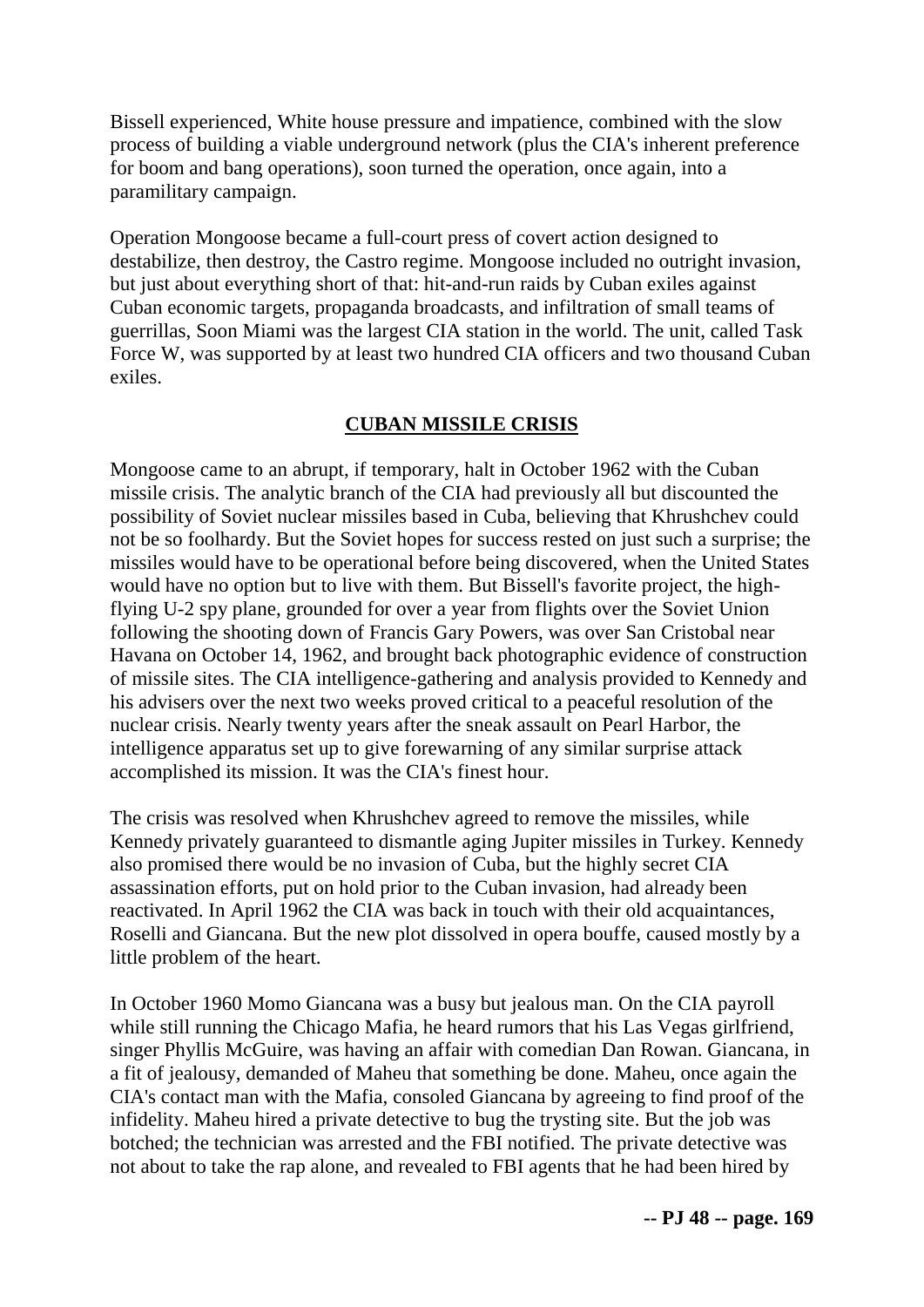Maheu. In turn, Maheu admitted the Giancana connection and urged the CIA to quash any prosecution for fear that the Castro assassination plot would be revealed.

With that move, J. Edgar Hoover was provided with everything he needed to know. He could scarcely believe all that had suddenly fallen into his lap: the CIA, which he still considered a hated rival, was back in business with the Mafia, and was again trying to assassinate Fidel Castro. But there was more. His agents, in surveilling Giancana, discovered that among his other mistresses was one Judith Campbell--who also happened to be involved in a relationship with President Kennedy, as the agents found out by trailing her to the White House. A check into White House telephone records showed that Kennedy called her often.

## **HOOVER BLACKMAILS JFK**

A man who recognized opportunity and knew what to do with it, Hoover had a quiet, private luncheon with Kennedy, during which he outlined the Giancana-CIA-Campbell-Kennedy connection. No record exists of what was said, but Hoover's *modus operandi* would have been to inform the President of the delicate matter and vow his "discretion". In other words, Hoover was now privy to the kind of information that would make him politically inviolable so long as Kennedy was in office; any rumors of the Kennedys seeking a new FBI chief would end immediately. White House telephone logs show that the last of some seventy phone conversations between Kennedy and Judith Campbell occurred just a few hours after the meeting with Hoover.

But the assassination plots went on. Giancana, hoping his role in the attempts to kill Castro would win him Justice Department forgiveness on racketeering charges, told the CIA that the Mafia knew a cook at one of Castro's favorite Havana restaurants. The cook, Giancana claimed, would be willing to slip some form of liquid poison into Castro's soup. The CIA prepared a liquid toxin, but then Giancana stalled further, claiming that the cook was getting cold feet.

Meanwhile, the CIA's Technical Services Division was pursuing a second track. Having struck out with the toxins, the spy lab began tinkering with new ideas. One scheme called for arming a seashell with a powerful bomb, which would explode when Castro was underwater at his favorite scuba-diving site. The lethal seashell was never built. A second plan called for using attorney James Donovan as an unwitting assassin. The former OSS agent had recently negotiated the exchange of convicted KGB agent Rudolf Abel and U-2 pilot Francis Gary Powers, and was negotiating with Castro for the release of the more than eleven hundred Cuban exiles captured at the Bay of Pigs. The CIA plan called for Donovan to unknowingly deliver a contaminated diving suit to Castro as a present. Loaded with fungus and pathogenic tubercle bacillus, the suit would have given the Cuban leader a nasty skin disorder and a fatal lung disease. **[H: Let's see now, that was in or around 1960 and this is 1992--over thirty years ago- do you think the ideas are not more sophisticated now? The head "Evil Mind" is your King assisted and instructed by the Evil King of the Global Elite--and he was birthed and trained in Skull and Bones and CIA.]** The little fungus plot failed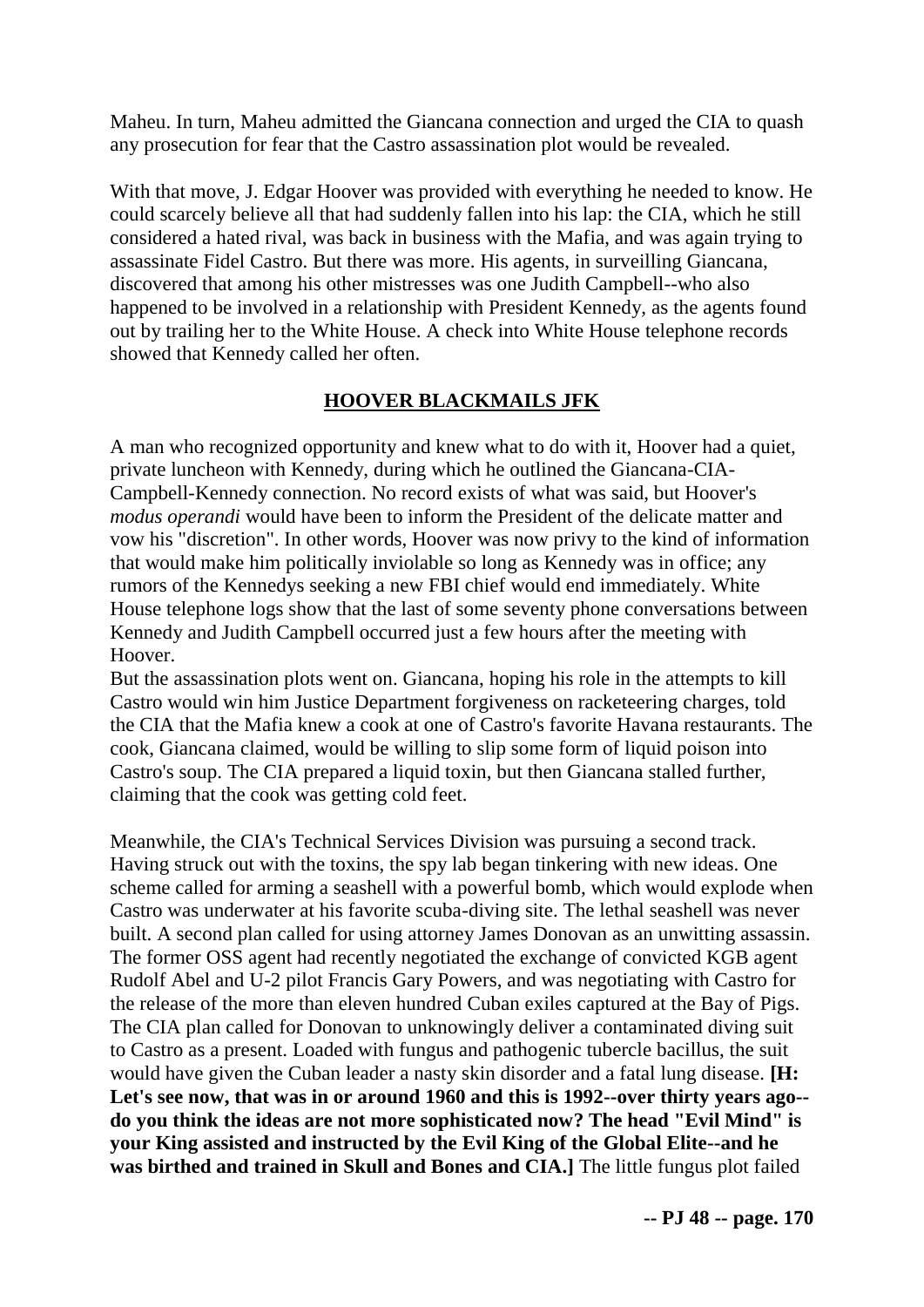only because Donovan, in his ignorance, bought his own, uncontaminated diving suit as a genuine gift to offer Castro.

The most important CIA asset in the assassination plots was a high-ranking Cuban official, Rolando Cubela, code-named AM/Lash. He was particularly anxious to get his hands on grenades and a high-powered rifle with telescopic sights. Cubela was later offered a ballpoint pen rigged with a hypodermic needle so small "that the victim would not notice its insertion." On November 22, 1963, the CIA handed the poison pen over to AM/Lash. That same day, John Fitzgerald Kennedy was assassinated in Dallas, Texas.

Richard Bissell by now had lost his enthusiasm for assassination in the quarter century since he had first become involved in such games: "I think I, for one, placed too much reliance on the ability to keep things like that permanently secret after the event, but even aside from that pragmatic consideration, I think it was a mistake. I just think assassination is a weapon to be employed by a government entity only in very, very few situations, if any." Richard Helms, when he took over Bissell's job, dismissed the assassination plots hatched in his department as "crazy schemes". As for the CIA's connections with the Mafia, Helms continued to keep his distance, knowing that much of the truth was buried when Giancana was killed. Giancana, by the way, was shot seven times in the throat while preparing breakfast in his Chicago kitchen in June 1975. Roselli was hacked to pieces, stuffed inside an oil drum, and dropped into the sea near Miami in July 1976. Both men had been too friendly with the government for the mob's liking **[H:--or just the opposite. For the thugs are now running your United States Government.]**

Has the CIA ever assassinated, directly, a foreign leader? Well, of course, but the most notorious leader assassinated by the CIA remains J. F. Kennedy. The American plots against Fidel Castro are openly recognized to number eight, and Castro has claimed that there was actually a total of twenty-four CIA at-tempts against his life. The Castro was publicly shut down in or around 1967--at least the title code-name was changed to protect the guilty. Johnson decided to end what he called a "damned Murder, Inc. in the Caribbean". But by then, the Kennedy annoyance was put to sleep--in the graves.

At any rate Johnson had bigger fish to fry in Viet Nam.

\* \* \*

I think this is enough to give you a picture of the Cuban situation and for you to realize that the real cause of actions were not what were presented to you-the-people any more than have been any subsequent actions by your Government.

Let us just close this JOURNAL here for I am aware that we will overrun our space if I rattle on much longer.

Please know that if you do not become aware of what "has been" and "IS", there is no